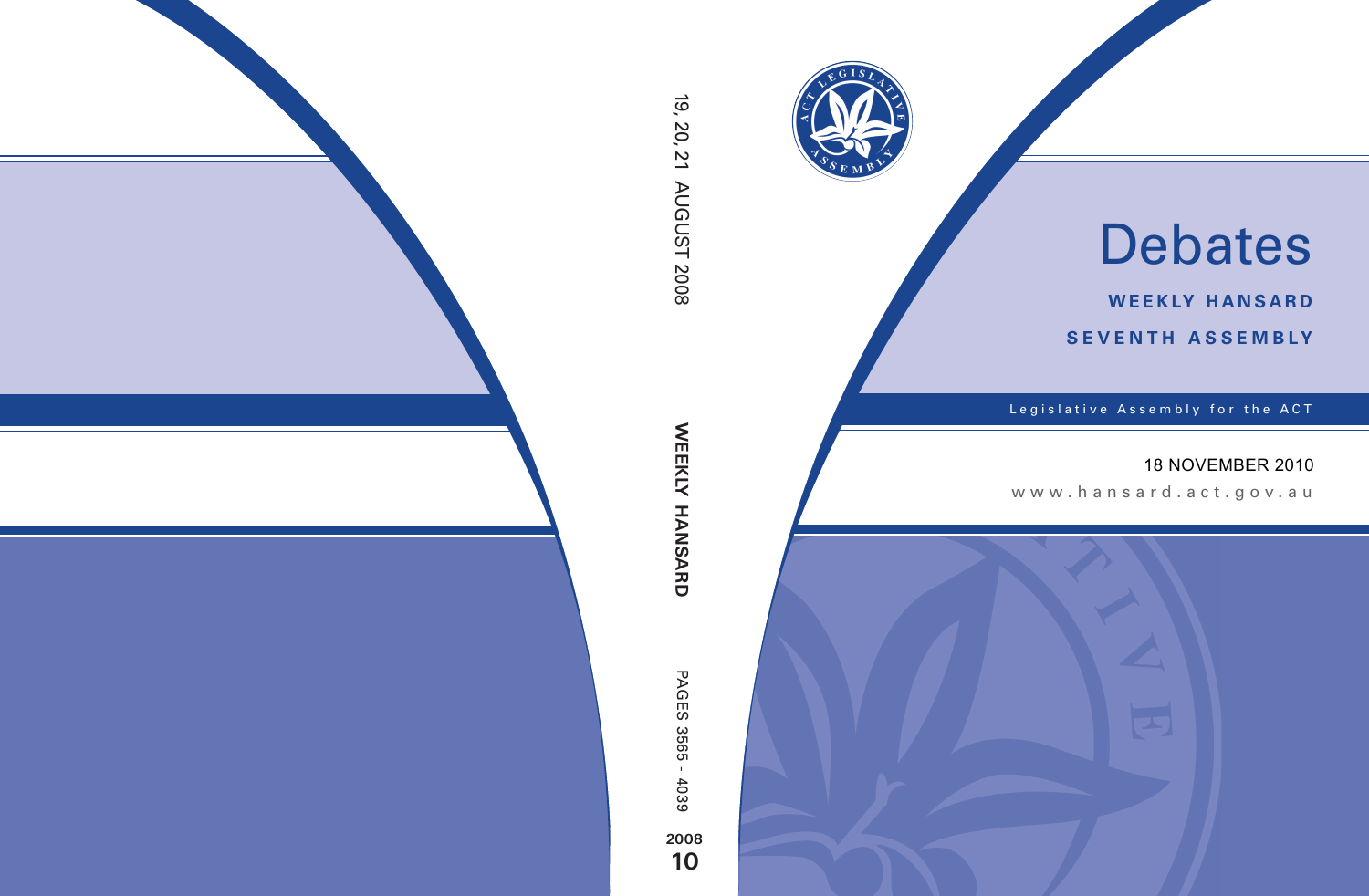#### **Thursday, 18 November 2010**

| Fair Trading (Australian Consumer Law) Amendment Bill 20105634           |       |
|--------------------------------------------------------------------------|-------|
|                                                                          |       |
| Justice and Community Safety Legislation Amendment Bill 2010 (No 4) 5639 |       |
|                                                                          |       |
|                                                                          | .5643 |
| Planning and Development (Environmental Impact Statements) Amendment     |       |
|                                                                          |       |
|                                                                          |       |
|                                                                          |       |
| Questions without notice:                                                |       |
|                                                                          |       |
|                                                                          |       |
|                                                                          |       |
| Questions without notice:                                                |       |
|                                                                          |       |
|                                                                          |       |
| Land Development Agency—environmental initiatives 5678                   |       |
|                                                                          |       |
|                                                                          |       |
|                                                                          |       |
|                                                                          |       |
|                                                                          |       |
| Supplementary answer to question without notice:                         |       |
|                                                                          |       |
| Legal Aid Commission (ACT) annual report 2009-10—corrigendum             |       |
|                                                                          |       |
| Department of Justice and Community Safety annual report 2009-10-        |       |
|                                                                          |       |
|                                                                          |       |
|                                                                          |       |
|                                                                          |       |
|                                                                          |       |
| Road Transport (Alcohol and Drugs) Legislation Amendment Bill 20105714   |       |
|                                                                          |       |
| Adjournment:                                                             |       |
|                                                                          |       |
|                                                                          |       |
|                                                                          |       |
| Australian National University music education program 5744              |       |
|                                                                          |       |
|                                                                          |       |
|                                                                          |       |
|                                                                          |       |
|                                                                          |       |
|                                                                          |       |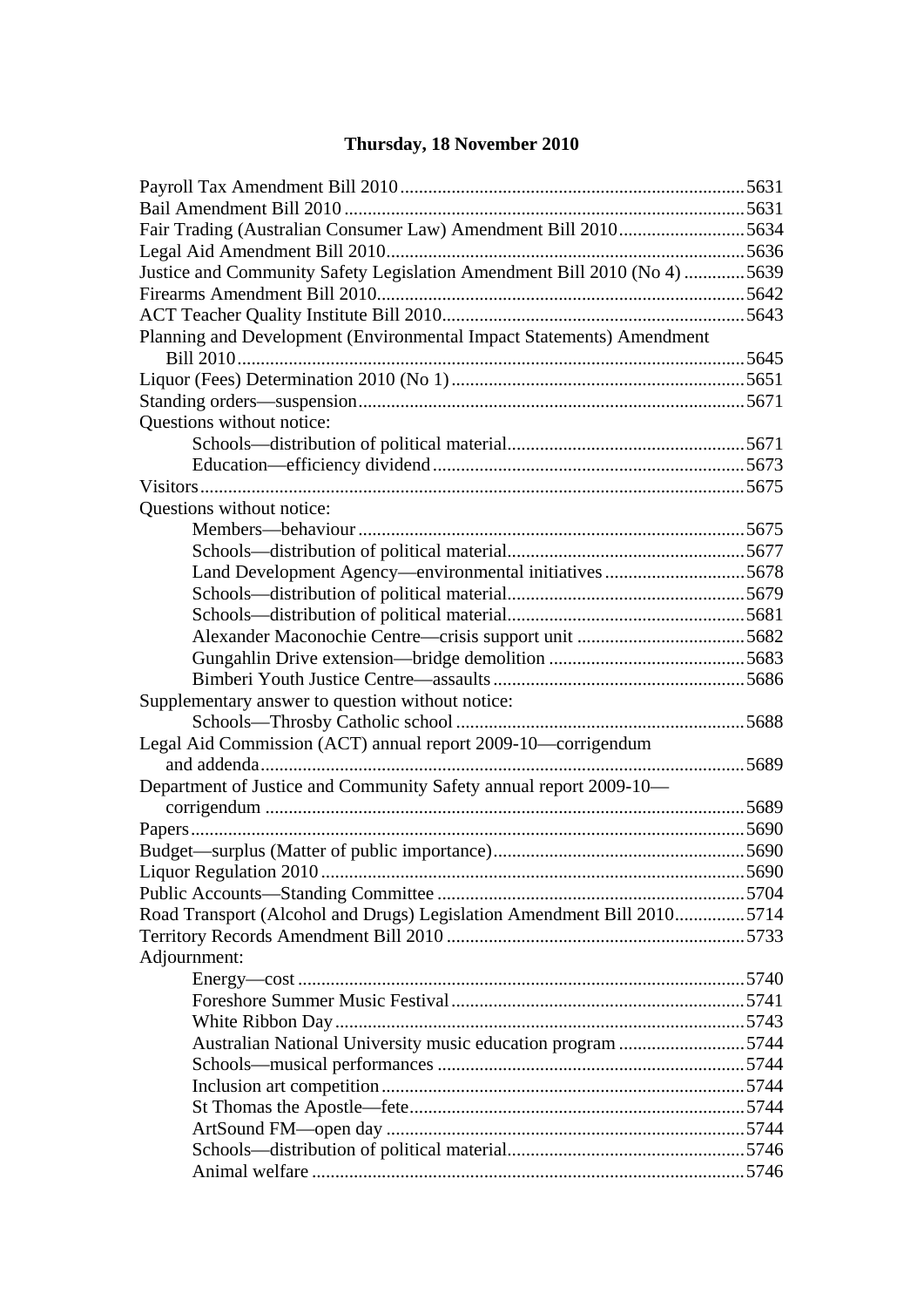| Schedules of amendments:                                           |  |
|--------------------------------------------------------------------|--|
| Schedule A: Liquor (Fees) Determination 2010 (No 1)5749            |  |
| Schedule 1: Road Transport (Alcohol and Drugs) Legislation         |  |
|                                                                    |  |
| Schedule 2: Road Transport (Alcohol and Drugs) Legislation         |  |
|                                                                    |  |
| Schedule 3: Road Transport (Alcohol and Drugs) Legislation         |  |
|                                                                    |  |
| Schedule 4: Road Transport (Alcohol and Drugs) Legislation         |  |
|                                                                    |  |
| Schedule 5: Territory Records Amendment Bill 2010 5761             |  |
| Answers to questions:                                              |  |
| ACTION bus service—ticket machines (Question No 1047) 5763         |  |
|                                                                    |  |
| Education—teachers and teacher assistants (Question No 1178) 5764  |  |
| Multicultural affairs—bilingual schools and multicultural programs |  |
|                                                                    |  |
|                                                                    |  |
|                                                                    |  |
|                                                                    |  |
|                                                                    |  |
|                                                                    |  |
|                                                                    |  |
|                                                                    |  |
| Questions without notice taken on notice:                          |  |
|                                                                    |  |
|                                                                    |  |
|                                                                    |  |
| Public housing—contractors—Wednesday, 27 October 20105778          |  |
| Children and young people—education disability services—           |  |
|                                                                    |  |
| ACTION bus service—online trip planner—                            |  |
|                                                                    |  |
| ACTION bus service—management—Thursday, 23 September 20105780      |  |
| ACTION bus service—ticketing system—Thursday,                      |  |
|                                                                    |  |
| ACTION bus service-online trip planner-Wednesday,                  |  |
|                                                                    |  |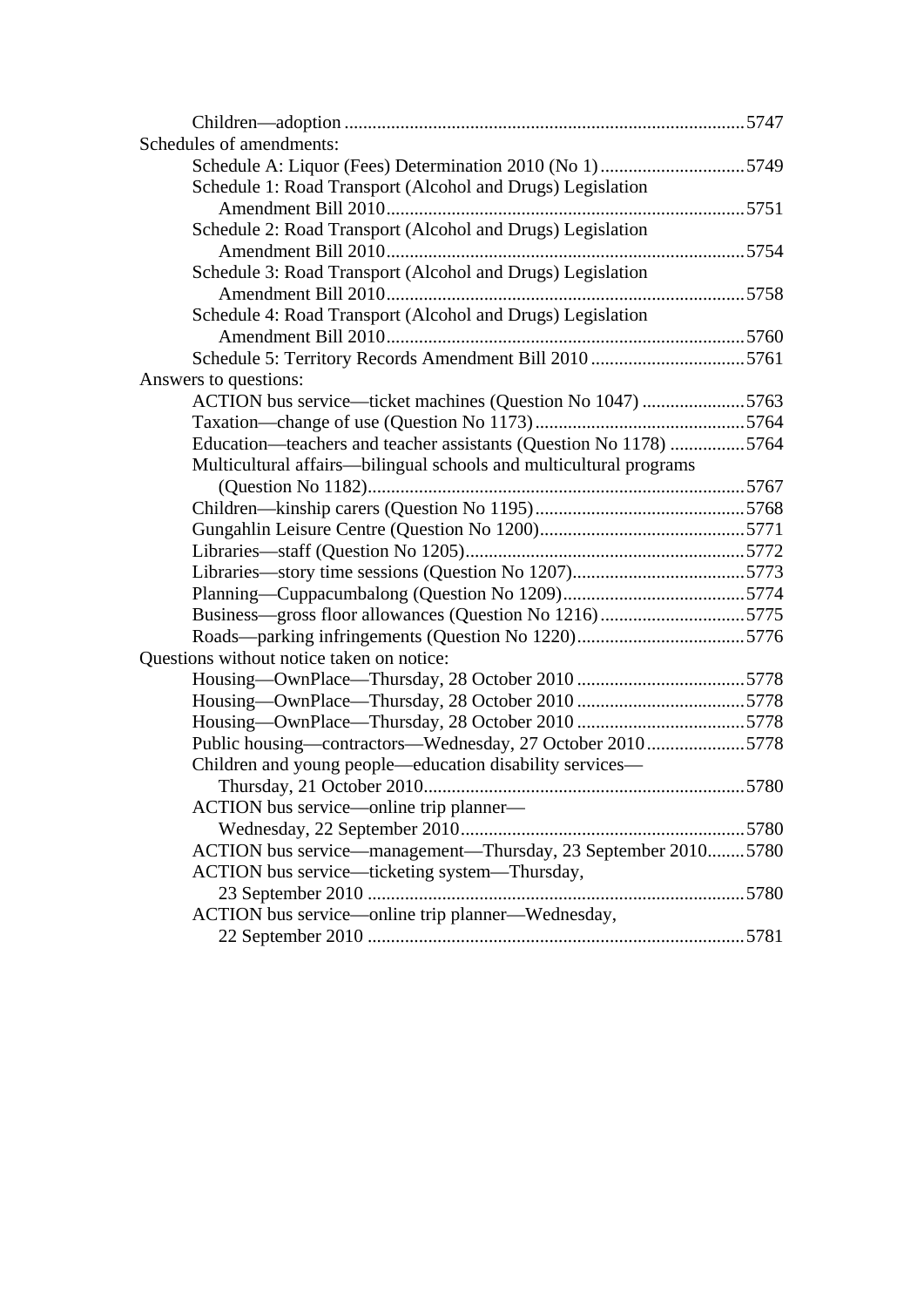## **Thursday, 18 November 2010**

**MR SPEAKER** (Mr Rattenbury) took the chair at 10 am and asked members to stand in silence and pray or reflect on their responsibilities to the people of the Australian Capital Territory.

#### <span id="page-3-0"></span>**Payroll Tax Amendment Bill 2010**

**Ms Gallagher**, pursuant to notice, presented the bill, its explanatory statement and a Human Rights Act compatibility statement.

Title read by Clerk.

**MS GALLAGHER** (Molonglo—Deputy Chief Minister, Treasurer, Minister for Health and Minister for Industrial Relations) (10.01): I move:

That this bill be agreed to in principle.

The Payroll Tax Amendment Bill 2010 amends the Payroll Tax Act 1987 to correct a payroll tax threshold amount that was erroneously published in the year 2000.

The disallowable instrument that set payroll tax and thresholds for the 2001-02 financial year published an incorrect threshold amount of \$950,000 for that year. The intended payroll tax threshold for that financial year was \$1.25 million, as announced in the 2000-01 ACT budget. A disallowable instrument was signed by the then Treasurer to effect this amount. However for reasons unknown, the incorrect instrument was tabled and published instead.

The ACT Revenue Office which administers the payroll tax for the ACT operated on the basis of the threshold being the intended \$1.25 million and all relevant information and publications provided by the office at that time reflected the intended amount. It is not certain why the wrong instrument was published in 2000 but the Revenue Office's correct administration of the intended payroll tax threshold led to a zero impact on payroll taxpayers.

This bill will insert a provision into the Payroll Tax Act that will validate the correct amount of \$1.25 million for the 2001-02 financial year. The amendment will not affect ACT payroll taxpayers and will not impact on ACT payroll tax revenue. I commend the bill to the Assembly and am happy to provide briefings to members should they need it.

Debate (on motion by **Mr Smyth**) adjourned to the next sitting.

#### <span id="page-3-1"></span>**Bail Amendment Bill 2010**

**Mr Corbell**, pursuant to notice, presented the bill, its explanatory statement and a Human Rights Act compatibility statement.

Title read by Clerk.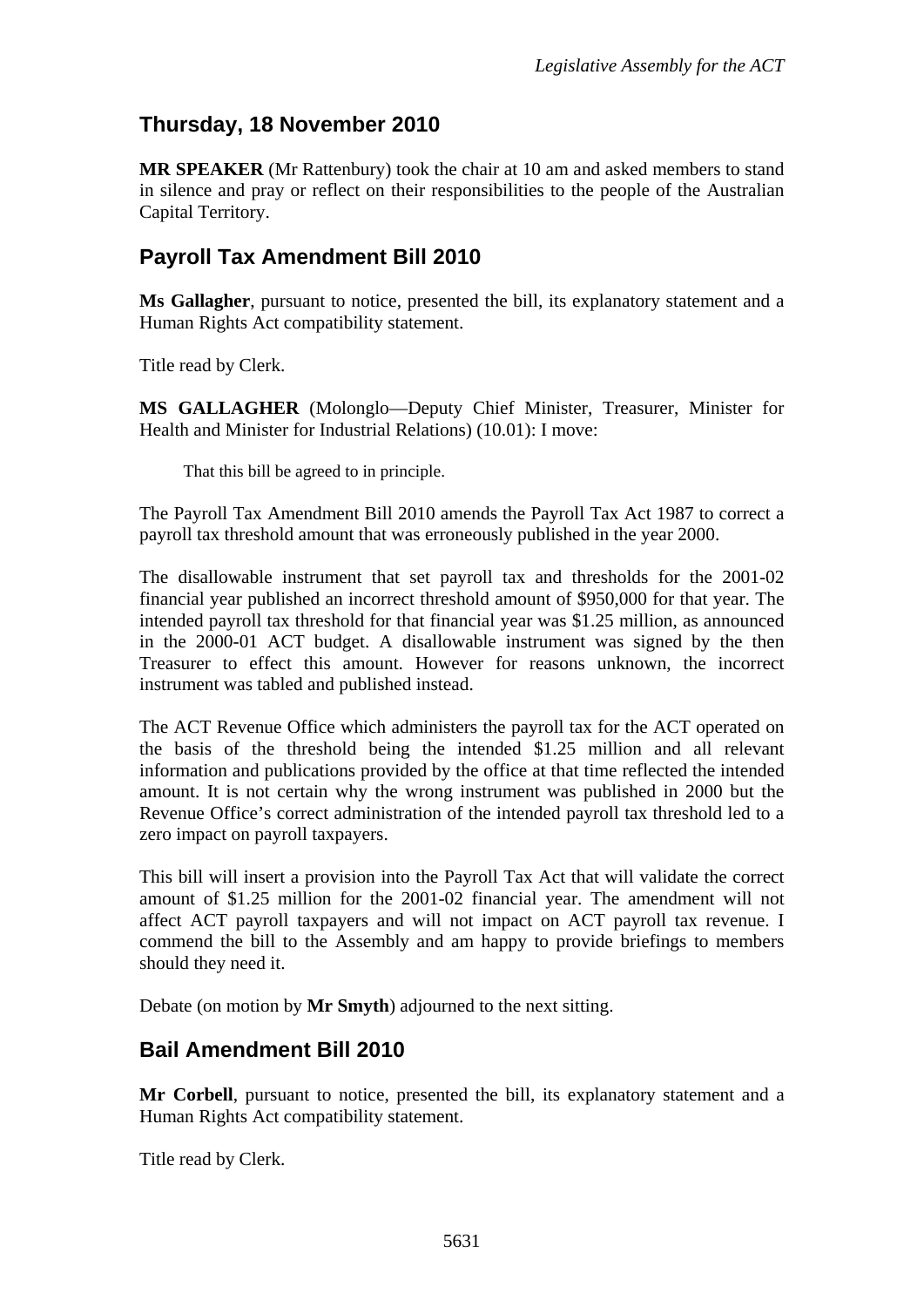**MR CORBELL** (Molonglo—Attorney-General, Minister for the Environment, Climate Change and Water, Minister for Energy and Minister for Police and Emergency Services) (10.04): I move:

That this bill be agreed to in principle.

The Bail Amendment Bill 2010 introduces reforms to the Bail Act 1992. The reforms focus on two aspects of the Bail Act: first, the power of the courts to grant bail and review bail decisions; and, second, the limitations on the bail jurisdiction of the Magistrates Court.

The proposed reforms relating to the grant of bail and the review of bail decisions are interconnected and so I propose to outline the reforms and provide some background to the formulation of the provisions. The jurisdiction of the Magistrates Court is something of a separate issue and I will turn to that later.

In brief, the proposed reforms in relation to the grant and review of bail will allow accused people to make two bail applications as of right in the Magistrates Court; require both defendants and informants to have fully explored bail in the Magistrates Court before proceeding to the Supreme Court; and change the test for further bail applications and reviews by removing the requirement for "significance".

The reforms to bail applications and the review of bail decisions stem from concerns surrounding the increase in the number of bail applications being heard in the Supreme Court. In 2008 I noted that there had been an increase of 82 per cent in the number of bail applications being heard in the Supreme Court following refusal of bail in the Magistrates Court. There has been no real alteration in this situation subsequently.

The large number of bail applications being heard in the Supreme Court is tying up judicial resources unnecessarily. Judges are being taken away from other areas of work to hear bail applications which could and should be properly heard by the Magistrates Court. This is clearly not the best use of judges' time, and the inevitable consequence is an increase in the overall delays in the disposal of cases. There are implications in terms of cost, access to justice and the overall management of cases which make this an important issue to address.

In order to find out why the increase had occurred, my department consulted with the Chief Magistrate, the Supreme Court judiciary, the Director of Public Prosecutions and the Legal Aid Office of the ACT. There was agreement across the board that the main cause of the increase was that the initial bail application was often being made at people's very first appearance at court following arrest. As a result, not all the relevant material was available in support of the application and bail was quite properly refused by the magistrate. There was further consensus that accused people then generally chose to make further bail applications in the Supreme Court rather than trying again in the Magistrates Court.

Understanding the cause of the problem led to the formulation, again in consultation with stakeholders, of the proposals I am introducing today. The legislative change that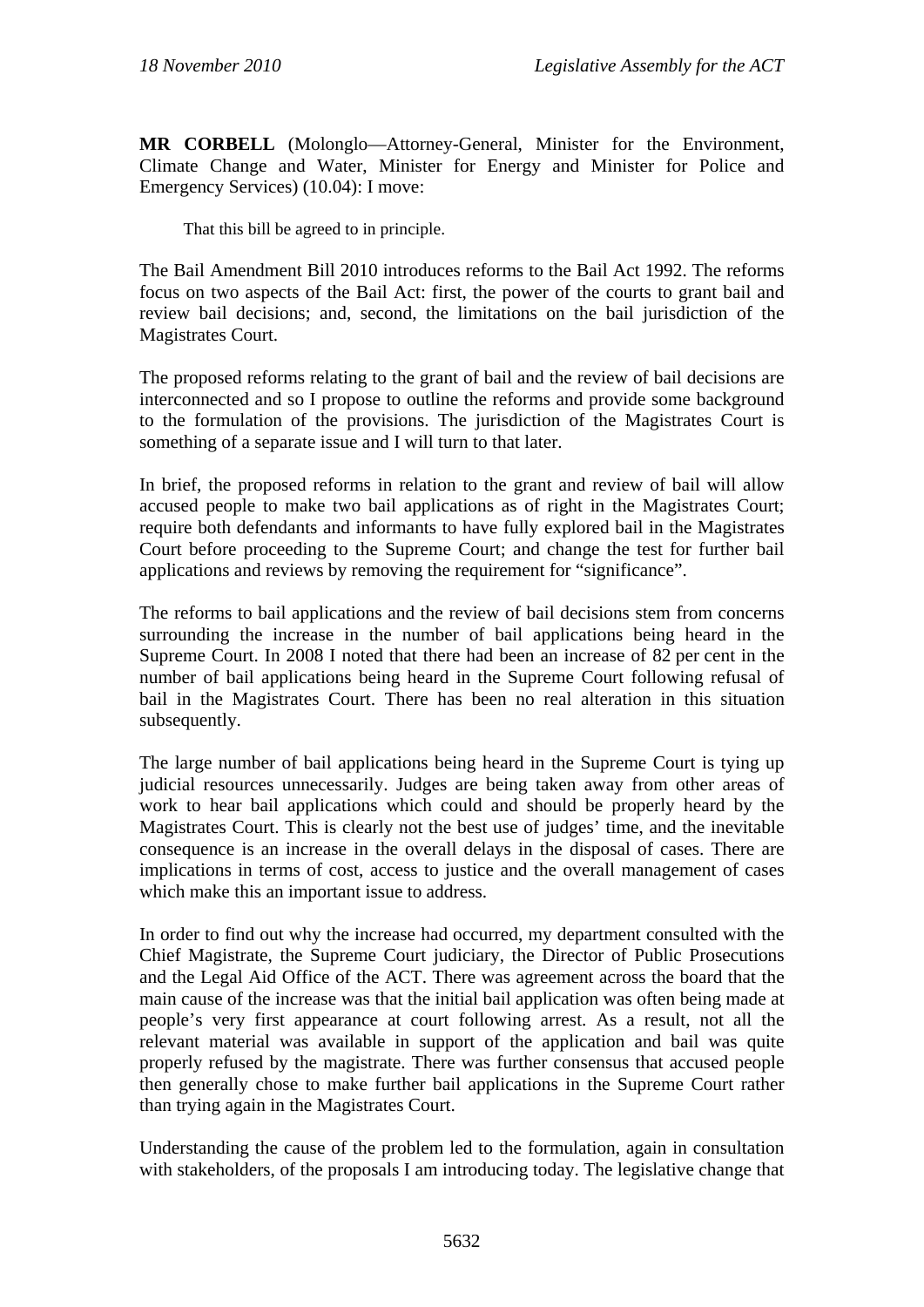the key stakeholders agreed would be the most effective to address the problem was to allow accused people two bail applications without restriction in the Magistrates Court. It is this concept which forms the basis of the reforms in this bill.

The primary reform introduces a right to two applications for bail by an accused person in the Magistrates Court. This means that on both the first and second occasions that an accused person applies for bail they can put before the Magistrates Court any argument, information or evidence that is relevant, whether or not the court has heard that information previously. This is in contrast to the present situation which requires a legally represented applicant to have something new to put before the court that is relevant to bail before applying to a court for bail again. This reform will result in better informed bail applications which in turn will mean that the Magistrates Court will be in a position to make a more considered bail decision.

The remainder of the reforms relating to bail applications and review of bail decisions have been formulated to support this main reform. The provisions of the Bail Act 1992 provide two routes for accused people to bring the issue of bail before a court. The first route is contained in part 4 of the Bail Act which provides the procedures for the grant of bail. The second route is contained in part 6 which provides the procedures in relation to the review of bail decisions. There is a degree of overlap in these provisions which has meant that the reforms must encompass both routes for bail in order to operate effectively.

The two notable reforms are, first, an accused person will generally be obliged to use both their two applications in the Magistrates Court and to have applied for a review of the refusal of bail in the Magistrates Court before they will be able to apply to the Supreme Court. This will ensure that the issue of bail is explored in the Magistrates Court on three separate occasions before the matter can be listed in the Supreme Court.

Second, after the initial two applications, an accused person will need to establish that since the most recent application either there has been a change of circumstances relevant to the granting of bail or fresh evidence or that information relevant to the granting of bail has become available. This is known as the "change of circumstances" test and alters the current test by removing the requirement that any change be "significant". This reform reflects the developments in approach of the Supreme Court in relation to bail decisions as is appropriate in a human rights compliant jurisdiction.

It is important to note that these measures strike an appropriate balance between allowing an accused person access to the Supreme Court while ensuring that, where possible, bail is resolved in the Magistrates Court.

In addition to the changes for accused people, the reforms to the review of bail decisions will apply equally to the prosecution. This means that, if the prosecution wish to apply for a review of a Magistrates Court bail decision, they must apply firstly to the Magistrates Court. They must also establish a change of circumstances on the basis of the reduced threshold before the application can proceed. Only once the matter has been heard in the Magistrates Court can the prosecution apply further to the Supreme Court, but it must still show a change of circumstances.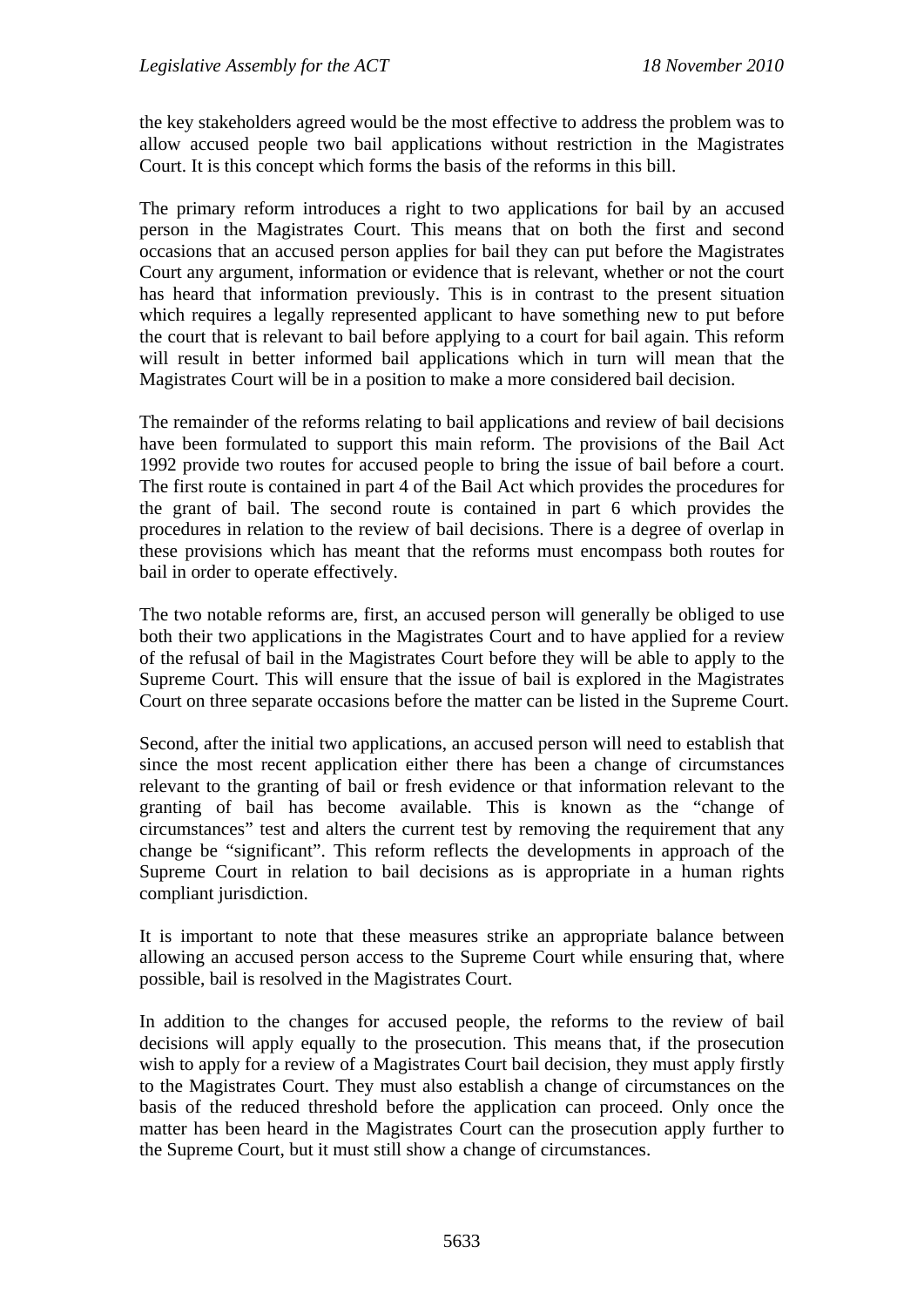I turn now to the second aspect of the reforms. This is separate to the main reforms and relates to the bail jurisdiction of the Magistrates Court. The introduction of this reform is a direct response by the government to concerns expressed by the Supreme Court judiciary. These concerns relate to the fact that, once an accused person is appearing before the Supreme Court in their proceedings, the Bail Act prevents the Magistrates Court from making any further bail decision. While in the ordinary course of events this causes no difficulty, it does mean that a person who has been arrested for breaching bail in a Supreme Court matter cannot be taken to the Magistrates Court on a Saturday morning. As the Supreme Court does not sit on a Saturday, the person is held in custody until the Monday morning.

It is proposed to extend the bail jurisdiction of the Magistrates Court to address this problem in a practical way. The proposed reform will operate so that, when the Magistrates Court is sitting on a weekend or public holiday and a person is arrested for breaching a bail condition in a Supreme Court case, that person may appear in front of the Magistrates Court for the decision to be made in relation to bail.

In conclusion, these proposed reforms of the Bail Act will assist effective case management in the court system and help to promote better access and timely access to justice in the territory. I commend the bill to the Assembly.

Debate (on motion by **Mrs Dunne**) adjourned to the next sitting.

# <span id="page-6-0"></span>**Fair Trading (Australian Consumer Law) Amendment Bill 2010**

**Mr Corbell**, pursuant to notice, presented the bill, its explanatory statement and a Human Rights Act compatibility statement.

Title read by Clerk.

**MR CORBELL** (Molonglo—Attorney-General, Minister for the Environment, Climate Change and Water, Minister for Energy and Minister for Police and Emergency Services) (10.13): I move:

That this bill be agreed to in principle.

I am pleased to present the Fair Trading (Australian Consumer Law) Amendment Bill 2010 to the Assembly today. This bill provides the ACT with an opportunity to strengthen its consumer protection law and join with other jurisdictions in implementing the first ever Australian national consumer law system, to the benefit of both consumers and business. In the national partnership agreement to deliver a seamless national economy, the Council of Australian Governments agreed to complete the legislative process to implement the Australian Consumer Law—known as the ACL—by 31 December this year and that the ACL will commence in all jurisdictions on 1 January 2011.

On 2 July 2009, the government signed the COAG intergovernmental agreement for the Australian Consumer Law, which underpins the ACL and outlines the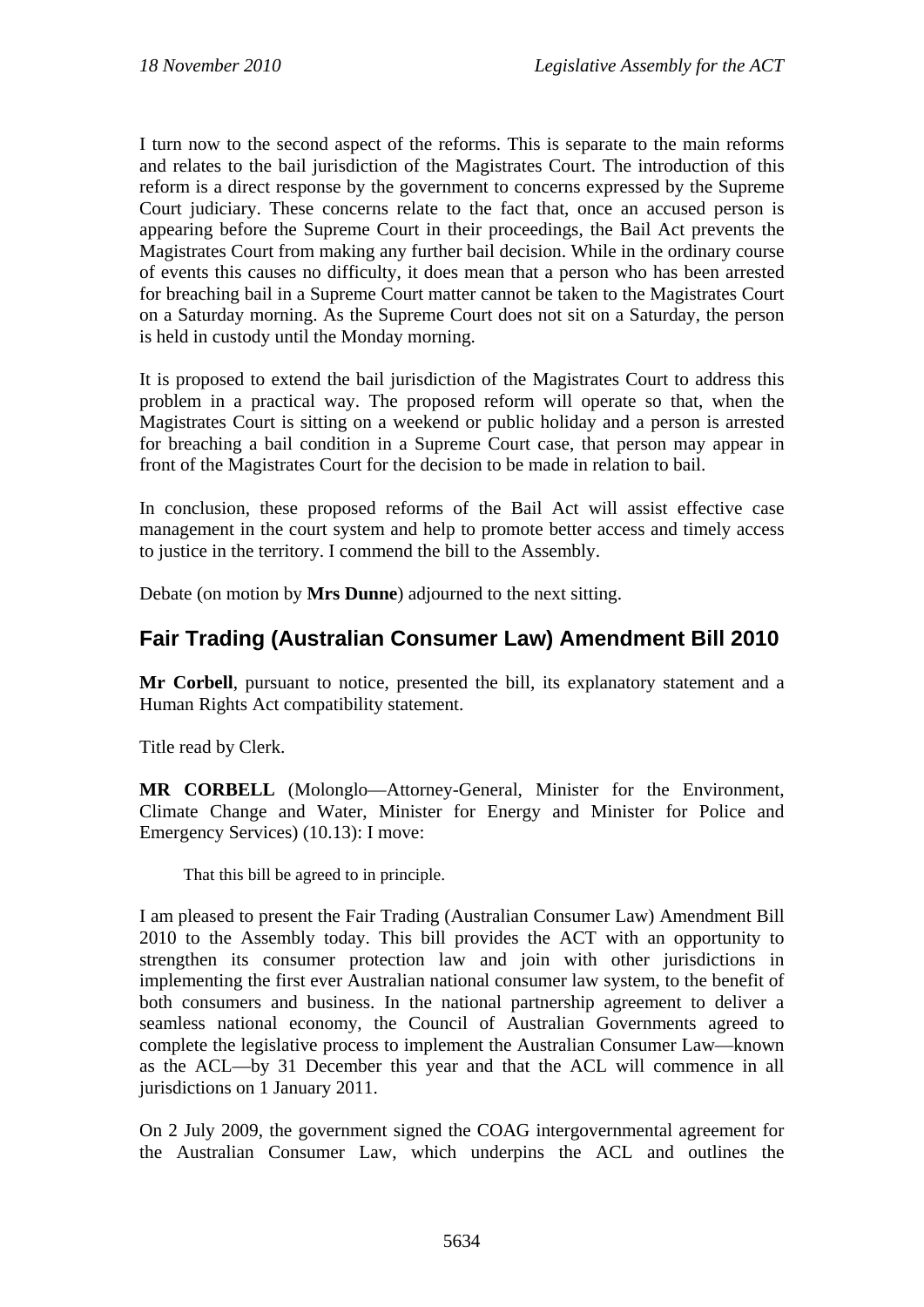implementation process for the legislation. In March this year, the Australian government passed the Trade Practices Amendment (Australian Consumer Law) Act (No 1) 2010, the first of two acts to implement the ACL. This act includes provisions on unfair contract terms, enhanced performance and redress provisions for the Australian Competition and Consumer Commission and the Australian Securities and Investments Commission.

In June this year, the Australian parliament passed the Trade Practices Amendment (Australian Consumer Law) Act (No 2) 2010, which implements the remainder of the ACL, including consumer protections and provisions relating to unfair practices and consumer transactions.

The bill I present today amends fair trading law in the ACT to apply the ACL as a law of the territory. I am pleased to present this bill as the ACL will, for the first time, provide a set of nationally consistent consumer laws for both businesses and individuals. Among the changes implemented through the ACL are:

- a single set of definitions and interpretive provisions:
- a single set of statutory consumer guarantees;
- a new, national law on unfair contract terms:
- a single set of provisions about unfair practices and fair trading;
- a new national regime for unsolicited consumer agreements;
- simple national rules for lay-by agreements;
- a new, national product safety legislative regime; and
- new, national provisions on information standards, which apply to services as well as goods.

Previously, consumers had to enforce their rights as breaches of contract, often requiring an understanding of contract law. The new statutory consumer guarantees mean that consumers will no longer need to understand contract law in order to enforce their rights, since any failure by a supplier of a statutory consumer guarantee can be enforced as a breach of the ACL.

In addition, the new unfair contract terms mean that consumers will have better, more practical protections under standard-form contracts, like those offered for mobile phones or gym memberships. Consumers will now have the ability to challenge the terms of such contracts by making a complaint to the ACCC, allowing that body, for example, to ask courts to strike out unfair contract terms.

This bill substantially repeals ACT fair trading legislation and adopts the ACL as territory law. The bill repeals the Fair Trading (Consumer Affairs) Act 1973, the Door-to-Door Trading Act 1991 and the Lay-By Sales Agreements Act 1963. Substantive provisions of the Fair Trading Act 1992, which are replaced by the ACL, are also repealed. These acts, which up until now have made up the robust consumer law that has operated in the ACT, have been substantially incorporated into the ACL.

The ACL has been developed with reference to best practice in existing state and territory consumer laws, incorporating the lessons learned across jurisdictions and further strengthening the practical effect of the ACL when it fully commences in jurisdictions on 1 January 2011.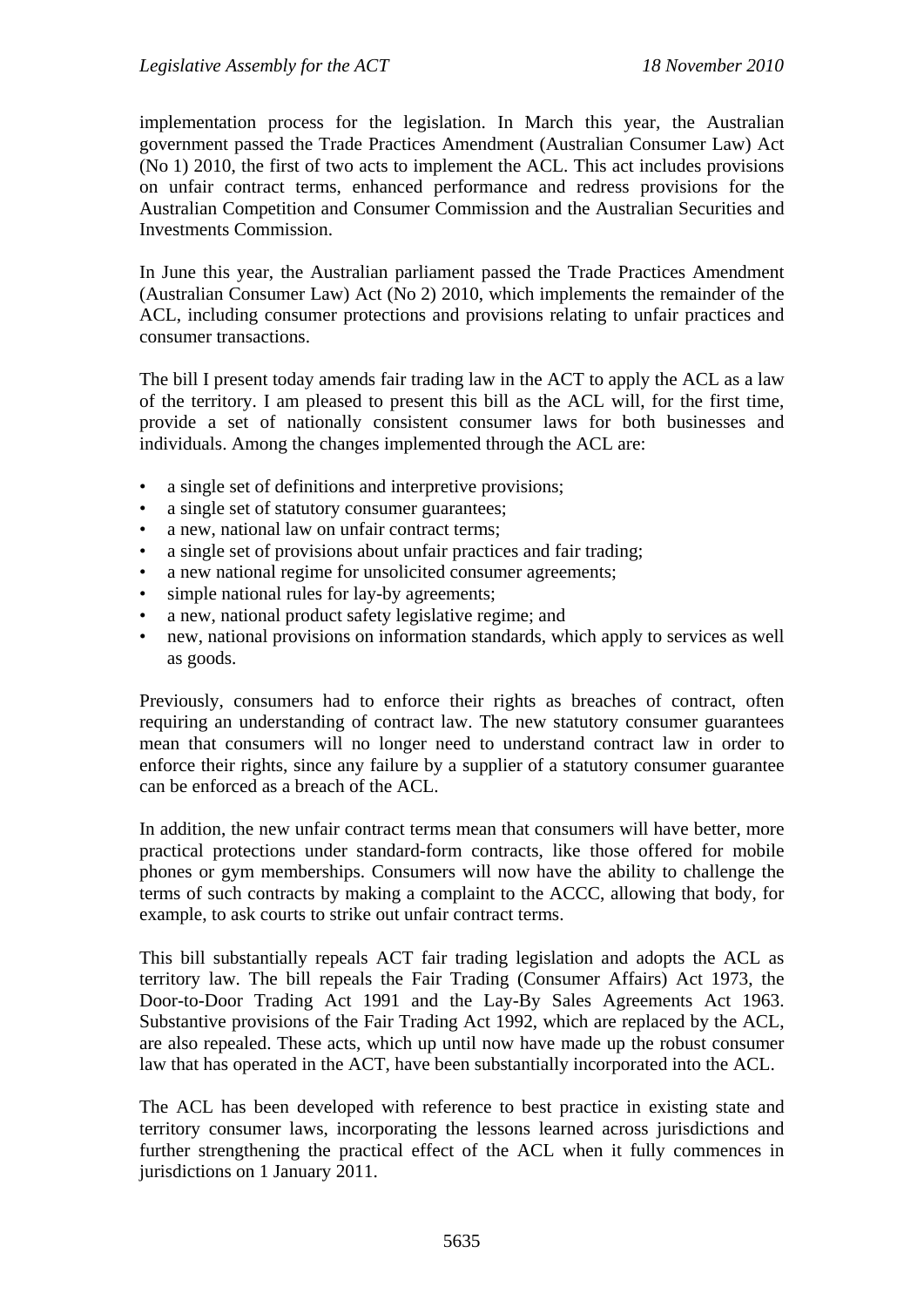In the territory, the ACL will be jointly enforced by the ACT Office of Regulatory Services, the Australian Competition and Consumer Commission and the Australian Securities and Investment Commission. The ACT Commissioner of Fair Trading's enforcement powers in part 3 of the Fair Trading (Consumer Affairs) Act 1973 will therefore be preserved for this purpose.

On 15 June this year, a memorandum of understanding was signed by the ACT Office of Regulatory Services, the ACCC and the ASIC. The MOU clarifies understanding between the agencies concerning communication and cooperation to ensure that the new ACL is effectively enforced and administered by these agencies.

Section 51D of the Fair Trading Act 1992 will be retained until consideration of inclusion of such a provision in the ACL has been finalised. This section provides a maximum annual percentage rate for a credit contract. The government has preserved this section so that ACT consumers will continue to benefit from protection from unfair and extreme interest rates.

The fair trading fitness industry code of practice and the retirement villages industry code of practice, created under part 3 of the Fair Trading Act 1992, are also preserved to provide ACT consumers with specific protections in these industries.

To enforce the rights included in the ACL, the national legislation provides a range of offences relating to unfair practices, consumer transactions, safety of consumer goods and products and related services. The bill adopts strict liability offences contained in the ACL. The government has ensured that any limitations on human rights flowing from these offences are proportionate and a necessary deterrents, given the regulatory nature of the ACL and its purpose in protecting consumers against unfair practices and unsafe goods.

As the current chair of the Ministerial Council on Consumer Affairs, I am particularly pleased to present this bill today, which will benefit the ACT community in its adoption of the nationally consistent consumer protections provided by the ACL. I commend the bill to the Assembly.

Debate (on motion by **Mrs Dunne**) adjourned to the next sitting.

#### <span id="page-8-0"></span>**Legal Aid Amendment Bill 2010**

**Mr Corbell**, pursuant to notice, presented the bill, its explanatory statement and a Human Rights Act compatibility statement.

Title read by Clerk.

**MR CORBELL** (Molonglo—Attorney-General, Minister for the Environment, Climate Change and Water, Minister for Energy and Minister for Police and Emergency Services) (10.20): I move:

That this bill be agreed to in principle.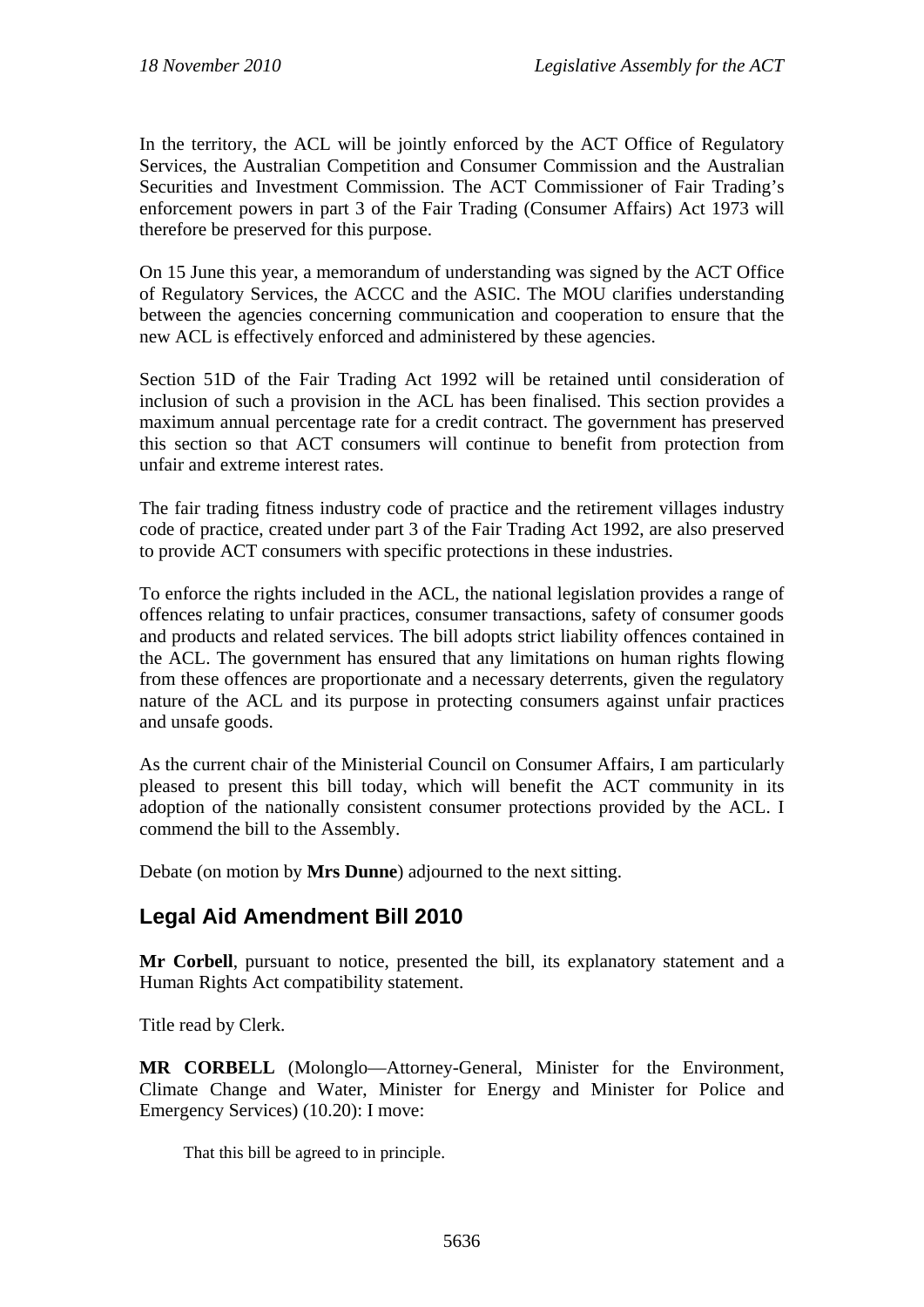The Legal Aid Amendment Bill 2010 is the product of close consultation between the government and Legal Aid ACT. This bill serves the community by improving the legislation that governs Legal Aid ACT, the Legal Aid Act 1977. Regular improvement and updating allows Legal Aid ACT to focus on its core function—to deliver legal services to people who cannot otherwise afford help.

The bill introduces a brief suite of amendments to improve the drafting of the Legal Aid Act. The amendments in this bill will ensure that officers of Legal Aid ACT receive the normal statutory protections when they appear on behalf of interstate clients. Other amendments update a definition and clarify the commission's powers to assess contributions.

The amendments contained in the bill I present today will not alter the way Legal Aid ACT operates to assist the community. Rather, they ensure that the legislation remains easy to interpret and up to date with changes in related legislation. The amendments also ensure that Legal Aid ACT's statutory rights are not brought into dispute due to legislative drafting. The drafting improvements will ensure that everyone understands what the commission's powers are and will prevent unnecessary and complicated disputes about the language of the statute.

I will explain the amendments relating to immunities of officers first. The bill extends the protection currently afforded to Legal Aid ACT officers in relation to the representation of clients. Currently, section 22(7) of the act affords Legal Aid officers the same protection and immunity as is given to barristers during court proceedings.

The amended section 22(7) extends this immunity to ensure protection when Legal Aid ACT officers represent people receiving legal assistance from organisations outside of the ACT. For example, a client of Legal Aid New South Wales might have to appear in an ACT court for a matter. In that case, Legal Aid ACT may assist by providing local representation. Under the current law, a technical argument might be made that the person being represented is not assisted under the territories law, but rather under the New South Wales Legal Aid Act. This amendment ensures that no technical argument will undermine the normal privileges and immunities afforded to officers of Legal Aid ACT.

Turning to the issues around clarification to Legal Aid ACT's powers, the amendments clarify section  $31(1)(a)$  of the act in relation to the assessment of a person's eligibility for legal assistance. The central principle of eligibility for legal aid is the inability to afford legal costs. Eligibility is determined by a two-part means test, applied across all jurisdictions, consisting of an income test and an asset test. Both of these parts must be satisfied in order for a person to be eligible for assistance.

The principles governing income provide that a person who does not initially satisfy the income test, but is unable to afford private legal representation, may be eligible for legal aid on the condition that they pay a contribution. The amount of the contribution is determined on a sliding scale. It takes into account income and the likely cost of the matter.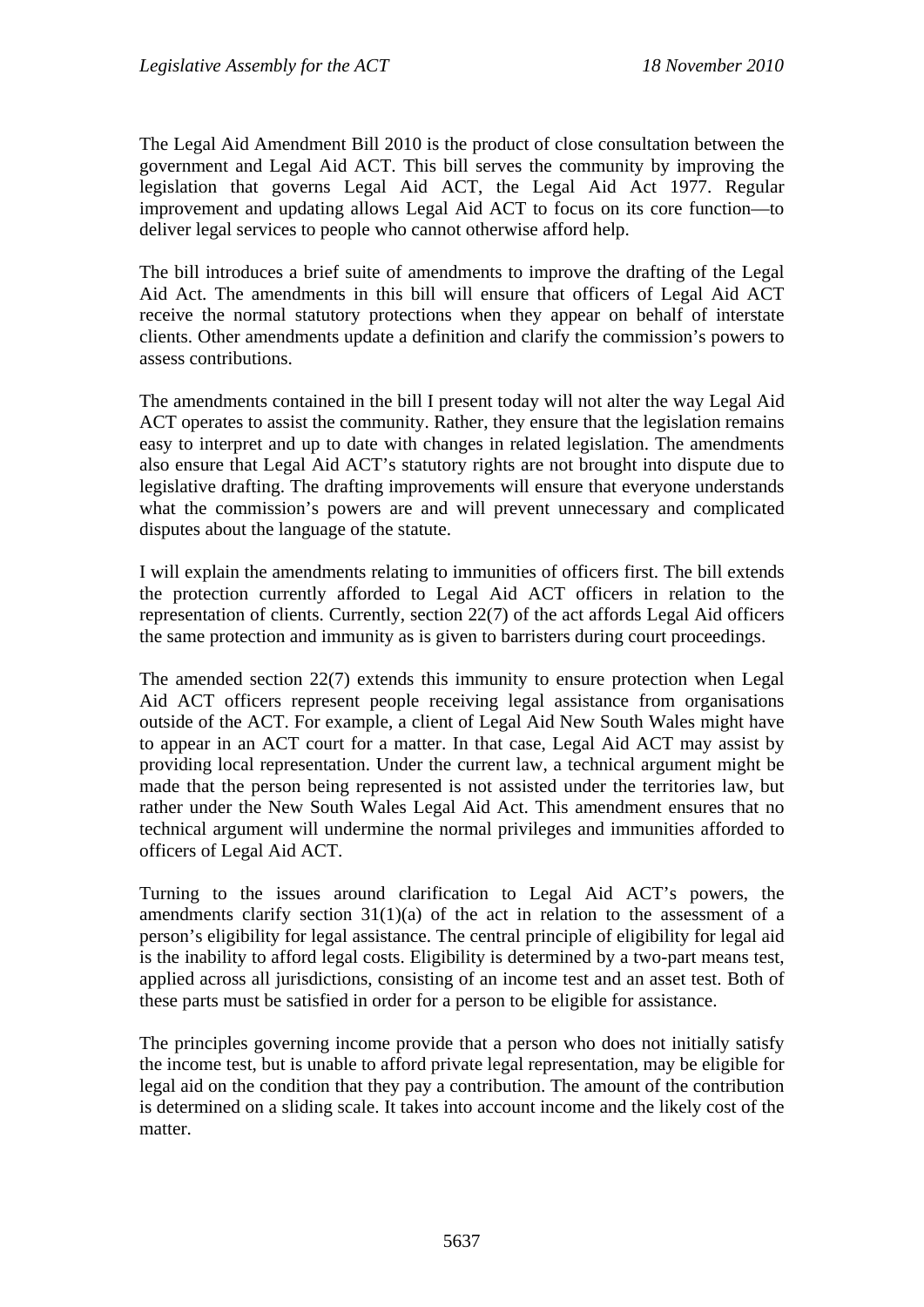In relation to assets, these principles provide that if a person does not initially satisfy the assets test, they may still be eligible for legal aid in limited circumstances, if they cannot reasonably be expected to borrow against their assets. In this case, the Legal Aid Commission has the discretion to determine whether it is appropriate in the circumstances to impose a client contribution on the sale or transfer of the property, or both.

Both the income test and the asset test must be satisfied in order for a person to be eligible for assistance. The test also takes into account the fact that a person's income or assets may improve during the course of a grant of aid, in which case the amount of assistance can be varied.

The bill clarifies the fact that an assessment of a person's eligibility for legal aid and their corresponding contribution can be varied as their matter continues. Currently, section 31(1)(a) of the act states that an award of legal assistance may be subject to a condition that the person pays a contribution of a "specified amount" to the commission. The amendment will change this wording to "an amount" and will explicitly state the fact that a person's contribution can be varied as a legal matter progresses.

The updated drafting also clearly relates contributions, and variations to contributions, to the core eligibility criteria for legal assistance. The amendment includes in section 31 a new reference to section 28(3), which lists the matters that can be considered by the commission in deciding eligibility. Section 28 directs the commission to consider a person's income, costs and any other matter affecting the person's ability to pay. If a person's ability to pay changes during their grant of assistance, the commission can adjust its contribution requirements accordingly

By clarifying the provisions which govern eligibility for assistance, the act ensures that the existing practices will continue. It is important to preserve this system because appropriate contributions from clients mean that more of Legal Aid ACT's funds will be available to help other clients in need. The whole community benefits and Legal Aid ACT is able, when appropriate, to ask its clients to pay a fair share.

Thirdly and lastly, this bill will amend the definition of "private legal practitioner" to align with the definition of "principal" under section 9 of the Legal Profession Act 2006. This reflects the different kinds of practice arrangements established and regulated in the ACT and formally recognises these arrangements in the act.

This bill will provide more certainty for legal practitioners and consumers of Legal Aid services and will help improve access to justice. It will also guarantee important protections for legal practitioners when representing clients who are legally assisted by organisations outside of the ACT. The amendments affirm the basic principle of legal aid, which is that people in our community who cannot afford private legal representation due to their income and assets are entitled to assistance.

The government is committed to supporting Legal Aid ACT, the services that they provide and the clients that they assist. These amendments will contribute to the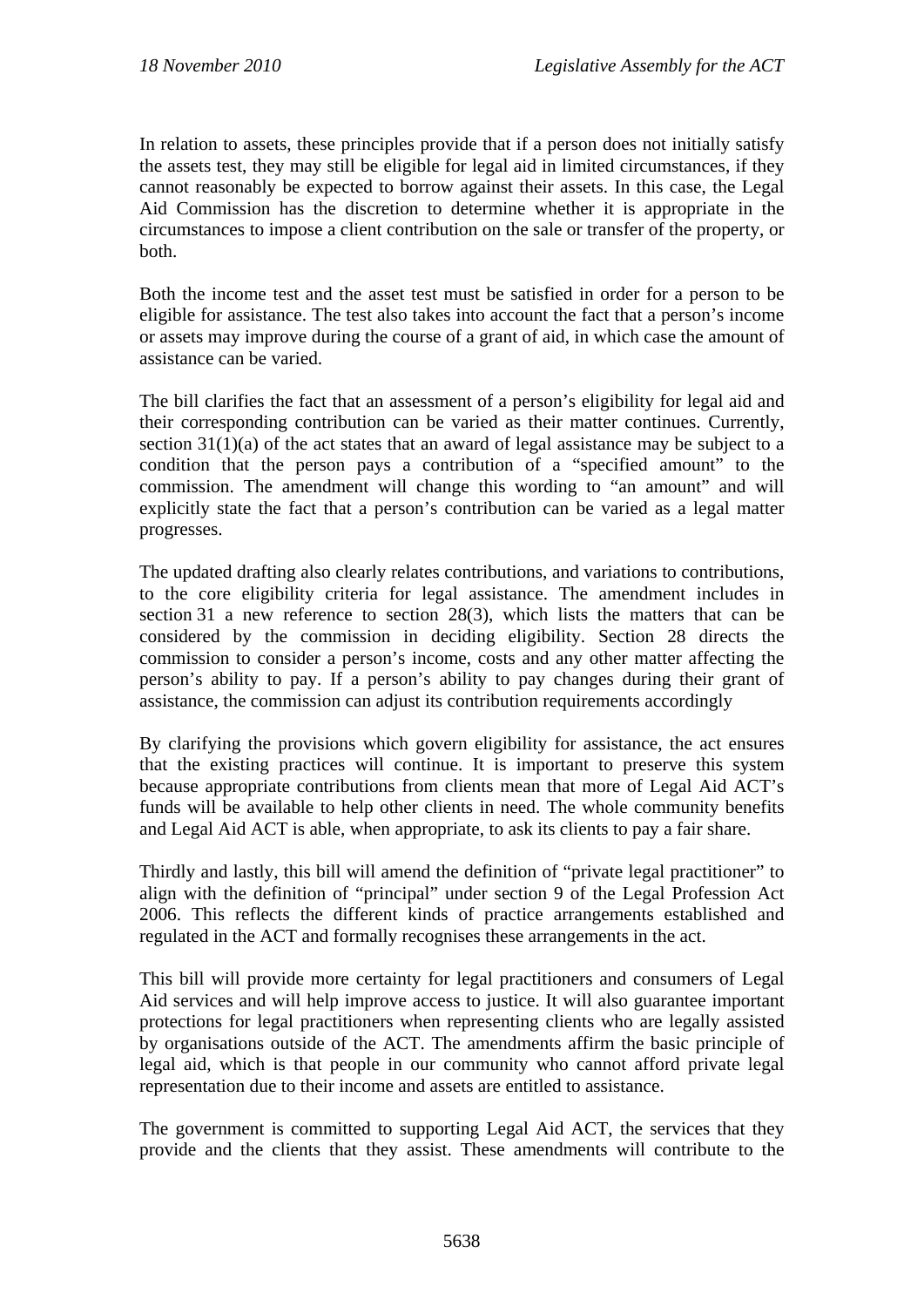commission's mission by ensuring that its powers and functions are easy to understand and beyond dispute. I commend the bill to the Assembly.

Debate (on motion by **Mrs Dunne**) adjourned to the next sitting.

#### <span id="page-11-0"></span>**Justice and Community Safety Legislation Amendment Bill 2010 (No 4)**

**Mr Corbell**, pursuant to notice, presented the bill, its explanatory statement and a Human Rights Act compatibility statement.

Title read by Clerk.

**MR CORBELL** (Molonglo—Attorney-General, Minister for the Environment, Climate Change and Water, Minister for Energy and Minister for Police and Emergency Services) (10.28): I move:

That this bill be agreed to in principle.

The Justice and Community Safety Legislation Amendment Bill 2010 (No 4) contains amendments to improve the operation of legislation administered by the Department of Justice and Community Safety. The bill makes important changes to preserve and improve criminal offences in the Crimes Act 1900 and the Guardianship and Management of Property Act 1991. It will improve procedures that exist under the Human Rights Commissions Act, the Land Titles Act, the Unit Titles Act, the Public Trustee Act and the Legal Profession Act. Finally, this bill will continue the implementation of national law reform projects in the ACT through its amendments to the Personal Properties Securities Act, the Security Industry Act, the Security Industry Regulation and the Unclaimed Money Act.

The amendments do not constitute policy changes. Each amendment has been recommended by agencies in the Justice and Community Safety portfolio based on experience with the existing legislation. Through the day-to-day work of implementing policy and legislation, the agencies in my portfolio have identified areas for improvement.

I will now explain in detail the nature of each amendment and how each amendment improves the operation of an existing program or policy. The bill makes existing restrictions on anabolic steroids permanent in the Crimes Act and removes the corresponding transitional provisions from the Medicines, Poisons and Therapeutic Goods Regulation. This means that the territory's existing scheme for regulating anabolic steroids will be preserved even after the transitional provisions expire.

An amendment to the Guardianship and Management of Property Act will modify the scope of directors' liability for certain offences under the act. These amendments are consistent with the uniform principles of directors' liability agreed to by the Ministerial Council for Corporations. Procedural improvements in this bill were developed based on consultation between different areas of my department and represent a commitment to best practice.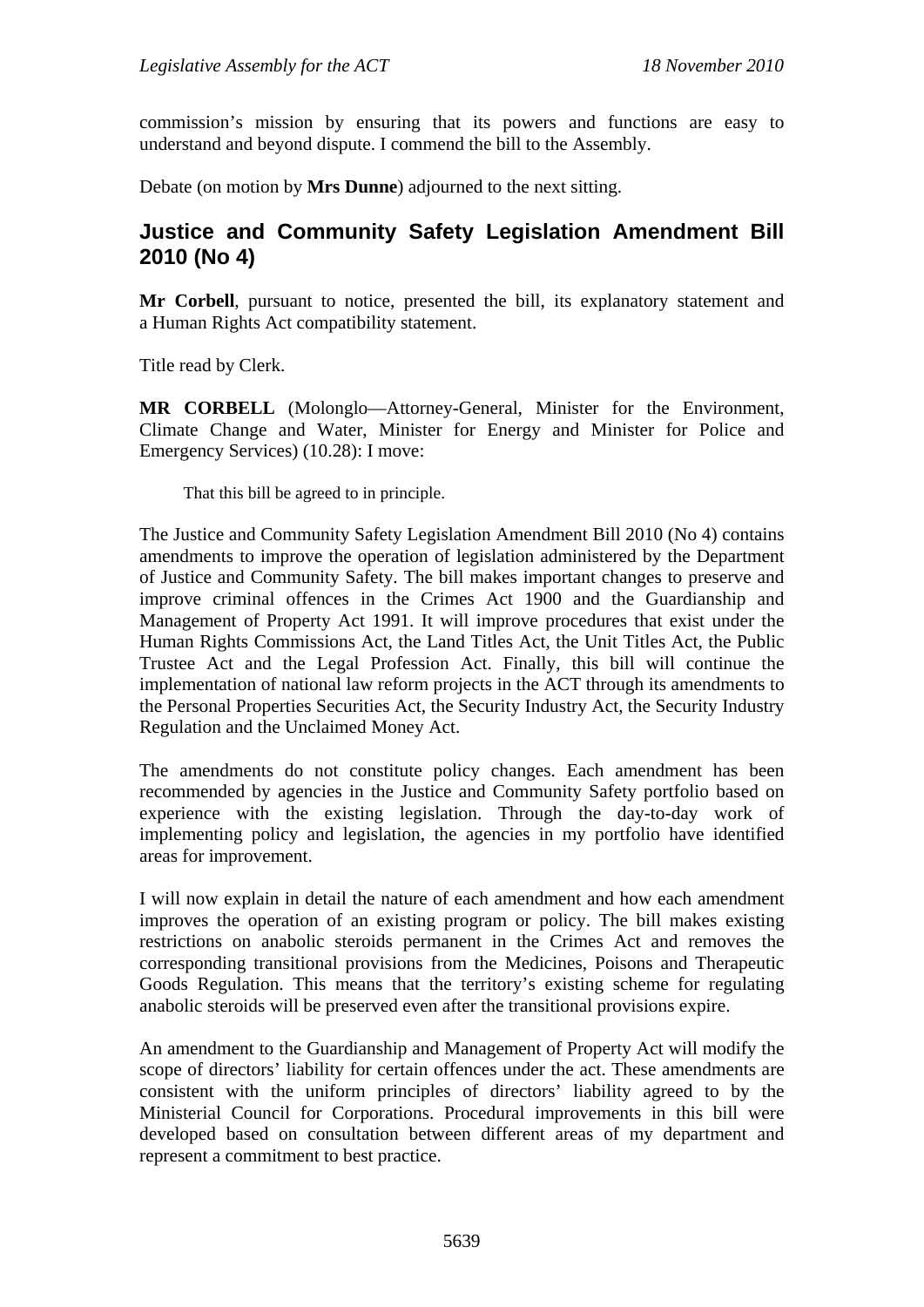The bill introduces a number of changes to the procedure for handling complaints and conciliation under the Human Rights Commission Act. These changes will facilitate the Human Rights Commission's flexibility and responsiveness in dealing with the public. Under current section 44 of the Human Rights Commission Act, the commission may only consider a complaint if it is in writing. One amendment in this bill will create a commonsense exception to this requirement. This bill will allow the commission to consider an oral complaint in emergency circumstances and if the commission is satisfied that waiting for a written complaint would make a response impossible or impractical.

Amendments are also made to ensure that the commission has the power to choose from all available options in dealing with the complaint. Under existing law, when conciliation fails in discrimination matters, the commission has no choice but to close the complaint. The result is that the parties have no option but to proceed to expensive and costly litigation. This bill will allow the commission to take action other than closing a complaint if conciliation is not expected to succeed.

The commission will be able to decide, for example, whether it is more appropriate to refer a complaint to another entity or to investigate and issue its own report. This sensible change gives effect to the original policy behind the Human Rights Commission Act, which was to ensure that the commission is able to choose from a range of options in responding to complaints.

This bill will also implement the results of consultation between unit title owners, the Registrar-General and the ACT Planning and Land Authority in relation to renewing leases for unit plans in the territory. A problem was identified by the Land Titles Office in attempting to register lease renewals for units. A new lease cannot commence until every individual owner in the unit plan executes a memorandum of surrender of the old lease unanimously. If even one owner in a unit plan is missing or unavailable, it is not possible for any unit title owners to obtain a new lease.

This situation creates a serious problem for unit title owners who wish to sell their properties or obtain new mortgages. If an existing lease is nearing expiration and a new lease cannot be issued, owners will find it impossible to obtain financing on standard terms because the lease does not extend for a sufficient time period. Also, there is the risk that in the future the entire unit lease will expire due to this technicality.

The amendments in this bill will empower owners corporations to step into the shoes of owners who cannot be located, in order to complete a lease renewal, and will allow the ACT Planning and Land Authority and the Registrar-General to renew leases for unit title owners in a timely and efficient manner. No rights of property owners, either the unit title owners or lenders, will be diminished. Rather, this amendment ensures that a technicality does not deprive unit title owners of the same rights as all other property owners in the territory.

Amendments to the Public Trustee Act will allow the Public Trustee to keep copies of wills and powers of attorney electronically. The electronic management system will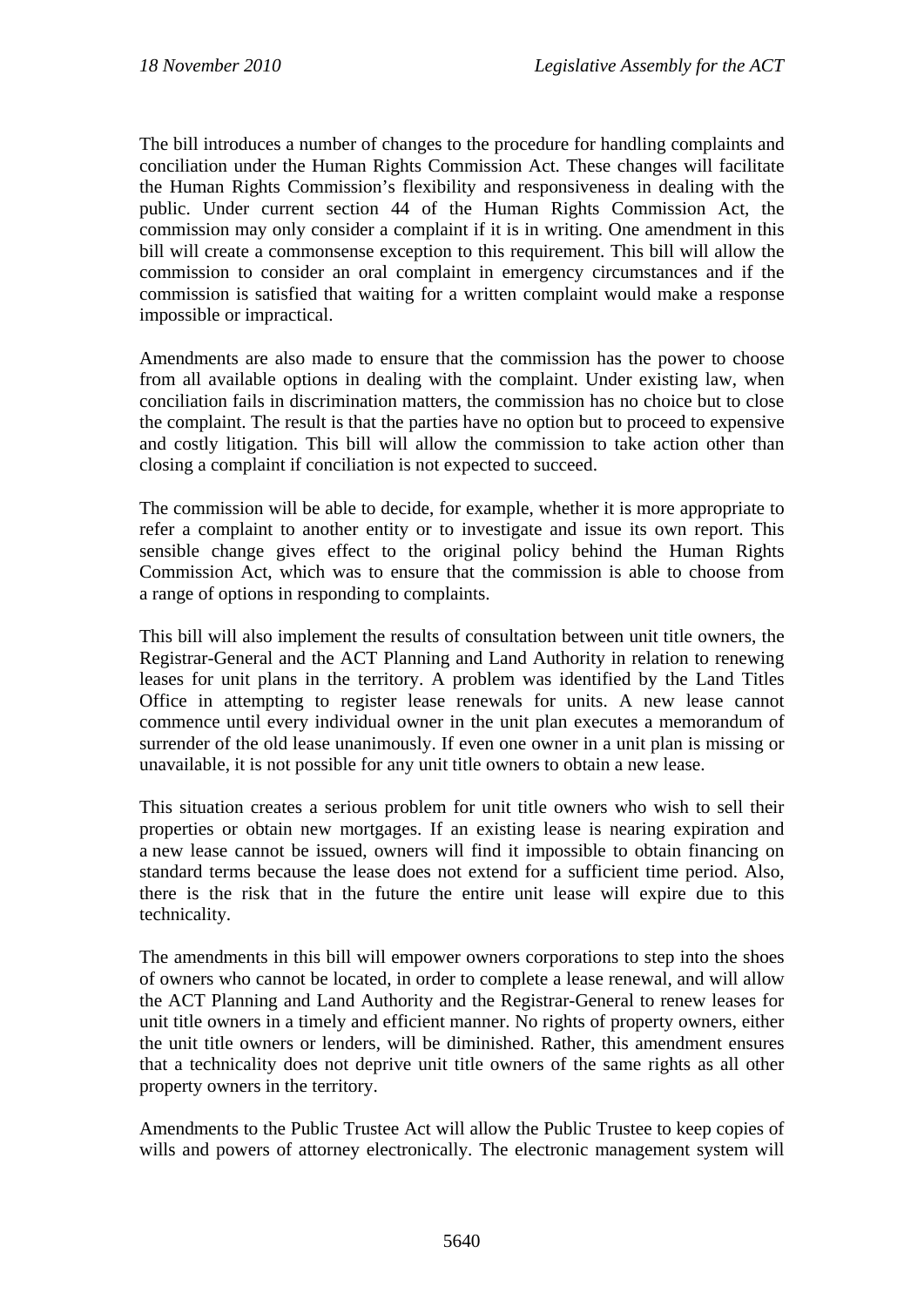allow the Public Trustee to provide certified copies to the courts, minimising the need to handle and risk damaging originals. These changes will improve the efficiency of administering the Public Trustee's depository of wills and its powers of attorney.

Amendments to the Legal Profession Act introduce a simple change to the process for licensing barristers. The amendments will require the Law Society, which currently issues barristers' practising certificates, to impose any conditions recommended by the Bar Council. This ensures effective regulation of the bar by its peak body.

Another important function of this bill is to help implement national reforms in the territory. To that effect, amendments to schedule 3 of the Personal Property Securities Act will repeal provisions relating to cooperative charges under the Cooperatives Act 2002. The territory's registration of cooperative charges will be made redundant by the commencement of the commonwealth personal properties security register.

National reforms to the Security Industry Act are also included in this bill. In July 2008, COAG agreed that a reform of the private security industry would be conducted to improve industry standards. Stage 1 reforms include standards covering licensable activities, probity and background checking, training competencies and mobility of licenses.

This bill implements a number of stage one reforms, including new licensable activities relating to guarding with a dog, guarding with a firearm and guarding as a monitoring centre operator. These amendments will bring the ACT into line with the guarding activities licensed in other Australian jurisdictions and therefore facilitate cross-jurisdictional recognition of licences.

The bill updates the Security Industry Regulation in accordance with these amendments. The changes to the regulation prescribe the training courses security employees will need to undertake to perform the new licensable activities. These training requirements are in accordance with minimum standards agreed to by COAG.

The bill also provides for a temporary visitor licence scheme. A temporary visitor licence will allow guards and master licensees from interstate to work at special events in the territory. This change will facilitate greater mobility in the security industry. At the same time it will regulate those who visit the ACT to engage in security work for special events.

Finally, the bill repeals part 4 of the Unclaimed Money Act. These provisions have become redundant due to recent amendments to the Commonwealth Superannuation (Unclaimed Money and Lost Members) Act 1999. The collection and distribution of unclaimed superannuation will now become a function performed by the commonwealth.

All these amendments will improve, update and clarify the territory statute book. This bill once again demonstrates the government's ability to monitor the administration of the territory's laws and respond effectively where areas for improvement are identified. I commend the bill to the Assembly.

Debate (on motion by **Mrs Dunne**) adjourned to the next sitting.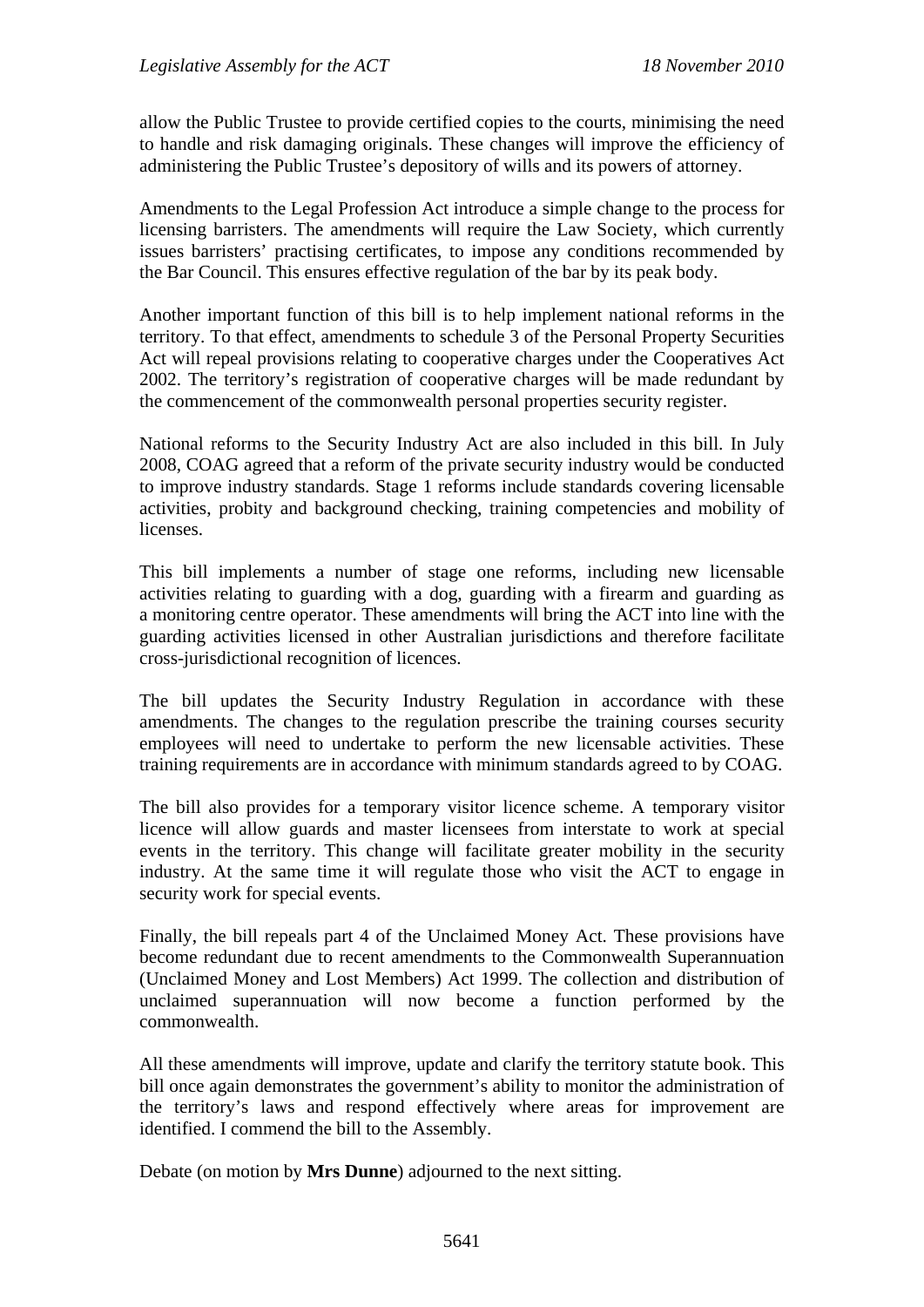#### <span id="page-14-0"></span>**Firearms Amendment Bill 2010**

**Mr Corbell**, pursuant to notice, presented the bill, its explanatory statement and a Human Rights Act compatibility statement.

Title read by Clerk.

**MR CORBELL** (Molonglo—Attorney-General, Minister for the Environment, Climate Change and Water, Minister for Energy and Minister for Police and Emergency Services) (10.37): I move:

That this bill be agreed to in principle.

The Firearms Amendment Bill 2010 will amend the Firearms Act 1996. The amendment will allow the ACT to achieve consistency with other Australian jurisdictions, allowing for the interchange of management practices and eliminating some of the obstacles that currently exist when dealing with vertebrate pest animal control.

Presently the act does not allow for the recognition of interstate category D firearm licences. These amendments will allow interstate professional shooters to operate in the ACT where the use of category D firearms is necessary. Category D firearms, such as certain self-loading rifles and pump action shotguns, require ministerial authorisation and can only be possessed where a person can show a genuine need to possess and use the firearm for the purpose of pest animal control.

Although Territory and Municipal Services, TAMS, as the agency with land management and disease control responsibility for the ACT, is currently able to contract professional shooters who hold an ACT category D licence, the shortage of this skill in the territory means that contract shooters from outside the ACT may in future be required. As a result, TAMS' ability to undertake aerial shooting in accordance with the national codes of best practice for humane pest animal control is restricted in the ACT.

The amendments will alleviate this problem by allowing the temporary recognition of interstate licences of professional shooters contracted to TAMS to use category D firearms in the territory. Safeguards are built into the bill and provide that the authorisation of interstate licences would be subject to similar restrictions to those placed on ACT category D licence holders.

This includes the requirement that the licensee is appropriately qualified and accredited, that the licensee is either employed or contracted by an ACT government agency for the purpose of vertebrate pest animal control and that the licensee can satisfy the Registrar of Firearms that there is a genuine need to possess and use the firearm for the purpose of pest animal control. The interstate recognition would require ministerial authorisation, which is limited to a period of up to six months.

This bill is consistent with the current stringent controls on the possession and use of high-powered firearms and will ensure that TAMS is able to fulfil its land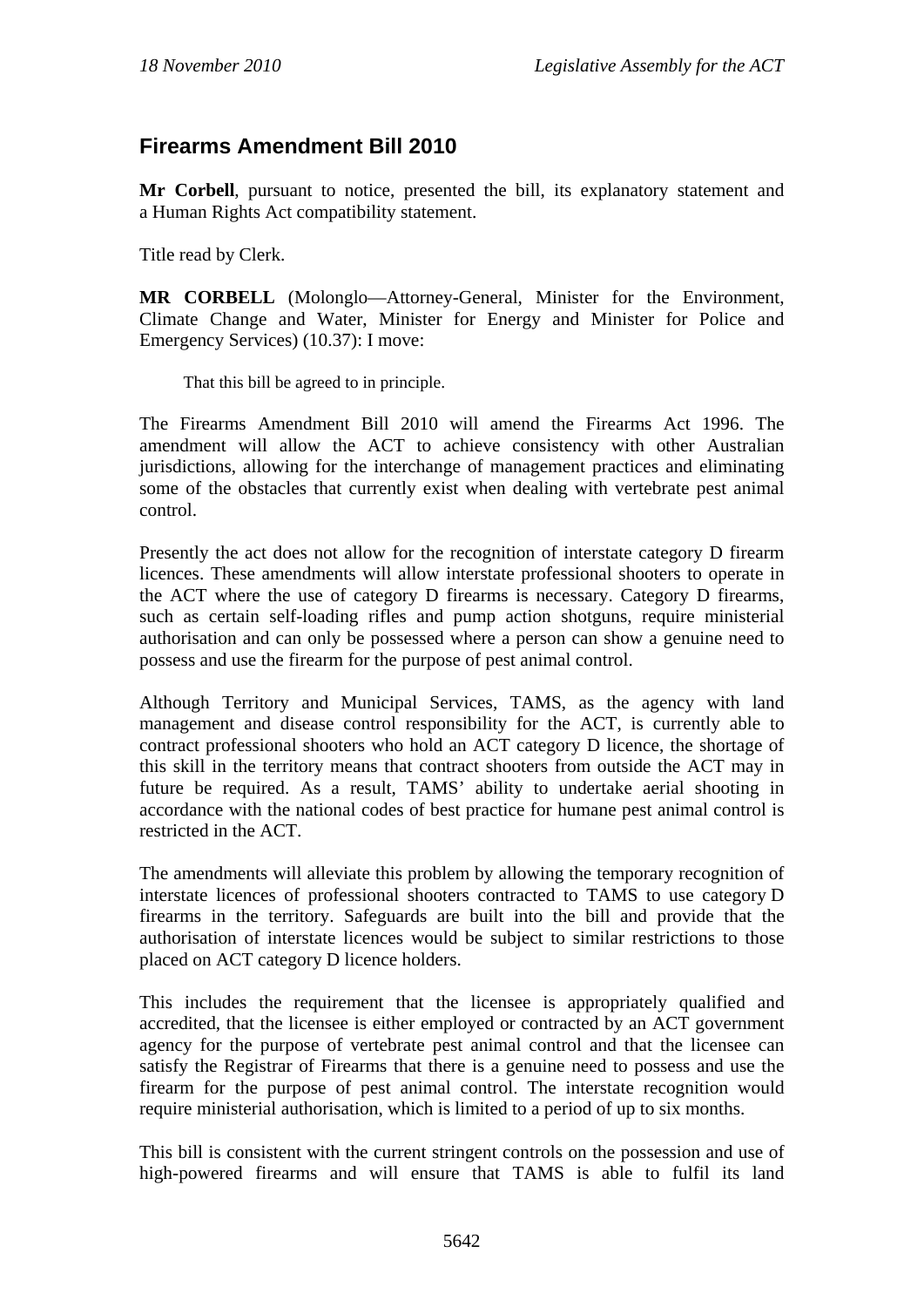management and disease control responsibilities appropriately. I commend the bill to the Assembly.

Debate (on motion by **Mrs Dunne**) adjourned to the next sitting.

## <span id="page-15-0"></span>**ACT Teacher Quality Institute Bill 2010**

**Mr Barr**, pursuant to notice, presented the bill, its explanatory statement and a Human Rights Act compatibility statement.

Title read by Clerk.

**MR BARR** (Molonglo—Minister for Education and Training, Minister for Planning, Minister for Tourism, Sport and Recreation and Minister for Gaming and Racing) (10.41): I move:

That this bill be agreed to in principle.

I am introducing the Teacher Quality Institute Bill 2010. The Assembly will recall that in September last year I announced that the government would be creating the Teacher Quality Institute. We will, through this institute, establish a merit-based career path for teachers and reward effort and excellence in classrooms. I want to see accelerated career progression for our most enthusiastic young teachers and I want to see our best classroom teachers paid six-figure salaries. The Teacher Quality Institute will assist in these reforms and enhance the standards of professional development amongst ACT teachers.

Before speaking about the role and importance of the Teacher Quality Institute, it is important that I place this bill and the institute into the national perspective. The Council of Australian Governments and the Ministerial Council for Education, Early Childhood Development and Youth Affairs have a national reform agenda for teacher quality.

Improving the effectiveness and productivity of our teachers will not only improve Australia's economic growth, it will make Australians richer. A recent report by the Grattan Institute found that a 10 per cent increase in teacher effectiveness would improve student performance and in the long term the productivity of our labour force. Increased productivity could increase long-term economic growth by \$90 billion by 2050, making Australians 12 per cent richer by the turn of the century.

The ACT Teacher Quality Institute will become part of a national network of registration agencies providing input into teaching reforms at the national level and enhancing teacher quality across Australia. The ACT's teacher quality implementation plan articulates our reform strategies to improve teacher effectiveness and quality in all schools. Improving teacher effectiveness will in turn improve student outcomes.

Under the government's plan, the ACT will establish a teacher education advisory committee. The committee will consider new pathways into teaching, improved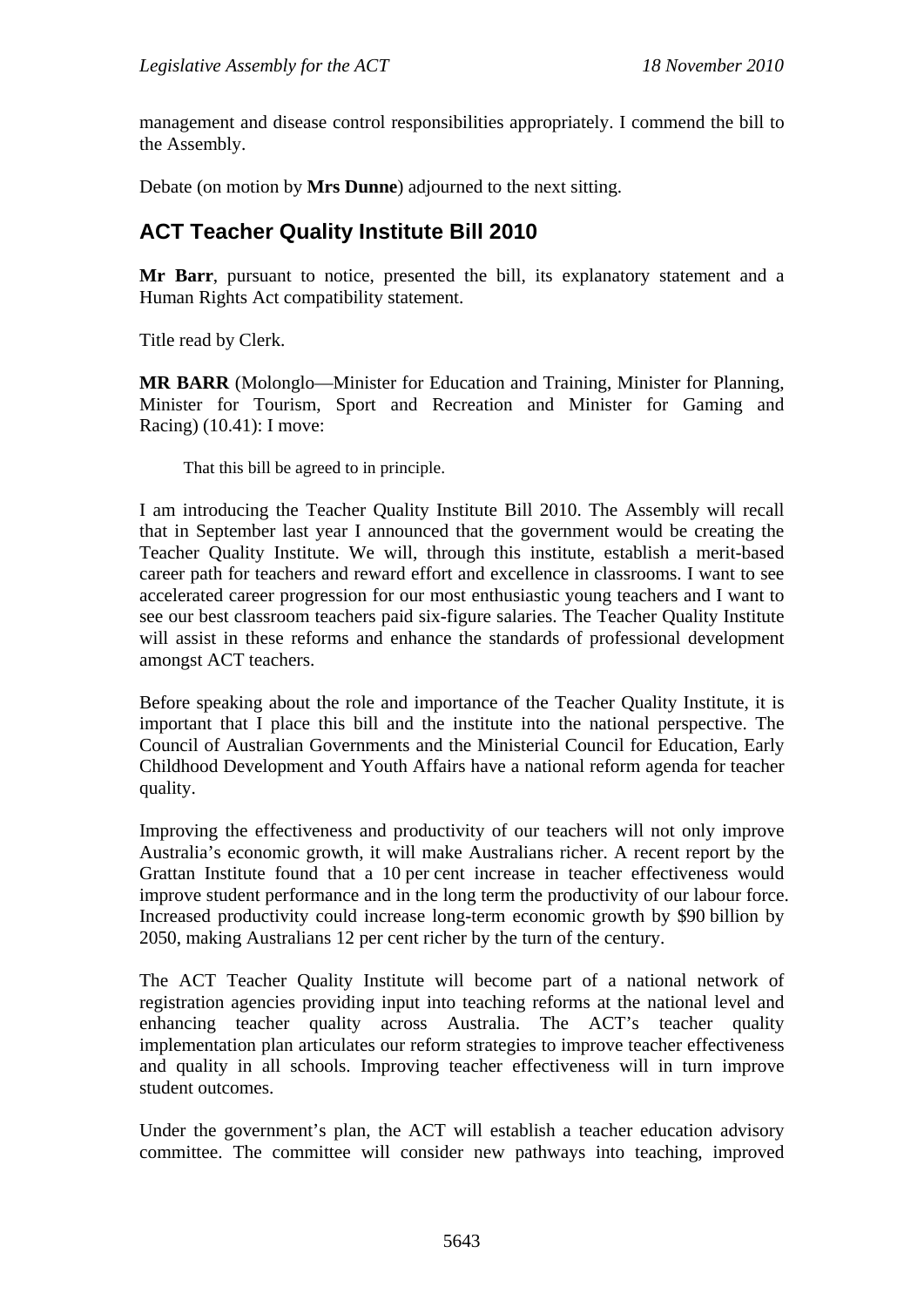practicum and a range of in-service education opportunities, including targeted scholarships. New school centres of teacher education excellence will be created. Initially, these centres will be created in our early childhood schools, but in the long term we will extend these centres of excellence to all ACT school sectors. These initiatives will support our goal to have the best classroom teachers earning six-figure salaries and to have accelerated career progression for hardworking and enthusiastic teachers.

Importantly, the national partnership emphasises having a set of nationally consistent professional standards. These standards, managed and maintained by the Teacher Quality Institute, will be an essential part of the framework for rewarding top performing classroom teachers with six-figure salaries. Finally, and most importantly, at the local level the ACT has entered into this national partnership on improving teacher quality jointly with all school sectors. This involves the ACT Department of Education and Training, the ACT Catholic Education Office and the ACT Association of Independent Schools. This in my view is a tremendous opportunity for the sectors to work collaboratively on a broad range of reforms to improve teacher quality and teacher effectiveness in all ACT schools and this is because, as I have said many times, the old public/private debate in education is over.

The role of the institute will be threefold. Firstly, it will implement a registration process for teachers. This will facilitate greater career opportunities and enable a more accurate demographic picture to be maintained of the ACT teaching workforce. Secondly, the institute will play a significant role in enhancing the quality of graduate teachers through the accreditation of pre-service teacher education courses. The institute will also quality assure professional development programs. Finally, the institute will play a lead role in the adoption and contextualisation of national standards for teachers and teaching leadership in the ACT. As a result, a nationally consistent definition of quality teaching and leadership will be created.

Consultation within the ACT throughout 2007 and 2008 clearly identified support for an independent body to undertake these as part of a national approach to teaching reform and enhanced teacher quality. Upon its establishment, the institute will deliver on this commitment. These, however, will not be the only tasks for which the institute will have responsibility. This legislation also broadens access to professional recognition and continuing professional development for all teachers, including women, Indigenous persons and those traditionally disadvantaged in the labour market.

The institute will work collaboratively with all sectors to ensure that access to career opportunities and professional development is equitable and enhances student outcomes. The institute will create, manage and maintain leading edge teaching standards in the ACT. In parallel, the institute will work closely with employers to heighten the attraction, placement, development, retention and sustainability of a quality teaching workforce in the territory. A high quality teaching workforce will have wider benefits for the community and the economy as ACT students graduate and go on to either further education or join the workforce as more highly skilled, committed and motivated employees.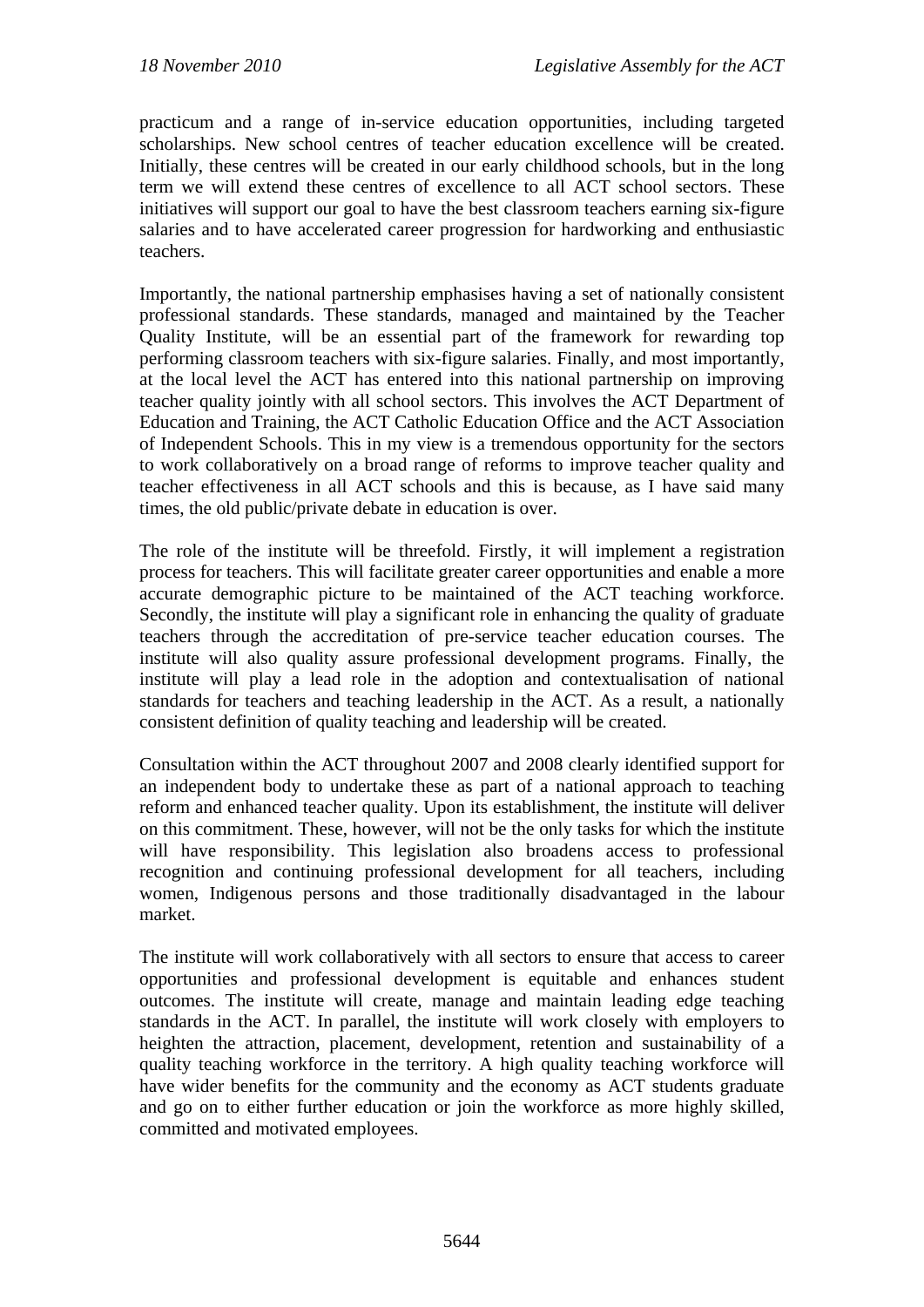The institute will be responsible for identifying and facilitating continuous professional development opportunities for teachers in line with their career and professional needs. Demonstrated commitment to professional development will be an essential aspect of a teacher's continued registration. It will be the institute's responsibility to ensure that opportunities are available to all teachers who wish to pursue them.

The institute will in future have an additional role in identifying, adopting and managing nationally agreed standards for teaching and school leadership as a means of providing a framework for teachers' lifelong learning and career aspirations. In doing this, the institute will work closely with principals and their staff to identify the current and future needs of teachers.

If the Assembly supports this bill, the institute will come into operation in early 2011. The institute will be governed by a board of directors drawn from government, independent and Catholic schools. Also represented on the board will be members from the teacher education fraternity, unions and, importantly, the community. Responsibilities of the board will include ensuring that the institute's operations are in line with regional and community needs and that it is managed with a high degree of professional governance.

This legislation will provide the framework for this body and the functions that I have just outlined. The ACT Teacher Quality Institute will be instrumental in delivering six-figure salaries for our best classroom teachers, in accelerating the career paths of our youngest and most enthusiastic teachers and in introducing contract arrangements for principals. The quality of student outcomes cannot exceed the quality of teaching.

This new institution endorses and recognises the opportunity for reform through the national partnership on teacher quality with the Australian government. The purpose of the teacher quality institute is to provide a dedicated institution to support teachers as they strive to be the best that they can be.

I look forward to the Teacher Quality Institute being a key body in ensuring the attainment and maintenance of standards for the highest quality teaching possible in the Australian Capital Territory and I commend the bill to the Assembly.

Debate (on motion by **Mr Doszpot**) adjourned to the next sitting.

#### <span id="page-17-0"></span>**Planning and Development (Environmental Impact Statements) Amendment Bill 2010**

**Mr Barr**, pursuant to notice, presented the bill, its explanatory statement and a Human Rights Act compatibility statement.

Title read by Clerk.

**MR BARR** (Molonglo—Minister for Education and Training, Minister for Planning, Minister for Tourism, Sport and Recreation and Minister for Gaming and Racing) (10.51): I move: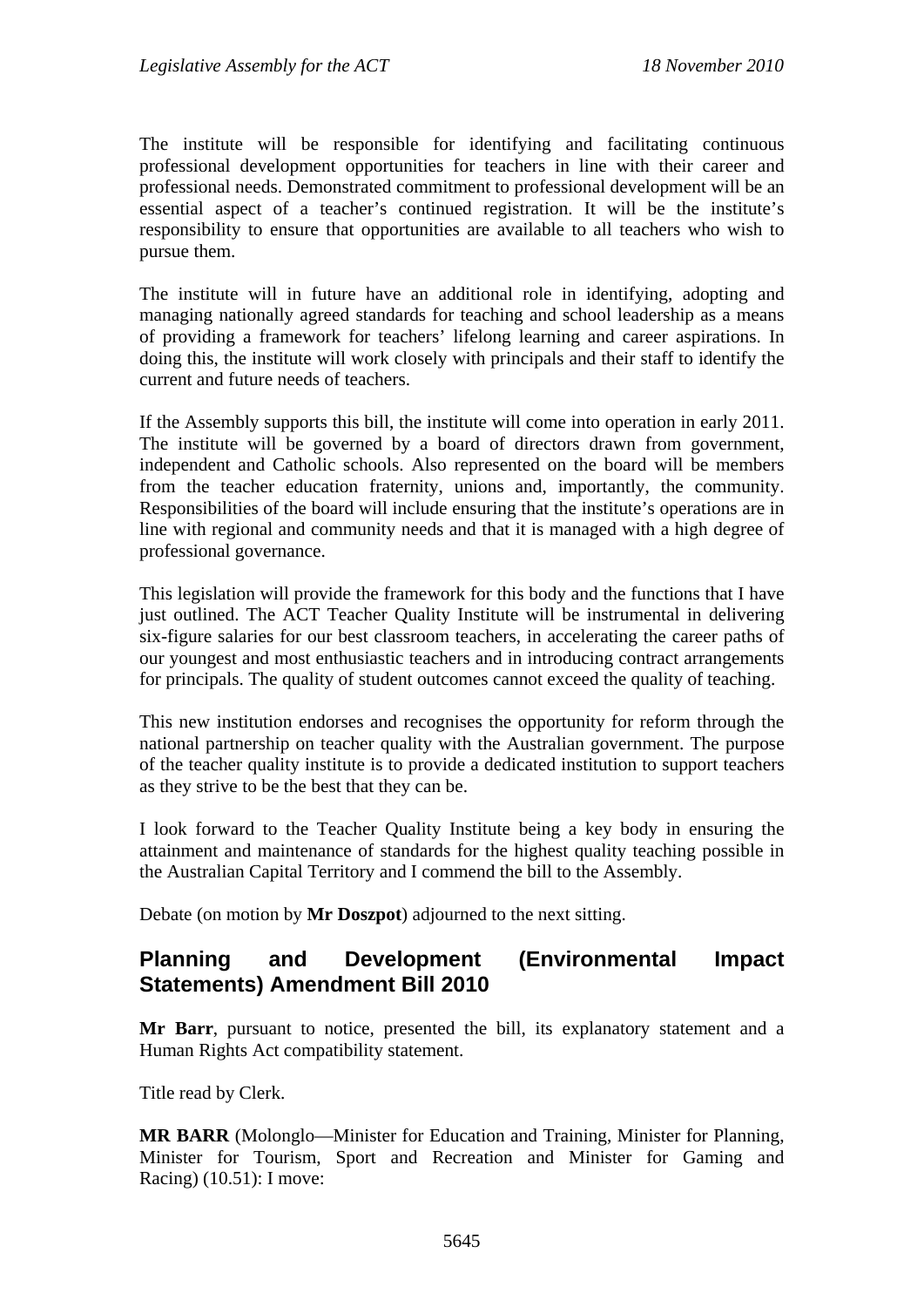That this bill be agreed to in principle.

This bill amends the Planning and Development Act. The bill is about environmental impact statements required for development applications in the impact track assessment under the act and the circumstances in which various factors can trigger an EIS. A draft preliminary version of this bill was publicly released as an exposure draft for a period closing on 17 September this year. Comments were received from several community environmental groups, including the conservation council and the Environmental Defender's Office.

Before I turn to the specific content of the bill, I would first like to outline the background and reasons for this bill. A key aspect of the planning system reforms introduced by the Planning and Development Act in 2007 was a clear intent that the level and nature of assessment of development applications should be proportionate to the scale, complexity and likely impacts of the proposed development.

For this reason, the new act implemented a multi-tier assessment system involving:

- exempt development—for projects that do not require approval under the planning legislation;
- code track—for the assessment of relatively simple, low impact projects;
- merit track—for the assessment of more complex, significant matters;
- impact track—for the assessment of projects likely to have a major environmental impact which includes development listed in schedule 4 of the act; and
- prohibited development—projects which cannot proceed and cannot be the subject of a development application.

This assessment system has worked well to date. However, experience since the commencement of the act has shown that there is scope for fine tuning what falls into the impact track and therefore requires an EIS. In particular, the list of development identified in schedule 4 of the act as impact track assessable is, in a number of instances, either set at too broad a level or the wording is not sufficiently precise. As a result, schedule 4 is at risk of catching projects that do not warrant assessment in this high end assessment track.

In particular, some straightforward works associated with normal land development have been subjected to sometimes unnecessary assessment. This has included some proposals that have already undergone assessment and statutory consideration under the territory plan.

I can give the Assembly a clear example of where the wording of the schedule needs to be fixed. In its current form, schedule 4 has been interpreted as triggering an EIS if a sewer pipe is to be constructed within 100 metres of "a body of water—whether artificial or natural". This would include stormwater drains and depressions that only carry water during heavy rainstorms, as well as our system of urban ponds which, as members know, are also stormwater detention basins.

Taken literally, almost all new houses, and certainly every new housing estate, would require an EIS for routine but essential infrastructure. It is clear in this case that the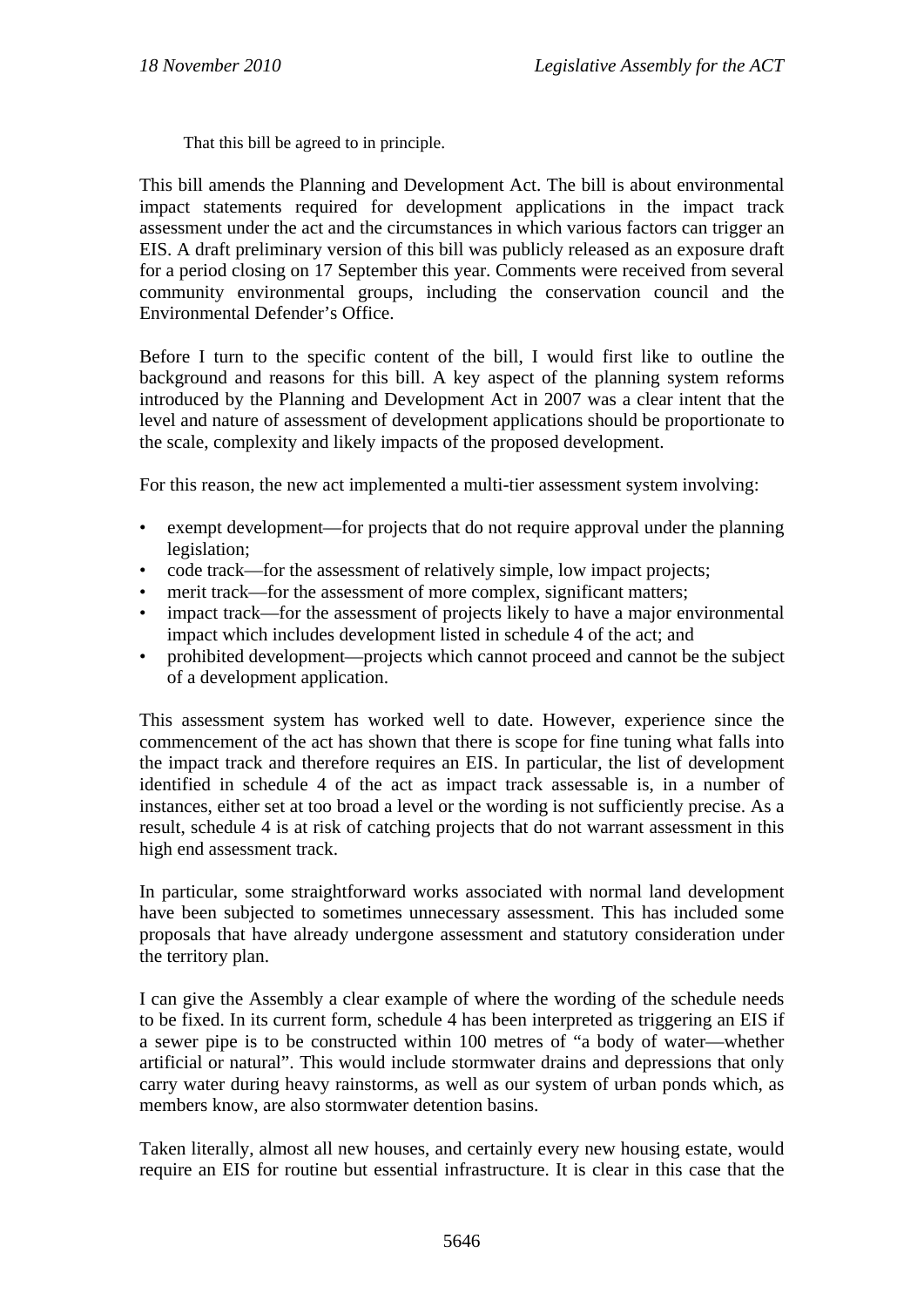environmental effects of the normal works associated with the construction of a sewer could be addressed through fairly standard merit track DA conditions.

The government is acutely aware that issues such as this are causing unnecessary delays in critical infrastructure and land release and therefore increased costs. This is particularly so in new residential areas.

The government listened to and shared these concerns, and in the latter half of 2009 the ACT Planning and Land Authority and the economic stimulus task force carried out a joint review of the schedule 4 EIS triggers. The current bill is the result of that review and of subsequent consultation on the exposure draft. I am therefore pleased to present the result of this work in the form of the bill to the Assembly.

The bill delivers important "finetuning" to the circumstances in which a development proposal will trigger an EIS. I believe that it gives a clearer focus to the original intent of the tiered assessment system embodied in the act passed by the Assembly in 2007. It will help ensure that only development proposals that are likely to have a significant adverse impact on the environment will require an EIS, while routine works to deliver essential infrastructure and services to the community will still be thoroughly assessed in the merit track.

The bill amends schedule 4 of the act in the following ways. It clarifies a number of items by introducing greater precision in the expression of thresholds and reduces unnecessary duplication. The bill provides a more focused targeting of items to ensure only proposals that are likely to have a significant adverse environmental impact will need to be assessed in the impact track. And the bill removes a small number of items from the list altogether. The bill also makes a number of amendments to chapters 7 and 8 of the act that complement the changes to schedule 4.

I will now turn to some of the key elements of the bill. I have already indicated that the key consideration in whether a development proposal should require an EIS is whether it will have a significant adverse environmental impact. This is an important concept that is used frequently in the amended act. This concept is used in the current act in relation to section 124 which allows the minister to declare the impact track is applicable to a development proposal. To clarify the scope and application of a number of items in schedule 4, the bill broadens the applicability of this concept to schedule 4 and the act generally. The meaning of significant adverse environmental impact has not been changed but is set out more clearly in new section 124A.

In determining whether or not an impact is likely to be significant, a range of environmental factors must be considered, including the kind, size, frequency, intensity, scope and length of time of the impacts. The nature and significance of the affected environment must also be considered, particularly the sensitivity, resilience and rarity of the environmental function, system, value or entity likely to be affected.

The bill provides the flexibility for some development proposals which fall under schedule 4 to be assessed in the merit track where the Conservator of Flora and Fauna, or the Heritage Council for proposals involving heritage issues, consider the proposal is not likely to result in a significant adverse environmental impact.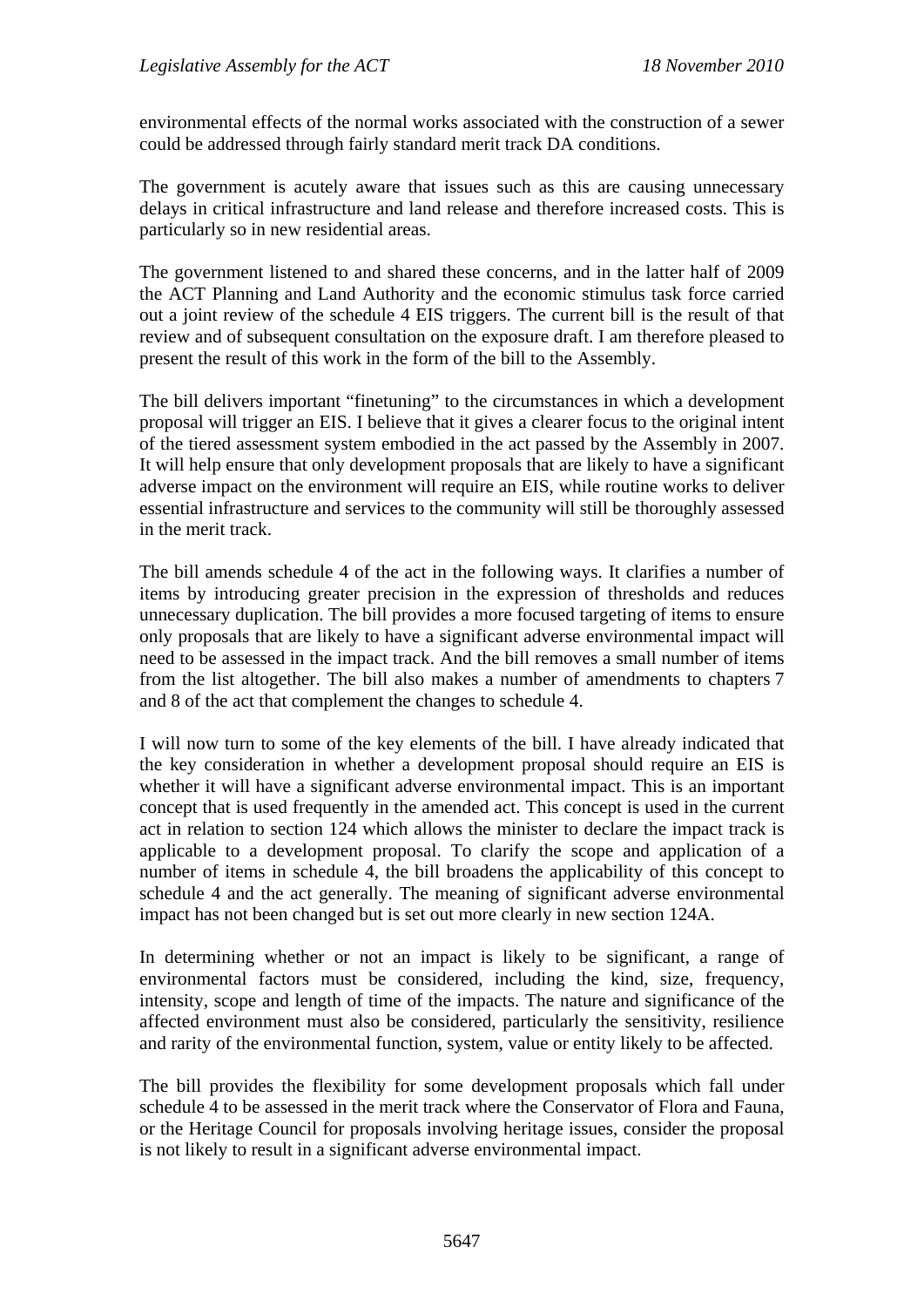Until now, this has been a problem for some items in schedule 4 where a proposal falls under schedule 4, even though the clear impact is likely to be minor, but the act has lacked discretion to deal with such a situation. Therefore, new section 138AA provides a mechanism for the proponent to seek an environmental significance opinion from the conservator or the Heritage Council that a proposal is not likely to have a significant environmental impact.

Such an opinion would allow the proposal to be lodged in the merit track. An opinion must only be provided if the conservator considers that the proposal is not likely to have a significant adverse environmental impact, otherwise the application must be rejected.

I stress that the default position is that development proposals of a type listed in schedule 4 remain in the impact track unless an environmental significance opinion is given by the conservator. In considering an application, the onus is on the proponent to provide a reasonable argument, backed by appropriate scientific evidence, as to why the proposal would not have a significant adverse environmental impact.

It is important to emphasise that this mechanism is a pre-development application screening process which will assist the proponent in determining with certainty whether a development application must be lodged and assessed in the impact track and therefore require the preparation of an EIS.

I envisage that this mechanism will be utilised where it can be readily demonstrated that the environmental impact of a proposal is unlikely to be significantly adverse. Where some further investigations or environmental studies are needed, section 138AB of the bill provides for the relevant agency to require these to be undertaken.

I am conscious of the need to ensure that any additional resources necessary for the conservator to assess applications under this part of the act should be available. Section 138AC of the bill therefore allows for the direct and indirect costs incurred by the conservator to be borne by the proponent. Costs could include obtaining expert advice, commissioning further studies or staff time used in arriving at a decision on an application.

It is worth noting that where extensive or major further studies would be needed, the normal EIS process should apply. In these circumstances, the conservator will be able to refuse the application and rely on the fact that a proposal of a type listed in schedule 4 is, on the face of it, assessable in the impact track.

As I have indicated, the bill will have the effect of removing a number of development proposals from the impact track. Where this happens, either by deletion of the item altogether from the schedule or as a result of an opinion by the conservator, the effect will be to shift the development assessment process for that development from the impact track to the merit track. The key difference for a proposal assessed in the merit track is that there is no need to complete an EIS, which, depending on the complexity of the proposal, can add 12 months to the process.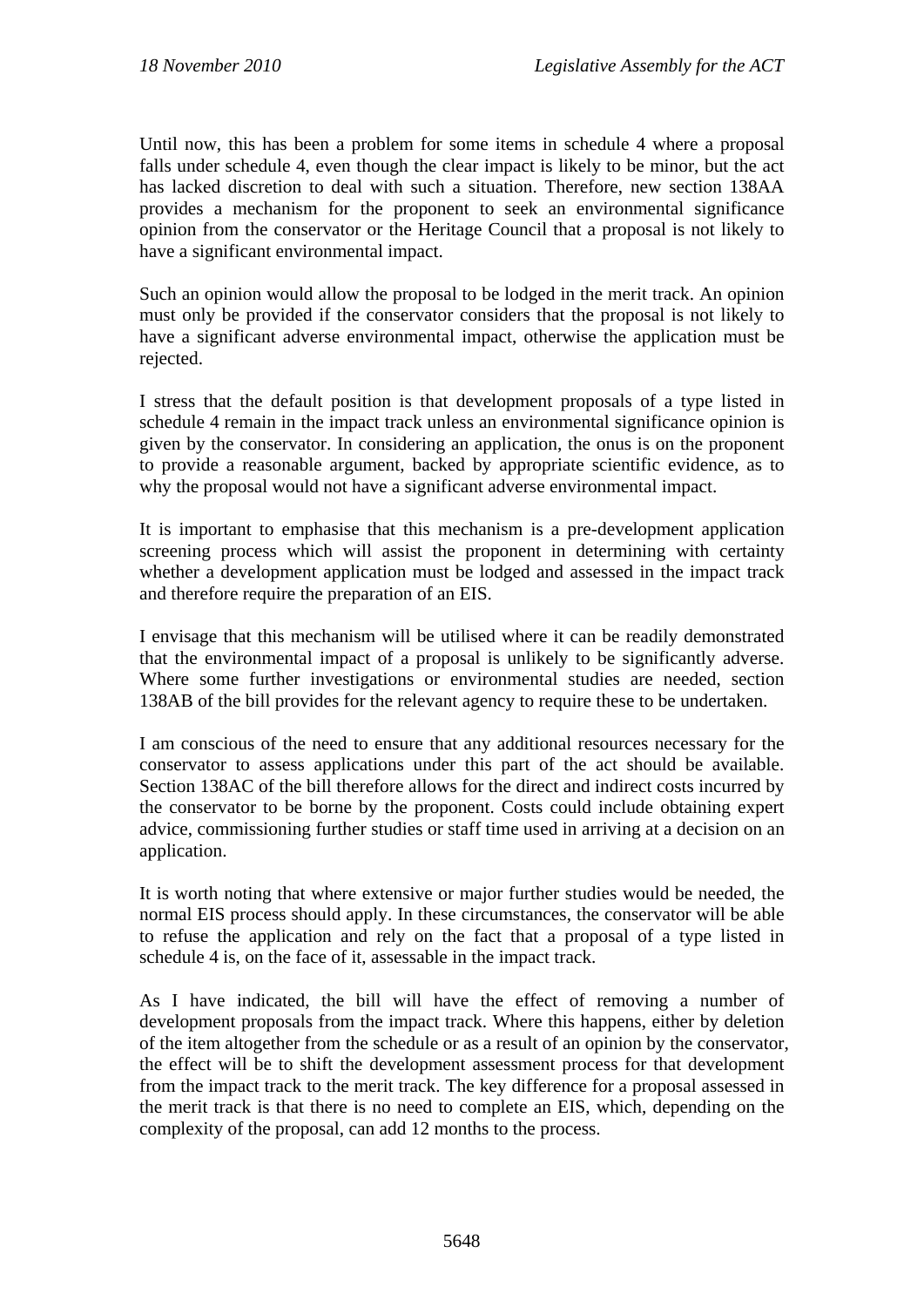I have mentioned that the bill removes a few items from schedule 4 altogether. One of these items applies when an application is made for the deconcessionalisation of a lease. Such development applications are currently assessed in the impact track and cannot be decided unless the minister considers that it is in the public interest to approve the application.

The amended schedule 4 removes deconcessionalisation from the impact assessment track. This reflects the fact that the implications of deconcessionalisation in itself are chiefly social and economic and do not warrant the time and cost of a major examination of environmental matters. Removal of this item from the schedule means that an application for deconcessionalisation will be assessed in the merit track.

However, to ensure that such applications are still fully assessed, new section 139(2)(l) of the bill requires such applications to include an assessment of the social, cultural and economic impacts of the deconcessionalisation. The factors that the minister must take into account in considering whether a decision on such an application is in the public interest have also been clarified.

Another item removed from the schedule is correctional institutions. Again, the issues with this type of development are generally not environmental and can be thoroughly assessed in the merit track. I stress that the shift to merit will not mean that a development proposal will not be subject to environmental impact assessment or that it will not be assessed thoroughly. Development applications assessable in the merit track must include a statement assessing the proposal against the relevant rules and criteria in the territory plan.

Applications that come under the non-urban zones development code in the territory plan must include a formal statement of environmental effects. This code, which applies to developments in the rural, broadacre, river corridor, mountains and bushland, hills, ridges and buffer zones, must address the possible environmental effects of the development, taking into account the size and significance of the impacts.

ACTPLA must assess the development application against the code rules and merit criteria of the territory plan and against the applicable factors and criteria set out in sections 119 and 120 of the act. This includes assessment of the probable impact of the proposed development, including the nature, extent and significance of those environmental impacts.

In addition, a development application in the merit track will, in some cases, also require assessment of its potential impacts under other legislation such as the Public Health Act 1997 or the Environment Protection Act 1997. And, of course, merit applications are publicly notified and open to public comment.

The act also retains the current provisions that allow either the Minister for Planning or the minister for public health to require an EIS for a proposed development if the minister considers it will have a significant adverse impact on the environment or public health. This is an important power that ensures that an unusual or problematic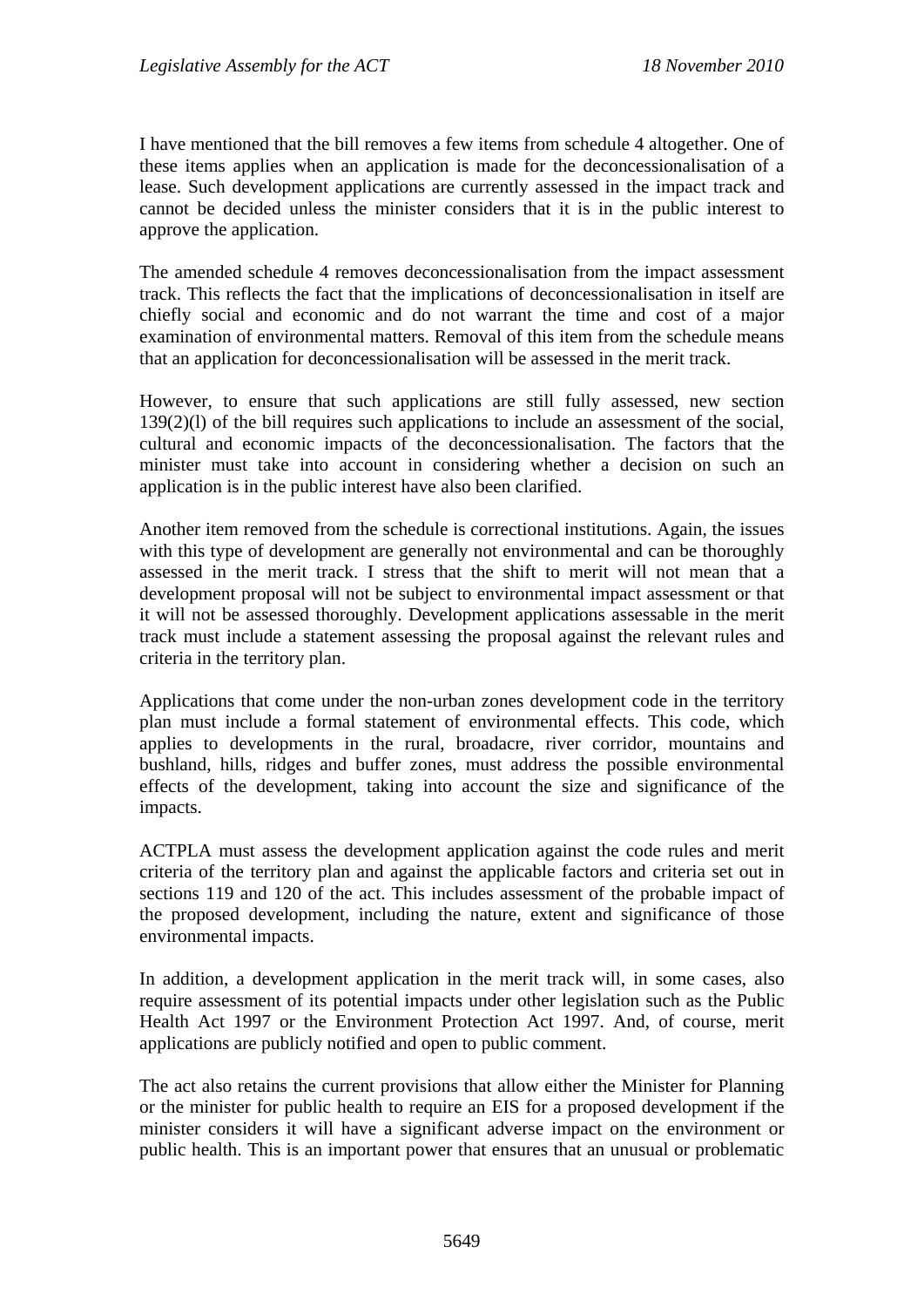development that is not specifically identified as impact assessable by schedule 4 or the development tables in the territory plan will not slip through the net.

The bill also revises schedule 4 to take account of the fact that, in a number of instances, studies of environmental and land use matters will have occurred as part of the development of the territory plan. As members are aware, territory plan variations are subject to a substantial public consultation process. The government believes that, where there has been major strategic planning to identify future urban areas and assess associated infrastructure needs, further extensive re-investigation required in the preparation of an EIS may not be warranted. Indeed, it may promote false expectations that a policy settled in the territory plan is open to change or subject to political pressure.

An example of how the bill caters for this can be found in new item 1, part 4.2 of schedule 4. It places the construction of a transport corridor, including a major road, in the impact track. However, this will not be the case on land that is designated as a future urban area or a transport and services zone under the territory plan.

Another example is new item 2 in part 4.3, which sets a differential threshold for the clearing of native vegetation before an EIS is required. On most land, including existing urban areas and rural and broadacre zones, the current threshold of 0.5 of a hectare is retained. However, on land designated as future urban areas under the territory plan, the threshold will be five hectares.

As I indicated earlier in this speech, the bill also makes a small number of changes to chapter 8 of the act, which deals with the process for the preparation and completion of an EIS. I have already mentioned some of the more important changes, such as the pre-application request for an environmental significance opinion from the conservator. The purpose of the changes is to make the act clearer, more effective and to give effect to the changes to schedule 4 noted above.

A common theme in submissions on the exposure draft bill was the need for the public to be kept informed of steps within the EIS process. In particular, there was a strong view that the provision of an environmental significance opinion and the reasons for it should be publicly notified. The bill therefore provides that, when an environmental significance opinion is given or refused by the conservator or the Heritage Council, a copy must be given to ACTPLA, who must prepare a notice setting out the text of the opinion. The notice will be a notifiable instrument which will be valid for 18 months. ACTPLA will be required to make the notice available on its website.

Several of the changes to chapter 8 formally enshrine in the act processes that already apply but which until now have been accomplished administratively by ACTPLA. Thus the EIS scoping document, the EIS assessment report and section 211 exemptions will all become notifiable instruments, valid for 18 months and required to be made available on ACTPLA's website.

I recognise that the approach taken by the government in this bill will not satisfy all of the divergent views in the community about the difficult and complex task of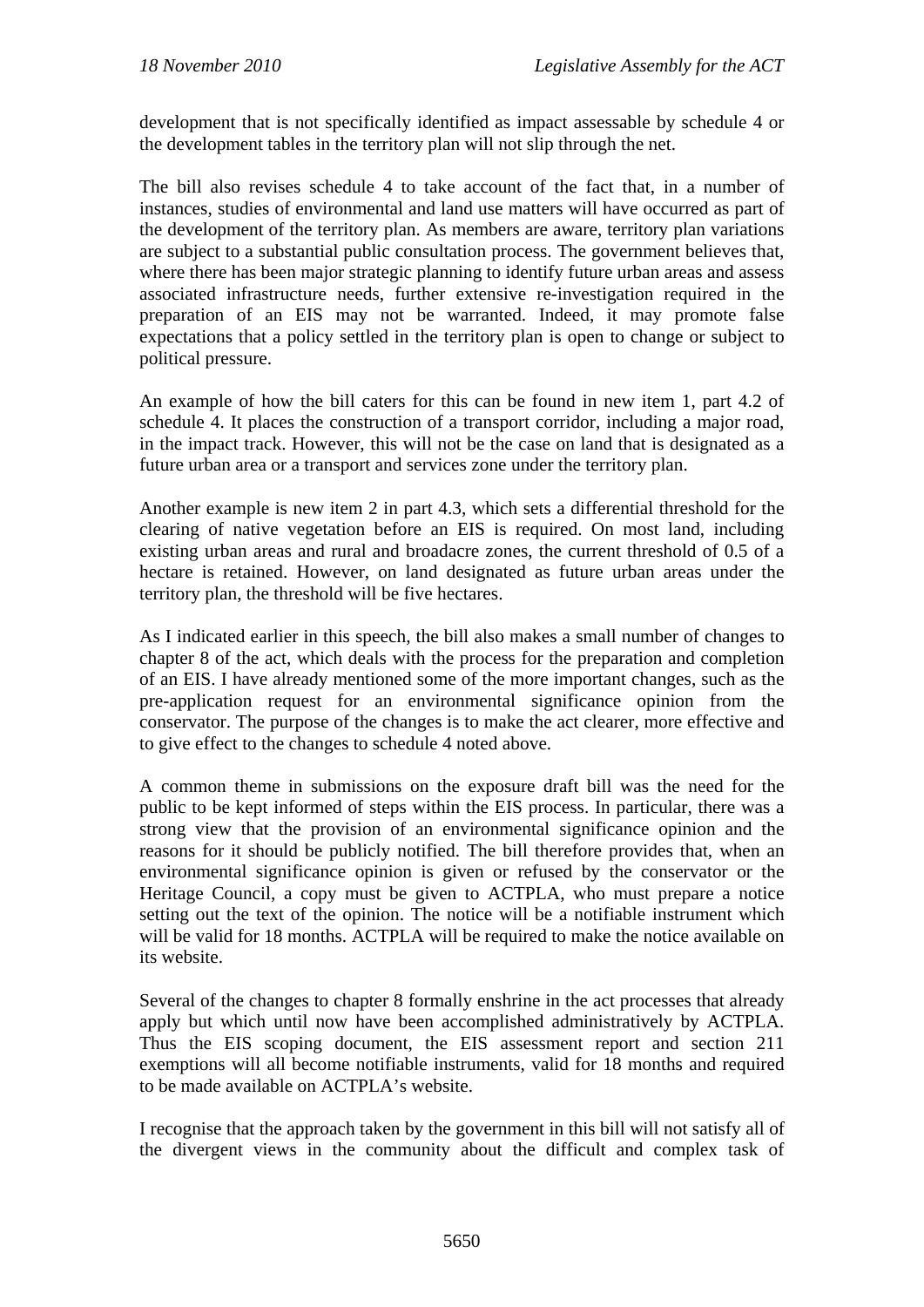balancing conservation and development. However, I am firmly of the view that it does provide a sound basis for the further sustainable development of Canberra.

The bill maintains a strong environmental impact assessment process whilst recognising the need for orderly and affordable provision of land and essential infrastructure for the future. This bill reflects the difficult task faced by the community and by government in balancing the many competing pressures brought to bear on planning for our city's future.

In closing, I would like to thank all of those who have worked hard to bring this important legislation to the Assembly and all of the community members and organisations who contributed during the exposure period of the bill. With that, I commend this bill to the Assembly.

Debate (on motion by **Mr Seselja**) adjourned to the next sitting.

#### <span id="page-23-0"></span>**Liquor (Fees) Determination 2010 (No 1) Motion for disallowance**

**MRS DUNNE** (Ginninderra) (11.10): I move:

That:

- (1) Disallowable Instrument DI 2010-273, Liquor (Fees) Determination 2010 (No. 1) be disallowed; and
- (2) this Assembly calls on the Attorney General, in making any new fee determination, to take into account:
	- (a) in relation to "on licence" premises, a range of risks including, but not limited to:
		- (i) occupancy loading;
		- (ii) type of establishment;
		- (iii) location;
		- (iv) past compliance history;
		- (v) volume of liquor sold; and
		- (vi) trading hours;
	- (b) in relation to "off licence" premises:
		- (i) the rate at which the fees increase; and
		- (ii) past compliance history;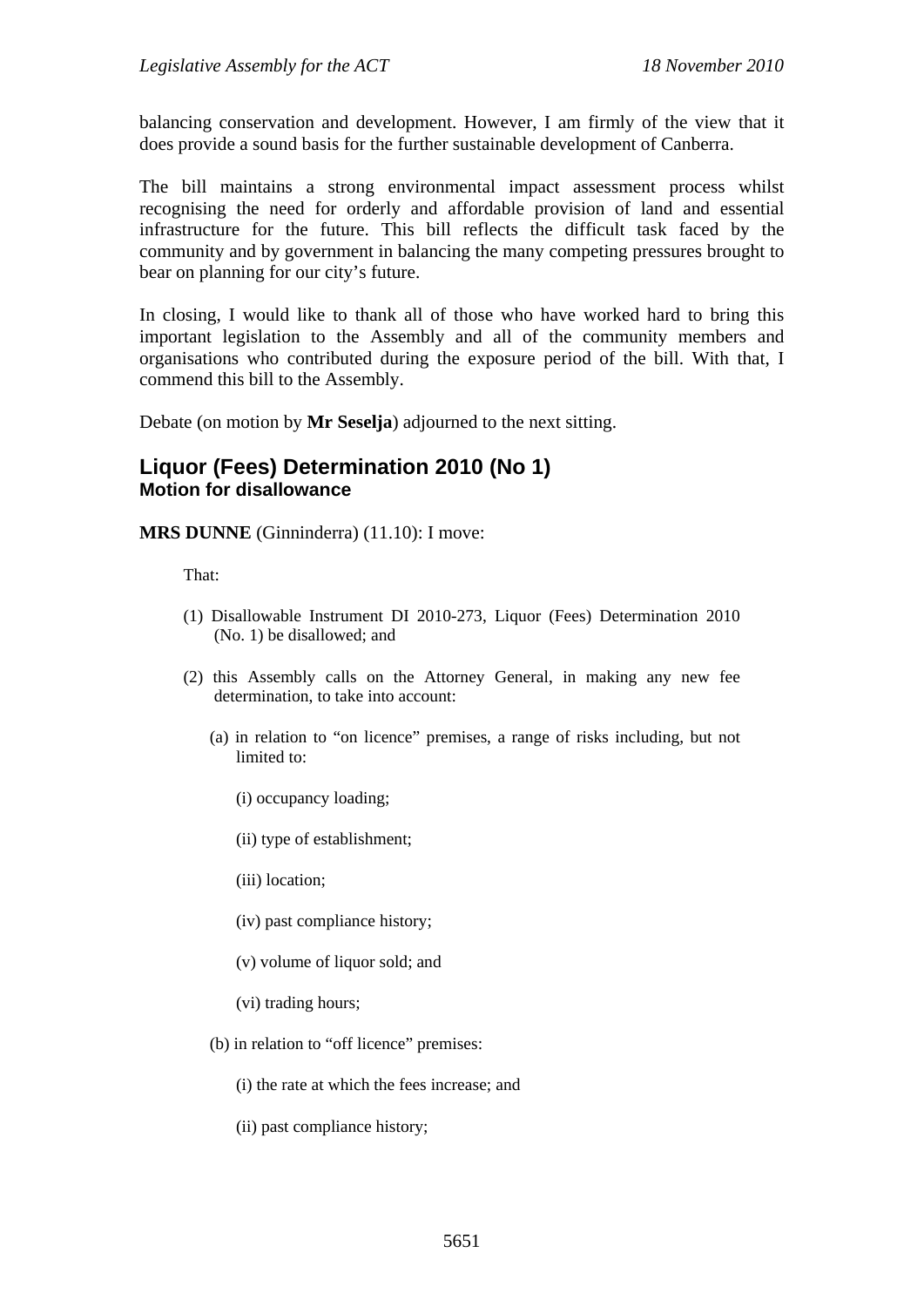- (c) a review of "annual liquor purchase value", which has not been reviewed for at least ten years;
- (d) means of:
	- (i) rewarding establishments with a good compliance history; and
	- (ii) limiting the regulatory burden on small businesses especially those which pose a low risk.

Rarely have I seen a set of laws handed down in this place which has drawn such comprehensive slating delivered with derision by the community which it is meant to rule and protect.

In debating the Liquor Bill 2010 earlier this year, I noted that the Canberra Liberals would oppose the bill on a number of grounds. One of those grounds was that the supposed reforms to the liquor laws in this city achieved little other than to create a whole lot more bureaucracy in the liquor licensing process, a few more offences and significantly increased fees, or that is what I predicted.

We have an act which, except for a few amendments the Canberra Liberals were able to get through, will fail to achieve its stated goals of harm minimisation and community safety. It will fail because, in essence, the only reforms we saw were to line the government's pockets with money and to impose voluminous red tape on our businesses and not-for-profit community organisations.

Another reason we opposed the then bill was that it fails to place much onus on consumers to take responsibility for their own actions and behaviour. Still another reason we opposed it was that, typical of this ACT Labor government, the liquor law assumes a one-size-fits-all approach will solve all the problems. Quite the reverse; Labor's one-size-fits-all approach will create more problems than it solves. And I make the prediction here today that, if this liquor fee schedule goes through in this form, we will see mass de facto lockouts in the suburbs and in the town centres, the closing of licensed establishments and greater concentration of drinkers in the CBD.

Already we have got some small licensees saying that they will opt for shorter opening hours because they cannot afford the late-night trading fees, which are the same as those paid by their much bigger competitors. This will impact on a range of issues, including jobs, business viability, entertainment options and transport availability, and overall there will be less diversity in the hospitality and liquor industry.

Mr Smyth, Mr Rattenbury, Ms Hunter and I were at a meeting recently attended by the Attorney-General at the Basement, one of the licensed establishments in our electorate. Those members present will remember that at that time the attorney had a question put to him about what would happen to patrons who go out onto the street at midnight because their operators will be forced to close their doors and he said, "They will drink less."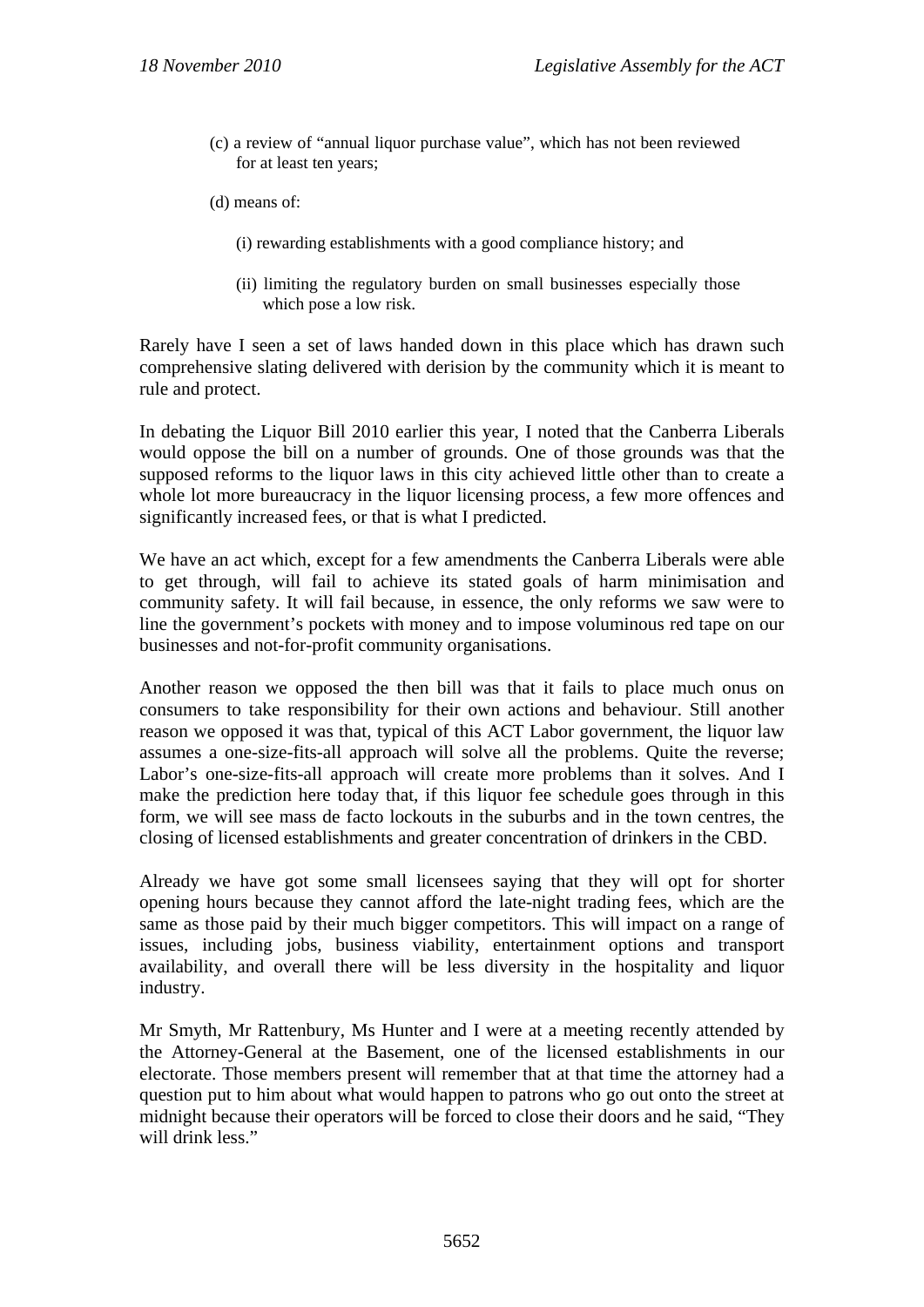The response of those at the meeting was one of derisive laughter—justifiably so for a minister who simply has no idea what the impact of this legislation will be, and I suspect a minister who does not get out much or know what is going on with liquor licensing across the ACT. And it does not stop here. The tangle of red tape that a small community group has to jump through to serve a glass of wine with some nibbles after a concert is almost exactly the same as for a large commercial organisation staging a major event. It starts to beg the question as to whether the new liquor licensing laws will require churches to have a permit if they have a communion service on Sunday. The reasons for opposition to these laws continue.

This ACT Labor government's law takes a "bull in a china shop" approach to regulating the city's hospitality industry. Most operators that I know work hard to train staff, promote and encourage responsible consumption of alcohol, develop a good working relationship with the police and the Office of Regulatory Services and provide a range of other services to ensure a safe, secure and enjoyable experience for their patrons. It would not make good business sense not to. Most operators have an excellent record of compliance, as well as a proactive approach to conducting their business. As such, they have a record of few, if any, situations in which antisocial behaviour has resulted in the need for police intervention. Yet these laws fail to give any recognition to that record of those liquor licensees across the town. They simply slap on substantially higher fees, along with reams of paper and extra red tape, and operators are told to like it or lump it. With all of these issues at stake, is it any wonder that hospitality patrons too have joined with operators to express their outrage over these laws?

I seek leave to table a number of documents carrying the signatures of almost 600 patrons of the ACT hospitality industry.

Leave granted.

**MRS DUNNE**: I table the following paper:

Petition which does not conform with the standing orders—Proposed liquor licence fees (593 signatures).

These patrons are calling on this Assembly to disallow the proposed fee structure and:

... to genuinely consult with ACT liquor licensees on creating an equitable fees structure that accounts for a capacity to pay, impact on consumer costs, consumer choice and small business models, rather than the uncompetitive environment this proposed fees structure will lead to.

I support those signatories and, although this is an out-of-order petition, I encourage the minister to look at the sentiments expressed in the petition and respond to it in the normal way. I encourage him to do that because I think it adequately and fully sets out the concerns of not only the industry but the people who patronise the industry. Because of the importance of those concerns and the succinctness of their expression in the document that accompanied the information that was provided to people who signed the petition, I will read it into *Hansard*. It starts: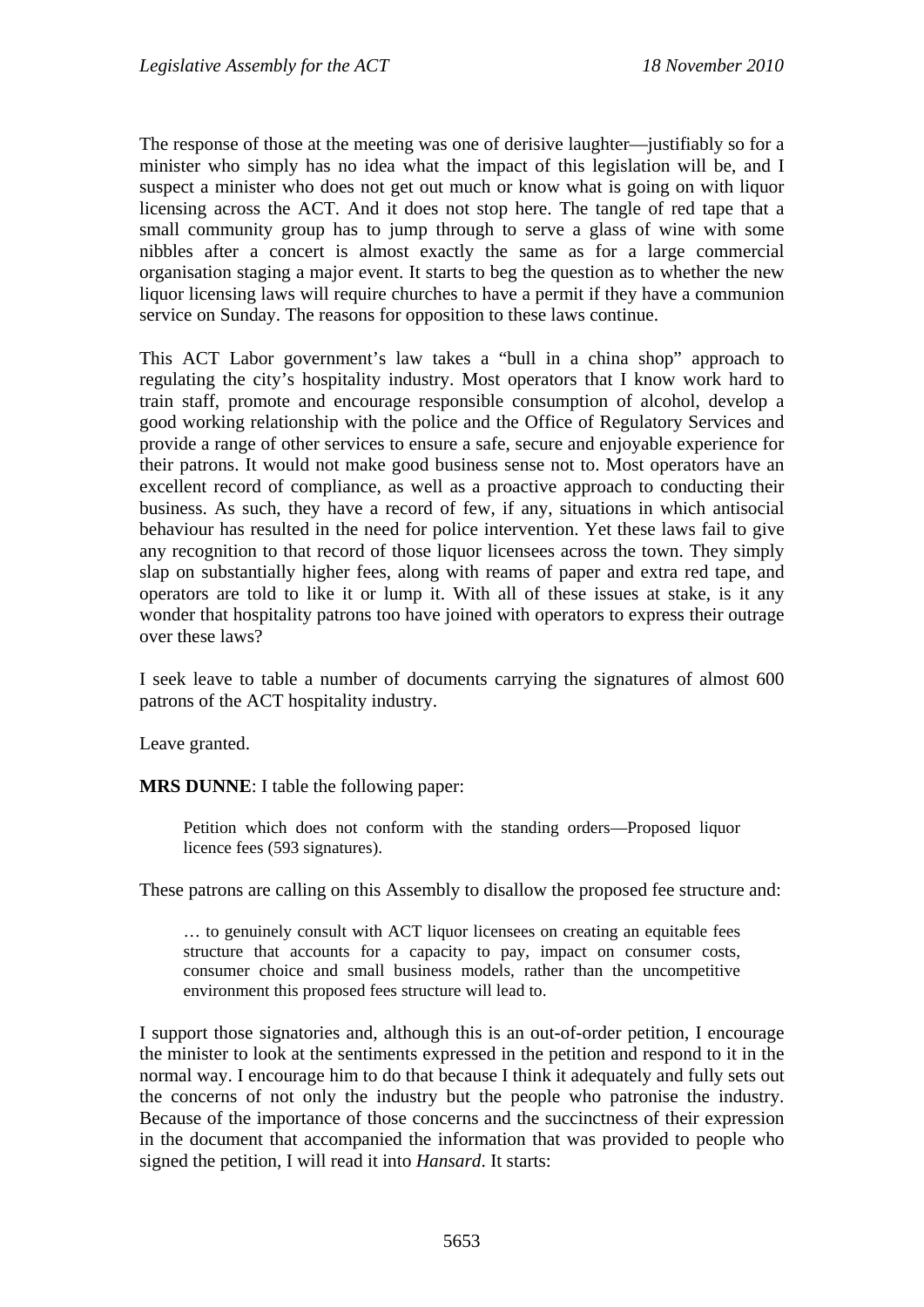Do you want your local pub to close at midnight? Did you know your favourite pub could close down? New fees and regulations introduced by the ACT Labor Government and due to come into force before Christmas will have exactly that effect.

And then they go on to say:

1. Large, inequitable fee increases for ACT Liquor Licensees

Enormously increased and inequitable fees for Liquor Licensees have been tabled in the ACT Legislative Assembly by Simon Corbell on 20 October 2010. No consultation on these fees or the fees structure, which is simplistic at best, has been undertaken. Unless disallowed before 18 November 2010, these fees will be effective from 1 December 2010 …

The ACT Labor government claims the primary risk for alcohol related violence is late trading hours.

They are not willing to acknowledge or investigate other risk factors.

They are not willing to consult with ACT Liquor Licensees.

They are not willing to acknowledge the impact of the fees on either small business, or different business models that exist amongst licensees.

Under a heading "Failure to investigate risks to patrons" they state:

The ACT Labor government insists it is concerned with community safety. Licensees are also greatly concerned about community safety and the likely detrimental effect on the safety of their patrons from trading pattern changes smaller venues will be forced to make under the fees structure.

Licensees are concerned about what patrons will do and where they will go when smaller bars and pubs are forced to close at midnight or close down completely, because they cannot afford to pay the fees that will price them out of the market, which is historically price-sensitive. The government is not interested in listening to industry experience on the likely and logical negative flow on effects of this fees structure.

Under "Anti-competitive pricing", the paper goes on:

The ACT Labor government is using the fees system to cost recover for services required to combat the negative impacts of alcohol on the community.

Liquor Licensees accept they have a responsibility to contribute to these costs. All they are asking is for the ACT Labor government to implement a fees structure that is fair for all, recognising that the size of a business directly relates to its capacity—and responsibility—to contribute.

The fees structure in its current form is anti-competitive and places an inequitable burden on small business.

Under the heading, "Increased cost pressures, higher prices and choice limitations for consumers", the paper says:

The fees for an on-license are based around one threshold only (\$100,000)—a threshold introduced in 1999 and unchanged since. Prior to 1999, the fee was based on a percentage of alcohol purchased for 'disposal' in the previous year.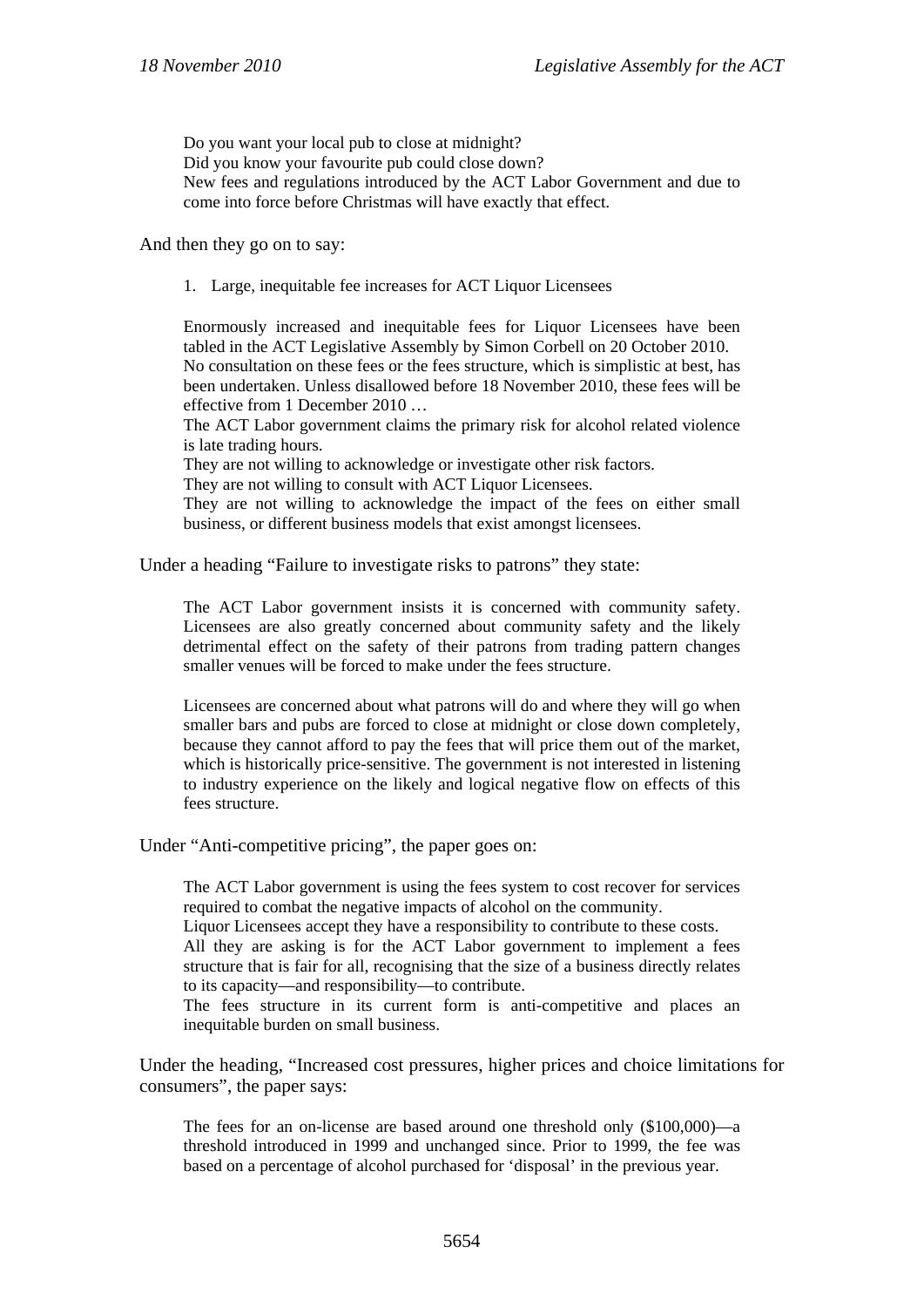Mr Corbell says there has been no real increase in fees, but while increasing the fees he neglects to make a real increase to this threshold.

The obvious result is small businesses, already struggling to stay competitive in the liquor market, will pay the same fees as big business who can absorb the additional costs with relative ease.

Small business will have no choice but to pass these costs onto consumers or restrict trading—forced to earn as much revenue or more with shorter trading hours.

They go on to say:

If the ACT Labor government wants to introduce a risk system based on evidence, then they should first genuinely consult with stakeholders, recognise all sources of evidence without bias, acknowledge the risks that do exist and introduce a fair and equitable fees structure based on capacity to pay …

If the ACT Labor government wants to see the negative community impact of alcohol worsen and small businesses close then they will do all they can to introduce these new Liquor Licensing Fees.

I took the time to read that because it so succinctly summarises the arguments that the Canberra Liberals would have put forward, and I think it is more powerful that the words come from the people of the ACT, the 600 people who have signed the petition and who are supported by a range of other people. They are powerful words because they come from an industry that is frustrated by its exclusion from the process, particularly in relation to the fee schedule.

I will just give some examples of the impact. One off-licensee, a local small business owner who operates three suburban supermarkets and two liquor outlets, has told me that his fees will increase from \$15,000 to \$42,000 in one fell swoop. And I would like to contrast this with his big chain competitor in the same region, who has a much larger turnover and sale of alcohol than this small businessman's five outlets combined. The large chain outlet will pay about \$13,000 in liquor licensing fees. And there are a whole lot of other examples that I will cite if time allows.

What we see here today is an opportunity to put a halt to a process that will drive businesses to the wall—cause people to close their businesses early or close them entirely. It will create a drying up of hospitality jobs for our young people and it will create anomalies in the market which will mean that only large businesses will survive. And, whether we are looking at on-licences or off-licences, only large businesses will be able to survive because of the inequitable approach in relation to the fee schedule.

Disallowance of this fee schedule does not negate the government's right to charge licensing fees. The old one will continue. Disallowance of this fee schedule will not stop the ability of police or officers from the ORS doing their work to enforce the laws. Disallowance will not stop the process of the issuing of new licences and permits under the new laws. What it does do is to deny the ACT Labor government its iron-fisted, money-grabbing, unconsulted approach to an industry that is hurting already and will hurt even more if these new laws come into effect.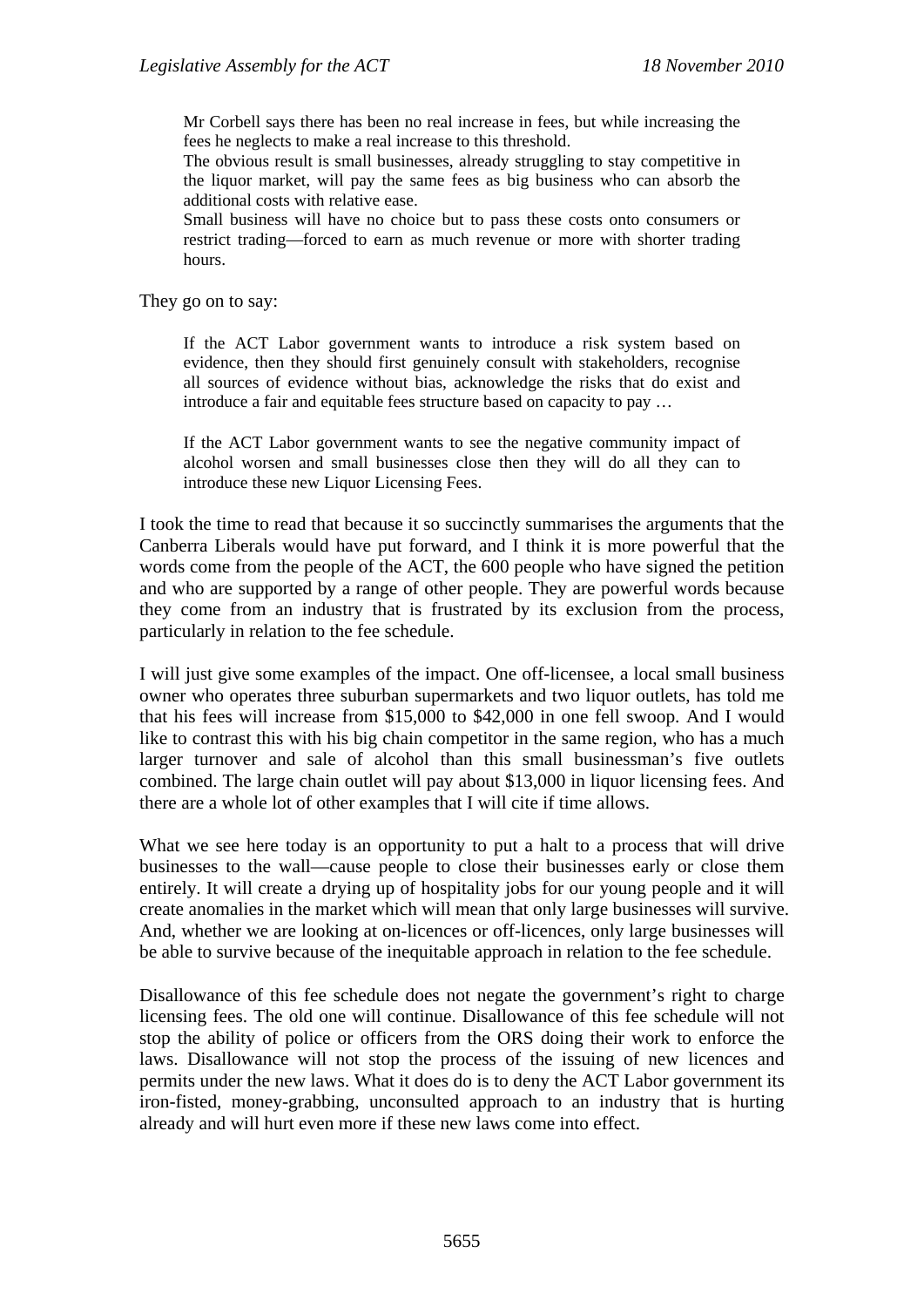Firstly, pure and simple, it defaults back to the current fee schedule. Secondly, my motion goes to giving the government direction on what a proper risk-based fee schedule should look like. It calls on the government to go back to the drawing board, to engage in a more robust process of setting fees, to be more realistic in terms of the risk elements and to throw away the one-size-fits-all approach to create a fairer fee regime across the industry. More importantly, the element of going back to the drawing board will end up with engagement and consultation with the industry. This is because much of the material this motion asks the government to consider can only come from the industry.

It is interesting to note that I know of two approaches to the minister from a number of organisations where alternative fee schedules have been proposed which are more equitable. I know that off-licensees have gone to the government and provided alternative fee schedules which would end up with similar revenues and I know that both ClubsACT and the Australian Hotels Association have put to the minister alternative proposals which are more equitable and address people's capacity to pay.

This is a very important issue for a large sector in the ACT community. This is about the operation of small businesses across the territory and their capacity to continue to operate, their capacity to continue to employ people in the ACT. I am sure Mr Smyth will speak on these issues as well and he can draw on some of the case studies where people are being adversely affected across the territory with huge costs, increased costs not just in the taxes being paid to the government but in compliance fees.

This is an important issue today and I challenge the government and I challenge the Greens to stand up for the small business people in the ACT, to stand up for the people who employ our kids and to stand up for diversity in the hospitality industry in the ACT. I commend the disallowance motion to the Assembly.

**MR RATTENBURY** (Molonglo) (11.26): The Greens will not be supporting the sections of the motion that disallow the 2010 liquor fees determination. We believe it is too late to change these fees and to do so would simply create uncertainty in the sector. Instead, as I have circulated, we will be proposing amendments to the motion to require the fees to be comprehensively reviewed and publicly reported on by 1 October next year. We will also be moving that the review be taken into consideration in future fee determinations.

Unfortunately, it really is the eleventh hour and licensed venues only have eight clear working days until these fees are due on 1 December. We believe it is counterproductive to create confusion in the sector at this late stage. Certainly, we are aware that some venues have already paid their fees and others are literally paying them as we debate this motion. To delete the fee schedule at this late stage, we believe, would be irresponsible. With eight working days to go between now and 1 December when the fees are due, it is entirely unclear what would happen if the fees were disallowed. Mrs Dunne has given a view on that but I think licensees would enter a limbo where they have a fast-approaching due date but are not sure of what they were meant to pay. And some have already paid under the existing structure.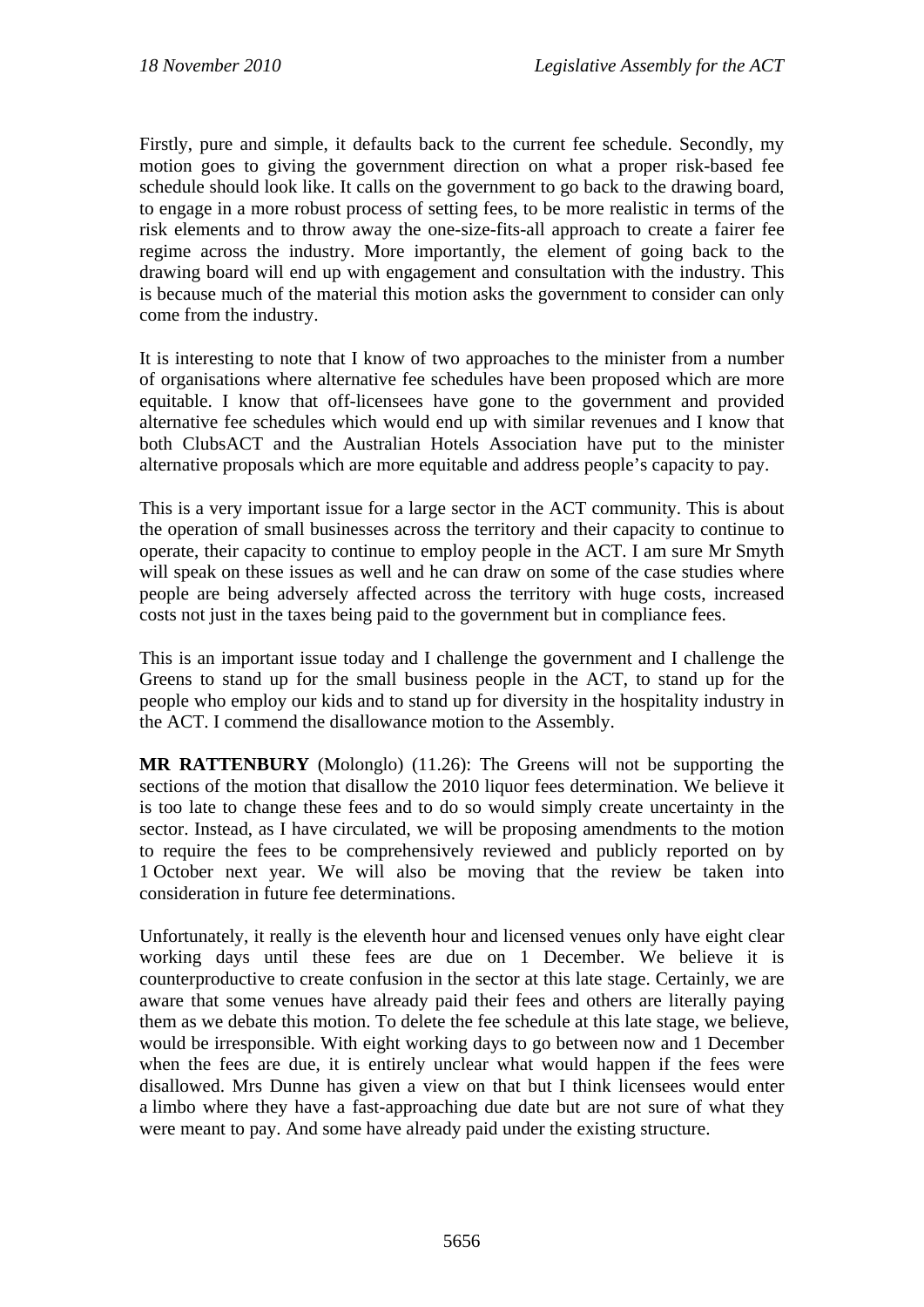I thought it was rather ironic as well that on the radio the other morning we heard the concerns of the Australian Hotels Association that a change at this late stage may lead to a further increase in the fees. Whether that turns out to be the case or whether that was the AHA simply making contributions to the radio debate is unclear but I do not think that we as the Assembly could pass a disallowance motion and ask the attorney to come back again in under a week, given that the deadline is so close. And I think that is a risk in passing the motion today. As I said, we have heard about the number of licensees who have already paid. Certainly, I have had a discussion with the minister about this and the indication was 66 as at the close of business on Tuesday. I suspect there have been more since then.

I guess the question is: what would happen to those ones? Would they receive discount cheques in the mail? Alternatively, would some be asked to pay more again if the fee structure was adjusted to meet the revenue targets? Would it be fair to say, "You have already paid your fees but now we are going to increase them"? I do not think we should be creating a situation where those licensees who have got in early and paid before the due date then find themselves in limbo or having to reorganise themselves. We simply do not think that supporting the disallowance would be a responsible way to act.

I am surprised, given Mrs Dunne's views—and these are the views of the Liberal Party—that this disallowance was not moved last month when there was an opportunity to do so and there was perhaps a more realistic time frame to implement an alternative approach.

Turning to the amendments that I will be moving today, we believe our amendments offer a more sensible way forward because they provide small and medium-sized licensees with the review that they are calling for and allow the reforms to commence on 1 December, as the Assembly voted on and supported earlier this year. By requiring the attorney to report back to the Assembly by 1 October 2011, we give the government nine months to undertake a comprehensive review of the fees. We then give the Assembly a further two months, from 1 October to 1 December next, when the next annual liquor fees will be renewed.

Turning to the fee as set out in the current determination, the question we have asked ourselves is whether the fees are so far off the mark that the need for disallowance outweighs the uncertainty that a successful disallowance would create. And we have concluded this disallowance today is not justified because the Greens do support a risk-based approach to setting the fees. It can, when done well, send signals to encourage good venue behaviour and we agree with most of what is in the fees. That said, we believe the fees could have been done better. Certainly, the attorney has focused rather singularly or largely on closing hours as the sole determinant.

Certainly, if the Greens had been the ones that were drafting this fee determination, we would have done a number of things. We certainly would have announced the fees earlier. We would have taken more factors into account, such as compliance history. I think we would have also taken a more refined approach to the factors that are used, such as venue size and annual liquor purchase, and I will come back to those points in a moment.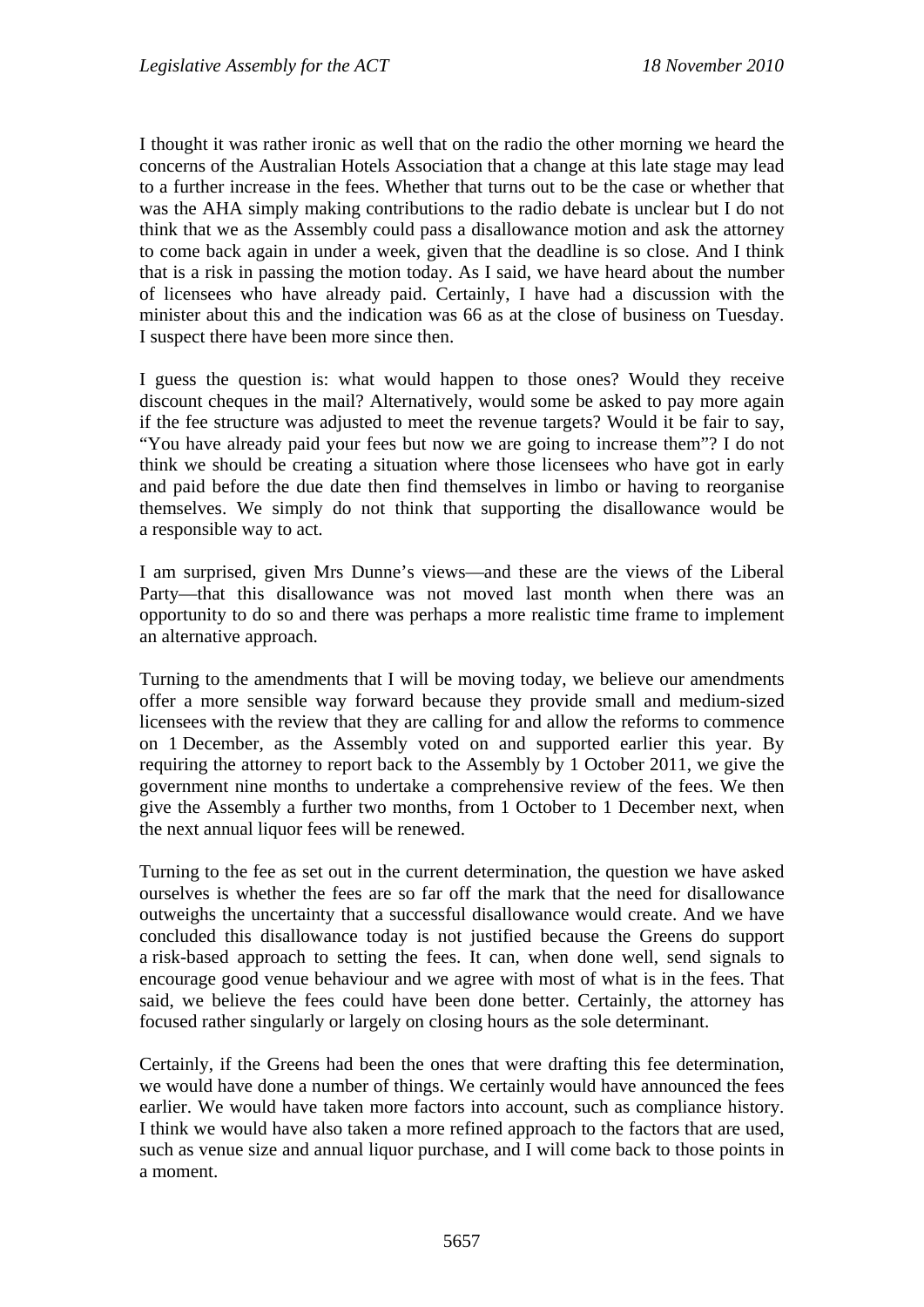Notwithstanding where we would have done things differently, we agree broadly with the basis of setting fees based on risk and broadly agree with the way in which the government has calculated them. We also believe that licensees can sustain the actual increases. The additional cost for a small venue amounts to \$10 per week or, if you put it in a more plain English sense, one boutique beer; while for bigger, later trading venues, it will be a cost of one boutique beer an hour. We think venues can sustain the increases and they are justified, given what we are working towards is a safer and more vibrant Canberra nightlife.

I think it is important to reflect on the actual quantum of some of these fees involved. I know Mrs Dunne was interjecting while I was making some of those comments but we are now talking about, for a small venue, an annual fee of \$1,638 for a venue that chooses to close at midnight. That is an annual fee. My understanding is those annual fees are a tax deduction because they are a cost of doing business. So that puts those fees in further perspective. That is a cost spread out over 52 weeks a year. They are in percentage terms in some cases a sizeable increase but they have certainly not been increased for some time. We are talking here about a licence to sell alcohol at a venue.

One of the key concerns the Greens had as we came into this debate was issues around alcohol-related violence in the ACT—it is an issue across Australia but of course our jurisdiction is the ACT—and the need to tackle some of the culture that exists around alcohol consumption. I think the bill as a whole has made some steps towards that. I think we will no doubt learn from the bill. I think there will be things that work perhaps better than we expected, some not as well as we expected, and this will be an ongoing discussion for this Assembly. But in terms of the specific issue, we are essentially talking about the right to sell and serve alcohol in the ACT. And I think that is a right that should carry a cost.

When it comes to the quantum, it is also important to note that the attorney has indicated, and has established, through the department and the Office of Regulatory Services, the option for fees to be paid on a repayment plan basis. I think that is particularly important this year, where the fee determination did come rather later than it should have. Giving organisations or businesses an opportunity to plan out the paying of their fees on a quarterly basis, I think, is a practical step to take. So on the number of arguments that I have outlined, the Greens will not be supporting the disallowance today.

I would like to turn to our amendments in some detail. Instead of disallowing the fees, we propose that they be reviewed and that the review be presented to the Assembly no later than 1 October 2011. The review includes an analysis of the number of licensees and the hours they are trading and the effect the new fees have had on that. It is important that we monitor the impact.

The petition that Mrs Dunne presented particularly talked about venues having to close. What the fee structure does is create an economic choice, and that is exactly the point here. It is about saying, reflecting the evidence of risk, that if you want to trade until 5 am, that is fine. You can do that. The law does not say you must close down. What it does is put a price on it, as we put a price on anything.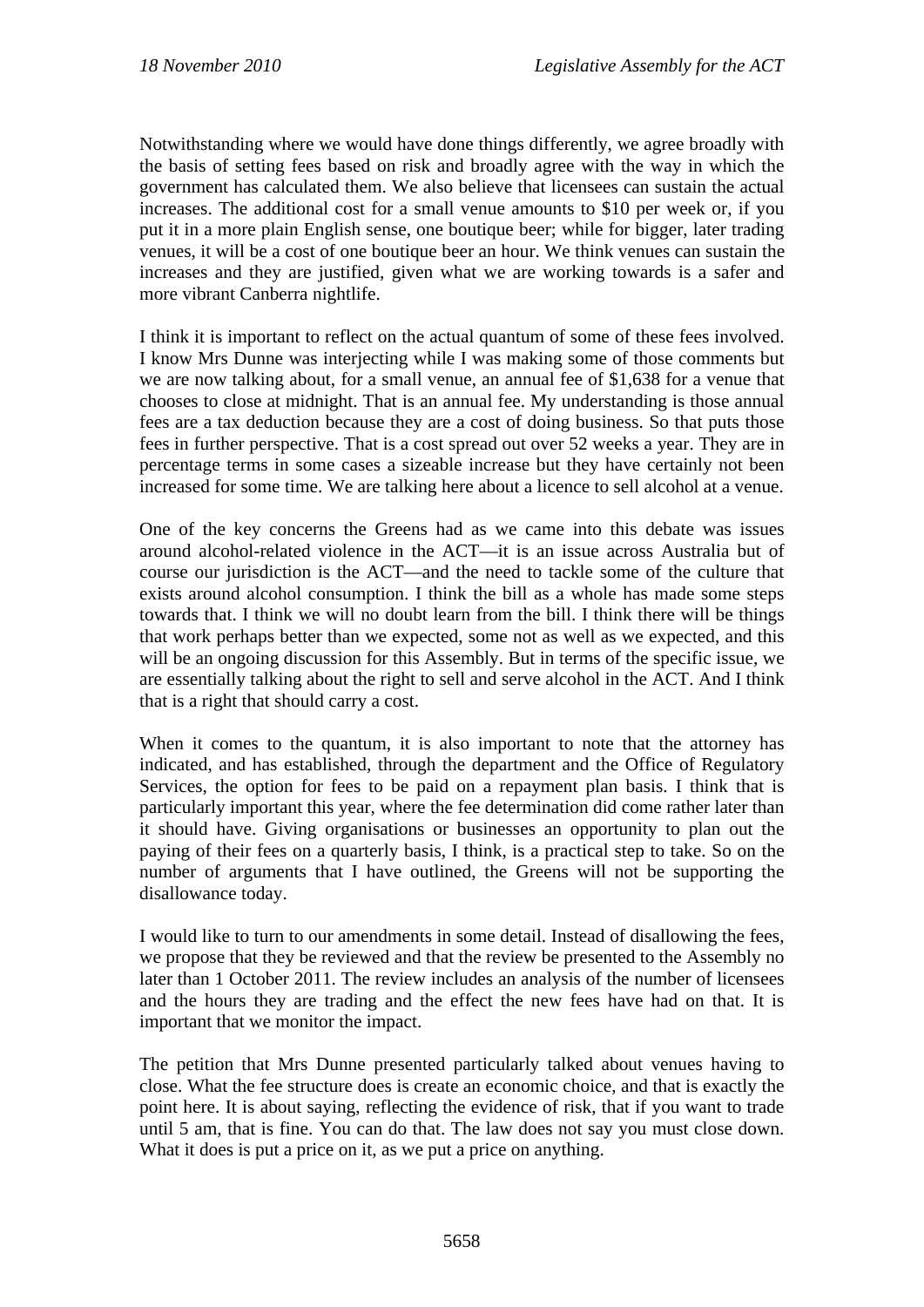It is actually the underlying premise of a carbon tax. It is the same thing. It is actually about changing behaviour. And there are costs attached to that because you cannot just wish for people to change their behaviour. There is a time and a place to send an economic signal. Again, it is fairly basic economic theory and I would have thought it was something the Liberal Party clearly understood. At the end of the day, that is what we are doing here. We are seeking to provide an economic signal.

The review we are proposing requires that the government actually monitor what that impact is so that if it does produce unintended consequences we can come back and change it. But we cannot do nothing. We have to take a step here and this fee structure seeks to set out a set of steps. This Assembly must monitor those and, if necessary, come back and amend them.

The second part of our amendments is an evaluation of the impact of continuing to use the \$100,000 as the threshold test for annual liquor purchases. I think this is quite important because I know that it has not been reviewed for at least 10 years. It seems to be a threshold that is probably out of date, certainly one that needs to be given further consideration. It does not strike me as a very practical step at this point in time.

We would also like to see an analysis of expanding the 2010 fee determination to take account of the full list of seven factors listed in section 229(2)(b) of the act. The motion from Mrs Dunne calls for various factors to be taken account of in a revised fee determination, but the fact is that these are already set out in the legislation at section 229. And for this reason we have, through our amendments, reverted to referring back to the legislation rather than setting them all out again. Those seven factors listed in the legislation were voted on and passed by the Assembly and, we believe, should form the basis for assessing risk.

The only factor that Mrs Dunne lists which is not captured by the legislation is location, which is her 2(a)(iii). While there will be some venues not in Civic that have had good compliance histories and do not experience alcohol-related violence—the suggestion is that basically the suburban pubs are not the source of the problem and all the trouble really is in Civic—we believe the existing risk factor of compliance history covers this situation most appropriately.

They are the amendments that we have circulated. We think that they provide a constructive way forward. We commend the amendments to the Assembly. I seek leave to move the amendments circulated in my name together.

Leave granted.

#### **MR RATTENBURY**: I move:

- (1) In paragraph (1), omit "disallowed", substitute "reviewed".
- (2) Omit paragraph (2), substitute:
	- "(2) that the review be presented to the Assembly no later than 1 October 2011 and include: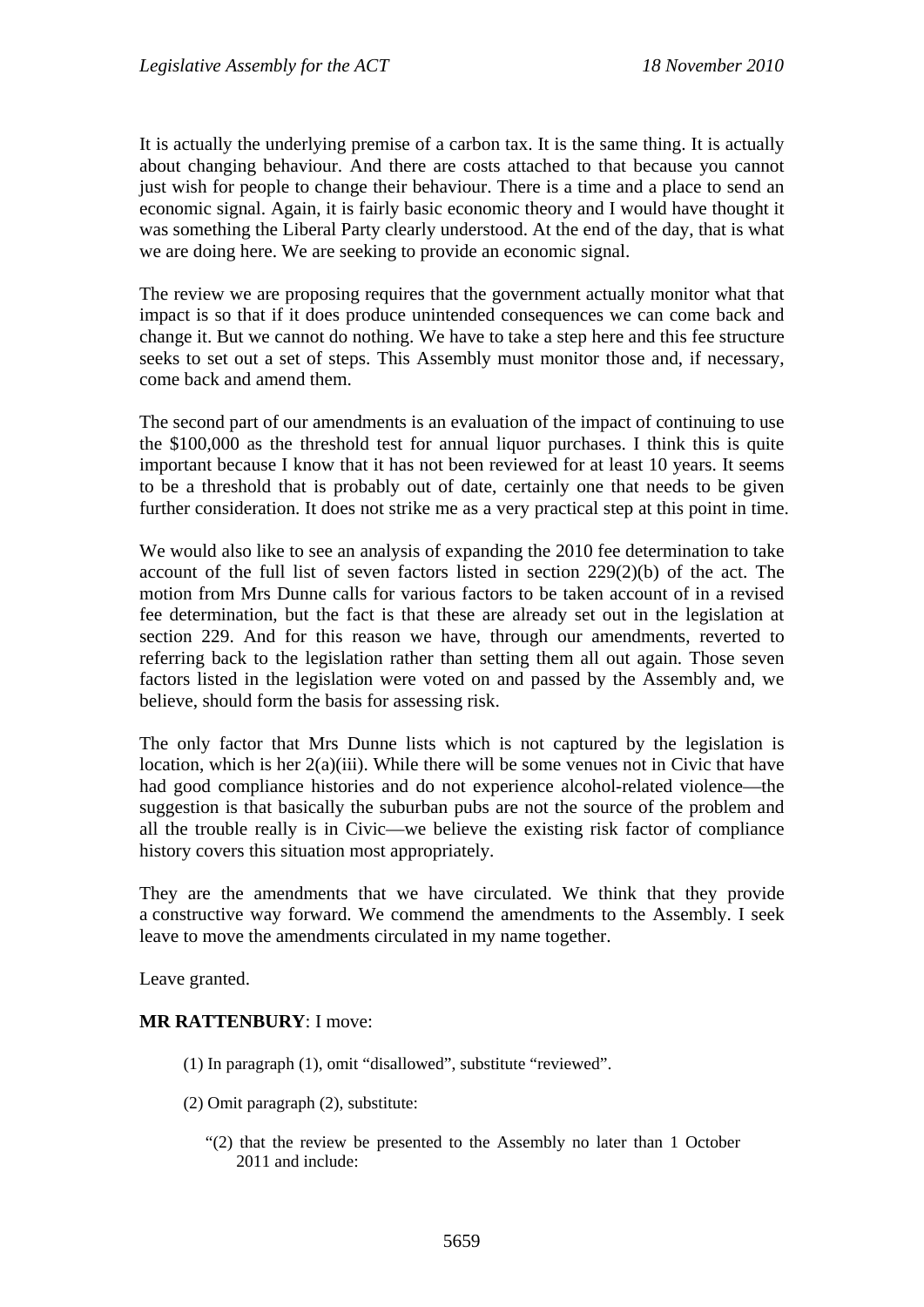- (a) an analysis of the effect the 2010 fees determination has had on the number of licensed venues operating in the ACT and trading hours they adopt;
- (b) an evaluation of impact of continuing to use \$100 000 as the threshold test for the 'annual liquor purchase', noting it has not been reviewed for at least 10 years; and
- (c) an analysis of impacts of expanding the 2010 fees determination to take account of the full list of seven risk factors listed in section 229(2)(b) of the Liquor Act 2010*.*".
- (3) Insert new paragraph (3):
	- "(3) the Attorney-General, in making any new fee determination, take into account the results of the review.".

**MR CORBELL** (Molonglo—Attorney-General, Minister for the Environment, Climate Change and Water, Minister for Energy and Minister for Police and Emergency Services) (11.38): The government will not be supporting the motion proposed by Mrs Dunne this morning and I will outline the reasons for that shortly. I will also indicate that the government is prepared to accept the amendment proposed by Mr Rattenbury and I will deal with that accordingly.

The Labor government is implementing a risk-based fee structure that sends a price signal around the consequences of late-night trading. We are implementing laws that are going to provide a better capacity for our police, for our regulatory services and for licensees to conduct their businesses safely and to reduce the harm caused by alcohol-related violence and antisocial behaviour in our community.

We should be under no misapprehension about the significant impact that alcohol-related violence and antisocial behaviour have on our community. It is considered by the Chief Health Officer as one of the most dominant causes of harm prevalent in our community to date. It has major impacts on our hospital services, our ambulance services, our police, our courts and our mental health services. It has major impacts on owners of public and private property and it has a detrimental impact on the quality of entertainment precincts and the ability for law-abiding citizens to enjoy them.

We know that the overriding factor when it comes to harm—and the overriding evidence points to that factor—is how late you trade. The later you trade, the greater the risk and the greater the potential for harm. That is not me saying that. It comes from studies commissioned across Australia and it is the view of ACT Policing. The later you trade, the more significant the risk and the greater the potential for harm. That is why we have introduced these new laws—to address these issues and to establish a risk-based regulatory regime. The fee structure made under these laws reflects that policy objective to address the issue of harm.

The ACT taxpayer is investing heavily in providing further support to address issues of alcohol-related violence and harm. I could point to the tens of millions of dollars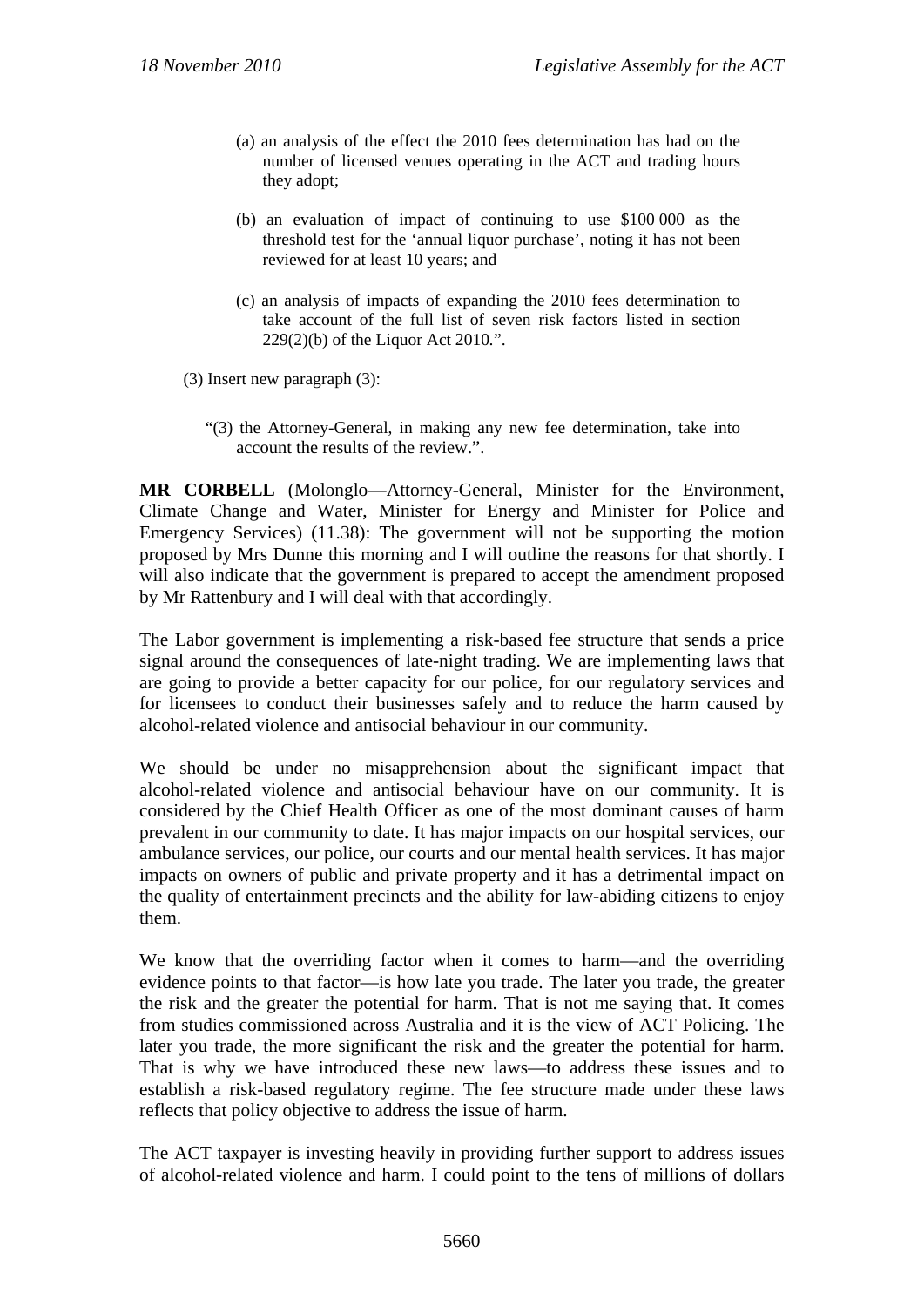that have been invested in closed circuit television surveillance networks that are now monitored live in real-time on Friday and Saturday nights because of the risks associated with late-night trading in places like Civic, Manuka and Kingston, and indeed elsewhere.

I will point to the significant investment the ACT taxpayer has made in the most recent budget to employ additional police—10 additional, dedicated police officers to work with licensees in a proactive way to address the problems associated with alcohol-related violence and antisocial behaviour. I could point to the additional regulatory resources that the government is having to invest in to address these issues. These are the real costs and investments our community has to both address and make to deal with the challenge of abuse of alcohol in our community.

I am not saying that licensees are solely responsible for this harm. They are not. Under the new legislative regime, consumers of alcohol have considerable new responsibilities and they face new penalties if they do the wrong thing. So they also have an important role to play. Licensees are extended a privilege when they are granted a liquor licence. It is not a right; it is a privilege. It is a privilege that must always be exercised responsibly. I know that the great majority of liquor licensees in this town do exercise it responsibly. But, at the same time, we also have to recognise that the cost to our community from the prevalence and availability of alcohol has to be addressed. That is what these new fees do.

This is not a one-size-fits-all proposal—far from it. To characterise it as such is simply deceitful, because it is an incremental and staged series of fees that reflect the risks presented by the premises. The later you trade and the larger the volume of alcohol that you purchase, the higher the fee. When it comes to off-licences, the larger the volume of alcohol you purchase and therefore make available to sell, the higher the fee. So a liquor licensee that has five licences is not a business I would describe as a small business. That is a significant commercial undertaking and the fee structure reflects that.

Mrs Dunne has made some claims today that are simply wrong. Firstly, she said, "Well, you can vote for this disallowance because the old fee structure will continue." Well, no, it will not. The old fee structure will lapse on 1 December when the new act commences. So it is wrong for her to claim otherwise. If Mrs Dunne were serious, really serious, about wanting a new fee structure, why did she not take the time to bring this debate on last month and not leave it eight days until the existing fee determination expires—certainly not seven working days? Why did she leave it until the last minute? Was it because she was serious about making a change or because she wanted to grandstand on the issue?

I would submit it is the latter, because if she were serious she would have said: "This needs to be fixed now. We're going to give the government adequate time to make a new determination and we're not going to cause confusion amongst licensees by leaving it till the last minute." But that is exactly what she has done—she has left it to the last possible sitting day before the new fee structure takes effect to move disallowance. That is what she has done. She is not serious.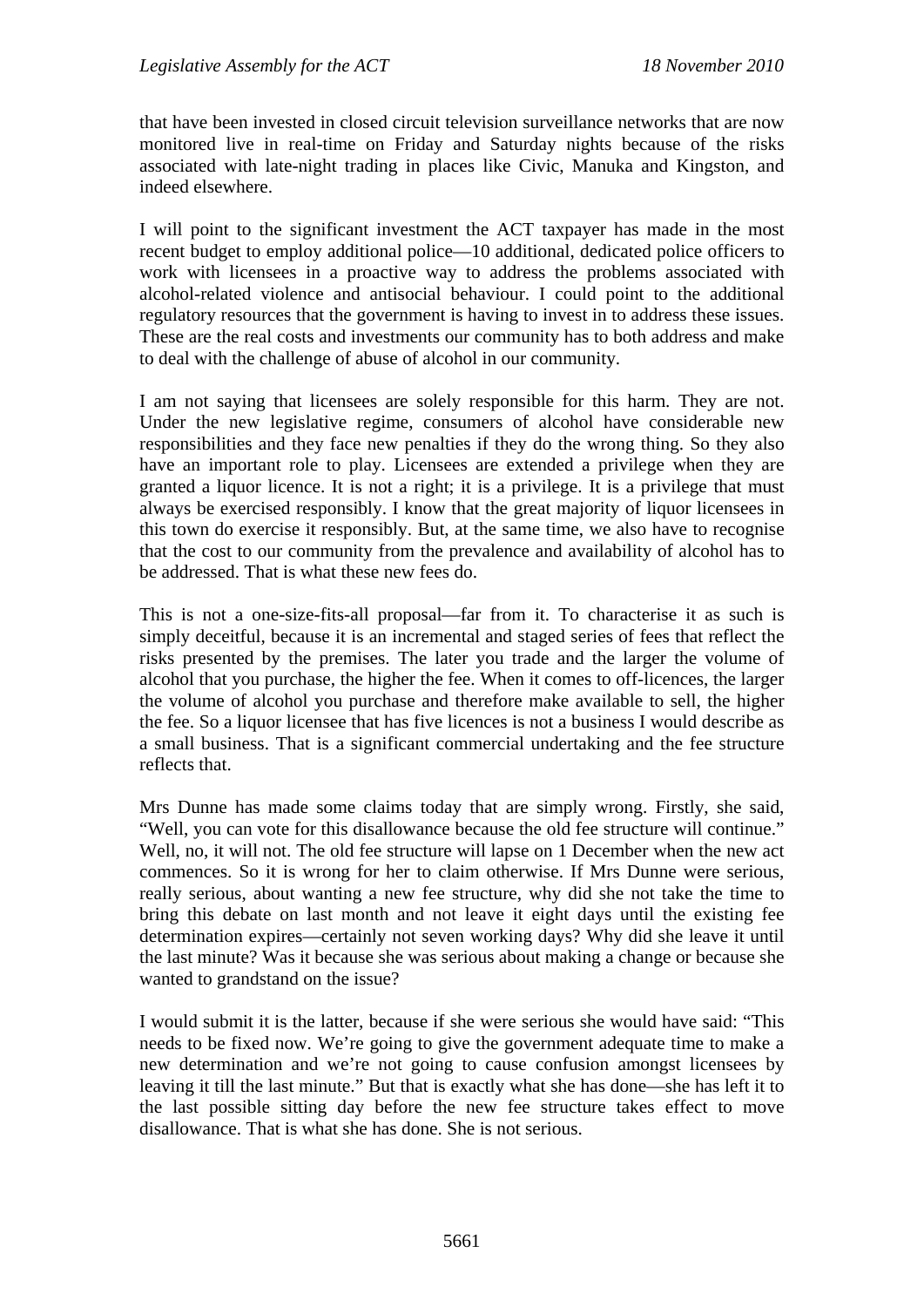Some claims have also been made about the graduated fee structure that the government has sought to introduce. Those who oppose it say, "Well, there is a recognition that smaller premises pay less, but you have to have an occupancy loading of 80 or less and there's hardly any licensed premises that have an occupancy loading of 80 or less." That is just not true. In fact, there are 87 licensed premises which have an occupancy loading of less than 80 people—87. There are another 43 that have less than 100. So this so-called fictional small number of licensed premises that have small occupancy loadings is just that—a fiction; there are a large number.

The fee structure is designed to reward small premises. In fact, the fee increase for small premises of less than 80 people is \$500. I repeat: \$500. It has been structured that way as an incentive to support the ongoing viability of small licensed premises the significant number of small licensed premises that exist in our community. This fee structure is the right policy setting.

I will draw your attention to the fee structure that exists in other jurisdictions. It is particularly worth while highlighting the fee structure that exists in those other jurisdictions that also have a risk-based licensing approach. Queensland, for example, has divided its three-tiered risk-based fee structure to apply to venues which trade all week and those which trade on weekends only. High risk venues which trade from 3 am to 5 am all pay a flat risk fee of \$10,000 per annum and high risk venues which trade from midnight to 3 am all pay a fee of \$7,700 approximately per annum. Queensland's high risk venues which are trading all week from 3 am to 5 am pay a total annual licensing fee of \$13,000 per annum, which includes a base renewal fee of \$2,700. Queensland's high risk venues trading all week from midnight to 3 am pay a total annual licensing fee of \$10,517 per annum.

Madam Deputy Speaker, when you look at other jurisdictions that have a risk-based licensing regime, you can see that the risk-based licensing regime proposed by the territory and the risk-based licensing regime in other jurisdictions are largely comparable. It underlines the point that, whilst it is easy to claim, "There's been a 500 per cent increase in fees," the fact is that liquor licensing fees in the territory have been abnormally cheap for an abnormally long period of time. In fact, there has been no substantive change to the liquor licensing fees for on-licences for close to 20 years. It would be difficult to sustain the argument that there should not be an adjustment to reflect the significant change that we have seen in terms of alcohol consumption in our community and also the relative value of the fee over that period of time.

The government supports this fee structure. As Mr Rattenbury said, it sends a price signal. It says that if you trade late, it is going to cost you more. If you sell large volumes of alcohol or if you purchase for sale large volumes of alcohol, it is going to cost you more. That is the appropriate price signal to send because the more you make alcohol available, the more likely you are to see harm in the community. These changes and this philosophy are supported by our police, our health professionals and all of those who have to pick up the pieces that fall as a result of alcohol-related violence and antisocial behaviour.

It has always been the government's intention to review the risk structure moving forward, particularly in relation to the issue of compliance. It would be unreasonable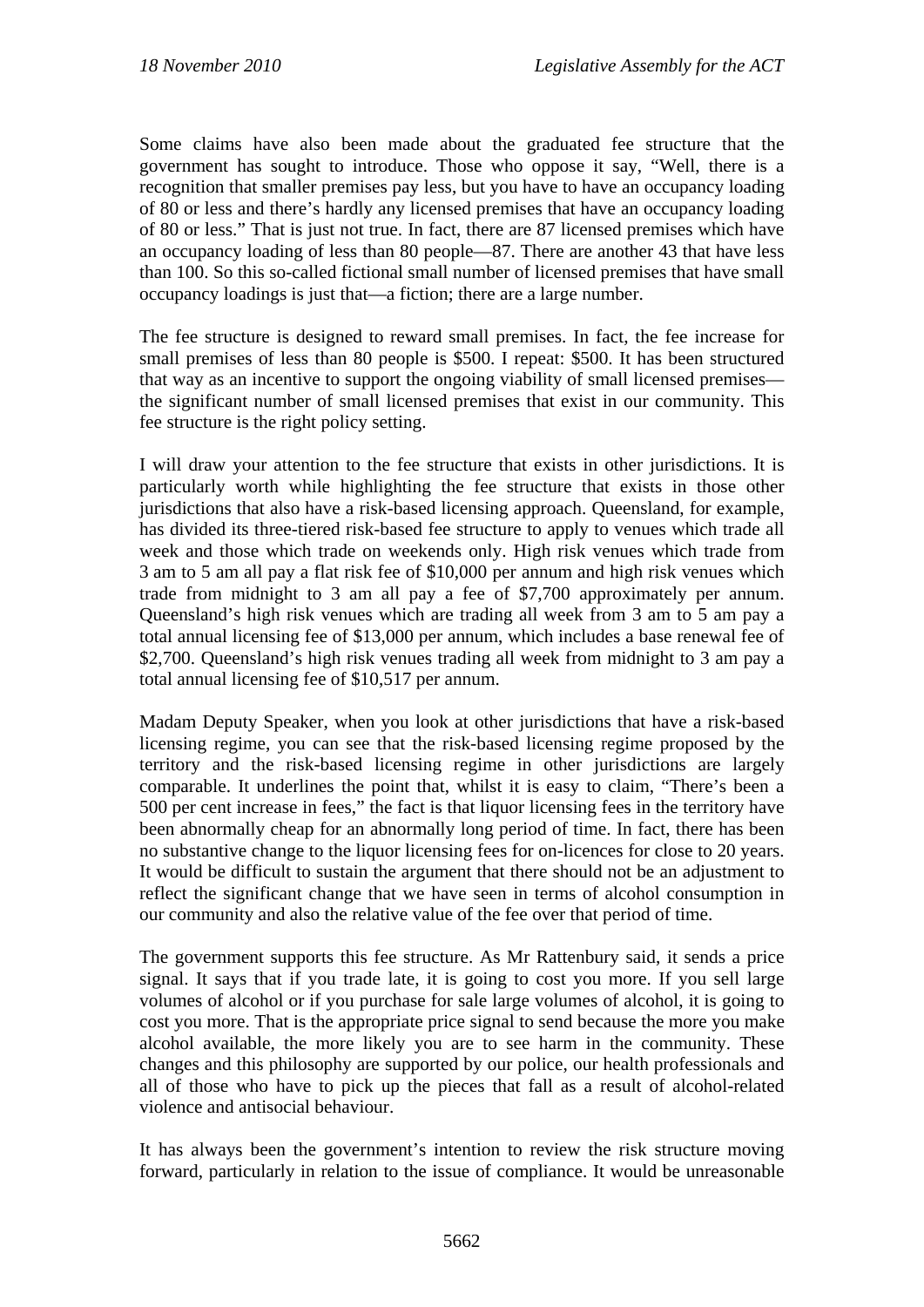to establish a fee structure based on compliance on the first day of the new scheme because compliance is something that has to be assessed over a period of time. We cannot be in a situation, even within the first six months of the scheme, where liquor licensees still learning their obligations under the new scheme are penalised because of inadvertent errors in relation to compliance. There needs to be a period of adjustment and a reasonable period of time for licensees to understand their obligations under the new scheme.

As Mr Rattenbury outlines in his amendment, there are already provisions in the act that allow the minister to consider a range of factors in determining the fee structure. Many of those factors will be able to be considered once a period of time has elapsed that allows the minister to determine the appropriateness of having regard to compliance, as an example, in relation to the fee structure moving forward.

The government will not be supporting this disallowance motion today. The fee structure is fair and based on evidence that implements a risk-based approach. It is not one size fits all. The government is prepared to consider and undertake a review of the operation of the fee structure, as would be expected with the introduction of any new regulatory scheme.

**MR SMYTH** (Brindabella) (11.53): I am always concerned when the attorney gets up and says that things are fair and based on evidence. And the question is: do you trust the minister when he says these things or do you dig a little deeper and find out whether he is right or not? You only have to go back a couple of minutes in the debate when the minister said, "No, there are 87 venues over \$100,000, and 43 venues under \$100,000 selling alcohol."

I think we all understand that, yes, there are restaurants out there. But if the minister is suggesting that restaurants are fuelling alcohol-related violence because of the patrons that go to restaurants then I think he is fooling himself. They may assist. But if they are the target of this and if he thinks punishing restaurants will lead to better outcomes then you have to question "fair and based on evidence".

Where is the evidence that the trouble is coming out of the restaurant trade? Where is a single document that says the restaurant trade is contributing to alcohol-fuelled violence? He quotes some figures from Queensland, and that is quite appropriate. But he says the high risk is from 3 am to 5 am. He quoted from the Queensland figures that the high risk is from 3 am to 5 am. Why are we saying—

*It being 45 minutes after the commencement of Assembly business, the debate was interrupted in accordance with standing order 77. Ordered that the time allotted to Assembly business be extended by 30 minutes.*

**MR SMYTH**: Are we going to start calling restaurants "bars" and say that the people exiting these restaurants/bars are contributing to alcohol-related violence? It is interesting that in New South Wales they have a thing called a primary service authorisation licence. They differentiate between people that go to a restaurant just for a drink and people that go and have a meal and enjoy a glass of alcohol. And in New South Wales the PSA, the primary service authorisation, licence costs \$50. I know the minister will say, "Yes, but it is not risk based." That is the mantra: "It is risk based."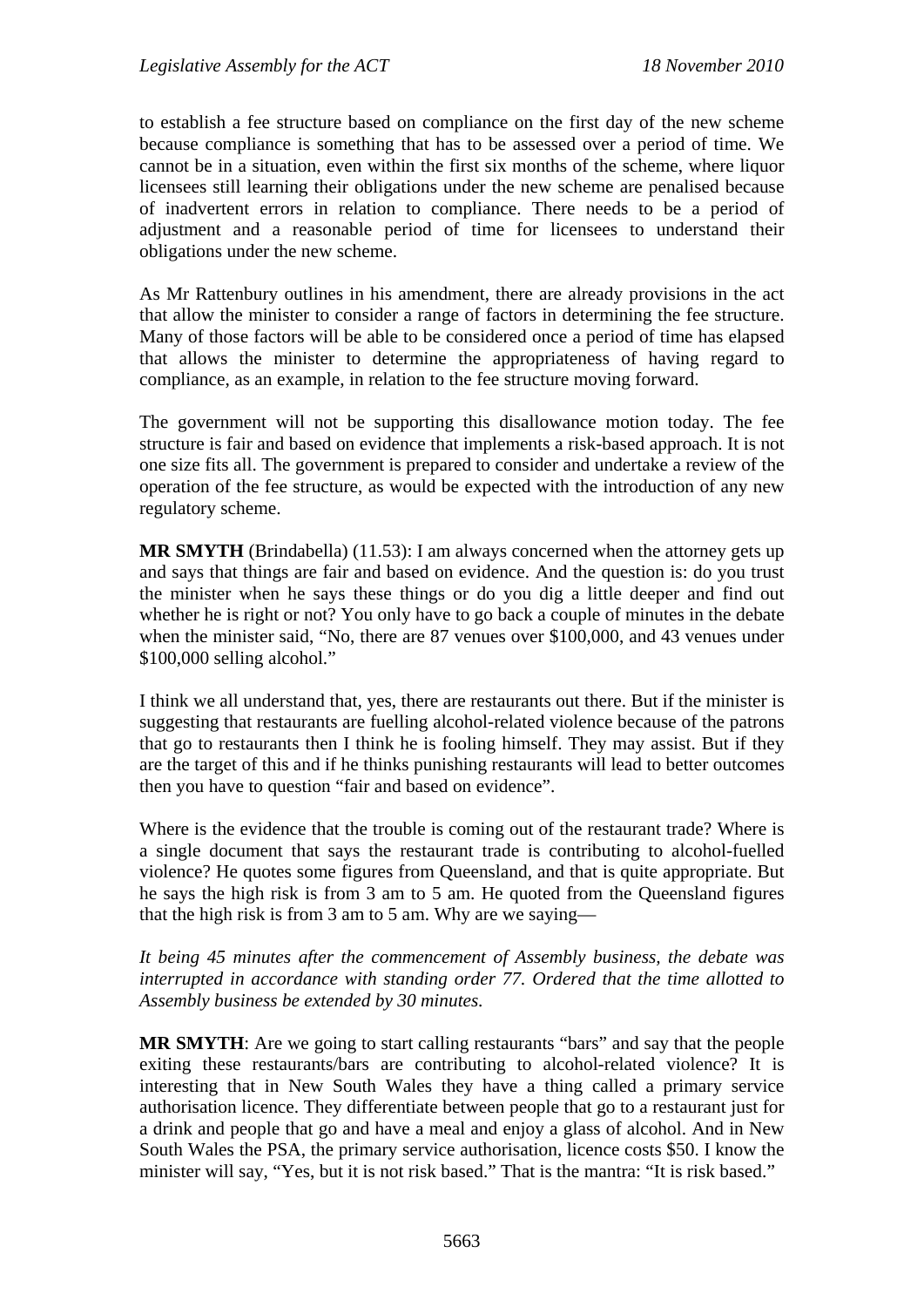Let us look at the risk. If you are going to put a charge based on risk, then make the charge fair. The simple approach is always the approach of this minister. He cannot look at the complexities of these industries. "We will just bill them all." And that goes back to Ted Quinlan's axiom on tax: "Squeeze them until they bleed but not until they die." This is simply about squeezing.

If we were having a risk-based approach to this we would look at where the risk occurs, where the incidents occur, and then make a decision based on that. But if you are saying that putting up the fees for the Tharwa general store is going to address risk then you are just fooling yourself. The Tharwa general store has been run by one Val Jeffery for the last 40 years. It is an off-licence. He has never had a breach of his licence. His fees are going from \$1,100 to \$1,695. On top of that, he has to pay \$135 to continue his business as he has done for the last 40 years. This is coming at a time when his sales have been falling over for the last couple of years following the government's debacle on the Tharwa bridge. I am told it took Val about two days to fill out the forms and get the paperwork together. But there were still glitches.

What is the risk of the off-licence at Tharwa generating alcohol-fuelled violence in Civic, for instance? I think it is a very tenuous bow to draw. He is picking up a 50 per cent increase in his fees. "That is okay because it is risk based. That is okay. One size fits all." This is the minister's approach—and he has got it wrong before—and we will be back to fix this, members. We will be back.

Mr Rattenbury said that the \$100,000 threshold—and I hope I quote him right—"does not strike me as practical at this time". If it is not then let us change it. If you have not got it right—and we just heard from the minister there has not been a substantial change for 20 years—you are still willing to set that low threshold. That simply means that this is another government grab for revenue. You are not serious about the problem, the same as you were not serious about police numbers, the same as you were not serious about getting the transport mix right to get people away from these venues.

So you have to ask: what is the outcome? What is the increased risk of the risk-based approach? And the increased risk is that at midnight, when the number of venues will now choose to close because they will not choose to pay these fees, you will actually put more people into the mix. My prediction is the venues that will truly choose to stay open will be mainly Civic based. Those venues after midnight will have additional people rushing to them.

Indeed, what the minister is setting up is an increased critical mass in the area that we already know is plagued with this problem. He will be making a new problem and it will not be increased risk. It will be risk-induced problems that this minister creates, which will be supported by the Greens. The Greens have said they understand the \$100,000 threshold. That is okay. "We are going to keep it at that level."

Mr Rattenbury and Ms Hunter attended the same meeting as Mrs Dunne, Mr Corbell and I, when people were saying, "People really do not go home at about midnight, but about 12.30 they tend to start going home, maybe 1 o'clock." What analysis did we do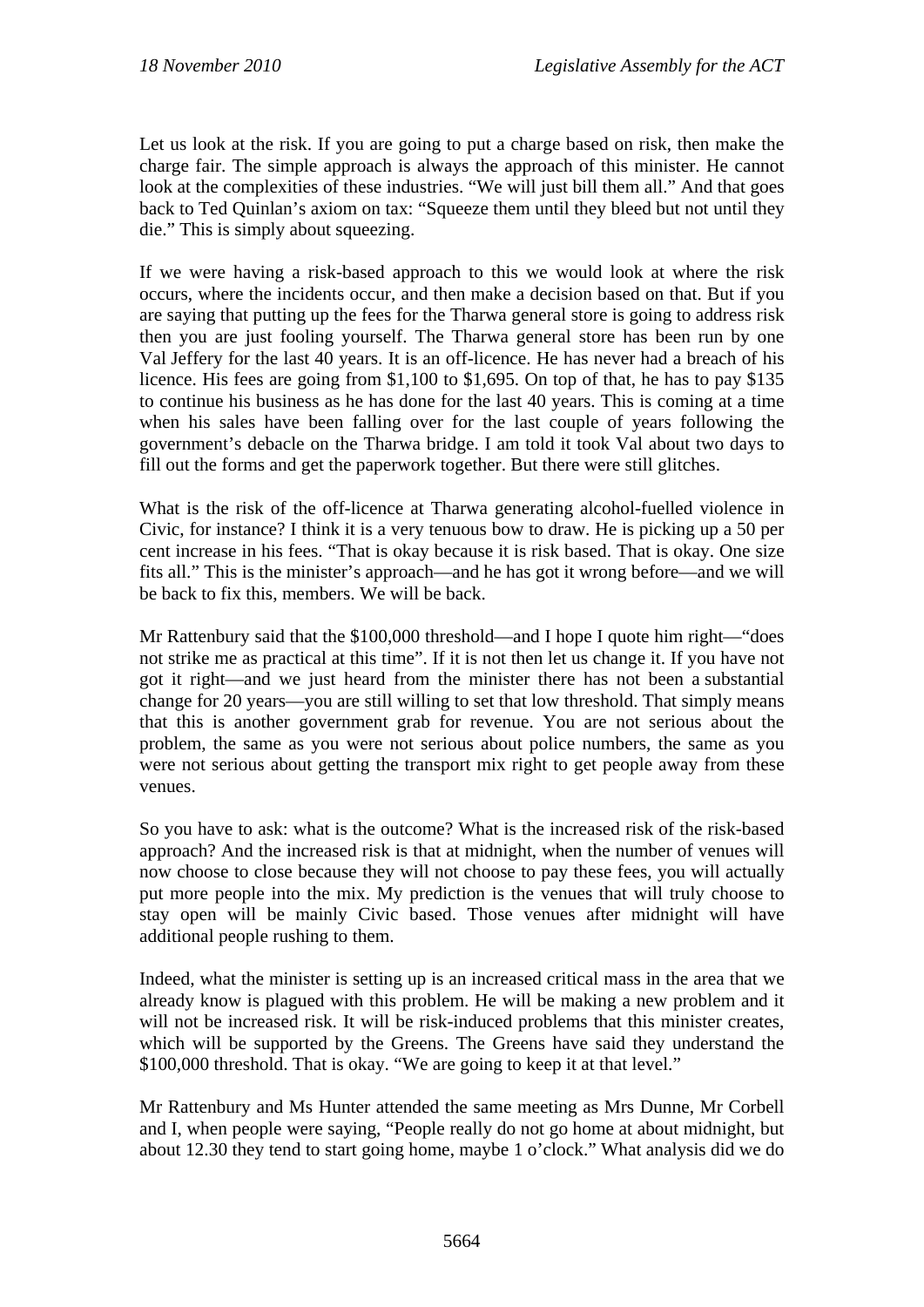that 12 o'clock was the magic number? 12 o'clock is a hangover from the days when I was a teenager—and that day has been gone for more than 30 years—when everything shut at midnight. Your curfew was: be home at midnight. The buses would stop. There were no taxis. So you had to get home at 12 o'clock.

But young people these days often do not go out for a drink until 10 o'clock or later. So what we are doing is compressing the risk into an even tighter area. We all know that area will be Civic because that is the area where most of the larger venues are, the venues that can afford to carry this cost. So the risk will be a risk-induced response and it will be the minister who is responsible for that.

The minister says, "We want to send a price signal." Okay. How does the price increase to the Tharwa general store send a signal? Or how does it send a signal to an off-licence that deals in mail order? How much mail-order alcohol fuels violence in Civic on a Saturday night, on a Friday night, on a Thursday night? Very little because I suspect the people that buy their alcohol by mail order are not the ones that should be targeted. We have a number of mail-order firms which will now pay enormously for their licences. How much do they contribute and where is the data that says mail-order alcohol is at the heart of alcohol-related violence?

I do not think there is a report like that. I certainly could not find one. Maybe the minister has got one. And it is interesting that firms like that, which operate in a niche market, are being penalised. I will give the minister leave to speak again if he wants to tell me how much of a risk they pose and where his analysis is.

Then, of course, there is this one-size-fits-all approach in this. If you are over \$100,000, you pay the same price. If you have got a mail order business that turns over \$200,000 or \$300,000, you are paying the same as the Dan Murphy's of the world which might be turning over \$2 million or \$3 million.

**Mr Corbell**: No, you are not. You are wrong.

**MR SMYTH**: The minister says, "No, you are not." That is fine. You can explain that.

**Mr Corbell**: You are wrong. Just read the fee structure. You do not know what you are talking about.

**MR SMYTH**: I have read the fee structure. There are concerns out there about this.

If we want to really talk about the small venues, there is only one bar in this. What the minister is doing is picking up a lot of small businesses that do not, in the main, contribute to this problem. So we are sending a price signal. For "price signal", read "higher taxes". That is all this is about.

The minister has said, "It is all about how late you trade, the greater the risk." What about distance? What is somebody who stays open late in Tuggeranong contributing to these problems as opposed to somebody in Kingston or Manuka? And is there a relationship between the distance you are from Civic and the centre of these problems to the amount of violence that is generated? We have heard nothing from the minister on that.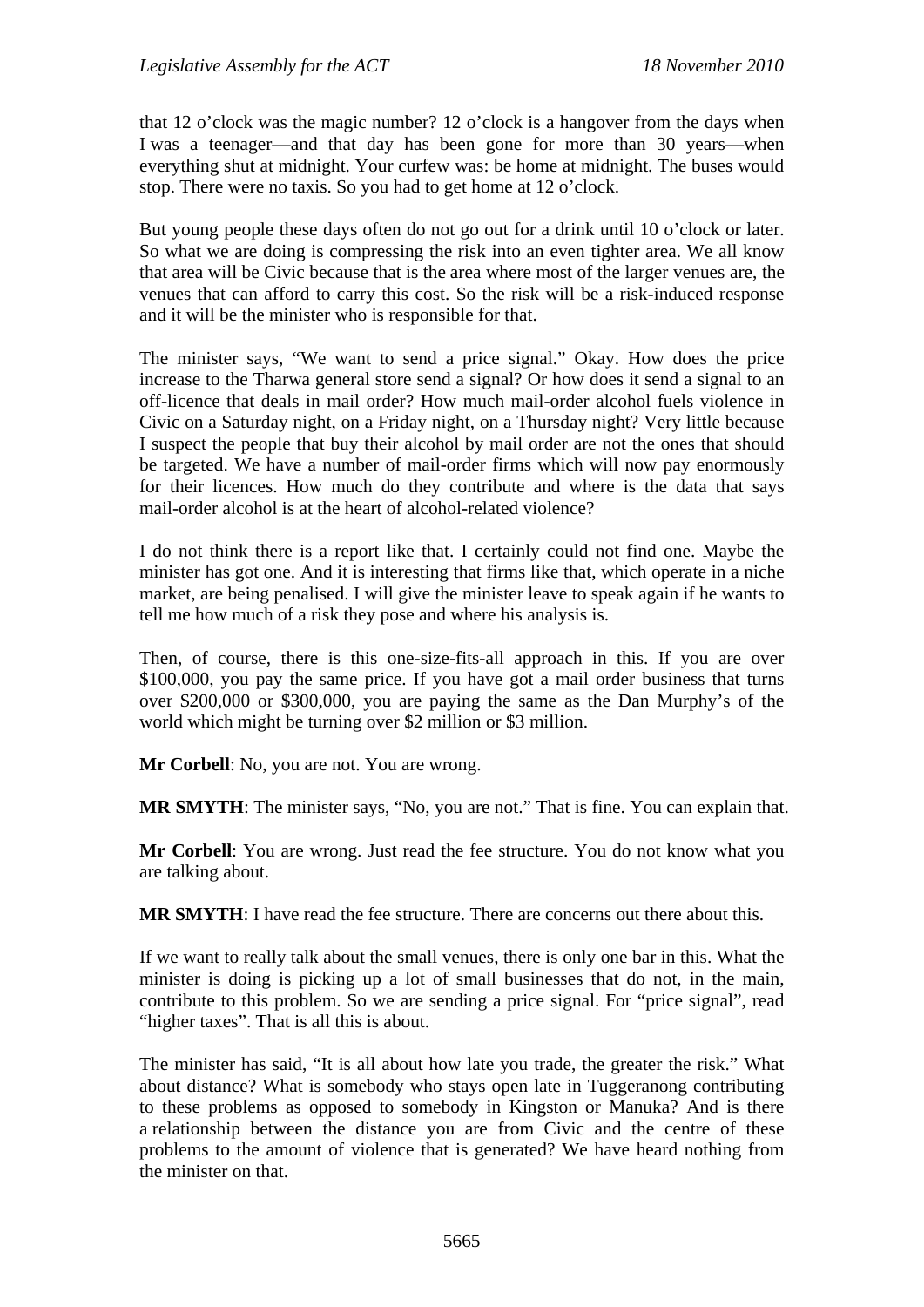Perhaps the fee schedule should reflect where the locations are. I think we all know the problem is really in Civic and maybe a bit in Kingston and Manuka. But the further you are away from the CBD, if the problem decreases, why would you not have a structure that looks at that? That is because, again, the minister has not done his work.

The minister was very critical of the Liberals for bringing this on today. The Liberals asked for these documents to be tabled when we had the debate so that we could have a fulsome debate. They were only made public in the last sitting period. We have had to go out and talk with people. This is the problem with this government. They do everything at the last minute. The problem is that the Greens let them get away with it. The Greens are complicit in this.

It has taken us a couple of weeks to go and talk to people and that is why we are bringing it on today. We went and took the regs and the structure to the community and we asked them what they thought. This is the first available opportunity, having done our work, to bring it on in this place.

**MRS DUNNE** (Ginninderra) (12.04): The Canberra Liberals will not be supporting Mr Rattenbury's amendments because they are a cop-out. They are an absolute cop-out. The excuses that were given were so weak, so wrong and so out of touch that there is no way that we can give credence to them by supporting these amendments.

The idea of removing the word "disallowance" and substituting "review" is absolutely and utterly risible. What Mr Rattenbury is doing, as one of our staff said yesterday, is saying: "We are going to hit you over the head with a sledgehammer. Because of my amendments, we will be able to come back and say to liquor licensees, 'How did that feel for you?'" That is what this is about. These fees are going to hit people, not just the big end of town but small people and people in off-licences who are struggling against large chains to make a living. They are all going to be slugged by this fee schedule.

What Mr Rattenbury is doing is admitting that the \$100,000 threshold is ridiculous. He has admitted that there is a whole lot of stuff that should be done but he is prepared to sign up to the Labor Party because this is what the Greens do in this town. He has actually admitted by his words that most of what is in this fee schedule is pretty substandard but overall, on the balance of things, he is prepared to sign up to the substandard. He is prepared to say to liquor licensees, the owner of the local supermarket who has a liquor licence, the owner of the local stand-alone liquor store in the suburbs: "We think that this is fair enough. We are going to hit you and then we will come back and see what effect it has."

I contend that, if we hit these people, there will be fewer of them to consult next time. It will be a lot easier job because there will be fewer of them to consult. The message from Mr Rattenbury today is: "It is too difficult." If Mr Rattenbury does not want to disallow this today, he had plenty of opportunities to call a halt to this process at any time he liked.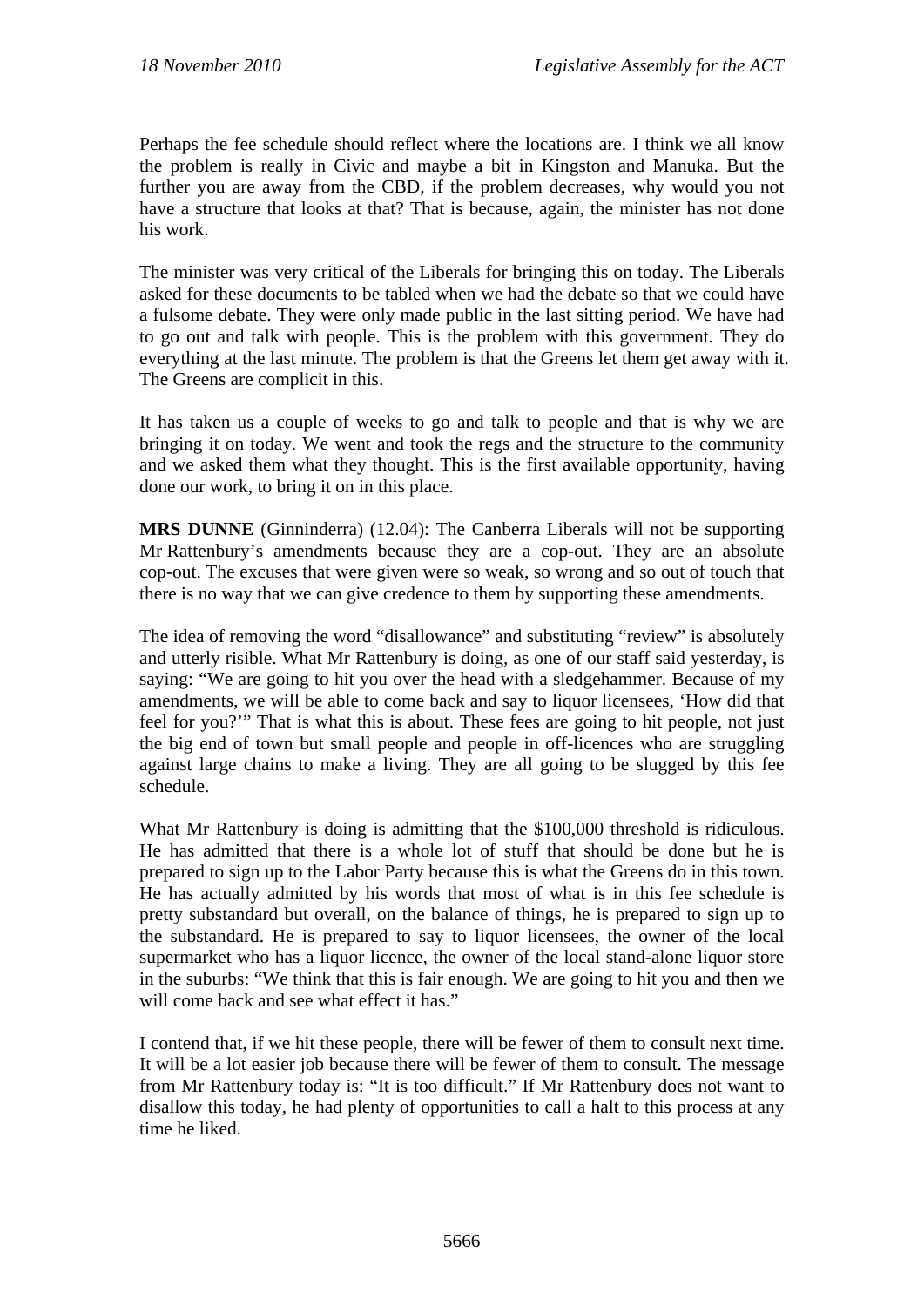When the principal bill was debated in August or September, whenever it was, we moved that we not debate this until the regulations and the fee schedule were available. There was a lot of negotiation behind it but no, Mr Rattenbury said we had to bring this on. "We have to bring this on now." He wants all this to start by 1 December.

This is the other thing that is wrong with his argument. There is nothing in the disallowance of the fee schedule that impacts on the new offences, the new powers for police, the new requirements for people to behave well, the new requirements in relation to responsible service of alcohol. There is nothing in the disallowance of the fee schedule that will stop that operating on 1 December. The only thing the disallowance of the fee schedule will do is set back the current fee schedule. If the minister thinks that there is any doubt as to whether the current fee schedule will exist on 1 December, he can make it perfectly clear by remaking that fee schedule to come into effect on 1 December.

It is a nonsense to say that we will be left without a fee schedule. And it is a nonsense to say that we will be left without an effective liquor licensing law. The things that matter—police powers, powers for licensees to eject people from premises, all of those things—will come into effect, irrespective, on 1 December. That is the main thing. That is the flaw in Mr Rattenbury's argument when he says: "It is too late to do anything about it. We should have done it earlier."

I would have loved to have done it earlier but Simon Corbell was not prepared to share. Simon Corbell was not prepared to bring in an entire package of legislation and say: "Here is the legislation. Here are the regulations that underpin it and here is the fee schedule." He was not prepared to do it because he knew how unpopular his fee schedule would be. He left it to the last minute and then scared the horses and said to Mr Rattenbury: "Shane, you cannot do that now because all hell will break loose. It is too late to do anything about it." Shane Rattenbury and the Greens signed up to this.

I am putting the message out there, loudly and clearly, to the hundreds of people I have spoken to about this that the Canberra Liberals are standing up for liquor licensees across the town, whether they run a restaurant, a bar, a nightclub, whether they are in the club industry or not, whether they are a large off-licence or a small off-licence, whether they are a not-for-profit organisation which is being swamped by red tape and increased fees, whether they are a mail-order organisation or an organisation that runs tastings in shopping centres and they are being unfairly taxed by Simon Corbell and ACT Labor. Simon has his hands in their pockets and he is being aided and abetted by the Greens today, who will not disallow, even though they admit that there are substantial problems with the fee schedule.

That is the message from today. Labor and the Greens have sold out the people of the ACT, not only the licensees but all those hundreds of people that they employ and, on top of that, the thousands of patrons. They are all being sold out today and that is the clear message. They do not care. They are not prepared to consult. They are not prepared to look at the evidence.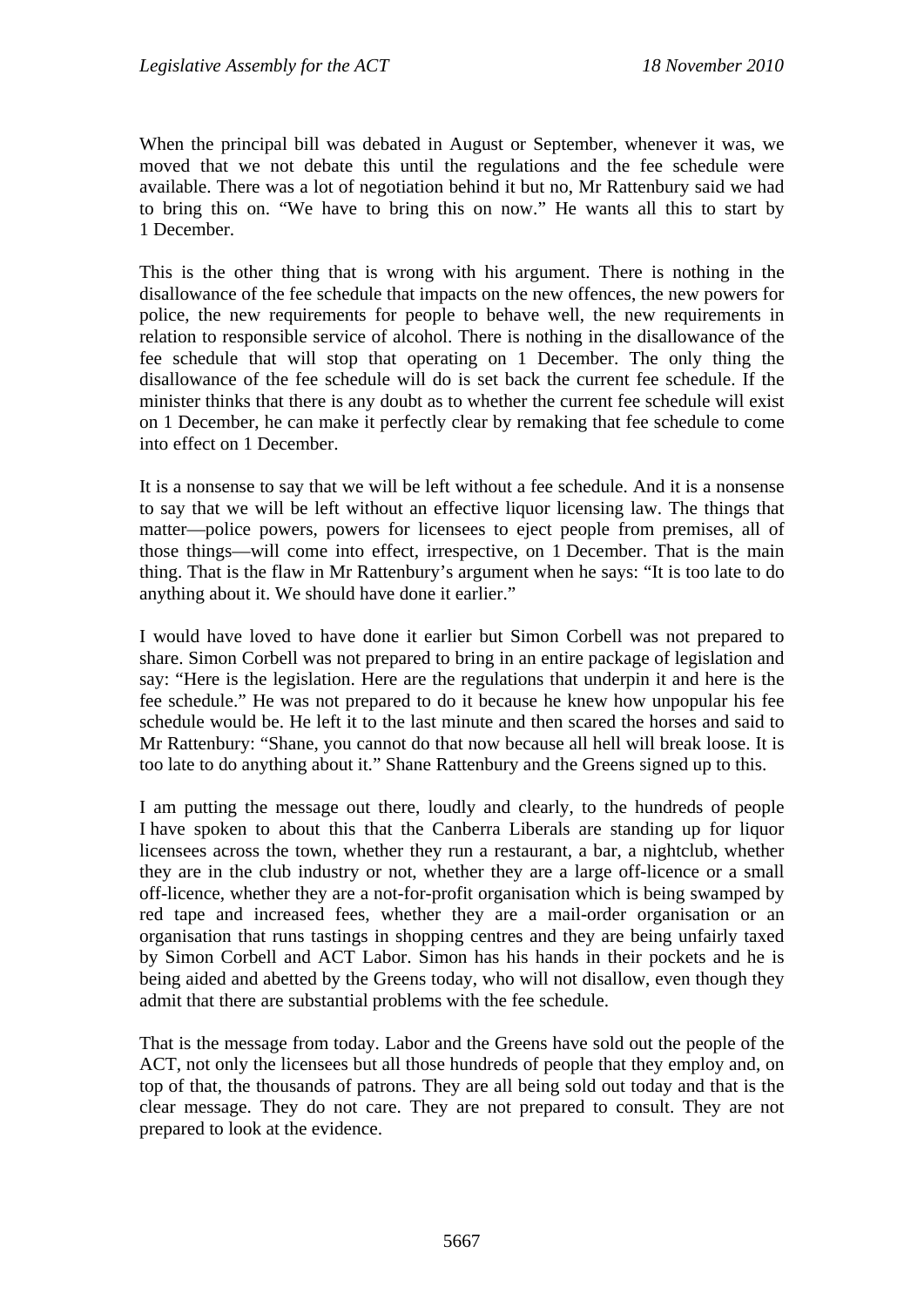Mr Corbell spends a lot of time talking about the evidence and what the police want. He has not listened to what the police want, because the police are still saying to me that there are a range of things that could be done that would make this legislation better. The police have not been listened to by Simon Corbell. The police have not been listened to by Shane Rattenbury and the Greens in this. This is why the Canberra Liberals cannot support this pathetic watering down of this important disallowance motion.

Question put:

That **Mr Rattenbury's** amendments be agreed to.

The Assembly voted—

Ayes 10 Noes 6

| Mr Barr       | Ms Hunter     | Mr Coe     | Mr Smyth |
|---------------|---------------|------------|----------|
| Ms Burch      | Ms Le Couteur | Mr Doszpot |          |
| Mr Corbell    | Ms Porter     | Mrs Dunne  |          |
| Ms Gallagher  | Mr Rattenbury | Mr Hanson  |          |
| Mr Hargreaves | Mr Stanhope   | Mr Seselja |          |

Question so resolved in the affirmative.

**MADAM ASSISTANT SPEAKER** (Ms Le Couteur): The question now is that the motion, as amended, be agreed to.

**MRS DUNNE** (Ginninderra) (12.15): This is a very disappointing outcome for the people of Canberra and I think that they will not thank the Labor Party and the Greens for their approach here today. I will take the time available to me to highlight to members exactly what they have done. I will start with the Yowani Country Club. They wrote to the Chief Minister, to me and to others about the impact that the liquor licensing regime will have on them. The chairperson, Michael Murphy, wrote:

Yowani, and other similar small clubs in the ACT, is not part of, nor has it ever contributed to, the problem at which this new regulatory framework is aimed. It hardly seems equitable that we should be forced into costly processes, which are not necessary in the environment in which we operate. In our case, these are equivalent to having to use a sledgehammer to kill an ant.

Mr Murphy, the chairperson of Yowani Country Club, went on to say:

Our estimate is that the requirements of the Act will increase our compliance and licensing costs—

that is, compliance and the cost of doing business—

by more than \$60,000 per annum—

that is, \$60,000 from the humble Yowani Country Club—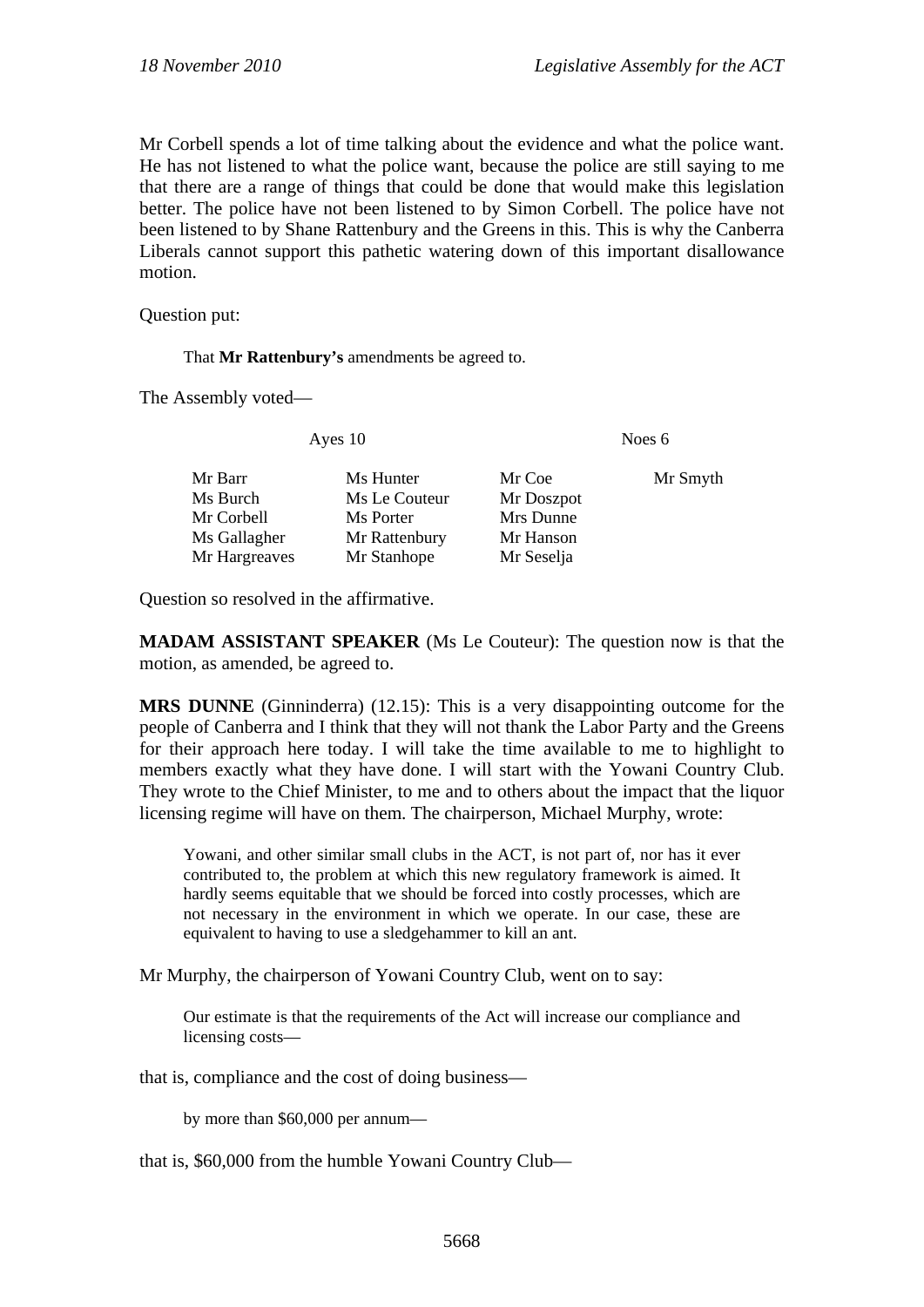for no useful purpose.

Mr Murphy went on:

This added to the other regulatory costs and substantial increases in red tape and Government fees and charges is making it increasingly difficult for small clubs … to survive.

This is the tenor of much of what is being said. Mr Murphy also wrote:

We are also concerned that these measures comprise yet another nail in the coffin of small sporting clubs whose core business is the provision of recreational facilities rather than bar or poker machine trading. We are not in the business of providing an opportunity for an alcohol fuelled 'night out' and find it difficult to accept that we should be subject to the same level of regulation as those businesses whose primary aim is to do just that.

I have spoken about the impacts on one commercial Canberra supermarket owner who owns supermarkets and off-licences in the suburbs and I would like to draw your attention to the issues of one bar owner of a fairly large bar in my own electorate of Belconnen. They do trade late but they actually use their late trading to use discretion about when they close. They currently have a licence that allows them to trade until 5 am but they usually close much earlier than that.

They use that discretion to call last drinks, depending on how many patrons they have and what is going on elsewhere. For instance, they said to me that, if there were trouble in the car park outside, they would not call last drinks and then put more people out into the car park where there was trouble. They would wait for that trouble to die down, to be dealt with, and then call last drinks. This is what they call risk management. They said to me, "We manage the risk every night and we do it by exercising our judgement and our discretion."

This was the message that was given to me over and over again by liquor licensees who have been liquor licensees in this town for 10, 15, 20 years, who have never had a police call to their establishments and who say: "We care about our patrons. We care and we act in the best interests of our patrons and the safety of our patrons." Somebody that I have known for many years, long before he was a liquor licensee, said to me that he worries about the safety of his patrons, because he will not be able to afford to stay open and, if he closes his doors in Civic, his patrons will be faced with a de facto lockout and they will be put onto the streets when there are a whole lot of other people marauding around the city.

It goes back to the point that Mr Smyth made and that I made as well. This is not a fix to the problem in Civic. This is not a fix to alcohol-fuelled violence in Civic. I predict that this will increase alcohol-fuelled violence in Civic. It will put more people on the ground in Civic. I hope that I am wrong but I am pretty much convinced that I am right. In a few months times we will be back here trying to fix this mess that Simon Corbell and Shane Rattenbury have created today.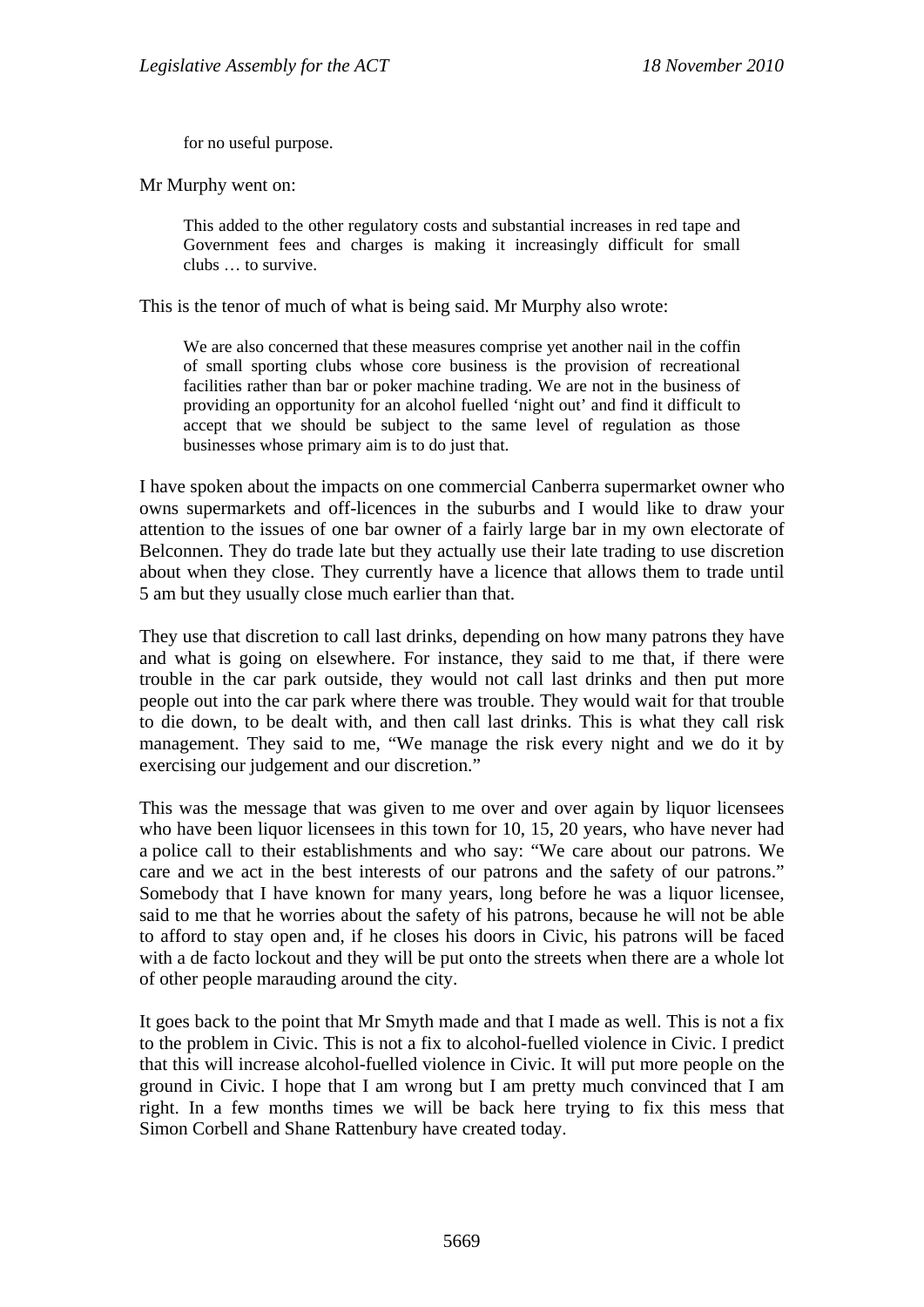The de facto lockouts that will be created by the failure to disallow this fee schedule, the complicity in this fee schedule, will mean that people will leave licensed establishments before they are ready to go home. They will say: "It is only midnight. Yes, the night is still young. We will go somewhere else." And they will get in a taxi or they will get on a bus and they will go to Civic, because that is the only place where people will be able to afford to stay open. Then they will queue up and there will be fights in queues and there will be fights on the street. That will be brought about because Simon Corbell's ill-thought-out policy will result in more people in Civic, not fewer.

I will tell you some of the other things. Mr Smyth talked about Val Jeffery and his issues. But I will talk about Michael who runs the ACT Wine Industry Network and Brindabella Wine Tours. Michael's business is mainly mail order. His network fees will increase by 50 per cent but his business model will be severely curtailed.

Part of his business is to run wine stalls as promotions in shopping centres. This provides about 30 per cent of his income. Under the current Liquor Act, Michael could apply to transfer his licence to a shopping centre to run a stall. Under the new Liquor Act, every time he wants to open a stall he will have to have a new liquor licence and a new risk assessment management plan for every stall he will operate. Michael said to me: "Heavens above, the local government have gone well and truly overboard. They are crucifying small businesses that are doing the right things."

This is my personal favourite: Art Song Canberra Inc—we all know them; they used to be the Canberra Lieder Society but they are now Art Song Canberra Inc—are a not-for-profit cultural organisation that presents seven vocal recitals each year at the Wesley Music Centre in Forrest. And they provide recitals in lieder and art song from local, national and overseas artists. After Art Song's concerts, they hold a private event with finger food and drinks for the 50 or so members of the audience who attend these recitals.

Art Song used to pay \$40 for a permit to serve alcohol—not to sell it, to serve it. That fee will go up to \$135. In addition, Art Song Canberra will have to obtain police checks for every member of the board, at \$43 each for the nine members of the board, and they will be required to provide a final floor plan, a certificate of occupancy and apply for a lease advice which will cost them \$132. And the lease advice is to determine whether the crown lease which they occupy allows for the storage and sale of liquor.

Art Song Canberra neither store nor sell liquor but they still need this certificate. As one of the members of the Art Song board said to me, these requirements are too stringent and are unreasonable for an organisation such as Art Song, which effectively has an intimate party of 50 people at the Wesley Music Centre, which is of course a well-known den of alcohol-fuelled violence!

This goes to show just how ridiculous this is and just how ridiculous the fee schedule is. The signing up of the Greens to this fee schedule today is a ridiculous measure that will drive not only small businesses to the wall but will make it increasingly difficult for small arts organisations to provide a glass of wine.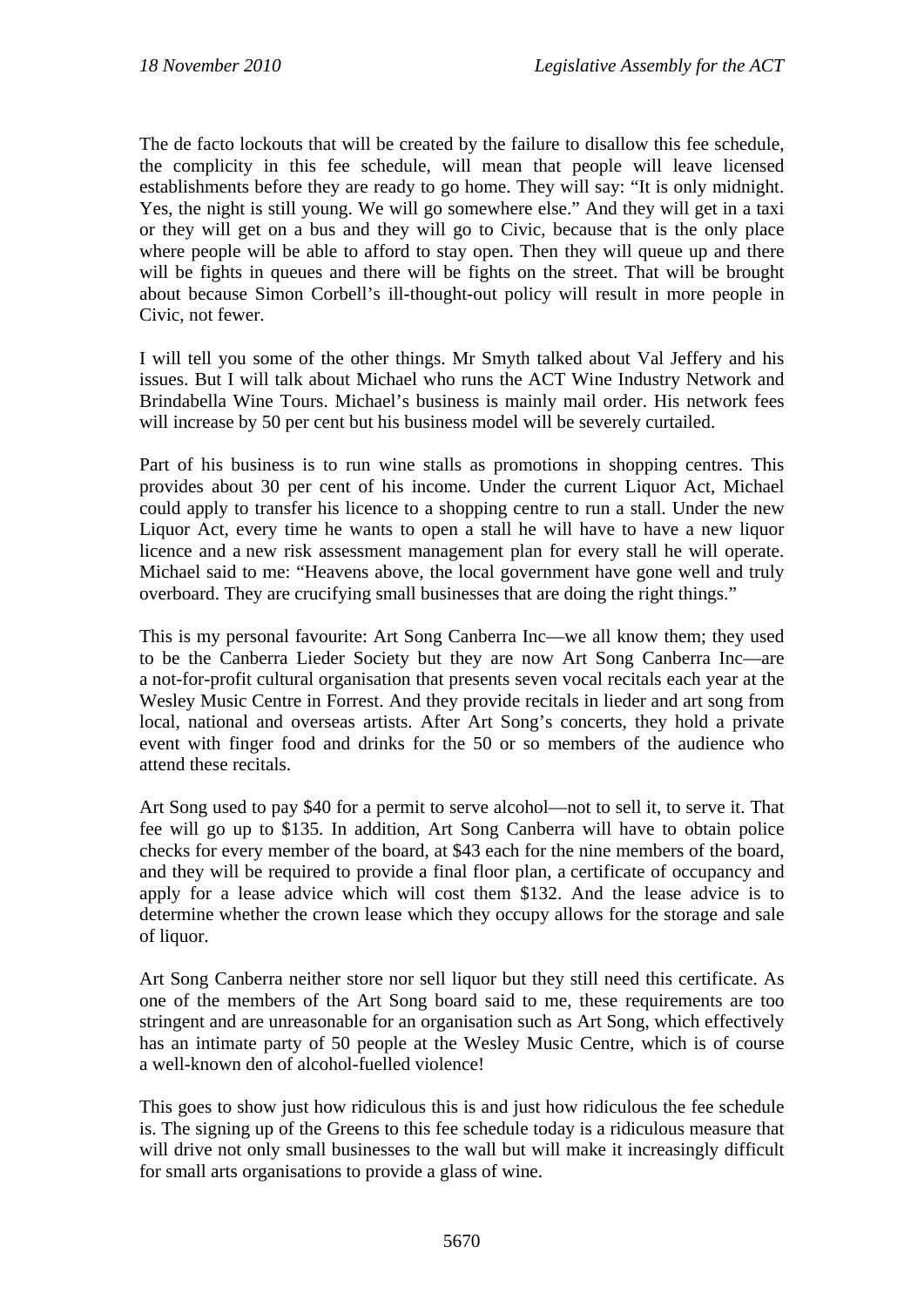We have Canberra Repertory, which has a bar. The implications for Canberra Repertory, another den of alcohol-fuelled violence, with be substantial. Every time someone hires the Courtyard Theatre across the way—and most of us have attended plays at the Courtyard Theatre put on by Free Rain and other organisations—they will have a different and more arduous licensing regime because Simon Corbell thinks that they are a centre of alcohol-fuelled violence. I do not think I have ever seen a glassing at the Courtyard Theatre, and I have been going there for a very long time.

This is a ridiculous process and this is a process that will not improve safety in Civic. It will put more people on the streets in Civic because only the large Civic nightclubs will be able to afford to open late. I commend the work that has been done by my colleagues. I am actually talking to licensees, patrons and people involved in the industry. I condemn the ACT Labor Party and the Greens for their cowardice today.

Question put:

That **Mrs Dunne's** motion, as amended, be agreed to.

The Assembly voted—

| Ayes $10$     |               |            | Noes 6   |  |
|---------------|---------------|------------|----------|--|
| Mr Barr       | Ms Hunter     | Mr Coe     | Mr Smyth |  |
| Ms Burch      | Ms Le Couteur | Mr Doszpot |          |  |
| Mr Corbell    | Ms Porter     | Mrs Dunne  |          |  |
| Ms Gallagher  | Mr Rattenbury | Mr Hanson  |          |  |
| Mr Hargreaves | Mr Stanhope   | Mr Seselja |          |  |

Question so resolved in the affirmative.

**MADAM ASSISTANT SPEAKER** (Ms Le Couteur): The time for Assembly business has expired.

# **Standing orders—suspension**

Motion (by **Mr Corbell**) agreed to, with the concurrence of an absolute majority:

That so much of the standing and temporary orders be suspended as would prevent the Assembly concluding its consideration of notice No 2, Assembly business, relating to the proposed amendment of Subordinate Law SL2010-40, being the Liquor Regulation 2010.

### **Sitting suspended from 12.28 to 2 pm.**

## **Questions without notice Schools—distribution of political material**

**MR SESELJA**: My question is to the Minister for Children and Young People, and refers to the incident where the minister handed out ALP show bags containing Labor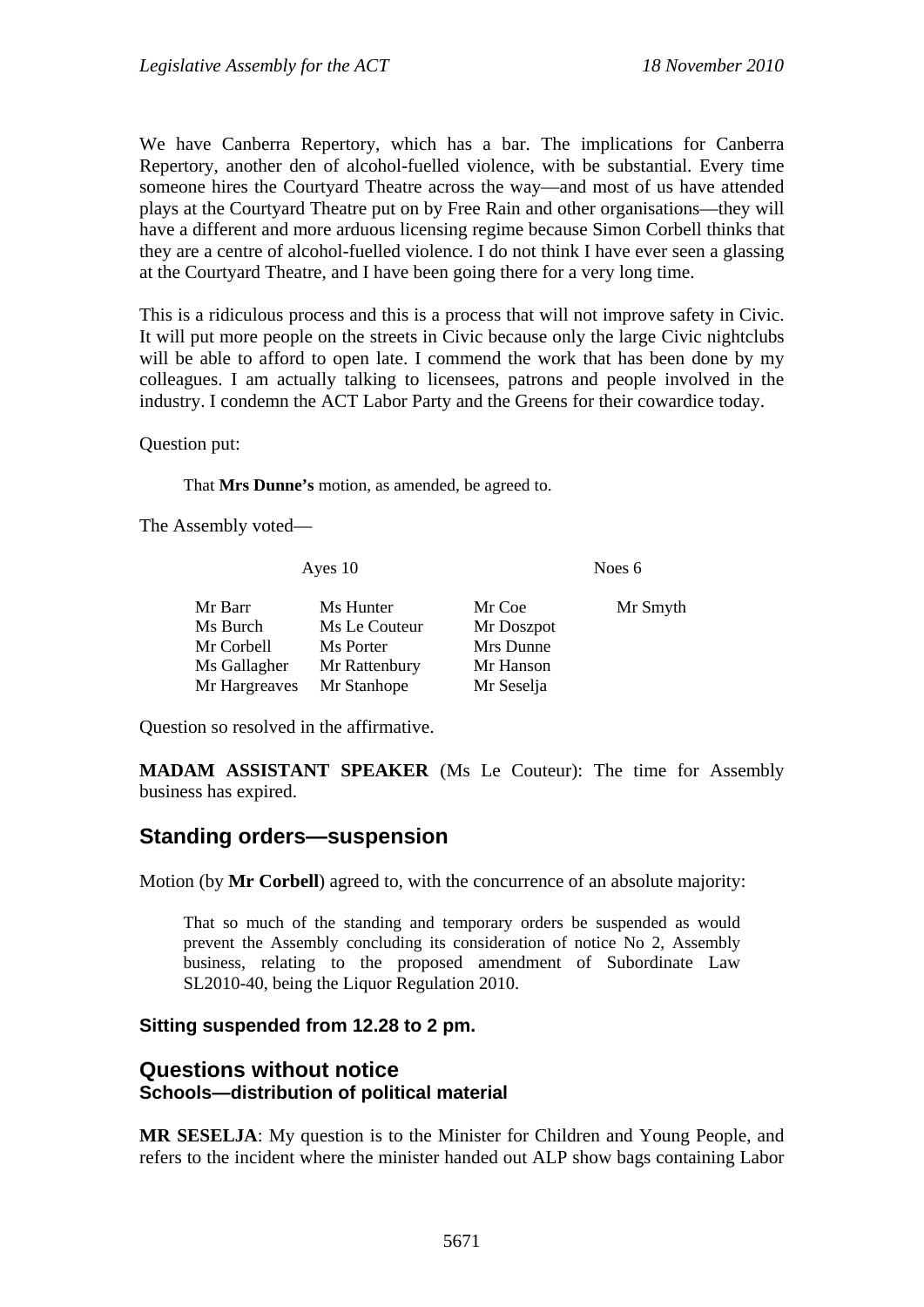Party membership forms and an application to join the Labor club to year 8, 9 and 10 students. According to the ministerial code of conduct:

Ministers will uphold the laws of the Australian Capital Territory and Australia, and will not be a party to their breach, evasion, or subversion.

Part 1.4 of the Gambling and Racing Commission's code of practice stipulates:

The licensee of a gambling facility must not publish advertising that— … encourages people under 18 years old to gamble, or targets them;

Minister, why did you commit an act that would likely be a breach of the law were it done by the venue themselves, and how do you reconcile your act with your obligations under the ministerial code of conduct?

**MS BURCH**: I thank Mr Seselja for his question. This incident happened two months ago. I did attend Campbell high with other members here. As part of that I asked my staff to prepare some material on the Assembly here, its members and its parliamentary process. Unfortunately, there were other materials provided, and I was not aware of that and I apologise because that other material was, indeed, inappropriate. I apologise absolutely to the school, to the teachers and to the families for any distress caused.

**MR SPEAKER**: Mr Seselja, a supplementary?

**MR SESELJA**: Thank you. Minister, the form you handed out to year 8 kids asks them if they are interested in poker machines, ACTAB, Keno or bingo. Were you not therefore promoting gambling to minors, something that if done by a club would be a breach of the law?

**MS BURCH**: Again, Mr Speaker, I have just said that I have apologised. I was not aware of the material that was in the bag. I apologise.

*Opposition members interjecting—* 

**MR SPEAKER**: One moment, Ms Burch. Members, if we are going to ask the question let us at least give the minister a chance to answer it. That took less than 10 seconds for the chorus of interventions to start. That is not acceptable. Minister Burch.

**MS BURCH**: I accept responsibility for that. It ultimately rests with me to check each and every piece of material that goes out under my name. I erred. I did not do that level of checking. Again, I am here as a result of that error in judgement.

**MR COE**: A supplementary, Mr Speaker?

**MR SPEAKER**: Yes, Mr Coe.

**MR COE**: Minister, were you aware of the requirements of the gambling and racing code of conduct when you distributed the Labor Club membership forms to young students in the ACT public school system?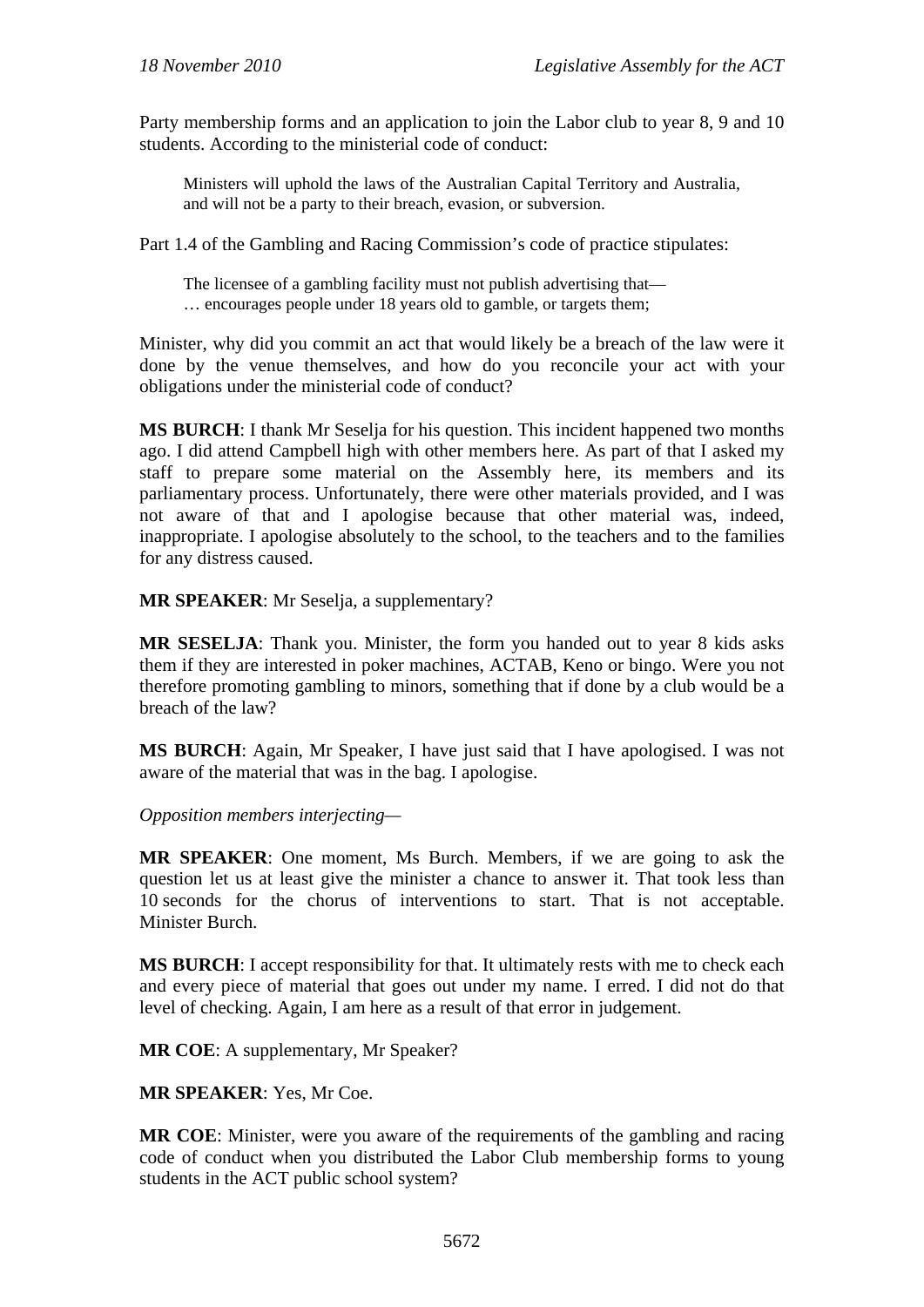**MS BURCH**: I will say again: I was not aware of the complete contents of the material in the bag and I apologise for any offence caused.

**MR COE**: A supplementary question, Mr Speaker?

**MR SPEAKER**: Yes, Mr Coe.

**MR COE**: Minister, do your actions in promoting gambling to minors comply with the ministerial code of conduct?

**MS BURCH**: I think I have said that the material was inappropriate. I stand by that, and I apologise to those concerned.

### **Education—efficiency dividend**

**MS HUNTER**: My question is to the Minister for Education and Training and concerns the current efficiency dividend process in the Department of Education and Training. Minister, can you provide an update on the consultation process that has followed the release of the revised efficiency dividend paper on 19 October?

**MR BARR**: I am happy to provide the member with some detail in relation to this. She would be aware of an initial consultation paper that was distributed amongst staff in the Department of Education and Training towards the end of September of this year. That then led to, I believe, a three-week consultation period with the broader community where a variety of views were clearly made known to the department in relation to its initial proposal.

Subsequent to that consultation period, the department modified its proposal and published a revised position, together with some explanatory material, a question and answer sheet and some further information specifically in relation to disability education on its website last month, in October. The department has then gone through a further consultation round with staff, particularly those who of course will be impacted by changes to the central office structure.

A number of staff will be moving back into schools, as part of this restructure is to move some positions out of the central office and back directly into schools, and those staff are going through the appropriate round of job applications and the appropriate staffing reviews that occur annually in terms of placing teachers back into the school system. There is an annual round of teaching positions that come up within the department and within the schooling system.

The average turnover in terms of staff positions is in the order of six or seven per cent a year, I understand, so there are a couple of hundred positions through transfer rounds and whatnot that occur around making placements for teachers within the schooling system. That is a regular occurrence at this time of year to ensure that teachers know in advance of the new school year where they will be deployed for the coming school year. That process, I understand, is nearing conclusion and all staff who were affected by any changes associated with the efficiency dividend and the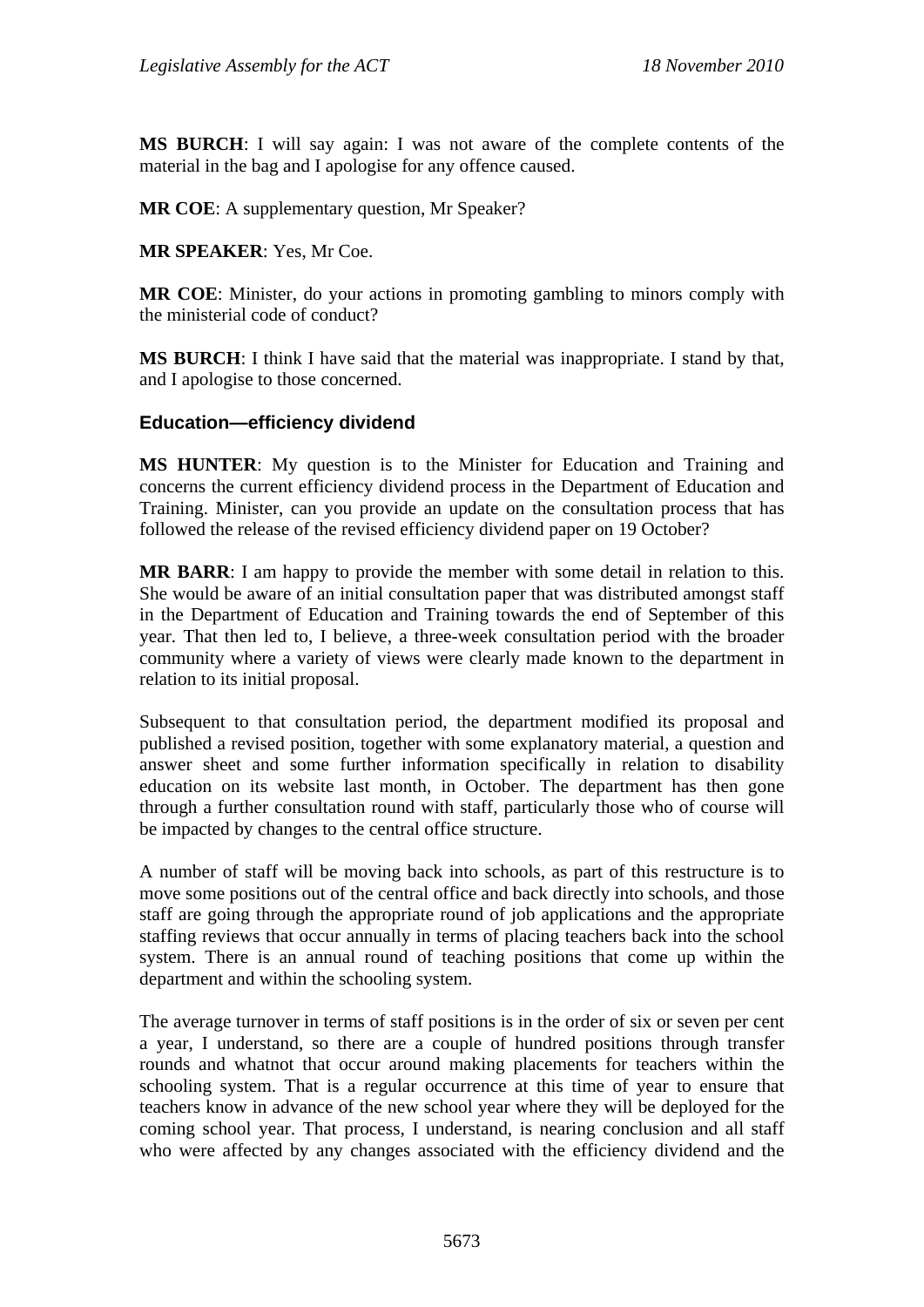central office restructure will have been placed into new positions in time for, obviously, the start of the 2011 school year.

**MR SPEAKER**: A supplementary question, Ms Hunter?

**MS HUNTER**: Minister, what consultation, if any, has taken place since the release of that paper between your department, the Department of Disability, Housing and Community Services and families in relation to post-school options for students with a disability?

**MR BARR**: I think we discussed this at some length in the annual report hearings last week. The department has a regular working-group relationship with the relevant sections within the Department of Disability, Housing and Community Services in relation to post-school options. That work has been ongoing for a period of time. Of course, the disability education advisory group also meets regularly, and that includes representatives from each of the agencies and also representatives from the community. Those discussions continued at their most recent meeting and, of course, will continue into the future.

**MS BRESNAN**: A supplementary?

**MR SPEAKER**: Yes, Ms Bresnan.

**MS BRESNAN**: Minister, to improve the communication between departments and families about changes, has the process to disband the Disability Education Reference Group commenced and what new groups will be represented?

**MR BARR**: There certainly has been some discussion around possibilities to expand that group. There is, of course, a question of what is the optimal size for such a group. I recognise that those sorts of advisories can get to the point where they might in fact be too big to be able to provide useful advice and work effectively. The question of whether or not optimal size has been reached as yet is one that I have an open mind on and I am happy to take some advice from the department in relation to the final composition of that group. But I am comfortable that the department continues to manage its engagement with stakeholders effectively.

**MR DOSZPOT**: A supplementary?

**MR SPEAKER**: Yes, Mr Doszpot.

**MR DOSZPOT**: Thank you, Mr Speaker. Minister, on 31 October I met with a group of very concerned parents who were also asking—

**Mr Barr**: Is this a supp?

**MR SPEAKER**: Yes, not too much—

**MR DOSZPOT**: It is a supplementary regarding consultation.

**Mr Hargreaves**: Well, no preamble.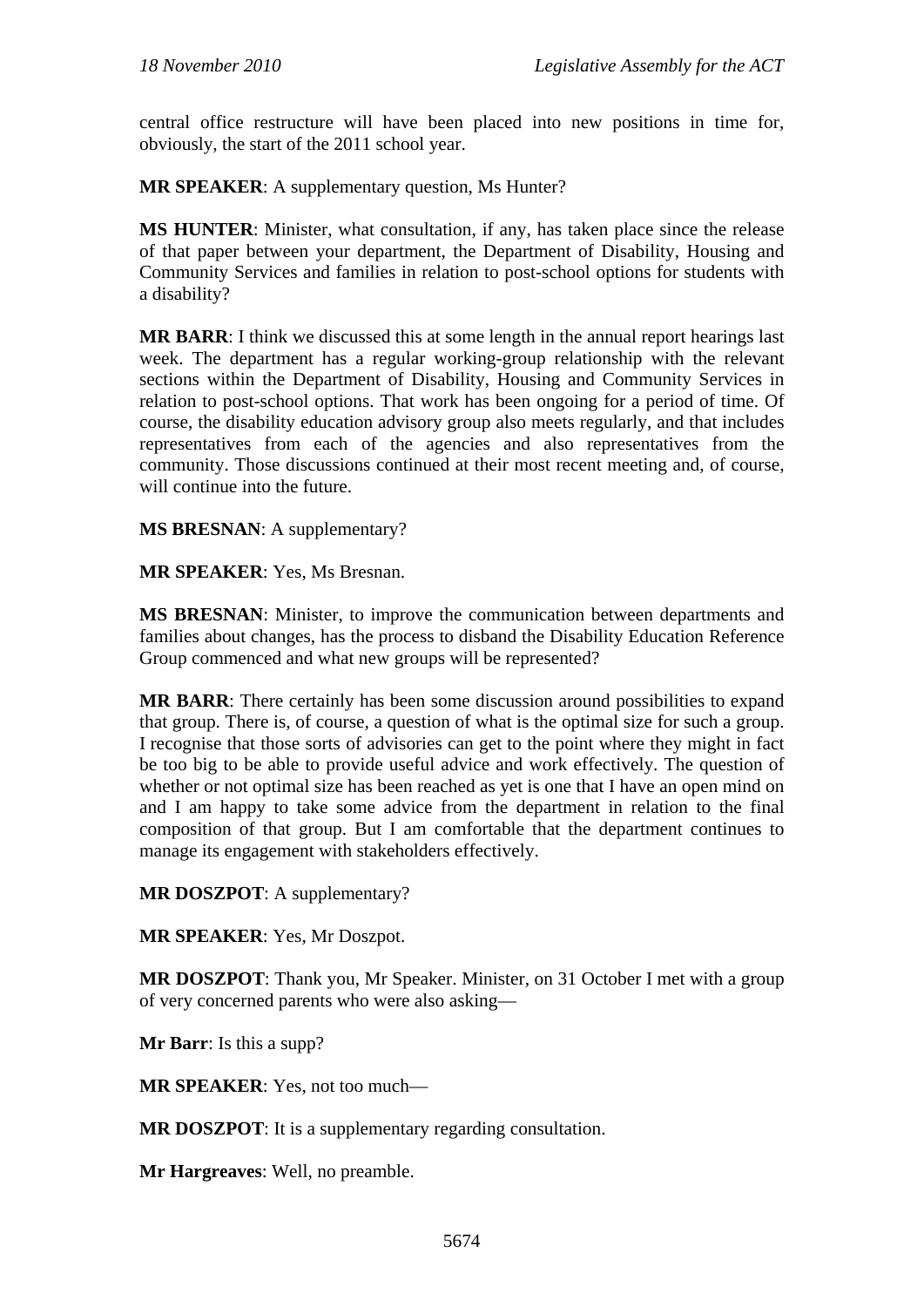**MR SPEAKER**: Just delete the preamble, Mr Doszpot.

**MR DOSZPOT**: The parents were very concerned to meet with you, Minister Barr. Have you since then, or do you intend from now on to have that meeting that the parents really want to have with you, not with the department?

**MR BARR**: Thank you, Mr Speaker. I did meet with representatives of that parent group, which represents, as I understand it, around 20 or 30 families. I acknowledge their desire to have closer conversations with government in relation to particular aspects of disability education. I will, of course, continue to meet with parent and community bodies in relation to education. I met with the parents and citizens council only a matter of a week ago.

There are, of course, 30 or 40,000-odd students in the ACT education system—so one would presume somewhere between 60 and, say, 80,000 parents, all of whom have an interest in the education of their children. There are a number of peak bodies that represent parents. I continue to meet regularly with parents, parent associations and particular advocates for particular groups of students as part of my role as Minister for Education and Training.

## **Visitors**

**MR SPEAKER**: Before I come to you, Mr Hargreaves, I would like to acknowledge the members of the University of the Third Age who have joined us in the public gallery today, and I welcome them to the Legislative Assembly.

### **Questions without notice Members—behaviour**

**MR HARGREAVES**: Mr Speaker, my question is to you. On 16 November, you wrote to all members and you said:

I am writing to all MLAs about the importance of demonstrating appropriate behaviour during activities and visits organised as part of the Assembly's parliamentary education program.

You also said:

Recently, it has come to my attention that there have been several instances in which MLAs have used education activities to prosecute various party political agendas.

You said that the education program is aimed at school and community groups and you also said that these organisations and minors—you did not say "minors"; that is my word—were not to be put in a position where they are a captive audience for partisan speechmaking. You said that such conduct has the potential to cause discomfort to members of the audience—and I take that to mean schoolchildren as well. You said: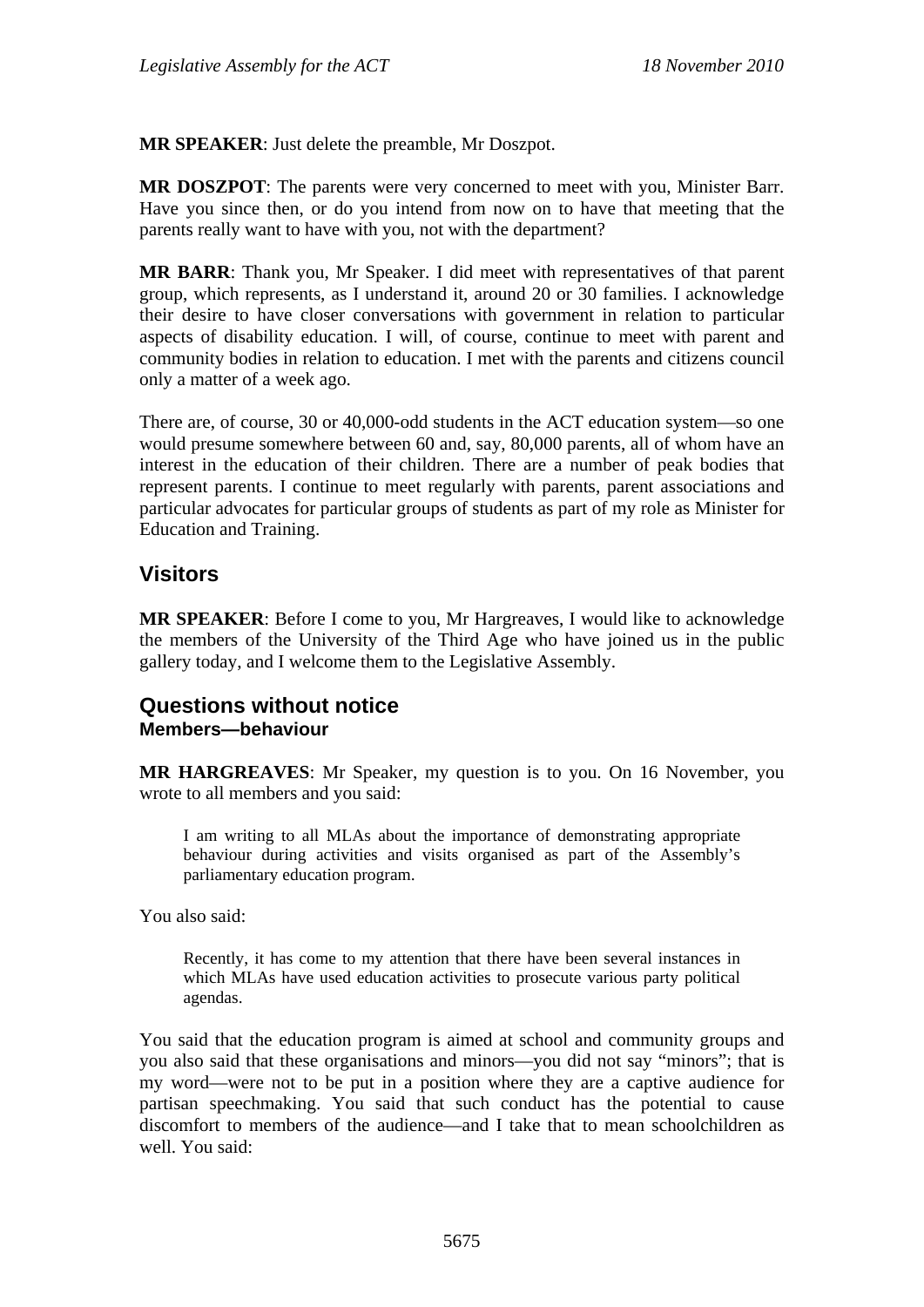… I expect all members to observe appropriate standards …

Mr Speaker, was the reason for your caution to stop the inappropriate influence of minors, notably schoolchildren, and members of the public through political suggestion? How many instances were there, and will you name those members who abused the institution of the parliament?

**MR SPEAKER**: Thank you for your question, Mr Hargreaves. I did write this letter to all members after receiving several reports recently about what might be considered inappropriate conduct by members in these fora. These were instances at which, on the whole, I was not present. On that basis, I do not believe I am in a position to name specific instances. Nonetheless, I was sufficiently concerned that members were not treating these occasions in the way in which they should be.

It is my view that when groups of schoolchildren or, for that matter, as we have had this morning, University of the Third Age or other organisations, come to visit us through the education program, whilst members should obviously put their views about matters, I think there is a way to put a view without necessarily engaging in the sort of political behaviour that takes place in this chamber at times. I think it is upon us all, as members of the Assembly, to behave in a manner that upholds the dignity of the place and that it does not turn into some sort of opportunity to denigrate one's political colleagues in a forum in which that is not supposed to take place, in my view, and from my understanding of the practices of this place.

**MR HARGREAVES**: A supplementary question, Mr Speaker, and I thank you very much for that response. As the guardian of appropriate parliamentarianism in this place, Mr Speaker, do you believe that it is appropriate—

**Mrs Dunne**: That's the job you want, though, isn't it, Johnno?

**MR HARGREAVES**: I was not talking to you, Mrs Dunne; I was talking to the Speaker.

**MR SPEAKER**: Order, Mr Hargreaves. Just stick with the question, thank you.

**MR HARGREAVES**: Thank you very much, Mr Speaker. As the guardian of appropriate parliamentarianism and behaviour in this place, do you believe, in fact, that such a caution as issued by your good self when you identify that something is remiss is sufficient? Provided that a member acknowledges that that behaviour is such and apologises, is that the end of the matter?

**Mr Smyth**: Is that a speech or a question?

**MR HARGREAVES**: The second part of my supplementary question is: will you ask Mr Hanson to apologise for his behaviour?

**MR SPEAKER**: Mr Hargreaves, my view is that I have not sought to identify specific members or specific incidences. These reports have come to me essentially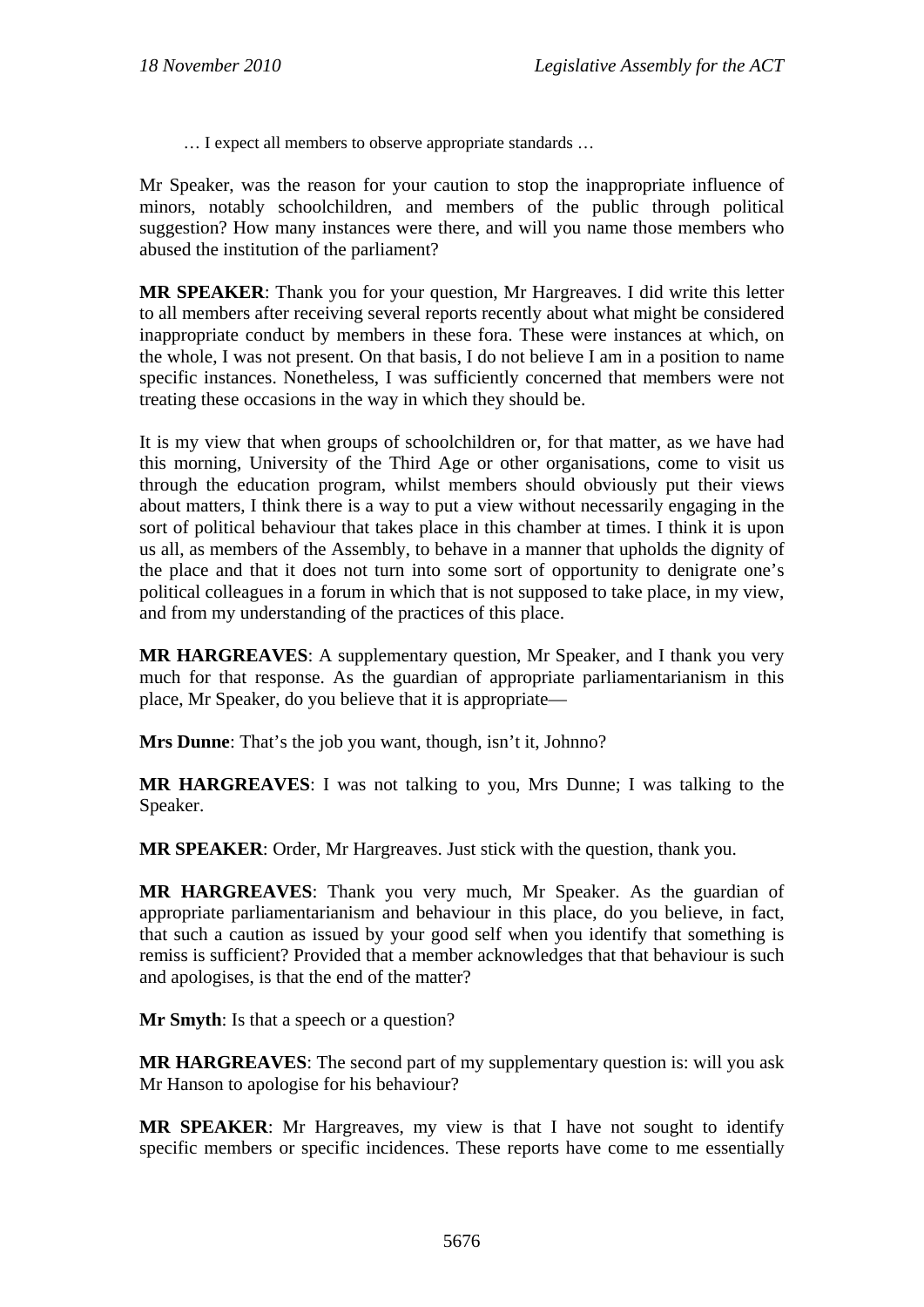second hand. On that basis, I do not feel it is appropriate for me to approach individual members. Nonetheless, the nature of these reports has been such as to raise my concern, and I think it is my duty to remind members of the expected standard of behaviour. That is why I have sent a general letter to all members reminding them of the standards of this place and asking them to uphold those standards. If further incidents occur, I will consider whether I need to approach specific members in order to reinforce the point that I have made in the letter.

**Mr Hargreaves**: A supplementary question, Mr Speaker, a final one?

**Mr Seselja**: You can't have another one. You can't have three.

**Mr Hargreaves**: On a point of order, can you tell me the standing order which requires that I cannot ask one when I am on my feet, please?

**MR SPEAKER**: Order! On the point of order, Mr Hargreaves, the standing order for supplementary questions specifically indicates that the member asking the original question gets one supplementary question and not further.

**Mr Hargreaves**: Does it say "not further" in the rule, Mr Speaker? I would like to have it quoted to me.

**Mr Seselja**: It says "another member" may ask more questions.

**Mr Hargreaves**: I was talking to the Speaker. I was talking to the organ grinder, mate; not the monkey. I was talking to the man on the horse, not the maggot on the sausage.

**Mr Smyth**: 113B, Johnno. Just read the first sentence. It's very clear.

**MR SPEAKER**: Order! Thank you, Mr Smyth, for the number. I was just trying to think what it was.

**Mr Smyth**: 113B, first sentence, Mr Speaker. It makes it very clear.

#### **MR SPEAKER**: It says:

Immediately following the answer to a question, one supplementary question may be asked by the Member who asked the original question:

I believe that is quite clear. Mr Coe, a supplementary?

**Mr Coe**: A new question.

**MR SPEAKER**: Mr Coe, you have the call.

#### **Schools—distribution of political material**

**MR COE**: My question is to the Minister for Children and Young People and refers to the incident where the minister handed out ALP show bags containing Labor Party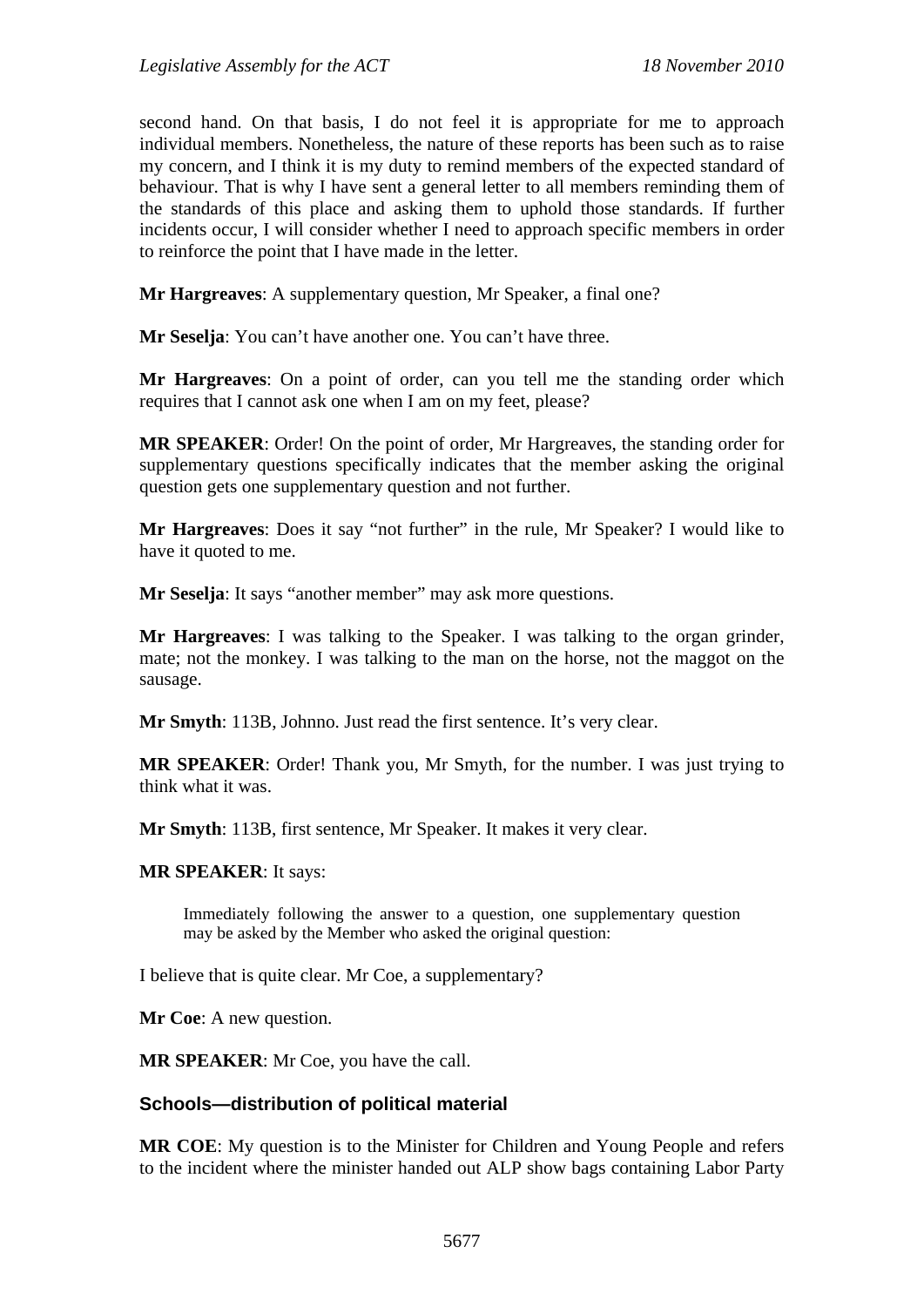membership forms and an application to join the Labor Club, to years 8, 9 and 10 students. Minister, in a previous answer to a question on this topic, you answered:

I see nothing wrong, however, in providing information that was consistent with the intent of what we were there for, which was an advanced civics course.

Minister, what part of an advanced civics course covers promotion of membership forms for the Labor Club to year 8 students?

**MS BURCH**: If this is their theme for the day, the theme of the reply is that I have accepted that the material in the bags was inappropriate and I have apologised for any offence or distress to the families and schools. I have also apologised for the distress and offence caused to members, to the Assembly and to members that were also present at Campbell.

**MR SPEAKER**: Supplementary question, Mr Coe?

**MR COE**: Thank you, Mr Speaker. Minister, who put the Labor Party membership forms into the bag that you handed out?

**MS BURCH**: Staff members in my office prepared the bags and I was not aware of the material in there until after the event. I take responsibility; I should have been aware of the material and certainly screened it, in which case that material would not have been permitted to be put out.

**MR SMYTH**: A supplementary, Mr Speaker?

**MR SPEAKER**: Yes, Mr Smyth.

**MR SMYTH**: Thank you, Mr Speaker. Minister, why did you not check the contents of the bag before handing it out to year 8 children?

**MS BURCH**: It was an oversight on my behalf, Mr Speaker.

**MR SMYTH**: A supplementary, Mr Speaker.

**MR SPEAKER**: Yes, Mr Smyth.

**MR SMYTH**: Thank you, Mr Speaker. Minister, do you accept that offering membership forms for the Canberra Labor Club is not part of a civics course and is completely inappropriate?

**MS BURCH**: Mr Speaker, I think I have said that I accept that it was inappropriate material.

**Land Development Agency—environmental initiatives** 

**MS LE COUTEUR**: My question is to the minister for the Land Development Agency and concerns environmental initiatives for new LDA estates. Minister, at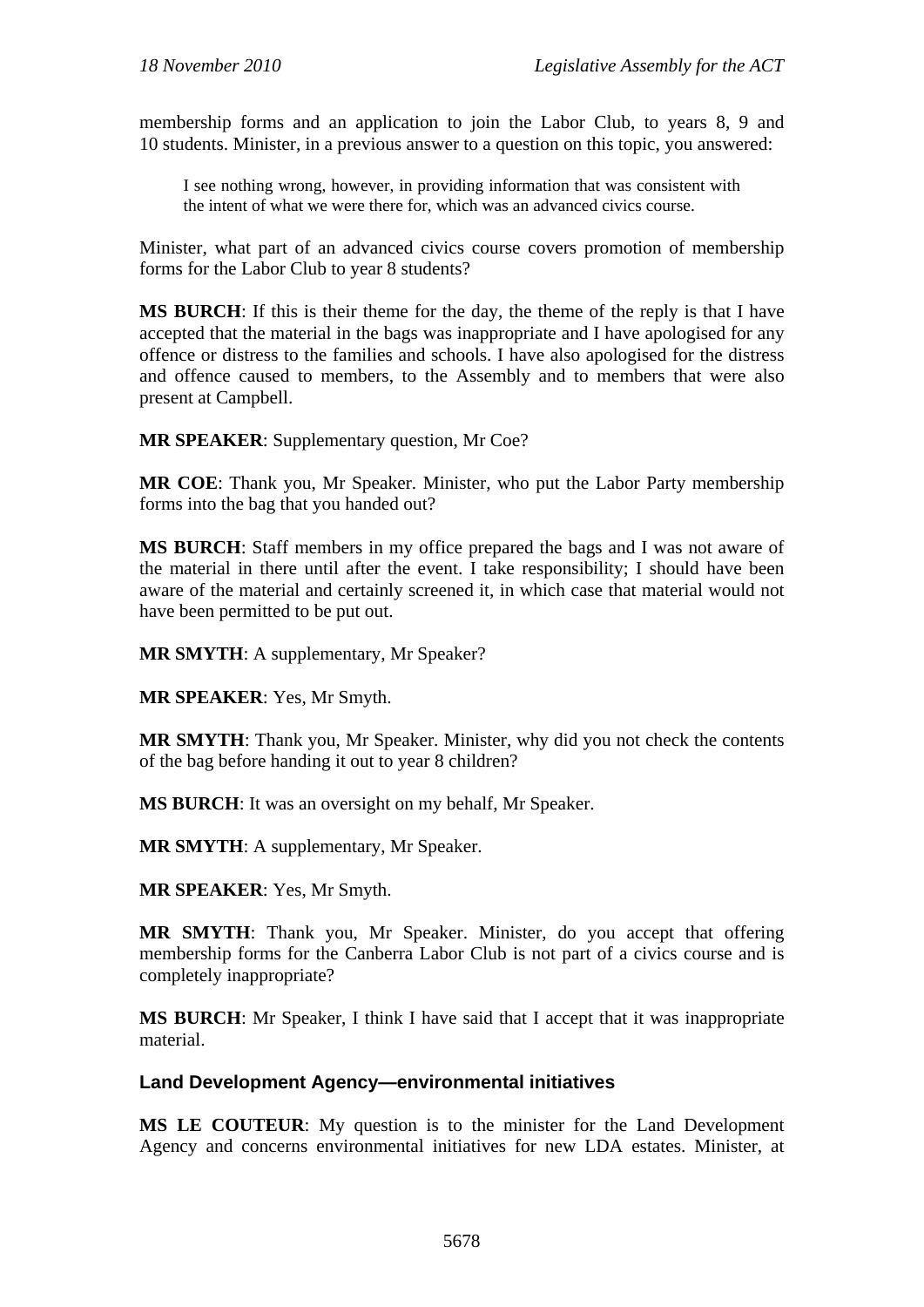present there is a \$1,000 rebate available to new houses in Wright which install energy-efficient air conditioners. Why does this rebate not apply to householders who choose to build their houses so that they do not need any air conditioning?

**MR STANHOPE**: I will take advice on the policy position and seek a full explanation for Ms Le Couteur. I am afraid I cannot assist her today.

**MR SPEAKER**: Ms Le Couteur, a supplementary?

**MS LE COUTEUR**: Thank you, Mr Speaker. Minister, has the government considered extending the \$1,000 rebate to include houses which are above the current mandatory energy efficiency rating?

**MR STANHOPE**: I will take advice on that question and take it on notice. I have to say I am not aware that we have. I would hope we have and, if we have not, we will.

**MS HUNTER**: A supplementary?

**MR SPEAKER**: Yes, Ms Hunter.

**MS HUNTER**: Chief Minister, given that development applications for new housing in Wright need to be signed off by a sustainability adviser, why does this not apply to other LDA estates in Canberra?

**MR STANHOPE**: I think it is a prospective position that has been taken but I will get full details of the policy for members.

**MS BRESNAN**: A supplementary?

**MR SPEAKER**: Yes, Ms Bresnan.

**MS BRESNAN**: Chief Minister, are rebates being developed for new houses which treat their own grey water in Molonglo?

**MR STANHOPE**: I will take that question on notice.

### **Schools—distribution of political material**

**MR SMYTH**: My question is to the Minister for Children and Young People and it refers to the incident where the minister handed out ALP show bags containing Labor Party membership forms and an application to join the Labor Club to year 8, 9 and 10 students. Minister, in a previous answer to a question on this topic you answered:

I see nothing wrong, however, in providing information that was consistent with the intent of what we were there for, which was an advanced civics course …

Minister, in the Labor Club application form you distributed which was, according to you, "consistent with the intent of what we were there for, an advanced civics course", the form asks the students if they are smokers. In what way is asking year 8 students whether they are smokers consistent with the intent of an advanced civics course?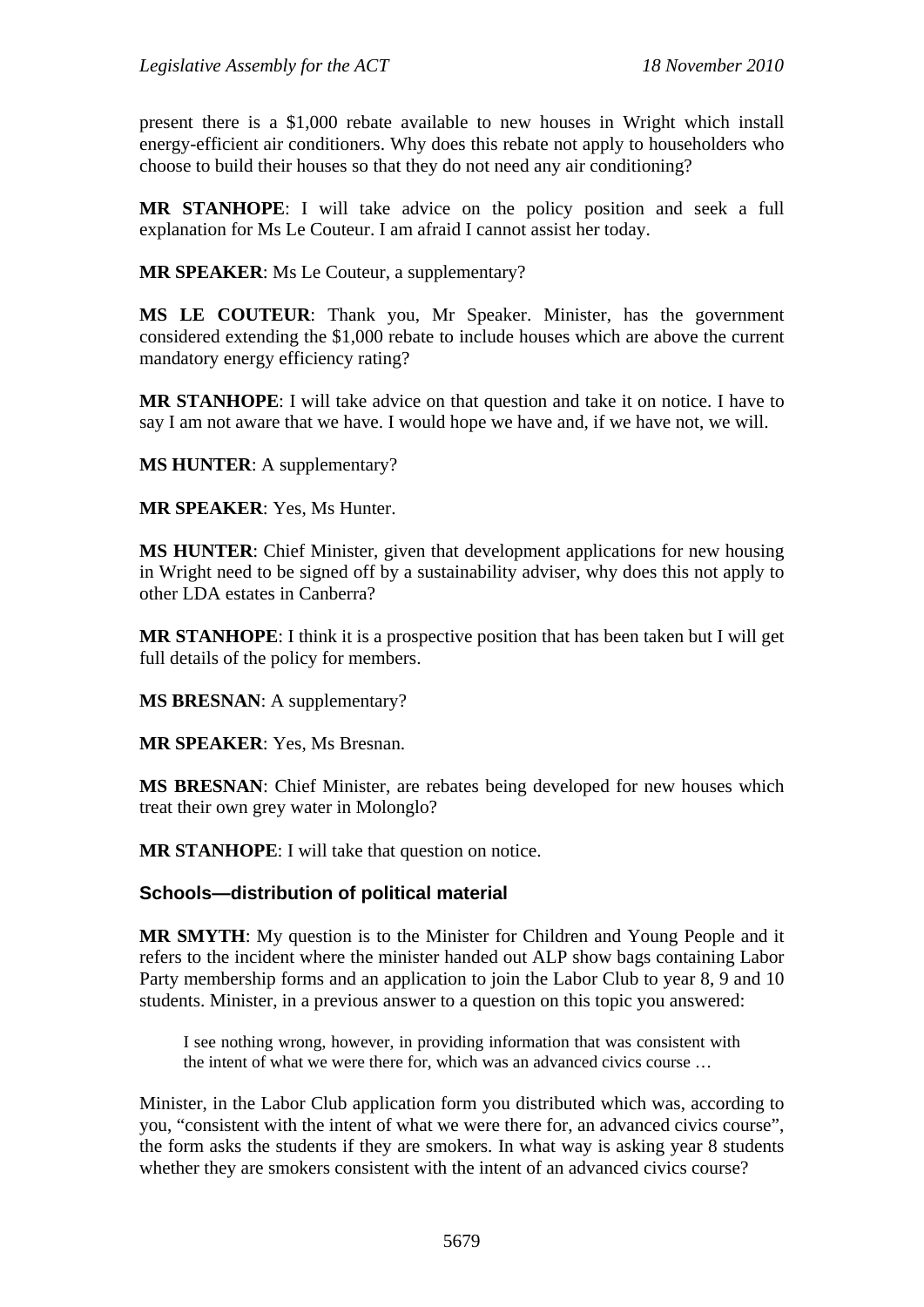**MS BURCH**: Thank you, Mr Smyth, for the question. I will say again that I have accepted that the material in that bag was inappropriate. I did not give a final oversight to that material, and again I apologise for any offence caused.

**MR SMYTH**: A supplementary.

**MR SPEAKER**: Yes, Mr Smyth.

**MR SMYTH**: Thank you, Mr Speaker. Minister, the same form asks the students which other clubs they usually visit. In what way is this question consistent with the intent of an advanced civics course?

**MS BURCH**: It is not appropriate material and not an appropriate question.

**MR COE**: A supplementary, Mr Speaker?

**MR SPEAKER**: Yes, Mr Coe.

**MR COE**: Minister, on what date did you find out what was included in the plastic bag?

**MS BURCH**: It was either the evening of that day or the morning thereafter when I got the final detail, when the staff advised me about what material was in the bag.

**MR COE:** A supplementary, Mr Speaker?

**MR SPEAKER**: Yes, Mr Coe.

**MR COE**: Given that answer—that you found out on the day or very soon after why was it weeks later when you did in fact say:

I see nothing wrong, however, in providing information that was consistent with the intent of what we were there for, which was an advanced civics course …

**MS BURCH**: There was appropriate material there. There was material about this Assembly and all members and about our parliamentary process. That was included in the bag.

**Mr Seselja**: You were asked about a show bag.

**Mr Hanson**: You are dodgy!

**Mr Hargreaves**: I raise a point of order, Mr Speaker. Mr Hanson just threw across the chamber that the minister was dodgy. I ask you to ask him to withdraw it.

**Mr Seselja**: Is that unreasonable from that answer?

**Mrs Dunne**: On the point of order, Mr Speaker—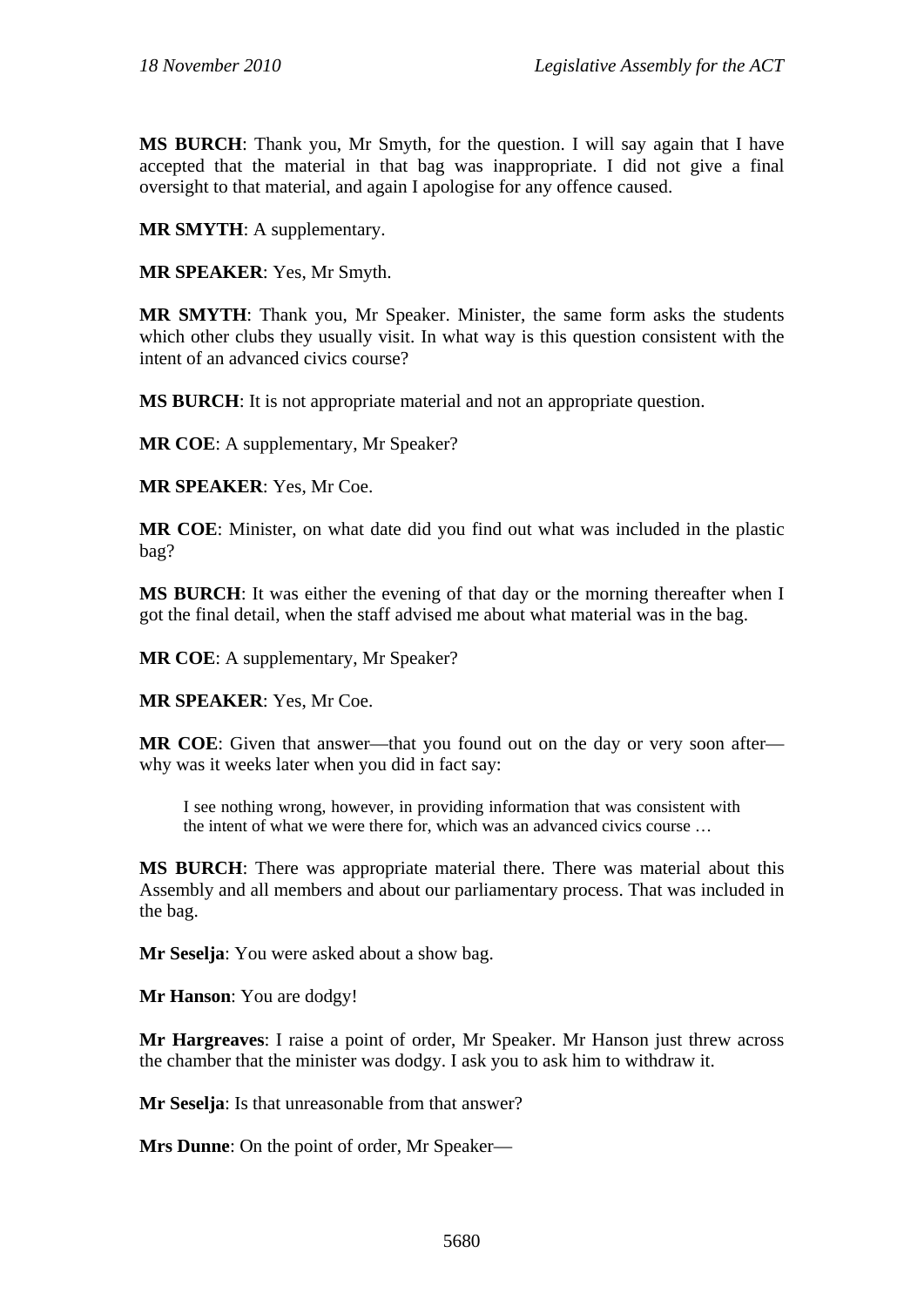**Mr Hargreaves**: Yes.

**MR SPEAKER**: Order!

**Mr Seselja**: It looked pretty reasonable to me.

**MR SPEAKER**: Order, Mr Seselja.

**Mrs Dunne**: On the point of order, Mr Speaker, the form of this house is that members refer to each other by their full name. Mr Hargreaves should refer to Mr Hanson as Mr Hanson, not as "Hanson".

**Mr Hargreaves**: On the point of order, Mr Speaker, if I did that, I apologise. My normal appellation for Mr Hanson is Mr Hanson or Jeremy and, if I referred to him merely by his surname, I do apologise. I still want him to withdraw that comment.

**MR SPEAKER**: Yes, I am coming to that. Thank you. Mrs Dunne, that addresses your point of order, I believe.

**Mrs Dunne**: Yes, thank you, Mr Speaker.

**Mr Hargreaves**: It doesn't address mine. It was a reflection on the member.

**MR SPEAKER**: Yes, thank you. Mr Hanson, I believe that probably was a reflection on the member and I ask you to withdraw it, please.

**Mr Hanson**: Mr Speaker, I withdraw.

**MR SPEAKER**: Thank you.

### **Schools—distribution of political material**

**MRS DUNNE**: My question is to the Minister for Children and Young People, and refers to the incident where the minister handed out ALP show bags containing Labor Party membership forms and an application to join the Canberra Labor Club for students in years 8, 9 and 10 at Campbell high school. Minister, did the Canberra Labor Club supply you with the application forms? If yes, was the club aware that you would be providing these forms to minors? If no, where did you get the forms from?

**MS BURCH**: I think I have said that I am not aware of how the material got to be in my office or how it got to be put in my bag. I do apologise. But I also want to add that I do accept that this was an error of judgement by me. I have counselled staff, and I can give assurance to this place and to members that this will not occur again.

**MRS DUNNE**: A supplementary question, Mr Speaker?

**MR SPEAKER**: Yes, Mrs Dunne.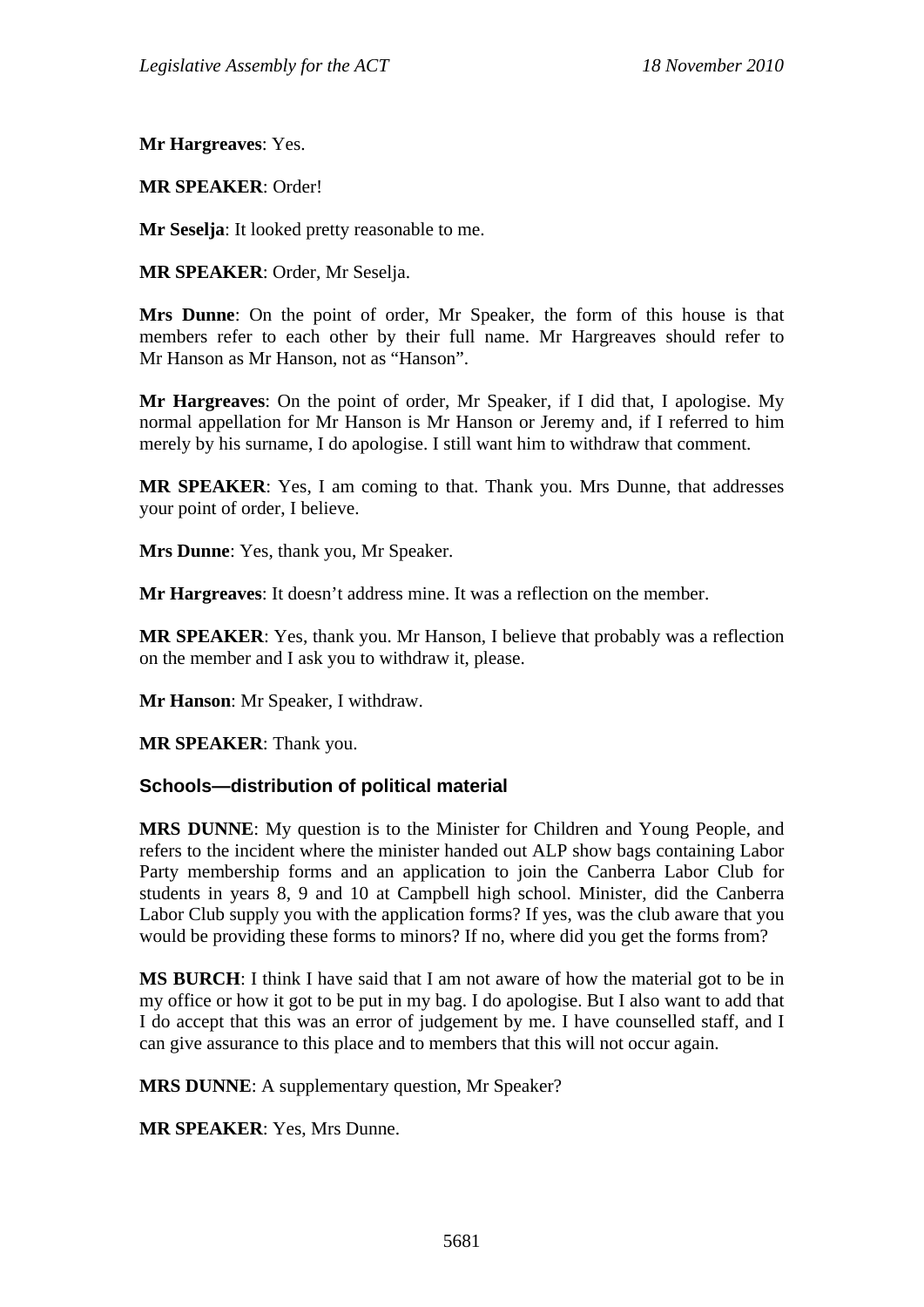**MRS DUNNE**: Minister, who made the decision to put the application forms in the show bags?

**MS BURCH**: The show bags were compiled by a staff member.

**MR HARGREAVES**: A supplementary question, Mr Speaker?

**MR SPEAKER**: Yes, Mr Hargreaves.

**MR HARGREAVES**: Minister, when you went to visit the school, were there any questions asked of you regarding the contents of that material, particularly in reference to the Labor club, or was it all about policies and politics? What was the response from the audience that you addressed?

**MS BURCH**: I thank Mr Hargreaves for his question. Indeed, there was no reference from the children in the civics groups to the bags. They were provided in the room for the students to take or not take at their choice. It was certainly not imposed on them in any way, shape or form.

**MR HARGREAVES**: A supplementary, again, Mr Speaker, on that?

**MR SPEAKER**: Yes, Mr Hargreaves.

**MR HARGREAVES**: Was there any response, was there any contact with your office by parents of those students who were upset about the contents of those bags?

**MS BURCH**: Indeed, I have not been approached by any—

**Mr Smyth**: Bingo!

**MS BURCH**: point-scoring over there—by any of the students, teachers or families of the school. Indeed, the first correspondence I had on the issue was from Mr Coe.

### **Alexander Maconochie Centre—crisis support unit**

**MS BRESNAN**: My question is to the Attorney-General and is about the AMC's crisis support unit. Minister, I understand concerns have been raised about the length of time detainees can be held in the AMC's crisis support unit and ACT Corrective Services is undertaking a substantial amount of work to respond to the concerns. Minister, can you please advise the Assembly what is the average amount of time a detainee would normally spend in the crisis support unit when they need monitoring, and what is the longest time any detainee has spent there?

**MR CORBELL**: I thank Ms Bresnan for the question. I cannot advise of the particulars of the matters that Ms Bresnan is asking me about. I will need to take that element of the question on notice. What I would say, however, is that obviously the individual circumstances of each individual prisoner will dictate the extent of time they are required to remain in the crisis support unit. I am happy to provide more detail around the particulars that Ms Bresnan asks about.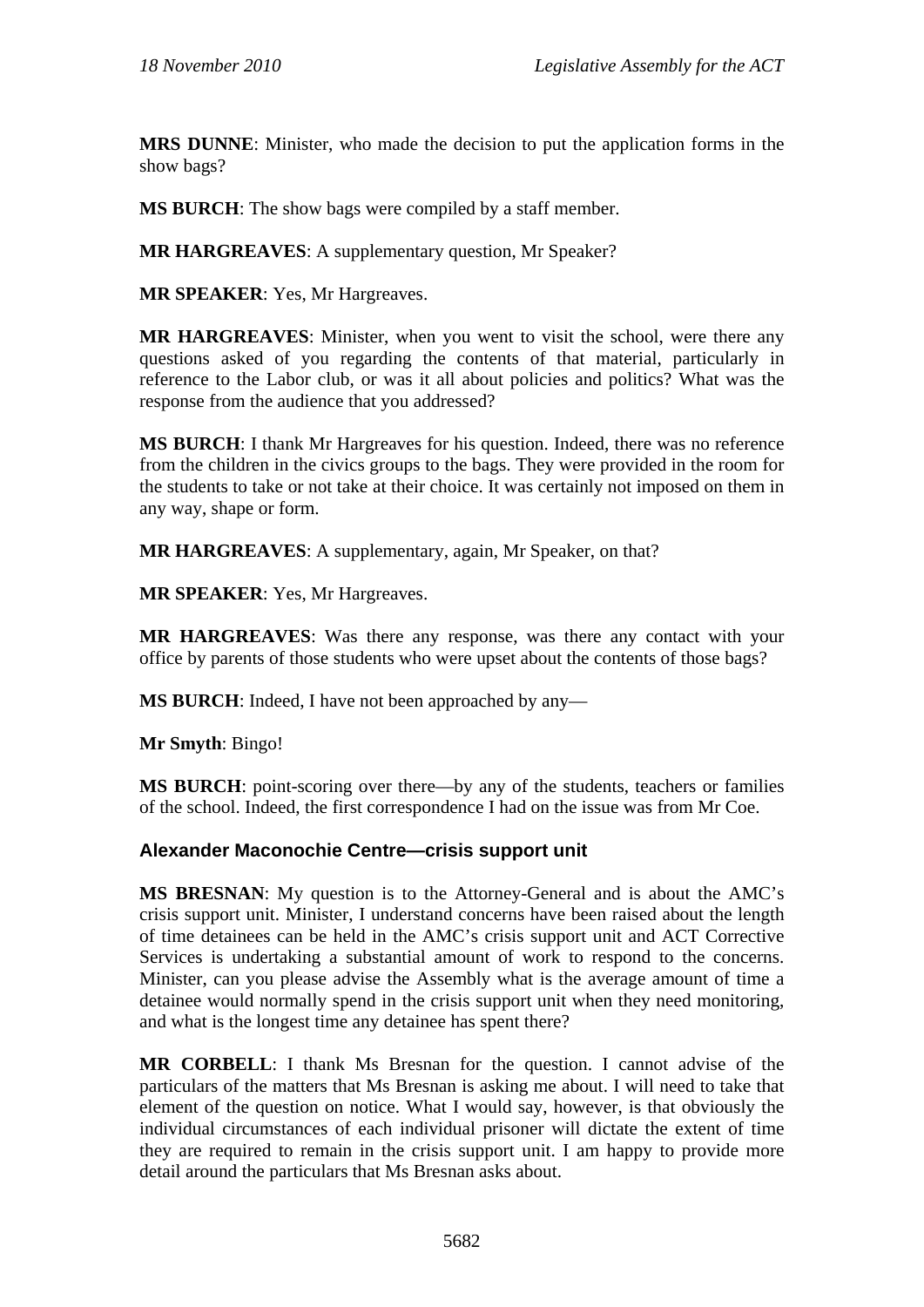**MR SPEAKER**: Ms Bresnan, a supplementary question?

**MS BRESNAN**: Does the crisis support unit engage in the seclusion of mental health patients, and does Corrections aim to minimise this, just like the PSU?

**MR CORBELL**: The management of the crisis support unit has regard to the individual circumstances of each prisoner, their health status and any other relevant factors. Again, in relation to the particulars that Ms Bresnan asks about, I will need to take that question on notice.

**MS HUNTER**: A supplementary.

**MR SPEAKER**: Yes, Ms Hunter.

**MS HUNTER**: Attorney-General, given the crisis support unit is there to cater for those people who need monitoring to prevent against serious self-harm, why is the unit run by Corrective Services rather than Mental Health ACT?

**MR CORBELL**: The crisis support unit does not just perform that function. It performs a range of other functions where prisoners are required to be separated from the rest of the prison population, and that is something that ACT Corrective Services has responsibility for. Corrections Health is only responsible for the operation of the Hume health centre.

**MS LE COUTEUR**: A supplementary, Mr Speaker?

**MR SPEAKER**: Yes, Ms Le Couteur.

**MS LE COUTEUR**: Attorney-General, does the ACT government acknowledge that spending long periods within the crisis support unit can further damage a person's mental health and, if so, what is the government doing to respond to this prior to a new secure mental health facility being built?

**MR CORBELL**: The crisis support unit is there for prisoners' own protection. Prisoners are only placed in it for their own protection. The particular circumstances and reasons for that will vary from prisoner to prisoner. I am happy to provide further details to the member but I will need to take that particular element of the question on notice because it relates to specific circumstances of individual prisoners.

### **Gungahlin Drive extension—bridge demolition**

**MR DOSZPOT**: My question is to the Minister for Territory and Municipal Services, Mr Stanhope. On Tuesday this week, the *Canberra Times* reported that a "thorough investigation" will be undertaken into the alleged security breach that occurred—

**MR SPEAKER**: Mr Doszpot, one moment. Chief Minister, you are being asked a question.

**Mr Stanhope**: I beg your pardon, Mr Speaker.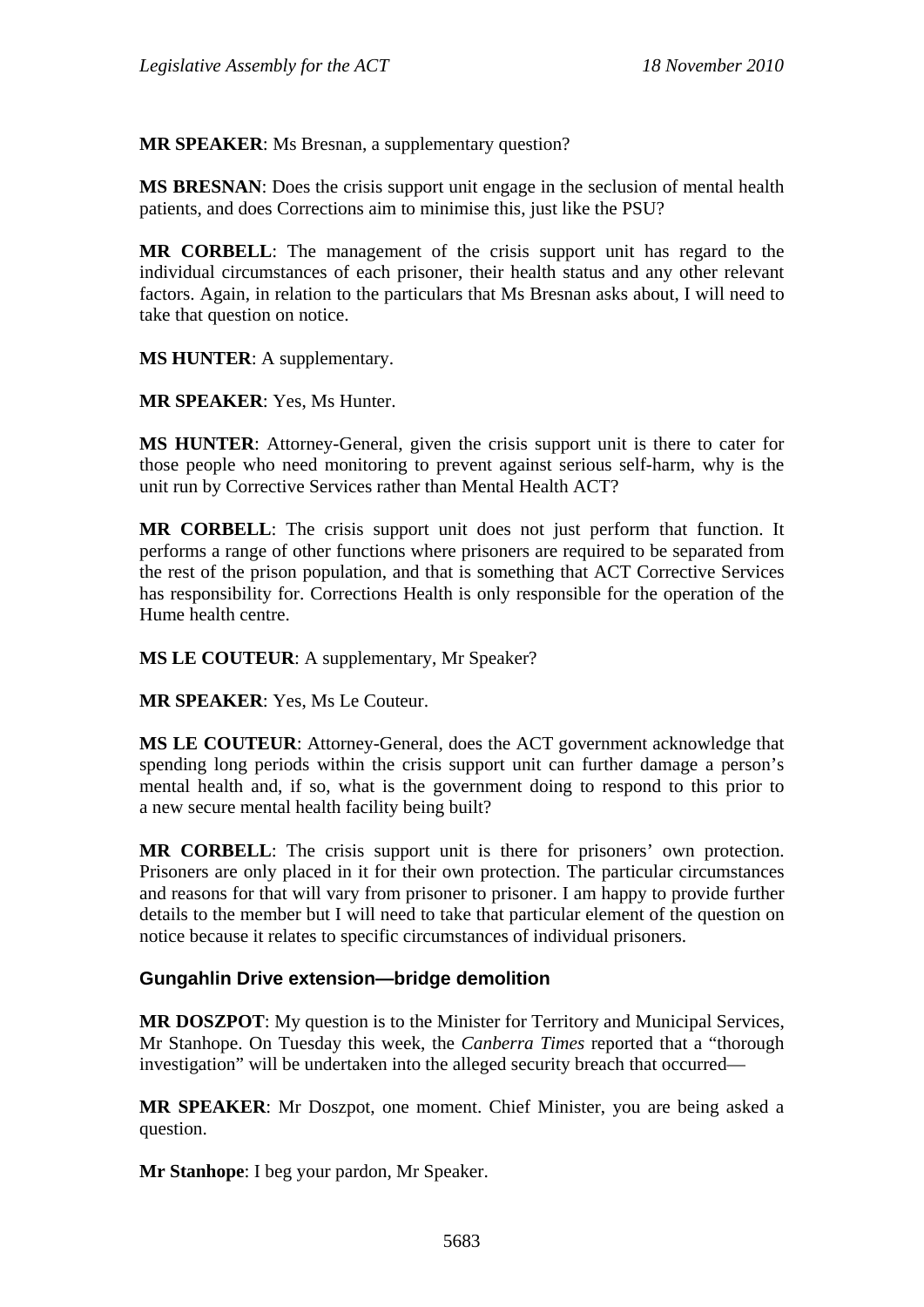**MR SPEAKER**: Mr Doszpot, would you like to start the question again?

**MR DOSZPOT**: I would love to. My question is to the Minister for Territory and Municipal Services, Mr Stanhope. On Tuesday this week, the *Canberra Times* reported that a "thorough investigation" will be undertaken into the alleged security breach that occurred during Saturday's demolition of the Glenloch bridge. What will this investigation entail, minister, and when will it be completed?

**MR STANHOPE**: I thank Mr Doszpot for the question. Indeed, there was a worrying incident during the demolition of a bridge at the Glenloch interchange. The Department of Territory and Municipal Services had arranged for a bridge that was no longer required within the interchange to be demolished. It was decided that the most cost-efficient way of removing that particular bridge was for it to be imploded.

TAMS take a very serious view of the safety issues and implications of exploding or imploding anything, indeed, in this case, a bridge. They decided for security reasons that the explosion or the demolition should occur early in the morning. They chose a Saturday morning, and planning proposed that the demolition occur at or around 6 am, with a view to ensuring as least disruption to the public as possible.

Two exclusion zones were put in place—one a one-kilometre exclusion zone and the second a 150-metre exclusion zone. It was decided, on the basis of advice that was going through the coronial inquest in relation to the implosion of the Canberra Hospital, that the explosion or the demolition not be advertised. That was done deliberately on the basis of the tragic experience of the Canberra Hospital implosion. It was deliberately not advertised so as not to attract onlookers.

At 10 to 6, a jogger/walker encountered the outer exclusion zone, the one-kilometre zone. He was advised that he could not proceed, that he should not proceed, that there was to be a demolition and that the site was dangerous, and he was requested not to enter. That person was annoyed and expressed anger that there had been no public notification. This is the complexity for the department. They deliberately did not advertise, and this particular member of the public was annoyed that his progress was being impeded. However, he left the site; he turned away and walked away from the zone.

Unfortunately, out of the sight of that particular marshal, he re-entered the zone. He was on the bike path and walked across country onto Lady Denman Drive and was, at the time of the implosion, he claims, 150 metres away. However, we had a 150-metre exclusion zone, which he did not cross. It was subsequently discovered that he was probably within 300 metres of the demolition when it occurred.

It is of concern to me and to the department that, at that stage, he had been within the exclusion zone for 40 minutes out of sight. The department did two runs along Lady Denman Drive in the 10 to 15 minutes prior to the explosion to ensure it was clear and safe, and he was not sighted. At this stage, we do not know where he was.

The purpose of the inquiry, Mr Doszpot, is to seek to better understand why this person, having been asked not to enter the zone, did. We are inquiring why it was that,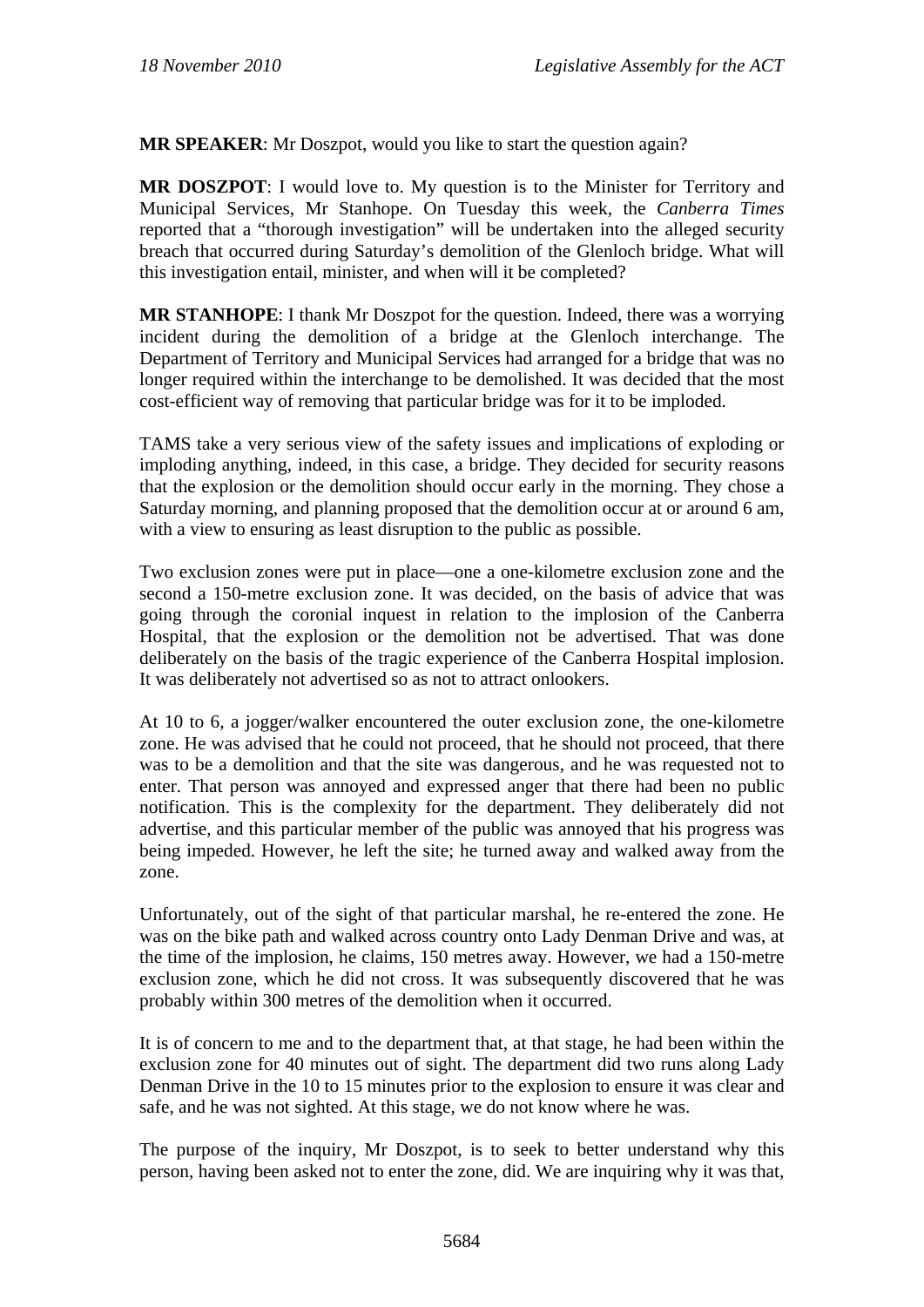when there were two full sweeps by officers of Lady Denman Drive, he was not sighted. We are seeking to understand why he remained within a one-kilometre exclusion zone for 40 minutes. I could crawl on my hands and knees the 600 or 700 metres that he travelled in that 40 minutes. There is a question of why a jogger, having been advised that an explosion was to occur, chose to remain within an exclusion zone for 40 minutes. *(Time expired.)*

**MR SPEAKER**: Mr Doszpot, a supplementary question?

**MR DOSZPOT**: Thank you, Mr Speaker. Minister, will the outcome of the investigation be made public?

**MR STANHOPE**: Yes, the outcome of the investigation will certainly be made public. I have also asked whether or not the powers available to marshals, the department and contractors are sufficient. There is an issue that has been raised as a result of this particular experience, the fact that this person was asked—and I did inquire, "Had the marshal demanded? What powers did he have to demand?" And if the person said, "Well, I'm going to go in anyway," what powers did the marshal or officials have to restrain this person and do we need powers?

I have asked for advice about that. Do we need a police presence in future? Do we need to ensure that people who are protecting a zone where a dangerous activity is to occur have appropriate powers and authorities? I also expect the review to give me advice on whether or not a person who deliberately ignores a request not to enter a zone that he has been advised is dangerous as a result of explosions, demolition activity, should be subject to charge for deliberately entering and remaining—

**MR SESELJA:** You're not prejudging the issue, are you, Jon?

**MR STANHOPE**: No, I am not. But it seems to me that there are certainly gaps in the powers available to government and authority in relation to those persons that would deliberately ignore a request and then deliberately remain within a zone that they have been advised not to enter.

The department is very mindful, as am I, that this occurrence should not have occurred. Our systems should not have allowed a person to enter. But to be fair to the official or the marshal that requested this person not to enter, the person turned around and walked away. It does raise the question; it is a fact there was a person within an exclusion zone who should not have been there and we need to thoroughly explore and understand how he got into the zone and why he was not detected.

**MR COE**: A supplementary, Mr Speaker.

**MR SPEAKER**: Yes, Mr Coe.

**MR COE**: What warning was the public given prior to the demolition taking place?

**MR STANHOPE**: I understand, Mr Coe—and I do hope this will be further explored in the report, and I am happy to ensure that it is—that the coroner inquiring into the fatal implosion at the Royal Canberra Hospital recommended that, in future, where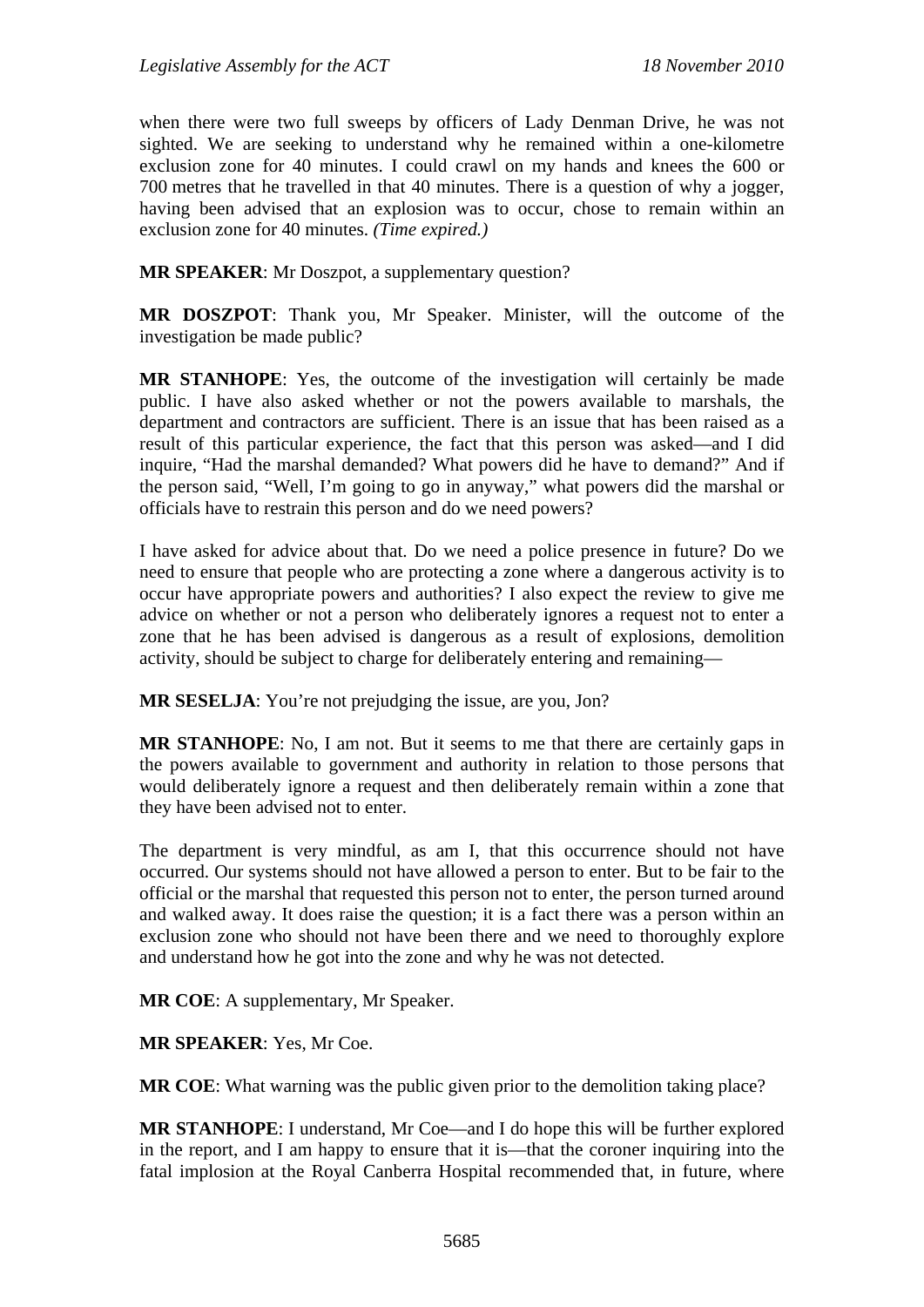governments or agencies were engaging in a dangerous demolition utilising explosives, the public not be advised, so as to avoid the precise event that occurred at the Canberra Hospital. That is my advice.

My advice is that, as a result of that experience, as a result of the coronial inquest into the death of a child as a result of an implosion at the Royal Canberra Hospital, the decision was taken that in future we would not advertise that an implosion, that an explosion, was to occur, in order not to attract sightseers to the site. So that is why there was no warning. There was no warning for that very reason. A conscious decision was taken, I understand, as a result of the coronial inquest into the Royal Canberra Hospital explosion, that in future we not advertise explosions. So, Mr Coe, there was no warning.

### **MR COE**: A supplementary, Mr Speaker?

**MR SPEAKER**: Yes, Mr Coe.

**MR COE**: Chief Minister, are you tainting the inquiry and potentially tarnishing the reputation of a person at risk by speaking so freely before the result of the investigation has been tabled?

**MR STANHOPE**: Not at all. There will be an inquiry into all these issues. I have simply outlined facts. I have outlined facts as provided to me in relation to the issue which you raised in your question. The facts are precisely and exactly as I have put to you and as were put to me in relation to this particular incident. Those were the times.

The times were: at five to six, the first contact was made. A person was advised not to enter the site. The person disregarded and ignored that advice and entered the site. That person is timed as having left the site at 6.30, five minutes after the explosion. He remained within the exclusion zone for 40 minutes. Those are the facts as given to me.

They raise questions. They raise serious questions as to how it happened, why it happened, why that person disregarded that particular request, why that person remained in the exclusion zone. Why, indeed, was he not sighted? Why was he not seen within the site? Why did the two groups at Lady Denman Drive not reveal his presence? Why did the marshals on the bike path not see him? What route did he take to get from the site where he was asked not to enter the site to the point where he was seen leaving the exclusion zone 40 minutes later?

These are issues that are being put forward. But those are the facts that have been given to me, the advice given to me by the department, and those issues, of course, and the consequences to the questions raised are all being investigated, as they should be. The department accepts absolutely that the department must satisfy for itself why its systems allowed this to happen.

### **Bimberi Youth Justice Centre—assaults**

**MR HANSON**: My question is to the Minister for Disability, Housing and Community Services. Minister, a number of assaults have occurred at Bimberi this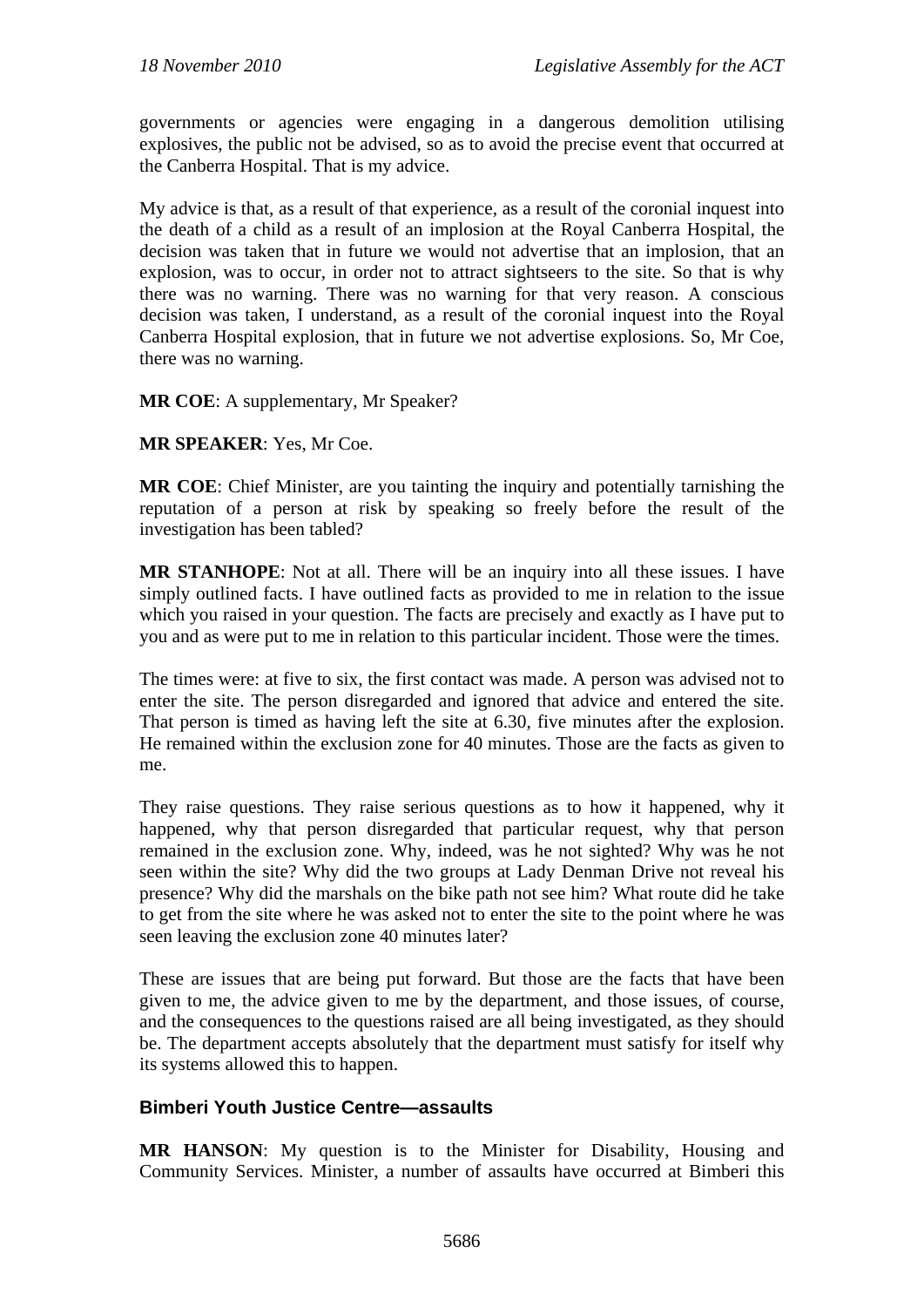year resulting in serious injury to Bimberi staff. Minister, can you advise the Assembly what action has been taken since these incidents by your department to ensure the ongoing safety of Bimberi staff and have any charges or disciplinary action been taken against the detainees who were involved in these incidents?

**MS BURCH**: I thank Mr Hanson for his question. Assaults and incidents do occur at Bimberi. It is a detention centre and, unfortunately, it is some part of the reality of what happens there. All incidences of assault are treated very seriously and, depending on the level of assault—perhaps it is all of them; perhaps it is those that reach a certain part—they are certainly referred to the AFP.

As to the question of how many charges have been laid and what is the outcome of those, I will take it on notice and come back. I do not have that information on hand. But rest assured that staff security and staff safety are a priority and incidents like these are not taken lightly. Every incident, regardless of what it is, is reviewed and considered and, where appropriate, referred to the Federal Police.

**MR SPEAKER**: A supplementary, Mr Hanson?

**MR HANSON**: Yes, a supplementary. Minister, you stated in this place on 17 August:

We take any incident that exposes young people and those that work at Bimberi to risk quite seriously, so every incident, regardless of what it is, is reported and is reviewed by management …

Given that, has a broader review into these incidents been undertaken and what was the outcome?

**MS BURCH**: Other than a review of individual incidences, if there is a broader review of circumstances, I will take that on notice. I know operations more broadly at Bimberi are in many ways under constant review, but that particular question I will take on notice, Mr Hanson, and bring an answer back.

**MRS DUNNE:** A supplementary question, Mr Speaker.

**MR SPEAKER**: Yes, Mrs Dunne.

**MRS DUNNE**: Minister, there have been a number of instances of assault. Some of those have been reported in the paper. Advice that has come to the Canberra Liberals indicates that on 5 September a female inmate kicked a staff member in the chest. In another instance a female staff member was punched in the head. In another instance serious damage was done to a female member when she was punched in the face. A staff member was hit with a fire extinguisher and sprayed with the contents. A staff member was assaulted and dragged around the unit by her hair. A staff member was hit by a broom. In another instance a staff member was king-hit. That was dealt with during estimates this year. Chairs have been thrown at staff. There was the assault of a staff member on the recreation ground when he was left alone. This was reported in the paper. There have been spitting incidents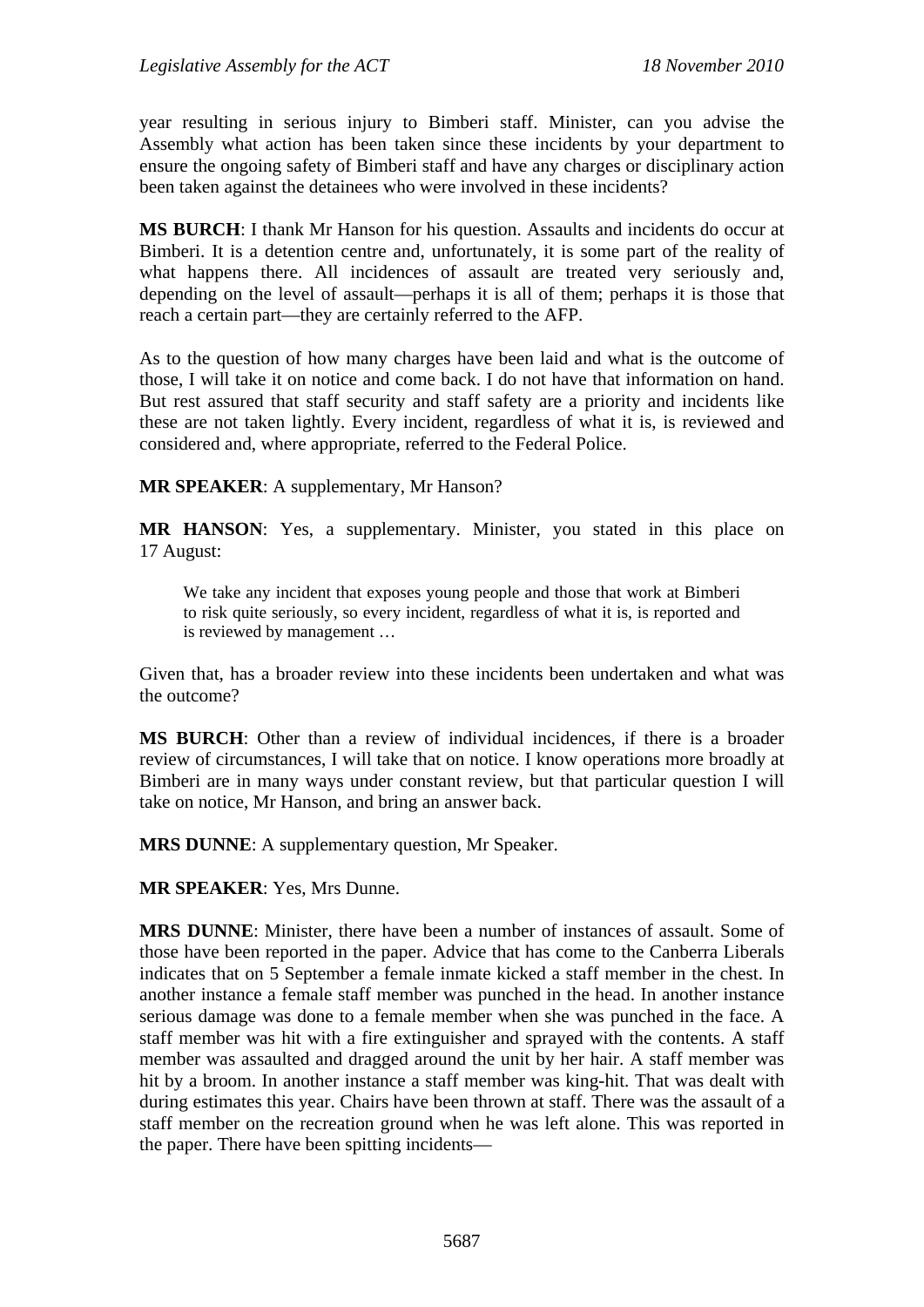**Ms Burch**: Is there a question there, Mrs Dunne?

**MR SPEAKER**: Order, Ms Burch!

**MRS DUNNE**: Minister, are there any occasions when these matters have been initially referred to the AFP but that case has been closed or charges withdrawn after they have been directed to the AFP?

**MS BURCH**: I will take the detail on notice. As I have said, matters of that sort are referred to the AFP as management deems appropriate. As to the outcome of those, I will take it on notice and come back with some information, Mrs Dunne.

**MS HUNTER**: A supplementary.

**MR SPEAKER**: Yes, Ms Hunter.

**MS HUNTER**: Minister, how many residents in Bimberi have been put into seclusion? Is the Official Visitor keeping you informed about those put into seclusion, keeping you up to date on those matters?

**MS BURCH**: I thank Ms Hunter for her question. On the numbers, I will take that question on notice. I am happy to take it back over a 12-month period as well. As to my contact with the Official Visitor, I have regular contact with the Official Visitor. She keeps me updated on a range of things and the residents there are quite open and quite candid with her in comments. She, in turn, is quite open and candid in her comments to me.

**Mr Stanhope**: I ask that all further questions be placed on the notice paper.

## **Supplementary answer to question without notice Schools—Throsby Catholic school**

**MR BARR**: On Tuesday, I took a question on notice concerning the time frame for the prospective opening of a Catholic secondary campus in Throsby. I can advise members that the Department of Land and Property Services is currently managing an application from the Catholic Archdiocese of Canberra and Goulburn for a 10-hectare block in Throsby. The block has been identified opposite the proposed district playing fields in Throsby.

District-wide environmental surveys have identified habitats for the superb parrot and golden sun moth, which are both endangered species and will require a referral to the Australian Department of Sustainability, Environment, Water, Population and Communities under the Environment Protection and Biodiversity Conservation Act the EPBC Act. TAMS environment is currently engaging consultants to undertake detailed surveys of the area for the superb parrot and the golden sun moth to enable this referral to take place. Once a decision from the commonwealth is received, the appropriate path for an environmental assessment can be determined and a state development plan will then be prepared and assessed. Following that, services will need to be provided.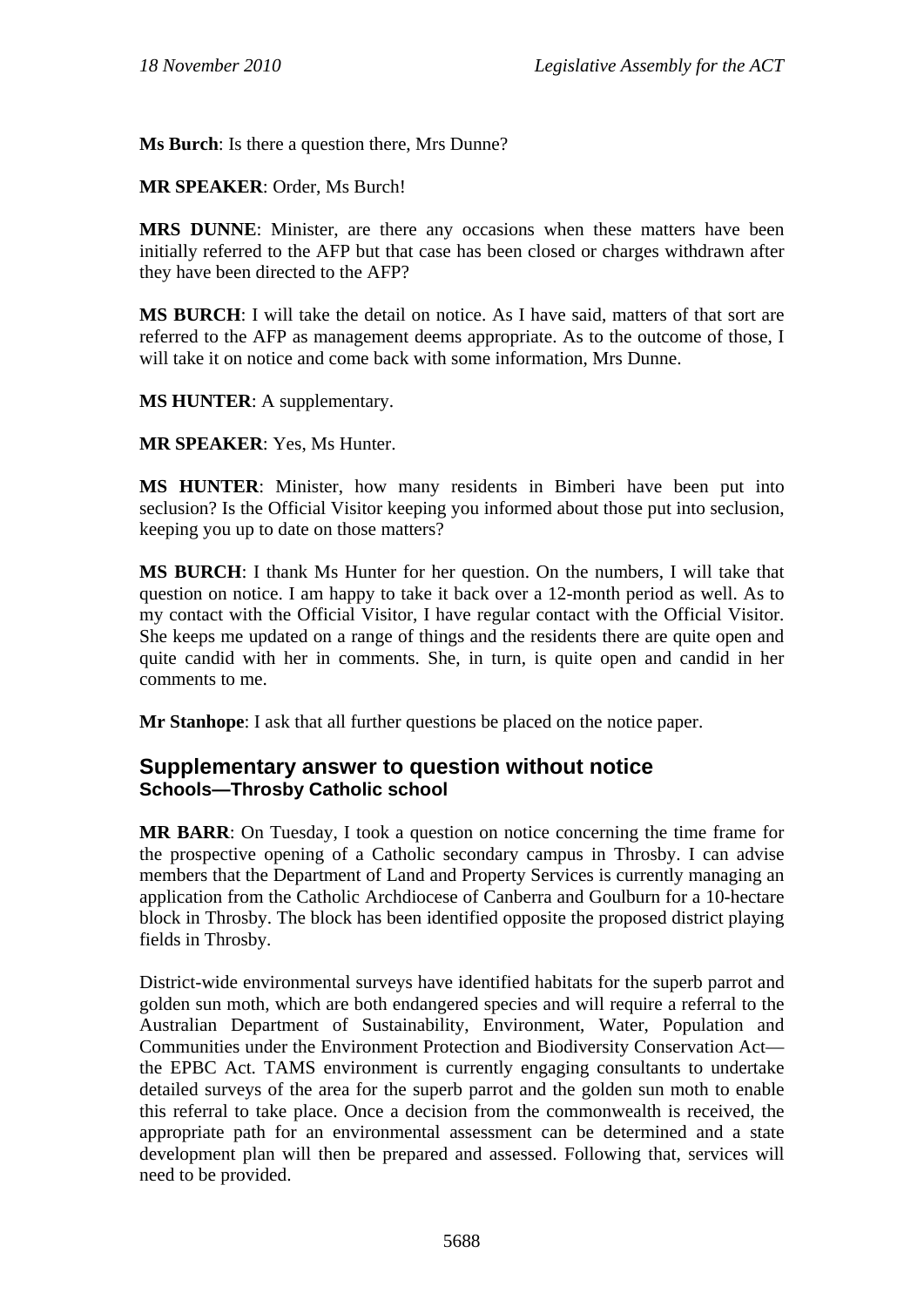I can advise members that there are no readily identified alternative sites in Gungahlin. The CEO are currently seeking approval in principle for the new school through the Department of Education and Training. I can advise members that, as required under the ACT Education Act, a call for public comment on the application for in-principle approval is scheduled to appear in the *Canberra Times* on 20 November this year, with comments to close on 30 January 2011.

This time frame is longer than the usual 60-day period to allow for the holiday period between Christmas and new year. I am advised that the CEO are planning for the campus to be operational for years 7 and 8 by 2013. Of course, dependent on the outcomes of the environmental surveys, the EPBC referral and other government approvals process, at this point in time I can say that this time frame appears very possible.

### **Legal Aid Commission (ACT) annual report 2009-10 corrigendum and addenda Paper and statement by minister**

**MR CORBELL** (Molonglo—Attorney-General, Minister for the Environment, Climate Change and Water, Minister for Energy and Minister for Police and Emergency Services): For the information of members, I present the following paper:

Annual Reports (Government Agencies) Act, pursuant to section 13—Annual Report 2009-2010—Legal Aid Commission (ACT)—Corrigendum and addenda.

I seek leave to make a statement in relation to the paper.

Leave granted.

**MR CORBELL**: For the information of members, a corrigendum and addenda to the Legal Aid Commission (ACT) annual report have been tabled this afternoon. In the overview on page 8 of the report, under the "Financial" heading, the operating surplus figure was incorrectly stated. The corrigendum replaces the respective text in the published report. The addenda relate to pages omitted in the final report.

### **Department of Justice and Community Safety annual report 2009-10—corrigendum Paper and statement by minister**

**MR CORBELL** (Molonglo—Attorney-General, Minister for the Environment, Climate Change and Water, Minister for Energy and Minister for Police and Emergency Services): For the information of members, I present the following paper:

Annual Reports (Government Agencies) Act, pursuant to section 13—Annual Report 2009-2010—Department of Justice and Community Safety— Corrigendum.

I seek leave to make a statement in relation to the paper.

Leave granted.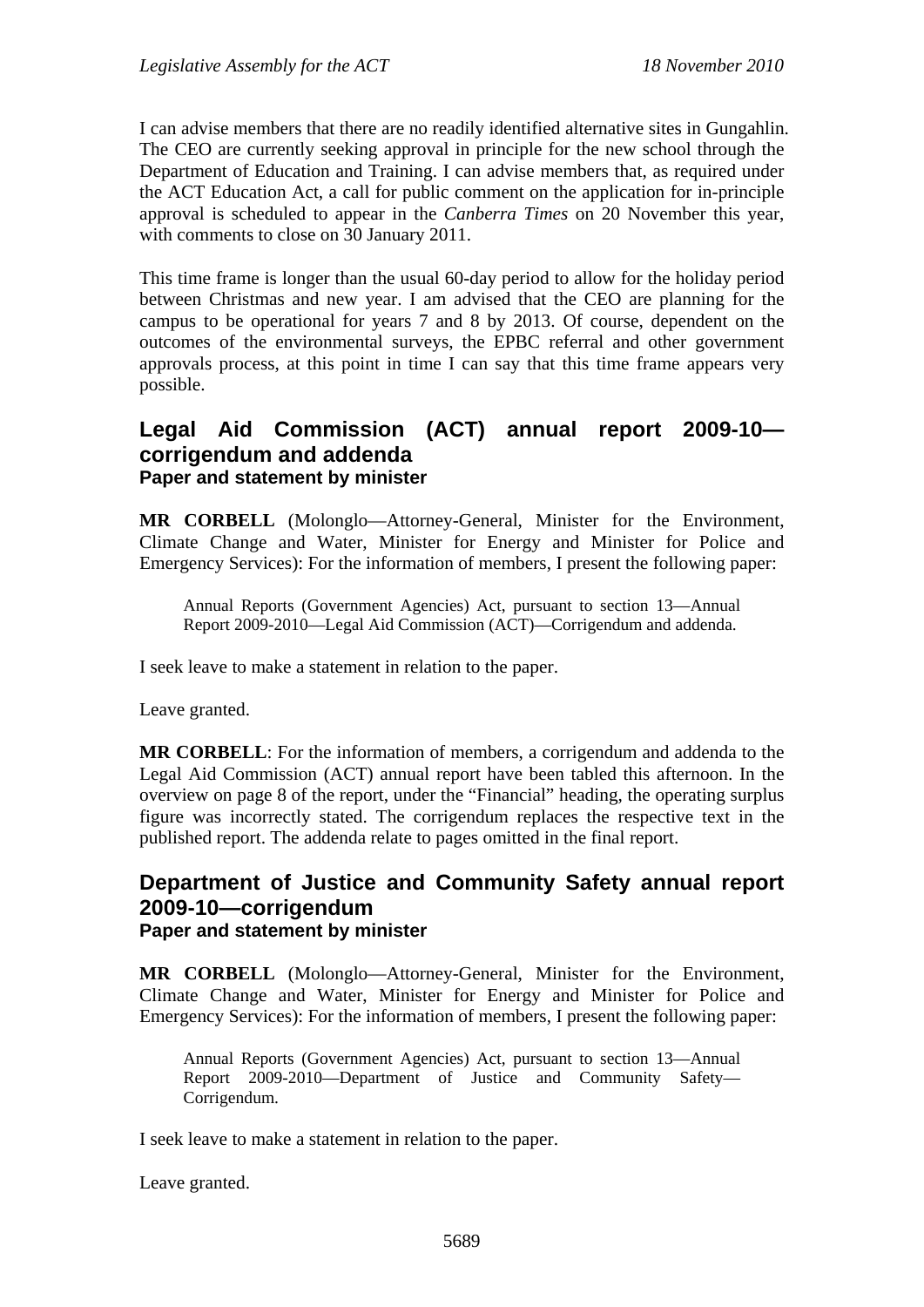**MR CORBELL**: Volume 1 of the annual report provides information on legal services to government and, in particular, a breakdown of expenditure by the ACT Government Solicitor from the legal expense vote (territorial account). The 2009-10 figures in table 7 on page 25 were incorrect in the published report.

Volume 1 of the annual report at appendix 1 also includes information on the department's strategic indicators. Pages 167 and 168 include information on the timely completion of civil cases in the courts, percentage change and number of cases in the backlog of civil cases. Note 2 was incorrectly referenced to the Supreme Court table.

Page 171 includes information on the timely processing of criminal cases, percentage and number of criminal cases that are finalised from time of listing, reported by time interval. Both the Magistrates Court and the Supreme Court report against this strategic indicator. The Magistrates Court table was omitted in the published annual report. The corrigendum replaces the information provided in the published report and also provides information which was omitted.

# **Papers**

**Ms Gallagher** presented the following paper:

Annual Reports (Government Agencies) Act, pursuant to section 13—Annual Report 2009-2010—ACT Health—Corrigenda, dated November 2010.

#### **Mr Barr** presented the following paper:

Indigenous Education—Performance in Aboriginal and Torres Strait Islander Education—Annual report 2009.

#### **Budget—surplus Discussion of matter of public importance**

**MR SPEAKER**: I have received letters from Ms Bresnan, Mr Coe, Mr Doszpot, Mr Hanson, Mr Hargreaves, Ms Hunter, Ms Le Couteur, Ms Porter, Mr Seselja and Mr Smyth proposing that matters of public importance be submitted to the Assembly. In accordance with standing order 79, I have determined that the matter proposed by Ms Porter be submitted to the Assembly, namely:

The importance of bringing the ACT budget back into surplus by 2013-14.

As the proposer is not present, the matter will not be proceeded with.

## **Liquor Regulation 2010 Proposed amendment**

**Mr Smyth**: Mr Speaker, the unexpected non-attendance of Ms Porter has caused Mrs Dunne not to be present for this motion. Could I take this opportunity to say a few words about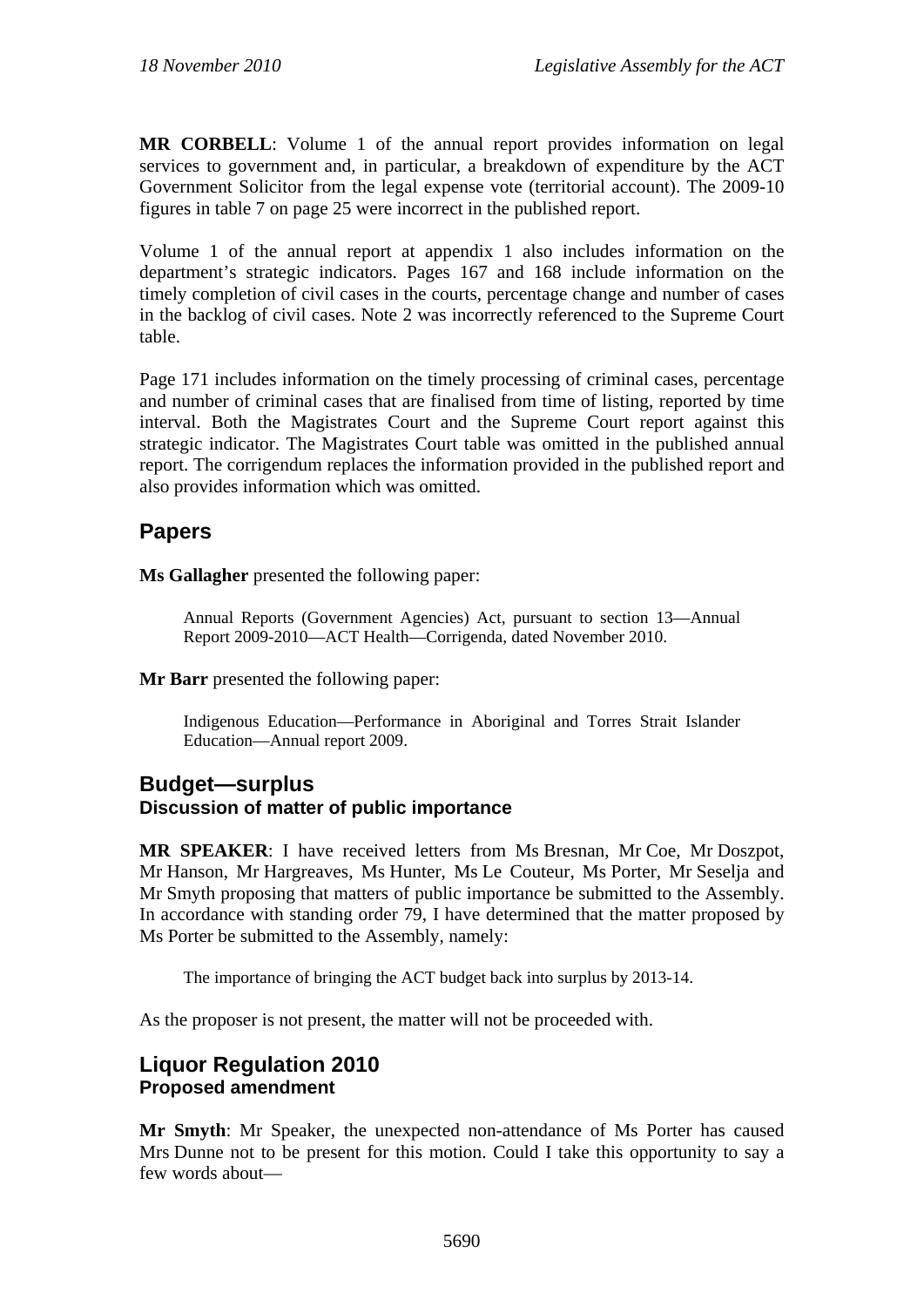**MR SPEAKER**: No, thank you, Mr Smyth. Please resume your seat. Do we know if Mrs Dunne is far away?

**Mr Smyth**: No, I believe she is coming back straightaway with her documents, Mr Speaker.

**MR SPEAKER**: Thank you. In order to prevent this item from dropping off the agenda, the Assembly will be suspended for a number of minutes. We will resume with the short ringing of the bells.

*At 2.54, the sitting was suspended until the ringing of the bells.* 

*The bells having been rung, Mr Speaker resumed the chair at 2.55.* 

**MRS DUNNE** (Ginninderra) (2.55): I do apologise to the Assembly. I had not joined the dots between Ms Porter's absence and the fact that the MPI would lapse. I apologise for that. I move:

That Subordinate Law SL2010-40, Liquor Regulations 2010, be amended as set out in the following schedule:

*[See schedule A at page 5749].* 

Like the Liquor Act, the Liquor Regulations is a document that, in a number of areas, fails the ACT hospitality and liquor industry. Once again it seeks to place a one-size-fits-all approach on the industry, levying a top-down treatment to everyone in the industry.

In the course of the debacle that has been the so-called liquor reforms of this ACT Labor government, I have received many representations from a variety of people. Those have come from off-licences big and small, on-licences big and small, not-for-profit permit holders, industry representative groups and individuals. Out of all of this has emerged a wide range of issues that have made me wonder to what extent has this ACT Labor government actually talked with the industry in the context of this so-called reform agenda.

No doubt the government will say that consultation has been extensive but the overwhelming evidence presented to me is that this consultation had not been with business operators, especially small business operators. The most glaring of all, of course, is the licensing fee schedule where there was no consultation—just like it or lump it.

But what about the Liquor Regulations? Certainly there have been significant concerns expressed to me about the lack of consultation and certainly an inability to listen to those concerns. Again, we have got a like-it-or-lump-it approach. So once again it is left to the Canberra Liberals to listen to the concerns of industry.

It is only the Canberra Liberals who have welcomed the input of industry. It is only the Canberra Liberals who have been champions for that industry and it is only the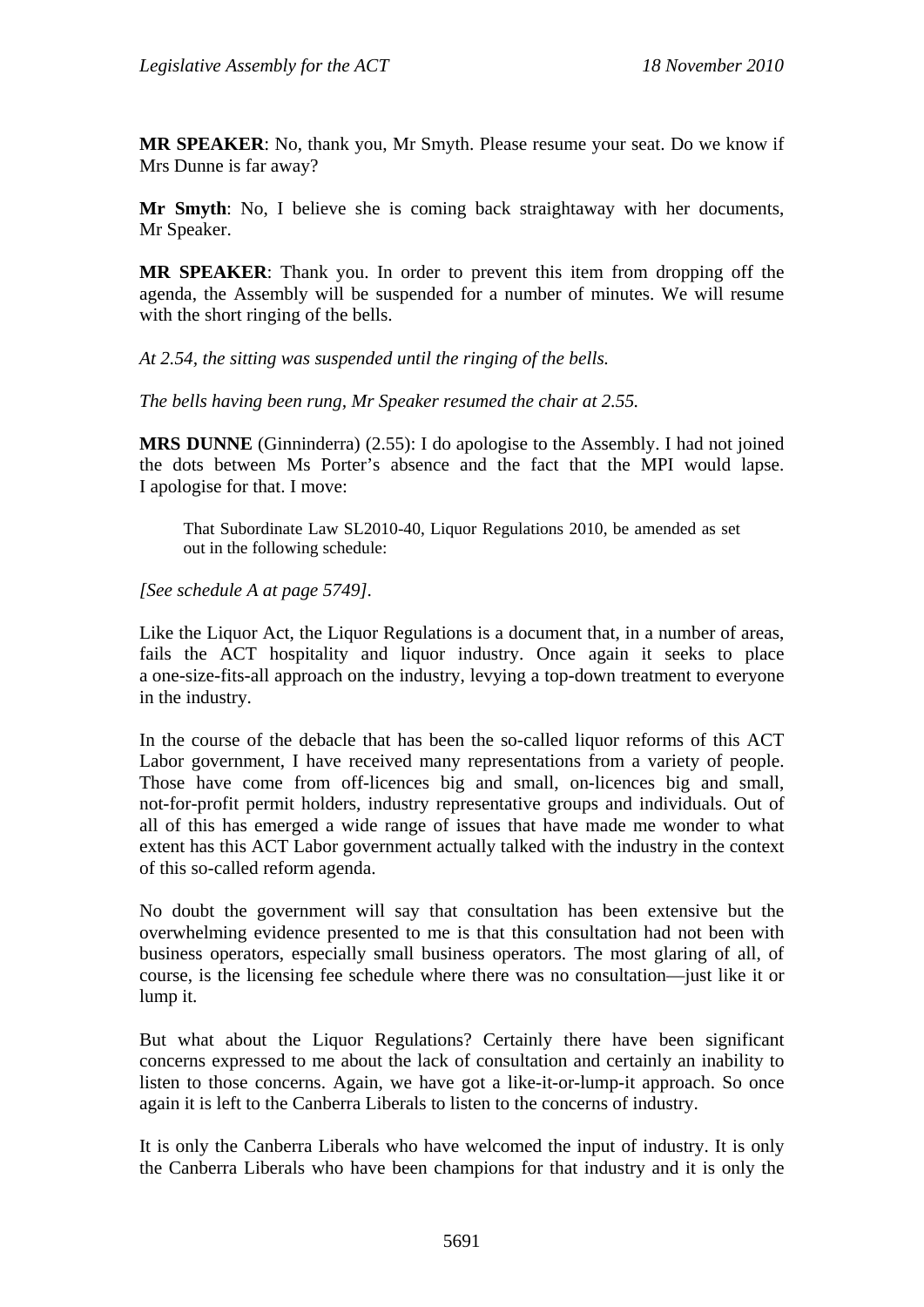Canberra Liberals who have turned all of that into action. The Canberra Liberals have proposed a series of amendments to the Liquor Regulations that address at least some of the concerns of Canberra's hospitality and liquor industry.

I foreshadow that in accordance with standing order 133 I will ask for the Assembly to order that the question be divided as to the individual amendments when it comes time to vote on them. And I will just go through all of the amendments that I have proposed.

The first amendment relates to section  $16(1)(a)$  of the regulations and the examples given at the end of the section. Section  $16(1)(a)$  requires that a RAMP, a risk assessment management plan, must indicate the kind of business to be operated under a licence or permit and gives, as one of four examples, a food and wine stall. It would be a rare occurrence that a food and wine stall would be a stand-alone business. Certainly the other examples of business types in this section are stand-alone businesses—clubs, hotels and taverns. Most commonly, a food and wine stall would be an activity within a licensed business.

Accordingly, the Canberra Liberals propose that the example of a food and wine stall be removed from this list of examples. It may well be still considered an example even though it is not stated as such but it should not be listed as a stand-alone business in the same way as clubs, hotels or taverns.

Amendment No 2 inserts a provision that makes it clear that a risk assessment management plan is not required of applicants for non-commercial permits. Certainly, if you read several provisions of the act together it becomes clear that a risk assessment management plan is not required for non-commercial permits. But the regulation lacks clarity in this regard and I propose this amendment to the regulation to make it abundantly clear, because I have been dealing with members of the community sector, not-for-profits, who are labouring under a range of misapprehensions on the basis of information provided them by the minister's department in relation to this. The information is conflicting and I think it is time that we clarified this matter.

The third amendment exempts the need for a newspaper advertisement or a sign on the front of the premises when a private event is held on-licence for young people. A consequence is that such an event is exempt from the requirement not to end before the advertised time. Too often, we have read of young people's private parties and functions being gate-crashed, often with tragic and certainly antisocial consequences. Advertising what is essentially a private event in the newspaper is an open invitation for gate-crashing. Putting a notice out the front of the premises is less of a risk but it only takes one person to notice it and use electronic social networking to spread the word.

Amendment No 4 deletes the provision that prohibits supermarkets advertising or promoting liquor in any area other than the liquor display area for the supermarket. This prohibition amounts to a restraint of trade because it prevents supermarkets from quite legitimate cross-promotion activities. This provision is unique to the ACT. Examples are promotions of chocolates and sparkling wine for Mother's Day or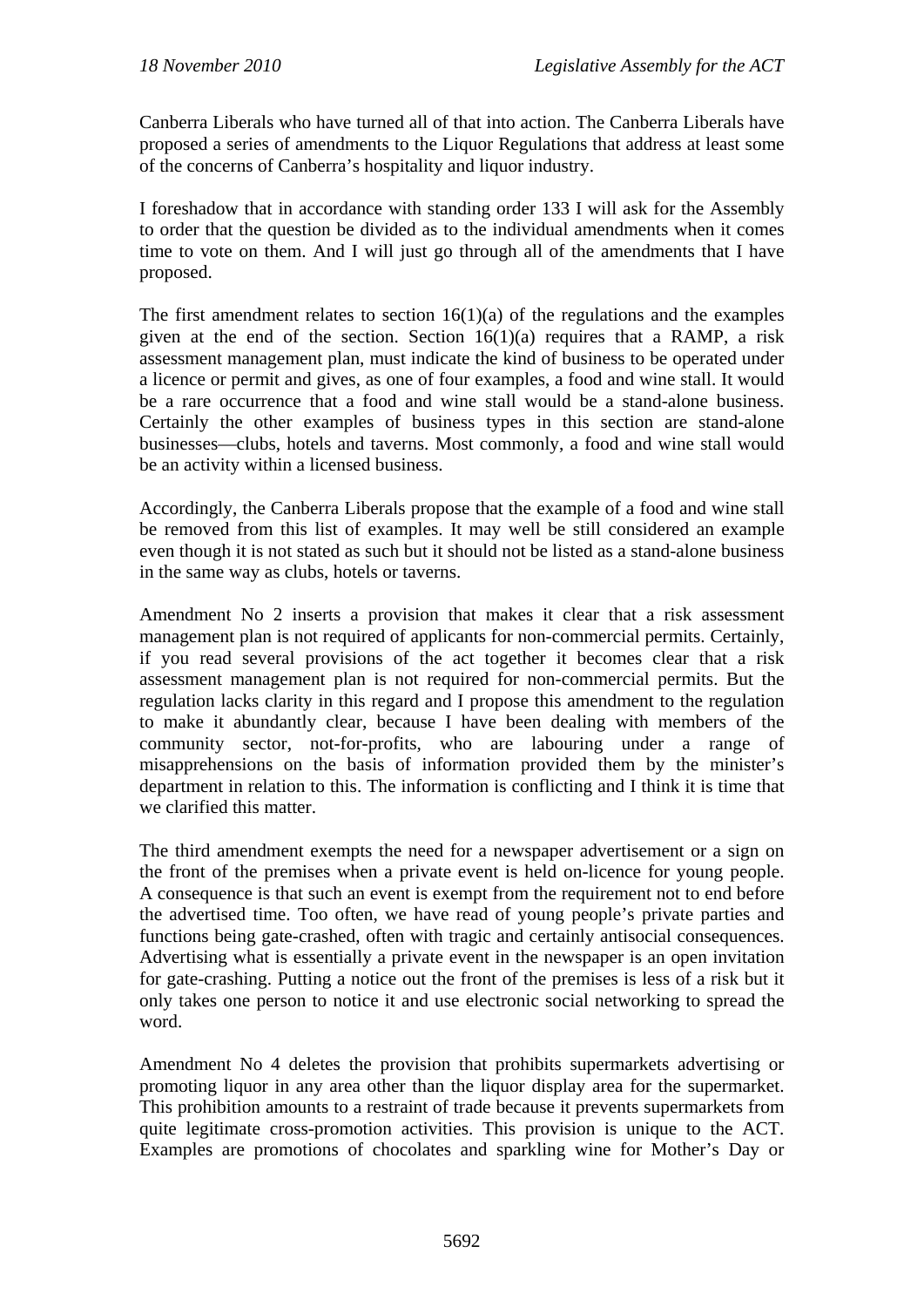Valentine's, petrol discounts with liquor purchases and promotions of food recipes with wine suggestions. I hope that the government could see that this provision causes unintended consequences. We certainly did.

I hope also that the government will see and understand the unintended consequences of the requirement that a key must not be required when accessing off-premises toilets. My amendments numbered 5, 6 and 12 together recognise that some restaurants and cafes do not have on-premises toilet facilities because they are part of a unit plan building, for example an office building. There are many buildings like that that have restaurants on their ground floor. There are some within walking distance of the Assembly.

Sometimes the building owner will require that the common-area toilets be locked for security reasons and it is for this reason that a key would be required for access to the toilet facilities. The problem is that at the moment there are a range of restaurateurs which have to provide you with a key because of the constraints of the unit plan in which they are operating and, if they do that, they are in breach of the Liquor Act. I think that that is unacceptable. It would seem unreasonable to force building owners in these circumstances to compromise their building security arrangements by leaving the toilet open. The sixth amendment actually deals with the instance of a restaurant or a cafe that is in a unit plan.

The seventh amendment removes the requirement for a staff member to monitor the electronic surveillance of pathways to external toilets. This is an onerous provision which will add considerably to the cost of running a business. When premises have 300 people attending, the traffic volume along the pathway to external toilets is likely to be relatively heavy. Any antisocial behaviour would quickly come to the attention of staff. It is unlikely that staff would arrive at the scene any earlier than would be the case if equipment was monitored constantly. Further, most electronic surveillance is recorded and can be viewed at a later time for purposes of evidence gathering.

I contend this is heavy handed, unnecessary and expensive. It is an unfair and unreasonable impost on business. The explanatory statement offers no justification for it. The issue here is that the ACT government does not require constant monitoring all the time of its own CCTV equipment but if a licensed premises has an occupancy loading of more than 300 there has to be staff dedicated to monitoring for all of the opening hours. It is not what we ask the police to do and I do not think it is reasonable that we should ask licensees to do it.

Amendment No 8 addresses the requirement for a duty manager's name to be displayed at the premises. The effect is to substitute that requirement with one that requires the name of the licensee to be displayed. The practical issue of the manager's name being displayed is that the manager could change frequently, sometimes without notice and sometimes even urgently. Accidental non-compliance would be the result. In addition, it would create the same sorts of personal security problems for the manager as was discussed and fixed in relation to giving receipts when identifying documentation which is seized, which we did in the consequential amendments to the principal act.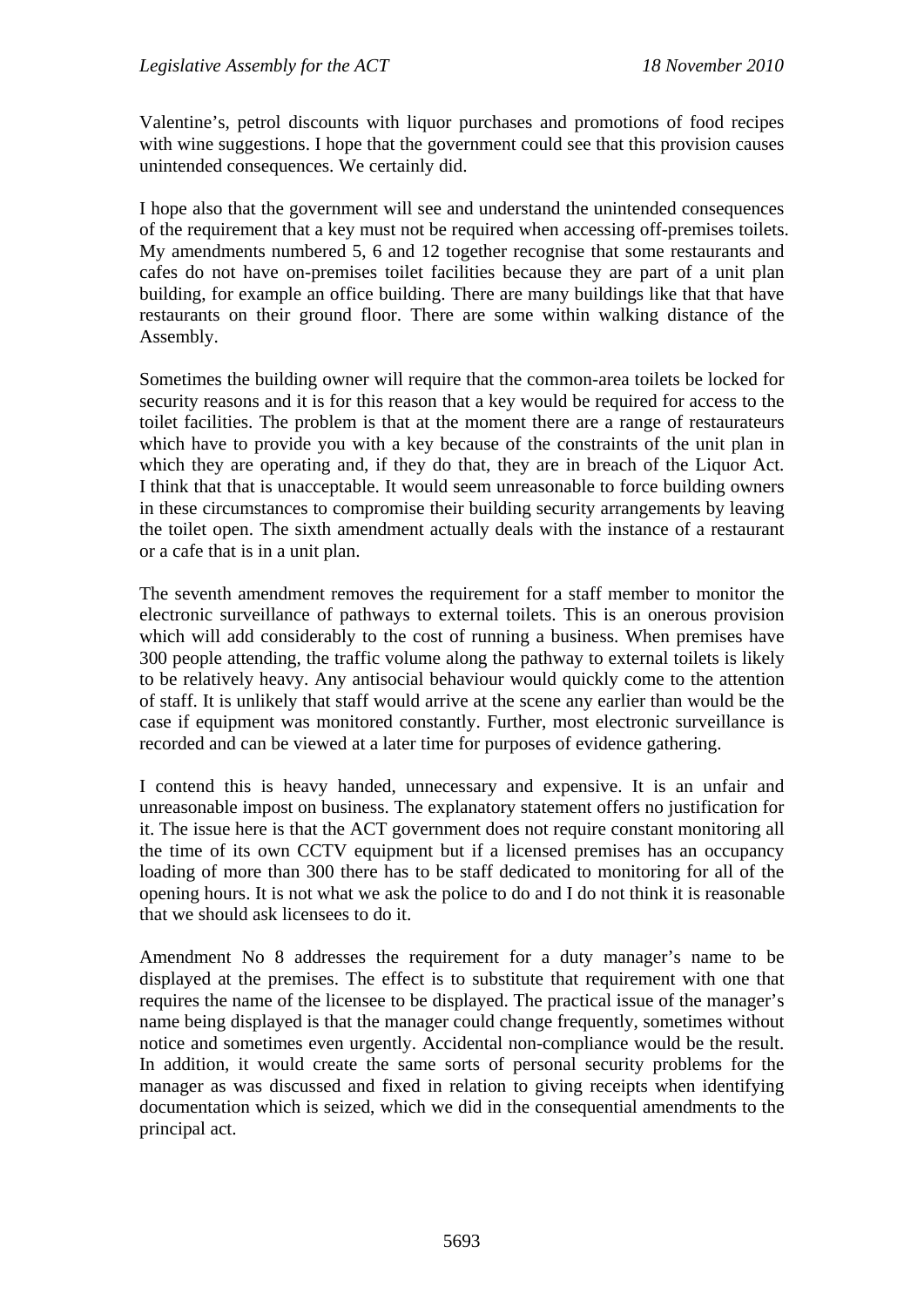This amendment would put the ACT in line with other jurisdictions, for example New South Wales, where the name of the licensee is displayed. It would be permanent for as long as the licensee holds the licence. It relieves just one more piece of the great pile of government red tape from businesses and employees in the ACT.

Amendment No 9 omits the requirement for licensed retailers, wholesalers and manufacturers to provide the Chief Health Officer with detailed annual reports of sales. There are several problems with this apparently innocuous provision. Firstly, it places yet more administrative burden on business owners. Secondly, we have heard previously that provision of sales in litres, especially by retailers, is very difficult and unreliable. That is why the reporting requirement in the act was changed to wholesale purchases in dollars.

Thirdly, sales are not always made to ACT purchasers. The data may not be readily separated from sales within the ACT and outside. Fourthly, there will be considerable duplication in the statistics that will be provided from three sources. That duplication will not be able to be identified; thus the data will be extremely unreliable. Fifthly, much of the data required under this provision already is available from other sources, including the Bureau of Statistics. Any data the Chief Health Officer requires is readily and simply available and probably from a more reliable source. Sixthly, the government has not articulated its reasons for requiring this information and what it will be used for.

The 10th amendment omits the requirement for kitchen facilities to be installed in the premises as well as requiring the specifications for those facilities. This is really the stuff of the nanny state and micromanagement, particularly in relation to the equipment, all of which really amounts to a statement of the bleeding obvious. Secondly, some licensed premises have food service arrangements with outside providers. To require a fully equipped, operational kitchen in those circumstances is yet another unreasonable impost on business. In any case, there are food and health regulations which come into play in food service. So yet again we have duplication, confusion and incompleteness. And I think that an example of micromanagement is that this part of the regulation specifies that there must be a preparation surface of not less than one square metre.

The penultimate amendment removes the requirement for a separate dedicated water station to be provided at premises carrying an occupancy loading of 300 or more. Currently the situation is that all points of sale for alcohol in licensed premises must have access to water. Patrons must have access to water at all points of sale. This regulation would mean that, if the occupancy loading of the establishment is more than 300 people, there will have to be another stand-alone water station as well.

The problem with this is that it opens up the opportunities for a range of antisocial behaviours. It means that the water station would not be appropriately monitored. This could lead to drink spiking. There could be water fights. There could be consequential risks with wet floors, especially in large premises in excess of 300. They usually have a dance floor. That is why they are large. And the feeling is that if you get water on the dance floor you are actually going to have problems.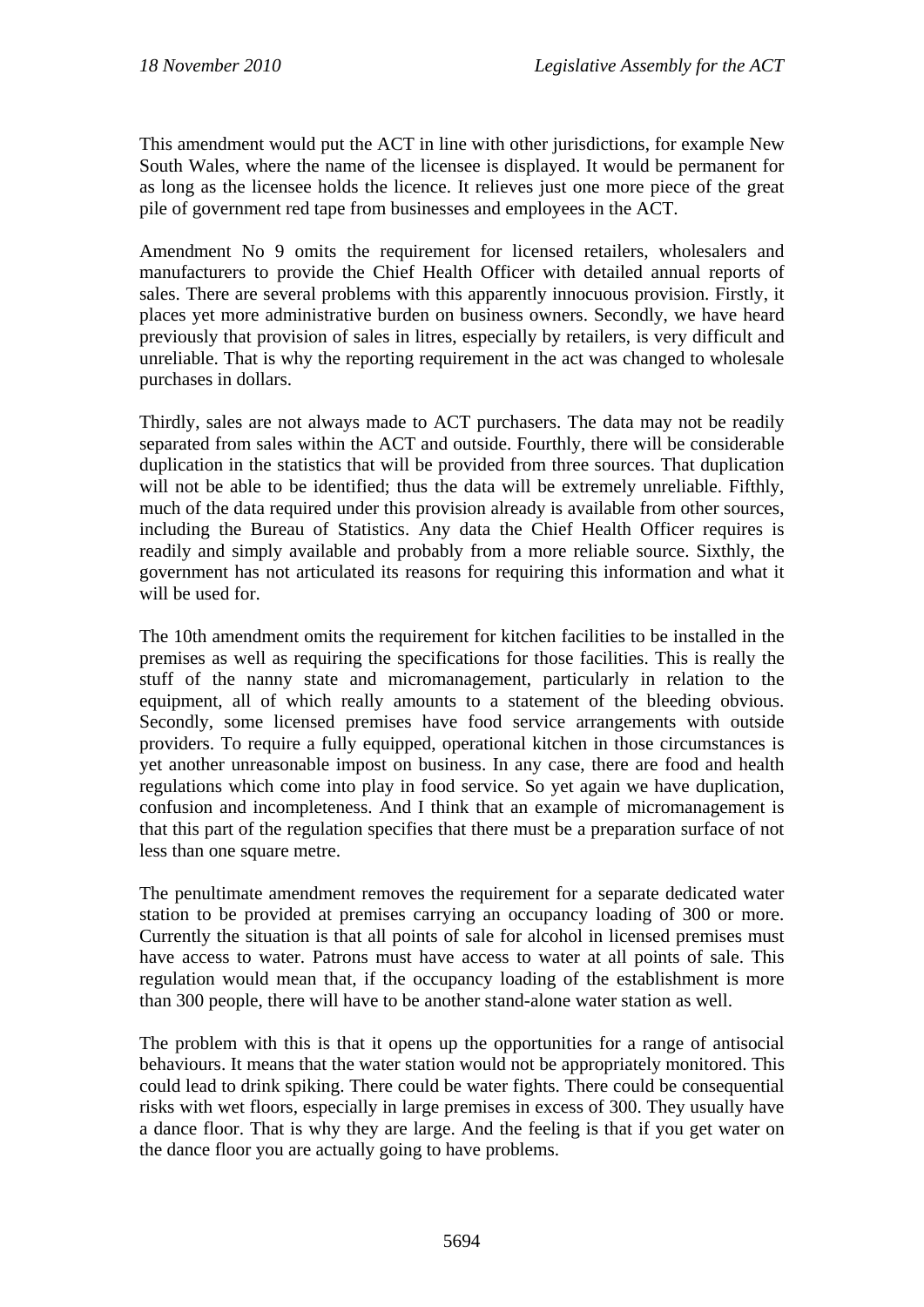Premises with an occupancy loading of 300 or more generally have several liquor serving stations and it would be sufficient for water to be available at each of those serving stations. This provision poses yet another piece of red tape, an unnecessary risk and an operational burden, plus a safety risk for businesses and patrons.

Amendment No 12 merely creates a dictionary signpost consequent upon amendments Nos 5 and 6 that I have talked about before.

There are a huge number of problems with the whole package of liquor legislation, as I have said before. This will by no means address all of the concerns and all of the problems faced by the liquor and hospitality industry in the ACT but it is a step towards making the liquor regulations better. I foresee that we will be revisiting this Liquor Act many times in the next few years to take away the unintended consequences, to sharpen up provisions, and this will be an ongoing exercise.

This is what an opposition can do when it listens to people and takes account of people's concerns. It would have been much better for the government to have listened and to have provided the Assembly with this package of regulations at the time that the bill was debated. We may have been able to deal with them in a much more comprehensive way. But in saying that, I commend these amendments as a sensible way forward for the industry in the ACT.

**MR ASSISTANT SPEAKER** (Mr Hargreaves): Before you rise, minister, on a point of clarification, Mrs Dunne, it is a motion and now you also seek to divide those amendments?

### **MRS DUNNE**: Yes.

**MR SPEAKER**: I think you need leave to do that. We can do that at the end of the debate or we can do it now. It does not matter.

**Mr Corbell**: When we vote.

**MR ASSISTANT SPEAKER:** Okay. Proceed, Mr Corbell. You have the call.

**MR CORBELL** (Molonglo—Attorney-General, Minister for the Environment, Climate Change and Water, Minister for Energy and Minister for Police and Emergency Services) (3.11): The government will support a number of Mrs Dunne's amendments and will be opposing others. We will oppose some amendments because they are not needed, such as specifying that the information contained in a risk assessment management plan does not apply to non-commercial permits, and others because they detract from the harm minimisation and community safety aspects of the scheme.

Where the government is supporting amendments, we do so because they do not detract from the harm minimisation and community safety aspects of the scheme. Some of the supported amendments remove requirements which have simply been uplifted from the liquor licensing standard manual but which might still be seen as overly onerous.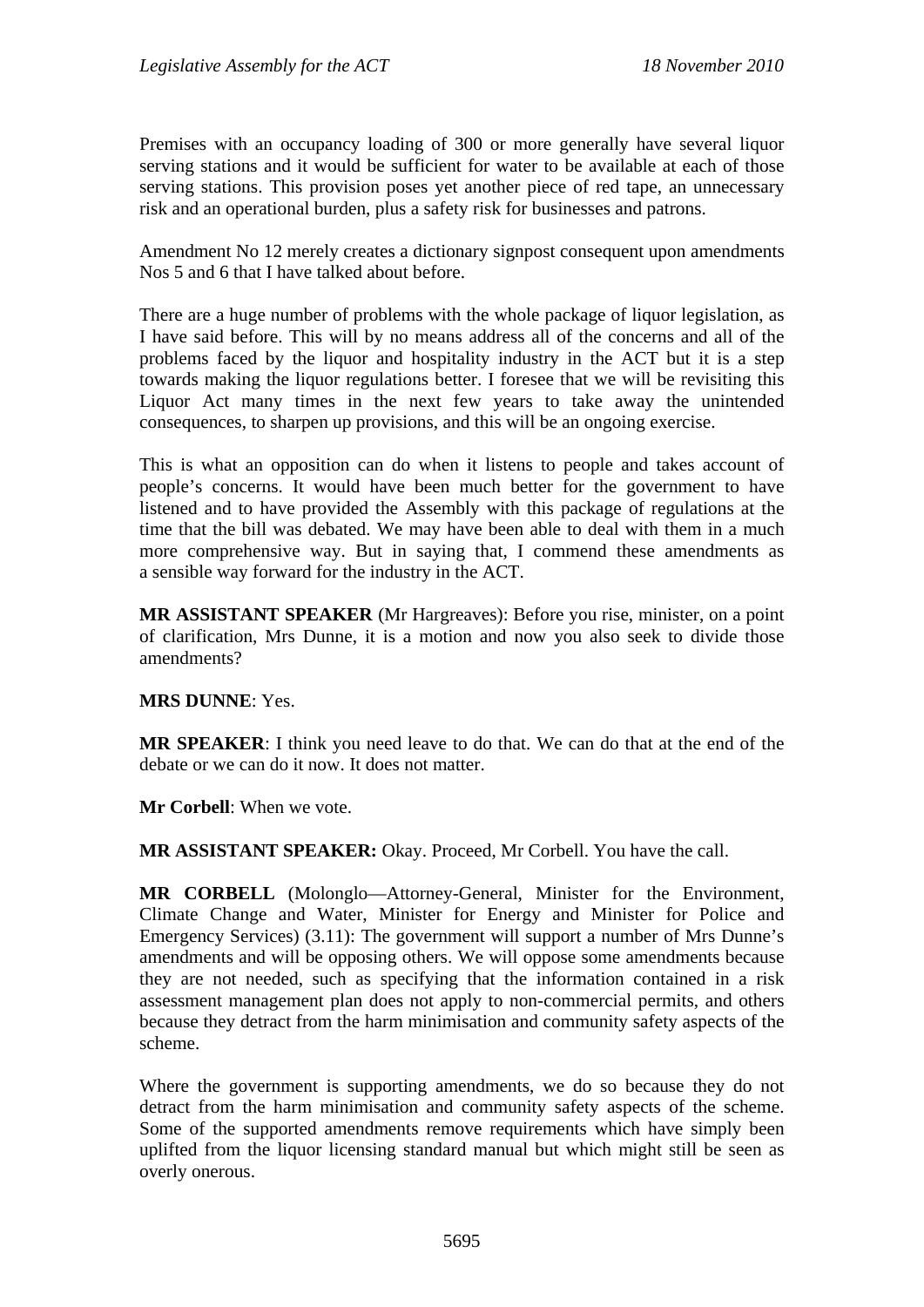Turning to the amendments, Mrs Dunne's first amendment appears to be based on the premise that a food and wine stall would be non-commercial. Food and wine stalls can be both commercial and non-commercial and, as such, the example is a fitting indicator of the type of information that should be included in a risk assessment management plan. The government will therefore not be supporting this amendment.

In relation to the second amendment, this section already does not apply to non-commercial permits by virtue of the act, which states that an application for a permit must include a risk assessment management plan if the application is for a commercial permit. The government will be opposing this amendment. We believe it is misconceived.

In relation to Mrs Dunne's third amendment, the government will also be opposing this amendment. This provision relates to a licensee conducting an event on licensed premises in an adults-only area. Adults-only areas are determined as areas where young people should not enter or remain. Events in these areas need to have boundaries and, if this provision is removed, all events will become private. The consequences of this are that the licensed premises will be closed to anyone apart from the young people the event was organised for and the people approved to work there, and no-one will know. The public will travel to their favourite nightspot and, when they get there, find that it is not open.

Additionally, the provision informs parents whose teenager may attend the event what time the event ends so that they can organise appropriate transport and it removes any doubt that the event may finish early. Removing this provision removes information about what is going on for the public and interested parties and protections for young people. It does so for no good reason and the government cannot support it.

In relation to amendment No 4, the government will also oppose this amendment. The policy intent of this provision is to prevent incidental purchasing of liquor and prevent exposure of children to liquor. Supermarkets are the type of place where children are common. Without this provision, supermarkets would be able to display promotions around their premises that may inadvertently impact on minors—for example, a promotion linking beer with a bag of potato chips, which was seen recently by regulatory officers. This sort of promotion should be allowed but only within an area where parents can expect there to be liquor promotions.

I have received concerns from supermarkets that this provision may have the unintended consequence of capturing catalogues and pamphlets. If this amendment is defeated, I intend to delay the commencement of these provisions for six months to allow the provision to be clarified. However, I believe that giving parents the ability to avoid their children being inadvertently exposed to liquor is a good thing.

Turning to Mrs Dunne's amendment No 5, the government will support this amendment. It is sensible and allows shared facilities to be controlled and access to others to be restricted, for the safety of all. Turning to amendment No 6, the government will also support this amendment, as it travels with the previous amendment.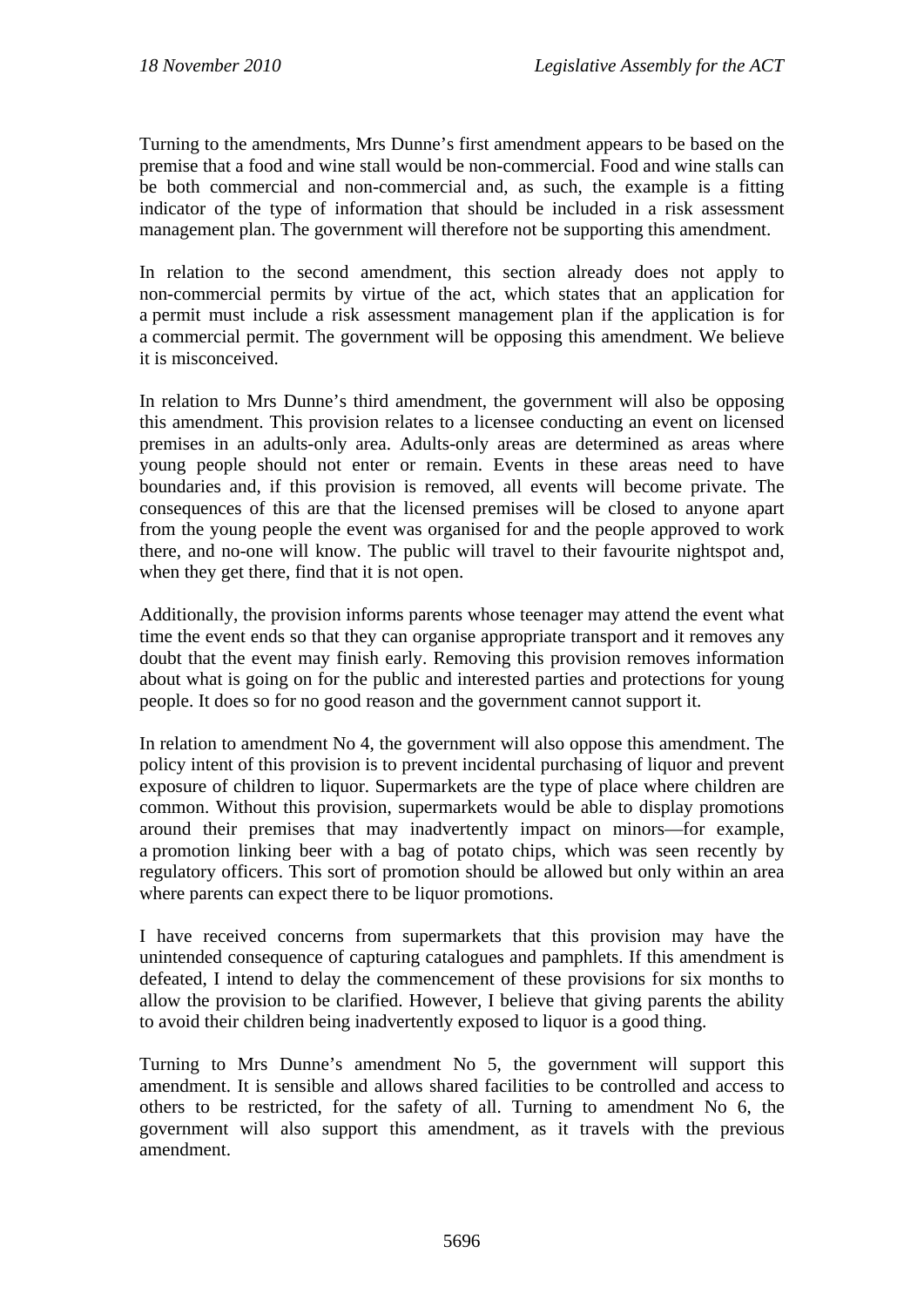In relation to Mrs Dunne's amendment No 7, the government will not be supporting this amendment. This provision is all about public safety. It is a fact that in larger establishments you need real-time monitoring areas that are outside the line of sight, secluded or lead to toilets. These areas are often the sites of assaults, both sexual and otherwise, and must be monitored. If this provision is removed, then we have taken one step away from harm minimisation.

Additionally, the liquor licensing standard manual already has this requirement for larger premises. However, "large premises" in the current manual is undefined and leads to uncertainty. The commissioner can determine a higher number if 300 people is found to be too low in practice. If that is the issue, I would urge the Assembly not to support this amendment. The regulation has built in the ability to raise the occupancy loading before real-time monitoring is required to be able to ensure that this does not impact on those premises which are smaller. There is no good reason for removing this provision, because it contains the ability to change who the requirement impacts on, and removing the provision will negatively impact on public safety.

In relation to amendment No 8, the government will support this amendment. Whilst I note that this requirement is a current requirement and that many establishments already do this, I can understand how it might be seen as unduly onerous and the government will support its removal.

In relation to amendment No 9, the government will be opposing this amendment. Alcohol sales data are important for a number of reasons. These include that these data are the most accurate estimate of alcohol consumption available, as self-report data from surveys account for only between half and three-quarters of known alcoholic beverage sales. The data will also provide local level data on consumption levels and, very importantly, beverage mix—that is, the proportion that is wine, beer, spirits, mixers, high and low-alcohol beer et cetera. Local level data are crucial for making local policy decisions on matters such as liquor licensing. Although the ABS produces the apparent consumption of alcohol Australia report, this does not aggregate the data to a jurisdictional level.

Finally, these data are able to facilitate studies of the relationships between changes in consumption levels and both population health outcomes and alcohol-related harms for example, violence. Additionally, the data will enable the ACT to meet the reporting requirements of the national alcohol sales data project as well as obtain a meaningful approximation of actual alcohol consumption in the ACT, which can be used to inform the two-year review of this act.

I would propose to delay the commencement of this provision to give time for industry to prepare systems so that this data is easily retrievable by them. If this was the case, industry would be required to report on sales for the period 1 July next year to 30 June 2012 by the end of July 2012. I believe this allows industry sufficient time to prepare and allows the ACT to obtain useful data and meet national reporting requirements.

Turning now to amendment No 10, the government will support this amendment. Again, this is a current requirement in the current manual and it was uplifted into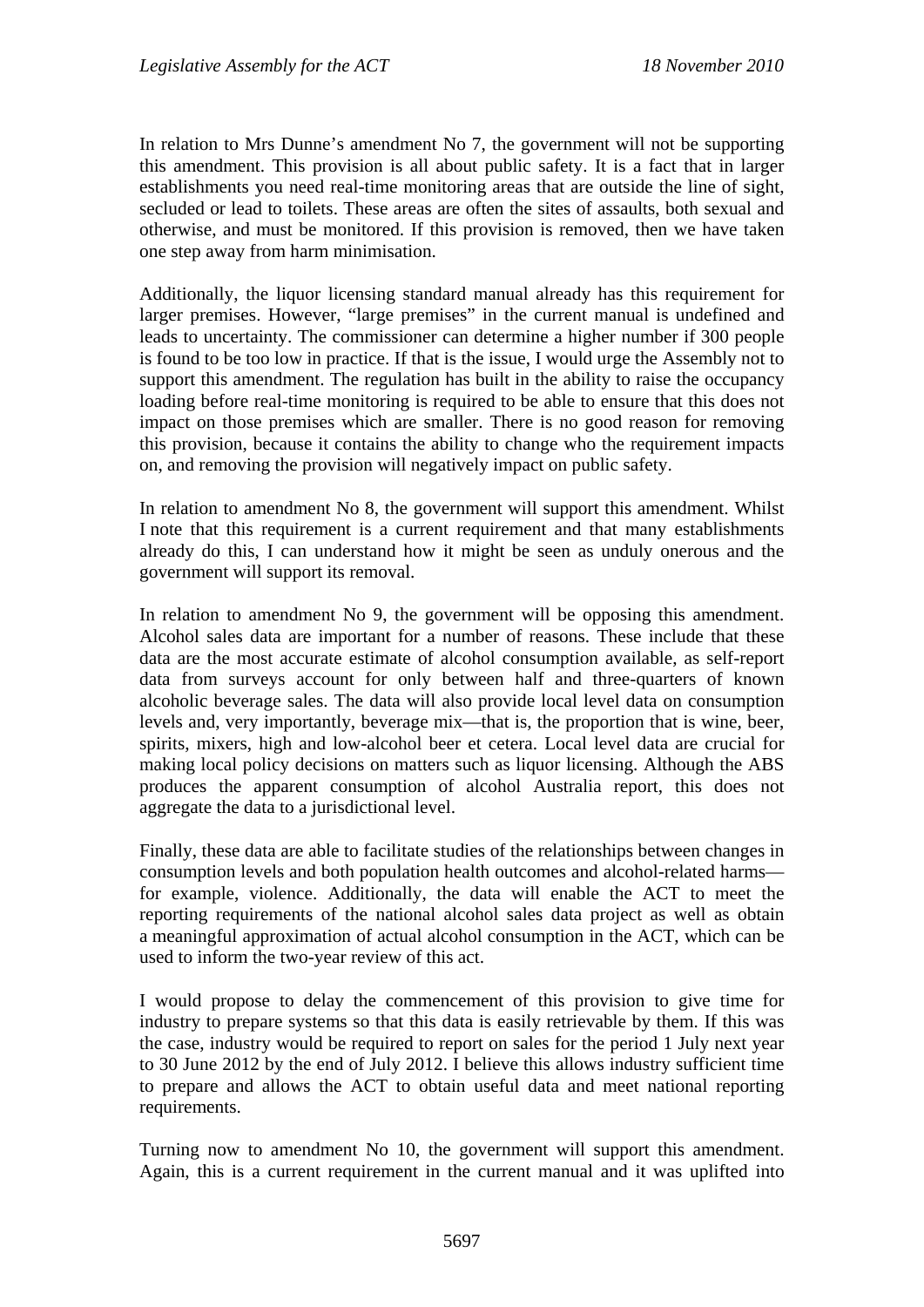regulations in order to support the requirement to provide food. However, the government is prepared to concede the provision.

In relation to amendment No 11, the government will be opposing this amendment. This provision makes it a requirement that in larger premises water be made available not only at the bar but also somewhere else on the premises. This is not an onerous requirement and it supports the principles of harm minimisation. In larger premises, people will not queue in long lines for a glass of water. This provision ensures that water is accessible and supports harm minimisation principles.

Finally, in relation to Mrs Dunne's amendment No 12, the government will support this amendment. It is consequential on her amendment No 5.

**MR RATTENBURY** (Molonglo) (3.19): Like the government, the Greens will be supporting some of Mrs Dunne's amendments but there are others that we will not be supporting and I will speak to each of those in a moment. But overall I want to acknowledge the work that Mrs Dunne and her office have done on this. I think they have picked up some important oversights in the legislation. We see regularly with bills that there are glitches. I think that the work Mrs Dunne and her office have done on this will make a positive contribution and I acknowledge their work on that.

With regard to the specific amendments, the Greens will not be supporting amendments Nos 1 and 2. For amendment No 1, it is our understanding that it is for both commercial and non-commercial permit holders and that non-commercial permit holders do not need a RAMP; so our understanding of the law is that this amendment is not required. Similarly with amendment No 2, section  $50(2)(d)$  of the Liquor Act already excludes non-commercial permit holders from requiring a RAMP and on that basis we believe that this amendment is not required either.

With regard to amendment No 3, this amendment would mean that a private event for young people does not need to publish a notice in the newspaper. This, of course, excludes a public event such as a government-organised and promoted event which would continue to need newspaper advertising. We are talking here about private events. I listened to what the attorney said but we will actually be supporting Mrs Dunne's amendment No 3 and we believe it is problematic to require that private underage events be promoted in a newspaper. Mrs Dunne spoke about this.

We have already seen in the press examples of where the sharing of the taking place of an event can be distributed very quickly via Facebook or via text message. Certainly, a friend of mine has had the recent unfortunate experience where her son invited just a couple of mates over to their house and a short time later it was a lot more people and things got out of hand very quickly. I think we are all aware of how quickly these things can take off and I think putting an advertisement in the newspaper simply increases the chance of things getting out of control and excessive numbers of people turning up that are not invited.

I know the police have done quite some work to promote the dangers of these events and it strikes me as counterintuitive to require the publishing of a notice in the newspaper. I did hear the attorney's comments about letting people know that a venue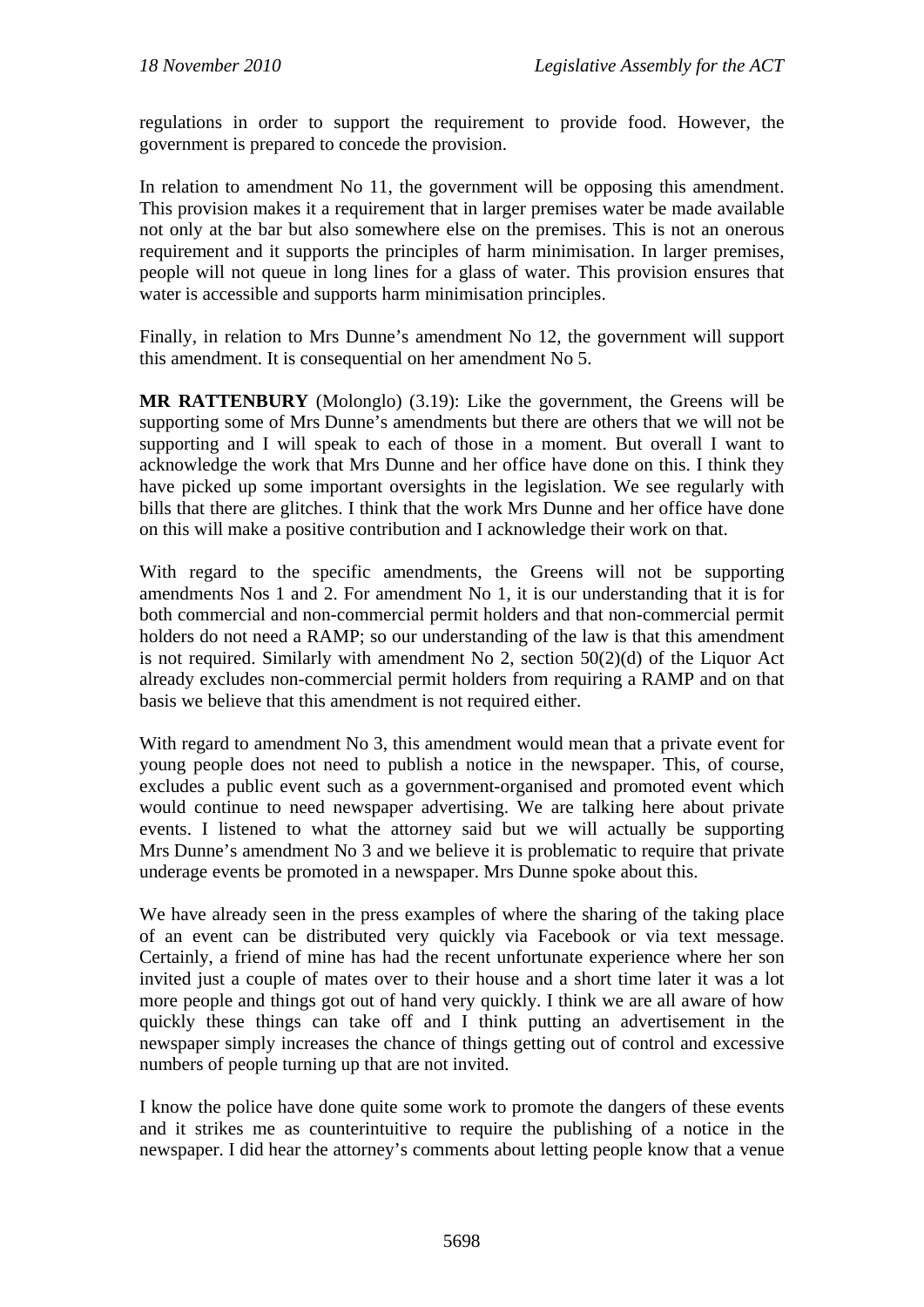would be closed for the evening and the like. But, whilst there is some merit in that, I think that overall Mrs Dunne's amendment makes sense.

Amendment No 4 removes the prohibition on off-licensees displaying advertising outside the designated display area and we will also be supporting this amendment. I think that the fears of the off-licence venues are probably a reflected unintended consequence of the legislation and I certainly agree with the policy intent of the government. But, faced with a choice between removing this provision now or delaying the commencement while the government sorts it out, I think the cleaner and more desirable approach is to delete a provision that has some unintended consequences, and the government can bring forth another regulation when it is has done some further work on this and come up with a drafting or a form that avoids those unintended consequences.

I think it is simply cleaner rather than postponing the commencement; to my mind that would create a more confusing arrangement for licence holders to have to have the thing put on hold and then have a new version come through later. I think it is simply cleaner this way.

With regard to amendment No 5, which allows for a toilet to be locked and accessed by a key for restaurants and cafes, as has been noted, this is the status quo for cafes. It is a system that seems to work well. I think it does address security concerns that can arise and we will be supporting Mrs Dunne's amendment No 5; similarly amendment No 6 which links to amendment 5.

Amendment No 7 deletes the requirement for a venue of over 300 persons occupancy loading to have someone watching a live video footage of a secluded toilet access. The Greens will also be supporting this amendment. Whilst the current rules indicate that the commissioner can increase the occupancy loading for a venue of more than 300 if deemed necessary or to a higher level, we believe that overall this is a requirement that is excessive. Having video monitoring is appropriate for these sorts of locations but to simply require somebody to watch it full time live we believe is an unnecessary burden that is not proportionate to the harm that is seeking to be avoided. I listened to the attorney and he indicated this is a place where there is the potential for assault. Whilst that is true, I think there is the opportunity for assault in many parts of bars and we will be supporting Mrs Dunne's amendment as we believe it provides a better outcome.

Amendment No 8 changes the requirement for the name to be displayed over the bar from that of the duty manager to that of the licensee. We will be supporting this. We believe it is a commonsense amendment as the licensee has the majority of legislative responsibilities, not the manager, and it is therefore appropriate to display that person's name; also as the licensee is of course the one who is on the licence and will be responsible if a matter results in a breach, a warning or something similar.

Amendment No 9 deletes the requirement for detailed information on the type and amount of liquor sold to be provided to the Chief Health Officer on the basis that it is too onerous. We will not be supporting this amendment. We believe that information about alcohol consumption is important to enable evidence-based policy. This is a key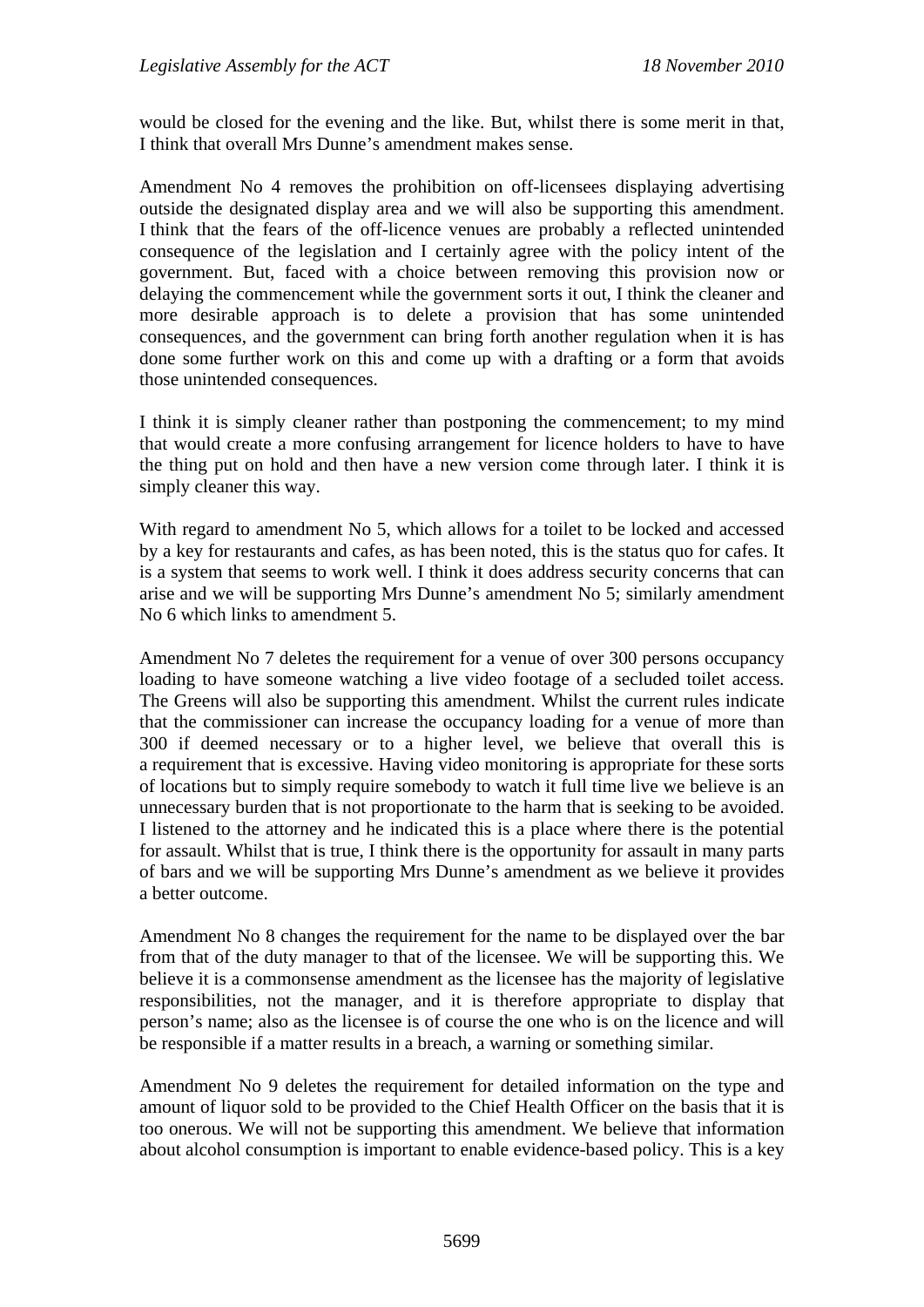way to capture that information and links with an Australia-wide project to get more detailed information about alcohol consumption. We believe it is not an unreasonable requirement of the licensee to provide that information simply so that we can gather the data we need and as we go forward use that information to help us inform better policy.

Amendment No 10 deletes very detailed specifications for what size the kitchen bench must be in a kitchen in a pub and what must be in the kitchen; for example, a fridge or a dishwasher. Like the government, we will be supporting this amendment. The requirement that food must be provided will remain but other regulatory instruments such as the Food Act more appropriately deal with the standard the kitchen must be. As Mrs Dunne alluded to, this is probably one of those examples where it is a case of a little bit of an overzealous effort in prescribing what is required.

Amendment No 11 deletes the requirement for venues over 300 persons occupancy loading to have free water at the bar and at another place other than the bar. We will not be supporting this amendment. We believe that free availability of water is key to enabling people to drink responsibly. The provision of free water is not onerous compared to the potential benefits. Frankly, once venues that are that large get crowded, on a Friday or a Saturday night particularly, it can be pretty hard to get to the bar. With such large numbers of people trying to move across a crowded room, people may not want to be bothered fighting their way through the crowd to get a glass of water. Having the opportunity to obtain that somewhere else in the bar is a good and sensible harm minimisation measure that we should see people taking advantage of and hopefully avoiding a situation where they are not drinking responsibly.

Amendment No 12 inserts a new example definition that links back to amendments Nos 5 and 6 and we will be supporting that as well.

**MRS DUNNE** (Ginninderra) (3.26): Mr Assistant Speaker—

**MR ASSISTANT SPEAKER** (Mr Hargreaves): Mrs Dunne, are you seeking leave to have the question divided?

**MRS DUNNE**: Can I close the debate or I should I—

**MR ASSISTANT SPEAKER**: You have an amendment, don't you?

**MRS DUNNE**: I will seek your guidance, Mr Assistant Speaker. I have to close the debate. I have to seek leave to have the matter divided and somewhere after amendment No 9 I am going to seek leave to move another amendment. I think I probably need to do that in that order, but if you have a better idea.

**MR ASSISTANT SPEAKER**: Just hold on for a second, Mrs Dunne. Thank you very much to the Clerk. Mrs Dunne, what you need to do now is move your amendment which adds to the amendment at the end of the list and in doing that you also close the debate.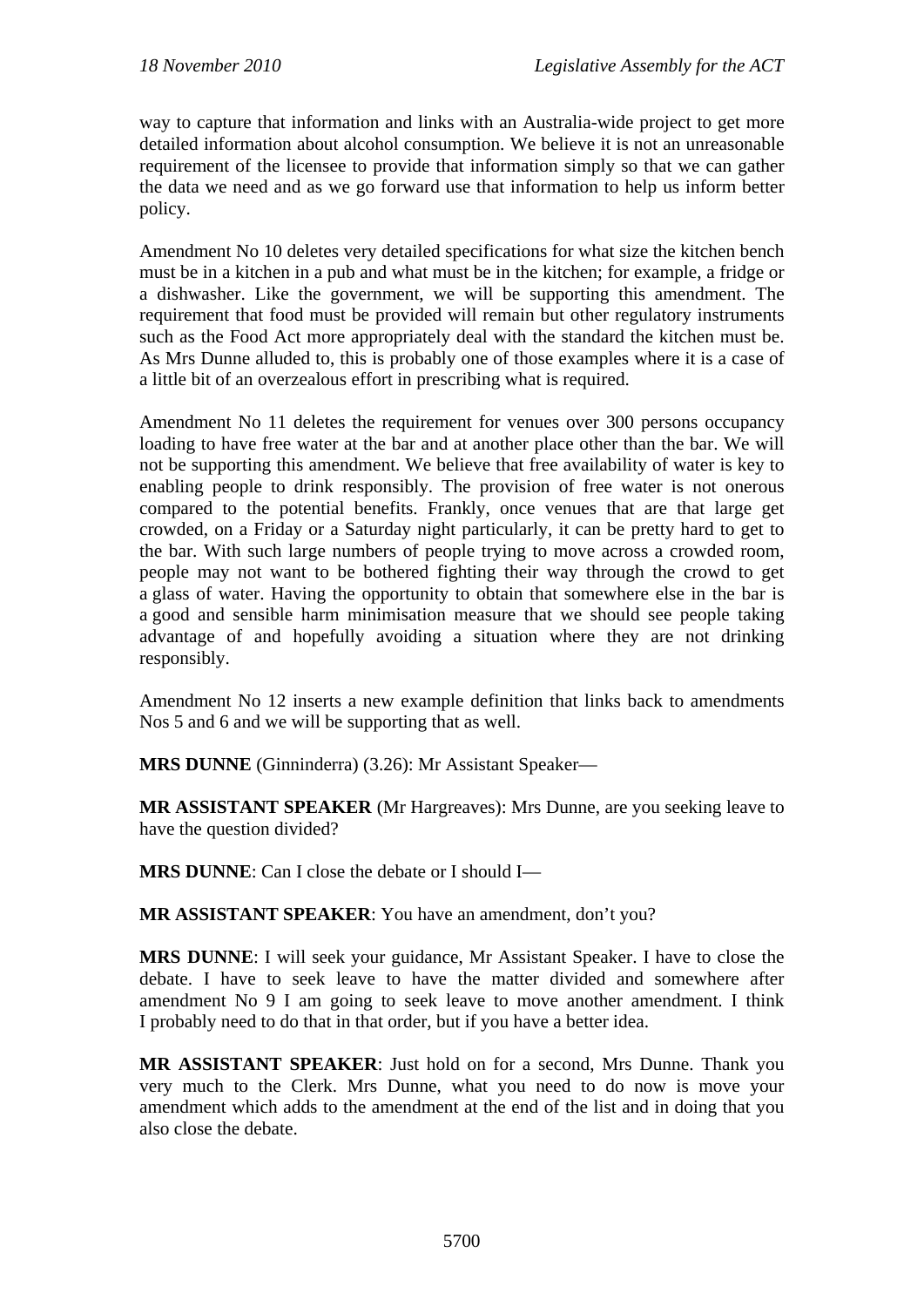**MRS DUNNE**: Thank you for your guidance and I thank you for the assistance of the Clerk. I have not done this one before.

I seek leave to move a supplementary amendment to the liquor regulation, circulated on a separate page, which amends schedule 1, section 1.20(2), the definition of fortified wine.

Leave granted.

#### **MRS DUNNE**: I move:

Omit amendment No. 9, substitute:

**9**  Schedule 1, section 1.20 (2), definition of *fortified wine* omit the definition, substitute *fortified wine* means wine to which alcohol has been added to stop fermentation or to increase the strength.

Mr Assistant Speaker, you may recall that there was some discussion of the definition of fortified wine in the scrutiny of bills committee. There is a list of things that have to be reported to the Chief Health Officer—light beer, strong beer, heavy beer, midrange beer—all of which are sort of defined in the regulation in fairly scientific means. Then it said "fortified wine" and it gave a list of products which was neither particularly informative nor exhaustive. It was discussed in the scrutiny of bills committee and I decided that we should fix this up. Then I realised that I was actually going to propose to remove the whole section, and it is usually the reverse; you usually amend something to make it better and then you remove it. But seeing that it is quite clear that neither the Greens nor the Labor Party will support the removal of the whole section, I think it is important that we fix up the definition of fortified wine so that it now has the dictionary definition.

I spent some time talking to people about what would be an appropriate definition for fortified wine and I came up with a definition of fortified wine. It is interesting that when I went to the parliamentary counsel to have that ticked off, they said, "That is the dictionary definition." So I think that we all got to the same point by a number of circuitous methods. So I will recommend that amendment to you after we have voted on amendment No 9.

I want to thank members for their participation in this debate. I think that the fact that there is a level of agreement that there needs to be some amendments to the regulation shows that there is probably a lot more that could be done by way of a consultative and open approach to these things. If there is general agreement in the Assembly that there is a particular policy approach and we all agree that we should be looking at reducing the harms associated with the consumption of alcohol, it would be much better if we could sit around a table from time to time and talk about how we might achieve those ends, rather than dealing with amendments at 30 paces and not providing information in a timely fashion.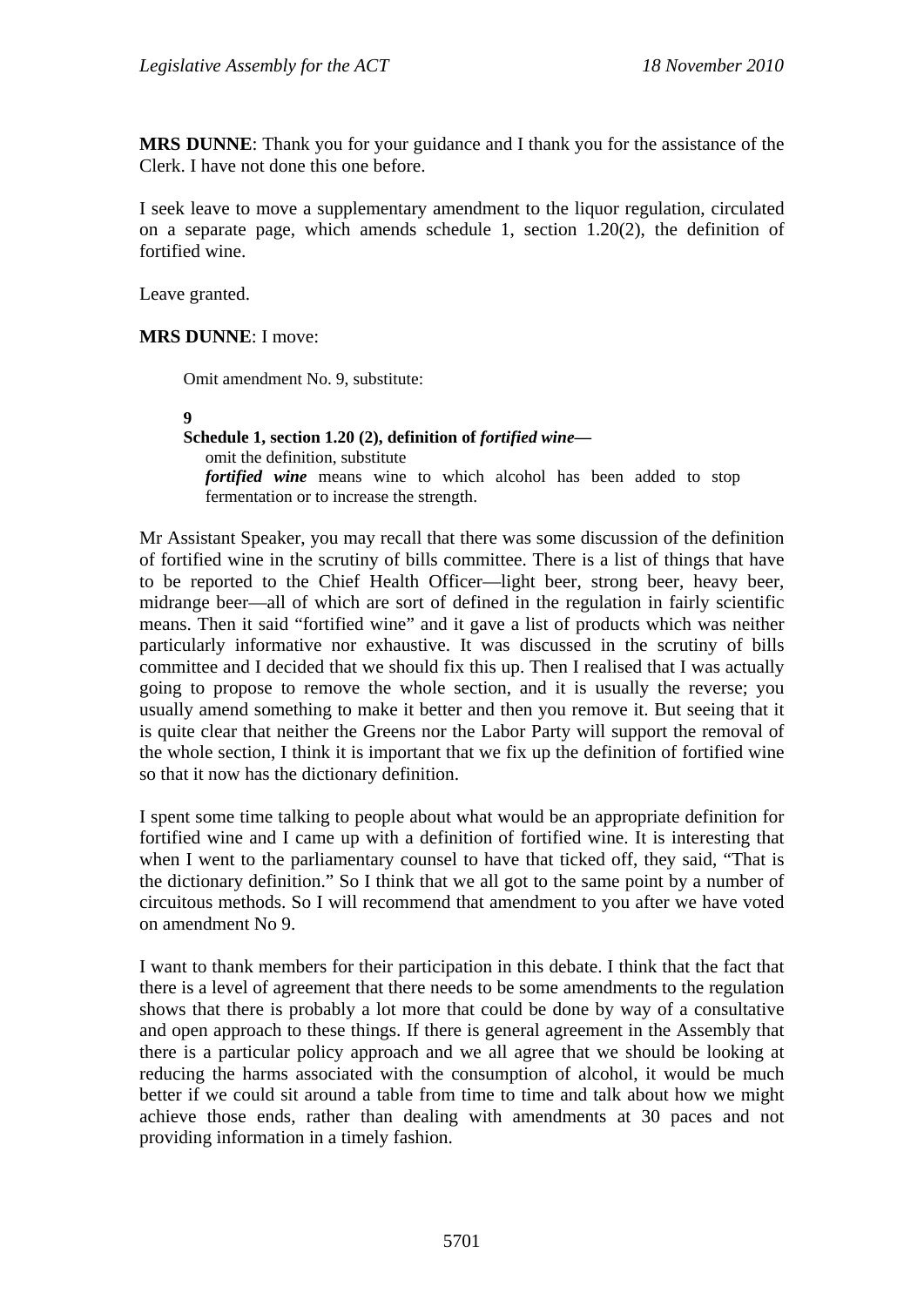I know that I have made this point on a number of occasions; it is my experience that with major legislation you end up with less debate, less contention and fewer amendments if you actually sit down and work your way through it. There have been occasions, for instance when Mr Corbell was the minister for planning and the first tranche of planning reforms came in, when there were a number of roundtable discussions in this place—in this building, not in this chamber—about how to carry forward things.

It turned out that crossbench and opposition members were making a range of suggestions that the government could work with and we went away and resolved issues. So the government moved a whole lot of amendments. Then there were the issues that we could not agree on and they were dealt with by the parties. That meant that there was a higher level of preparedness, a higher level of specificity and fixing up of issues as we went along, and very little misunderstanding.

There have been other occasions—the one that I had most to do with was the passage of the current Environment Protection Act—where every regulation, every code of practice, everything, was on the table. The whole matter was inquired into by the Assembly, after there had been two years of public consultation on the issue, and in fact all the amendments were done well beforehand. I think there were, in fact, no amendments on the day that the bill was passed because everything had been agreed to, and the bill passed unanimously. Although members of the Assembly had come from quite different views about this, it was all finally resolved. That is an example of how you actually get good policy.

I think the problem with this debate is that the minister has held all of the cards too close to his chest for too long and the community have not been adequately consulted on this. That the regulations came out less than six weeks before the implementation is inappropriate. We have a lot to learn from what went wrong here—and what will continue to go wrong with this legislation, because I suspect we will be back here amending it time and again. And I think the fault for that will lie with the minister, who has not been open, who has not consulted and who has not worked with the community and the members of this place to come up with a better piece of legislation. When there is general agreement on the premise, we should not have had to have a range of acrimonious debates here because the minister did not want to share.

I thank members for their support. It is important to note again that it is the Canberra Liberals who are doing the hard work to fix up the mess and that we have worked very hard with the community and taken into account their concerns. There are issues here that I notice that I am not going to get support for. The issue in relation to the extra water stations is a matter of particular concern and I would encourage the minister to look at the regulations, and I will continue to look at the regulations, because the principal concern that I have about that is that those stand-alone drink stations which will not be supervised will become drink-spiking central.

We need to look at issues about making sure that those water stations are tamper-proof and that people cannot use them as opportunities for drink spiking in particular. That is the biggest safety issue I have and I think it has not been addressed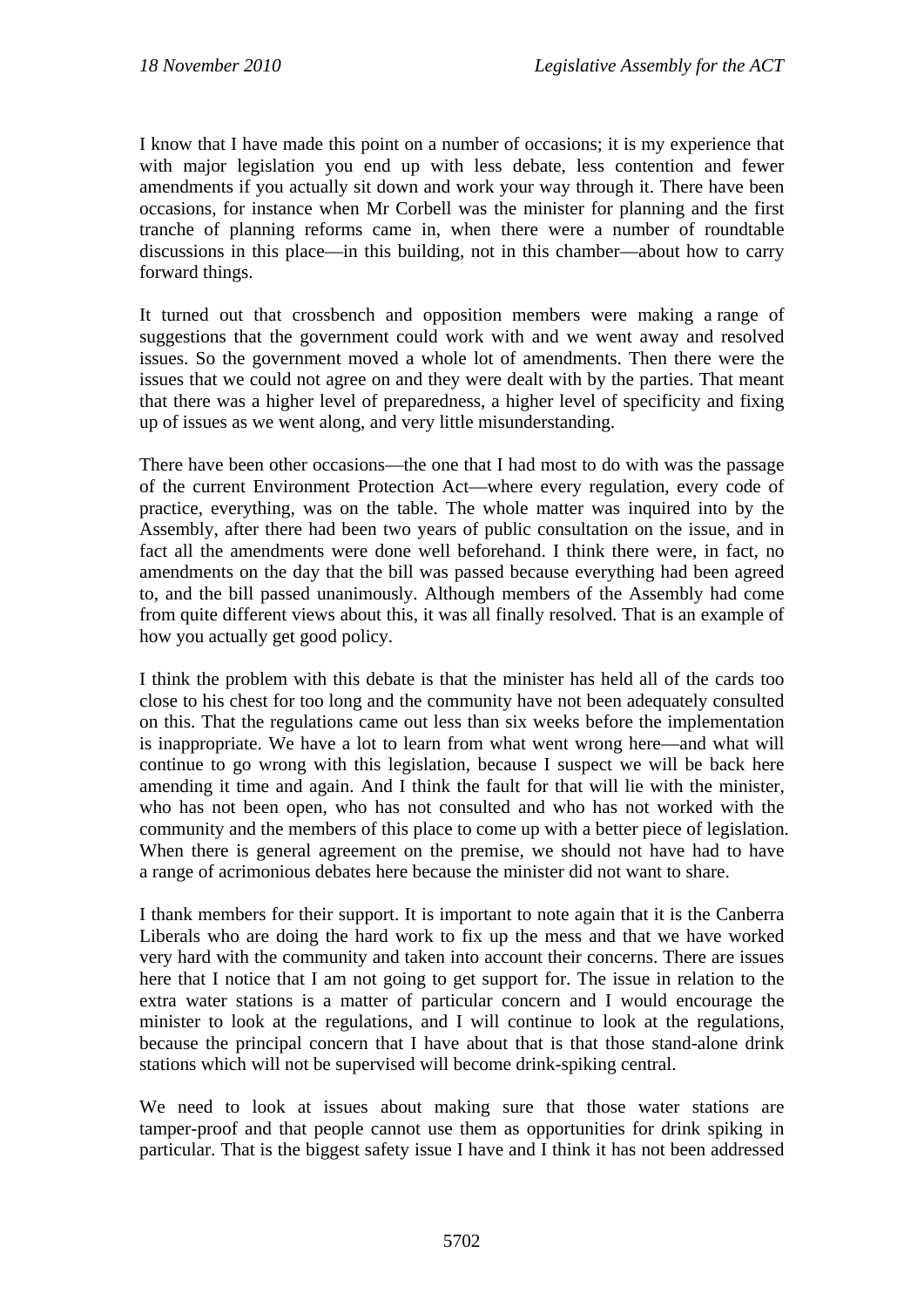by either the government or the Greens on this occasion. I think that is a very important issue. That said, I think there has been some progress on these regulations but I see that we will have much more work to do in the future.

**MR ASSISTANT SPEAKER** (Mr Hargreaves): For the information of members, what I propose to put now is Mrs Dunne's amendment which merely alters the wording of amendment No 9 in her schedule and at a later stage we will vote on the substance of that amendment No 9 which will be entitled as amended. So the question now is that Mrs Dunne's amendment be agreed to.

Amendment agreed to.

*Ordered that the question be divided.* 

**Mrs Dunne's** amendment No 1 negatived.

**Mrs Dunne's** amendment No 2 negatived.

**Mrs Dunne's** amendment No 3 agreed to.

**Mrs Dunne's** amendment No 4 agreed to.

**Mrs Dunne's** amendment No 5 agreed to.

**Mrs Dunne's** amendment No 6 agreed to.

**Mrs Dunne's** amendment No 7 agreed to.

**Mrs Dunne's** amendment No 8 agreed to.

**Mrs Dunne's** amendment No 9, as amended, negatived.

**Mrs Dunne's** amendment No 10 agreed to.

Question put:

That **Mrs Dunne's** amendment No 11 be agreed to.

The Assembly voted—

Ayes 5 Noes 10

Mr Doszpot Ms Bresnan Ms Hunter

Mr Coe **Mr Barr** Mr Hargreaves Mrs Dunne Ms Burch Ms Burch Ms Le Couteur Mr Hanson Mr Corbell Mr Rattenbury Mr Smyth Ms Gallagher Mr Stanhope

Question so resolved in the negative.

**Mrs Dunne's** amendment No 12 agreed to.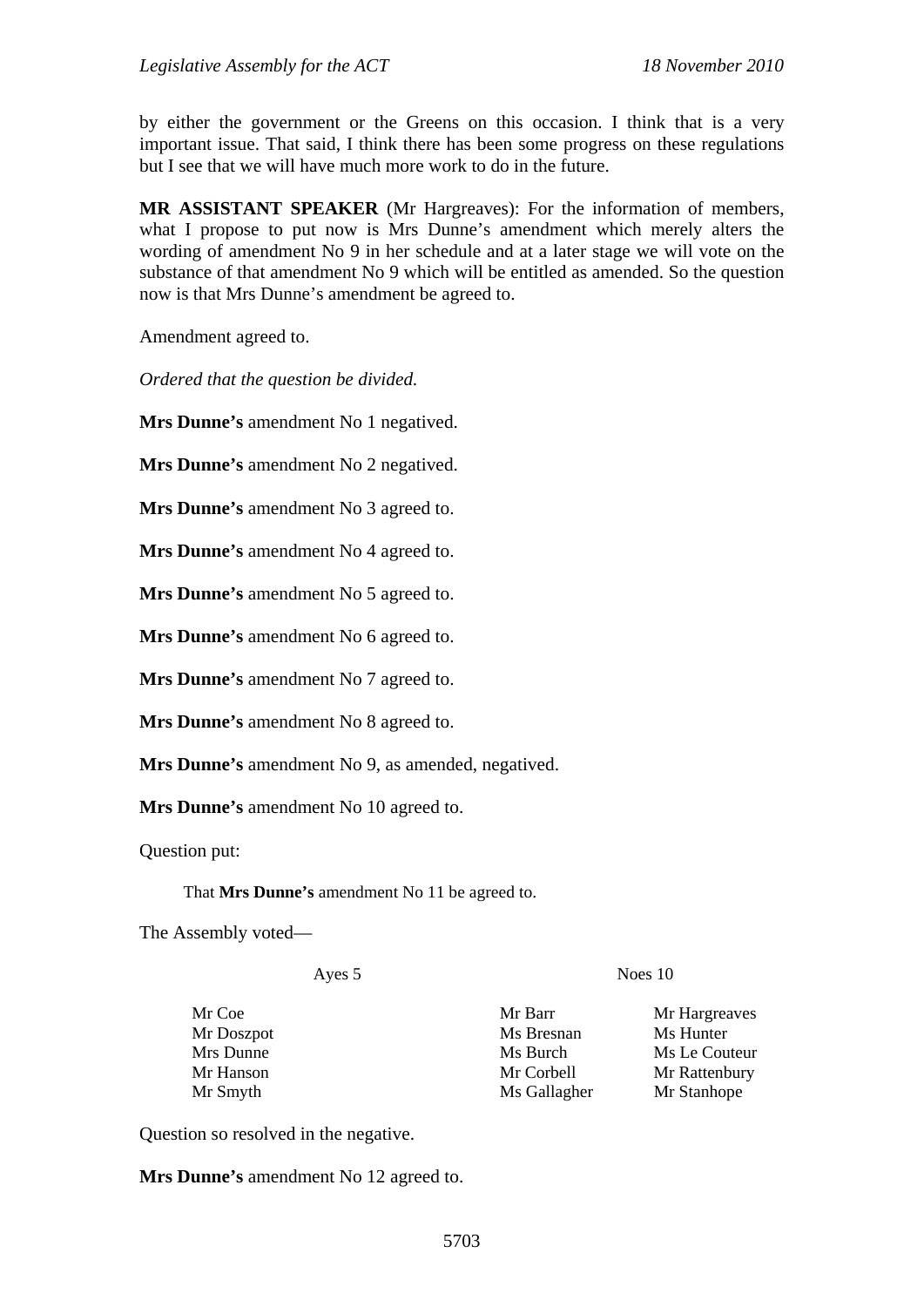Motion, as amended, agreed to.

### **Public Accounts—Standing Committee Report 13**

**MS LE COUTEUR** (Molonglo) (3.43): I present the following report:

Public Accounts—Standing Committee—Report 13—*Inquiry into ACT Government Procurement,* dated 9 November 2010, together with a copy of the extracts of the relevant minutes of proceedings.

I move:

That the report be noted.

The first thing I need to do in noting this report is to thank the secretariat. We were fortunate to have two secretaries during the period of this report. Andrea Cullen finalised it but a lot of the work was done by Derek Abbott, who was here until June this year.

The inquiry actually began for the public accounts committee way back on 30 April 2009. During that period we had both Ms Joy Burch and Mr John Hargreaves as members of the committee, as well, of course, as me and Mr Smyth. I want to note here, in case I forget to note it later, that Mr Hargreaves did not participate in any of the deliberations regarding the waste management section because he had ministerial responsibility for some of these actions at the time.

As I said, this started in April last year, so this report has been a long time coming. I think there are a number of very useful recommendations in it. I think all members of the committee felt it was an area that was of considerable importance. I am speaking personally here when I say I was slightly disappointed by the number of submissions we had, because there were a lot of people that talked about it but who did not put submissions in. I hope this was not due to concern that putting a submission in might not be advantageous for them in terms of getting more government procurement in the future.

By way of context and background, the ACT government spends about \$1.2 billion a year on goods, services and works—that is, things that are covered by the term "procurement". \$1.2 billion is a sizeable amount of money, so it is really worth while getting it right.

You will be pleased to know that I do not intend to go through all 25 recommendations, but I will go through some of them. I will start with recommendation 8, which states:

… ACT Procurement Solutions engage specifically with representatives of micro, small and medium sized businesses to refine procurement processes …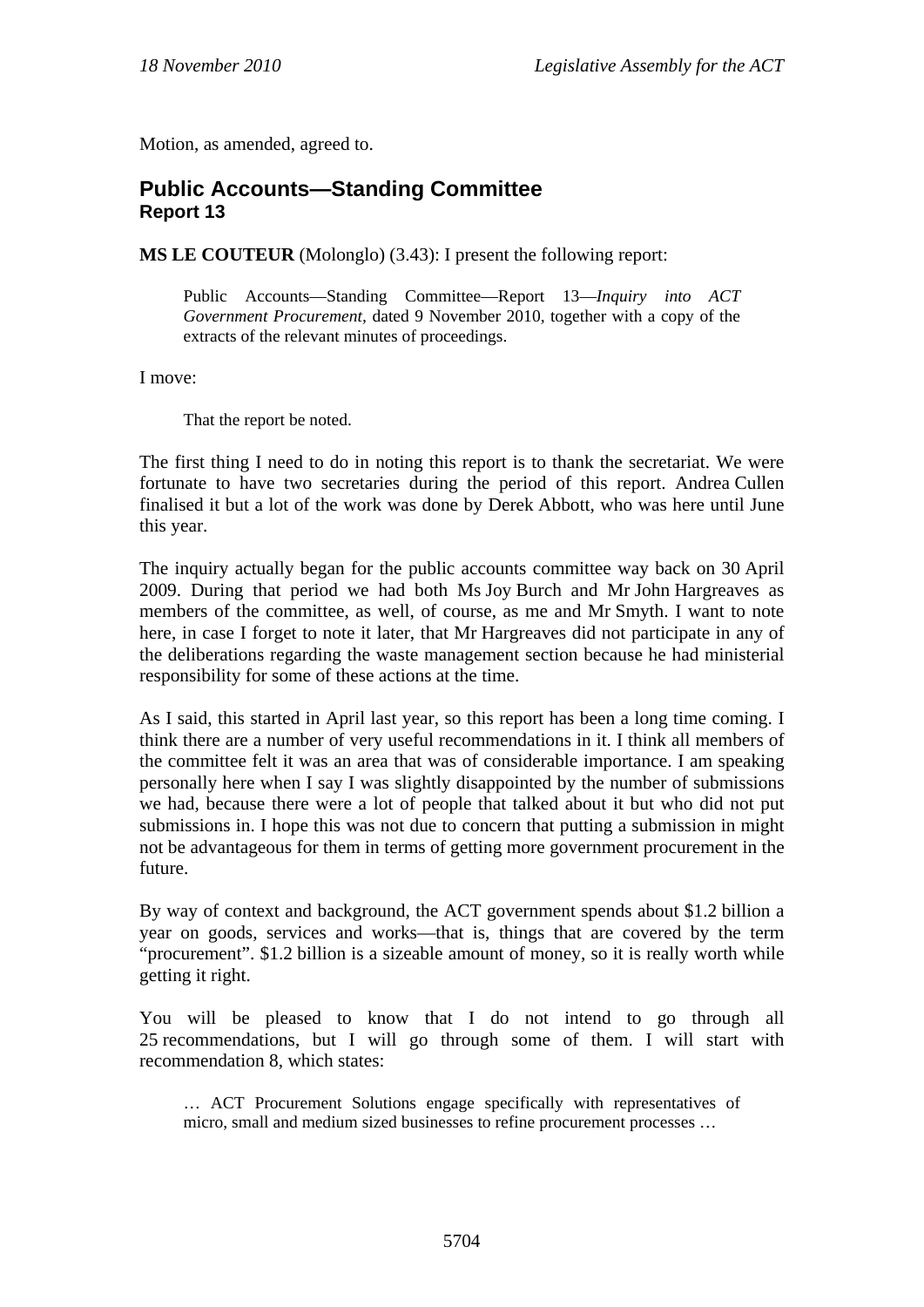We did find that, for very small businesses, the whole ACT government procurement framework was somewhat intimidating, so we felt there was work to be done there. Another place in terms of process where there is obvious work to be done is with the online tender system. The suggestion was made to us by a number of people that maybe we could just adopt the commonwealth government's online tendering system, which appears to be better than ours. I do not speak as a user; that is what they said about that.

One of the other areas we talked about was Procurement Solutions liaising with the community sector. In the past the community sector used to get grants for this, that and the other, and often for quite substantial programs. But, more and more, things have changed and the community sector is involved in procurement operations. We heard evidence that this was quite burdensome for some in the community sector and involved a whole change of attitude. We made a number of recommendations about this. We recommended that Procurement Solutions liaise with peak bodies in the community sector and have regular briefing sessions so that the sector can better understand procurement processes, and to give the sector early advice of possible opportunities. We also thought they should look at the possibility of prequalification and panel arrangements, which could hopefully reduce the effort required by the community sector to lodge tenders.

Recommendation 12 states:

… the ACT Government review the legal powers and resources of regulatory bodies such as ACT Workcover and the ACT Long Service Leave Board to ensure that these entities can discharge their responsibilities proactively.

Once completed, the ACT Government should inform the ACT Legislative Assembly of the outcome of the Review.

The reason for this recommendation is that there was quite a body of discussion and evidence around the industrial relations issues from some of the contractors and subcontractors on how ACT procurement could be involved in this. There seemed to be some issues with the distribution of responsibility between the various bodies. Procurement Solutions acknowledged that, while it often received complaints, it could, as a committee member put it, "not actually do much with the information other than pass it on to someone who can deal with it". The Executive Director of ACT Procurement Solutions responded to this statement by saying, "Exactly."

Given the continuing discussion in the papers and submissions to the committee, we felt this was an area which needed some greater work. It is important that people working basically on government jobs are paid appropriately. I am sure it is something that the government should have responsibility for.

On recommendation 14, I note again that Mr Hargreaves was not involved in this. Recommendation 14 notes the sad history of various problems at the Mugga Lane and Mitchell waste transfer and tip facilities. We noted also there was ongoing legal action and that, with respect to these items, the committee was not set up in any way to deal with them. However, we did note there was still considerable disquiet and discomfort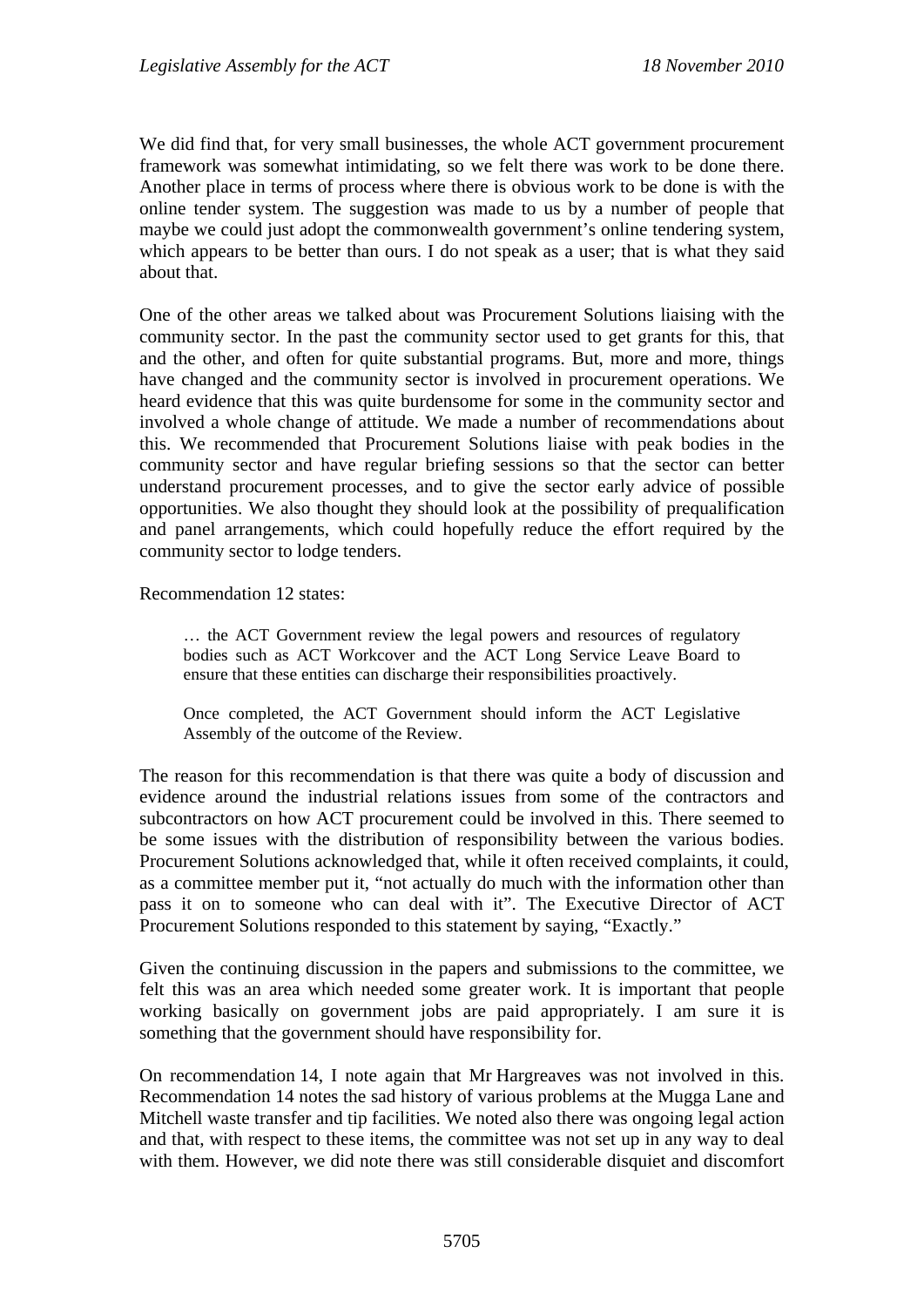on the part of some people about it, so we recommended that the Auditor-General conduct a wide-ranging investigation of the allegations raised with regard to Aussie Junk's employment practices and the management of contractual processes for the letting of the leases for the Mugga Lane and Mitchell facilities.

I will now move on to sustainability issues with regard to procurement. This is something that the committee spent some time on. The government's submission on this was quite positive. It said that sustainability can be achieved. It agreed that it could be achieved and that it needed to be incorporated at the beginning of procurement.

However, the procurement principles set out in the Government Procurement Act do not specifically include sustainability as a factor to be considered in making a procurement decision. Subparagraph (d) of section 22A, which requires consideration to be given to "optimising whole of life costs", certainly makes it possible to include sustainability in the process. It does not stop it but it does not actually start it, as it were.

Subparagraph (a), which requires "probity and ethical behaviour", also points in the direction of sustainability, but again it does not actually require this. We had advice from ACT Procurement Solutions that they had put out a couple of circulars. One was about optimising whole-of-life costs, and that was mainly focused on the commercial costs—things like acquisition, maintenance, operating costs, disposal costs and training costs, which are, of course, important. But they did not deal very much with the environmental and social outcomes.

There was a further circular on sustainable procurement which listed a number of things that decision makers needed to take into account, such as the importance of a healthy environment, the need to value and protect ecological integrity and biodiversity, prudent use of resources, applying the precautionary principle and adopting a whole-of-life approach to projects.

There was not much evidence to suggest that sustainability considerations have been incorporated. In fact, the Property Council of Australia in its evidence suggested that evaluation still focused on financial considerations. It said:

The current approach of aiming to measure sustainability by adopting a whole of life costing exercise, is not appropriate in many instances and again leads towards a financial cost justification argument, avoiding evaluation of broader environmental and community benefits that could also be sought.

The Property Council in fact recommended that the Government Procurement Act and regulations be amended to make specific mention of sustainability and triple-bottom-line accounting, and also that ACT public servants get more relevant training.

This led to a number of recommendations. Recommendations 16, 17 and 18 all basically deal with incorporating sustainability into procurement. We have suggested that guidelines should be adopted and that the Auditor-General should conduct a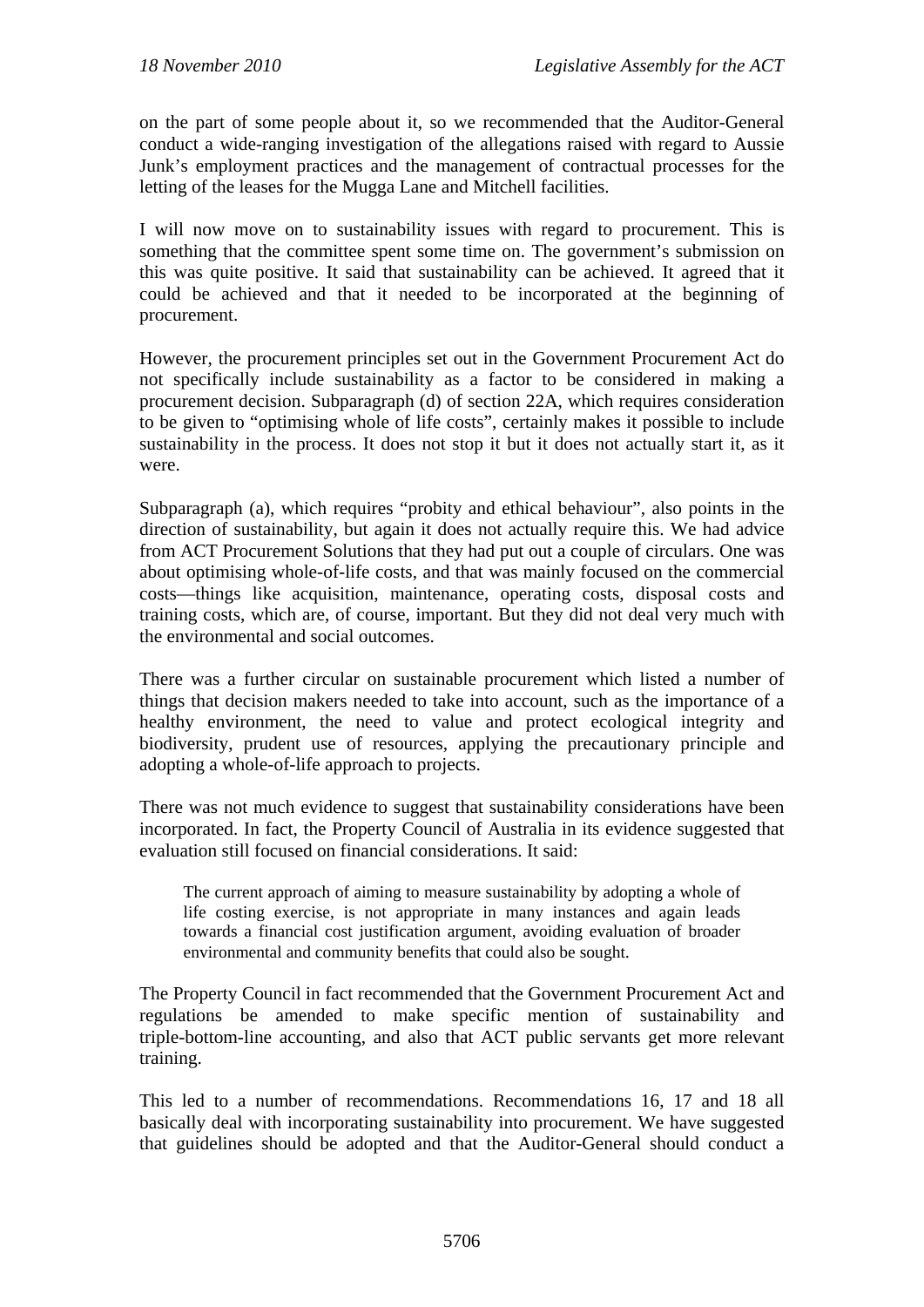review of a selection of recent procurements to evaluate the influence that the ACT government's sustainability policies are having. As I said, we recommend that explicit reference to sustainability should be included in the Government Procurement Act 2001.

We then move on in the report to social procurement. This is a bit of a two-part story. When we started our inquiry, there did not appear to be much government interest in social procurement. Social procurement, for those who are not aware, is concerned with including social value as part of the triple bottom line, or as part of the double bottom line, into procurement issues.

We noted at the beginning that the government had little idea about this. A couple of months before the conclusion of our report, in fact, we delayed our report so that we could get—

#### *Members interjecting—*

**MR ASSISTANT SPEAKER** (Mr Hargreaves): Order, members! It is difficult enough for me to hear Ms Le Couteur with her soft voice, without having to go over you lot.

**MS LE COUTEUR**: Thank you, Mr Assistant Speaker. I will endeavour to talk up, although I do not think I can emulate Mr Hanson for loudness of voice.

We actually delayed the outcome of our report in order to get more evidence from the government on social procurement, as there was a policy change during the period of our inquiry. We were very pleased to find that the ACT government has now become more involved in social procurement, although it would have to be described as still in very early and tentative stages.

Unfortunately, while DHCS has put some resources towards a hub for social enterprises, most of the enterprises that that hub is supporting are not the sort of things which the government often procures. One thing that comes to mind is Ronnie's Succulent Snails. I have been a donator of snails to Ronnie's, but we do not often serve snails in government hospitality, to my knowledge—not that I would eat them, of course, being a vegetarian, even if we did serve them.

**Mr Hanson**: Are snails not vegetarian?

**MS LE COUTEUR**: No. We made a number of recommendations about strengthening social aspects of government procurement, that there should be a special information forum on the new social procurement policy and particularly to target organisations in the area that fall under the ambit of the ACT Council of Social Service.

We also thought it was very important that the government start capturing information about social aspects of procurement policy, that this needed to happen immediately and that DHCS, as lead department in this area, need to development more methodology for advancing social procurement.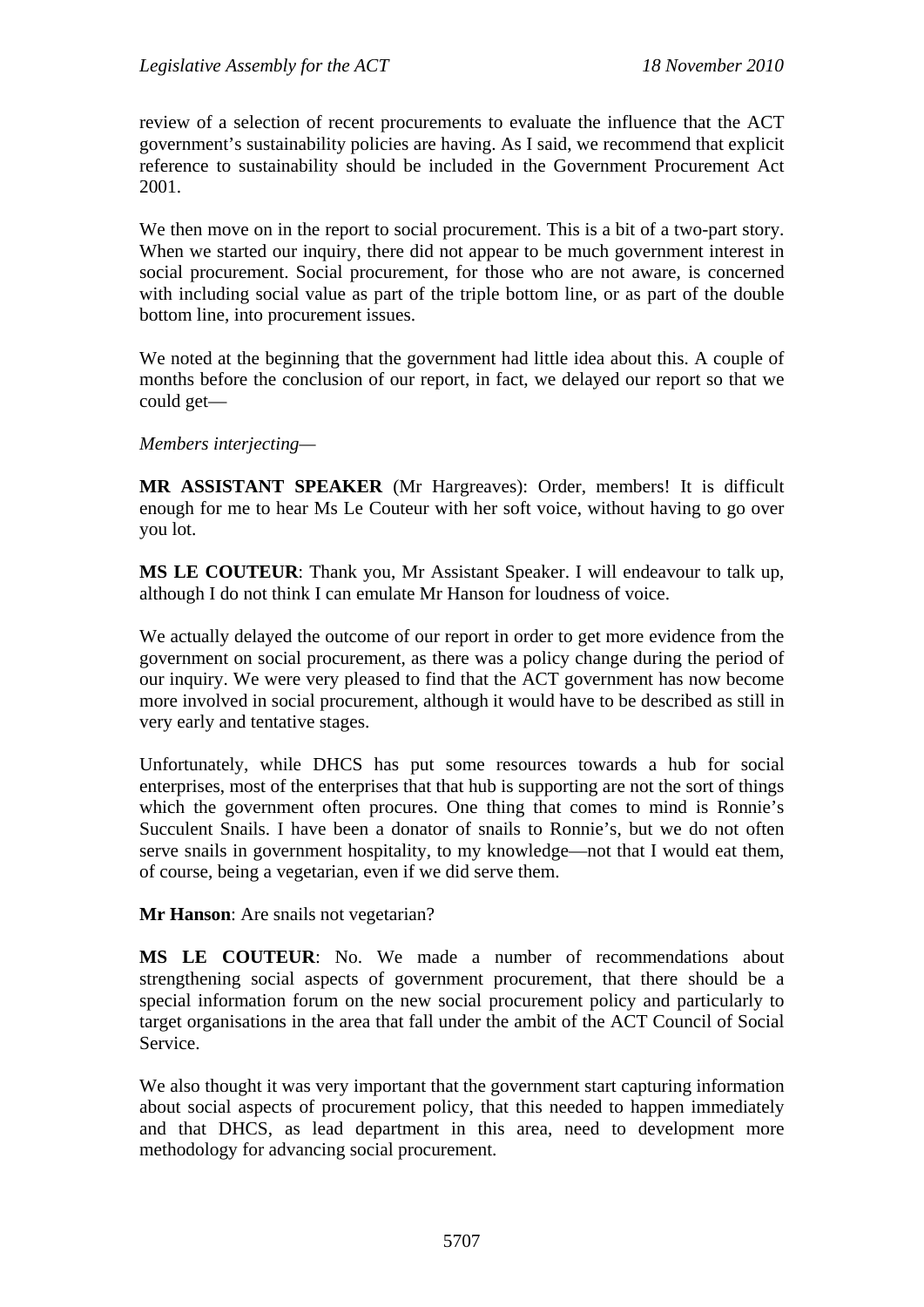In summary, I commend the report to the Assembly. It has been an interesting inquiry and I hope that it will lead to an improvement in procurement practices in the ACT.

**MR SMYTH** (Brindabella) (3.57): I, too, hope that the report leads to some good outcomes in procurement in the ACT. Ms Le Couteur missed what is perhaps the most important recommendation—that is, recommendation 1. Members, I would suggest that you all read recommendation 1 because at some stage it will affect a committee that you may sit on. Recommendation 1 says:

The Committee recommends that the ACT Legislative Assembly's Administration and Procedure Committee examine the Assembly's procedures to devise a process to protect the integrity of the committee system with regard to witnesses and submitters making false or misleading statements under the protection of parliamentary privilege.

At the heart of this is the submission from the CFMEU secretary, Mr Dean Hall, and his presence before the committee. At that committee hearing Mr Hall made some very interesting statements—"accusations" might be a better word—about a local building firm. It seems that the statements were without fact and without basis, but it certainly did not stop Mr Hall then going on ABC radio the next morning when he continued to peddle the allegations.

It is important that when we, as the Assembly, feel that we have been let down by submitters or witnesses, there is a process by which we can take action over this. Unfortunately, we do not have some of the penalties or fines that are in place in other jurisdictions—or indeed, in some cases, even imprisonment. It is important that when people deliberately come before a committee and make statements they know that what they are saying is correct. If they come before a committee and make misleading statements—if they make statements which they discover to be incorrect—they must correct the record.

But if they are going to use the committee to peddle mistruths about another organisation, for whatever purpose, then we who sit there and take the evidence really do have an obligation to ensure that justice is done to those that have been let down by the system and, indeed, that those who would seek to use the committee system of the ACT are actually called to account for what they do.

I think members are well aware that Mr Hall attacked Manteena, a well-respected building firm in the ACT. If you doubt the quality of Manteena's work, just go and see the new additions to the National Gallery of Australia which, having opened recently, is truly magnificent and a great piece of work. What was said obviously went to the CEO and Manteena as a firm and they then wrote to the committee. I will read a little bit of it:

We have now had the opportunity to review the Hansard transcript of evidence taken by the committee on Thursday 4 March, 2010.

While Manteena Pty Ltd was not present at this hearing, it wishes to bring to the attention of the Committee various matters of concern arising out of the evidence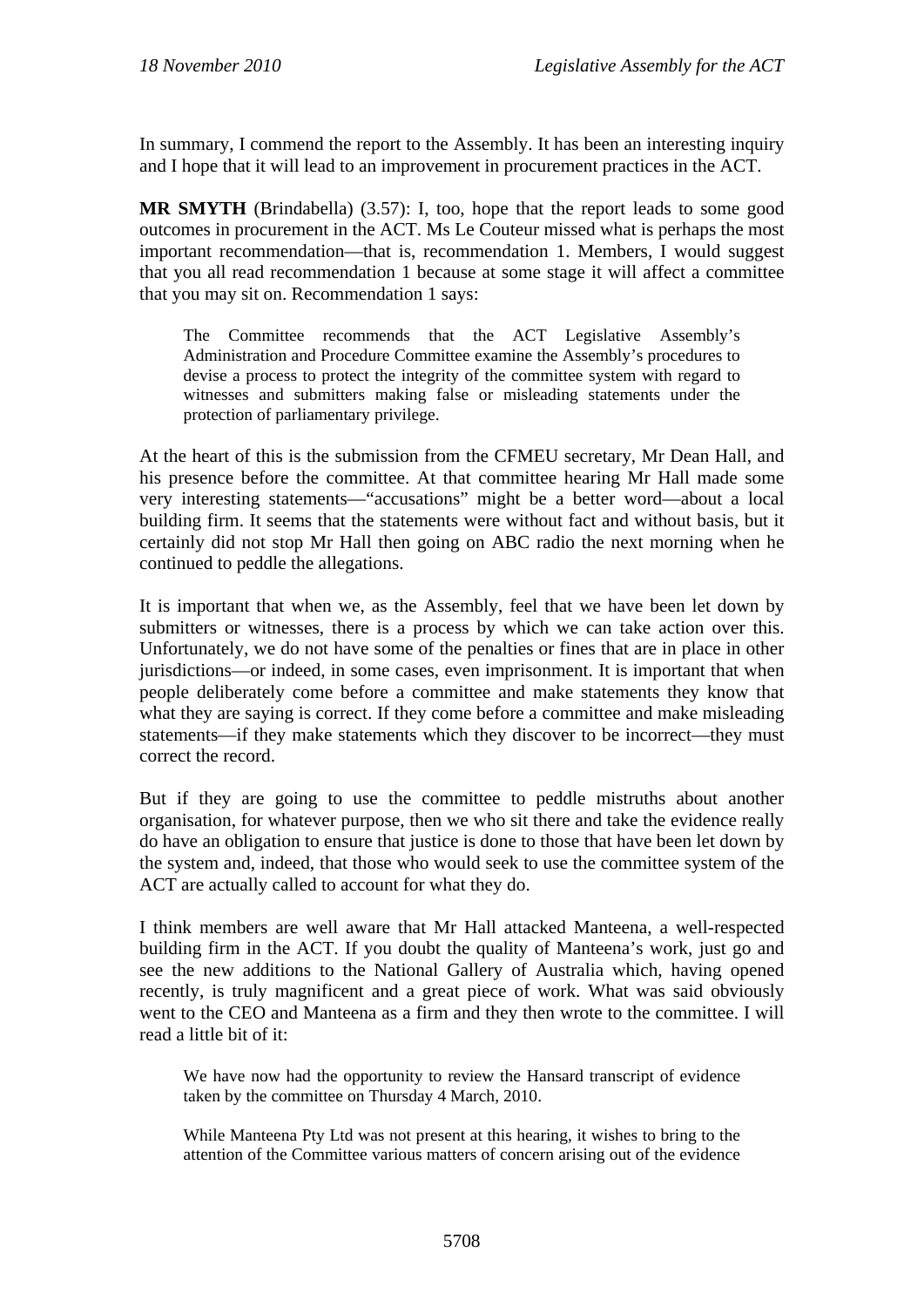given by Mr Dean Hall, Secretary of the ACT Branch of the CFMEU recorded on pages 17 to 28 of the transcript.

They go on to say:

However, numerous statements and inferences made by Mr Hall in his evidence under the cover of privilege and recorded in Hansard are factually incorrect and unsubstantiated and have had a detrimental impact on Manteena's reputation as a long-standing good corporate organisation.

We have set out in the attached submission a detailed response and correction to these statements and the implications concerning Manteena.

Given the seriousness of these allegations and the possible damage to the reputation of Manteena, which has had long standing, positive and professional relationships with both the ACT Government and the Federal Government over a period of thirty years, we have spoken with the CFMEU representatives … and we request that this response and correction be placed on the record …

I will just give one or two of the claims. This is one of the more outrageous claims:

Manteena Pty Ltd is a classic example of this. We have been on a number of their projects. A number of the subcontractors on their projects have collapsed over the last two to three years, owing in excess of hundreds and thousands of dollars in entitlements to workers. This has been going on for a long time. It is not just in the last few years; it is an ongoing problem.

You would think that if you are making that sort of statement you would have some fact to back it up. Manteena's response was:

This claim is false.

No trade or subcontractors have collapsed on Manteena sites as alleged.

I will not go through them all, but Manteena does call to account what was said. The problem for the committee now—and we are not set up to be the judge or the jury—is that when people use our committees in this way it does reflect on us. We have an obligation to make sure that if people like Mr Dean Hall of the CFMEU are going to present information to the committee and it is called into account then we do actually have a process.

Mr Speaker, given that you will be there at admin and procedures, it is certainly something that I am sure you are aware of and would have concerns about. Given that we are 20-odd years into the life of the Assembly, perhaps it is time that we had some procedures in place where we can resolve the "he said, she said" elements here. But to use the Assembly and to then go on ABC radio the next morning and use that as a basis for continuing the attack, when clearly these issues are either made up, falsified, or just illusionary, is not acceptable.

Moving through the report, one of the complaints was about the conflicting thresholds. Some are set at \$20,000, for instance, and others are set at \$25,000. The threshold is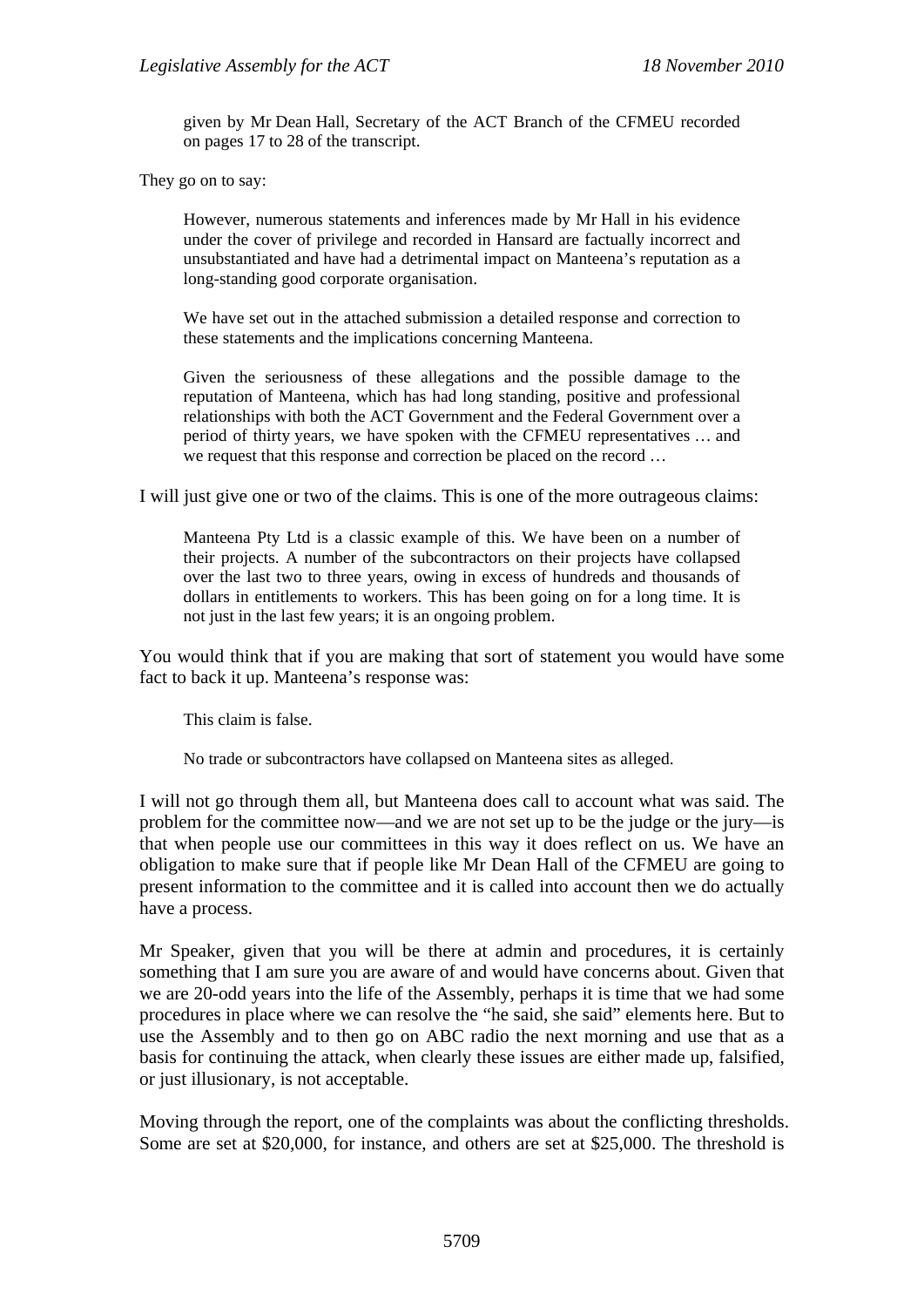where they can be brought into alignment and, indeed, the committee recommended that the thresholds be reviewed and adjusted on a regular basis, given that some of the thresholds have been there for some time.

The next issue that the committee addressed was that contracts had been let under exemption from the Government Procurement Regulation 2007. Obviously, there are cases where there is a sole supplier or a specific reason—whether it is to do with urgency or a need for compatibility—that a contractor be selected as a sole provider. The recommendation here is simply that, under the Chief Minister's annual report directions, there be something in the reports to indicate the number and value of contracts, as well as perhaps the reason. It is important that we keep this aboveboard and open so that people understand what is going on in terms of the way we spend taxpayers' money.

On page 25, in recommendation 7 the committee recommends that the ACT government review its procurement system with a view to the suitability of a range of procurement approaches. It was suggested that there are a number of different ways in which you can approach procurement. The Property Council, for instance, was critical of the outcomes achieved by a number of significant capital works projects in the ACT, which were characterised by cost or time overruns or reductions in scope. It argued that the contracting approach used by the ACT "can result in the ACT government taking on a disproportionate amount of the project risk associated with scope, time and cost". The council suggests that we should be more open and use the appropriate approach for the appropriate project. Recommendation 7 says that we should keep that in mind at all times.

As Ms Le Couteur mentioned, page 39 of the report starts a section on waste management in the ACT. As all would be aware, there have been some concerns raised over a number of years now, particularly since 2007, about what occurred to a community-based, not-for-profit company called Revolve. Revolve had a long association with this community. It had been at the tip at Mugga Lane for a long time, but we saw it pass to Aussie Junk. It has now moved on to another proprietor.

Recommendation 14 is a very important recommendation. We note there is ongoing legal action over this involving some employees and Aussie Junk. We are aware that some of these issues have been raised by the Ombudsman. But, at the end of the day, we were not in a position to judge, given what we were told, on the full nature of the facts. Therefore, recommendation 14 states:

The Committee notes that ongoing legal action exists and, subject to consideration of that legal action, recommends that the ACT Auditor-General conduct a broad ranging investigation of the allegations raised with regard to Aussie Junk's employment practices and the management of contractual processes for the letting of the leases for the Mugga Lane and Mitchell facilities.

These allegations have been ongoing for some time and it is time to clear up the matter. It is time to make sure that we get to the bottom of it in an appropriate manner and it is important that it is done in an independent way. The best person to do that, of course, is the Auditor-General.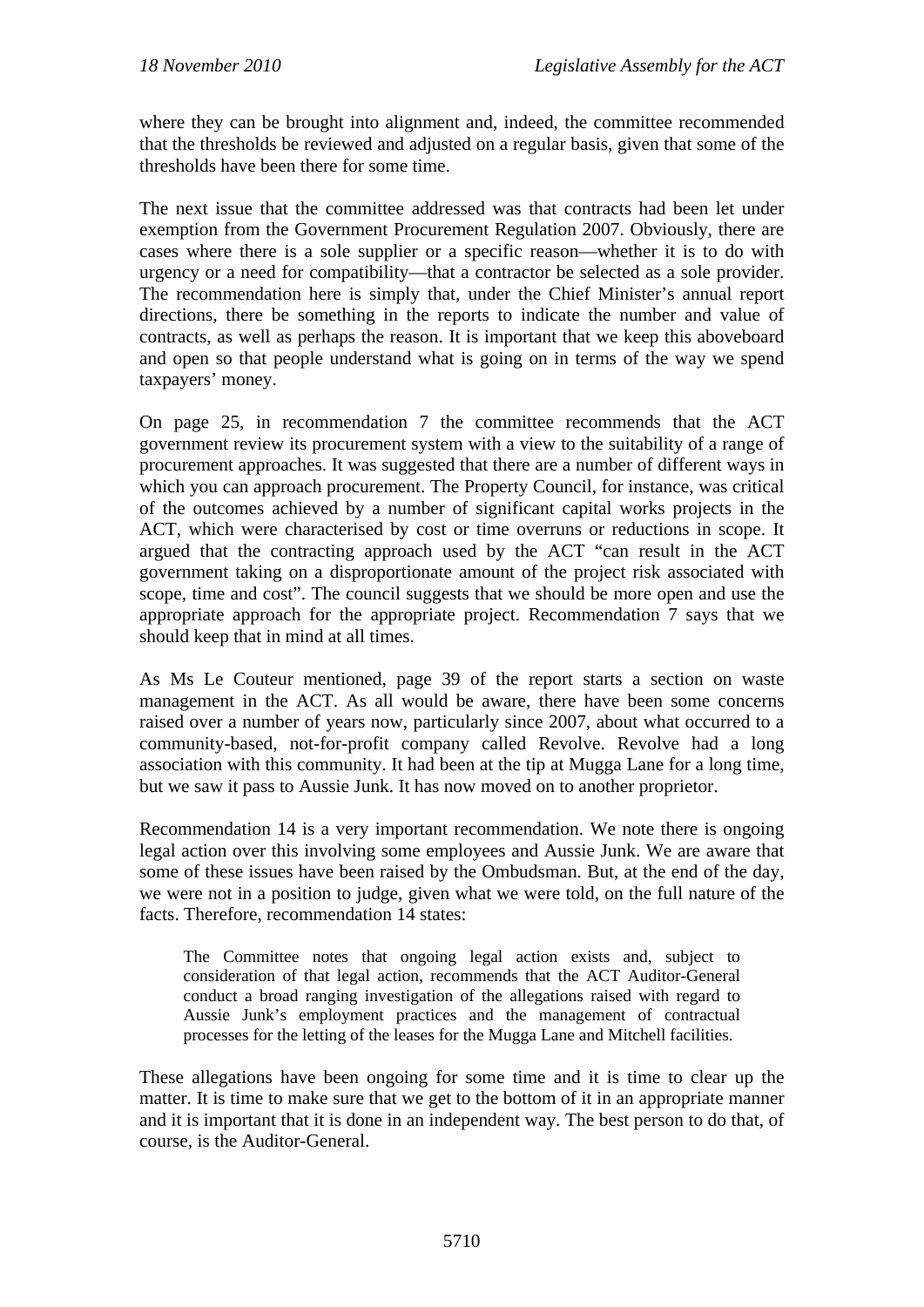Chapter 4 has already been mentioned by the chair of the committee. It looks at sustainability considerations. It is important. There are a number of recommendations there. It includes everything from the way in which organisations select their goods to the way staff are trained. It is important that we are aware of the opportunities that the government's purchasing power provides and that we use that for the betterment of the people of the ACT.

Chapter 5, in a way, is my favourite chapter. It is about social procurement. It was interesting that, as we worked through the committee, the original submissions from the government seemed to be vaguely unaware of social procurement. But suddenly, halfway through, as things were being revealed to the committee, the government not only adopted some policies but also was out launching them, attending workshops and making announcements, and then out came the press releases.

So it is nice to see, Mr Speaker, that the Assembly's committee can prompt the government into acting on something that clearly has benefits for our society and clearly has benefits for those involved in social procurement and the beneficiaries of those processes. There is a lovely paragraph, paragraph 5.20 on page 59, on the announcement of the new commitment. It starts at paragraph 5.19. In fact, let us go back to paragraph 5.18:

During the course of the Committee's inquiry, the Government announced that it was changing its tender processes to favour organisations that employ people with disabilities and the long term unemployed.

Paragraph 5.19 says:

In announcing the new commitment, the Chief Minister stated:

This ACT Government initiative aims to break down some of the barriers faced by people with disabilities wanting to enter the workforce by making it easier for organisations that employ people with disabilities to win Government contracts.

Paragraph 5.20 then says:

The Committee was interested to explore the detail of this commitment and relevant departmental officials appeared at a public hearing to discuss the announcement …

It does seem that the announcement was sparked by the inquiry. There had been ample opportunity for the government to do this before, but I think they were probably found lacking in that regard. Mr Speaker, recommendation 23 states:

The Committee recommends that ACT Procurement Solutions hold a special information forum on the ACT Government's new social procurement policy commitment, in particular but not restricted to targeting organisations and groups that fall under the gambit of the ACT Council of Social Service.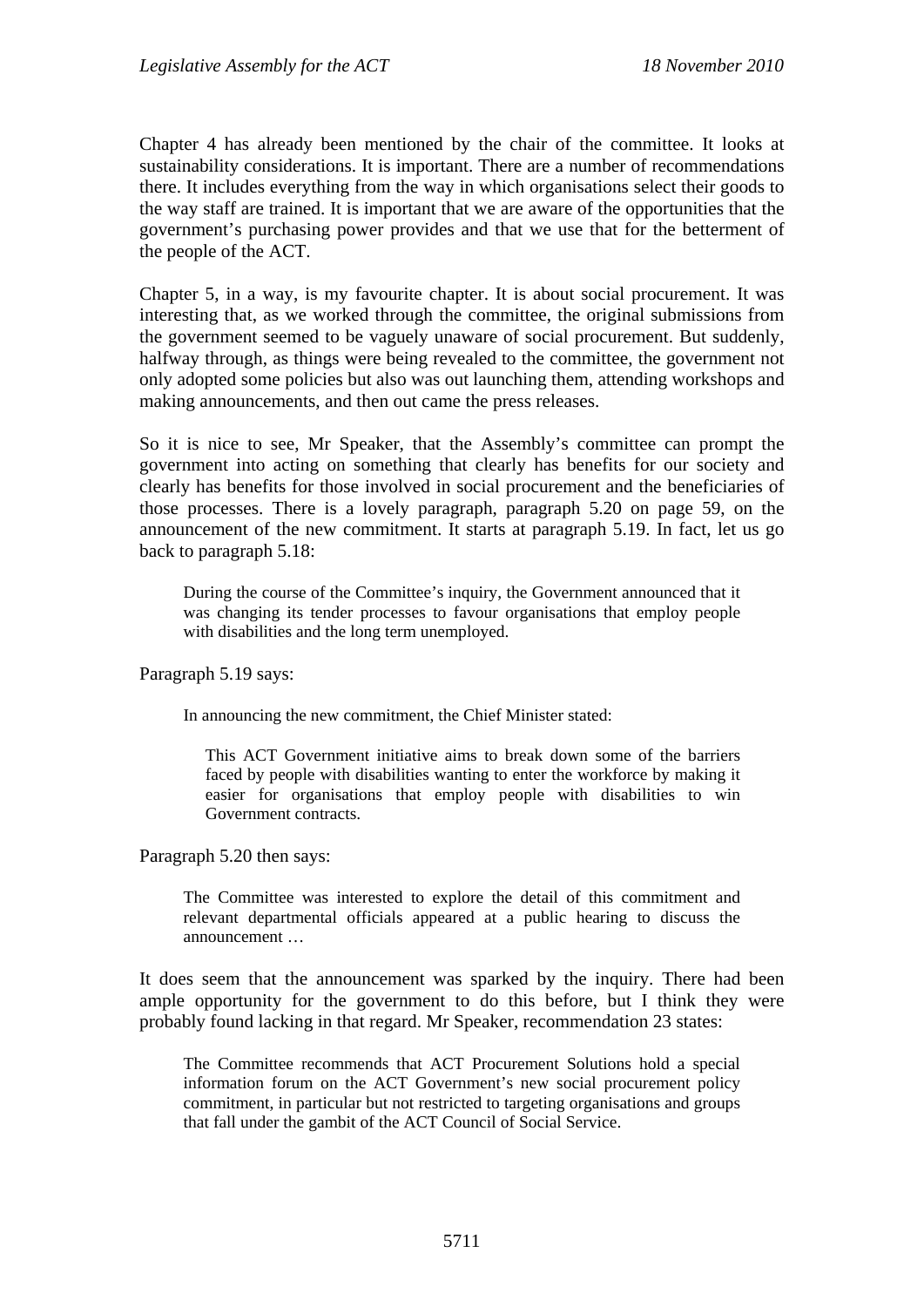It is important that, if we have this policy, people know about it. It is also important that it is not just limited to who Procurement might think could be interested in this issue. It is an important way of getting more resources into the disability sector. It is an important way of giving those with a disability the opportunity for employment and the opportunity to show the skills that they clearly have and that they are clearly quite willing to put on display. It is a way of engaging the broader community. We might think that they are all in the community sector. Well, they are not. There are a lot of very fine large, medium and small ACT firms out there who are more than interested in what is happening in social procurement. It is very important that they are all given the opportunity to make sure that they can realise those opportunities.

Recommendation 24 says that it is a matter of priority to ensure that appropriate data is captured under this policy and that Procurement Solutions be appropriately resourced to make appropriate adjustments to its current system to monitor and facilitate reporting on social procurement under the new policy commitment. It is important that we try and get a handle on this. Part of the difficulty for the committee was that we certainly did not know how big it was in the ACT and nobody was able to tell us.

Clearly, that is simply because it is in its infancy, but there are a lot of firms. You can go back and look at organisations like Koomarri that have been here for a long, long time and the ACT firms that are in this sector. It would be a good thing to know how many there are, the value of their turnover and their attributes. It would be good if the government was able to start collecting that information and making that available, particularly to us in this place but also to the wider community.

Recommendation 25 calls on the Department of Disability, Housing and Community Services, as the lead department in the area, to actually develop methodologies to measure the benefits flowing from social procurement. I think the community at large would be quite delighted at some of the benefits, but if we are going to sell this message to the community at large, we need to have something to tell them. So if we can work out not just what is happening but what the flow-on benefits from that to the entire community are, that would also be a very good thing.

It is a good report, Mr Speaker. I commend it to the Assembly, and particularly recommendation 1. We should not allow what Mr Dean Hall of the CFMEU did to a fine building firm in this city to happen ever again.

Question resolved in the affirmative.

#### **Statement by chair**

**MS LE COUTEUR** (Molonglo): Pursuant to standing order 246A, I wish to make a statement on behalf of the Standing Committee on Public Accounts.

On 3 June 2010, Auditor-General's report No 3 of 2010 was referred to the Standing Committee on Public Accounts for inquiry. The report presented the results of a performance audit that reviewed the implementation of selected budget initiatives by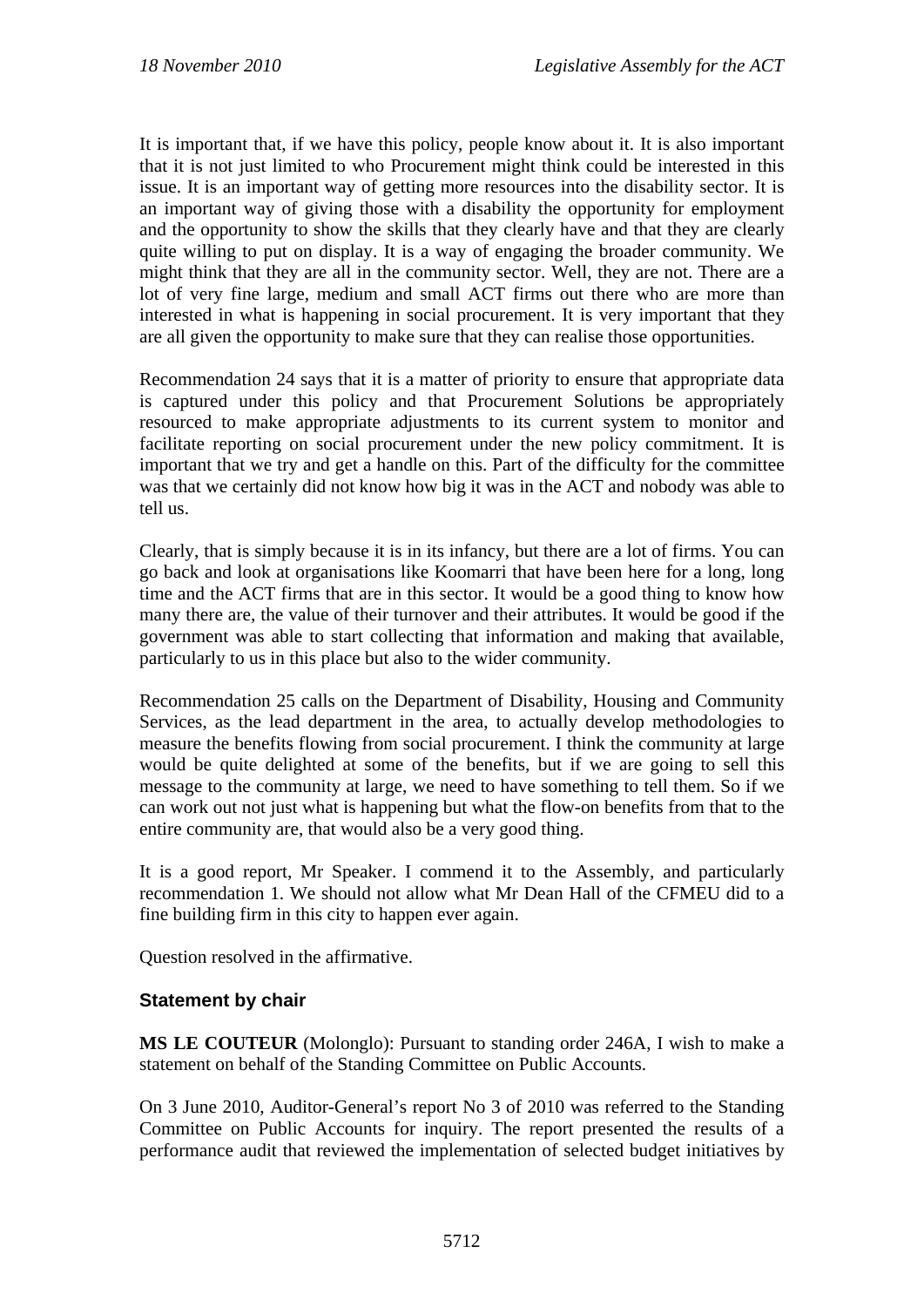ACT government agencies. The audit specifically focused on whether the selected agencies had delivered the initiatives for which they received funding in the 2007-08 and 2008-09 budgets, noting that some funded initiatives were intended to be delivered over a number of years. The committee received a briefing from the Auditor-General in relation to the report on 12 August 2010 and a submission from the government on 28 September 2010.

The committee has resolved to make no further inquiries into the report.

#### **Statement by chair**

**MS LE COUTEUR** (Molonglo): Pursuant to standing order 246A, I wish to make a statement on behalf of the Standing Committee on Public Accounts.

The Government Procurement Act 2001 requires agencies to provide the public accounts committee with a list of "reportable contracts" every six months. Reportable contracts are defined, with some exceptions, as procurement contracts over \$20,000 that contain confidential text. Agencies provide the committee with the names of contracting parties, the value of the contract and the nature of the contract.

The committee is aware that the information chief executives provide in relation to "reportable contracts" is readily available in the public domain on the ACT government contracts register.

The Minister for Territory and Municipal Services has informed the committee that consideration is being given to changing the process for the reporting of "reportable contracts". As an interim step in this process, the committee again welcomed receiving the list of reportable contracts for this period in one consolidated report. The committee believes that there is value in the provision of a consolidated report for the six-monthly reporting periods. However, the committee is of the view that the purpose of scrutiny would be served by a report that combines the two current six-monthly reporting periods. The committee wrote to the responsible minister in June 2010 to convey its views on this matter.

The responsible minister has subsequently advised that, while he welcomes the committee's willingness to reduce the frequency of reports on reportable contracts, he believes that the new register renders the reporting of reportable contracts redundant. As a consequence, the minister intends to change the legislation to remove the requirement for chief executives to report to the committee on reportable contracts.

The public accounts committee believes that this information should be available to all members and the committee will continue to table these lists until such time as the legislation is amended. I therefore seek leave to table the list of reportable contracts for the period 1 April 2010 to 30 September 2010, as received by the public accounts committee.

Leave granted.

**MS LE COUTEUR**: I table the following paper: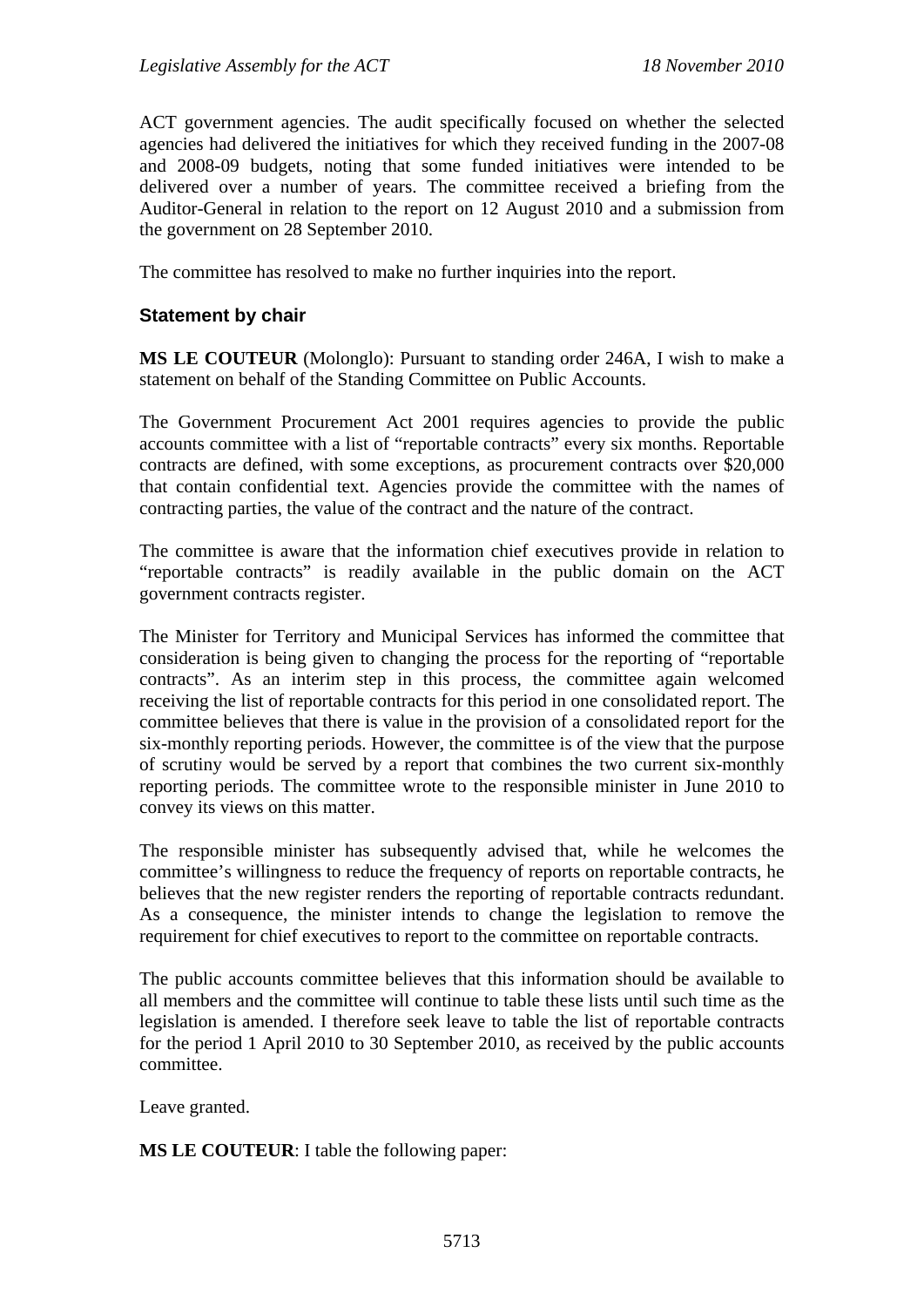Reportable contracts—Agencies reporting reportable contracts for period 1 April to 30 September 2010—Table.

## **Road Transport (Alcohol and Drugs) Legislation Amendment Bill 2010**

Debate resumed from 28 October 2010, on motion by **Mr Corbell**:

That this bill be agreed to in principle.

**MR HANSON** (Molonglo) (4.17): At the outset, let me say that the opposition will be supporting this legislation as well as the amendments that have been proposed by both the government and the Greens. I will also be proposing an amendment regarding the requirement to conduct drug awareness courses consistent with alcohol awareness courses, which is one of the government's proposals. I will also be raising a concern with one aspect of the legislation regarding drivers supervising learners and foreshadow that the opposition may seek to amend this aspect of the legislation at some time in the future.

The bill contains some technical but important amendments to the RDT legislation and some substantive changes to the RBT legislation, as well as some amendments to the RBT provisions. Although the amendments will be discussed further in the detail stage, the political noise that the government has been making about the RDT amendments and the extensive commentary from the scrutiny of bills committee mean that I will discuss these amendments first before moving to the substance of the new RBT provisions.

Mr Speaker, as you are probably aware, Simon Corbell took as much political opportunity as he could from the need to amend the RDT provisions. So I do need to be quite thorough in addressing these issues. It is important to remember, when we speak today on changes to the RDT legislation and the amendments to be made, that random drug testing would not have been introduced in the ACT without the Canberra Liberals believing strongly that this was an essential element in the fight against drug driving. And I acknowledge the support that we had of the Greens in this process.

The government may stand up today and try to overshadow this fight with empty words about unworkable legislation. They may once again try to play politics with road safety. Indeed, in the *Canberra Times* on 29 October, Mr Corbell pledged to fix what he described at that stage as unworkable roadside drug testing laws passed by the Assembly in July.

It is somewhat ironic, especially given that the very week, indeed the day, that he made those comments, that the Assembly had worked furiously to pass numerous amendments to fix his liquor licensing legislation to make it workable and, in work after lunch done by Mrs Dunne, she was fixing up unworkable regulations again from Mr Corbell. It is also ironic that today we will need to pass numerous amendments to ensure that we can actually make the government's changes to the law on drink driving workable.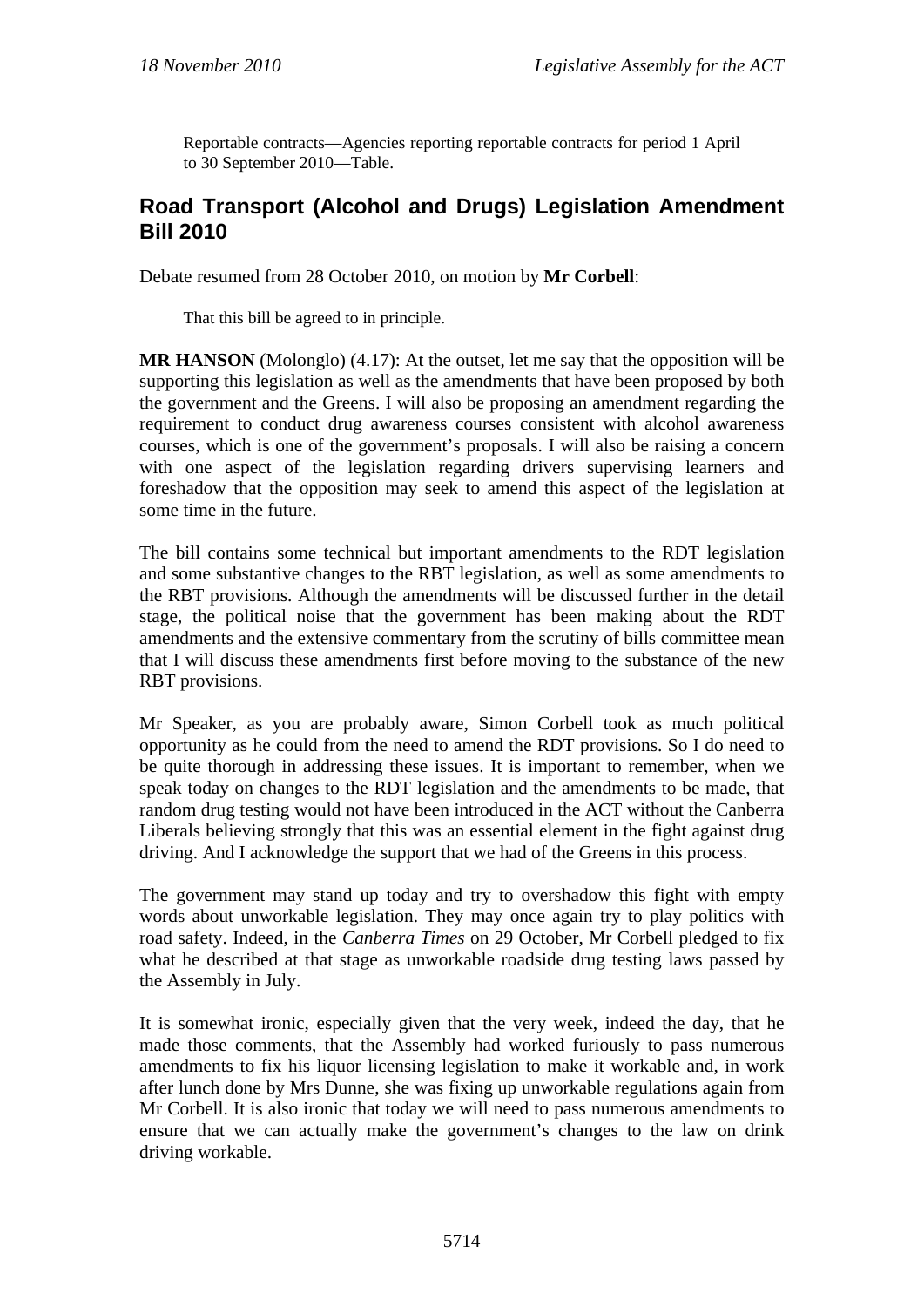Indeed, the Chief Minister claimed in the debate on random roadside drug testing legislation that the Canberra Liberals were attempting to rush through this legislation in a blatant disregard for the human rights implications. It is ironic again, then, that, when we received the report of the scrutiny of bills committee on Monday, we discovered that the government had failed to address some key reporting areas required under the Human Rights Act.

It is ironic again, given that in the area where the government have claimed to fix the unworkable legislation, that they are now forced to provide an amendment today. I draw the attention of the Assembly to clause 42 of the bill. The scrutiny of bills committee report exposes that the government had denied people charged with drug driving offences the right to challenge the drug test analysis, a right they have not denied for alcohol driving offences.

I do not want to imply that this was an intention of the government to do so but inadvertently they did so. And this is reflected in the Chief Minister's response to the committee where he states:

The government certainly did not intend to preclude the possibility of challenges to an analysis and will move amendments to address the committee's concerns.

This is without doubt a technical amendment, an amendment required to make the legislation workable. I would not, as Mr Corbell did in the *Canberra Times*, argue that this makes Mr Stanhope's legislation half baked. This is complex legislation and indeed occasionally, as we have seen in debating regulations this afternoon, as we saw in the amendments made to Mr Corbell's liquor licensing legislation and as we are seeing in the amendments that must be made to the random breath testing legislation, these are amendments that occur on a regular basis and do not make legislation either half baked or unnecessarily unworkable.

I foreshadow that the Liberals will be supporting the amendments to be made to clause 131 of the bill. These amendments that the government is forced to make today are to fix a gap in the bill that would have meant that the police, in pulling over the holder of an interstate licence and finding that the person had a high-range alcohol reading, would have been unable to immediately suspend that person's licence. They would have been unable to suspend the licence, even though ACT licence holders would have had their licences suspended.

I understand that this is a technical amendment and that this is an amendment required to make the legislation work. But given Mr Corbell's low threshold for calling it half-baked legislation, I wonder whether he would be holding it to the same account as his colleague the Chief Minister's similar amendments today.

The Canberra Liberals will today support the Road Transport (Alcohol and Drugs) Legislation Amendment Bill 2010 because we do not believe in playing politics with road safety. We have examined the bill carefully and we believe that there is sound policy within it, that the remedies and provisions provided will prove useful in countering drink driving and drug driving in the ACT.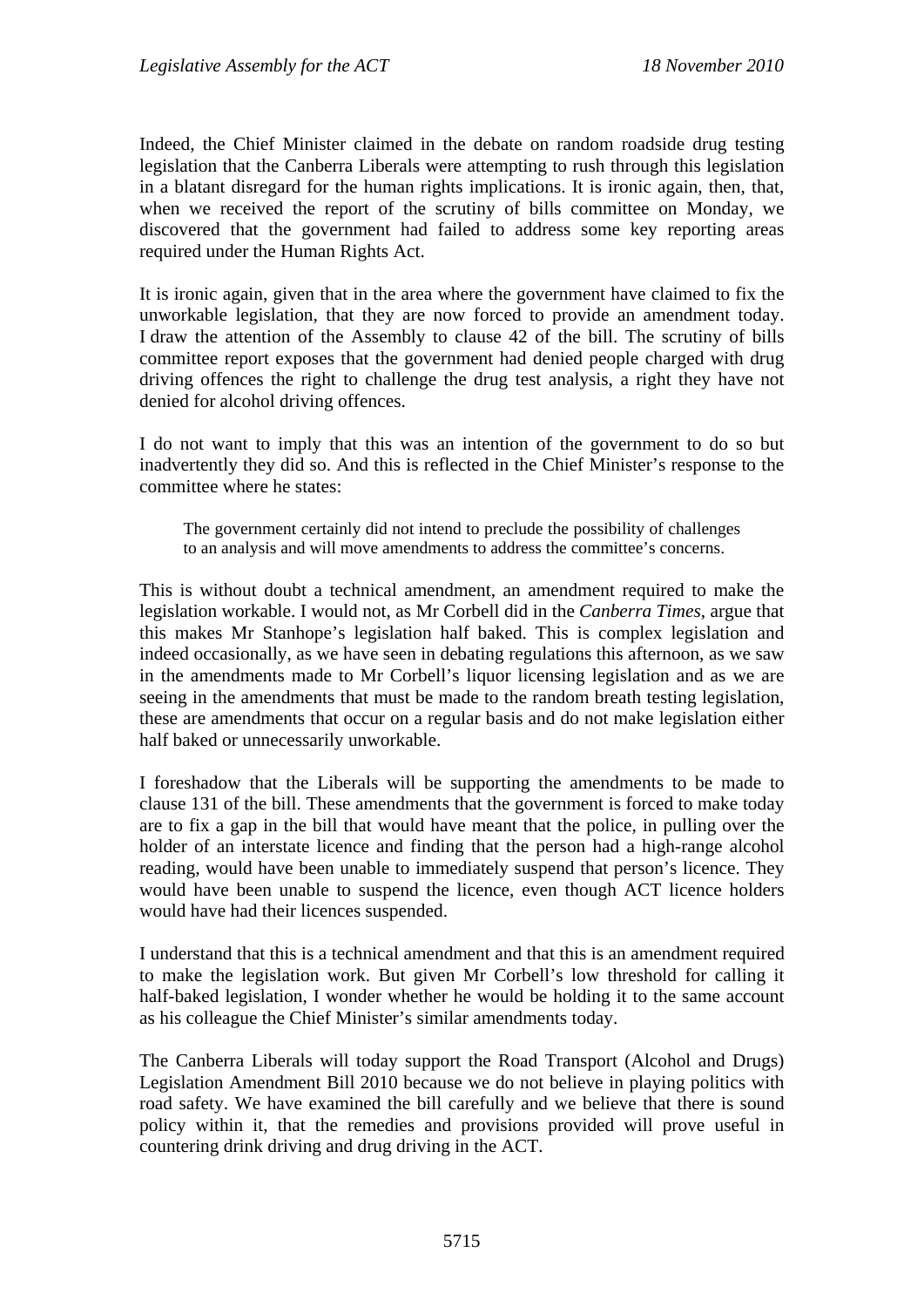We have worked hard with government staff. I note there are some in the chamber today. I welcome them and appreciate the hard work that they have done on this legislation in the past weeks. We have also worked hard with the Greens to fix up some necessary amendments.

Indeed, I have met with the police and received briefings from the government on changes to the random roadside drug testing legislation and I have been convinced that all of these amendments are either technologically driven or technical in nature. In fact, the police officer who provided me with the briefing described them as such.

The first such amendment that requires a person to undertake one or more tests is an important acknowledgement that the Drugwipe test that will be used by the police can break. As with all technology, that is a possibility and it may be a malfunction. This is a necessary but minor amendment to ensure that police can adequately test all people regardless of the technology utilised.

This is similar to the amendment required to ensure that people do not leave the location of the test until the test results are derived. Once again, the technology means that for drug testing we must accommodate the five to 10 minutes that may be needed for the drug test analysis sample to be provided. The scrutiny of bills committee raised the notion that this requirement to stay in location could constitute an intrusion into a person's rights but we agree with the justifications outlined by the government that this is a justified intrusion.

I have already touched on the changes the government has made to the evidentiary provisions, ensuring that prosecution will be derived from the laboratory analysis, to ensure that the most accurate means of testing will lead to prosecution. We support this amendment also.

Strict liability is an important but once again minor amendment to the bill. Alcohol driving legislation has always been treated as strict liability; otherwise it would be difficult to bring a case to prosecution. As stated in the explanatory statement to this bill, the ACT courts have always treated this as a strict liability offence, just like all other Australian jurisdictions for their equivalent offences. An explicit statement in the legislation for random roadside drug tests ensures that it is blatantly obvious to everyone that the equivalent applies here.

The scrutiny of bills committee has raised the idea that, due to the possibility of imprisonment that arises from the legislation, the strict liability must be carefully considered. They raise the notion that a due diligence defence could be an option considered. We do not agree that this would be a necessary or a useful amendment to be made. It would send a conflicting message to the people of the ACT if we made it explicit that in our legislation they may be able to argue that they did not intend to drive under the influence of drugs or alcohol.

As the government's response to the scrutiny of bills committee states, it is also difficult to perceive the possibility that a due diligence defence could rightly be used when a high-range offence, the only one that can lead to imprisonment, has occurred.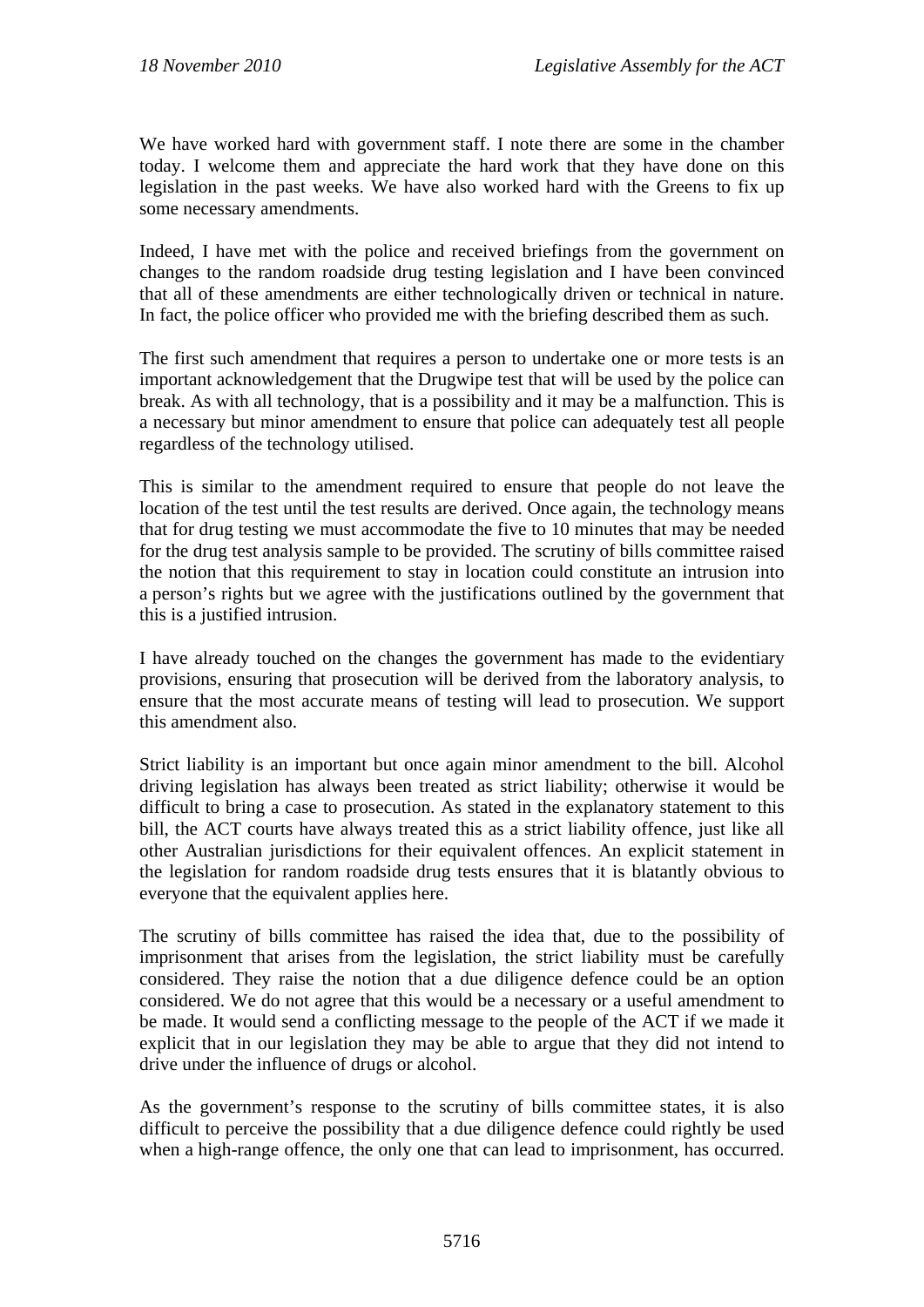We agree with the government that strict liability is an appropriate amendment and should not be qualified with a due diligence offence.

We support the amendments that are proposed regarding technical changes to evidence provisions such as evidentiary certificates, evidence for insurance purposes, and the testing of people in situations other than on the roadside, such as by medical professionals. They are necessary amendments to allow successful prosecution.

The power to ensure that tests can be carried out simultaneously is an important amendment and we support it, as it has been made explicit in the legislation.

These technical and minor amendments made to the random roadside drug testing legislation are important but this does not diminish the value of the legislation. It must be remembered that we would not be at this stage, so close to the commencement of random roadside drug testing in the ACT, which is due to occur on 1 December, without the Canberra Liberals taking a stand on this issue. If we had waited for the government to respond to this glaring omission in our statutory framework, it is difficult to know how long we would have been waiting for.

I now move to address the provisions of the bill that amend the alcohol driving laws. Once again, we see this as an area in which the opposition have held the government to account and ensured that the government has acted to address and strengthen the drink driving laws. In May 2009, I called for action in this area. At that time we had just witnessed the worst ever result for drink driving offences in the ACT. Already, in May that year, we had surpassed the number of incidences of people caught for the whole of 2008. I called on the government at the time to address this grave concern and the fact that this had occurred was simply appalling and demonstrated, in my view, a failure in the Chief Minister's leadership over successive years.

While I called for strong action for the government to consider a range of policy responses, the Chief Minister's poorly considered and rushed response was simply to call for a name and shame policy. This measure is not included in the legislation today and I invite the Chief Minister to explain whether he realises that his approach was flawed or whether he still believes in this legislation and he is just unable to get it through his caucus. Thankfully today, we are going to see the more substantive elements of policy reform to RBT that I called for over 18 months ago.

At that time, in May 2009, I also made the point that having a serving minister who had been caught drink driving continue on as a minister sent a very poor message to the community regarding the government's approach to drink driving and to road safety more generally. I am pleased to see that in the intervening period the minister, Mr Hargreaves, has been removed from cabinet but I question, as do many in the community, why it took so long.

I support the amendment before us today that reduces the blood alcohol limit for special drivers to zero. We are aware that concerns have been raised by the scrutiny of bills committee that the discrimination between special drivers and non-special drivers has not been adequately justified. The subsequent response by the government to this highlighted the research and the evidence in this area.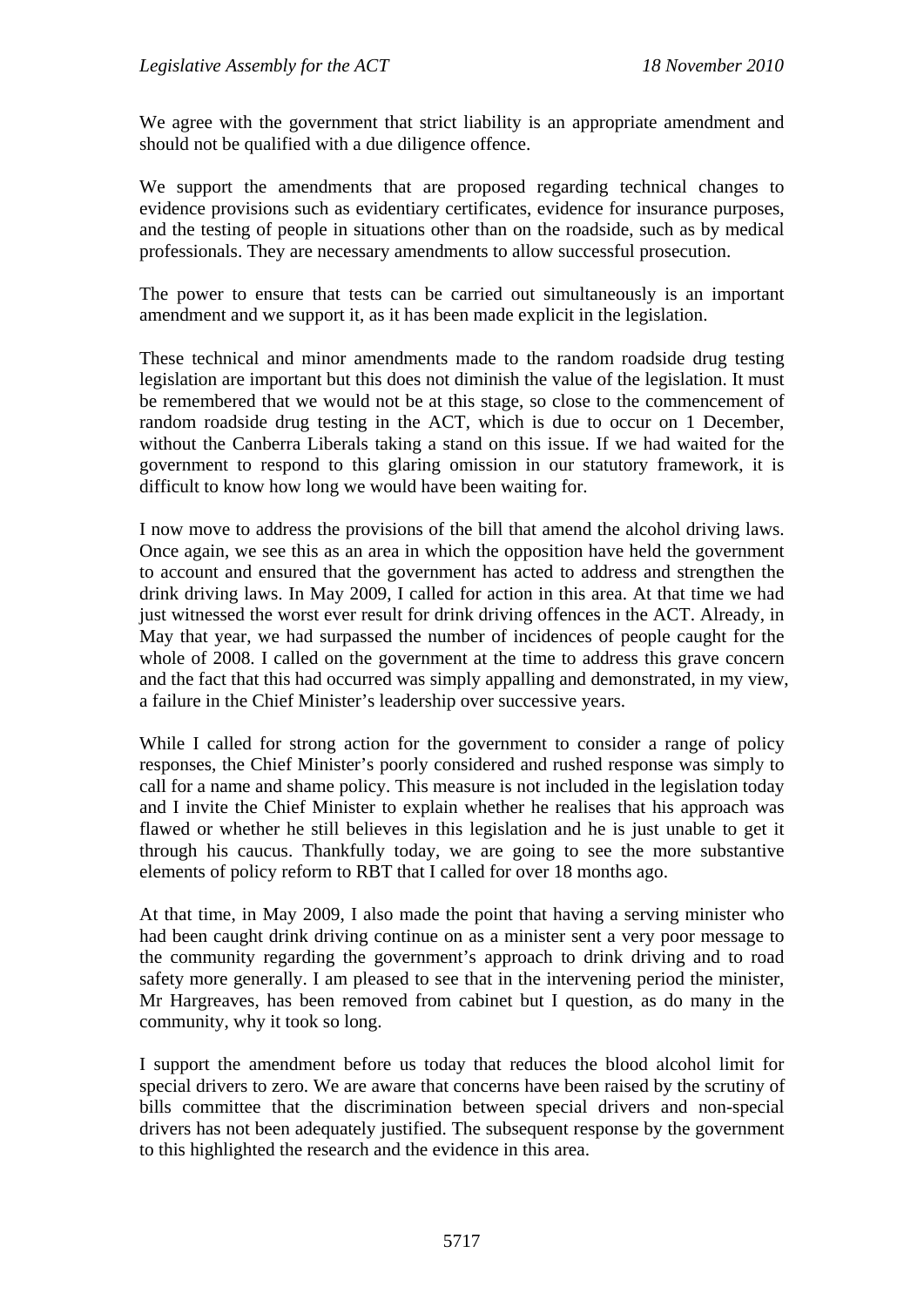It is clear that you cannot learn to drive and learn to manage alcohol intake at the same time. It is unfair and difficult to try to impose the responsibility on special drivers. This is not a discrimination based on age but a necessary legislative distinction based on a broad range of research, not to mention the evidence of all other Australian jurisdictions which have imposed similar measures.

Following that, we support the changes to the definition of special drivers. It is clear that you need to ensure the best possible reaction times and awareness when you are travelling with dangerous goods or operating a heavy vehicle. Also if you are a professional driving instructor, you need to ensure that you are in a position to provide the correct level of instruction and support.

I do, however, raise concerns with the provision that requires driving supervisors and this is essentially the mum and dad supervisors who are teaching their children how to drive—to have zero BAC. At the moment there is no restriction and that is clearly unsafe and inappropriate. But this provision has the risk of going too far and, I think, unduly restricts responsible adults who are supervising drivers whilst they are actually under the legal BAC.

The case has not been made that someone who is legally allowed to drive with a legal BAC of 0.05 is not capable of supervising a learner. I note that only the Northern Territory has introduced this sort of legislation and we do need to be very careful not to be unnecessarily punitive when it comes to these legislative changes.

I was considering an amendment to this effect but, on advice from the government and the Greens that they would not support such an amendment, I have not brought it forward today. However, I foreshadow that the opposition may do so at some stage in the future.

The changes to the definition of repeat offenders and the subsequent ability of such persons to apply for restricted or probationary licences sends a strong message to people that alcohol and drug driving offences will be treated extremely severely. The concerns raised by the scrutiny of bills committee around the principle of statutory construction are noted but we do not believe that the departure from the principle raises any issues. Drink and drug driving laws are well known. The benefit of sending a strong message to drink or drug driving offenders greatly outweighs any intrusion against this principle.

The importance of education and rehabilitation is an important area of criminality. Ultimately, while a fairytale outcome would be that no-one ever drives under the influence of drugs or alcohol, that is sadly not true. Therefore, it is imperative that we ensure that offenders are taught the reasons for the offence and learn not to commit the same action.

I foreshadow, as I have circulated earlier, that the Liberals will be making an amendment in this area. We want to ensure that not only drink drivers but also drug drivers are required to undertake an awareness course as part of the penalty for the offence. As the bill currently stands, it creates a disparity between the offences of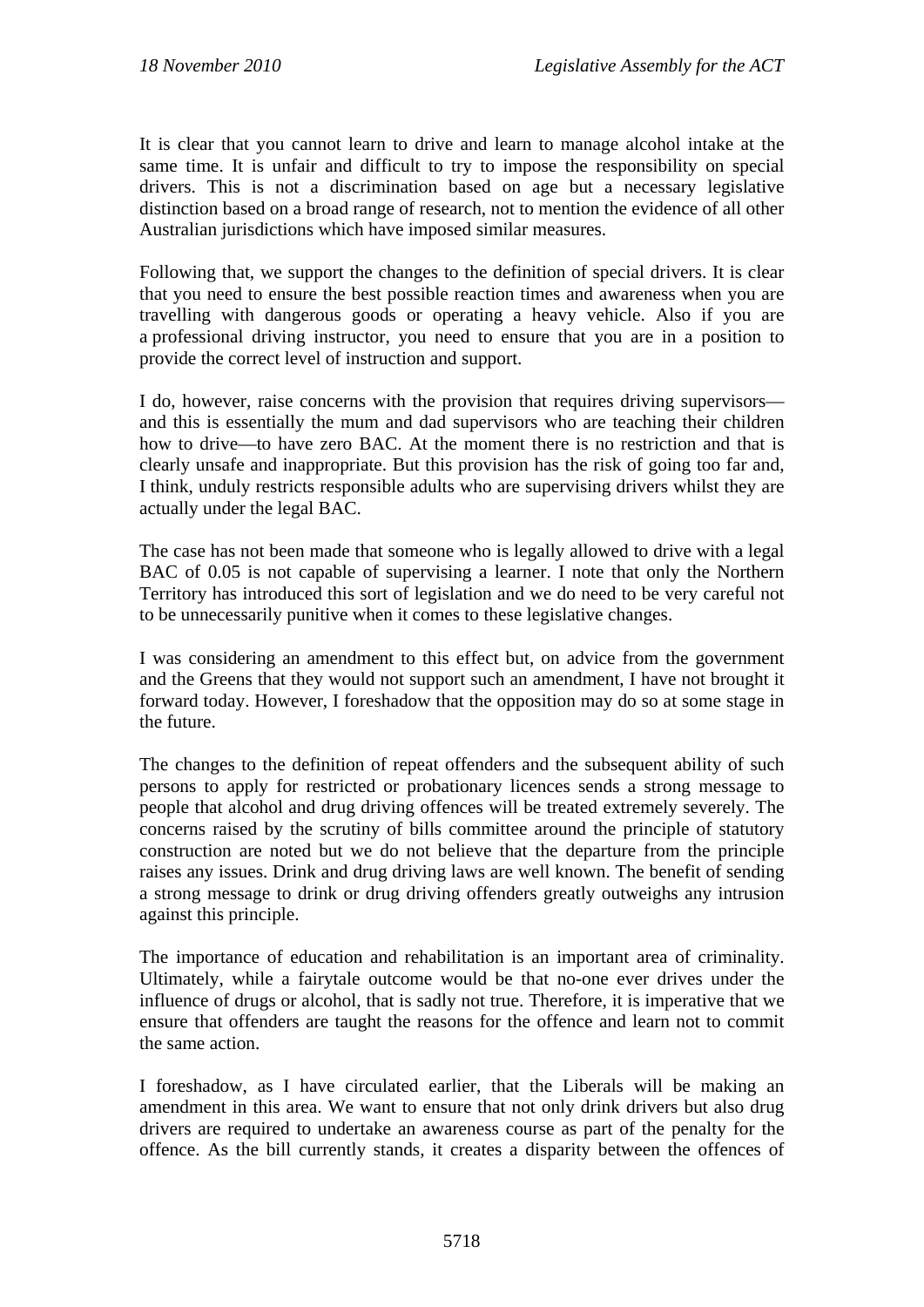drug and drink driving. We want to ensure that, although it may only occur in theory, there is no incentive to drug drive rather than drink drive as the penalty is lower.

It is important to remember that, in making the distinction between the penalties, not only will persons have to invest time in completing an awareness course, they will also have to invest money. Education to help ensure that an offender does not reoffend should be an important element to consider in the construction of any offence. We support the initiative by the government in creating this obligation for offenders and, as foreshadowed, wish to ensure that this also occurs for people driving under the influence of drugs.

Removing high-range offenders immediately from the road and suspending their licences not only sends a strong message to offenders but removes dangerous drivers from the road. Immediate suspension that may only be remedied by application to the magistrate ensures that offenders immediately feel the effects of their offence. Removing drink drivers of their ability to drive has got to be one of the strongest signals that drink driving is not okay.

The considerations raised by the scrutiny of bills committee regarding a possible intrusion into the right for a fair trial are important. But the enormous benefit of this provision greatly outweighs any possible intrusion. We also accept the government's response that a police officer at the place of the alcohol breath test is not making a decision regarding conviction but merely undertaking a reasonable decision.

The changes made to the alcohol driving laws are extremely important. However, this is not the only answer. We cannot stop fighting on the issue of drink driving nor drug driving. We must continue to investigate new tools and new technologies for countering the drink and drug driving problem that we have in the ACT. As foreshadowed, this bill and the subsequent amendments are an important addition to the fight but this does not mean that the Canberra Liberals will stop fighting on this very important issue of road safety.

In anticipation of these laws coming into effect, I would like to thank the government staff from TAMS and other departments who worked so hard to put some very complex legislation together. I commend them for that. I would like to offer also my thanks to the police who have worked hard on the RDT provisions and provided significant advice on the RBT provisions, in particular the police who are now charged with the responsibility of enforcing these laws in our community and keeping our community safe.

I think, however, it is also important to make the point that, as much as we can bring in legislation in this Assembly and the police can enforce the legislation, ultimately not drinking and driving if you are over a legal limit or not taking drugs and driving is an important individual responsibility. We also need to get that message out that it is as much an individual responsibility as it is one of society and for us in the Assembly to impose these laws.

**MS BRESNAN** (Brindabella) (4.34): The ACT Greens will be supporting the bill. I will flag now that we will be introducing amendments to the bill during the detail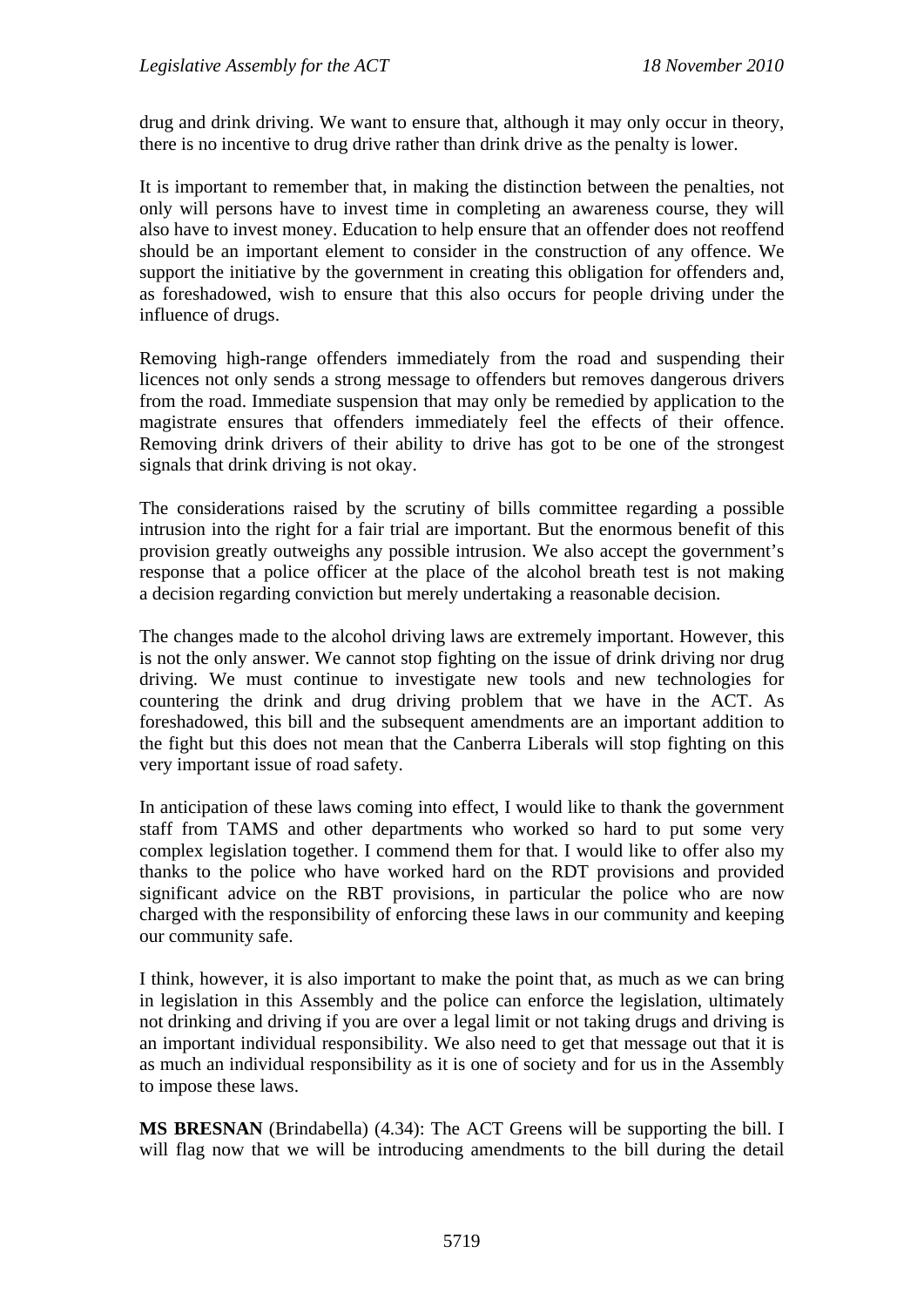stage. The ACT Greens strongly support the government's current anti-drink-driving campaign "drink or drive" and that it is appropriate to foster a culture that encourages people to make an active choice prior to going out as to whether they will drink or will drive.

The ACT Greens welcome the lowering of the permissible blood alcohol content for provisional licence holders, as well as licences for professional drivers, instructors, parents and heavy vehicle driver assessors. By lowering the limit to zero for new drivers and their supervisors and instructors, we exclude the problem of inexperienced drivers guessing that they might be under the limit when they go out and ingrain in them a culture of making responsible choices before they do go out.

Additionally, the Greens recognise the importance of discouraging reoffending, and the strengthening of the repeat offender provisions reinforces the message that we expect people to use the experience of being convicted of a drink-driving offence to change their behaviour.

More important, however, is the requirement that an individual attend an alcohol awareness course when an individual is found guilty of a drink-driving offence. We have an amendment which we will move in the detail stage which will assist in ensuring that all people convicted of a drink and drug driving offence will attend an awareness course.

Provisions that allow for police to immediately suspend a driver's licence upon a person testing positively for an alcohol concentration of .05 recognises the importance in removing from their vehicles individuals who would be dangerous behind the wheel.

I would also like to address the technical amendments relating to the Road Transport (Alcohol and Drugs) (Random Drug Testing) Act 2010, passed earlier this year by the Assembly. The ACT Greens recognise that these amendments are necessary for the smooth function of random drug testing in the ACT. However, we are concerned with the manner in which the government has conducted debate on this matter over the last 12 months in regard to random roadside drug testing.

It is instructive to examine the shifting positions of the government since Mr Hanson first introduced this bill. The government has stated opposition to introducing a random drug testing bill, but then when Mr Hanson introduced his bill the government released a discussion paper that suggested random roadside drug testing as part of a comprehensive suite of road safety reforms. The ACT Greens agreed to hold off on debate of Mr Hanson's random roadside drug testing bill until we saw the results of consultation, and we adjourned debate in order to see the results of that consultation. One of the adjournments was after a vote to agree in principle on the bill.

On the day that the Assembly was to debate the detail stage of Mr Hanson's bill, the government released advice provided to them by the human rights commissioner. This is advice the Greens would very much like to have had access to far earlier, particularly as we had tried to engage with the government on Mr Hanson's bill but had not received any feedback. The human rights commissioner did raise concerns but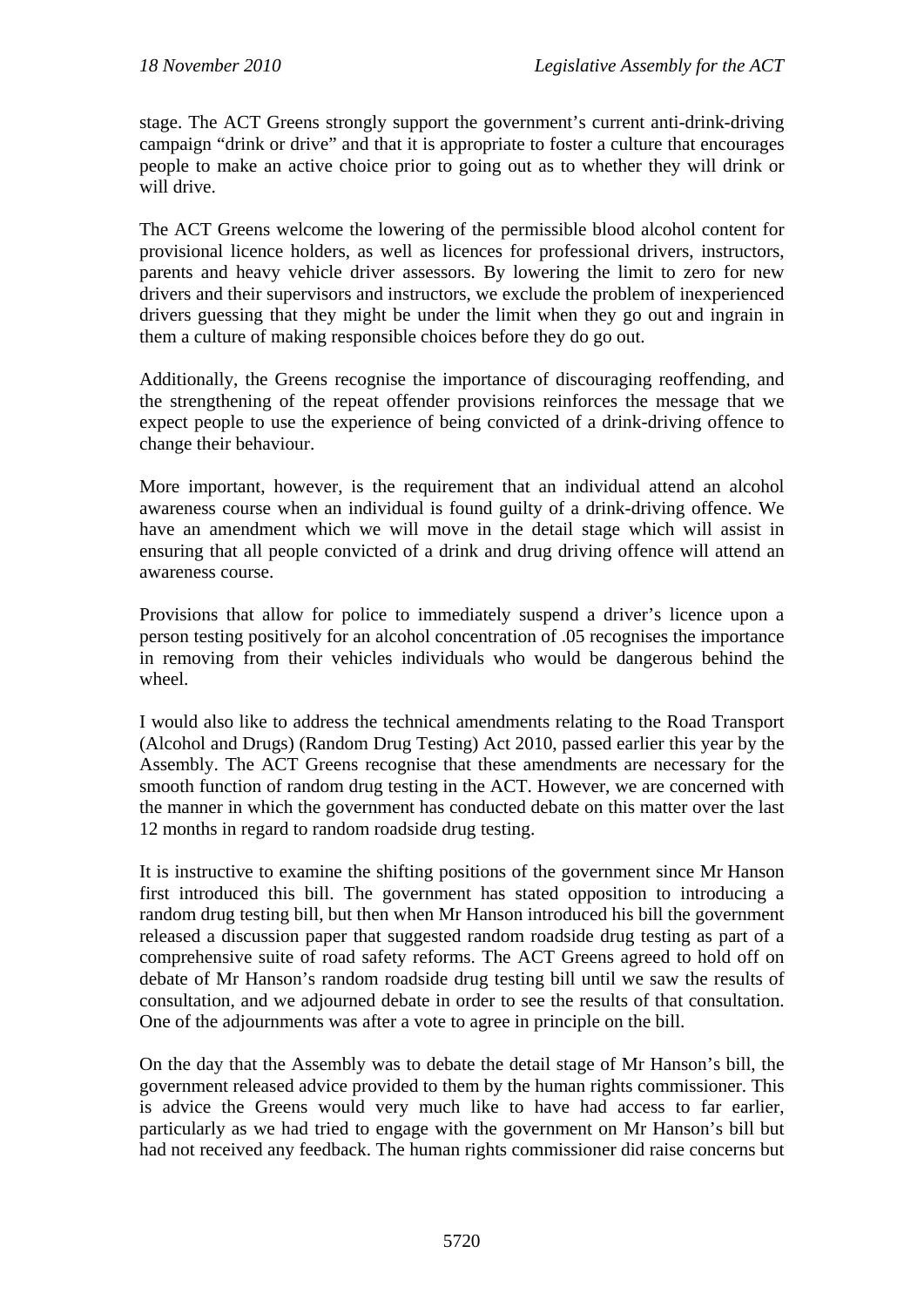also noted that a number of their concerns were addressed by amendments put forward by the Greens.

At no stage during a long and involved process did the government raise a single concern relating to any of the technical amendments offered in this bill. It is clear that, despite the government's claims that the bill was rushed and broken, the amendments that this bill presents would have had to be applied to the government bill as it was presented in its exposure draft form. Somehow I doubt that, had we passed the government bill and we were currently debating operationally necessary amendments, the government would be criticising itself for presenting rushed and broken legislation.

The government, at any time during the eight-month process of the original roadside drug testing bill, could have engaged with the other two parties, sought briefings from the police and talked to Mr Hanson and me to explain what amendments were necessary to make this legislation work on the ground. It is the nature of minority government that the crossbench and the opposition will, from time to time, pass legislation without government support. However, even when the government does not support the legislation or it is the Assembly's intention to pass the legislation, the government should take the necessary steps for implementation.

The amendments that have been made in relation to random roadside drug testing are all operational and could only have come forward after consultation with the police something only the government can do, as neither the crossbench nor the opposition are able to directly contact the police. Through a briefing arranged by the government, it was noted that the amendments have been brought forward by the police and related to the operation of roadside drug testing on the ground. We were also informed that they were, indeed, technical and relatively minor amendments.

We recognise the need to support the amendments that clarify police powers to detain drivers on the grounds that, based upon current technology, it takes some time to conduct a random roadside drug test. Creating offences for avoiding drug tests or tampering with testing equipment are consistent with measures required for random roadside breath tests. We also recognise the need to implement defences against the offence of refusing to provide an oral fluid sample on the grounds of medical incapability.

The ACT Greens acknowledge that it needs to be clarified that offences relating to random roadside drug testing are strict liability offences, consistent with the Criminal Code and other traffic offences. We further recognise the clarification given to the requirements for evidentiary certificates based upon laboratory analysis of oral fluid, as well as aligning the provisions dealing with evidence for insurance purposes with those for other traffic offences.

A provision to allow police to immediately direct a person whose ability to drive is affected by drugs not to drive for up to 12 hours is consistent with the approach taken with random roadside breath testing and is a reasonable limitation on the right to drive where an individual would clearly be dangerous behind the wheel of a vehicle.

The ACT Greens will be supporting these minor and technical amendments to the random roadside drug testing legislation passed earlier this year.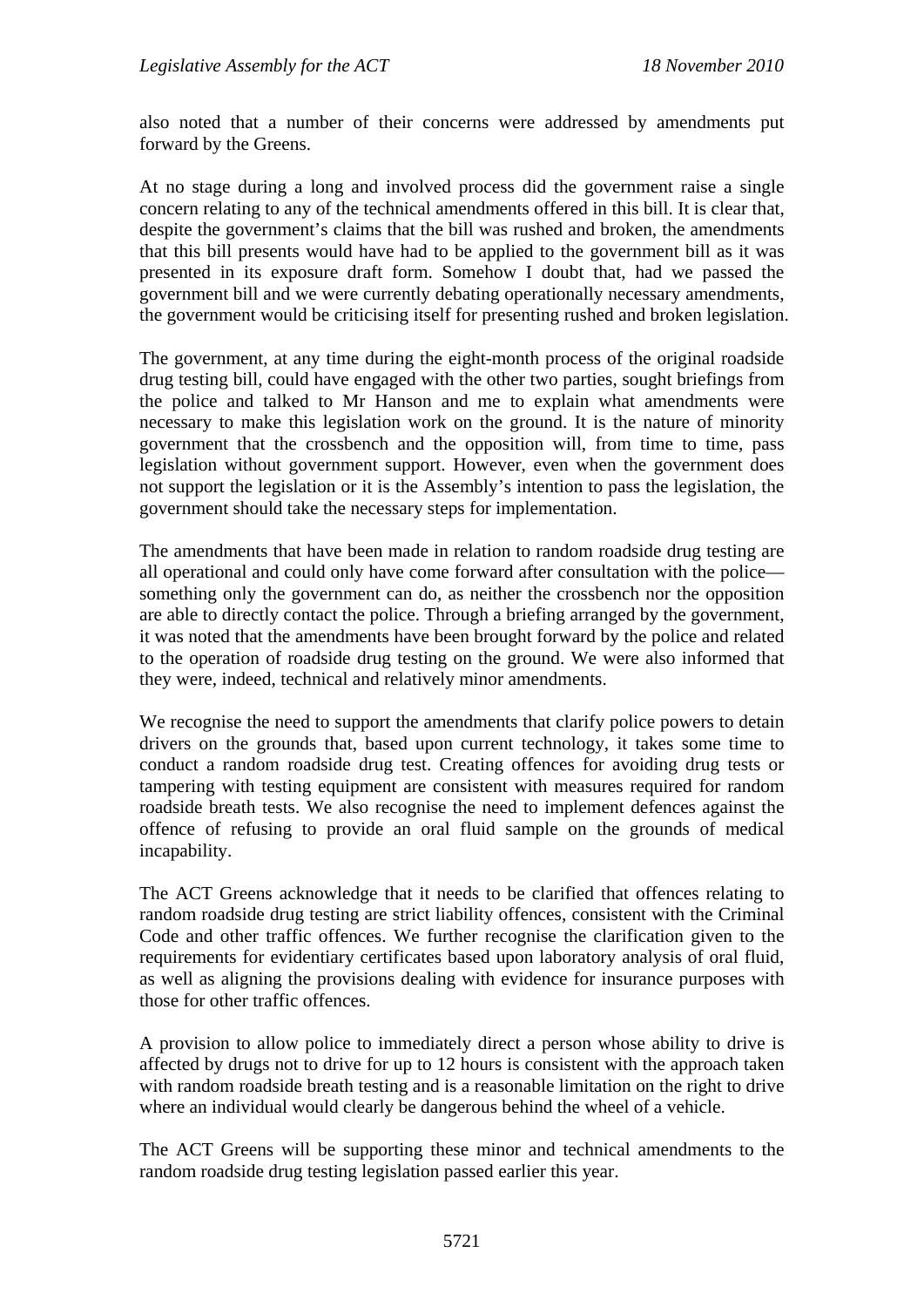**MR STANHOPE** (Ginninderra—Chief Minister, Minister for Transport, Minister for Territory and Municipal Services, Minister for Business and Economic Development, Minister for Land and Property Services, Minister for Aboriginal and Torres Strait Islander Affairs and Minister for the Arts and Heritage) (4.41), in reply: I thank members for their contributions and for their expressions of support for this important legislation. It certainly is important and even a brief look at any of the statistics in relation to the role which alcohol plays in road accidents and road deaths confirms just what a serious issue the issue of drinking and driving within the ACT is.

That has been commented on by previous contributors to this debate. We are averaging in the order of 1,500 drink-driving offences each year within the ACT that are detected. One knows that that is simply the detection rate and there would be a far greater number of people regularly drinking and driving. Most concerningly, around 30 per cent of all drink-driving offenders, those that are detected, are repeat offenders.

It is as a result of the continuing level of road deaths; whilst it is the lowest ratio of road deaths of any jurisdiction in Australia, it is still an appalling human toll. Whilst it seems perhaps unnecessarily pragmatic to look at road deaths and road crashes in terms other than just the human cost, the tragedy individually and for families and friends, it does come also at an enormous economic cost to the community.

We have tried a number of initiatives over the years, of course. We change our laws incrementally and progressively. This law reform process began in 2008, with the distribution of a detailed discussion paper. It has been a genuinely consultative process that has been running since the development of the discussion paper in 2008, the establishment of a reference group and a number of roundtables and a determined effort to deal and engage with all of the experts across the spectrum in the ACT. This legislation is a result of that very extensive consultative process that the government has engaged in over the last two-and-a-bit years.

I thank members for their contributions and for their support of this important legislation.

Question resolved in the affirmative.

Bill agreed to in principle.

#### **Detail stage**

Clauses 1 to 41, by leave, taken together and agreed to.

Clause 42.

**MR STANHOPE** (Ginninderra—Chief Minister, Minister for Transport, Minister for Territory and Municipal Services, Minister for Business and Economic Development, Minister for Land and Property Services, Minister for Aboriginal and Torres Strait Islander Affairs and Minister for the Arts and Heritage) (4.44): Pursuant to standing order 182A(b), I seek leave to move 11 amendments to this bill which are minor and technical in nature.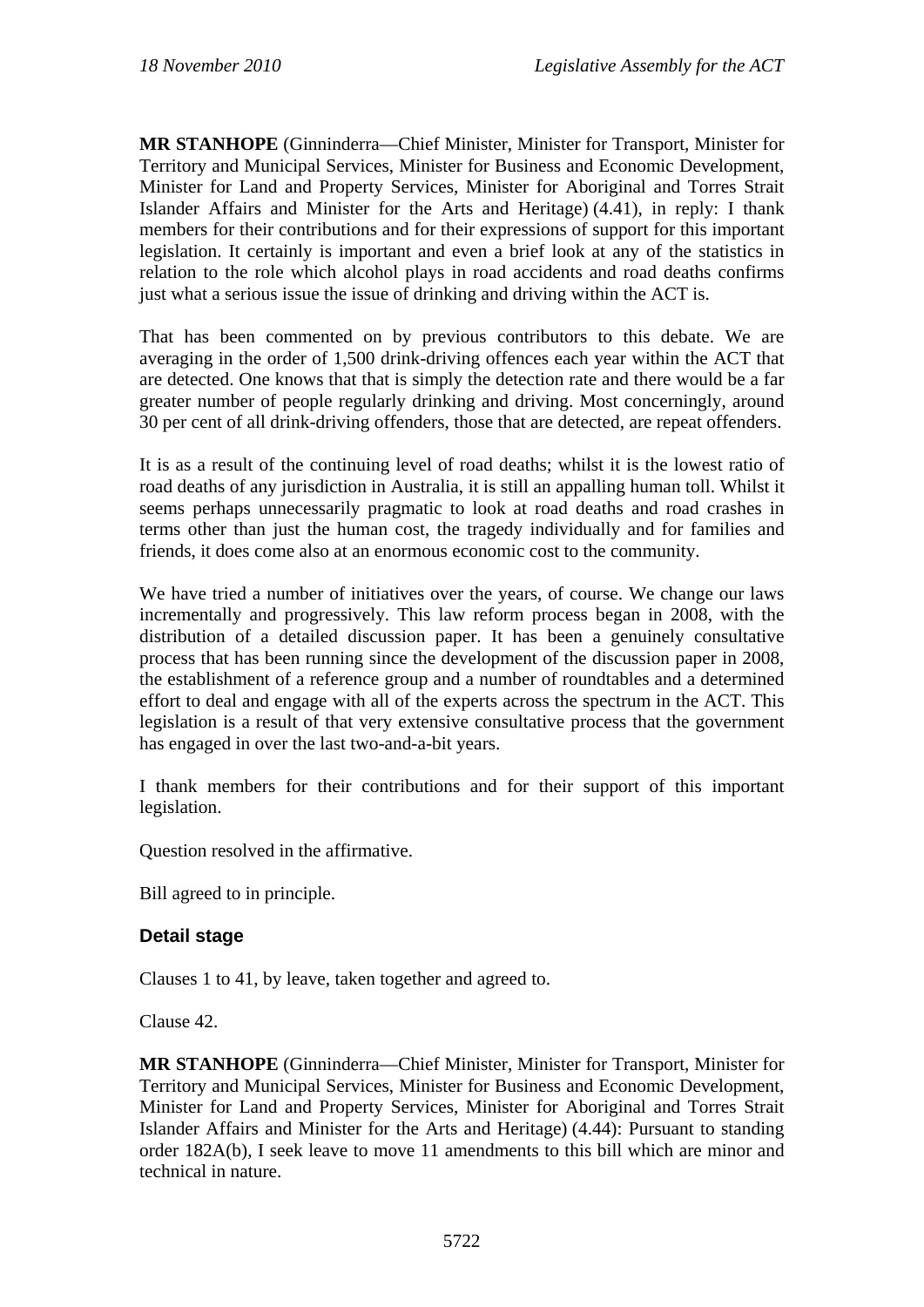Leave granted.

**MR STANHOPE**: I move amendment No 1 circulated in my name and table a supplementary explanatory statement to the government amendments *[see schedule 1 at page 5751].*

As I indicated, these are minor technical amendments to the bill. I believe these amendments, most particularly, were made in response to comments by the Standing Committee on Justice and Community Safety in its scrutiny report.

**MR HANSON** (Molonglo) (4.46): As foreshadowed in my earlier speech to the Assembly, we support the government's technical amendments to ensure that people may challenge the analysis of their drug test sample. We believe it is an important amendment to bring alcohol and drug analysis provisions into line. Furthermore, these amendments protect the fundamental right of people to mount a defence in a court of law.

**MS BRESNAN** (Brindabella) (4.46): The Greens will be supporting this amendment. It provides clarity to evidentiary provisions, as requested by the scrutiny of bills committee. The amendment clarifies that evidence given in a court relating to a drug charge is based upon a National Association of Testing Authorities accredited laboratory analysis. I note that the ACT Greens are concerned that the government response to the scrutiny of bills report was only received yesterday. This provides very limited time for the crossbench and opposition to evaluate the government's response to scrutiny concerns. However, based upon the briefings we have received, we will be passing the government amendments.

Amendment agreed to.

Clause 42, as amended, agreed to.

Clauses 43 to 110, by leave, taken together and agreed to.

Clause 111.

**MR HANSON** (Molonglo) (4.47): I move amendment No 1 circulated in my name *[see schedule 2 at page 5754]*.

As I addressed in my earlier speech, I have now moved an amendment to the bill that provides for people convicted of a drug impairment offence to undertake a drug awareness course before being able to apply for a restricted or probationary licence. We want to ensure that not only drink drivers but also drug drivers are required to undertake an awareness course as part of the penalty for the offence. As highlighted earlier, a disparity between the offences of drug and drink driving currently exists. Our amendment ensures that this disparity is fixed.

I foreshadow that we will support the amendment that is due to be moved by Ms Bresnan, that makes provision for people convicted of a drug-driving offence and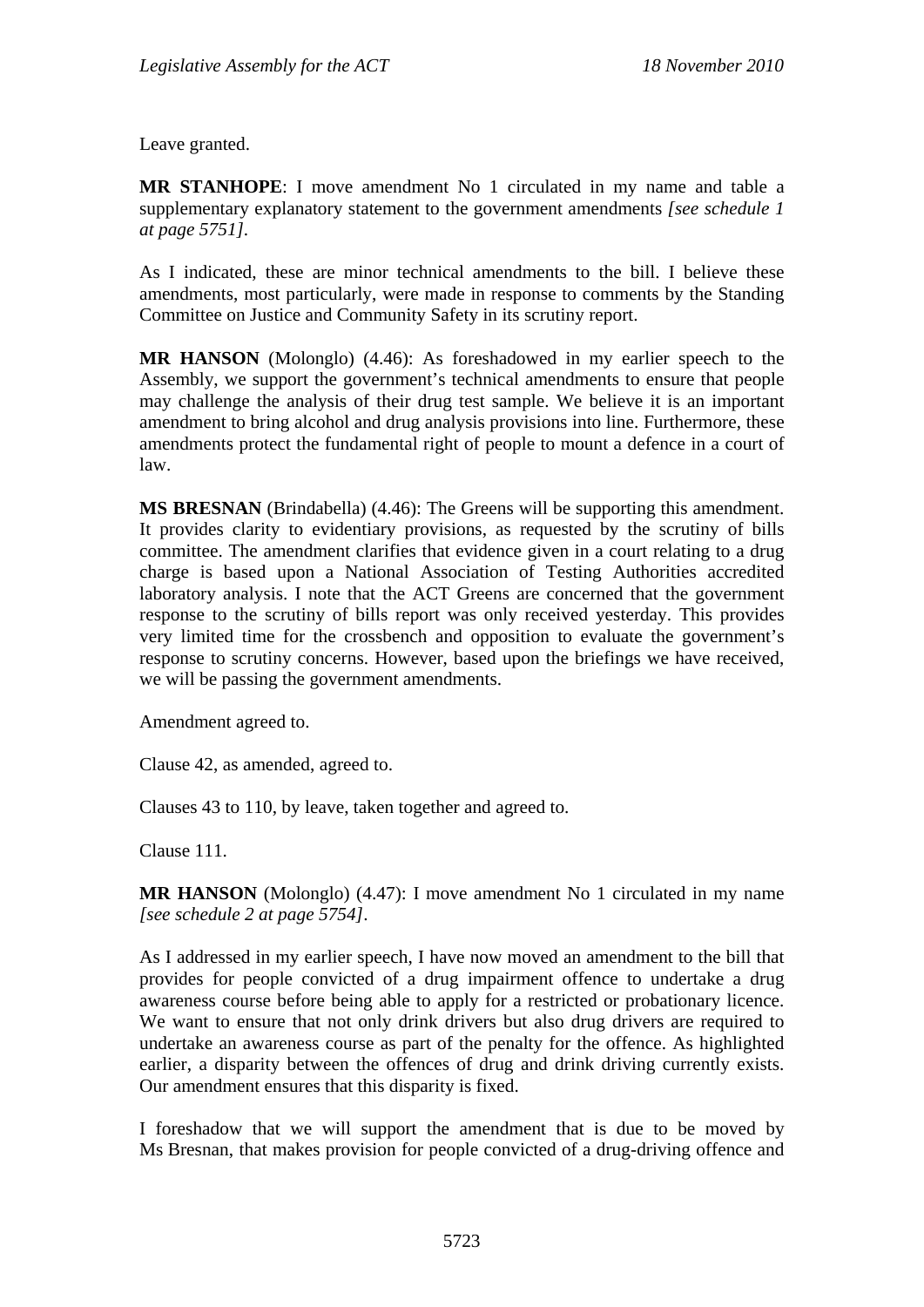who are reasonably unable to undertake a drug awareness course during the period of disqualification to apply for a temporary probationary licence. This is a logical extension to ensure that people will not be discriminated against if they take reasonable steps to fulfil their obligations.

Madam Assistant Speaker, please note that, as for alcohol awareness courses, these amendments will commence on notice. I am aware that there is currently not a suitable program in place in the ACT and that the Road Transport Authority needs time to allow for establishment. It has been indicated to me that the authorities are hoping to have alcohol awareness courses established within six to eight months and I am hopeful that drug awareness courses may take place in a similar time frame.

**MS BRESNAN** (Brindabella) (4.49): The Greens will be supporting this amendment, as it enables the Road Transport Authority to require a person to attend a drug awareness course after being convicted of a drug-driving offence. Providing a drug awareness course for offenders found guilty of drug driving is consistent with the approach taken to drink driving. It is a commonsense approach to changing behaviour.

Raising awareness of the dangers of drugs and driving amongst offenders is an important step to changing behaviour. It should be noted that, unlike with alcohol, where over 95 per cent of alcohol users believe that it negatively impacts on driving ability, in the case of drugs almost 50 per cent of drug users believe that drugs have no negative impacts on driving ability.

I raise this point because in many circumstances the first time a person convicted of a drug-driving offence receives information about the perils of drug driving will be during this course. We need to correct this information in the community about the effects of drugs on driving as a matter of urgency.

The ACT Greens have urged the government to conduct public awareness campaigns as part of the rollout of any roadside drug testing scheme. I would note that the Victorian Transport Accident Commission is currently conducting a campaign about drug-driving and would urge the government to consider conducting a similar campaign here.

**MR STANHOPE** (Ginninderra—Chief Minister, Minister for Transport, Minister for Territory and Municipal Services, Minister for Business and Economic Development, Minister for Land and Property Services, Minister for Aboriginal and Torres Strait Islander Affairs and Minister for the Arts and Heritage) (4.50): The government will also support the amendment. The government has no objection in principle. Indeed, the position the government has taken in relation to this issue was influenced certainly by a lack of experience and a lack of understanding at this stage around how the drug testing regime will evolve in practice.

As we work it up and get the arrangements in place, there was a view that we would take some time to simply understand the level of testing that will be undertaken and the number of offenders that will be convicted who would ultimately call upon a course such as this. So we are more than agreeable to accepting these amendments. I am sure members—and Mr Hanson has expressed this view—will understand that it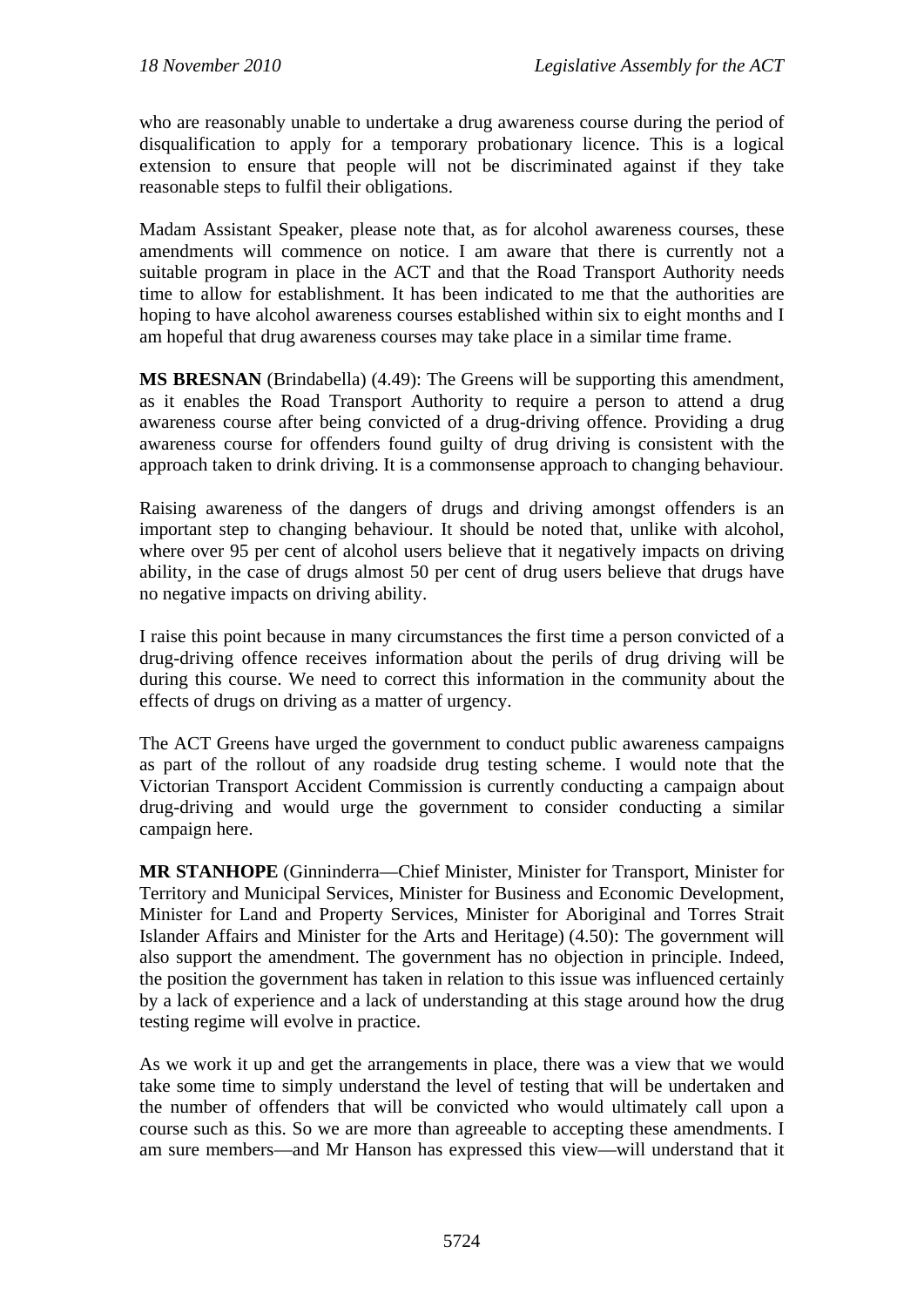will take some little time to establish courses, to develop an understanding and establish need. I am sure members will give, most particularly, the department and the police some understanding in relation to the lead times involved in establishing the drug-testing regime in the first place.

I understand, for instance, that we do not at this stage have the capacity within the ACT to conduct the follow-on confirmatory drug test that will be required as part of the regime. At this stage we are looking to outsource that responsibility to New South Wales laboratories. So there are some complexities that we need to deal with. We need to develop some understanding and some systems of our own. I am encouraged that members have indicated they understand that and that they will be aware that some of these things will take some little time to implement and develop.

Amendment agreed to.

Clause 111, as amended, agreed to.

Clauses 112 to 121, by leave, taken together and agreed to.

Clause 122.

**MR HANSON** (Molonglo) (4.53): Before I speak to the amendment I will just respond to the Chief Minister's comments about the complexity in establishing the courses and some of the other regimes, including random drug testing. I do acknowledge that. We will be patient. I would expect some reasonable briefings in terms of how that is actually rolling out. I do understand that it is important that we do get it right and we will be certainly sympathetic to the fact that it will take some time.

I move amendment No 2 circulated in my name *[see schedule 2 at page 5754]*.

It is a logical extension to the provision to make drug awareness courses mandatory, and this amendment ensures that the Road Transport Authority does not issue a restricted licence without the completion of a drug awareness course.

**MS BRESNAN** (Brindabella) (4.54): The Greens will be supporting this amendment as it reflects the inclusion in the note of drug awareness courses.

**MR STANHOPE** (Ginninderra—Chief Minister, Minister for Transport, Minister for Territory and Municipal Services, Minister for Business and Economic Development, Minister for Land and Property Services, Minister for Aboriginal and Torres Strait Islander Affairs and Minister for the Arts and Heritage) (4.54): I foreshadow now that the government understands that these are all consequential amendments and the government will accept all of Mr Hanson's consequential amendments to the amendment which we have just passed.

Amendment agreed to.

Clause 122, as amended, agreed to.

Clause 123.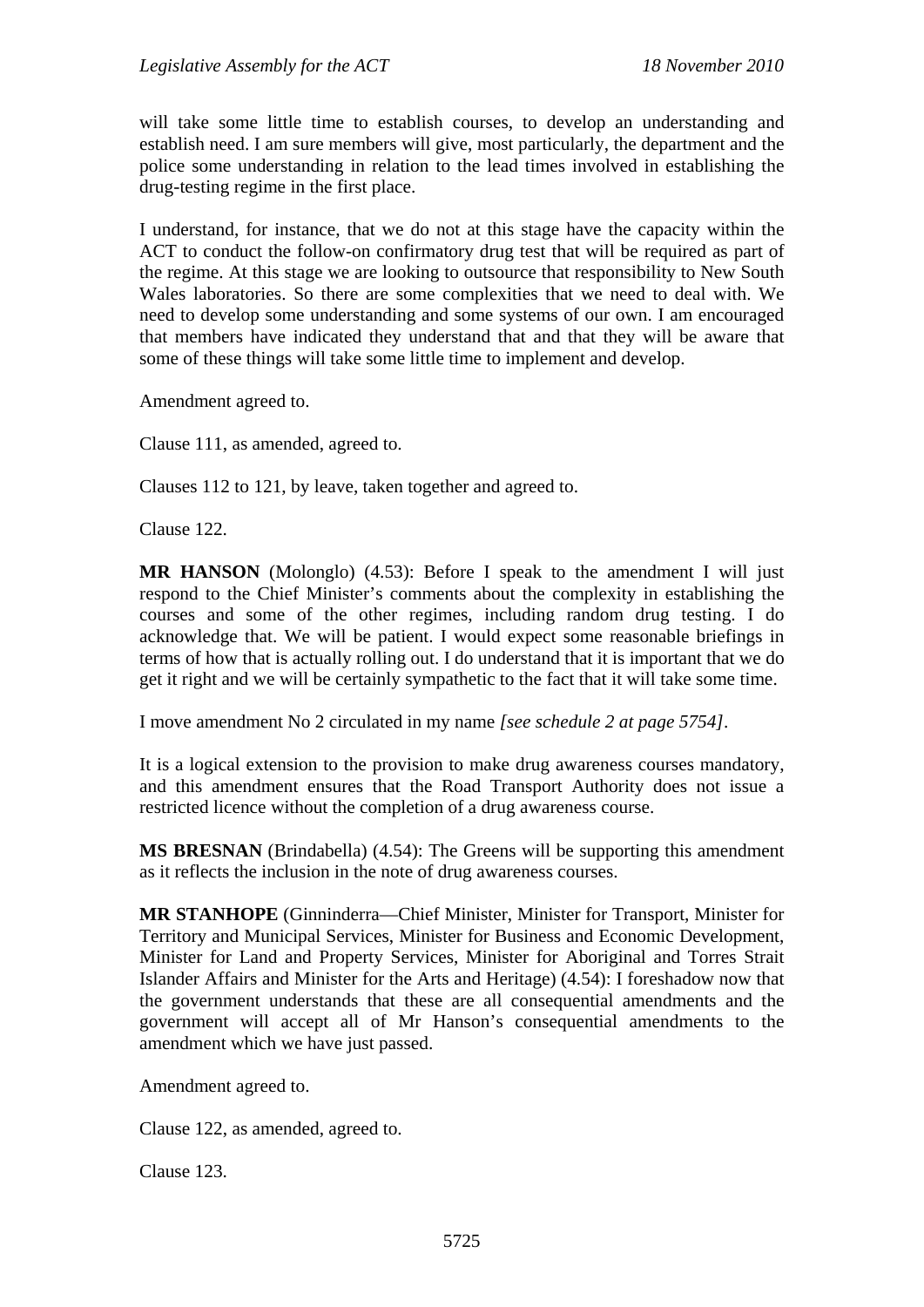**MR HANSON** (Molonglo) (4.55): I move amendment No 3 circulated in my name *[see schedule 2 at page 5754]*.

This is a consequential amendment and ensures that the Road Transport Authority must not issue a probationary licence without the completion of a drug awareness course.

**MS BRESNAN** (Brindabella) (4.55): As per my reason for the previous amendment, the Greens will be supporting this as again it is about a drug awareness course.

Amendment agreed to.

Clause 123, as amended, agreed to.

Clauses 124 and 125, by leave, taken together and agreed to.

Clause 126.

**MR HANSON** (Molonglo) (4.56): I move amendment No 4 circulated in my name *[see schedule 2 at page 5754]*.

This amendment sets out the substantive provisions requiring drug awareness courses to be completed, as foreshadowed in my earlier speech. This amendment provides for people convicted of drug impairment offences to undertake a drug awareness course before being able to apply for a restricted or probationary licence. We want to ensure that not only drink drivers but also drug drivers are required to undertake an awareness course as part of the penalty for the offence.

As highlighted earlier, the disparity between the offences of drug and drink driving currently exists and our amendment ensures that this disparity is fixed. I foreshadow, again, that we will be supporting the amendment by Ms Bresnan that makes provision for people convicted under a drug-driving offence and reasonably unable to take that awareness course during the period of disqualification to apply for a temporary probationary licence.

As for the alcohol awareness courses, these amendments will commence on notice, and we await further guidance from the government as to when a drug awareness course will indeed be established.

**MS BRESNAN** (Brindabella) (4.57): The Greens will be supporting this amendment as it provides a new heading to reflect the new drug awareness course.

Amendment agreed to.

**MS BRESNAN** (Brindabella) (4.58): I move amendment No 1 circulated in my name *[see schedule 3 at page 5758]*.

The amendment I am proposing amends the Road Transport (Driver Licensing) Regulation 2000. These provisions allow for the Road Transport Authority to issue a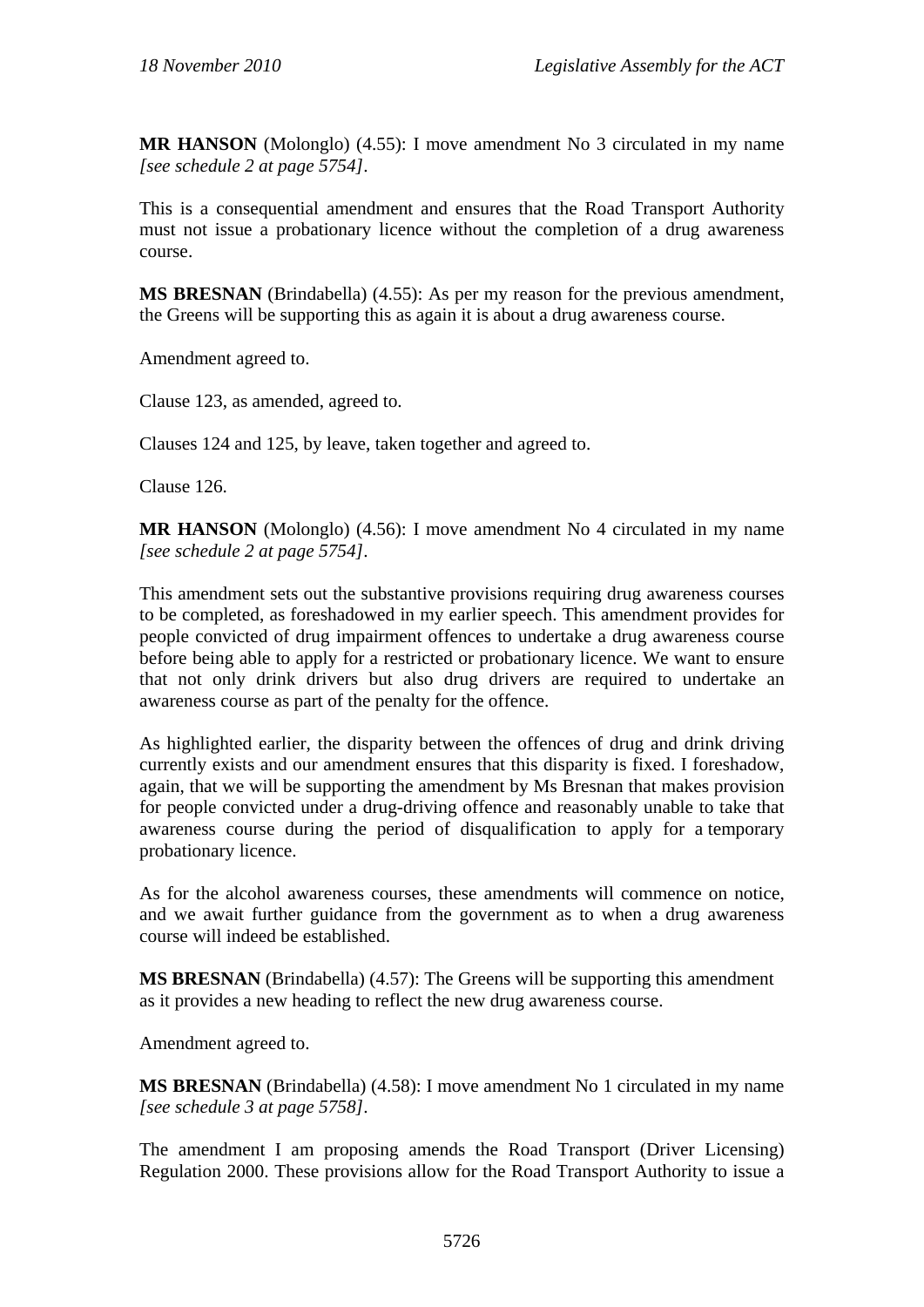probationary licence where a person who is disqualified for a period of time is not able to enrol in an alcohol awareness course despite making a legitimate attempt to do so and has indicated in writing that the person is enrolled and will attend a subsequent alcohol awareness course.

This amendment would require the Road Transport Authority to issue a probationary licence when an individual provides written evidence that the person has made a genuine attempt to enrol in a course during the disqualification period, was unable to due to reasonable circumstances and has enrolled in the next available course. If upon the date the course should have been completed the individual has not completed the course, the probationary licence would be suspended until such a time as the person completes an alcohol awareness course.

The ACT Greens are concerned that capacity issues may constrain the ability of approved providers to conduct courses in a timely fashion for people who have been disqualified. We were briefed yesterday that under the bill as it stands, if a person were genuinely prevented from enrolling, the person could be considered as experiencing exceptional circumstances for the purposes of the exemption clause. However, in this circumstance the exemption clause would then mean the individual would have no incentive to attend the course as the person would be exempt from those requirements.

This amendment ensures that a person who commits a drink-driving offence will attend an alcohol awareness course prior to obtaining a permanent licence. I do appreciate also the feedback we have received on this amendment from the Chief Minister's office.

**MR STANHOPE** (Ginninderra—Chief Minister, Minister for Transport, Minister for Territory and Municipal Services, Minister for Business and Economic Development, Minister for Land and Property Services, Minister for Aboriginal and Torres Strait Islander Affairs and Minister for the Arts and Heritage) (5.00): The government will support the amendment. We do not oppose it, though, I think as has been explained, the government do not believe the amendment is necessary. We do not believe it will be an issue but we have no objection to it being included, without necessarily agreeing that it is warranted or will be required.

There is one issue which I think may also have been drawn to Ms Bresnan's attention. There is some concern in the department that the provision for the suspension of a licence does not require that notice be given of the suspension. And there is a view that perhaps that is something we might wish to reflect on and provide an appropriate notice provision on. But at this stage I foreshadow that but indicate the government will not be opposing, will indeed support, the amendment.

To the extent that it does provide that the Road Transport Authority suspend a person's licence, the authority does not have to provide the person with written evidence of the person's suspension. In all other instances where a licence is suspended under this legislation as it currently exists, notice of that suspension is given. That is not included in this particular amendment and it may be that we will want to reflect on that.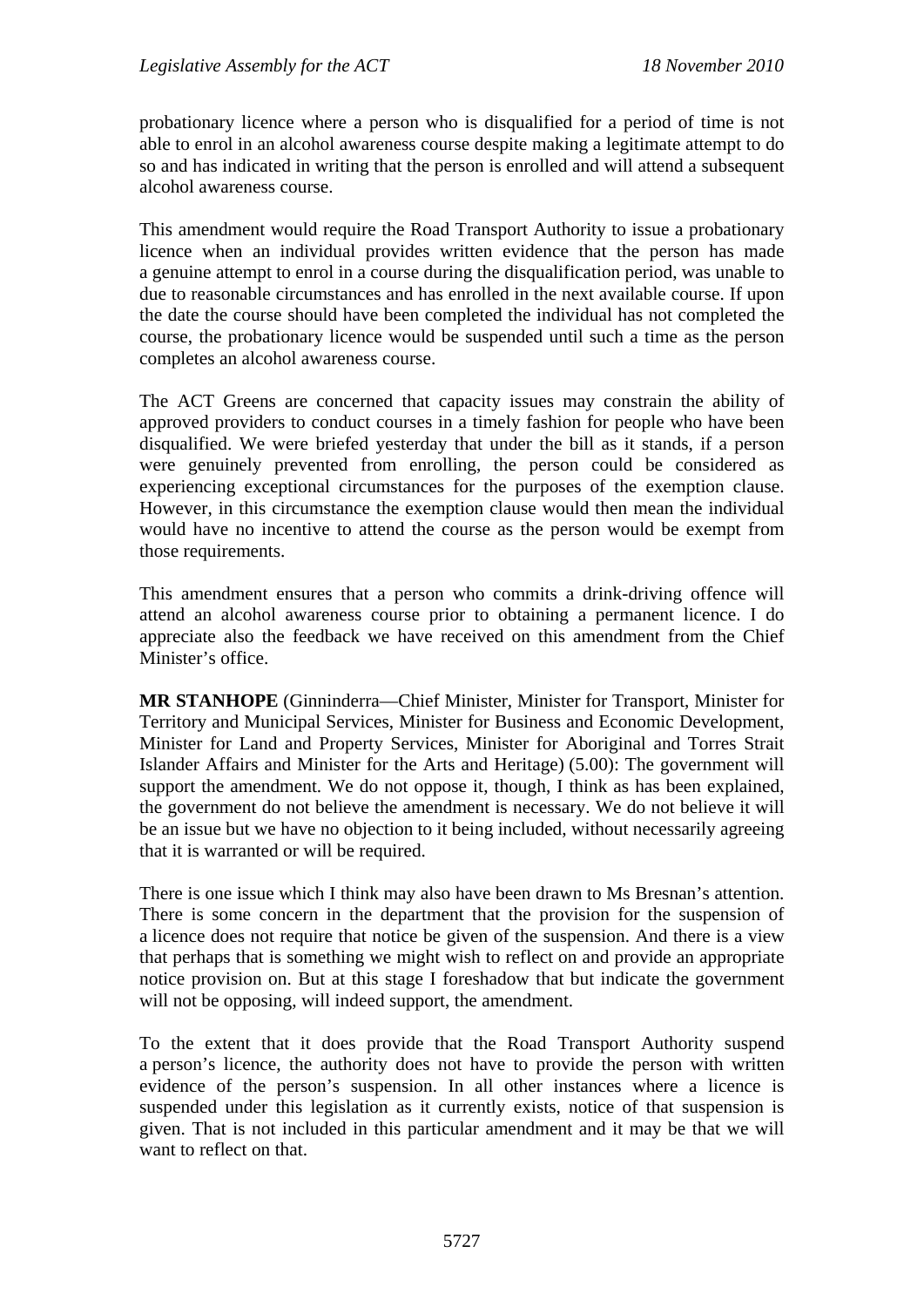Amendment agreed to.

**MR HANSON** (Molonglo) (5.02): I move amendment No 5 circulated in my name *[see schedule 2 at page 5754]*.

This is an amendment that allows the Road Transport Authority to cancel or suspend a person's licence where the person fails to complete a drug awareness course.

**MS BRESNAN** (Brindabella) (5.02): The Greens will be supporting this amendment from Mr Hanson. Awareness courses, be they for drugs or alcohol, are crucial in changing unsafe driving behaviours and generating a cultural change to minimise the incidence of drug driving on our roads. We support this amendment, for the reasons outlined early in the debate, with an amendment to provide the same provisions regarding individuals who miss out on a course for a genuine reason as applied to the alcohol awareness provisions.

**MR ASSISTANT SPEAKER** (Mr Hargreaves): Ms Bresnan, do you have an amendment to Mr Hanson's proposed amendment?

**MS BRESNAN**: I believe I have to move it after this.

**MR ASSISTANT SPEAKER**: You have to formally move it if you have one.

**MS BRESNAN**: I thought we were voting on this one before moving on.

**MR ASSISTANT SPEAKER**: No, we need to vote on yours first.

**MS BRESNAN**: It was not in the script. I move an amendment to Mr Hanson's proposed amendment *[see schedule 4 at page 5760]* 

The ACT Greens are presenting this amendment to allow for the same provisions to ensure that people excluded from drug awareness programs due to capacity issues or other circumstances are still compelled to attend a course in a timely fashion. The amendment operates in the same way as an amendment made to the alcohol awareness section and is included for the same reason.

**Ms Bresnan's** amendment to **Mr Hanson's** proposed amendment agreed to.

**Mr Hanson's** amendment, as amended, agreed to.

Clause 126, as amended, agreed to.

Clause 127.

**MR HANSON** (Molonglo) (5.04): I move amendment No 6 circulated in my name *[see schedule 2 at page 5758]*.

This is a further consequential amendment relating to the drug awareness course.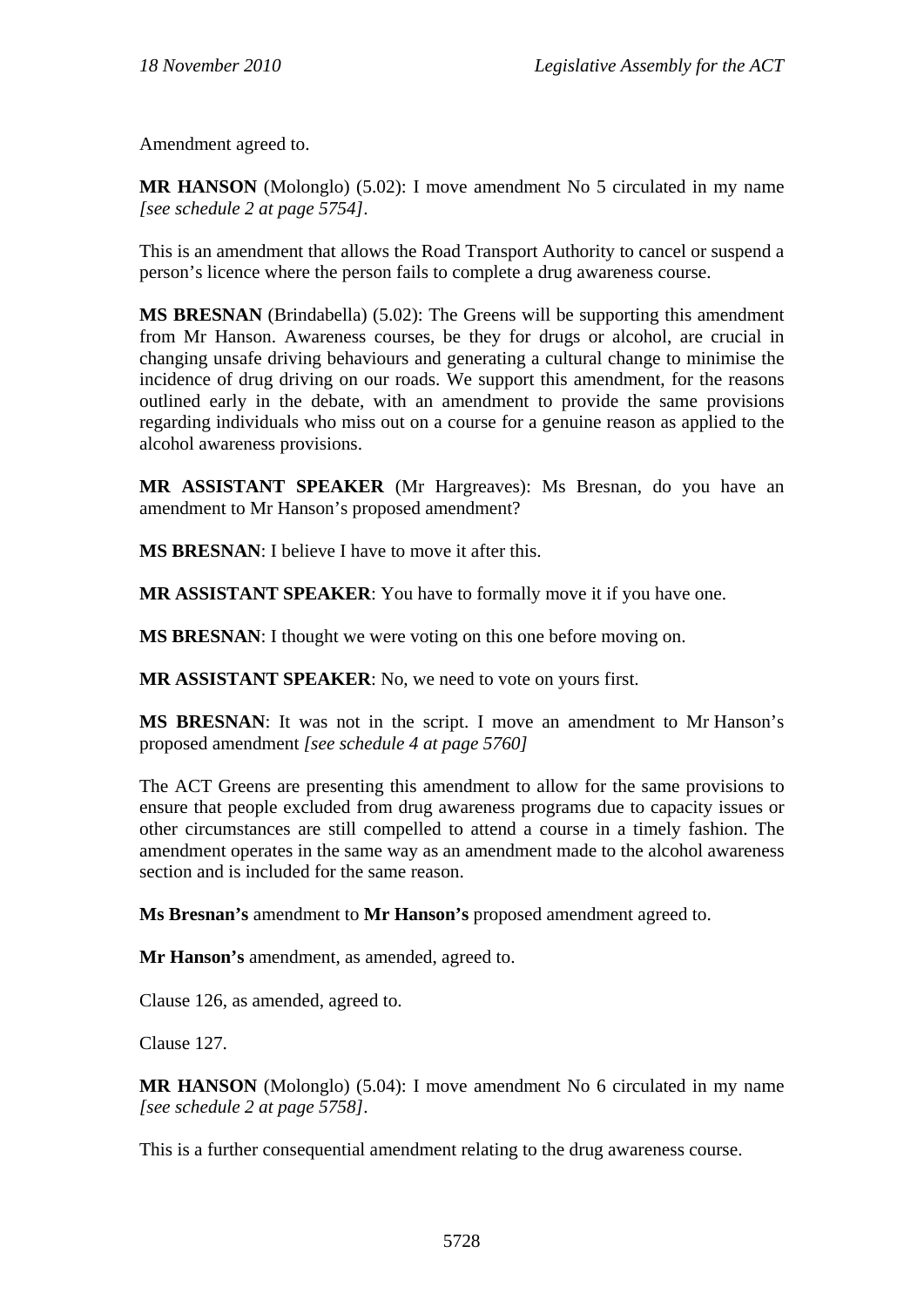**MS BRESNAN** (Brindabella) (5.04): The Greens will be supporting this amendment, as we will the next amendment to be moved by Mr Hanson.

Amendment agreed to.

Clause 127, as amended, agreed to.

Clause 128.

**MR HANSON** (Molonglo) (5.05): I move amendment No 7 circulated in my name *[see schedule 2 at page 5758]*.

This is a further consequential amendment that defines what a drug awareness course is and drug-related disqualifying offences are in the Road Transport (Driver Licence) Regulation 2000.

Amendment agreed to.

Clause 128, as amended, agreed to.

Clause 129.

**MR STANHOPE** (Ginninderra—Chief Minister, Minister for Transport, Minister for Territory and Municipal Services, Minister for Business and Economic Development, Minister for Land and Property Services, Minister for Aboriginal and Torres Strait Islander Affairs and Minister for the Arts and Heritage) (5.05): I move amendment No 2 circulated in my name *[see schedule 1 at page 5752]*.

This is the first of a series of related amendments to ensure that the immediate licence suspension notice provisions can be enforced against interstate drivers. When TAMS was working with the police to develop implementation arrangements for the immediate licence suspension scheme, it became clear the application of these provisions to interstate drivers was going to be a more significant issue than was anticipated when the legislation was first developed.

The legislation was developed on the assumption that comparatively few interstate drivers committed drink-driving offences in the ACT and that existing penalties for drink-driving offences would be sufficient for dealing with those offenders. The bill did not seek to apply the immediate licence suspension provisions to interstate licence holders. However, ACT Policing have advised that their records indicate that a little over 10 per cent of people who are detected committing drink-driving and related offences in the ACT—on average that is around 150 people—reside outside the territory.

Clearly this is a higher proportion of total drink-driving offenders than had been anticipated. In light of this information, it seems appropriate to ensure that the immediate licence suspension provisions can be used effectively against those interstate licence holders and that they can be enforced where necessary.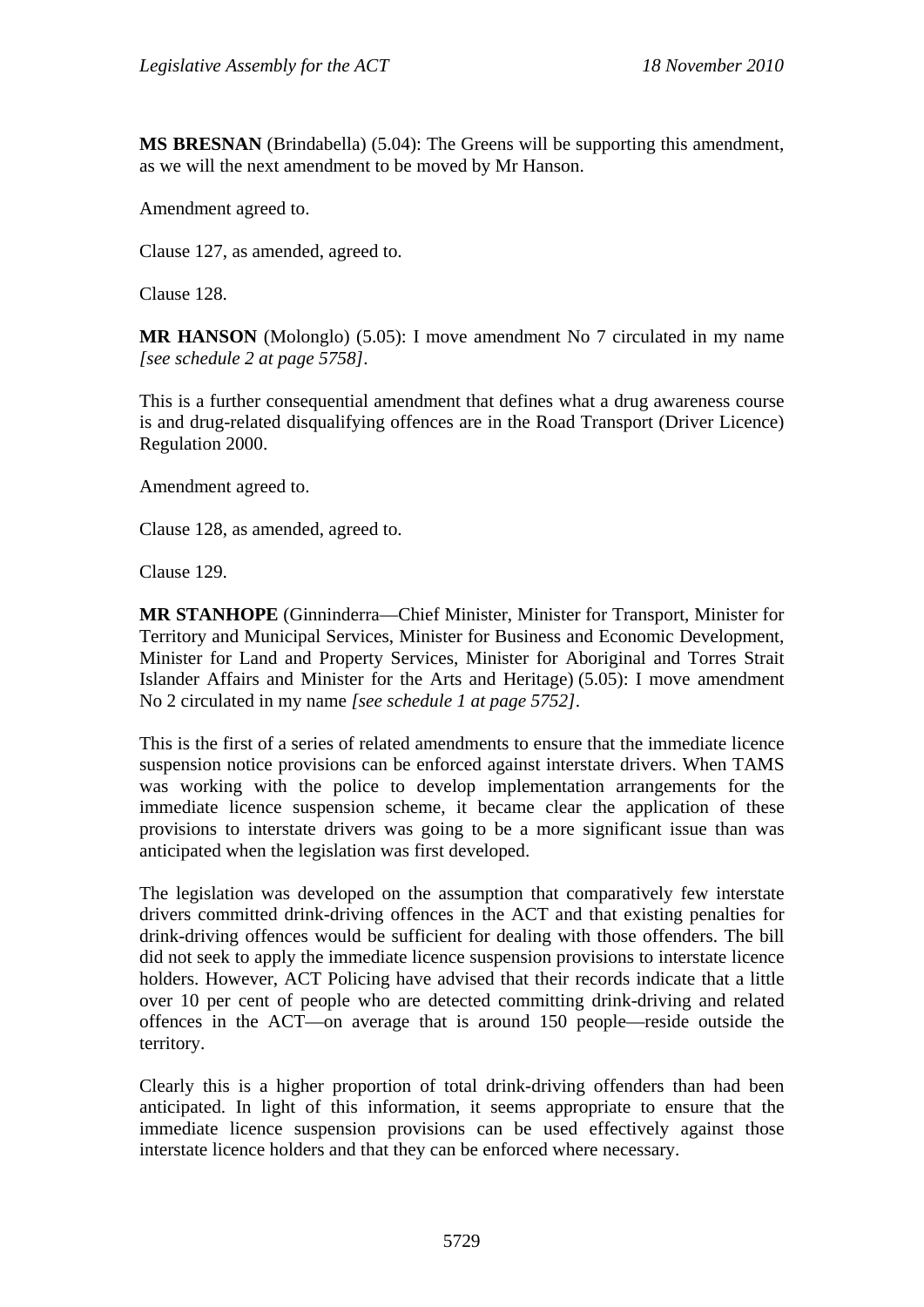**MR HANSON** (Molonglo) (5.07): As foreshadowed earlier, we support the government's amendment and this will ensure that holders of interstate licences driving in the ACT will be subject to immediate suspension provisions. Given the unique nature of the ACT—its proximity to Queanbeyan and being surrounded by New South Wales—we believe this amendment is an important one to ensure that interstate licence holders understand that we take driving under the impairment of drugs or alcohol extremely seriously in the ACT.

**MS BRESNAN** (Brindabella) (5.07): The ACT Greens will be supporting this amendment as it is a technical amendment inserting a reference to a new offence in the section outlined in the application of the Criminal Code.

Amendment agreed to.

Clause 129, as amended, agreed to.

Clause 130 agreed to.

Clause 131.

**MR STANHOPE** (Ginninderra—Chief Minister, Minister for Transport, Minister for Territory and Municipal Services, Minister for Business and Economic Development, Minister for Land and Property Services, Minister for Aboriginal and Torres Strait Islander Affairs and Minister for the Arts and Heritage) (5.08), by leave: I move amendments Nos 3 to 8 circulated in my name together *[see schedule 1 at page 5752]*.

I will go through each of these amendments. Amendment No 3 applies to section  $61B(2)(f)$ , which sets out the matters that must be stated in an immediate suspension notice. This substitutes new sections  $61B(2)(f)(i)$  and (ia). The effect of these provisions is that if the person holds an ACT driver licence the suspension notice suspends the person's driver licence.

The situation for interstate or external drivers is a little different. This is because ACT legislation cannot suspend an interstate or external driver licence. It can only suspend an interstate or external licence holder's right to drive in the ACT. Therefore, the amendments provide that the suspension notice must explain that if the person holds an interstate or external driver licence the notice operates to suspend that person's right to drive in the ACT.

Amendment 4 is an amendment that applies to section 61B(2)(f) which sets out the matters that must be stated in an immediate suspension notice. The notice must explain that while a suspension notice is in effect an ACT driver licence holder must not drive a vehicle. For interstate and external licence holders, while a suspension notice is in effect the driver must not drive a vehicle in the ACT.

Amendment 5 applies to proposed section 61B(4). That provision explains what happens when a person is served with an immediate suspension notice. The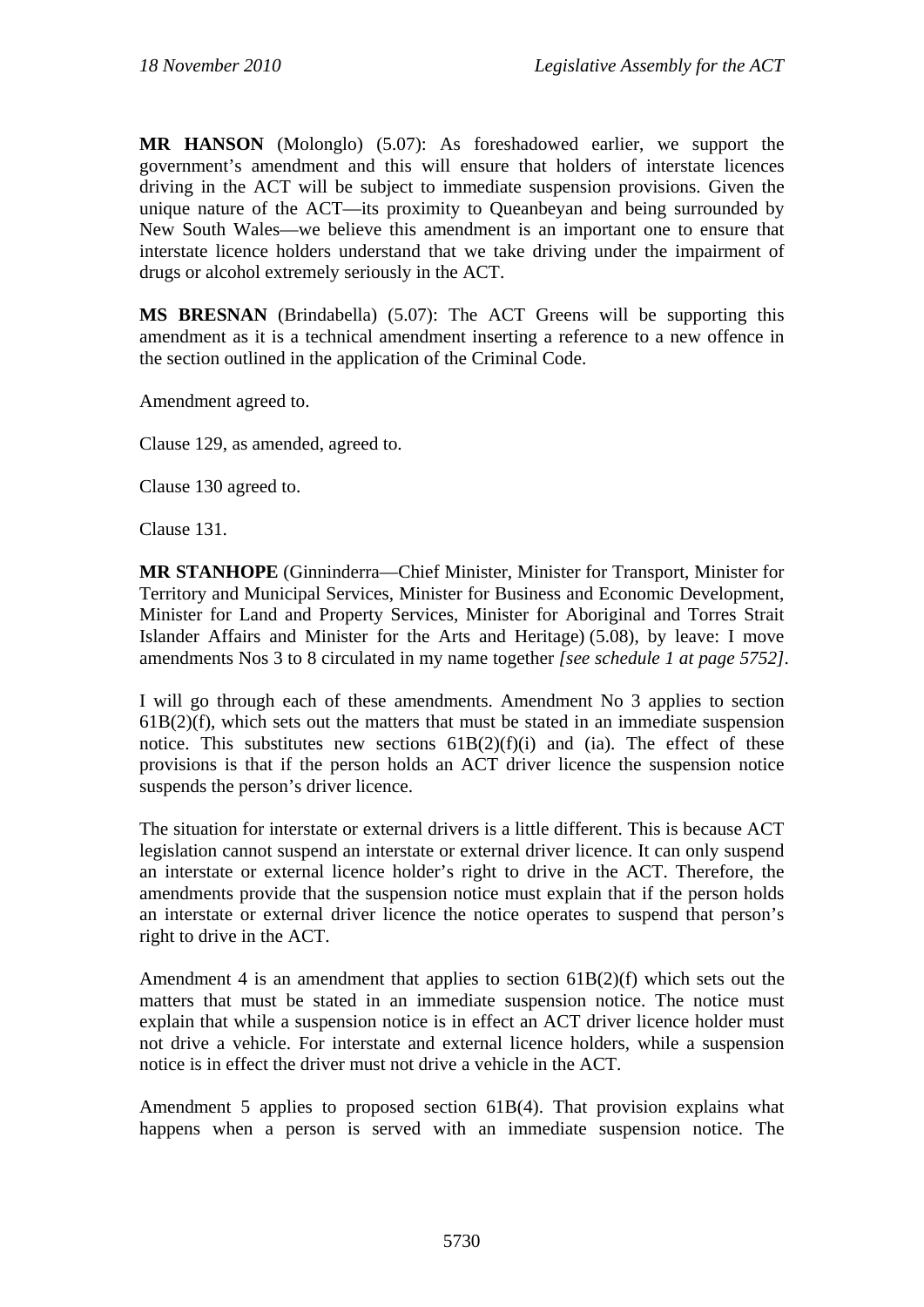amendment substitutes new sections 61B(4)(a) and (aa). These provisions explain that if the person holds an ACT driver licence the person's licence is suspended. And, of course, if the person holds an interstate or external driver licence the person's right to drive in the ACT is suspended.

Similarly, amendment 6 is an amendment to section 61B(4). This provision sets out what happens when a person is given an immediate suspension notice. The amendment substitutes new sections  $61B(4)(c)$  and  $(ca)$ . These provisions explain that if the person holds an ACT driver licence the person must not drive a vehicle anywhere. If the person holds an interstate or external licence, the person must not drive a vehicle in the ACT.

Amendment 7 inserts new section 61BA. The amendment creates a new offence of "drive whilst suspension notice in effect". Although there is an offence under section 32 of the Road Transport (Driver Licensing) Act of "drive while suspended", that applies to an ACT driver whose licence is suspended by a court or by a territory law. That offence does not apply to interstate or external drivers. Accordingly, to ensure that immediate suspension notices can be enforced against interstate and external licence holders, it is necessary to create a specific offence of driving while a suspension notice is in effect.

Amendment 8 is a consequential amendment to insert definitions of "conditional licence" and "driver licence receipt" in the dictionary to the Road Transport (General) Act.

**MR HANSON** (Molonglo) (5.11): We have already foreshadowed that we will support these.

**MS BRESNAN** (Brindabella) (5.12): The ACT Greens will be supporting these amendments as they provide clarity as to the effect of suspension notices for ACT and interstate licence holders. The amendments also create a new offence of driving whilst a suspension notice is in effect, with a smaller penalty than an offence where a driver's licence has been suspended by an order of a court. This is in recognition that violating a court order should rightfully be considered more serious than violating a non-judicial suspension notice. The penalties are equivalent to the other circumstance where a licence can be suspended without an order of court, where a person fails to pay an infringement notice.

Amendments agreed to.

Clause 131, as amended, agreed to.

Clauses 132 to 134, by leave, taken together and agreed to.

Clause 135.

**MR STANHOPE** (Ginninderra—Chief Minister, Minister for Transport, Minister for Territory and Municipal Services, Minister for Business and Economic Development, Minister for Land and Property Services, Minister for Aboriginal and Torres Strait Islander Affairs and Minister for the Arts and Heritage) (5.13), by leave: I move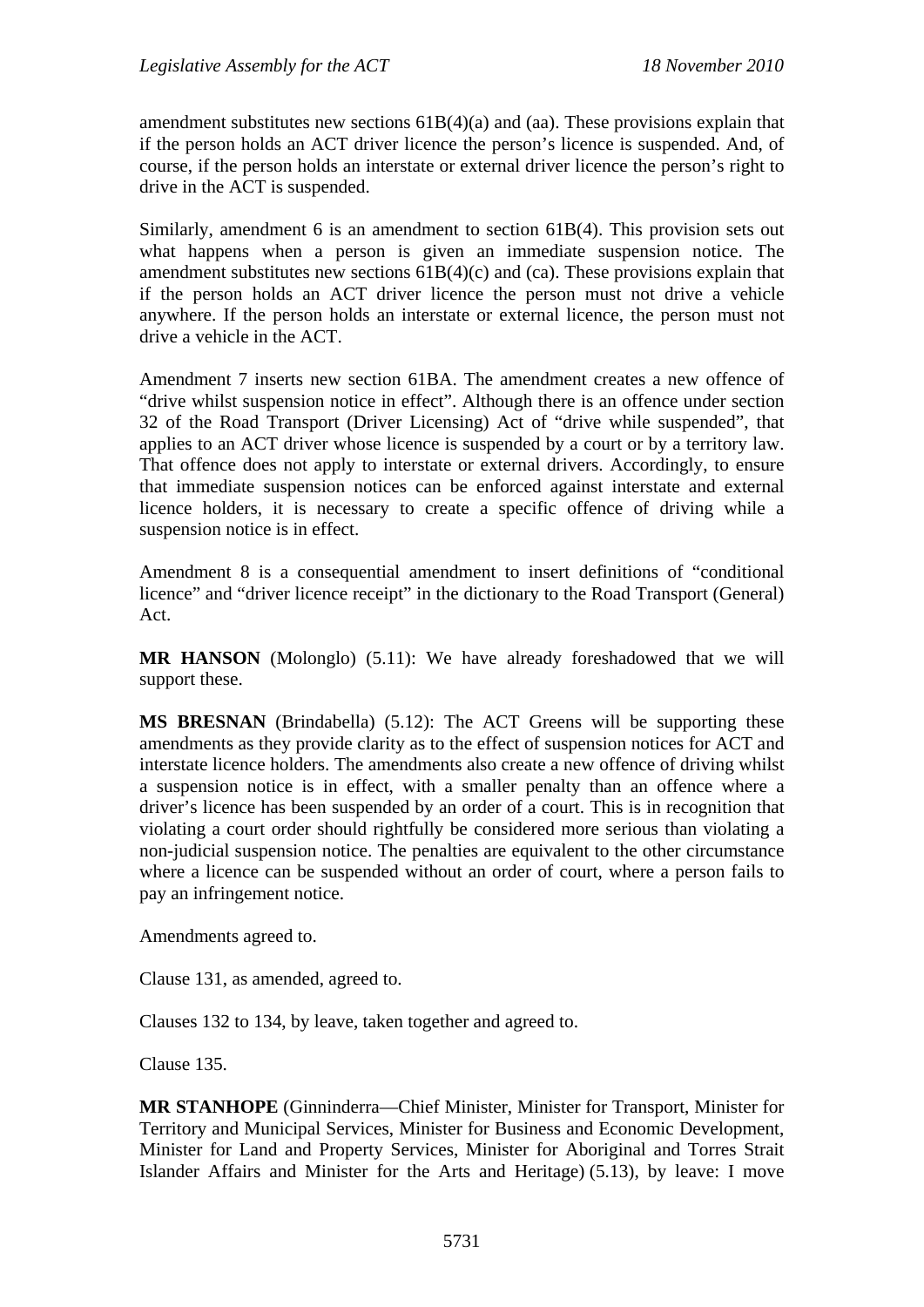amendments Nos 9 and 10 circulated in my name together *[see schedule 1 at page 5753]*.

Amendment 9 is a consequential amendment to insert definitions of "probationary licence" and "provisional licence" in the dictionary to the Road Transport (General) Act.

Amendment 10 is a consequential amendment to the table in schedule 1, part 1.7 of the Road Transport (Offences) Regulation 2005 to include references to the offences in new sections 61BA and 61C of the Road Transport (General) Act.

**MR HANSON** (Molonglo) (5.14): These are consequential amendments, Mr Assistant Speaker, and we will be supporting them.

**MS BRESNAN** (Brindabella) (5.14): The ACT Greens will be supporting these consequential amendments to dictionary references as they relate to interstate driver licences.

Amendments agreed to.

Clause 135, as amended, agreed to.

Clause 136 agreed to.

Clause 137.

**MR HANSON** (Molonglo) (5.14): I move amendment No 8 circulated in my name *[see schedule 2 at page 5758]*.

This amendment inserts in the schedule of Road Transport (General) Regulation 2000 that the road transport authority has the ability to refuse to grant exemption from the requirement to attend a drug awareness course.

**MS BRESNAN** (Brindabella) (5.15): The ACT Greens will be supporting this amendment giving effect to drug awareness courses.

Amendment agreed to.

Clause 137, as amended, agreed to.

Clauses 138 to 143, by leave, taken together and agreed to.

Clause 144.

**MR STANHOPE** (Ginninderra—Chief Minister, Minister for Transport, Minister for Territory and Municipal Services, Minister for Business and Economic Development, Minister for Land and Property Services, Minister for Aboriginal and Torres Strait Islander Affairs and Minister for the Arts and Heritage) (5.15): I move amendment No 11 circulated in my name *[see schedule1 at page 5753]*.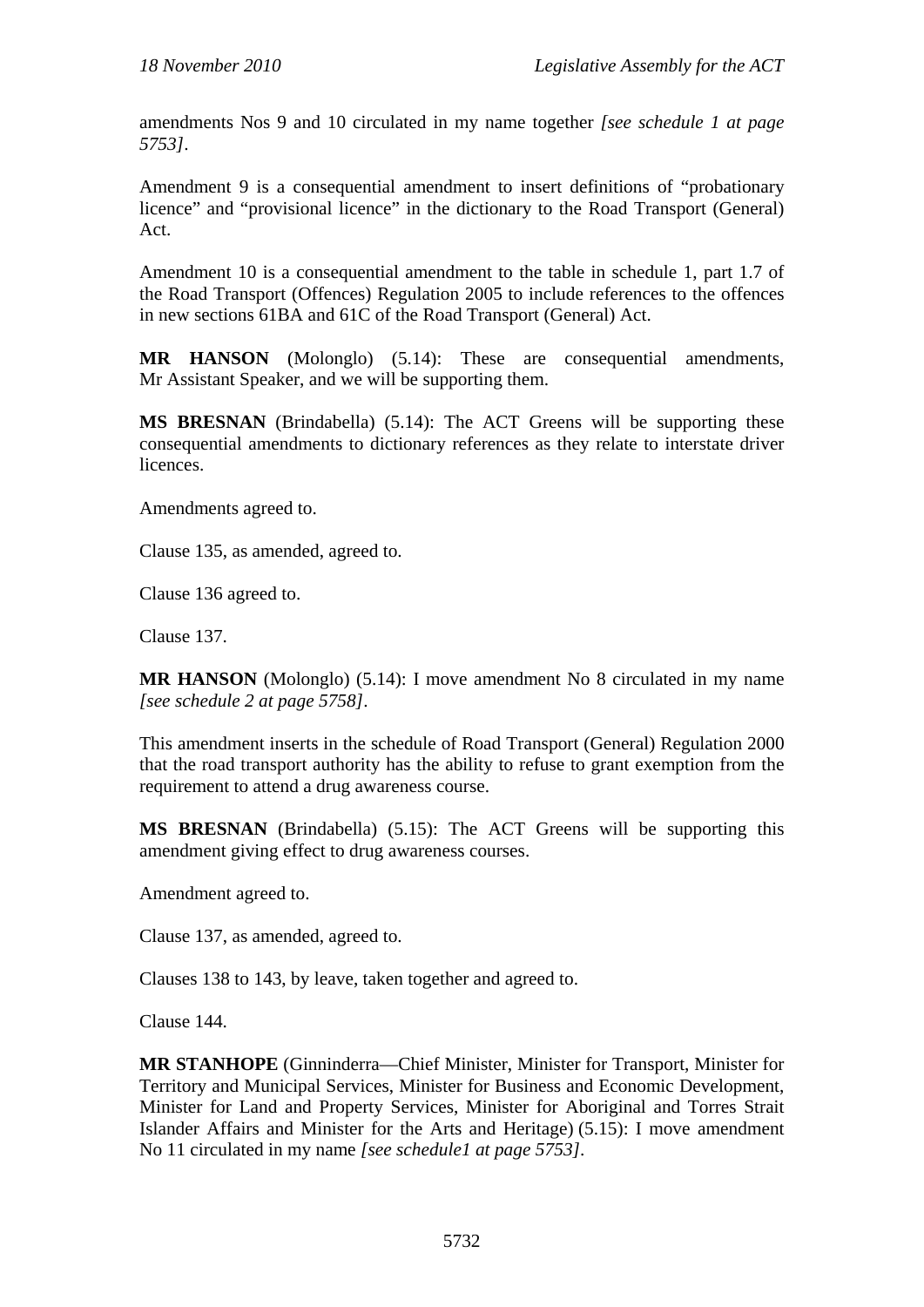This item substitutes replacement clause 144, which amends schedule 1, part 1.7, to insert new items 12A and 12B. This clause consequentially amends the table to include reference to the offences in new sections 61BA and 61C of the Road Transport (General) Act 1999.

**MS BRESNAN** (Brindabella) (5.16): The Greens will support this consequential amendment to the offence schedule, reflecting the new offence relating to suspension notices.

Amendment agreed to.

Clause 144, as amended, agreed to.

Remainder of bill, by leave, taken as a whole and agreed to.

Bill, as amended, agreed to.

# **Territory Records Amendment Bill 2010**

Debate resumed from 23 September 2010, on motion by **Mr Stanhope**:

That this bill be agreed to in principle.

**MR COE** (Ginninderra) (5.17): The opposition will be supporting this bill. We believe this bill will strengthen the role of the Territory Records Act 2002 in both managing and linking with other legislation to manage all records in the territory. The bill follows a review of the Territory Records Act which recommended these legislative changes. The review was tabled in the Assembly a few months ago—I believe on 1 July.

The bill will ensure, along with some technical amendments, that there is a common release date for territory and executive records, proposed to be Canberra Day each year, and that cabinet records will be released after 10 years and territory records after 20 years. The bill also states that the director can now monitor the disposal of records by all agencies and their functions have been extended to include the ability to suspend records disposal schedules, primarily to ensure that records are not disposed of prior to an impending court case if required as evidence. The director will now be able to transfer records to another jurisdiction if required.

The bill also states that health records are included that were previously exempt, while remaining consistent with the Health Records (Privacy and Access) Act 1997. The Territory Records Advisory Council includes a provision for representation from organisations interested in public administration, governance and public accountability.

The bill will also allow for record management arrangements for agencies and/or bodies that cross jurisdictional boundaries. We are also of the view that the new council member from the public administration sector will add to the scope of the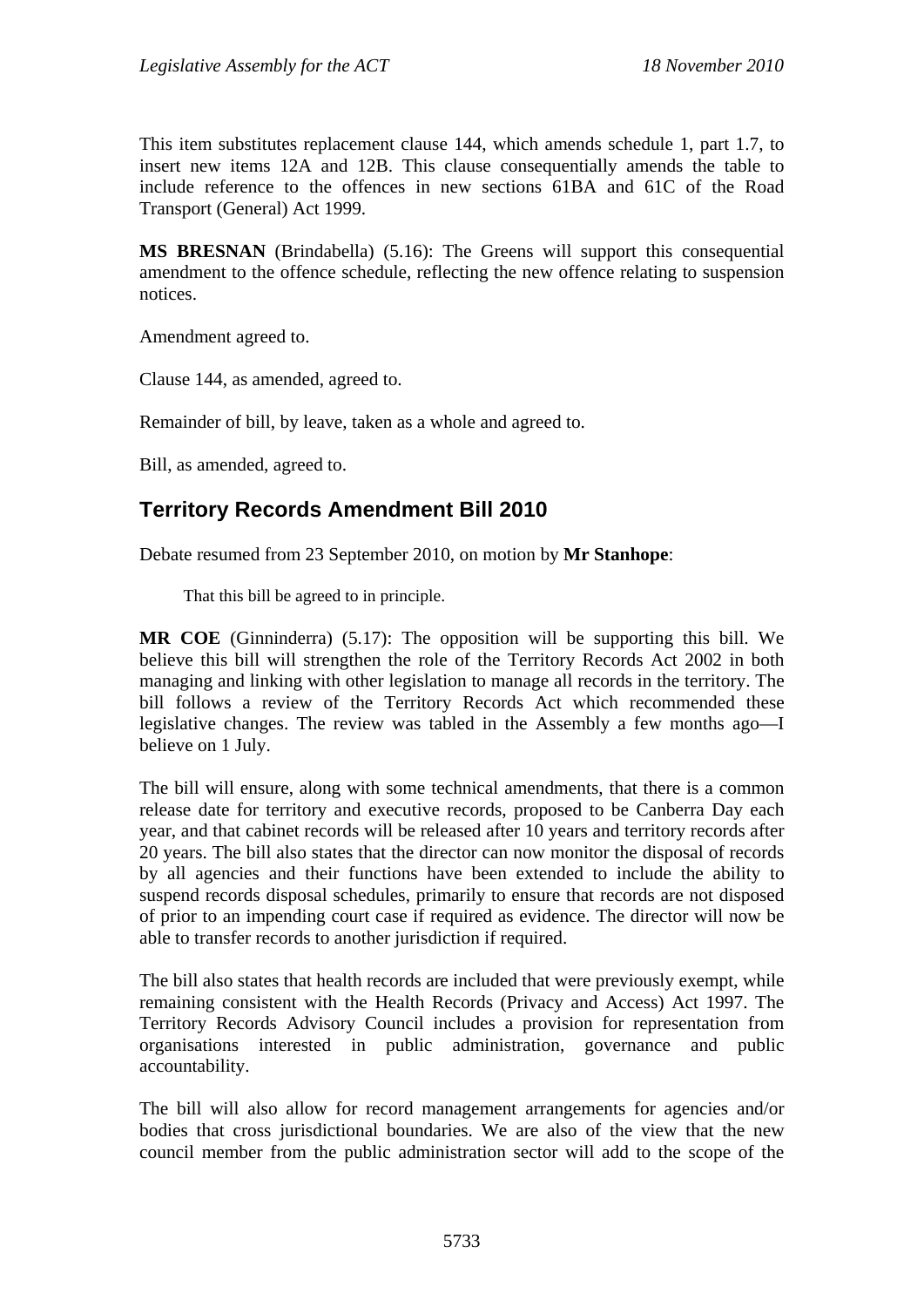Territory Records Office in a positive way. So the opposition does commit to supporting this bill and the amendments.

**MS LE COUTEUR** (Molonglo) (5.19): The Greens will be supporting the Territory Records Amendment Bill 2010. The Greens is a party that is committed to good governance. Transparency and accountability are key principles of a healthy democracy. These principles are reflected in the way we manage our records and the access we give the public to territory records. This includes both executive records and records from cabinet. Members of the public must have the power to access and scrutinise information from the government to see how decisions were made.

The Greens have always argued for open, accessible and transparent parliamentary rules, conventions and structures. We also want these rules, conventions and structures to keep pace with changing community expectations. We were therefore pleased to see that the review provision in the original Territory Records Act was activated and resulted in the comprehensive review of the act by an independent reviewer, Mr Paul Macpherson. I understand that Mr Macpherson is an eminent records manager and archivist.

I see from the government's response to this review that it has accepted all the recommendations. Many of these recommendations are now being implemented through this amendment bill. We support these changes which I believe will result in overall improvements to the management of records in the territory. Before I discuss these, I would like briefly to pick up on a point raised by the scrutiny of bills committee in its comments on this bill. The committee raised the question of whether the bill is a justifiable limitation on the right to freedom of expression stated in section 16 of the Human Rights Act, and/or the right to take part in public life stated in section 17.

I draw the Assembly's attention to these comments because I, and the Greens party, believe very strongly that these rights need to be protected. The Territory Records Act places restrictions on people's ability to access information. There is always a question of whether these are justifiable limits, and they need to be considered in their full context. For example, how does the complexity of an FOI system impact on people's opportunity to access information? What is the impact of people's limited capacity to challenge a government through FOI proceedings, given that they may be unrepresented in an appeal, and the government has such disproportionately large resources? Or what about individuals and community groups who may not be able to pay fees that apply to their attempts to access government records? Many of these are bigger questions about the overall scheme that we operate in the territory through the FOI Act, the records management act and other government policies and instruments.

The bill that we are considering today touches on these rights only in two specific and relatively minor areas. I am pleased to see that the government responded to the scrutiny committee, circulated an amended explanatory statement and proposed amendments which will address these issues.

In regard to a particular issue raised by the committee—that of the new power for the director to transfer records to different jurisdictions—I do note that the review of the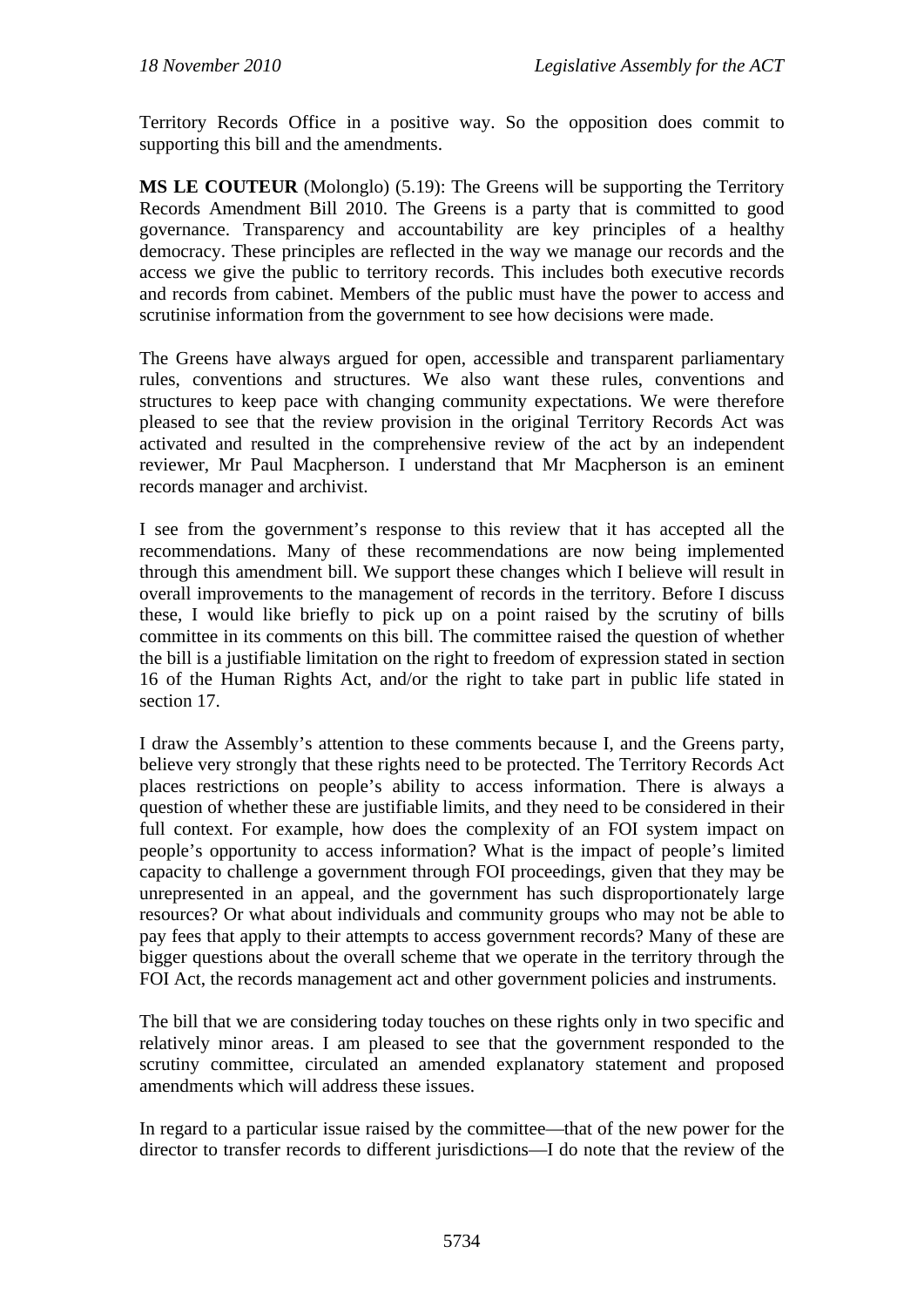act said that making this amendment is "a matter of some urgency". The Council of Australasian Archives and Records Authorities has been calling for a speedy resolution to the problems caused by the lack of this power. I am satisfied that this is a good amendment to make and that it will better records management. Given that the government will now move an amendment to ensure that there is not an unreasonable delegation of power to the executive, I am satisfied that the amendment should stay.

I will briefly refer to the other improvements to record management made through this bill. It has picked up new definitions of records, territory records and records of an agency, as recommended by the review and as requested by those intimately involved in the administration of this act. These now basically parallel the definitions in the international standard.

These new amendments also affect the management of health records. They allow people who manage health records to utilise the standards for records management established in the act, as well as to develop records disposal schedules to manage and eventually dispose of the records. I consider this a useful amendment from a management perspective, while not impacting on any of the special privacy requirements that exist in relation to health records.

As I mentioned, the bill will give the director of records a new power to authorise the transfer of a record to another jurisdiction following the transfer of a person or responsibility to that jurisdiction. This is particularly relevant in relation to personal security files of people who move interstate. It also takes account of the movement of responsibilities between jurisdictions.

A new part of the act also establishes a common release date for territory and executive records as Canberra Day each year. I think this is a good idea, and I hope that it helps to foster an increased interest in the territory's history and the rich source of knowledge contained in the territory records.

I want to specifically discuss electronic records. I note that recommendations about electronic records are not being dealt with through this amendment bill. However, I am assured that they are being picked up and that they are just being dealt with through other avenues. Mr Macpherson's review acknowledged that the recommendations around electronic records were not suitable for implementation through legislation. He did note that it requires "advice, assistance and monitoring from the Territory Records Office and adherence to standards by agencies when resources allow for the implementation of electronic record-keeping or business systems".

I am looking forward to hearing more about how the government is addressing this issue. The review identified electronic record-keeping and the problems related to it as a significant issue. This is an issue that has been raised with me a number of times. It is not a lot of use just to have a good records management act if it then falls down in compliance and implementation because people are creating electronic records, emails and the like and then not archiving them for later use. It becomes more and more of a problem as more and more of our records become electronic, and increasingly email based.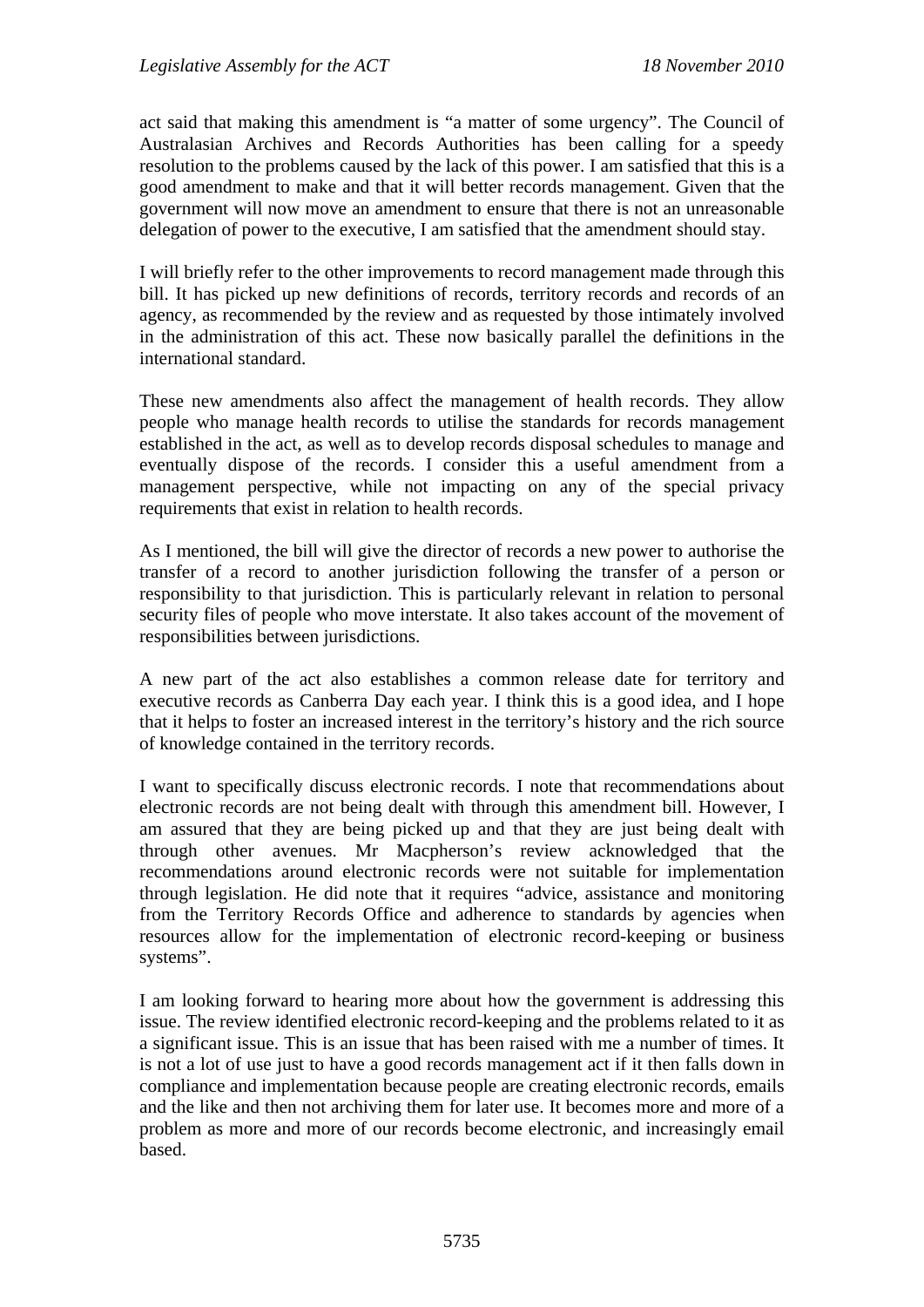Our current approach is to say basically that the medium does not matter, that we can define a record and that it is a record regardless of whether it is a paper record, an electronic record or even a record of hieroglyphics. As we become more and more innovative with our electronic communication, this becomes more and more problematical. For instance, you can do things with Google Maps that simply cannot be done with paper-based records. As the territory is moving into using social media such as Facebook, and possibly in the future Twitter, it will become increasingly difficult to deal with these things in a paper-based way.

We may end up in the future using the new technology as a more integral part of records management. For instance, we might save a large body of data, or hopefully information, and then use search techniques to extract what we need from it. This could enable our formal record management to be more like our record use.

Many organisations and governments are working on the best way to manage electronic records. I understand the Victorian government has published the Victorian electronic records strategy, which includes a standard for the preservation, long-term storage and access to permanent electronic records. I do urge the ACT's record managers to look at these issues because they are not going to go away.

While on this issue, I would also like to mention the concept of proactive disclosure. This is the concept of governments using new technologies to keep documents and data online, where members of the public are able to search for material for themselves. Proactive disclosure could be regarded as one part of a bigger initiative, sometimes called e-government, e-participation or Gov 2.0.

Gov 2.0 could be described as using new technology for tools—that is why there is a 2.0—to do government better. It involves better communication within the government as well as without. Gov 2.0 involves direct engagement with citizens, business and community groups in potentially two-way or more conversations about government services and public policy through open access to public sector information and new ICT technologies.

As I said in the August debate on green ICT, I would like to have a debate in this Assembly about Gov 2.0 and its adoption by the ACT government. In the meantime I will make a few observations. I will start with my usual whinge—ACTPLA and DAs. I continually get told by people that DAs are not up on ACTPLA's website at the time of initial notification and that, if you do get to the DA, sometimes they are megs and megs in size, they do not have executive summaries, and they are all but incomprehensible in many cases by members of the public. This is something that I believe ACTPLA needs to work on.

It also needs to work on actually keeping the DA information available to the public. I appreciate that there is a need for ACTPLA to move some of its information from more expensive to less expensive data storage areas, but it could still keep a database of DAs that is publicly accessible and allow people to make an email request for access to them. At present, as far as I can tell, the only way of doing it is to get your MLA to write to the minister, who then may give access to the records.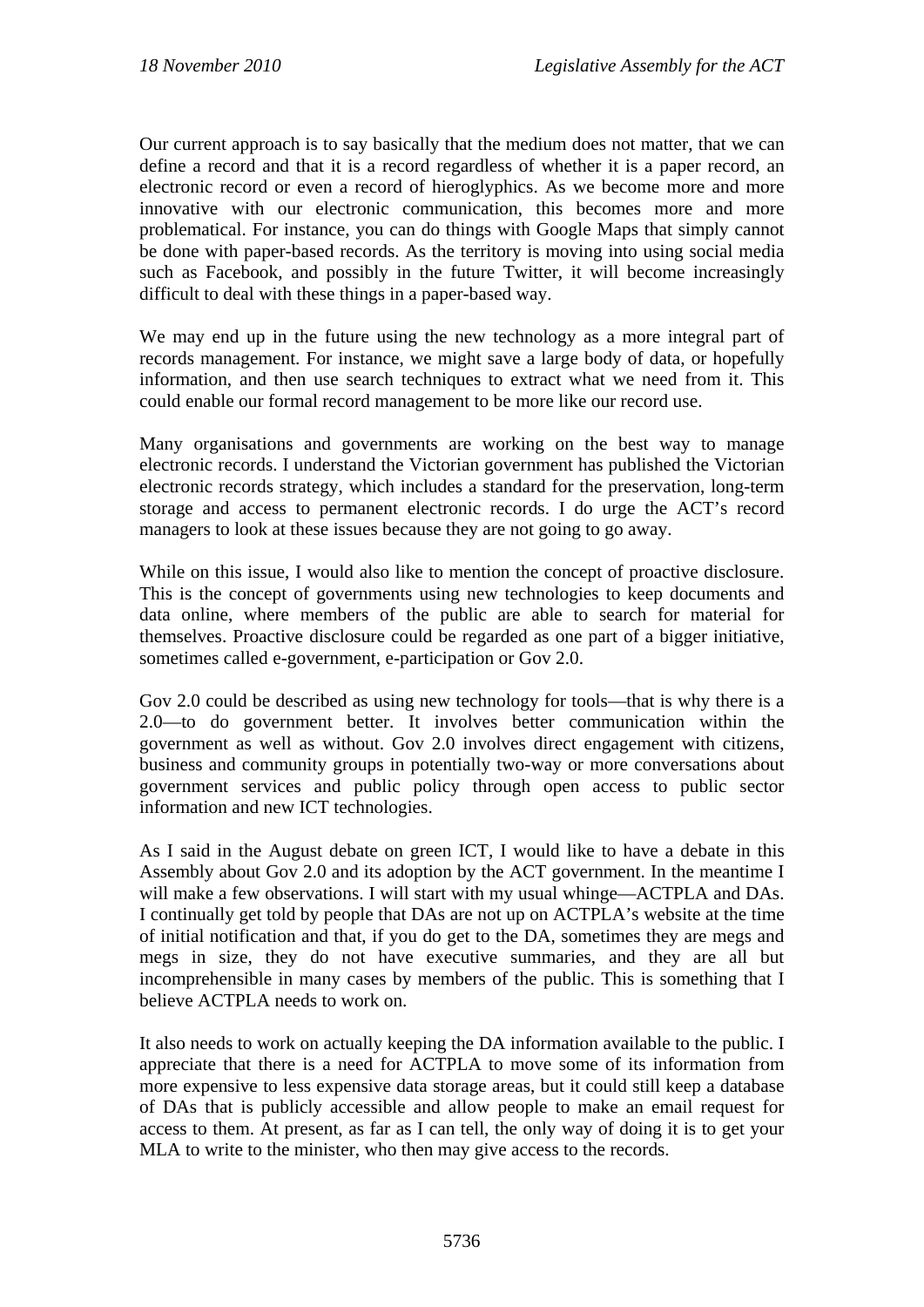We have talked a lot about ACTION, ACTION timetables and the impossibility of finding out those crucial records for everyday life. I do urge the government to take on board using Google Transit, but before that, to take on board simply printing enough paper records of bus timetables, as I have had complaints from people about this.

The commonwealth government has done a lot of work on Gov 2.0 and recently announced that it is going to make "creative commons" the default licence for information published by the commonwealth government. The commonwealth has also said that the default will be one of the more permissive creative commons licences, the CC-BY, which allows complete freedom to reproduce and remix, subject only to acknowledgement of the original source.

The Australian Bureau of Statistics is the first national statistical office in the world to make the entire census dataset available online in an interactive way using CDATA. And here in the Assembly we are also leaders with Daily on Demand. This is at the forefront of Australian parliaments and puts the Assembly, in fact, at the forefront of world legislatures in making parliamentary procedures more accessible in a timely way, and very nicely done by leveraging existing Hansard technology.

Gov 2.0, though, can be more than just the provision of general information. There can be protocols so that individuals can obtain the information that the government has about them more easily, and that is really important. Individuals should be able to know what the government has on them, basically. Gov 2.0 can also facilitate citizens, community groups and business interaction with government. It can allow crowd sourcing of ideas and two-way or more conversations. It facilitates interaction and feedback.

I also note the Auditor-General's recent report on how the government currently handles these issues of feedback and complaints and the Auditor-General's comments about the need for improvement. The "fix my street" initiative launched by the government this year is an example of this. "Fix my street" mimics a Canadian program, also called "fix my street". I would love to see the ACT government do more along these lines.

Returning to the records management act, as I said, the Greens will support the changes it makes. They are useful amendments to the Territory Records Act, based on the findings of the independent review of the act. Again, I appreciate that the government has responded in a good way to the recommendations of the scrutiny of bills committee. These amendments have been circulated to all parties and I believe we are all in agreement. I am happy that we take these amendments and the bill as a whole.

**MR STANHOPE** (Ginninderra—Chief Minister, Minister for Transport, Minister for Territory and Municipal Services, Minister for Business and Economic Development, Minister for Land and Property Services, Minister for Aboriginal and Torres Strait Islander Affairs and Minister for the Arts and Heritage) (5.32), in reply: I thank members for their contribution to the debate and for their expressions of support. The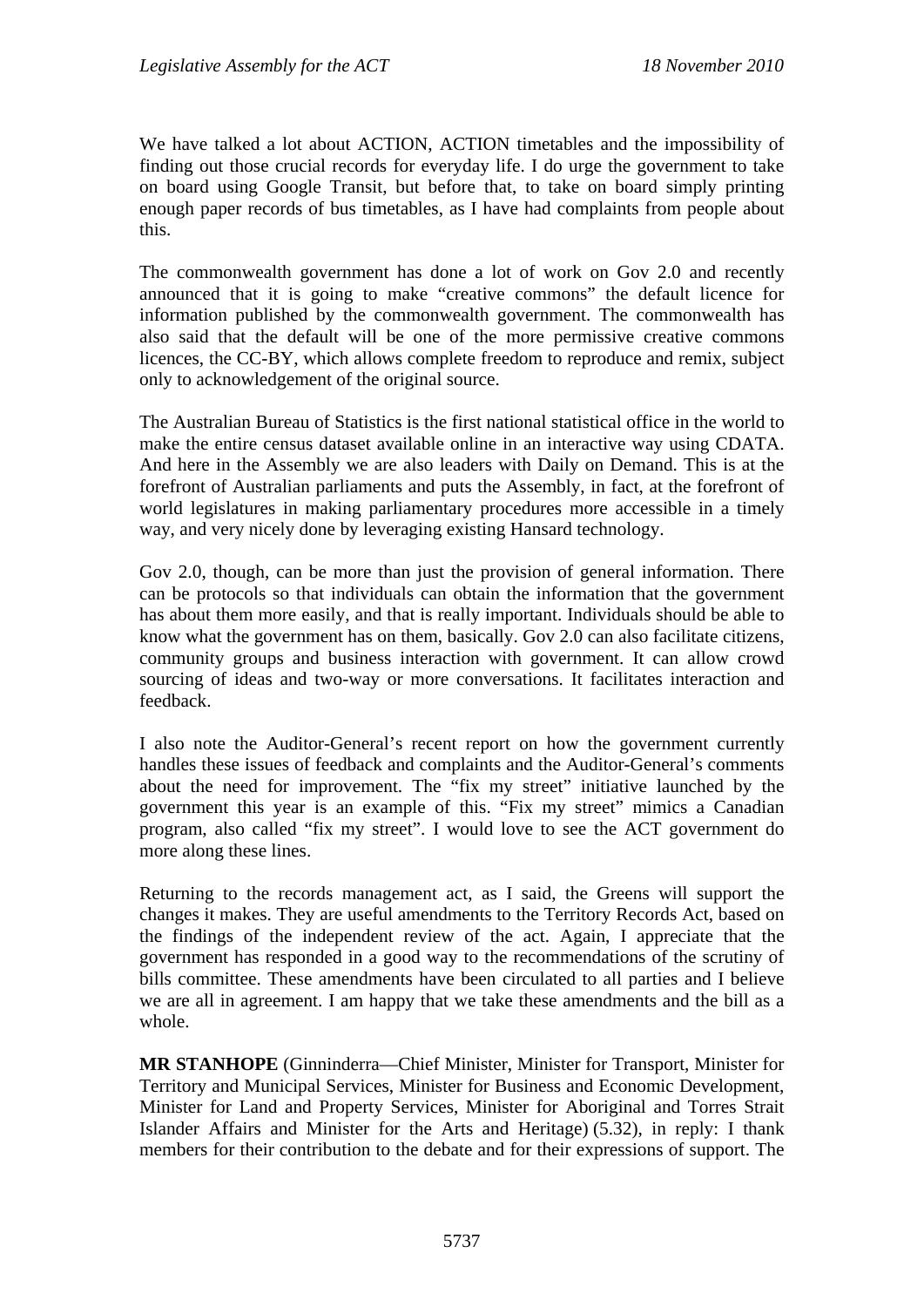Territory Records Amendment Bill under consideration today was presented to the Assembly a couple of months ago. The bill proposes a range of amendments to ensure that the Territory Records Act continues to be an element of the open and accountable approach of government.

The amendments in the bill come from a review of the operations of the Territory Records Act and the government's response to the review which I tabled in the Assembly on 1 July. Findings of the review, which was undertaken by Mr Paul Macpherson, an archivist and records manager, provided a positive overview of the current state of records management in the ACT but the review was still able to recommend some areas where improvements could and should be made. This legislative response to those recommendations constitutes this bill.

The bill contains a new purpose clause. It says, in effect, that the act should exist to support the management and operation of territory agencies, which is a clear indicator of the priority attached to effective records management within departments. Members of the Assembly will be well aware of the importance of the Executive Documents Release Act 2001. This is the act that enables the public to be given access to the decisions of cabinet.

An issue that came up in the public consultation and review of the Territory Records Act was why there were two pieces of legislation for giving access to what are, in effect, all territory records. Therefore, one of the most significant amendments in this bill brings together the provisions of the Executive Documents Release Act and those of the Territory Records Act, making the amended act the primary point of access for government records. Cabinet records are open at 10 years and other government records at 20 years, and they will be available for public access each year. Since the introduction of records management legislation in the ACT, the government has been keen for the Territory Records Act to become the key piece of legislation guiding the way for high standards in the management of the territory's records.

There is a consequential amendment in the bill to the Legal Aid Act which will ensure that certain records of the Legal Aid Commission are managed in a way consistent with the Territory Records Act.

The amended act will also enable the ACT to transfer records, when required, to another jurisdiction. This may be when a person transfers to a position in another jurisdiction and the personal security file is required or where the ACT participates in a new initiative at a national level, such as the recently established Australian Health Practitioner Regulation Agency, where some ACT records will be required by that new agency.

I thank the scrutiny of bills and subordinate legislation committee for their comments in relation to the bill before the Assembly today. The committee made comments in a letter. Those comments have been addressed in the government's response to the committee. Indeed, that was a response by my colleague Simon Corbell acting in the capacity of Minister for Territory and Municipal Services.

The government does have some minor amendments which I will move in a moment. The bill that we are debating today will ensure that the ACT has the best possible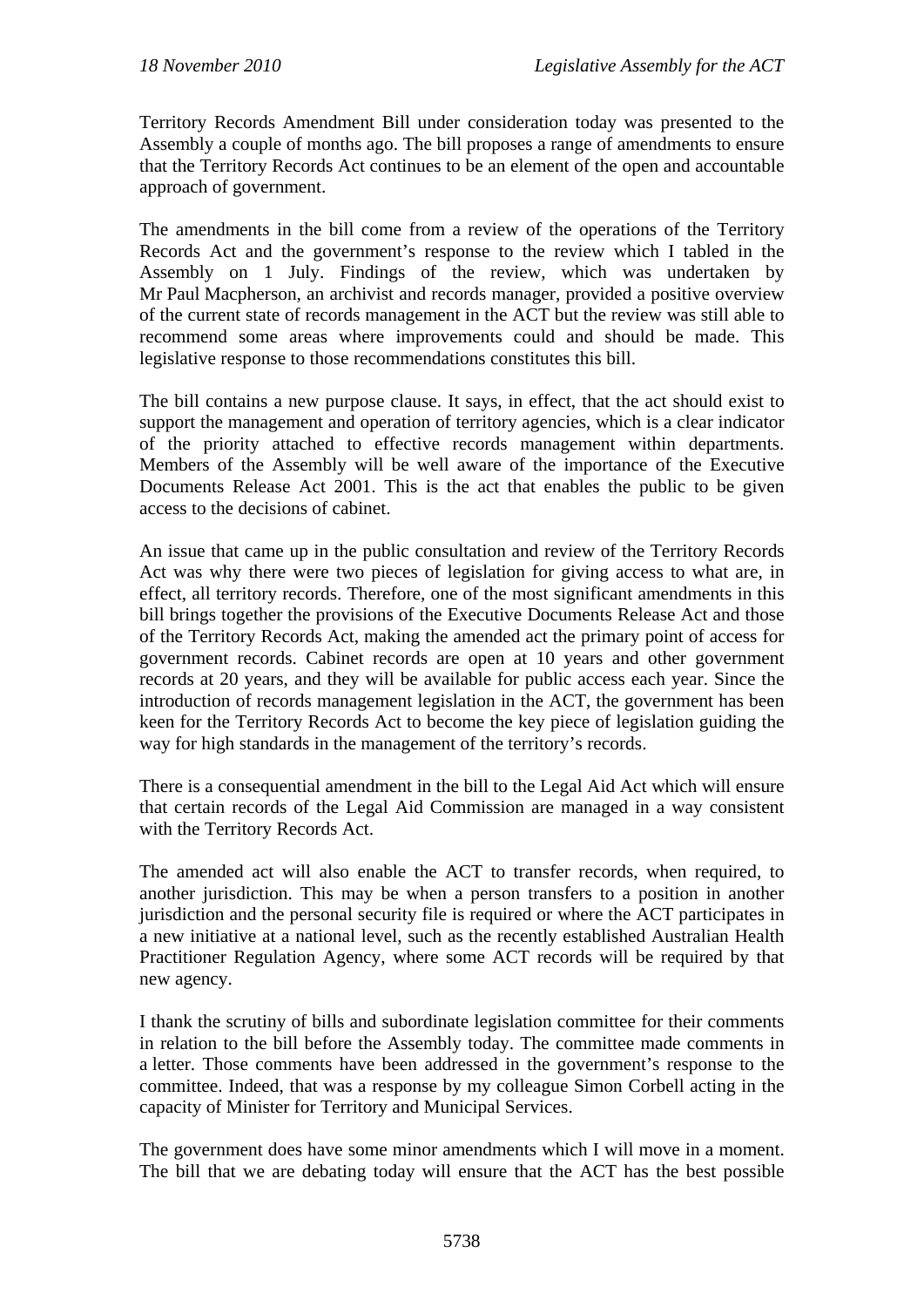legislation to regulate the management of its records within its jurisdiction and to ensure that it is able to share information with other jurisdictions across Australia. Increasingly we will be working in environments that require us to develop and share information with other jurisdictions.

This legislation places the ACT in a position to meet our responsibilities at a national level. As I said, I thank members for their contribution, their consideration of this bill and their support and I commend it to the Assembly.

Question resolved in the affirmative.

Bill agreed to in principle.

# **Detail stage**

Bill, by leave, taken as a whole.

**MR STANHOPE** (Ginninderra—Chief Minister, Minister for Transport, Minister for Territory and Municipal Services, Minister for Business and Economic Development, Minister for Land and Property Services, Minister for Aboriginal and Torres Strait Islander Affairs and Minister for the Arts and Heritage) (5.37): Pursuant to standing order 182A(b), I seek leave to move amendments Nos 1 to 4 circulated in my name together. They are minor and technical in nature.

Leave granted.

**MR STANHOPE**: I move amendments No 1 to 4 circulated in my name *[see schedule 5 at page 5761]*.

I will speak briefly to these amendments which, as I said, are technical. The amendments are intended to give effect to the issues raised by the scrutiny of bills committee in the report of 18 October 2010. The amendments were foreshadowed in response to the chair of the committee.

Government amendment No 1 adds the phrase "on reasonable grounds", at the suggestion of the committee following their query that the director's power in proposed subsection 23(2A) should be qualified by requiring the director to act only if satisfied on reasonable grounds of the matters stated in the proposed section.

Government amendment No 2 provides that "and" is substituted for "or" in proposed new section 23(2A)(a) to emphasise that, when the director is considering whether to enter into an agreement with another public body, all decisions in relation to section 23(2A) must be reported to the Assembly, again in response to the concerns expressed by the committee.

Government amendment 3 provides proposed new sections 23A and 23B. Proposed new 23B provides for a report on intergovernmental records agreements. The original provision in relation to this particular amendment acknowledged that on occasion a body or agency is established that crosses jurisdictional boundaries and it allows for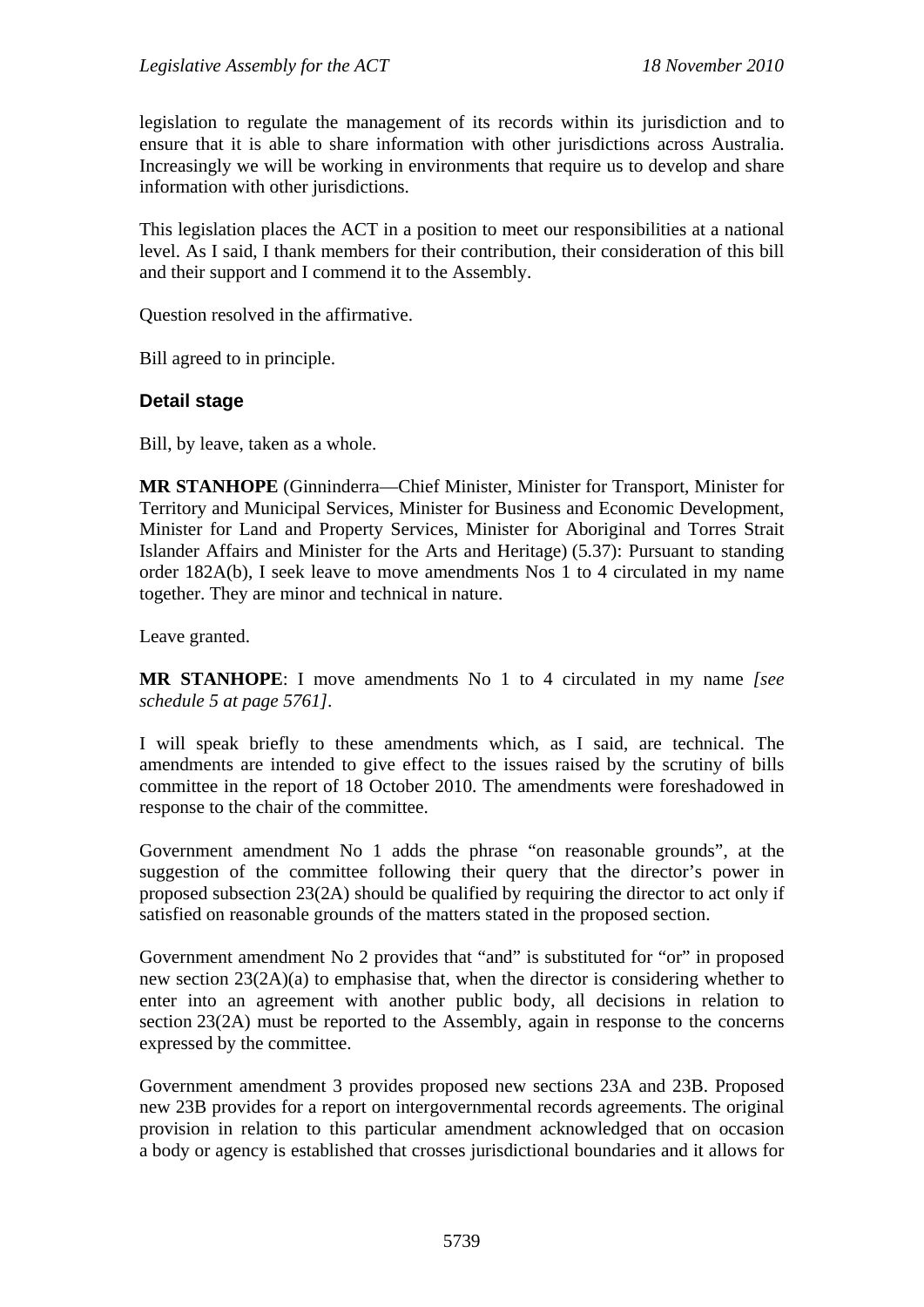records management arrangements to be made for that body. The new section, again arising from the scrutiny report, addresses a concern of the committee and proposes that a report be provided to the Assembly of agreements reached with other jurisdictions so that the Assembly is made aware of these agreements.

Amendment No 4 is something of a mystery to me at this minute but I am advised it is technical in nature.

Amendments agreed to.

Bill as a whole, as amended, agreed to.

Bill, as amended, agreed to.

# **Adjournment**

Motion by **Mr Stanhope** proposed:

That the Assembly do now adjourn.

### **Energy—cost**

**MR SMYTH** (Brindabella) (5.40): It is good to see that the workings of the Assembly and the *Hansard* of the Assembly are read around the country. I have had forwarded to me the Catallaxy Files that has a quote from yesterday's question time. It was in fact Mr Coe's question, an excellent question to the Minister for Energy, and relates to the increasing cost of electricity in the ACT. It is about this \$225 and whether it is really 15 per cent of an annual electricity bill of \$1,522. It goes through Mr Corbell's attempts at explaining that \$225 really is not 15 per cent, it is just \$4 a week.

There was a supplementary question. Mr Corbell said a number of times, "Listen carefully," and then of course the dimwit comment which he was forced to withdraw was made, and he withdrew. The blogger finishes with:

and so on.

The best bit is this.

**MR SMYTH**: Thank you, Mr Speaker. Minister, do you agree that \$4 a week at 52 weeks a year equals \$208 per annum, divided by \$1,522 per year as the average electricity bill equals one-seventh or approximately 14 per cent?

The commentary then goes on:

Basic arithmetic is now the basis of parliamentary questions.

There are a number of responses to this. No 1, from Fleeced, is:

Wow ... that's pathetic. Continually repeating that it's not \$225 a year, but "only \$4 a week".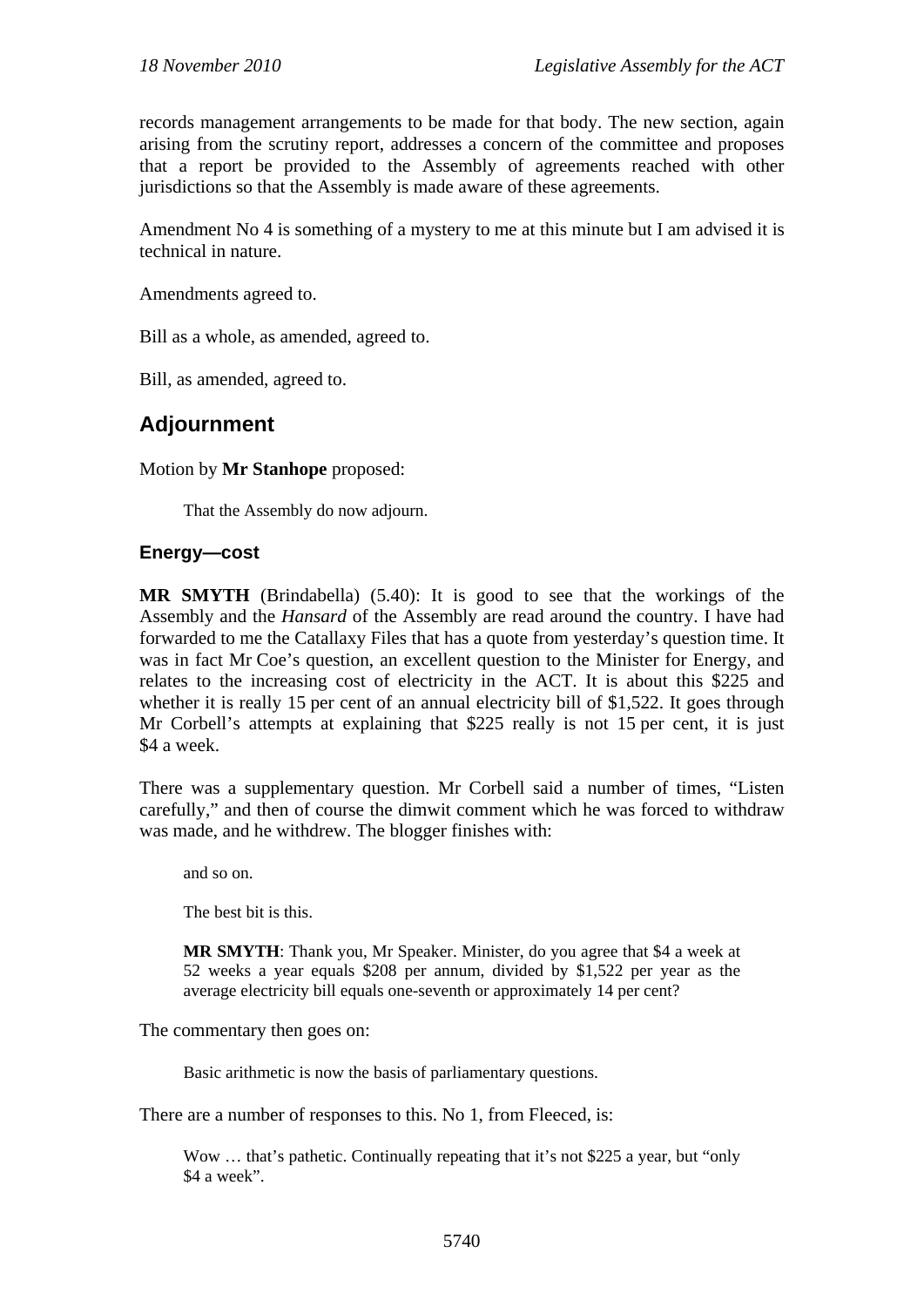Then Alex comes on and says:

To be fair, Corbell could be correct that \$4 per week is only 2%—he might be telling us that power bills will soon be \$10,400 per year.

Then Mother Hubbard's Dog says:

Basic arithmetic that appears to be beyond the wit of Simon Corbell, unfortunately. I wonder how long it will be before the ACT also reneges on its feed in tariff for solar panels.

Dover beach goes on:

That is a staggering exchange. You have earned my contempt, Mr Corbell.

Samuel J comes on and says:

Simon Corbell is thus qualified to be Treasurer of the Commonwealth of Australia

To which JC responds:

Hey, Samuel … Don't be so harsh. Swandive has set the bar so low anybody could be treasurer.

Anyone can "save the country from the worst recession since the 30's".

I hear Mr Hargreaves asking me to table the document. If Hansard wants my computer, they can come and get it; otherwise I will give them the link. But it is good that people pay attention and realise that basic maths is important. Mr Coe, that was an excellent question from question time.

# **Foreshore Summer Music Festival**

**MR COE** (Ginninderra) (5.42): I rise this evening to put on the record the contribution that Foreshore Summer Musical Festival makes to the cultural life of Canberra, tourism and the local economy. The yearly festival is run in the parliamentary triangle and in just about a week or so is about to be run for the fourth time. The event has evolved into more than simply a music event. It is now a festival involving food and other market stalls, in addition to the two stages for Australian and international live bands and the best electronic acts sourced from around the world.

The organisers promote responsible behaviour while people are enjoying the event. Whether it be first aid, security and policing, minimising the risk of sun exposure and dehydration or the responsible use of the environment it is provided. The event supports hundreds of jobs, in addition to supporting a number of community groups, including Climate Friendly, Mix 106.3, Canberra Special Children's Christmas Party and St John Ambulance.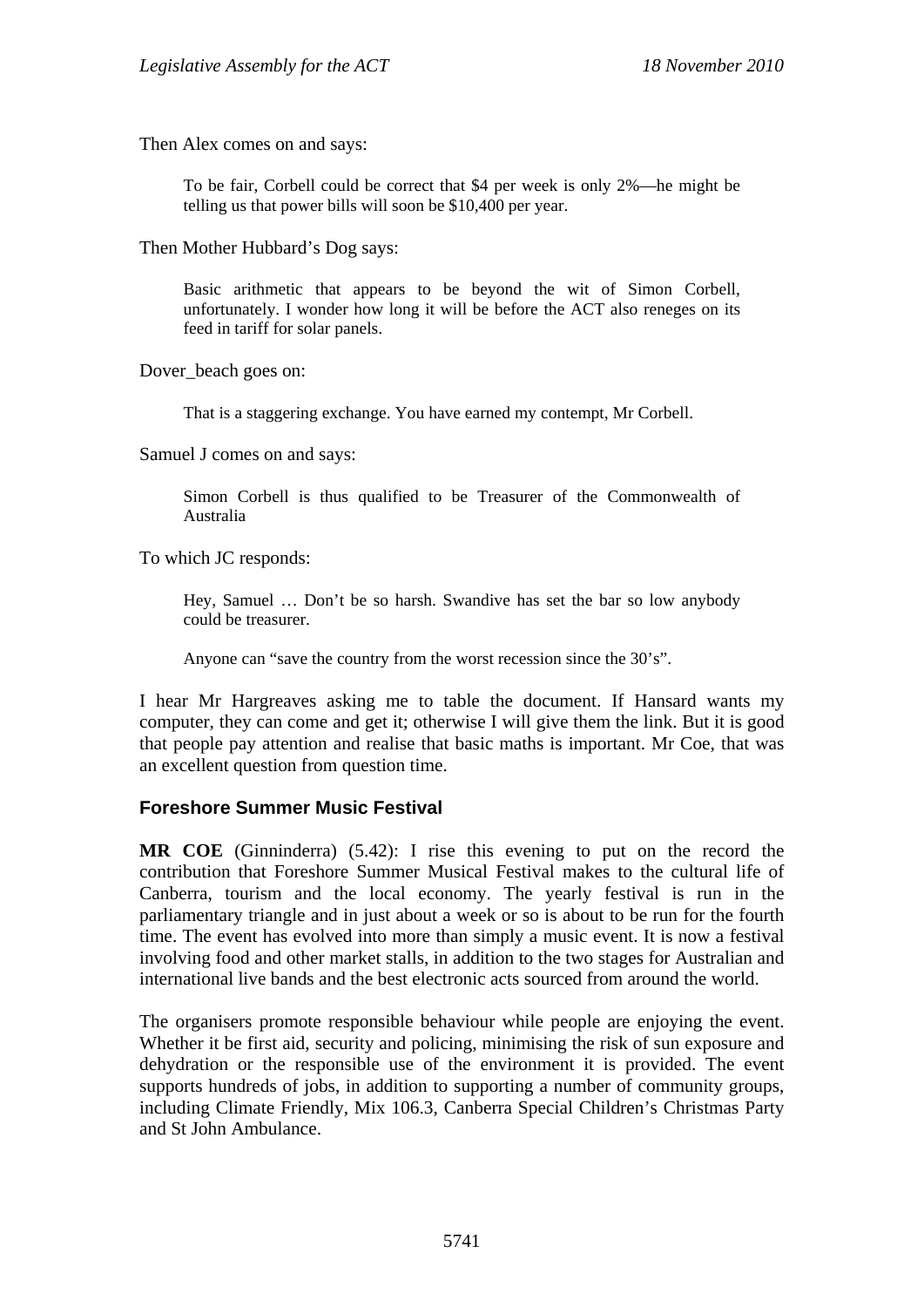I think to have a music festival in the heart of the parliamentary triangle in the national capital is significant, very special and consistent with the notion that the parliamentary triangle belongs to all Australians of all demographics. Part 1.1 of the national capital plan states:

The Parliamentary Zone will be given meaning as "the place of the people", accessible to all Australians, so they can more fully understand and appreciate the collective experience and rich diversity of this country.

It goes on to say:

The place of the people must have:

- A sense of scale, dignity and openness;
- A cohesive and comprehensible layout;
- A large forum for public ceremony and debate;
- Intimate, enjoyable spaces for individuals and groups;
- A dynamic program of national, state and regional events; and
- Public facilities that are accessible and affordable.

It is my opinion that the responsible engagement and coming together of thousands of young people does comply with this vision of what is a special part of our national estate. I firmly believe that the more people come to Canberra and see our great city, the more pride and respect there will be in the territory and in Australia as a whole. Especially for the thousands who travel to Canberra from interstate for the event, I think the festival taps into a demographic that might otherwise not be engaged with much of what is typically associated with the national capital. It is this end, in addition to the huge sums of money poured into our community, which makes this event significant and indeed worth while.

Of course, whenever there are big crowds and alcohol is consumed, there are risks and the foreshore festival, sporting matches, Australia Day or New Year's Eve celebrations and others are not exempt from these risks. However, these risks can be managed and, from what I know of the organisers of this event, they are doing all they can to ensure that the event remains as trouble free as possible, as it has done in the past.

I believe that the ACT government and the commonwealth government, through the National Capital Authority, should be doing all which is reasonable to help facilitate the event. I think it is reasonable to expect a multi year lease or agreement to be engaged, to allow the planning for future events. I think it is reasonable that the ACT government work with the promoters and owners of the festival to ensure maximum leverage for the festival, on the back of other activities taking place in Canberra, and for other activities to make the most of visitors to foreshore. I think that it is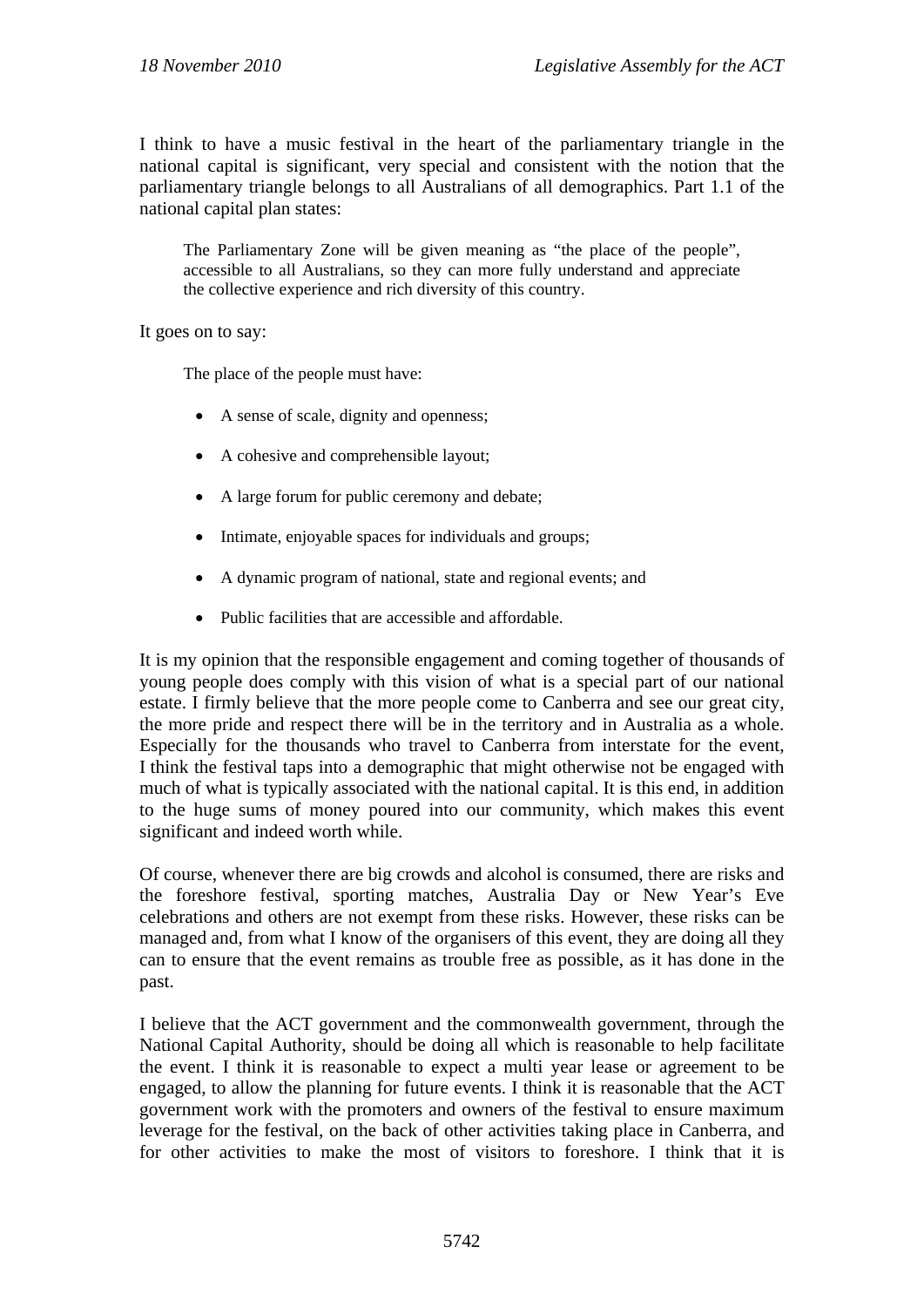reasonable that levels of noise and temporary disruptions should be tolerated, given the significance of the event.

The foreshore is quickly turning into one of Australia's leading music festivals and it is due to the dedication and commitment of Kicks, which own and run the event. Kicks came about when Paul Azzopardi and Jeff Drake of Friction amalgamated with Ryan Philips and Laurence Kain of Lexington Music, to bring about the first foreshore festival in 2007.

As can be imagined, the risks of weather, planning, attendees' behaviour and more are a lot to take into account. However, the organisers are committed to the event and are indeed committed to Canberra. I ask that the territory government and the National Capital Authority provide a certainty for a number of years, to help ensure the future of the event. I congratulate the organisers on their success to date and wish them all the best for the 2010 festival.

# **White Ribbon Day**

**MR RATTENBURY** (Molonglo) (5.46): I want to speak briefly about an event which is coming up next Thursday, 25 November. That date is White Ribbon Day and the International Day for the Elimination of Violence Against Women. One in three Australian women will experience physical or sexual violence in their lifetime. This reality is something that I am not prepared to stay silent about. That is why I have chosen to become an ambassador for the White Ribbon Foundation, whose aim is to prevent violence against women by changing the social attitudes that allow this to occur.

It is the view of the White Ribbon Foundation, and one I ascribe to, that only men can bring about this change. White Ribbon ambassadors, and there are over 1,100 of us, including many parliamentary colleagues across the country, encourage men to demonstrate the positive models of masculinity based on respectful behaviour toward women.

The central premise of the White Ribbon Foundation and the ambassadors is that we should publicly reject behaviour that is violent, abusive, dominating or derogatory toward women. We should reflect on our own behaviour, challenge our own misconceptions and consider our own relationships as well as challenging sexist remarks and jokes and talking about it with our mates.

On 25 November—and the reason I bring it up today is that it will occur before we sit again—at 7.30 in the morning in Civic Square I will be joining many other men from Canberra who will be taking a public oath to never commit, excuse or remain silent about violence against women. I urge my colleagues in the Assembly and men who might be listening to this or reading the *Hansard* to join me in that pledge in person or online and to wear a ribbon to promote the campaign.

For too long, we have told ourselves that violence in intimate relationships is a private concern. It is very clear that it is not and on White Ribbon Day I encourage all of us to speak publicly about this difficult topic and say no to violence against women. What the White Ribbon Foundation asks men to do is to swear this pledge: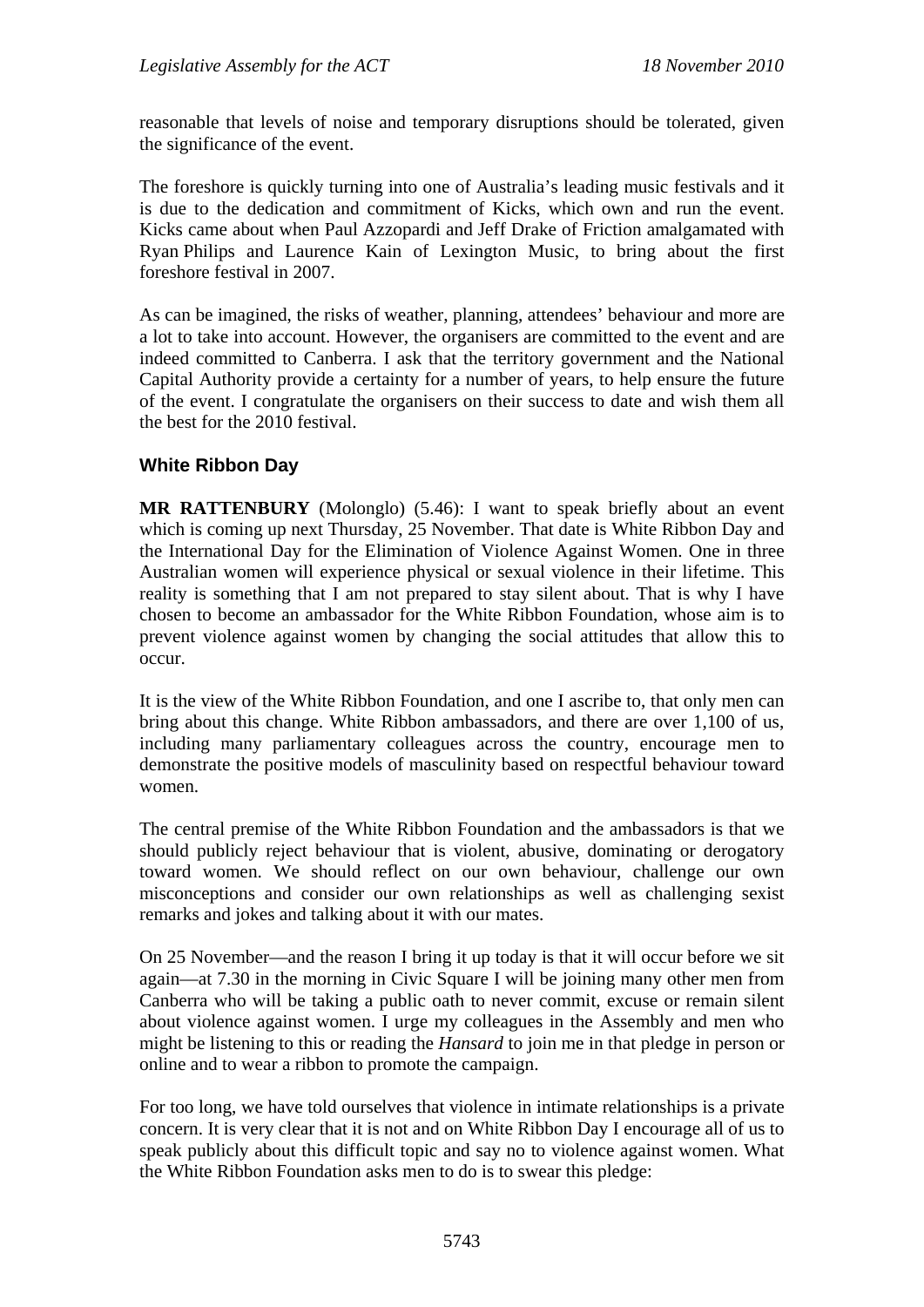I swear: never to commit violence against women, never to excuse violence against women, and never to remain silent about violence against women. That is my oath.

If people are interested they can go online and take that oath at www.myoath.com.au. I would encourage men particularly to go to the White Ribbon site and have a think about what is said there, because the central premise is a very powerful one—that men must take responsibility.

Often men find themselves in a situation where a joke will be made or some comment will be made, and perhaps historically people have felt uncomfortable and perhaps disagreed with it but they have turned a blind eye or not said anything out of discomfort. Well, the real discomfort actually comes in not saying anything, in not speaking up.

I think that the premise of peer pressure, of having the courage to say violence against women is not okay, is a very powerful force and one that I would encourage all men to use—to say to our mates, to our brothers, to our fathers, to our relatives and to our workmates that that sort of culture, that sort of behaviour, is not okay and it is a culture that we, as men, want to stamp out in our society. So on 25 November I would encourage as many men as possible in Australia to stand up, take the oath and swear that we are going to stamp this out in this country.

# **Australian National University music education program Schools—musical performances Inclusion art competition St Thomas the Apostle—fete ArtSound FM—open day**

**MR DOSZPOT** (Brindabella) (5.50): I look forward to swearing with Mr Rattenbury on the 25th and wish him a happy birthday on the same day as well.

On 29 October, in my capacity as shadow education minister, I was pleased to accept an invitation to attend the ANU music education program—"A Singing Odyssey"—at the Llewellyn Hall, and I thank Dr Susan West and her music education program team, including Nicole Mengel, Georgia Pike and Lauren Davis, for their invitation. I also offer my congratulations on their superb organisation of the "Big Gig: A Singing Odyssey". It featured over 1,200 children from 11 schools in the ACT, from both government and non-government schools. The children and the many parents that came to watch the performance filled the cavernous Llewellyn Hall to bursting point for a wonderful celebration of song during National Children's Week.

Apart from the large audience, viewers from around the world also watched the concert live, online, singing along with the performance and interacting via the internet with the audience. The participating schools included the Kingsford Smith school, years 3 and 4, who sang a rousing rendition of one of my favourite songs, *Men of Harlech*. Ainslie school, years 3 and 4, sang *Awake*, a native American song. South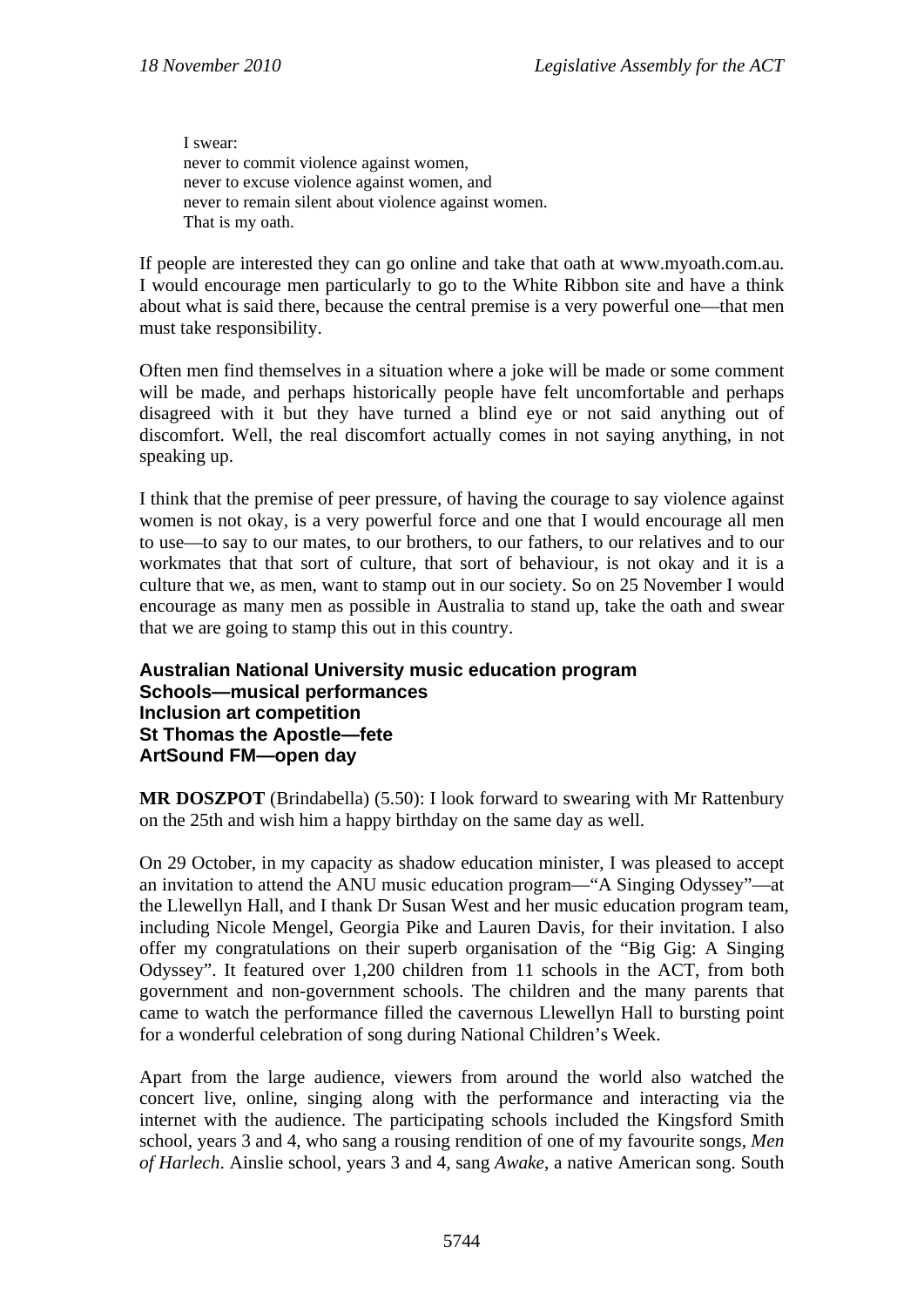Africa was represented by Emmaus Christian school, years 3 to 5, who sang *Siyahamba*.

Then it was Torrens primary school year 4's turn with a Turkish song called *Mee Habai*. I had earlier attended a morning function at Torrens primary and had already experienced their musical capabilities. I have to say I was just as impressed with their vocal abilities. Then it was Christian Trinity school's choral group, years 2 to 6, as they presented a wonderful version of *Veni Emmanuel*. I then had the opportunity to listen to Gordon primary school years 3 to 5's great performance of *Bound for South Australia* before having to race back to the Assembly.

I offer my sincere congratulations to all involved in the "Big Gig"—the principals and relevant teachers from all the schools involved, the students who were so enthusiastic and talented in their performances and the parents who also joined in and added to the atmosphere of the day. But I would particularly like to acknowledge the talents and creativity of Dr Susan West and her music education team, Nicole Mengel, Georgia Pike and Lauren Davis, that enabled these interactive performance events to be experienced by all of us—the community, the performers and the parents.

On 4 October, I also attended a very enjoyable event at my neighbourhood high school, Lanyon high—their concert titled "Lanyon under the stars". As it happened, it was raining quite heavily so it was not quite under the stars, but was held in the school hall. We saw quite a few emerging young stars of Tuggeranong and marvelled at their various talented performances. It was also good to catch up with principal Bill Thompson and the nearby principal of Gordon primary, Murray Bruce. It was great to see the principals supporting each other's activities.

On 9 November, as the shadow minister for disability, I was pleased to welcome some artists and their families to the Assembly for a very special art exhibition—the inclusion art competition. It was the brainchild of local charity Advocacy for Inclusion. They invited artists with disabilities to depict their concept of inclusion. There were over 40 entries of high quality and all the entries have been exhibited at the ACT Legislative Assembly's first floor exhibition room for the week.

The winning artist was Andrew Delaney with his work entitled, "In my thoughts I have many friends". Andrew grew up watching his grandfather doing art classes at hands on studio since October 2009 and loves to paint. In particular, he loves to paint tractors and farms. Advocacy for Inclusion has designed a Christmas card with Andrew Delaney's painting as the cover and these are now available to the public for \$10 for a pack of 10 cards through the Advocacy for Inclusion website. I commend all of our colleagues here at the Assembly to take part or to contribute to these Christmas cards that are available. I applaud the vision and enterprise of Christina Ryan who planned this project and brought it to such successful fruition.

On Saturday, 13 November I attended the annual fete of St Thomas the Apostle primary school in Kambah—another event I always enjoy, especially for the part I play each year with principal Judy Spence. Her enthusiastic selling and promoting of the chocolate wheel and the many prizes available is always entertaining and creates great revenue for the school. I congratulate all the teachers and volunteers, including Mike Desmond, for their great contribution on the day.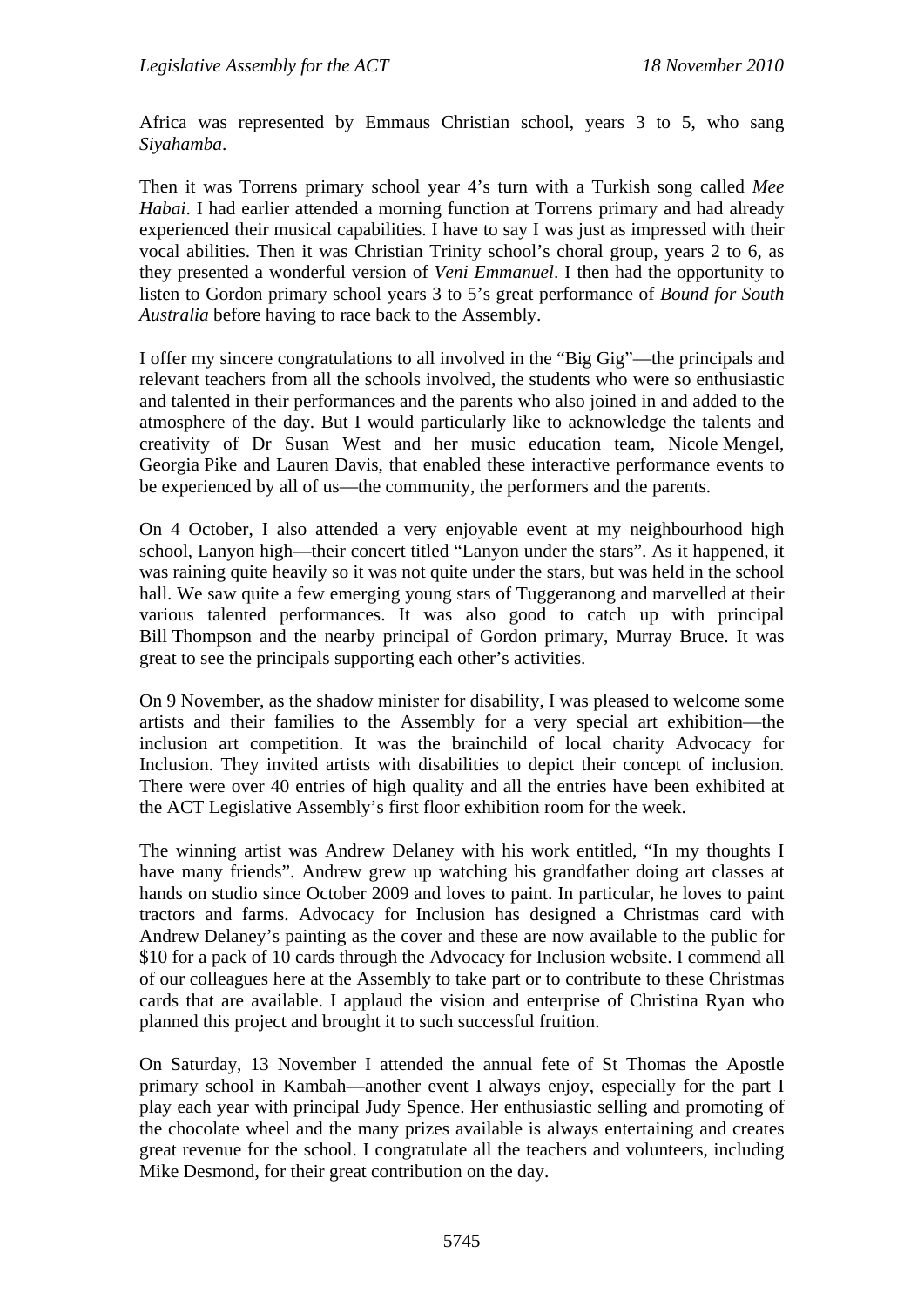And, finally, on a busy day on 14 November I attended ArtSound FM's annual open day and fundraiser. I was invited to drop by during the day and enjoyed live music, food and wine and toured the studios and the now legendary book and music fair. I also enjoyed the magnificent landscaping that was completed over the last few months. I would just like to compliment them on the fundraising that they had which raised about \$46,000, as I understand it.

# **Schools—distribution of political material**

**MS BURCH** (Brindabella—Minister for Disability, Housing and Community Services, Minister for Children and Young People, Minister for Ageing, Minister for Multicultural Affairs and Minister for Women) (5.55): I would like to clarify an answer I gave during question time today in response to a supplementary question from Mr Coe.

Mr Coe asked me when I became aware of the contents of the show bag. I responded that I had become notified by my staff of the contents of the bag very soon after the event, either later that day or the following morning.

I have since gone back and had my office check our records of what information they provided to me about the contents. In light of the advice I received at the time, I would like to clarify my answer to Mr Coe. I would like to put on record that a Labor Club membership form, or indeed any material associated with the Labor Club, was not in the information provided to me after the event.

I put on record that the first time I heard there was a Labor Club membership form in the show bag was when I heard that allegation on the radio this morning.

To reiterate, I was notified of the contents of the bag by my office on 2 September. However, this information made no mention of Labor Club material. The first time I heard about the presence of Labor Club material in the show bag was this morning. So responses that I gave to this chamber on 21 September on this topic should be viewed in light of what I have just said and explained.

# **Animal welfare**

**MS LE COUTEUR** (Molonglo) (5.57): I rise today to draw the Assembly's attention to several significant developments in animal welfare that have occurred today and in recent months.

Firstly, yesterday our Australian pig farmers made an agreement that they would phase out the use of sow stalls by the year 2017. There are hundreds of thousands of sow stalls used in Australian farms. They keep pigs confined to indoor stalls so small that a pig cannot even turn around. Sow stalls are basically a metal crate two metres long by 60 centimetres wide. The poor animals who live in them cannot express their normal animal behaviour: they cannot go outside, they cannot move around, they cannot socialise with other pigs. Understandably, they suffer in these conditions, both mentally and physically, with many pigs even having trouble standing up or lying, due to muscle and bone deterioration.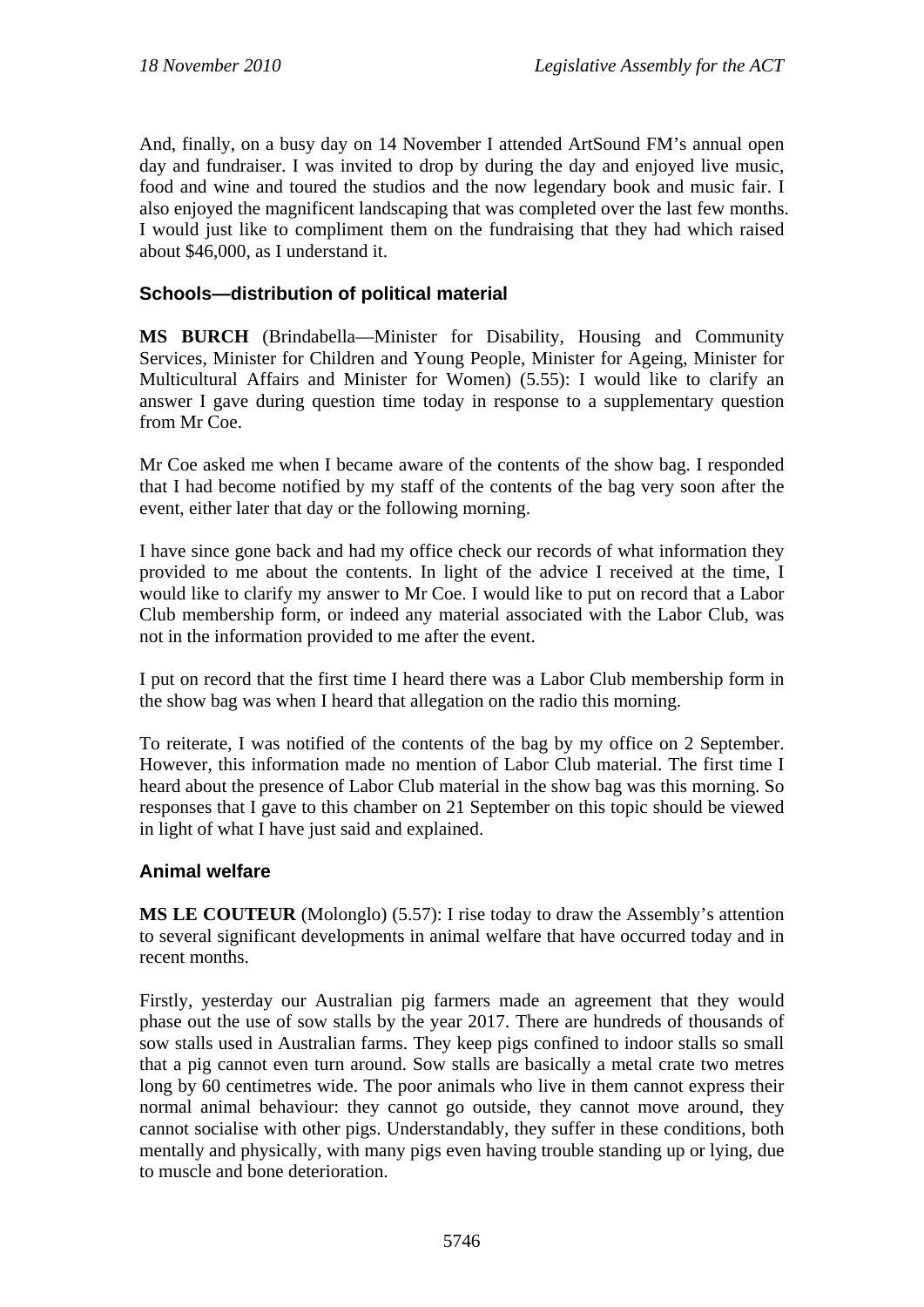No longer having sow stalls is a small step in the overall battle to undo all the cruel and inhumane factory farming systems we have set up over the last 50 years or so. It is a small step, but it is an important one.

What is most interesting about the move today by pig farmers is that it shows how positive action by a single jurisdiction can then have positive repercussions throughout Australia. In June this year Tasmania became the first state to legislate a phase out of sow stalls. Restrictions will begin in 2014, with a full ban by 2017. Tasmania acted alone, even though no other states were on board. But now others are following suit. The whole industry are working together to improve animal welfare.

I would draw this specifically to the attention of the government, who refuse to phase out battery hen farming in the ACT. One of the primary reasons for this, they say, is that it will not make any difference; it will not work if the ACT goes it alone. However, the Tasmanian sow stall example is evidence that that is just wrong.

Members may also have heard that Coles supermarkets have also agreed to phase out pork from farms that use sow stalls. They made this announcement in July. It looks like Coles too were inspired by Tasmania's solo move to phase out these stalls. Today Coles have gone a step further and joined Woolworths in agreeing to cease selling their own brand of cage eggs. This is the result of a growing awareness in the public of the need, and consumer pressure, for more ethical food production. Probably the only sad thing about this is that every step forward by these retailers actually leaves the ACT further and further behind.

As members would know, I feel strongly that there is much more that should happen in terms of the way we use animals for food production. It is a terrible system that sees millions of animals suffer, and that is kept largely hidden away from society.

But today I would like to offer my congratulations to the retailers and industry that are taking some steps forward. And at the same time I would like to urge the government to take a good look at what is happening. It needs to reconsider its persistent but outdated refusal to make changes to the factory farming operations in our own city.

# **Children—adoption**

**MS HUNTER** (Ginninderra—Parliamentary Convenor, ACT Greens) (6.00): I am pleased to be speaking this afternoon on the result of a motion that was passed in this Assembly in the last sitting week. It was a motion that I put up to recognise the terrible past practices of forcible removal of babies from unwed mothers, particularly between the 1940s and the 1980s. This happened right across Australia.

Over the last so many years there has been a gathering movement of people to say that we do need to inquire into this particular issue and to then look at issuing an apology. An apology was issued by the Western Australian parliament last month and it obviously has been picked up by other jurisdictions that are looking carefully at this issue.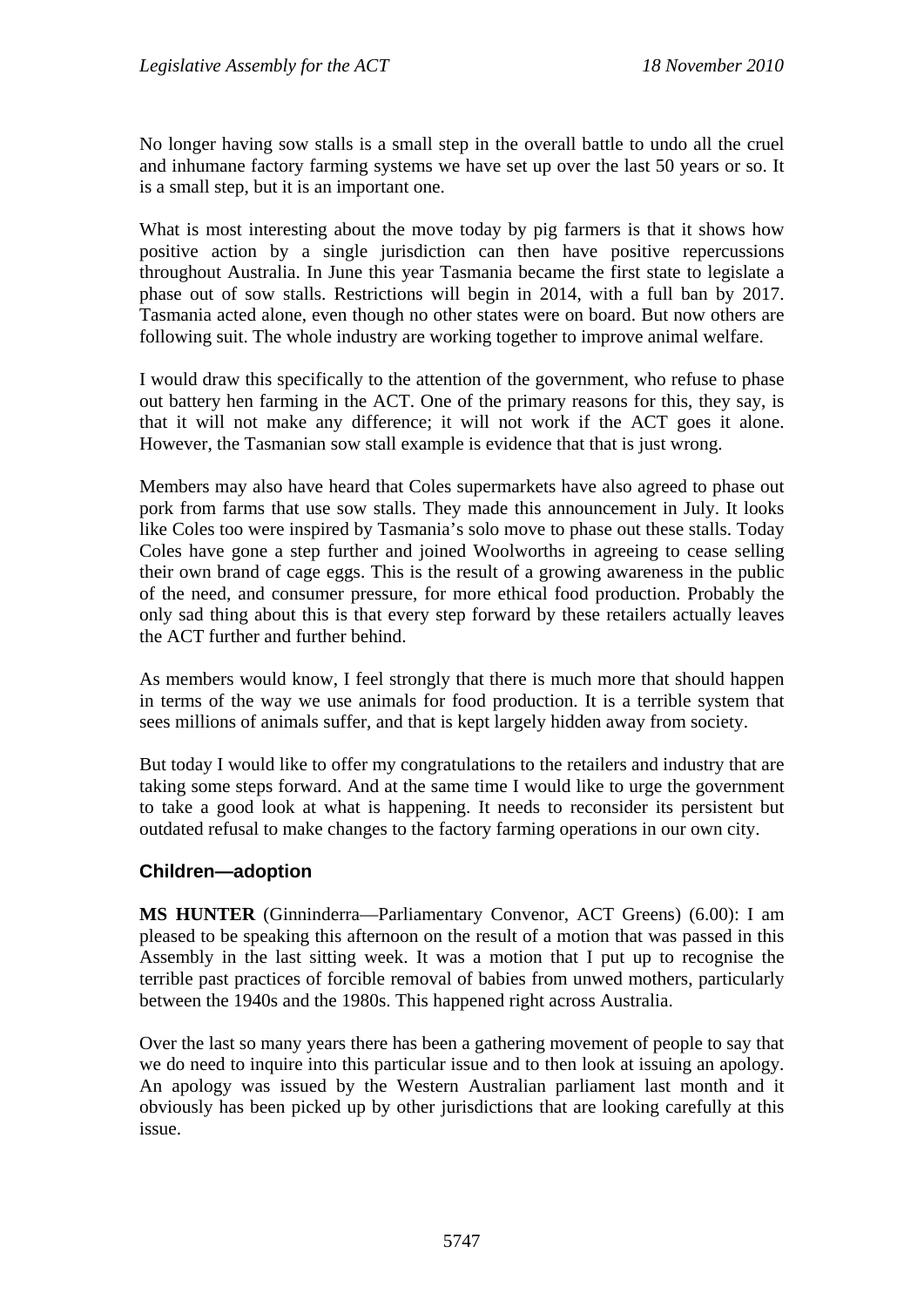I introduced the motion and it was successful. I am pleased that members in this place did support the call for a national inquiry, a federal inquiry, into the forcible removal of babies from their mothers for adoption or to be put into institutional care, and also then, after that inquiry, to look at an apology here from this Assembly. And of course, we would hope that would go hand in hand with a national apology.

After it was passed in this house, Senator Rachel Siewert, a Greens senator, took this issue up in the federal parliament. Again I am pleased to say that Senator Siewert's motion for a federal inquiry was supported and that will be going ahead. That really will be the start of many people being able to tell their stories.

We heard from many, many people and groups around the country who said that they felt an inquiry needed to be held so that people, other Australians, understood the terrible trauma that they went through; so that people understood that many of these babies were taken from their mothers against their will. Those mothers wanted those babies to know that they had not been unwanted babies; that the policies and the practices at the time did not allow them to keep those babies and raise those children.

I am very pleased to see that there will be a national inquiry. One of the issues I raised was that, when many of these practices were going on, of course we did not have self-government here in the territory. It was put forward that maybe these practices did not happen here in the territory. But we have had some feedback from women around the country that it did go on here, and certainly there were young, unwed women who when they found themselves pregnant were shipped across the border to unwed women's homes to give birth to those children and then have those babies removed.

So I am very pleased to say that that issue has progressed. There will be a national inquiry, and I am pleased that thousands and thousands of women will be able to participate and to tell their stories, and those babies who now of course have grown into adults will also be able to be part of that process.

I thought it was important to raise this issue in the adjournment debate this afternoon and I know that there will be thousands of women around the country, and the groups that advocate on their behalf, who will see this as a great step forward.

Question resolved in the affirmative.

# **The Assembly adjourned at 6.04 pm until Tuesday, 7 December 2010, at 10 am.**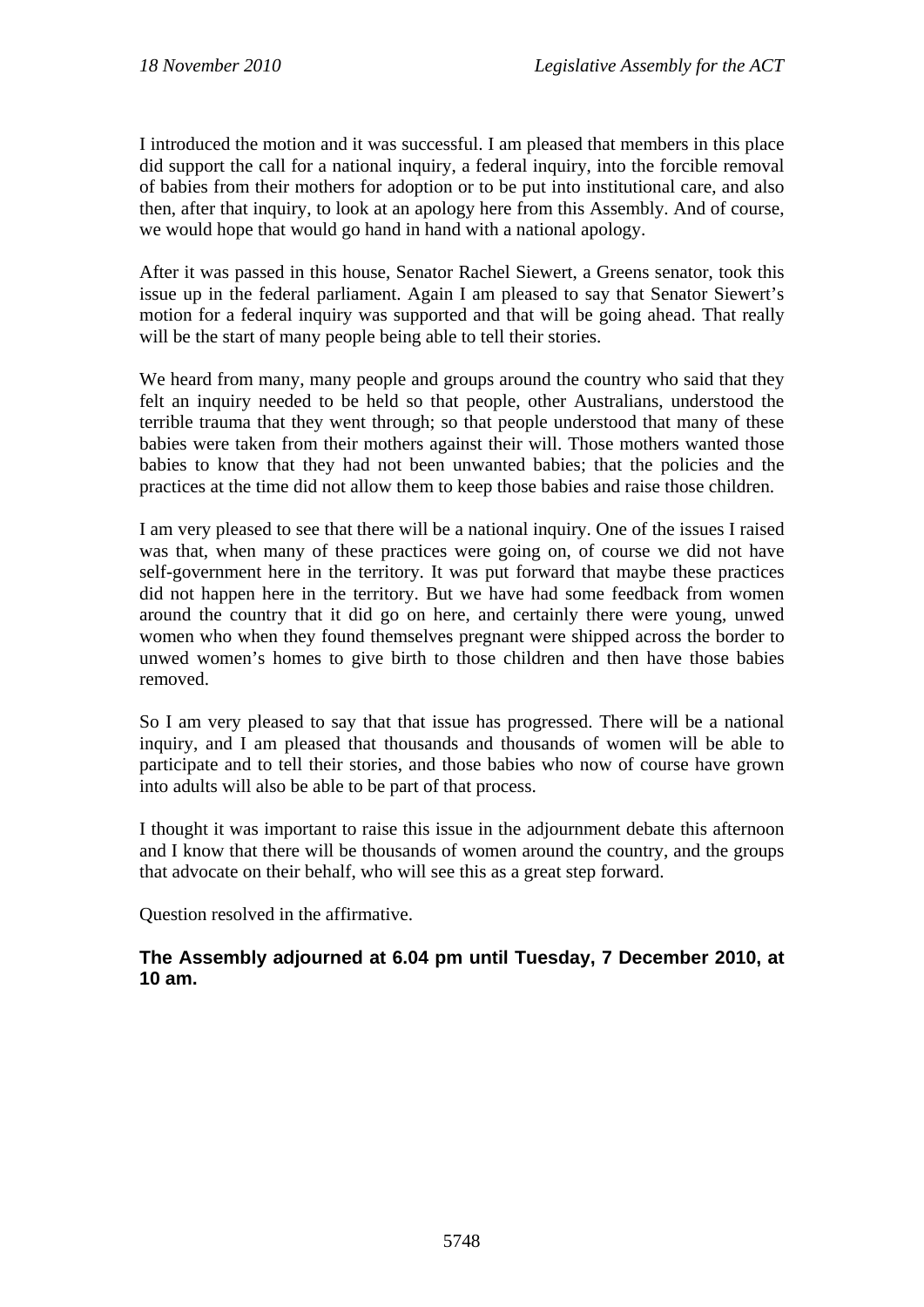# **Schedules of amendments**

# **Schedule A**

# **Liquor (Fees) Determination 2010 (No 1)**

### Amendments moved by Mrs Dunne

| Schedule | <b>Amendments to Liquor Regulation 2010</b>              |
|----------|----------------------------------------------------------|
| 1        |                                                          |
|          | Part 5, section $16(1)(a)$ , example—food and wine stall |
| omit     |                                                          |
|          |                                                          |

### **2**

### **Part 5, section 16**

*insert* 

(3) Section 16 does not apply to non-commercial permits

### **3**

### **Section 21—**

*insert* 

(2) However, subsection (l) (m) and (n) do not apply to a private event.

### **4**

### **Section 29(1)(d)—**

*omit* 

### **5**

### **Schedule 1, section 1.2—**

*insert* 

- (3A) However, subsection (3)(b) does not apply to licensed premises if—
	- (a) the licence for the premises is a restaurant and café licence; and
	- (b) the toilet facility or toilet room is located in common property of a units plan.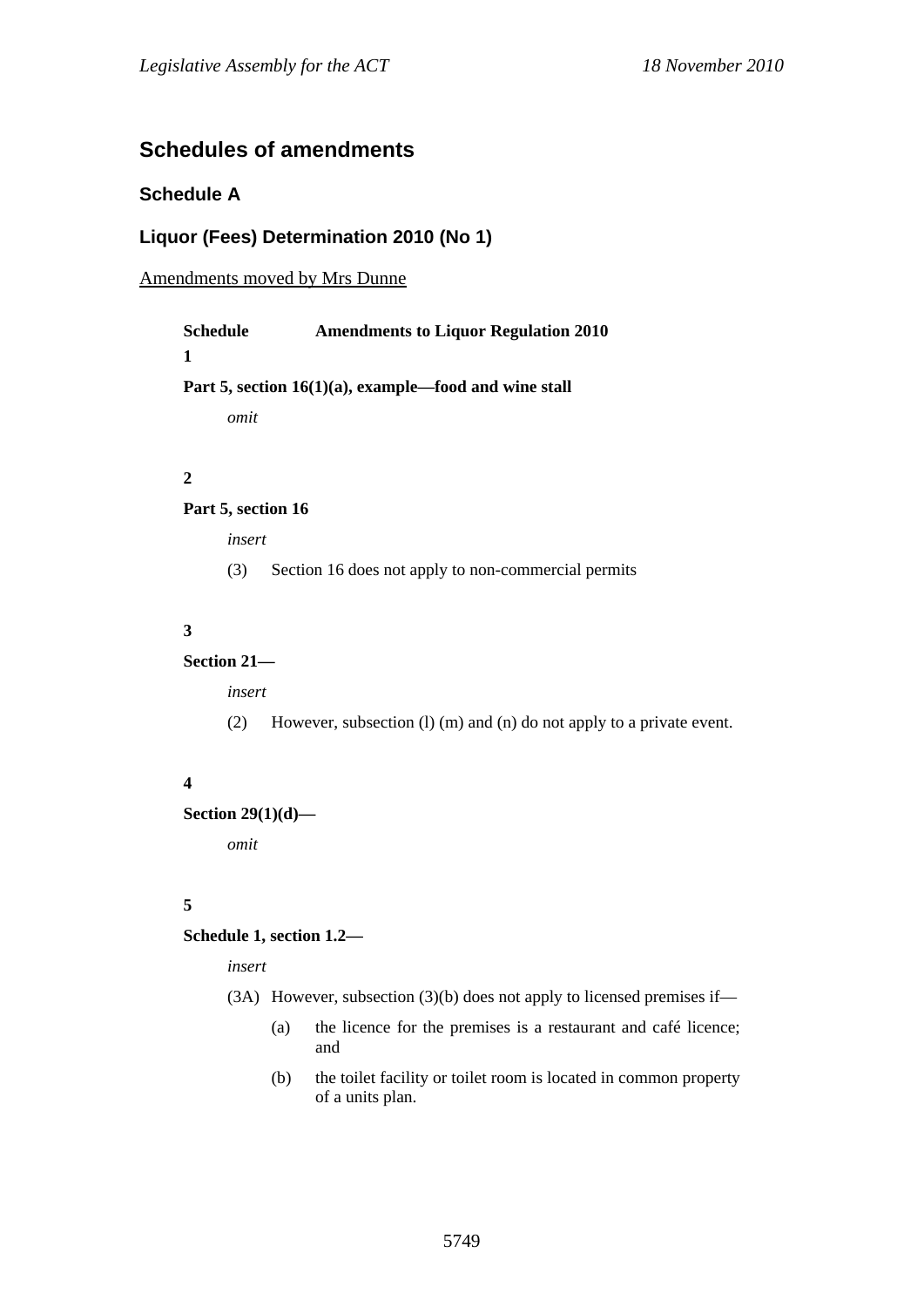### **6**

### **Schedule 1, section 1.2—**

*insert* 

(6) In this section:

*common property*—see the *Unit Titles Act 2001*, section 13. *units plan*—see the *Unit Titles Act 2001*, dictionary

### **7**

```
Schedule 1, section 1.5(4) and (5)—
```
*omit* 

#### **8**

**Schedule 1, section 1.17—** 

*omit section 1.17, substitute* 

### **1.17 Licensee's name sign must be displayed**

A sign displaying the name of the licensee of the premises must be displayed prominently at the premises so that it can be seen and read easily by a person at or near each liquor serving counter at the premises.

#### **9**

**Schedule 1, section 1.20—** 

*omit* 

# **10**

**Schedule 1, section 1.22(2) and (3) except note—** 

*omit* 

### **11**

**Schedule 1, section 1.23(b), example and note—** 

*omit* 

### **12**

**Dictionary, note 3—** 

*insert* 

• Restaurant and café licence (see s 24)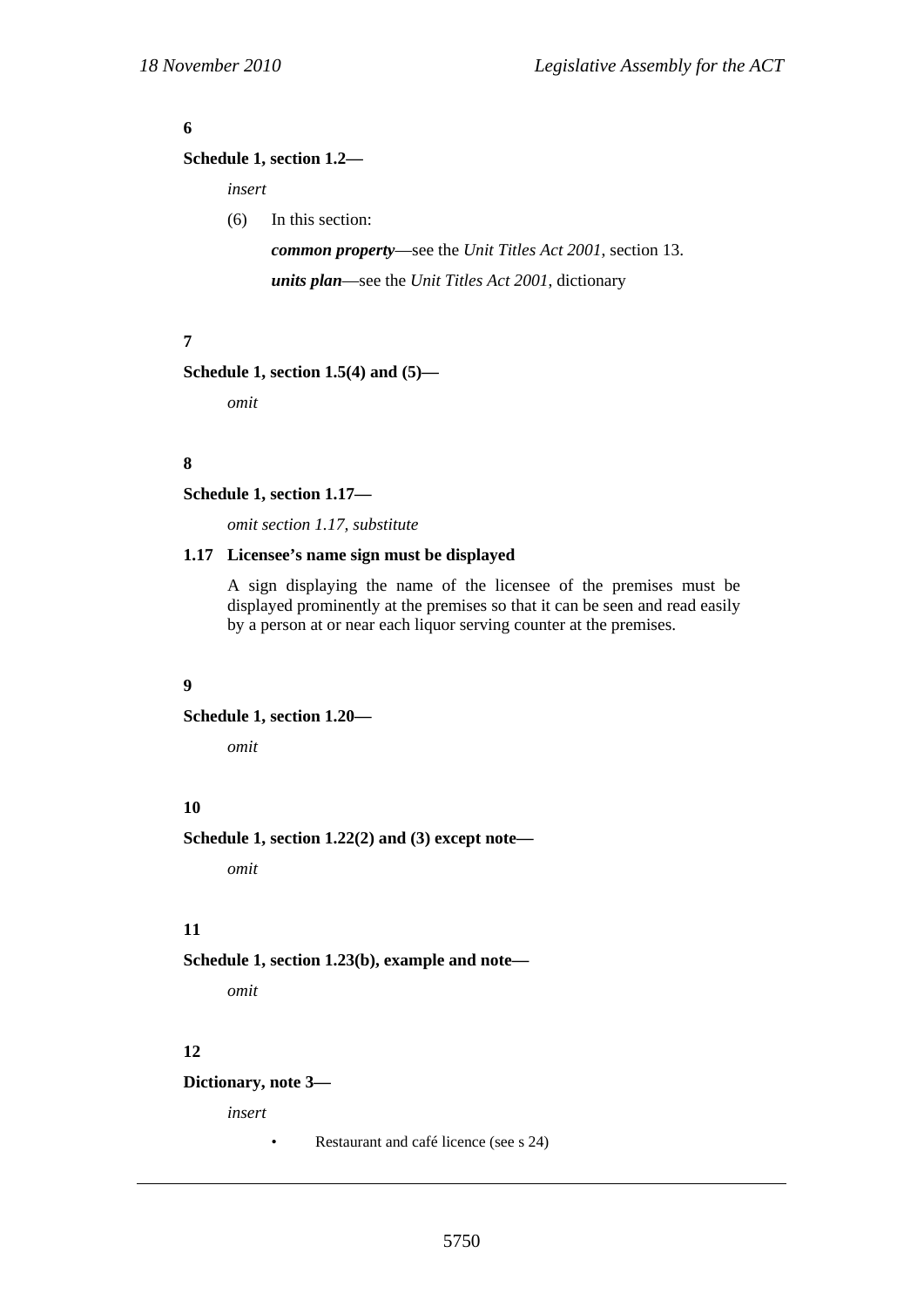# **Schedule 1**

### **Road Transport (Alcohol and Drugs) Legislation Amendment Bill 2010**

Amendments moved by the Minister for Territory and Municipal Services

**1 Clause 42 Proposed new section 20 (1B) Page 36, line 22** 

*omit proposed new section 20 (1B), substitute* 

- (1B) In a proceeding for an offence against subsection (1), evidence may be given that a person has a prescribed drug in the person's oral fluid or blood based on—
	- (a) for proof of the presence of a prescribed drug in the person's oral fluid—an analysis of a part of a sample of the person's oral fluid under section 13G (Oral fluid—confirmatory analysis) that indicates that a prescribed drug is present in the sample; or
	- (b) for proof of the presence of a prescribed drug in the person's blood—an analysis of a part of a sample of the person's blood under section 15A (Analysis of blood samples) that indicates that a prescribed drug is present in the sample.

#### **2**

**Clause 129 Proposed new section 5A, note 1, new dot point Page 78, line 15—** 

*insert* 

• s 61BA (Drive while suspension notice in effect)

#### **3**

**Clause 131** 

**Proposed new section 61A, new definition of** *interstate driver licence* **Page 84, line 3—** 

#### *insert*

*interstate driver licence* means a licence (including a conditional licence, learner licence, probationary licence, provisional licence or restricted licence or a driver licence receipt) issued under the law of another State authorising the holder to drive a motor vehicle on a road or road related area.

### **4**

**Clause 131 Proposed new section 61B (2) (f) (i) Page 84, line 26—** 

*omit proposed new section 61B (2) (f) (i), substitute* 

(i) if the person is the holder of a driver licence—the person's licence is suspended; and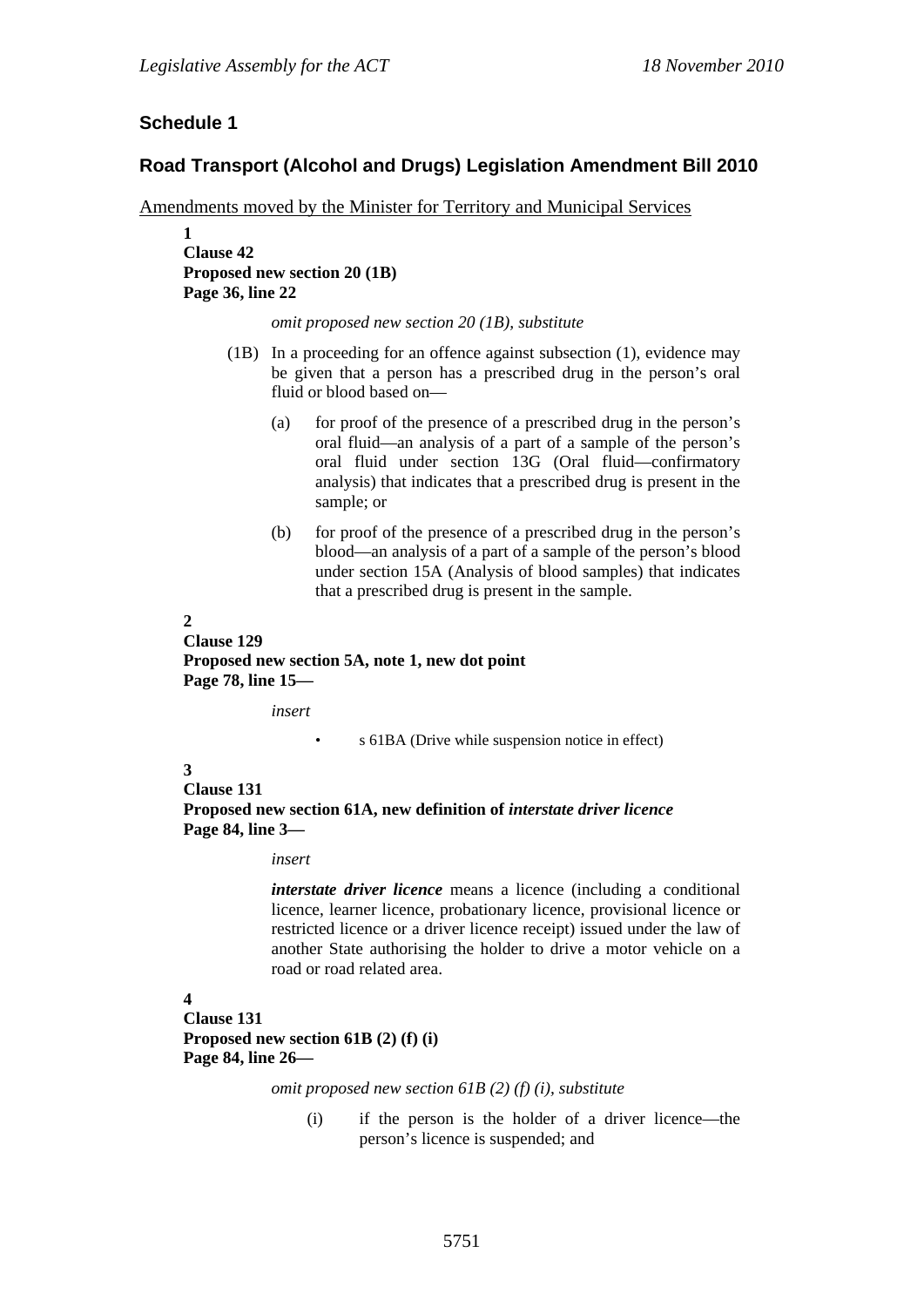(ia) if the person is the holder of an interstate driver licence or an external driver licence—the person's right to drive in the ACT is suspended; and

### **5 Clause 131 Proposed new section 61B (2) (f) (iii) Page 85, line 4—**

*omit proposed new section 61B (2) (f) (iii), substitute* 

- (iii) if the person is the holder of a driver licence—the person must not drive a vehicle; and
- (iiia) if the person is the holder of an interstate driver licence or an external driver licence—the person must not drive a vehicle in the ACT; and

#### **6 Clause 131 Proposed new section 61B (4) (a) Page 85, line 16—**

*omit proposed new section 61B (4) (a), substitute* 

- (a) if the person is the holder of a driver licence—the person's licence is suspended;
- (aa) if the person is the holder of an interstate driver licence or an external driver licence—the person's right to drive in the ACT is suspended;

#### **7**

**Clause 131 Proposed new section 61B (4) (c) Page 85, line 21—** 

*omit proposed new section 61B (4) (c), substitute* 

- (c) if the person is the holder of a driver licence—the person must not drive a vehicle;
- (ca) if the person is the holder of an interstate driver licence or an external driver licence—the person must not drive a vehicle in the ACT;

#### **8**

### **Clause 131 Proposed new section 61BA Page 86, line 7—**

*insert* 

#### **61BA Drive while suspension notice in effect**

- (1) A person commits an offence if—
	- (a) the person has been served with an immediate suspension notice; and
	- (b) the notice has not ceased to have effect; and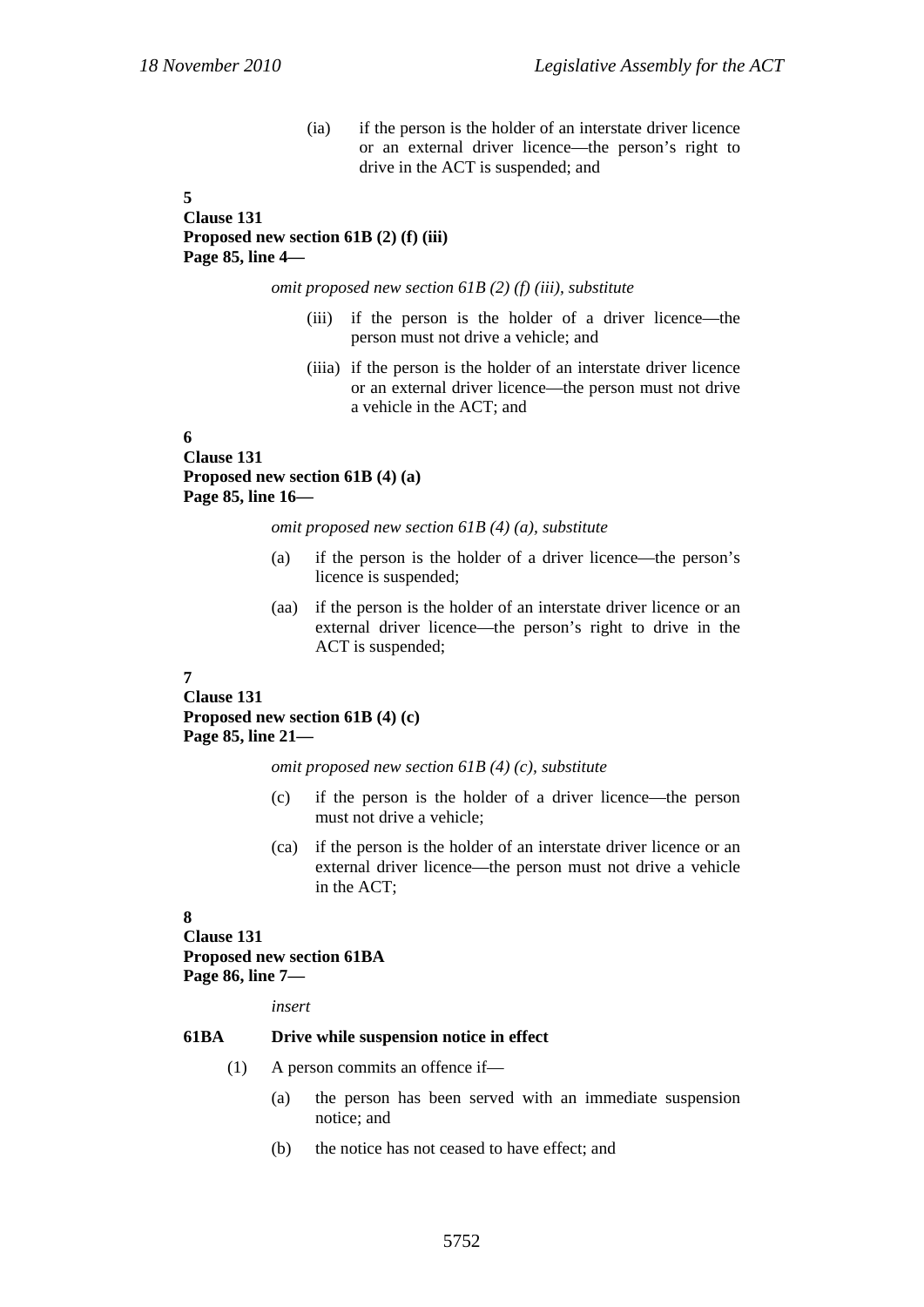(c) the person contravenes section 61B (4) (c) or section 61B (4) (ca), whichever applies.

Maximum penalty: 20 penalty units.

(2) An offence against this section is a strict liability offence.

#### **9**

#### **Clause 135 Proposed new definitions of** *conditional licence and driver licence receipt* **Page 93, line 8—**

#### *insert*

*conditional licence*—see the *Road Transport (Driver Licensing) Act 1999*, dictionary.

*driver licence receipt*—see the *Road Transport (Driver Licensing) Act 1999*, dictionary.

# **10**

**Clause 135 Proposed new definitions of** *probationary licence and provisional licence* **Page 93, line 14—** 

*insert* 

*probationary licence*—see the *Road Transport (Driver Licensing) Act 1999*, dictionary.

*provisional licence*—see the *Road Transport (Driver Licensing) Act 1999*, dictionary.

#### **11 Clause 144 Page 101, line 1—**

*omit clause 144, substitute* 

#### **144 Schedule 1, part 1.7, new items 12A and 12B**

| insert |
|--------|
|--------|

|              | ,,,,,,,                                                                                                            |                                                                                           |    |
|--------------|--------------------------------------------------------------------------------------------------------------------|-------------------------------------------------------------------------------------------|----|
| 12A<br>12A.1 | 61BA<br>holder of driver<br>$\bullet$<br>licence<br>contravene s 61<br>$(4)$ (c)                                   | drive while suspension notice in<br>effect (driver licence holder)                        | 20 |
| 12A.2        | holder of<br>$\bullet$<br>interstate driver<br>licence/external<br>driver licence<br>contravene s 61<br>$(4)$ (ca) | drive while suspension notice in<br>effect (interstate/external driver<br>licence holder) | 20 |
| 12B          | 61C $(1)$                                                                                                          | fail to surrender suspended licence                                                       | 20 |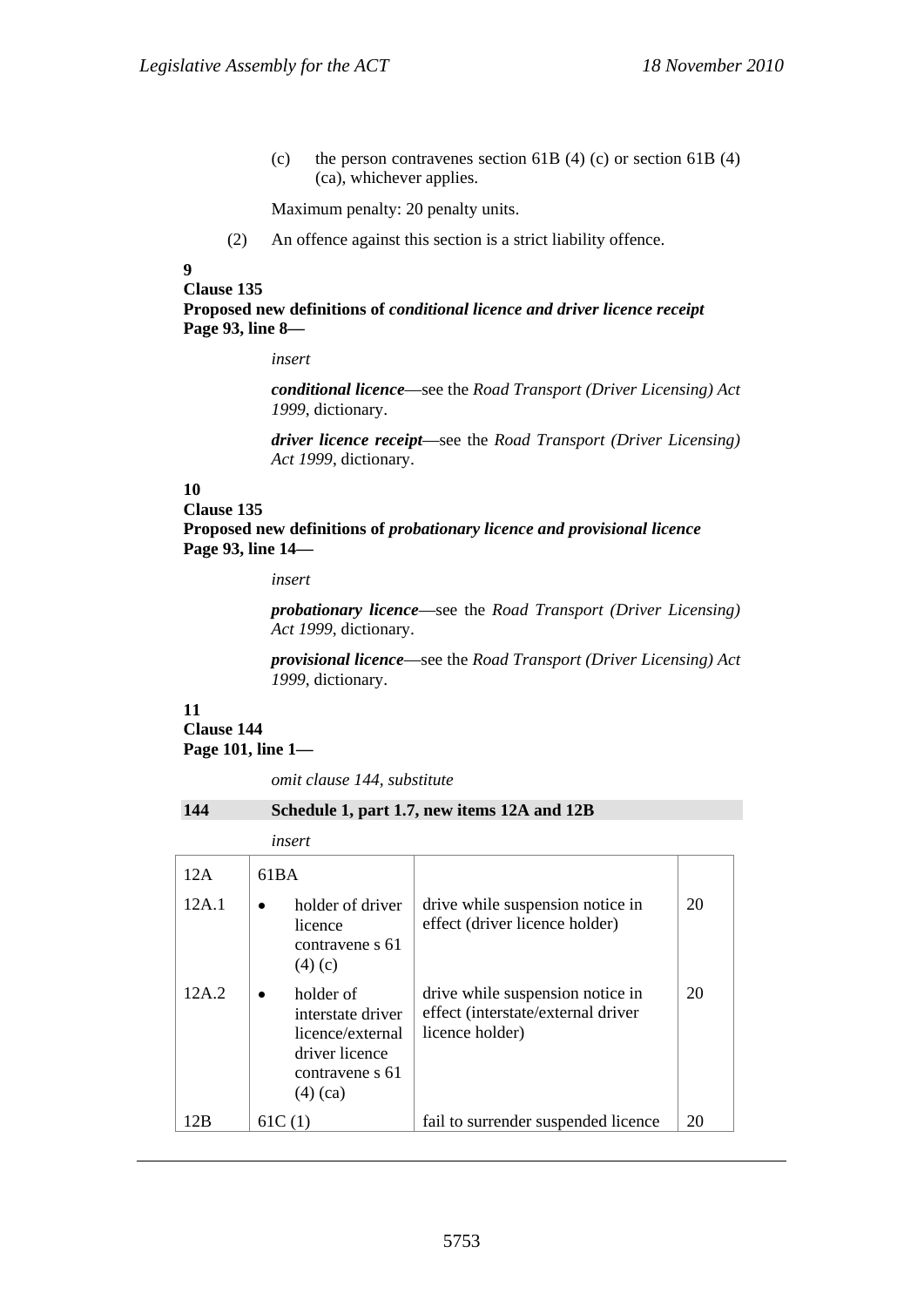# **Schedule 2**

### **Road Transport (Alcohol and Drugs) Legislation Amendment Bill 2010**

Amendments moved by Mr Hanson

**1 Clause 111 Page 68, line 3—** 

*omit clause 111, substitute* 

**111 Driver licensing system New section 28 (2) (s) and (t)** 

*insert* 

- (s) require a person convicted or found guilty of a disqualifying offence, that relates to alcohol, against the *Road Transport (Alcohol and Drugs) Act 1977* to complete a course approved by the road transport authority about the effects of alcohol, including its effects on driving and health; and
- (t) require a person convicted or found guilty of a disqualifying offence, that relates to a prescribed drug, against the *Road Transport (Alcohol and Drugs) Act 1977* to complete a course approved by the road transport authority about the effects of drugs, including their effects on driving and health.

#### **2**

**Clause 122 Proposed new section 49 (**3), note **Page 71, line 18—** 

*omit proposed new note, substitute* 

*Note* The road transport authority must not issue a restricted licence to a person if s 73E (2) or s 73N (2) applies.

#### **3**

**Clause 123 Proposed new section 52 (3), note Page 71, line 25—** 

*omit proposed new note, substitute* 

*Note* The road transport authority must not issue a probationary licence to a person if s 73D (3) or s 73M (3) applies.

# **4**

**Clause 126 heading** 

**Page 72, line 7—** 

*omit clause 126 heading, substitute* 

#### **126 New divisions 3.13 and 3.14**

**5 Clause 126 Proposed new division 3.14 Page 76, line 26—**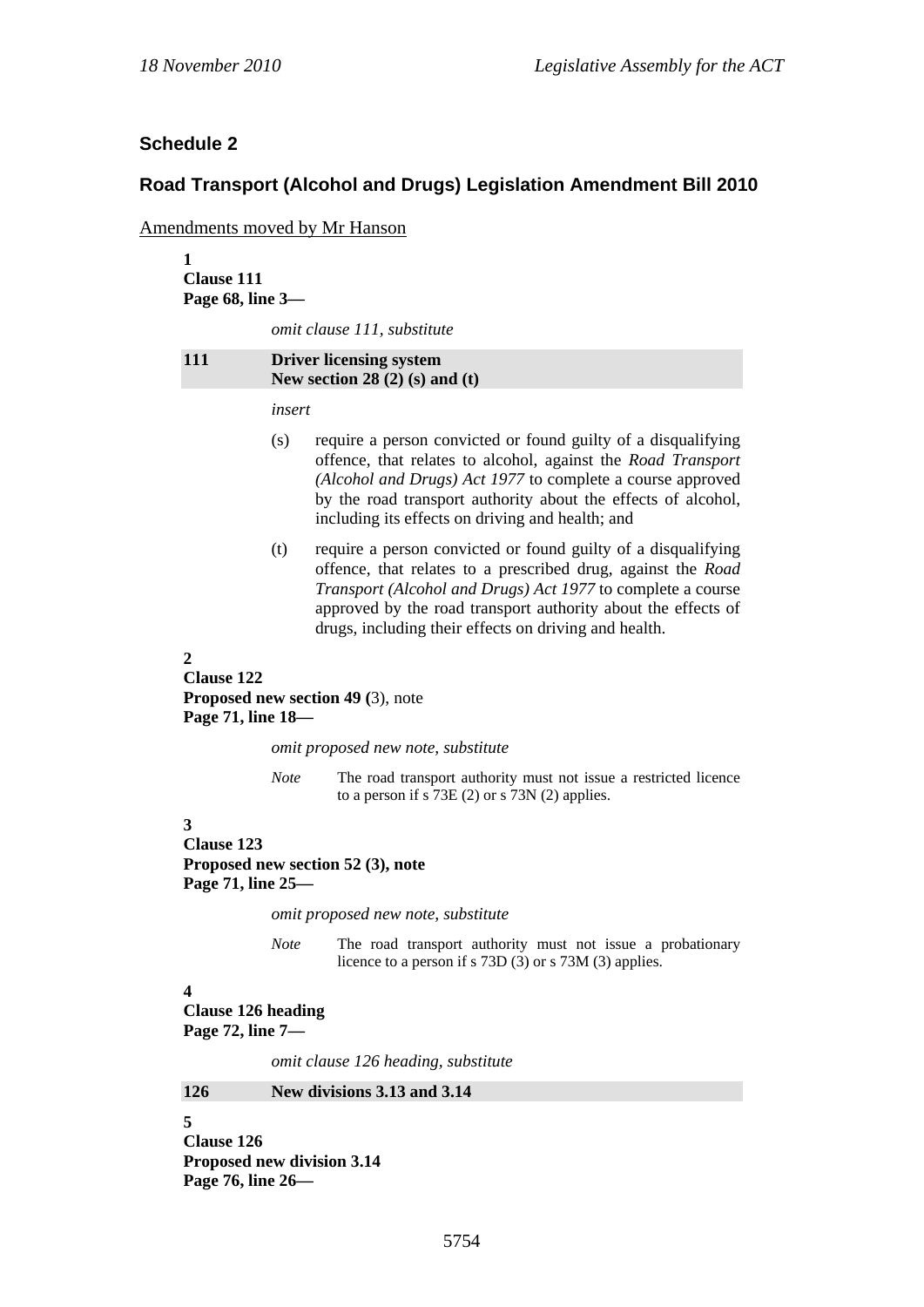*insert* 

#### **Division 3.14 Drug awareness courses**

#### **73J Application—div 3.14**

This division applies to a person who commits a drug-related disqualifying offence on or after the day the Act, section 28 (2) (t) commences.

#### **73K Definitions—div 3.14**

In this division:

*drug awareness course* means a course approved under section 73R (Drug awareness course—approval).

*drug-related disqualifying offence* means an offence against any of the following provisions of the *Road Transport (Alcohol and Drugs) Act 1977* that relates to a prescribed drug:

- (a) section 20 (Driving with prescribed drug in oral fluid or blood);
- (b) section 22A (Refusing to provide oral fluid sample);
- (c) section 23 (Refusing blood test etc);
- (d) section 24 (Driving under the influence of intoxicating liquor or a drug);
- (e) another provision prescribed by regulation.

#### **73L Requirement to complete drug awareness course—person not disqualified**

- (1) This section applies to a person who—
	- (a) is found guilty of a drug-related disqualifying offence; and
	- (b) is not disqualified from holding or obtaining a driver licence; and
	- (c) has not completed a drug awareness course within the previous 12 months.
- (2) The person must complete a drug awareness course within 6 months after being found guilty of the disqualifying offence.
- (3) If the person does not complete a drug awareness course and give the road transport authority written evidence to that effect within the 6-month period, the authority must suspend the person's driver licence.
- (4) However, the road transport authority must end the suspension if the authority receives written evidence that the person has completed a drug awareness course.

#### **73M Requirement to complete drug awareness course—person disqualified and not eligible for restricted licence**

(1) This section applies to a person who—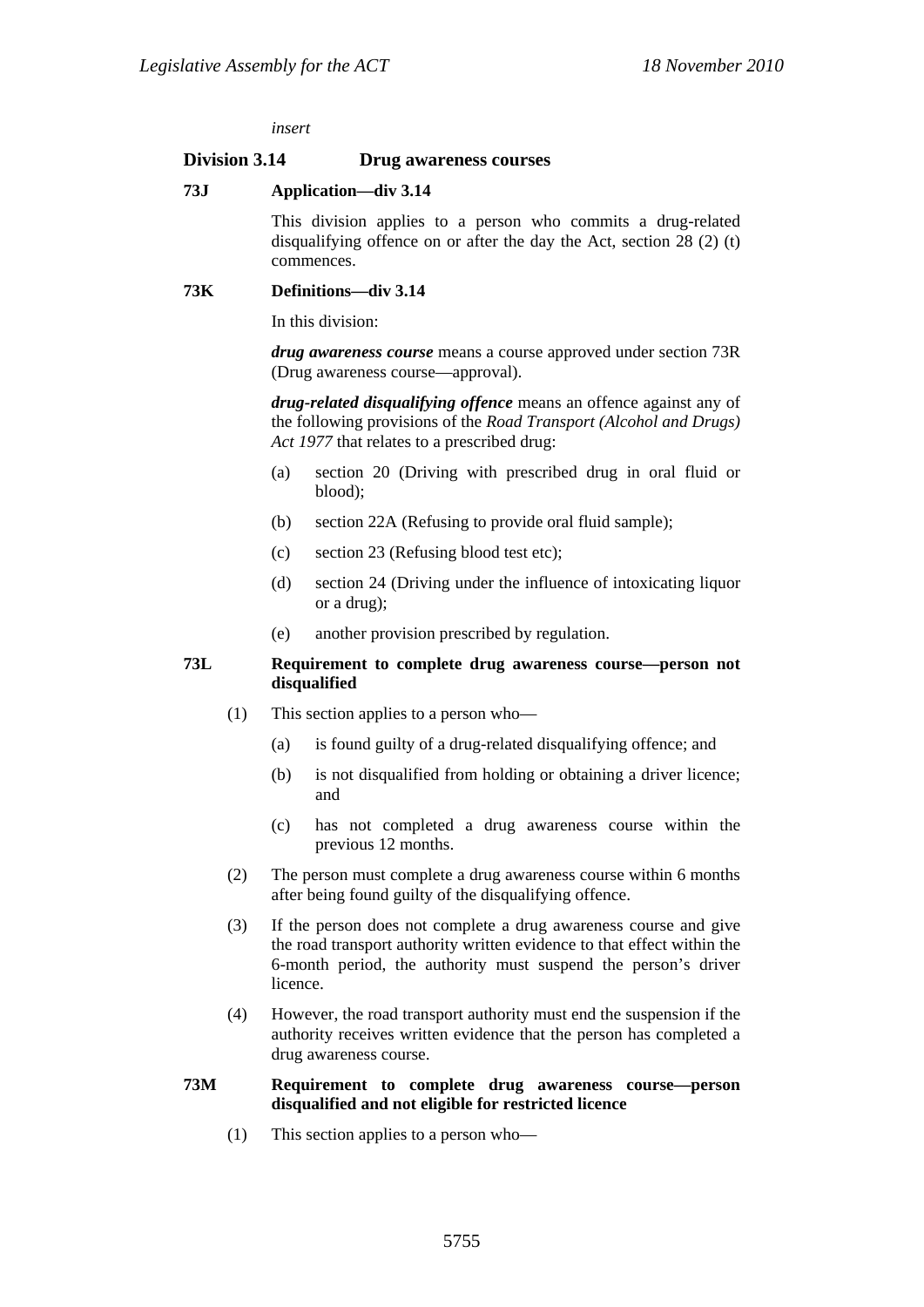- (a) is convicted or found guilty of a drug-related disqualifying offence; and
- (b) is disqualified from holding or obtaining a driver licence; and
- (c) is not eligible to apply for, or be issued with, a restricted licence; and
- (d) has not completed a drug awareness course within the previous 12 months.
- (2) The person must complete a drug awareness course before the end of the period of disqualification.
- (3) Despite section 52 (3) (When probationary licence must be issued), if the person does not complete a drug awareness course and give the road transport authority written evidence to that effect before the end of the period of disqualification, the authority must not issue a probationary licence to the person.
- (4) However, the road transport authority must issue a probationary licence to the person if the authority receives written evidence that the person has completed a drug awareness course after the end of the disqualification period.

#### **73N Requirement to complete drug awareness course—person disqualified and eligible for restricted licence**

- (1) This section applies to a person if—
	- (a) the person is convicted or found guilty of a drug-related disqualifying offence; and
	- (b) the person is disqualified from holding or obtaining a driver licence; and
	- (c) the Magistrates Court has made an order authorising the road transport authority to issue a restricted licence to the person; and
	- (d) the person has not completed a drug awareness course within the previous 12 months.
- (2) Despite section 49 (Issue of restricted licence by road transport authority), the road transport authority must not issue a restricted licence to the person unless the person has completed a drug awareness course and given the road transport authority written evidence to that effect.

#### **73O Requirement to complete drug awareness course—person no longer disqualified and eligible for probationary licence**

- (1) This section applies to a person if—
	- (a) the person was convicted or found guilty of a drug-related disqualifying offence; and
	- (b) the person was disqualified from holding or obtaining a driver licence for the offence; and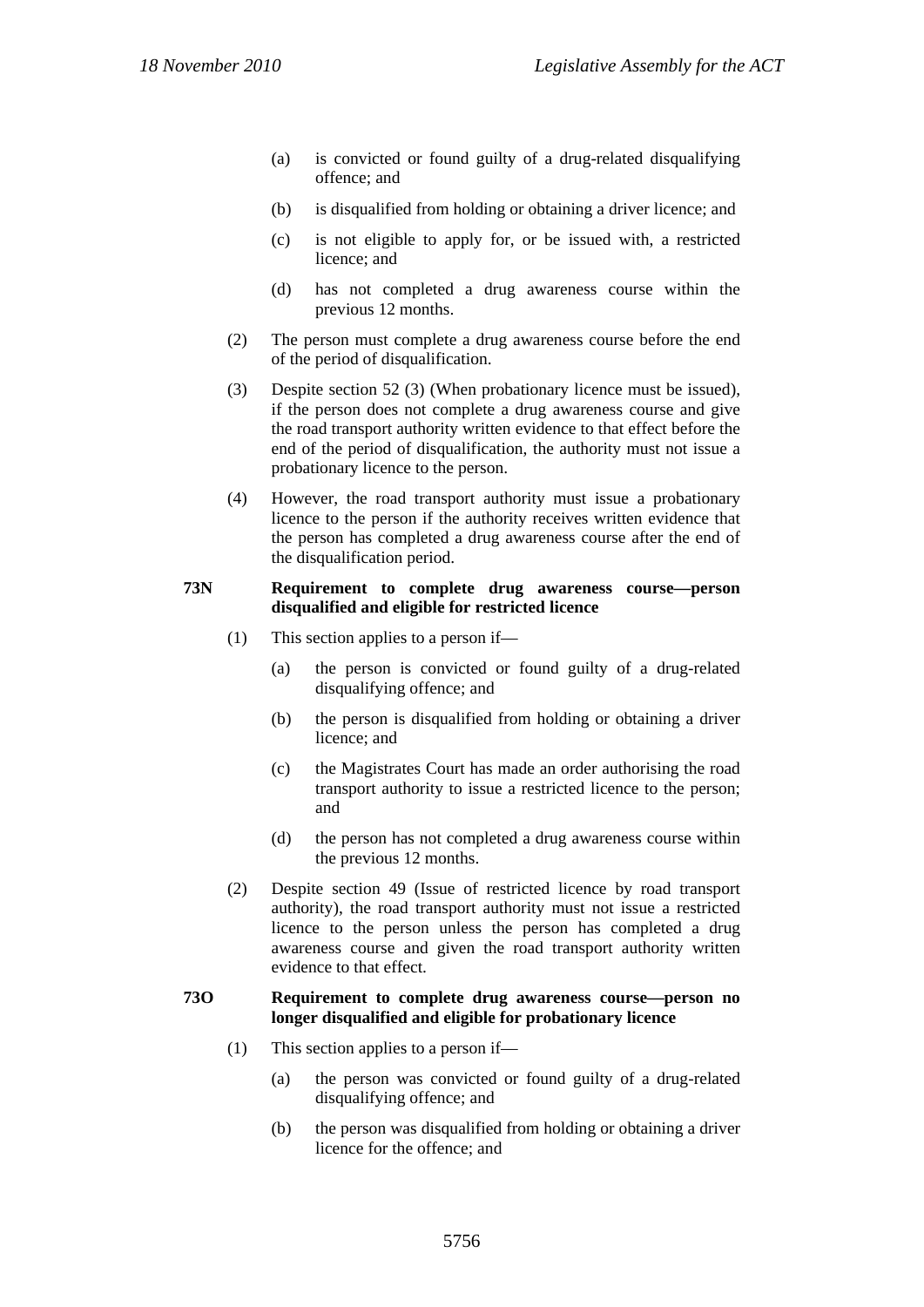- (c) the Magistrates Court made an order authorising the road transport authority to issue a restricted licence to the person for the period of disqualification; and
- (d) the person—
	- (i) did not apply for, or was not issued with, a restricted licence; and
	- (ii) is eligible to apply for, or be issued with, a probationary licence because the person is no longer disqualified from holding or obtaining a probationary driver licence; and
	- (iii) has not completed a drug awareness course within the previous 12 months.
- (2) Despite section 52 (3) (When probationary licence must be issued), the road transport authority must not issue a probationary licence to the person unless the person has completed a drug awareness course and given the road transport authority written evidence to that effect.

#### **73P Exemption from drug awareness course—application**

- (1) The road transport authority may, on application, grant a person an exemption from the requirement to complete a drug awareness course because of exceptional circumstances.
- (2) The road transport authority may, in writing, require the applicant to give the authority additional information or documents that the authority reasonably needs to decide the application.
- (3) If the applicant does not comply with a requirement under subsection (2), the road transport authority may refuse to consider the application.

#### **73Q Exemption from drug awareness course—decision on application**

- (1) On an application by a person for an exemption from the requirement to attend a drug awareness course, the road transport authority must—
	- (a) grant the exemption; or
	- (b) refuse to grant the exemption.
- (2) The road transport authority must refuse to grant the exemption if satisfied on reasonable grounds that exceptional circumstances do not exist for granting the exemption.

#### **73R Drug awareness course—approval**

- (1) The road transport authority may approve a course (a *drug awareness course*) about the effects of prescribed drugs, including their effects on driving and health.
- (2) An approval is a notifiable instrument.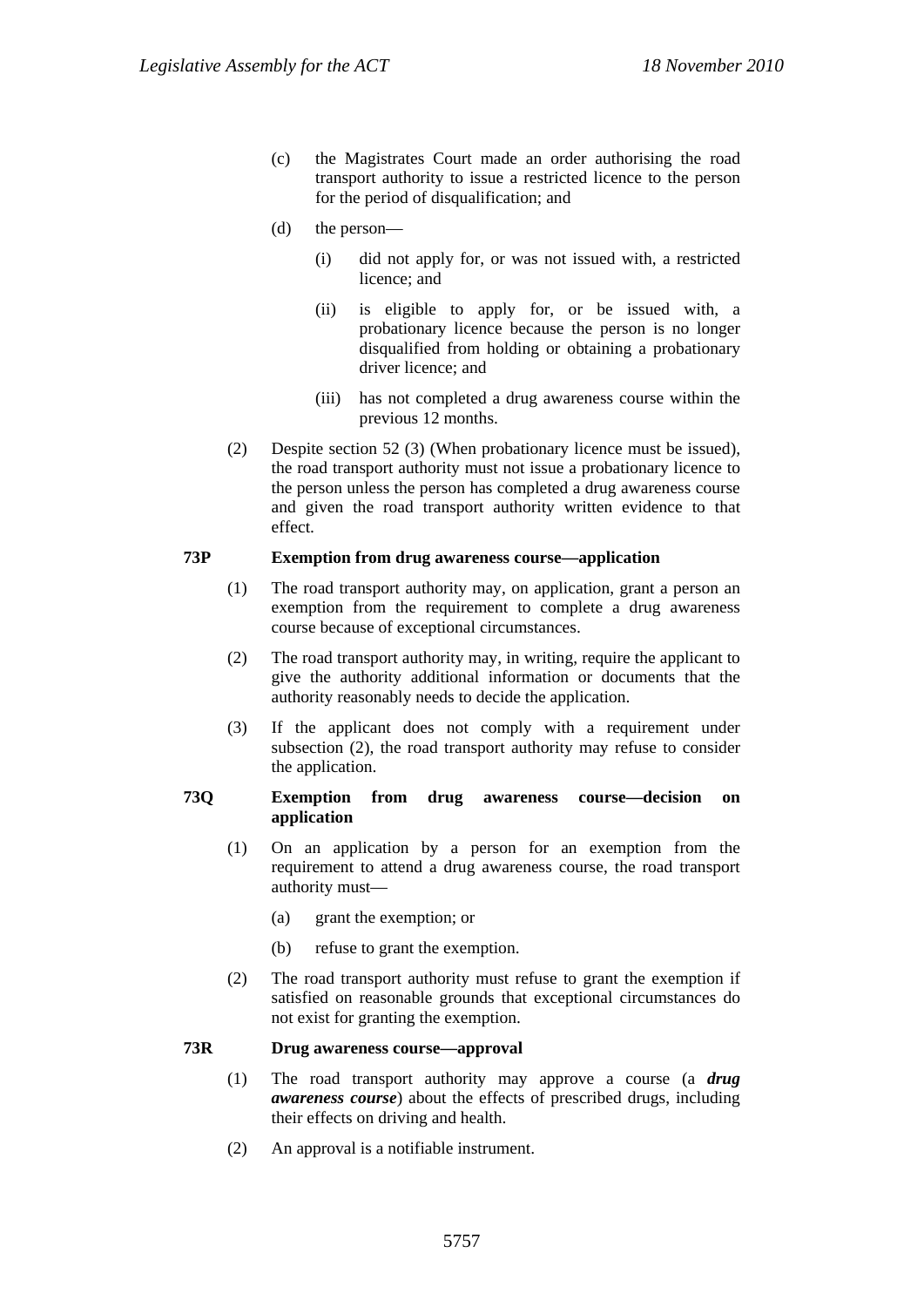*Note* A notifiable instrument must be notified under the Legislation Act.

**6 Clause 127 Proposed new section 87 (1) (p) Page 77, line 5—** 

*omit proposed new section 87 (1) (p), substitute* 

- (p) the person has failed to complete—
	- (i) an alcohol awareness course as required under section 73C (Requirement to complete alcohol awareness course—person not disqualified); or
	- (ii) a drug awareness course as required under section 73L (Requirement to complete drug awareness course person not disqualified).

**7** 

#### **Clause 128**

**Proposed new definitions of** *drug awareness course and drug-related disqualifying offence*

**Page 77, line 13—** 

*insert* 

*drug awareness course*, for division 3.14 (Drug awareness courses)—see section 73K.

*drug-related disqualifying offence*, for division 3.14 (Drug awareness courses)—see section 73K.

#### **8 Clause 137 Page 94, line 5—**

*omit clause 137, substitute* 

| 137 | Schedule 1, part 1.4, new items 24A and 24B |
|-----|---------------------------------------------|
|-----|---------------------------------------------|

|                 | insert       |                                                                                                              |
|-----------------|--------------|--------------------------------------------------------------------------------------------------------------|
| 24A             | $73H(1)$ (b) | road transport authority—refuse to grant<br>exemption from requirement to attend alcohol<br>awareness course |
| 24 <sub>B</sub> | 73Q $(1)(b)$ | road transport authority—refuse to grant<br>exemption from requirement to attend drug<br>awareness course    |

### **Schedule 3**

### **Road Transport (Alcohol and Drugs) Legislation Amendment Bill 2010**

Amendment moved by Ms Bresnan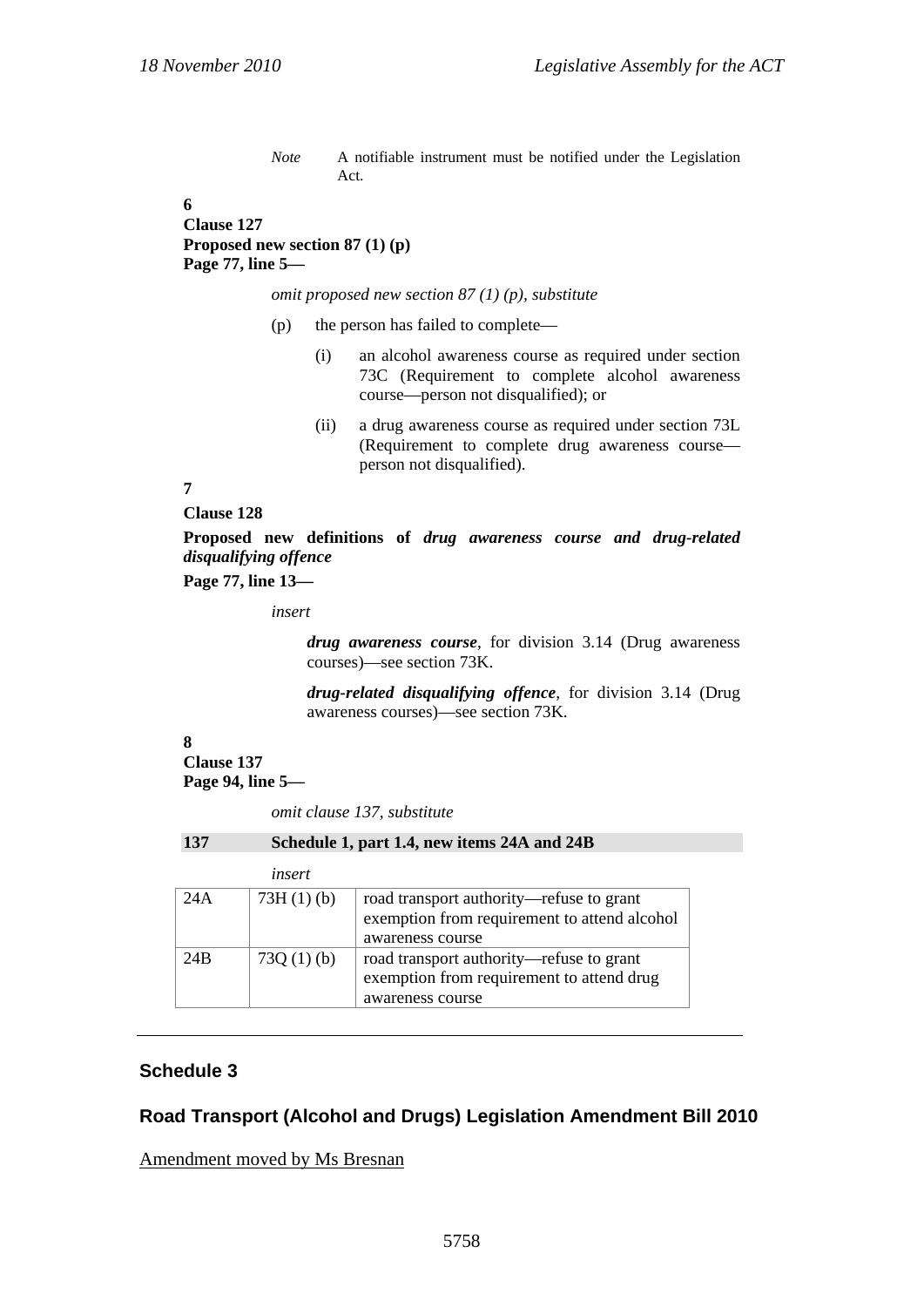### **1 Clause 126 Proposed new section 73D (4) Page 74, line 12—**

#### *omit proposed section 73D (4), substitute*

- (4) However, the road transport authority must issue a probationary licence to the person if—
	- (a) after the end of the period of disqualification, the authority receives written evidence that the person has completed an alcohol awareness course; or
	- (b) the authority—
		- (i) receives written notice from the person before the end of the period of disqualification stating that—
			- (A) the person has made genuine attempts to enrol in an alcohol awareness course before the end of the period of disqualification but has not been able to do so; and
			- (B) the person is enrolled in an alcohol awareness course that will be completed on a stated date after the end of the period of disqualification; and
		- (ii) is satisfied on reasonable grounds of the matters mentioned in the notice.

#### **Examples—s (4) (b) (i) (A)**

- 1 all alcohol awareness courses are fully booked during the person's period of disqualification
- 2 no alcohol awareness courses are being conducted during the person's period of disqualification
	- *Note 1* A probationary licence issued under s (4) (b) is issued after the person's period of disqualification has ended—see s 52 (1).
	- *Note 2* An example is part of the regulation, is not exhaustive and may extend, but does not limit, the meaning of the provision in which it appears (see Legislation Act, s 126 and s 132).
- (5) If, in relation to a person issued with a probationary licence under subsection (4) (b) the road transport authority does not, within 7 days after the day the alcohol awareness course mentioned in that subsection ends, receive written evidence that the person has completed the course, the authority must suspend the licence.
- (6) However, the road transport authority must end the suspension if the authority receives written evidence that the person has completed an alcohol awareness course.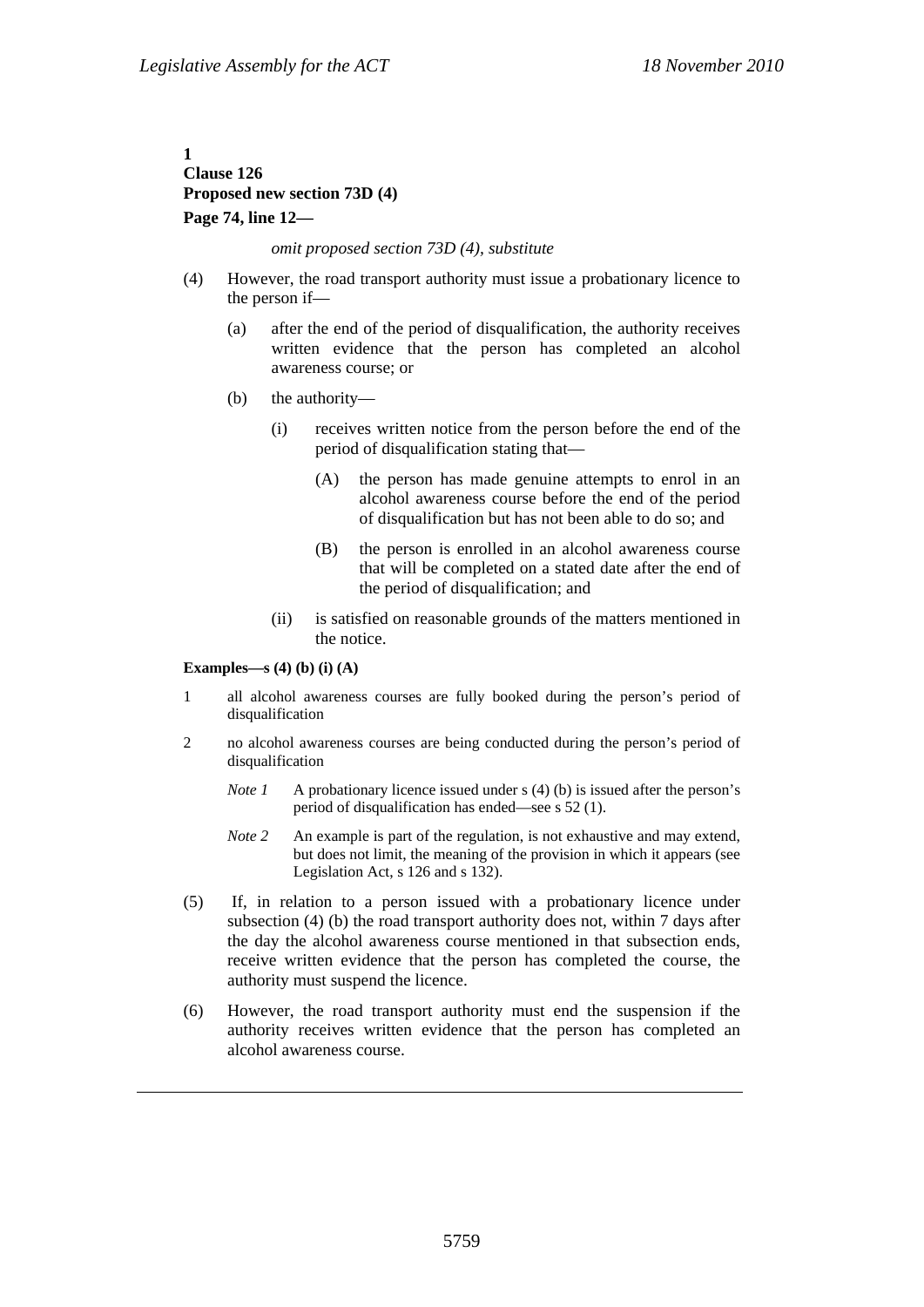# **Schedule 4**

# **Road Transport (Alcohol and Drugs) Legislation Amendment Bill 2010**

Amendment moved by Ms Bresnan to Mr Hanson's amendment No. 5

#### **1 Amendment 5 Proposed new section 73M (4)**

*omit proposed section 73M (4), substitute* 

- (4) However, the road transport authority must issue a probationary licence to the person if—
	- (a) after the end of the period of disqualification, the authority receives written evidence that the person has completed a drug awareness course; or
	- (b) the authority—
		- (i) receives written notice from the person before the end of the period of disqualification stating that—
			- (A) the person has made genuine attempts to enrol in a drug awareness course before the end of the period of disqualification but has not been able to do so; and
			- (B) the person is enrolled in a drug awareness course that will be completed on a stated date after the end of the period of disqualification; and
		- (ii) is satisfied on reasonable grounds of the matters mentioned in the notice.

#### **Examples—s (4) (b) (i) (A)**

- 1 all drug awareness courses are fully booked during the person's period of disqualification
- 2 no drug awareness courses are being conducted during the person's period of disqualification
- *Note 1* A probationary licence issued under s (4) (b) is issued after the person's period of disqualification has ended—see s 52 (1).
- *Note 2* An example is part of the regulation, is not exhaustive and may extend, but does not limit, the meaning of the provision in which it appears (see Legislation Act, s 126 and s 132).
- (5) If, in relation to a person issued with a probationary licence under subsection (4) (b), the road transport authority does not, within 7 days after the day the drug awareness course mentioned in that subsection ends, receive written evidence that the person has completed the course, the authority must suspend the licence.
- (6) However, the road transport authority must end the suspension if the authority receives written evidence that the person has completed a drug awareness course.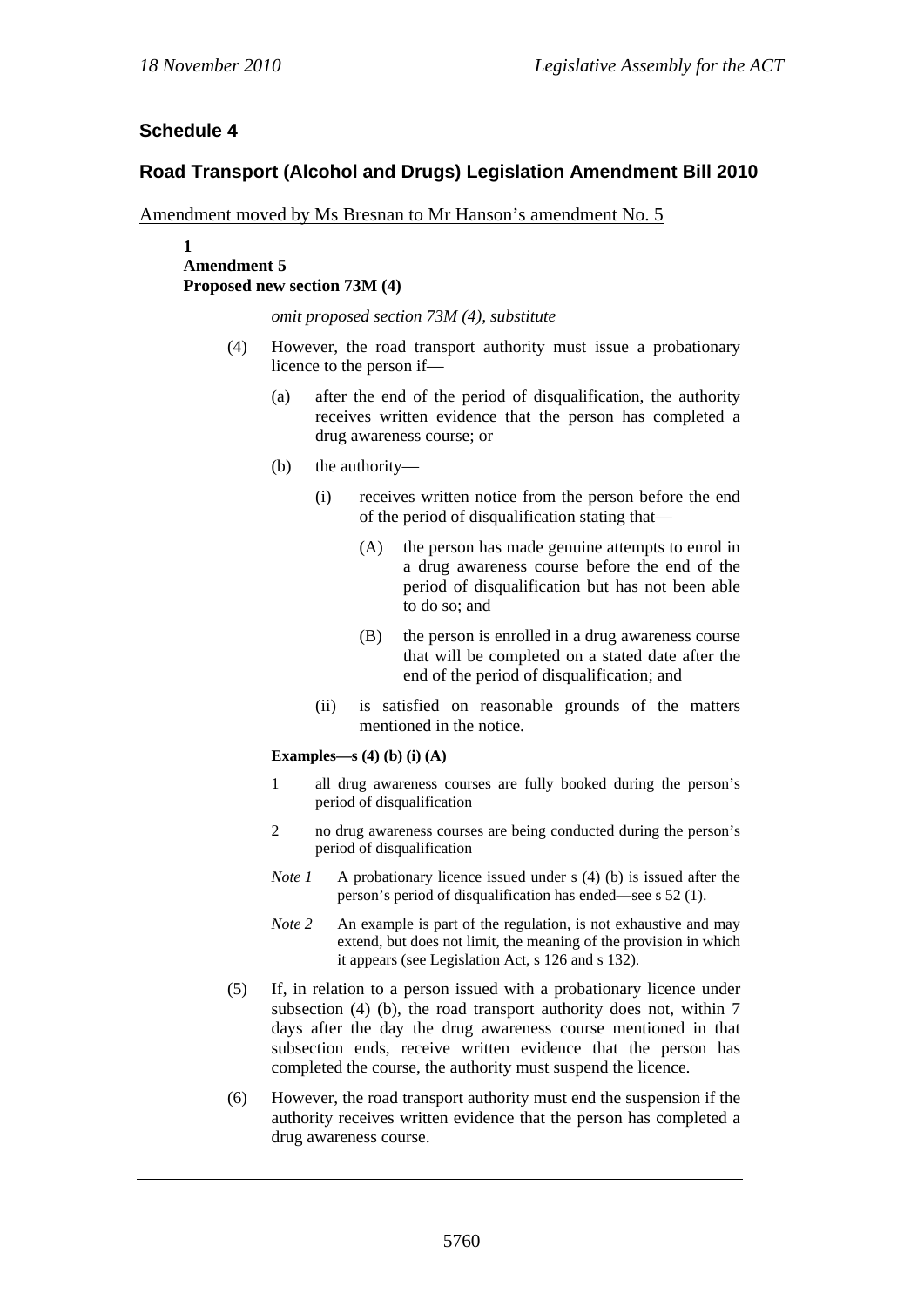# **Schedule 5**

### **Territory Records Amendment Bill 2010**

Amendments moved by the Minister for Territory and Municipal Services

**1 Clause 12 Proposed new section 23 (2A) Page 5, line 18**  *after*  satisfied *insert*  on reasonable grounds **2 Clause 12 Proposed new section 23 (2A) (a) Page 5, line 20**  *omit*  or *substitute*  and **3 Clause 13 heading Page 6, line 1**  *substitute*  **13 New sections 23A and 23B 4 Clause 13 Proposed new section 23B Page 6, line 23**  *insert*  **23B Report about inter-government records agreements**  (1) This section applies if the director enters into an inter government records agreement with an agency under section 23A (2). (2) The director must give a report about the agreement to the Minister.

- (3) The report must include the following information:
	- (a) the name of the agency;
	- (b) the date the agreement was entered into;
	- (c) a brief description of the agreement, including whether the agreement excludes or modifies the operation of a provision of this Act in its application to inter-government records.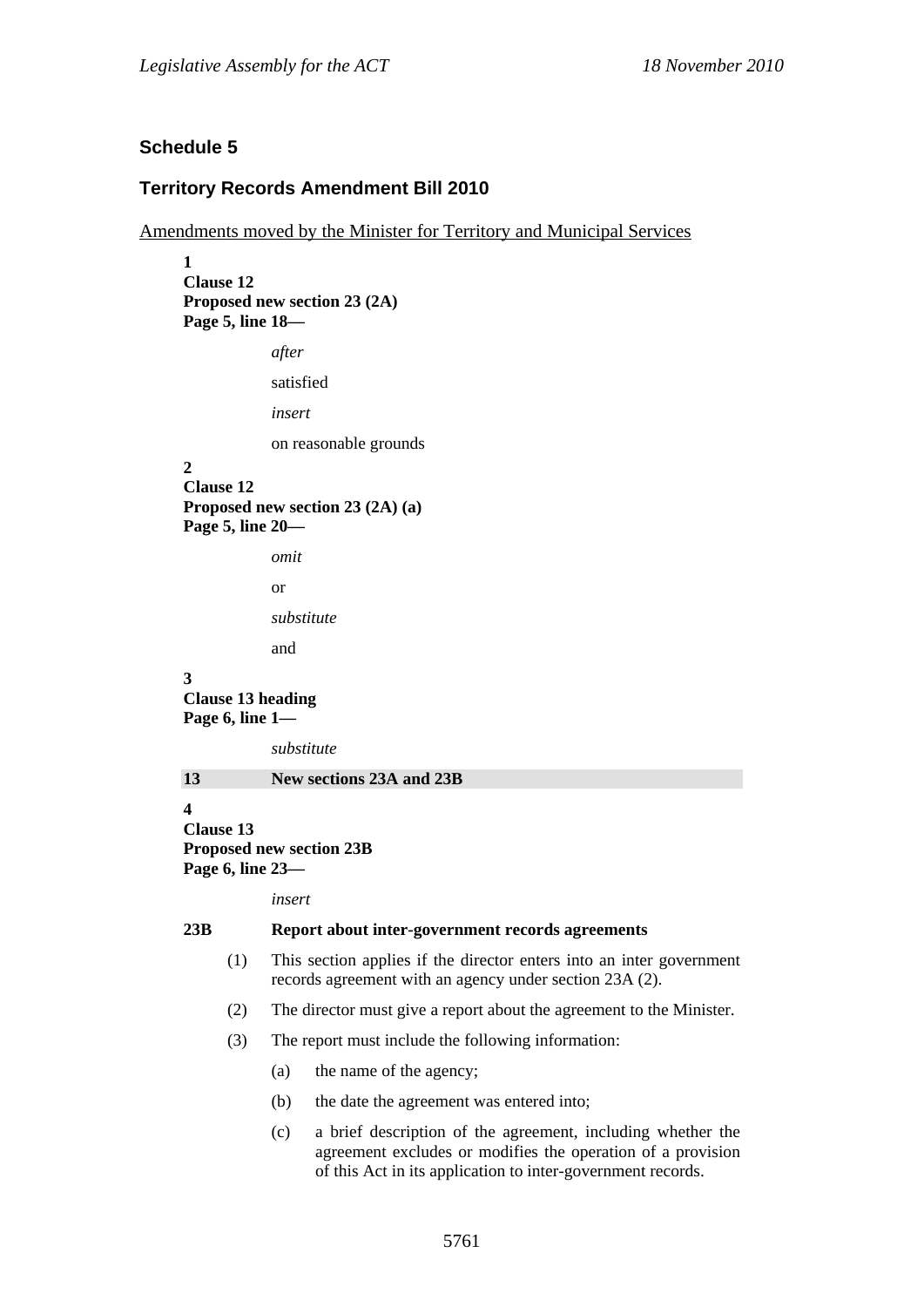(4) If the Minister is given a report under subsection (2), the Minister must present the report to the Legislative Assembly within 6 sitting days after the day the Minister receives the report.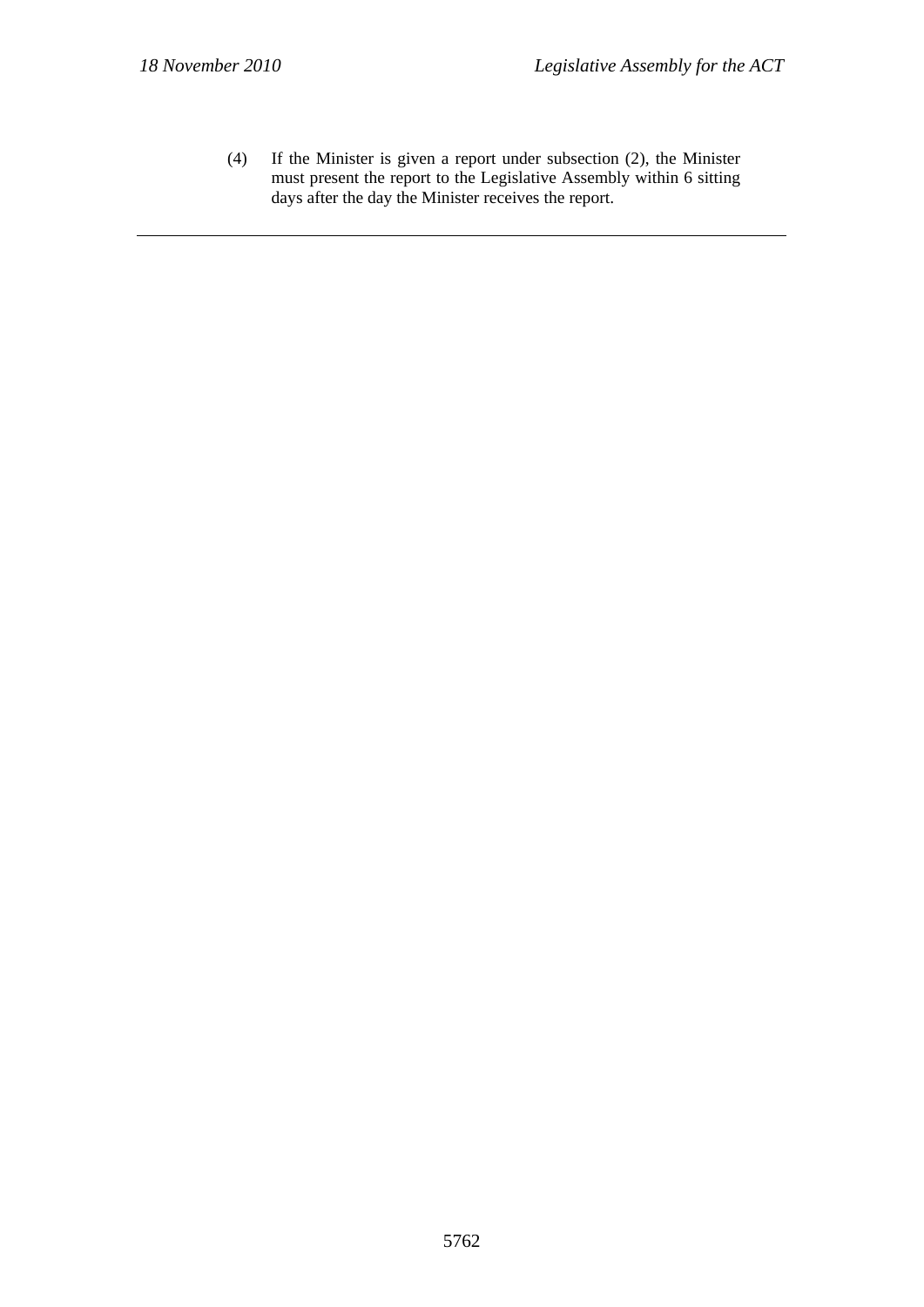# **Answers to questions**

## **ACTION bus service—ticket machines (Question No 1047)**

**Mr Coe** asked the Minister for Transport, upon notice, on 25 August 2010 *(redirected to the Acting Minister for Transport)*:

- (1) How many ACTION ticket machines were out of order during each month since July 2009.
- (2) What was the estimated loss of revenue as a result of the faulty machines for each month listed in part (1).
- (3) How many days were there, in total across all buses, of non-working ticket machines for each month since July 2009.
- (4) On average, how much revenue is received by each machine per day.
- (5) On days when the ticket validation machines are not working, does ACTION receive cash fares.
- (6) How many of the ticket machines identified in part (1) have been repaired and what was the total cost of these repairs.
- (7) For the machines identified in part (1) which have not been repaired, how many (a) will be repaired and at what cost and (b) will not be repaired and what would be the cost of repairing them.

**Mr Corbell**: The answer to the member's question is as follows:

(1) ACTION does not hold the requested data in for the period requested.

ACTION commenced recording data about ticket machine repairs and costs in October 2009 after the implementation of its new fleet and inventory management system. Since that time on average, 314 reports have been made per month on machines being out of order.

- (2) Analysis of 2009-10 patronage and ticket trend data has indicated that revenue loss for the year associated with faulty machines may have been up to \$0.910 million.
- (3) Using the data from answer to question (1), on average, 16 machines per working day (assuming 20 working days per month) were recorded as non working.
- (4) The average week day revenue for August 2010 was around \$76,700, consisting of \$21,300 in cash and \$55,400 in validations. Based on the number of buses in use each day (up to 378) this equates to an average of \$203 in revenue collected per ticket machine, consisting of \$56 in cash and \$147 in validations.
- (5) On days when the validator is not working, but the rest of the ticketing machine is operating, the driver is still able to collect cash fares.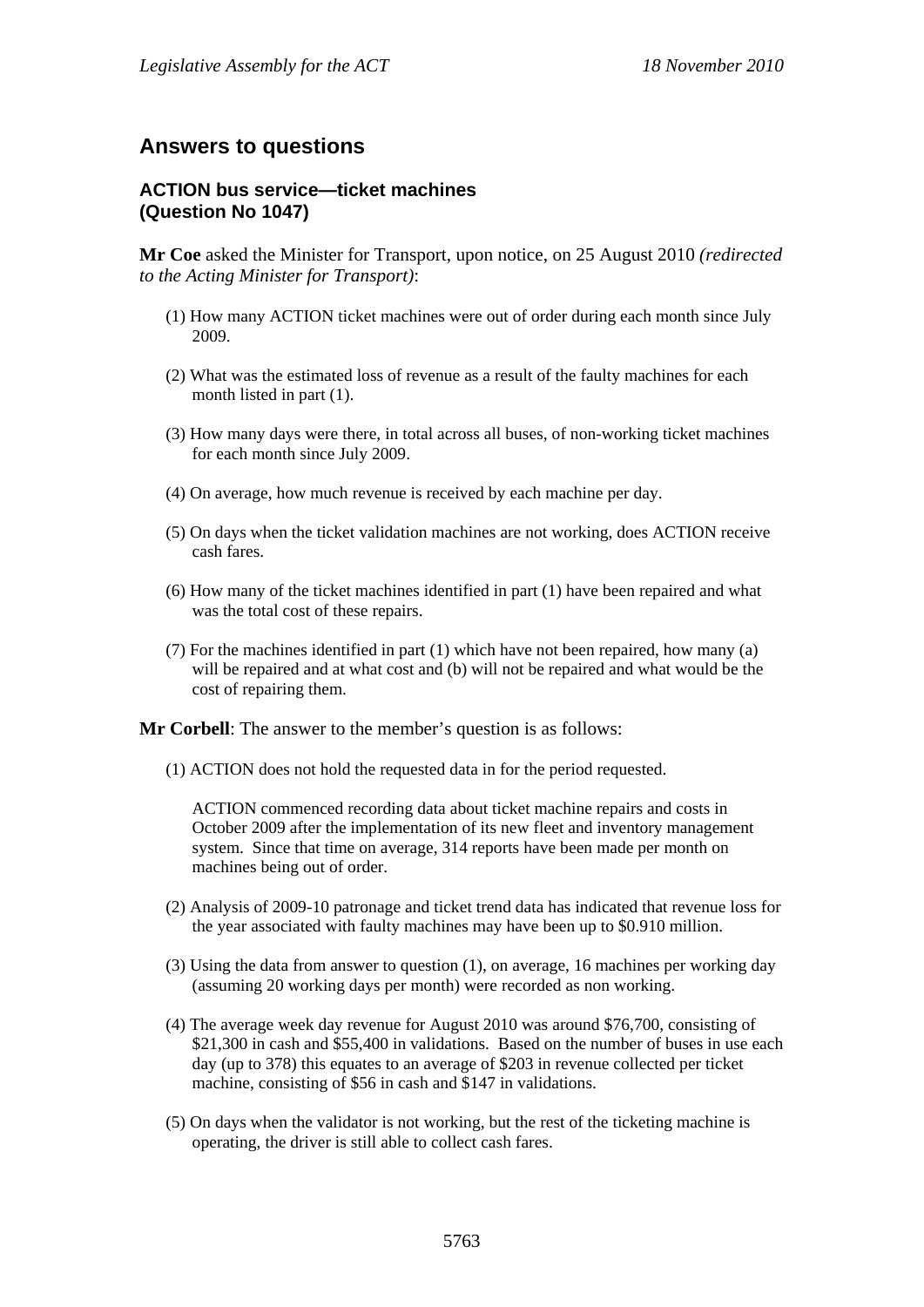(6) All ticket machines identified in (1) have been repaired. The total cost of repairs, including parts and labour, was \$167,200.

(7) See (6).

### **Taxation—change of use (Question No 1173)**

**Mr Seselja** asked the Treasurer, upon notice, on 26 August 2010 *(redirected to the Minister for Planning)*:

What was the average amount of change of use charge paid by developers, per unit, from (a) 2003 to May 2010 and (b) May 2010 to date, and how many units has this been applied to.

**Mr Barr**: The answer to the member's question is as follows:

(a) In relation to the period 2003 to May 2010 an answer to the Member's question cannot be provided without a manual examination of all relevant records for the seven year period. Given that this would require significant resources I consider that this is not an appropriate use of ACTPLA's resources.

The Change of Use Charge Internal Audit Review was tabled in the Legislative Assembly on 26 August 2010.

(b) No change of use charge for residential development has been paid since May 2010.

#### **Add note to (b)**

Note: The answer to this question was clarified in the Assembly on 28 October 2010. In order to ensure that there can be no misunderstanding in relation to this matter, I now present all relevant change of use charge payment data from 30 April to 31 October in tabular form in response to Question on Notice No. 1173 part (b).

*(A copy of the attachment is available at the Chamber Support Office).* 

### **Education—teachers and teacher assistants (Question No 1178)**

**Mr Doszpot** asked the Minister for Education and Training, upon notice, on 21 September 2010:

- (1) Can the Minister list all teaching and administrative staff employment levels and corresponding salary ranges for this and the last four financial years.
- (2) How many teachers and teacher assistants will the Department of Education and Training recruit this financial year and at what employment levels.
- (3) Can the Minister provide a breakdown of teachers recruited for the last four financial years with corresponding employment levels referred to in part (2).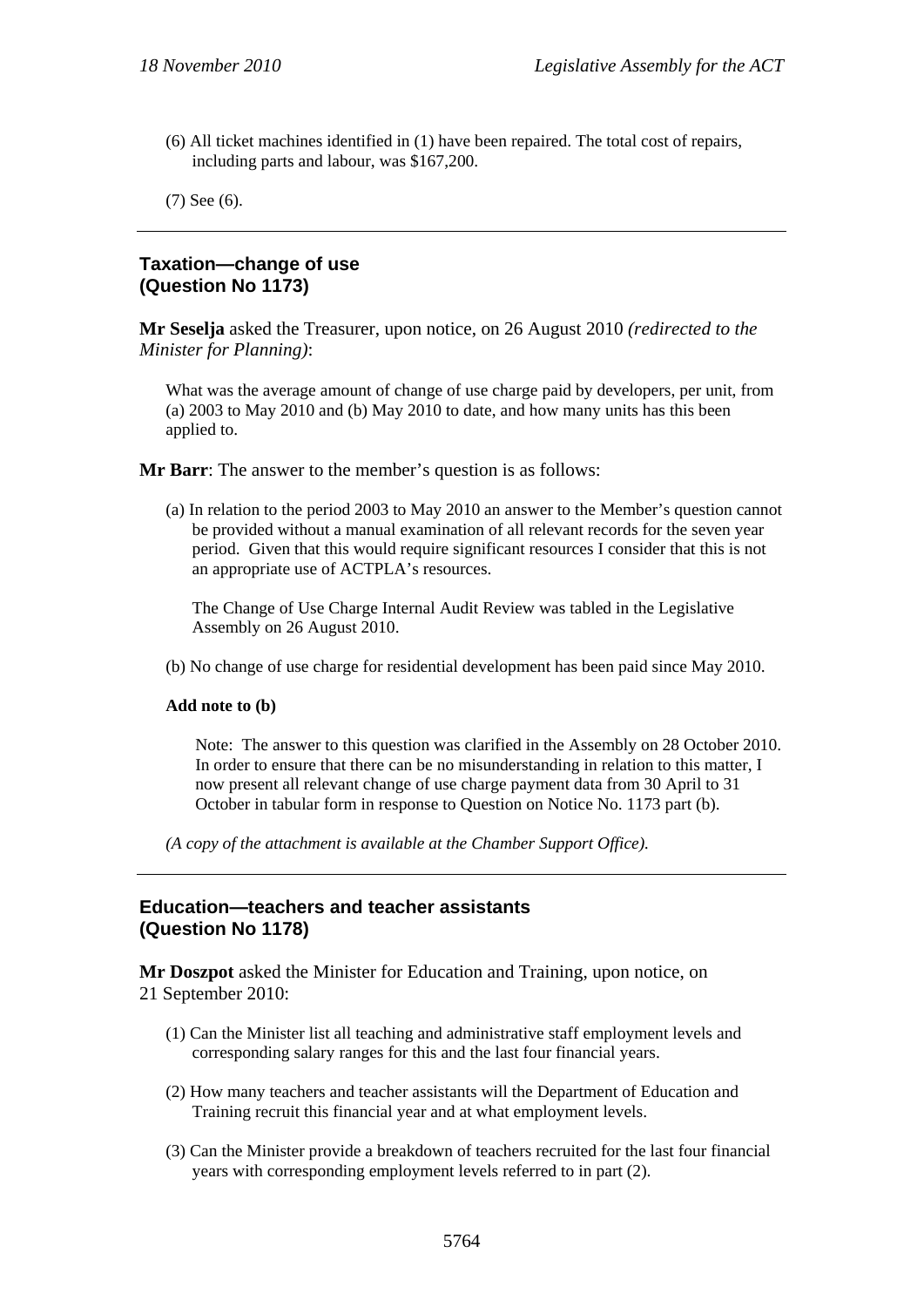- (4) What are the Department's anticipated teacher and teacher assistant requirements for the next three years and can the Minister provide a breakdown and corresponding employment levels.
- (5) What is the anticipated turnover rate for teachers and teacher assistant's leaving the profession for this financial year and can the Minister provide a breakdown for the last four financial years, including employment level and official reason for leaving role, for example, retirement or leaving ACT.
- (6) Can the Minister provide a breakdown of programs and corresponding budget for teacher professional development programs for this and the previous four financial years.
- (7) Does the Government include support for professional development as an element for negotiations on pay and work conditions with teaching staff; if so, why.
- (8) What school subject areas, for example, mathematics and vocational education, has the Government identified as experiencing a shortage of qualified teachers.
- (9) How many teachers are needed to fill the subject areas referred to in part (8) and what incentives does the Government provide to attract/train qualified teachers in these fields.
- (10) How many teaching positions have been discontinued in the last four years and can the Minister list the number of discontinued positions and the corresponding schools.
- (11) Why have the positions referred to in part (10) not been filled.

**Mr Barr**: The answer to the member's question is as follows:

| ( L J                        |              |              |              |              |              |
|------------------------------|--------------|--------------|--------------|--------------|--------------|
| Employment level             | Salary as at | Salary as at | Salary as at | Salary as at | Salary as at |
|                              | 1 July 2006  | 1 July 2007  | 1 July 2008  | 1 July 2009  | 1 July 2010  |
| Classroom teacher            | $$43.073-$   | $$46,588-$   | $$48,219-$   | $$48,942-$   | $$51,178-$   |
|                              | \$66,353     | \$71,767     | \$74,279     | \$75,393     | \$78,837     |
| School leaders               | $$77,237-$   | $$83,539-$   | $$86,463-$   | $$86,760-$   | $$90,412-$   |
| C and B                      | \$82,546     | \$89,282     | \$92,407     | \$93,793     | \$96,628     |
| School leaders A             | $$82,546 -$  | $$94.931-$   | $$98,254-$   | $$99,728-$   | $$102,742-$  |
|                              | \$107,799    | \$116,595    | \$120,676    | \$136,143    | \$140,258    |
| Administrative               | $$19.904-$   | $$20,700-$   | $$21,528-$   | $$22.389-$   | $$22,389-$   |
| Services Officers            | \$65,953     | \$68,591     | \$71,335     | \$74,188     | \$74,188     |
| Senior Officers              | $$72,695-$   | $$75,603-$   | $$78,627-$   | $$81,772-$   | $$81,772-$   |
|                              | \$99,755     | \$103,745    | \$107,895    | \$112,211    | \$112,211    |
| <b>School Assistants</b>     | $$31,926-$   | $$33,203-$   | $$34,531-$   | $$35,912-$   | $$35,912-$   |
|                              | \$39,246     | \$40,816     | \$42,449     | \$44,147     | \$44,147     |
| <b>Building Service</b>      | $$33,173-$   | $$34,500-$   | $$35,880-$   | $$37,315-$   | $$37,315-$   |
| <b>Officers and General</b>  | \$44,622     | \$46,407     | \$48,263     | \$50,194     | \$50,194     |
| Service Officers             |              |              |              |              |              |
| <b>Health Professional</b>   | $$41,211-$   | $$42,859-$   | $$44,573-$   | $$47,051-$   | $$48,473-$   |
| Officers                     | \$66,387     | \$69,042     | \$71,084     | \$75,393     | \$77,672     |
| Information                  | $$46,153-$   | $$47.999-$   | $$49,919-$   | $$51,916-$   | $$51,916-$   |
| <b>Technology Officers</b>   | \$65,953     | \$68,591     | \$71,355     | \$74,188     | \$74,188     |
| Senior Information           | $$72,695-$   | $$75,603-$   | $$78,627-$   | $$81,722-$   | $$81,722-$   |
| <b>Technology Officers</b>   | \$99,755     | \$103,745    | \$107,895    | \$112,211    | \$112,211    |
| <b>Professional Officers</b> | $$40,038-$   | $$41,640-$   | $$43,306-$   | $$45,038-$   | $$45,038-$   |
|                              | \$65,953     | \$68,591     | \$71,335     | \$74,188     | \$74,188     |
| Senior Professional          | $$72,695-$   | $$75,603-$   | $$78,627-$   | $$81,722-$   | $$81,722-$   |
| <b>Officers</b>              | \$99,755     | \$103,745    | \$107,895    | \$112,211    | \$112,211    |

 $(1)$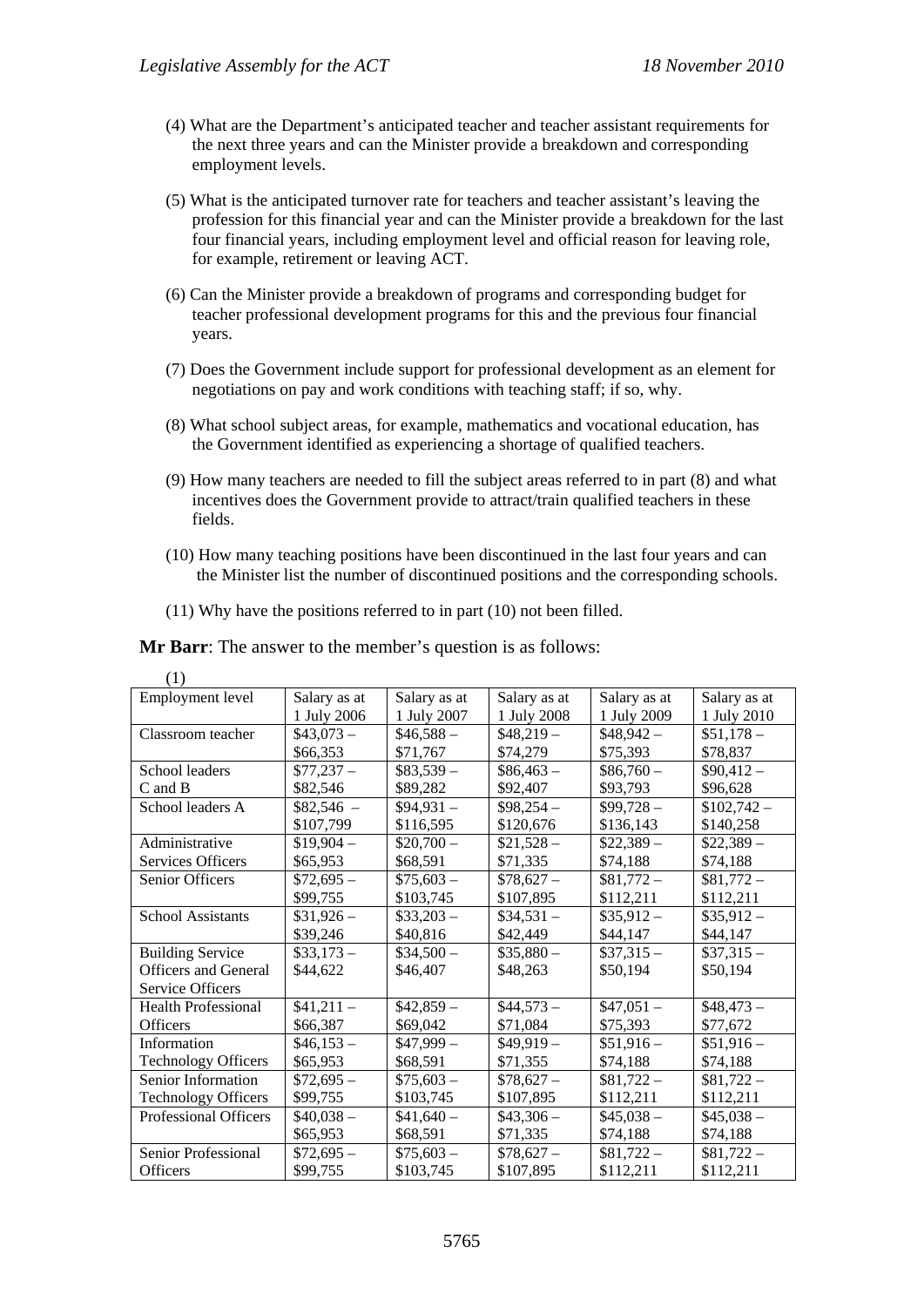- (2) 98 new teachers were recruited in July 2010 at the beginning of Semester 2. Principals are still assessing their staffing needs for 2011 and, in addition, two new schools will be opening at the beginning of 2011. On currently available information it is expected that up to another 200 teachers will be recruited in this financial year. In the 2009-10 financial year the Department recruited 83 school assistants at the SA2 level. It is anticipated that there would be approximately the same level of recruitment for 2010-11. The employment levels (classifications) cannot be determined until after recruitment action is completed.
- (3) Based on information provided by Shared Services permanent recruitment for teachers, school leaders and teacher assistants for the last four financial years is set out in the table below:

| Financial year | Teachers | School leaders | <b>Teacher Assistants</b> |
|----------------|----------|----------------|---------------------------|
|                |          |                | (School Assistants)       |
| 2006-2007      | 113      |                |                           |
| 2007-2008      | 286      |                |                           |
| 2008-2009      | 360      |                | 48                        |
| 2009-2010      | 276      |                |                           |

- (4) The Department anticipates similar demands as in this financial year. See Part (2).
- (5) Separations for permanent teachers and teacher assistants for the last four financial years and for this financial year to 24 September 2010 are set out in the table below. Detailed reasons for employees leaving the Department are not recorded.

| Financial year | <b>Teachers</b> | School leaders | <b>Teacher Assistants</b> |
|----------------|-----------------|----------------|---------------------------|
|                |                 |                | (School Assistants)       |
| 2006-2007      | 189             | 39             |                           |
| 2007-2008      | 253             | 53             |                           |
| 2008-2009      | 159             | 26             | 38                        |
| 2009-2010      | 159             | 21             |                           |
| 2010-2011      |                 |                |                           |

| (6) | FinancialYear | Teacher Professional Learning Fund*                                                     | <b>Teacher Scholarships</b> |
|-----|---------------|-----------------------------------------------------------------------------------------|-----------------------------|
|     | 2006-07       | \$1 000 000                                                                             | \$250 000                   |
|     | 2007-08       | \$1 000 000                                                                             | \$250 000                   |
|     | 2008-09       | \$1 000 000                                                                             | \$250 000                   |
|     | 2009-10       | \$1 000 000                                                                             | \$250 000                   |
|     | 2010-11       | \$1 000 000                                                                             | \$250 000                   |
|     |               | *of this, each year \$500 000 is allocated in total to all public schools and \$500 000 |                             |

is allocated for strategic initiatives system-wide.

It should be noted that this excludes the costs of operating and maintaining the Centre for Teaching and Learning and the costs of dedicated staff to manage and provide specialist in-house training and support services.

(7) Yes, support for professional development is included in the enterprise bargaining negotiations with teaching staff. The ACT Department of Education and Training values professional learning for all staff in support of better outcomes for all students in ACT public schools.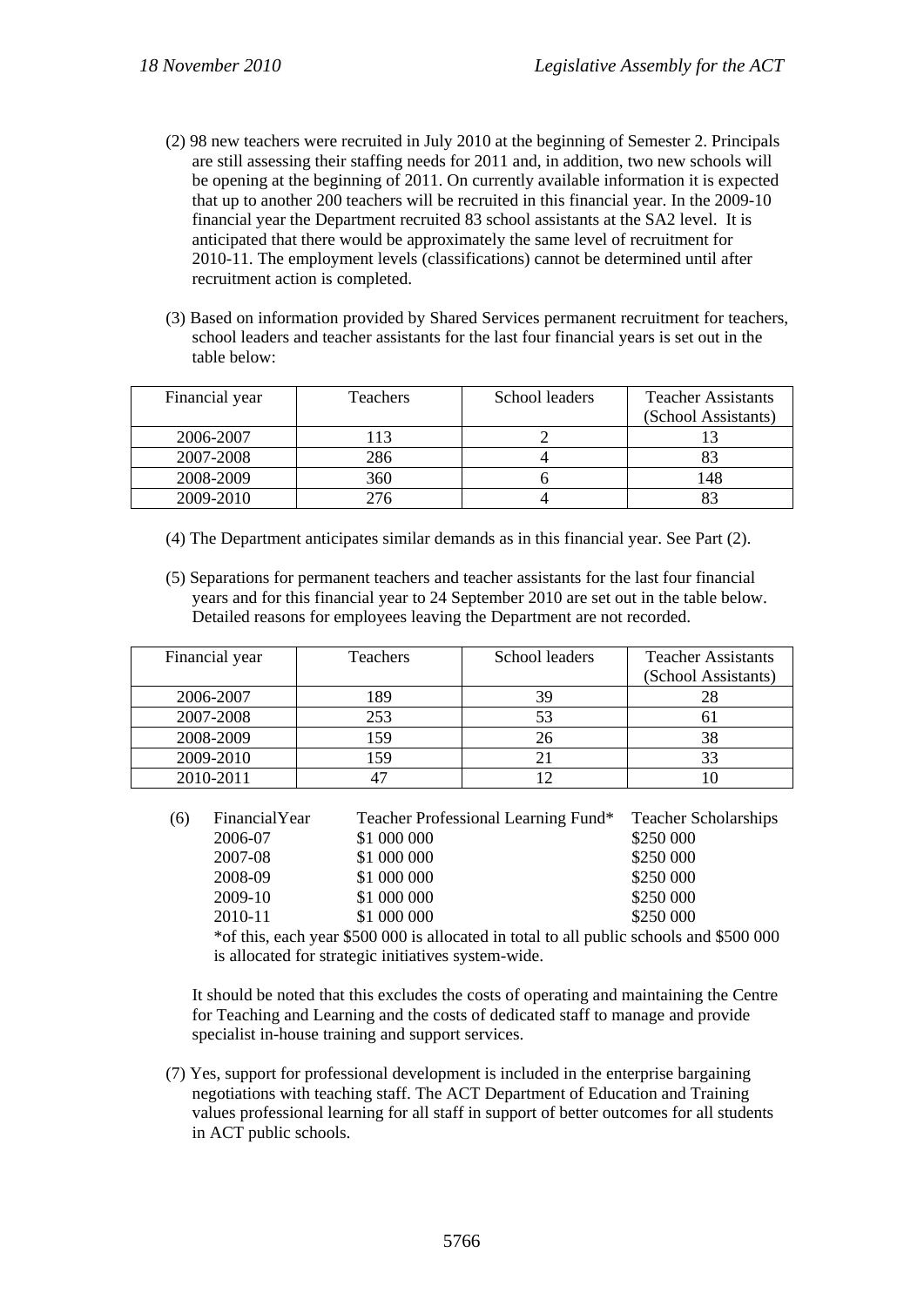- (8) The Department ensures all staff recruited are appropriately qualified. Nation-wide shortages are being experienced for teachers with expertise in Mathematics, Science, English, Teacher/Librarian, Technology, and some languages.
- (9) Principals are currently assessing their staffing needs for the next school year. The Department has an active recruitment program which includes working with universities to address the areas of need.
- (10) Teachers are employed by the Department of Education and Training as a system rather than by individual schools. Teaching staff move out of individual schools for a variety of reasons including promotion, transfer and retirement. Total teacher staffing numbers (headcount) increased by 150 between 2006-07 and 2009-10.
- (11) Not applicable. See Part (10).

# **Multicultural affairs—bilingual schools and multicultural programs (Question No 1182)**

**Mr Doszpot** asked the Minister for Multicultural Affairs, upon notice, on 21 September 2010:

- (1) Can the Minister provide a list of all bilingual school programs and funding received from the ACT Government for this and the last four financial years.
- (2) What is the total amount of ACT Government financial support provided to the ACT Ethnic Schools' Association for this financial year and can the Minister provide funding details for the last four financial years.
- (3) If the Association referred to in part (2) receives funding support from more than one ACT Government agency, can the Minister specify and provide funding breakdown.
- (4) Can the Minister list all multicultural affairs language and community programs and the number of applications for the programs for the last four financial years, including numbers for successful applications.

**Ms Burch**: The answer to the member's question is as follows:

(1) The following is a list of all bilingual schools (as opposed to community language schools) and programs in the ACT:

Telopea – French - only bilingual school Yarralumla – Italian – has a bilingual program Mawson Primary – Chinese – has a bilingual program

Beyond the normal annual allocation under school-based management, the ACT Government does not provide any funding to these schools. .

(2) The total amount of ACT Government financial support provided to the ACT Ethnic Schools Association Inc in 2010-11 is \$20,000. An additional amount is the subject of contract negotiations between the Department of Education and Training and the ACT Ethnic Schools Association Inc.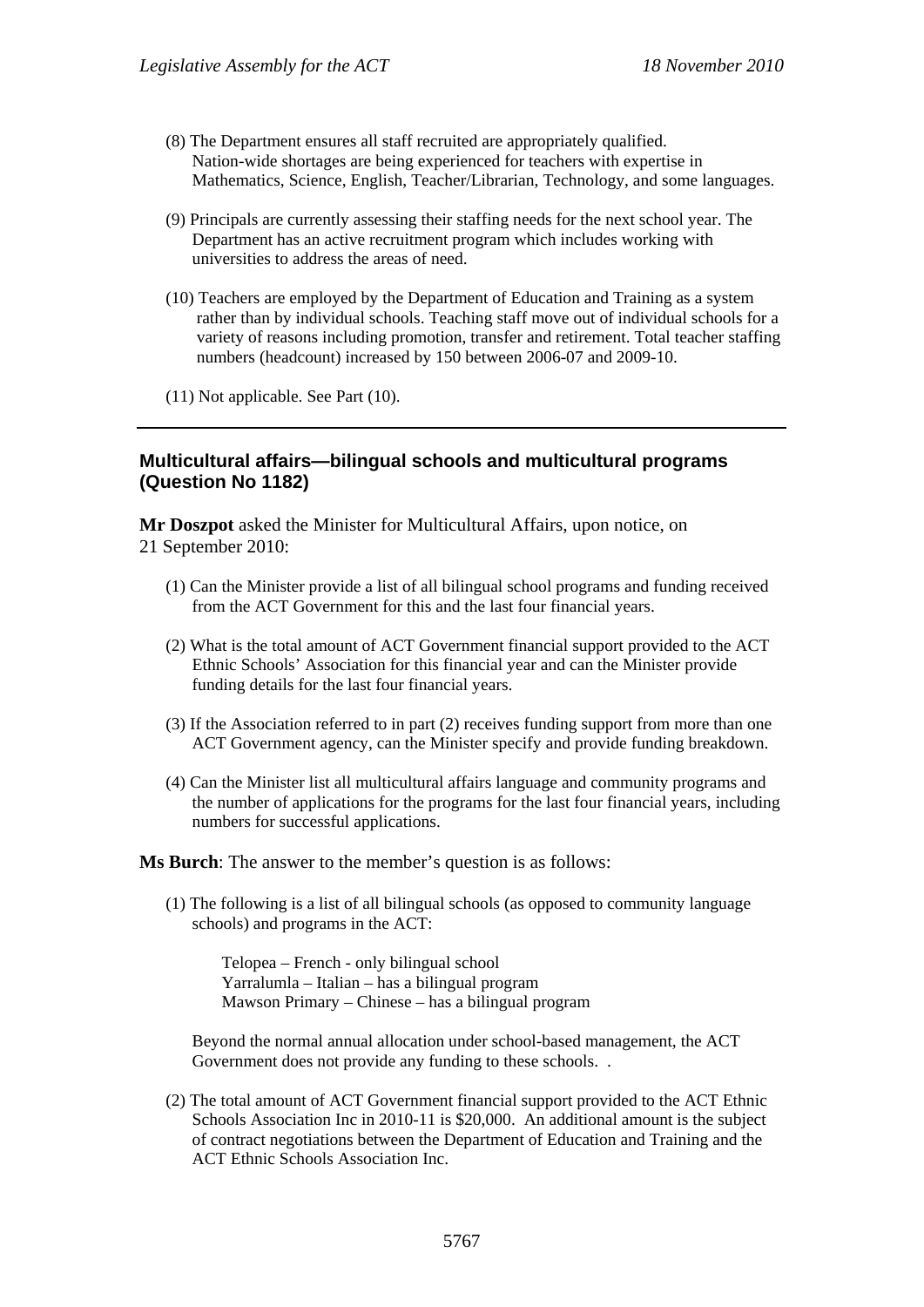| Year    | <b>Total Financial Support</b> |  |
|---------|--------------------------------|--|
|         | Provided by ACT                |  |
|         | Government                     |  |
| 2006-07 | \$128,500                      |  |
| 2007-08 | \$120,000                      |  |
| 2008-09 | \$119,000                      |  |
| 2009-10 | \$110,000                      |  |

The total amount of financial support provided to the ACT Ethnic Schools Association Inc during the past four years is as follows:

(3) The ACT Ethnic Schools Association Inc has received an annual amount of \$20,000 in 2010-11 to assist it to meet its administration costs from the Department of Disability Housing and Community Services.

An additional amount is the subject of contract negotiations between the Department of Education and Training and the ACT Ethnic Schools Association Inc.

(4) The following table indicates the total number of applications received and the number of successful applications under the three multicultural affairs language and community programs for the past four years:

| Year                        | <b>Number of applications</b> | <b>Number of successful</b><br>applications |
|-----------------------------|-------------------------------|---------------------------------------------|
| <b>Community Languages</b>  |                               |                                             |
| <b>Grants Program</b>       |                               |                                             |
| 2006-07                     | 34                            | 31                                          |
| 2007-08                     | 28                            | 27                                          |
| 2008-09                     | 33                            | 33                                          |
| 2009-10                     | 43                            | 40                                          |
| <b>Multicultural Grants</b> |                               |                                             |
| Program                     |                               |                                             |
| 2006-07                     | 139                           | 122                                         |
| 2007-08                     | 134                           | 96                                          |
| 2008-09                     | 122                           | 95                                          |
| 2009-10                     | 164                           | 123                                         |
| <b>Multicultural Radio</b>  |                               |                                             |
| <b>Grants Program</b>       |                               |                                             |
| 2006-07                     | 44                            | 43                                          |
| 2007-08                     | 42                            | 42                                          |
| 2008-09                     | 37                            | 37                                          |
| 2009-10                     | 36                            | 36                                          |

# **Children—kinship carers (Question No 1195)**

**Mrs Dunne** asked the Minister for Children and Young People, upon notice, on 23 September 2010: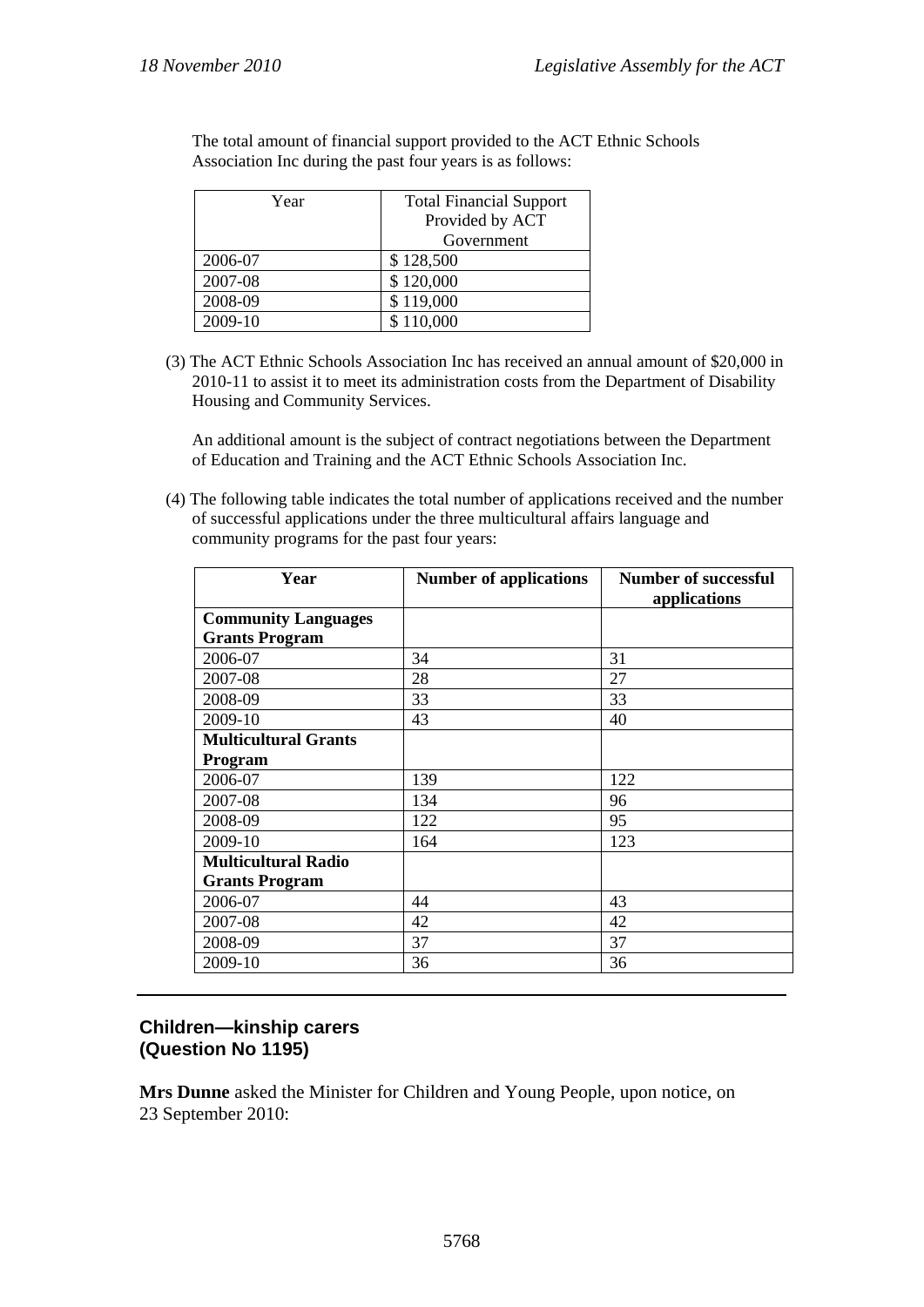- (1) Given that in the ACT Labor 2008 Election Policy, Children and Young People, page 6, the Stanhope Government promised to provide \$800 000 over four years to "create a dedicated service run by a non-government organisation to provide information, advice and support to grandparents and kinship carers who are caring for children", has the Government "created a dedicated service run by a non-government organisation"; if so, (a) what is the name of the service, (b) when did the Government create it, (c) what is the name of the non-government organisation running the service, (d) when was the non-government organisation appointed to run the service, (e) when did the non-government organisation begin to provide information, advice and support to grandparent and kinship carers, (f) what quantum of funding did the Government provide to the non-government organisation, (g) when did the Government provide that funding and (h) what procurement process did the Government employ.
- (2) If the Government has not created the dedicated service run by a non-government organisation referred to in part (1), (a) why not, (b) when will the Government create the service, (c) when will the government appoint a non-government organisation to run the service, (d) what funding has the Government budgeted to be provided to the non-government organisation for the purpose and (e) what procurement process will the Government employ.
- (3) During the period (a) October 2008 to 30 June 2009 and (b) 1 July 2009 to 30 June 2010, (i) what was the total quantum of funding that the ACT Government provided to non-government organisations to provide information advice and support for grandparents and kinship carers who are caring for children, (ii) what are the names of the non-government organisations that received that funding, (iii) what quantum of funding did the Government provide to each organisation, (iv) what was the stated purpose of the funding provided for each organisation, (v) on what dates did the Government make the funding payments and (vi) what procurement process did the Government employ.
- (4) During the period 1 July 2010 to 30 June 2011, (a) what is the total quantum of funding that the Government has budgeted to be provided to non-government organisations to provide information advice and support for grandparents and kinship carers who are caring for children, (b) of the budgeted figure referred to in part  $(4)(a)$ , what is the total quantum of funding that the Government has paid to non-government organisations to date, (c) what are the names of the non-government organisations that received that funding, (d) what quantum of funding did the Government provide to each organisation, (e) what was the stated purpose of the funding provided for each organisation, (f) on what dates did the Government make the funding payments and (g) what procurement process did the Government employ.

### **Ms Burch**: The answer to the member's question is as follows:

1 (a) The needs of kinship carers in the ACT are addressed through a range of nongovernment and government services. The \$800,000 referred to in the question is one component. This funding has been used to part fund a Carer Liaison position within the Department and to fund the Kinship Care Support Program through the Office for Children Youth and Family Support. This program was tendered earlier this year and the outcome was notified to the successful organisation on 2 August. However, not all the components of the tender were subject to successful proposals from provider organisations and at this stage \$40,000 per annum has been allocated.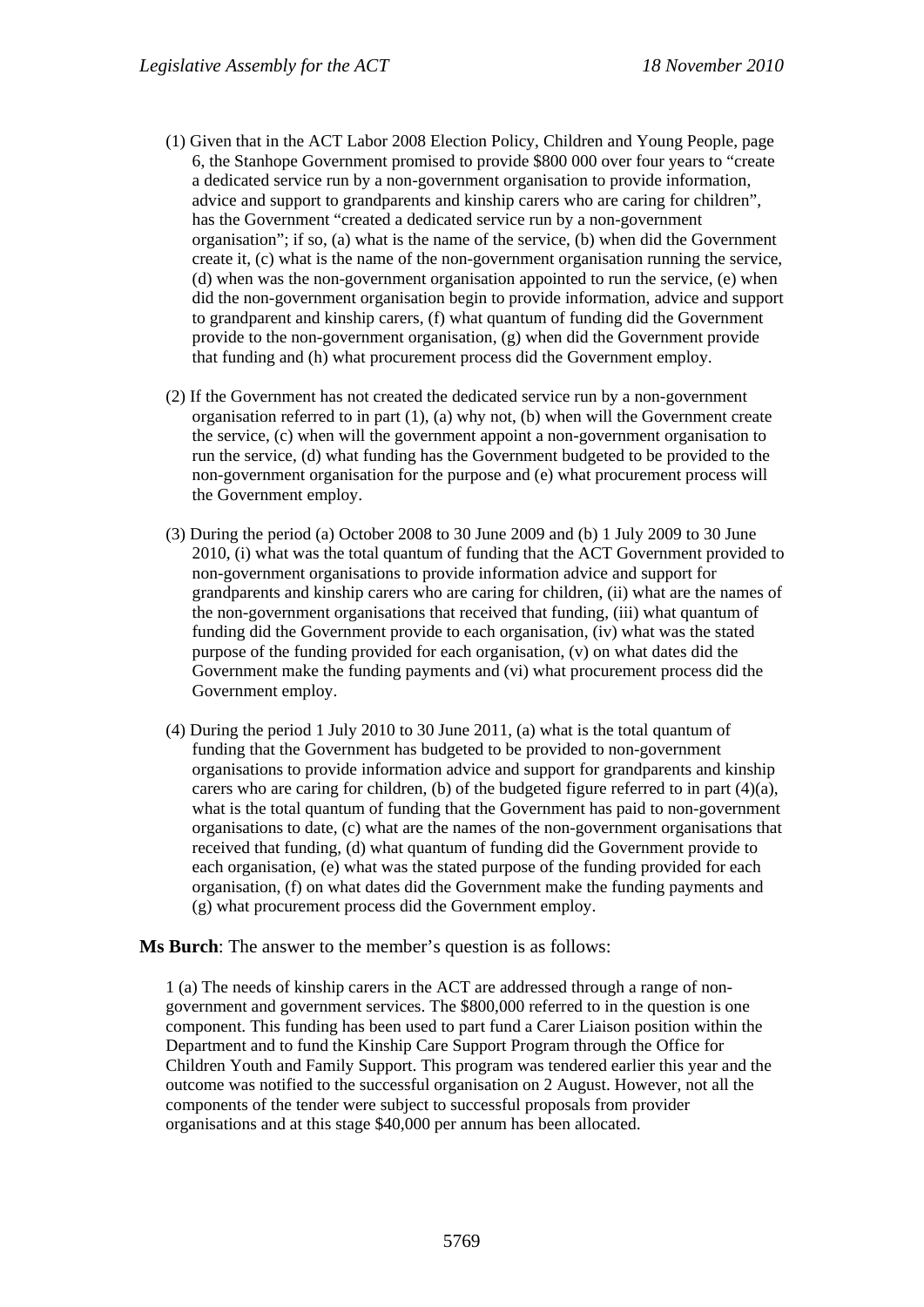1 (b) The outcome of the tender was notified to the successful organisation (Marymead) on 2 August. Since that time Marymead and the Department have agreed the details of this service. Marymead are in the process of recruiting a worker and establishing the service which is due to commence operating in December 2010.

1 (c) Marymead

1 (d) August 2010

1 (e) Marymead are currently funded to provide support services to grandparent and kinship carers through the Family Support Program. This new service funded under the Kinship Care Support Program will begin operating in December.

1 (f) the new funding agreement will be for \$40,000 per annum.

1 (g) funding under the agreement above at (f) will be paid quarterly.

2 (a)this is a new area of service and the emerging evidence of need and the messages from consultation indicated a need for a range of services using the strengths of a number of providers. For example one in five children in care are Aboriginal or Torres Strait Islander and any strategy has to take account of the need to invest in services to this community. No one organisation currently has the skills or experience to provide the range of provision identified as needed. Also a need was identified for advice and advocacy as well as counselling across the carer population.

2 (b) Please see I (b).

2 (c) Please refer to (b) above.

2 (d) \$140,000 per annum was available under the Kinship Care Support Program of which \$40,000 has been allocated.

2 (e) in exploring the availability of appropriate service providers the department will follow procurement guidelines.

3 (a and b (i)) An October 2008-2009 figure is not provided as financial data is reported on an annual basis. 2009-2010 figures are provided. The department supports kinship carers in a variety of ways including a Carer Liaison Officer who provides advice and information, funding to the Foster Care Association (\$56,700 per annum) who represent both foster and kinship carers, two case management teams within Care and Protection to support kinship placements, \$2.3 million per annum on on-going subsidies and \$1.4 million per annum in contingencies (09-10), \$19,000 per annum (09-10) to Marymead Grandparents Support Service (through the Family Support Program) and committed in the last year \$10,000 to Grandparent and Kinship Carers Act to fund carers to attend relevant conferences. Funding agreements are indexed annually, the figure for subsidies and contingencies increases annually in line with the number of children in Out of Home Care, and these payments are also indexed.

3 (b (ii)Please see 3 (a)

3 (b(iv)) Marymead are funded to provide a support service to grandparent carers, Grandparent and Kinship Carers ACT were funded to attend conferences and conduct meetings, the Foster Care Association of the ACT are funded to provide advice and support to foster and kinship carers.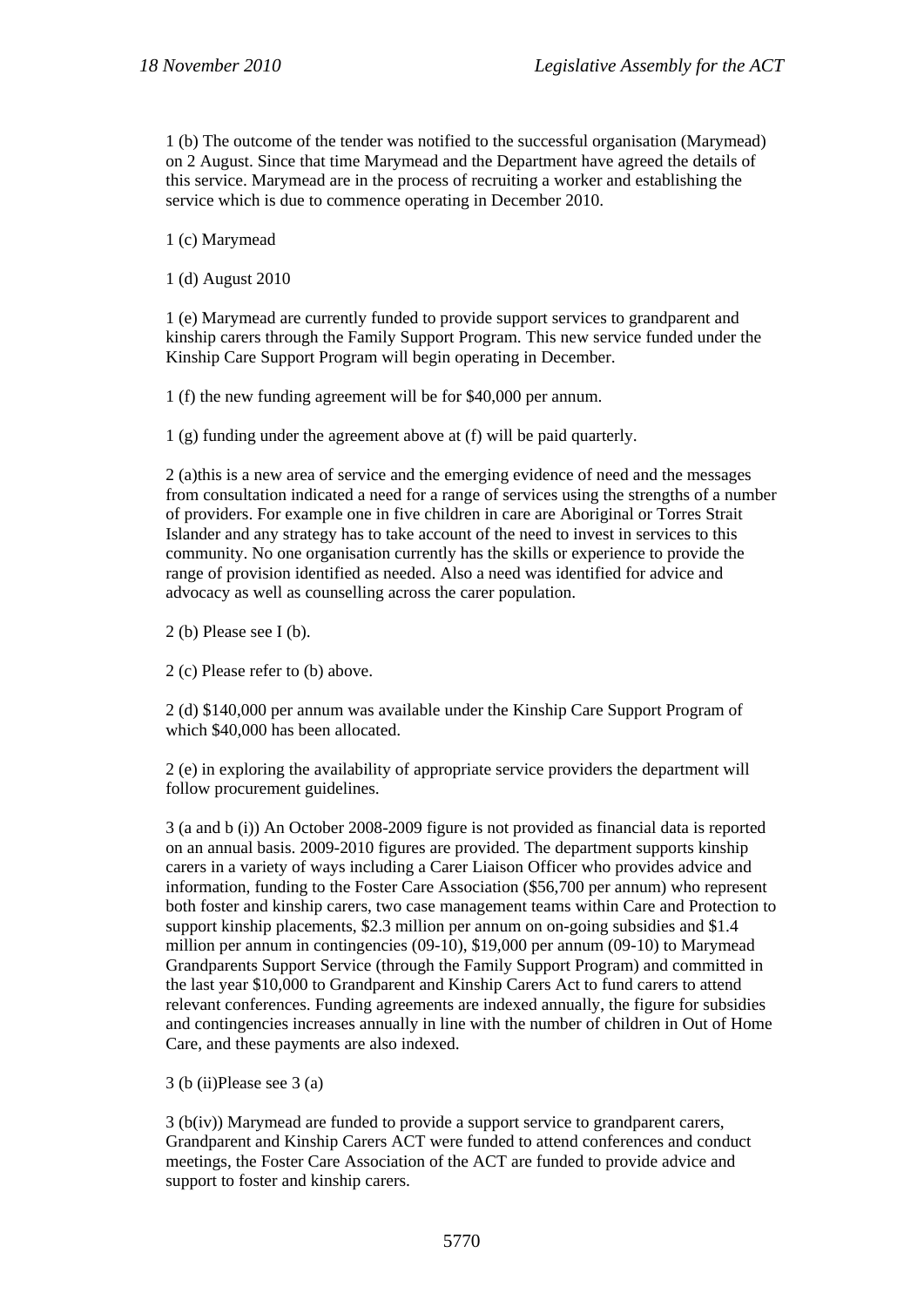3 (b(v))Payments under ongoing funding agreements are made quarterly throughout the financial year, ad hoc payments (as for Grandparent and Kinship Carers ACT) are made in response to specific requests.

3 (b(vi)) Department funding of Marymead commenced in 2003 following the withdrawal of funding by the Commonwealth and was single select. The Foster Care Association of the ACT have been in receipt of ongoing funding since 2006 through single select. An open tender process was used for the Kinship Support Program with Marymead being a successful organisation.

4 (a)\$40,000 has been allocated to Marymead under the Kinship Support Program and \$19,000 under the Family Support Program, \$56,700 (Out of Home Care funding) has been allocated to the Foster Care Association of the ACT. These agreements are subject to quarterly payments. A further \$140,000 from the Kinship Support Program is unallocated following an unsuccessful tender process.

- 4 (b)Please refer to 3 (v)
- 4 (c) Marymead and the Foster Care Association of the ACT, Grandparent and Kinship Carers ACT
- 4 (d) Please refer to 4 (a)

4 (e) Marymead are to provide a support group, phone line, web site, advocacy information and advice. The Foster Care Association are to provide a phone line and website, advocacy, information and advice and some support activities, Grandparent and Kinship Carers have been funded to attend conferences.

4 (f) Payments under funding agreements are made quarterly, reimbursements are made ad hoc.

4 (g) single select, open tender and reimbursement.

### **Gungahlin Leisure Centre (Question No 1200)**

**Mr Seselja** asked the Minister for Territory and Municipal Services, upon notice, on 23 September 2010 *(redirected to the Minister for Tourism, Sport and Recreation)*:

- (1) In relation to the 2010-11 Budget Measure, Gungahlin Leisure Centre (Design), how much of the \$1.460 million in funding is allocated for spending on consultants.
- (2) How many of these consultants have been engaged to work on this project to date.
- (3) What is the size of the pool(s) that will be included in the leisure centre.
- (4) What facilities, other than a pool(s), will the leisure centre include.
- (5) What community consultation is the Government undertaking in relation to the design of the centre.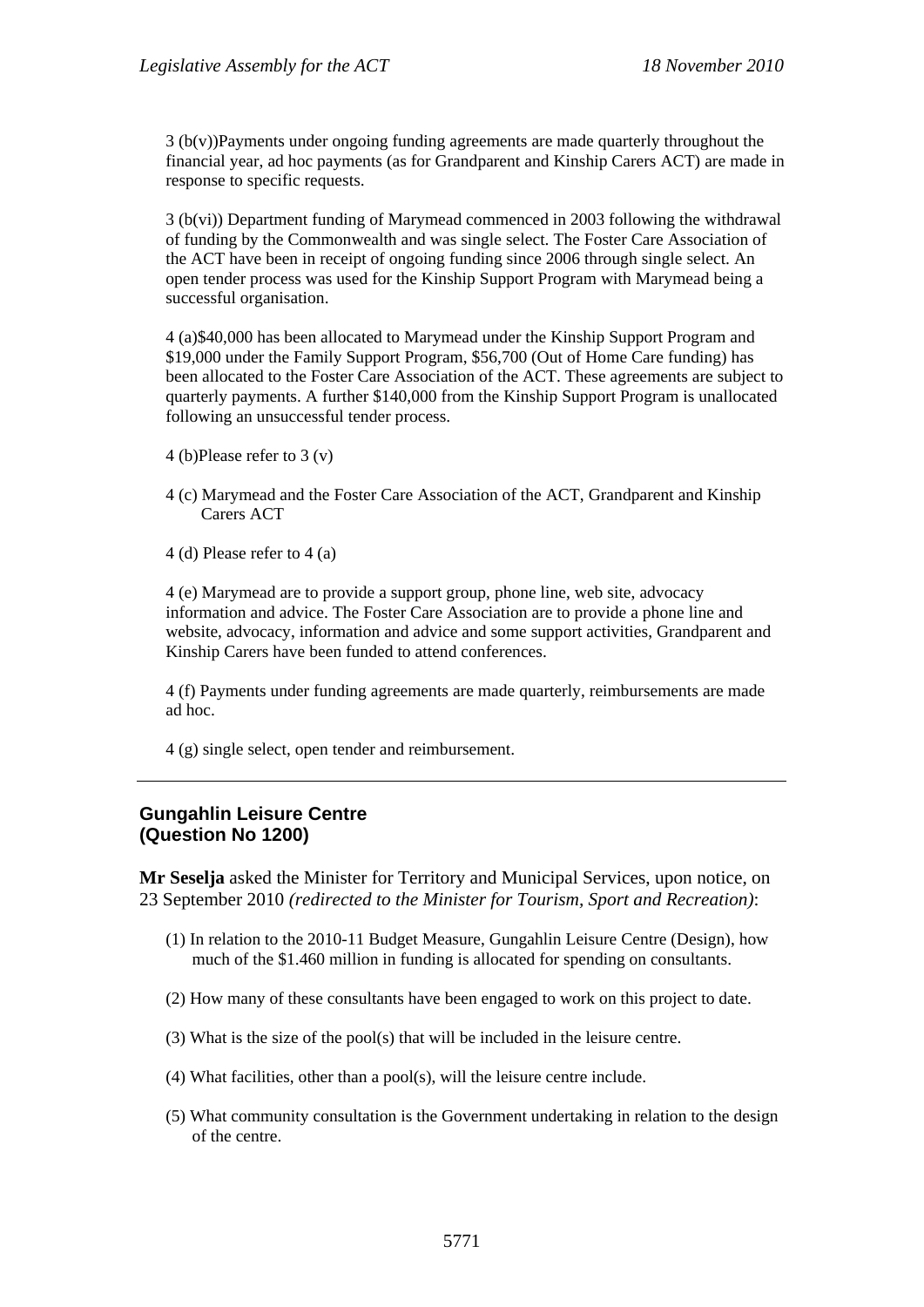- (6) When does the Minister anticipate that construction will begin on the leisure centre.
- (7) When will the leisure centre commence trading.

**Mr Barr**: The answer to the member's question is as follows:

- (1) It is anticipated all of this funding is to be used for architects and related consultants to prepare the detailed design, based on the favoured concept resulting from the feasibility study, which is due for completion by February 2011.
- (2) No consultants have yet been engaged for the forward design project from the 2010-11 Budget Measure in Question 1. A consultant for the Forward Design will be appointed following the results of the Feasibility Study which is expected in February 2011.
- (3) The feasibility study is assessing the main options for the configuration of the pools and associated activity areas, and the implications of these in terms of the capital cost, operational costs, and programs that the centre would provide. Central to this will be the option of both a 50 metre pool and a 25 metre pool.
- (4) These decisions will be made at the end of the feasibility study and before the detailed design process in consultation with the community. The Government's intention is that the leisure centre maximises usability for the whole of the Gungahlin community.
- (5) Consultation with community and sporting organisations was undertaken in the development of the concepts in the feasibility study and through the course of the study. This consultation will continue through the design process. Details on further consultation will be advised once the design consultants are engaged. This will be done in early 2011.
- (6) Construction funding will be sought in the 2011/12 budget and if successful, construction will begin during that financial year.
- (7) Given the uncertainty regarding construction timeframes, trading commencement cannot yet be confirmed.

### **Libraries—staff (Question No 1205)**

**Ms Le Couteur** asked the Minister for Territory and Municipal Services, upon notice, on 21 October 2010:

- (1) What is the Government's policy for deciding in which branch ACT Library employees will be placed.
- (2) When was the policy referred to in part (1) put into place and when was it last revised.
- (3) How does this policy take into account (a) the distance that employees need to travel from their home to work, (b) greenhouse gas emissions from travel and (c) the convenience of travel distance for the employees.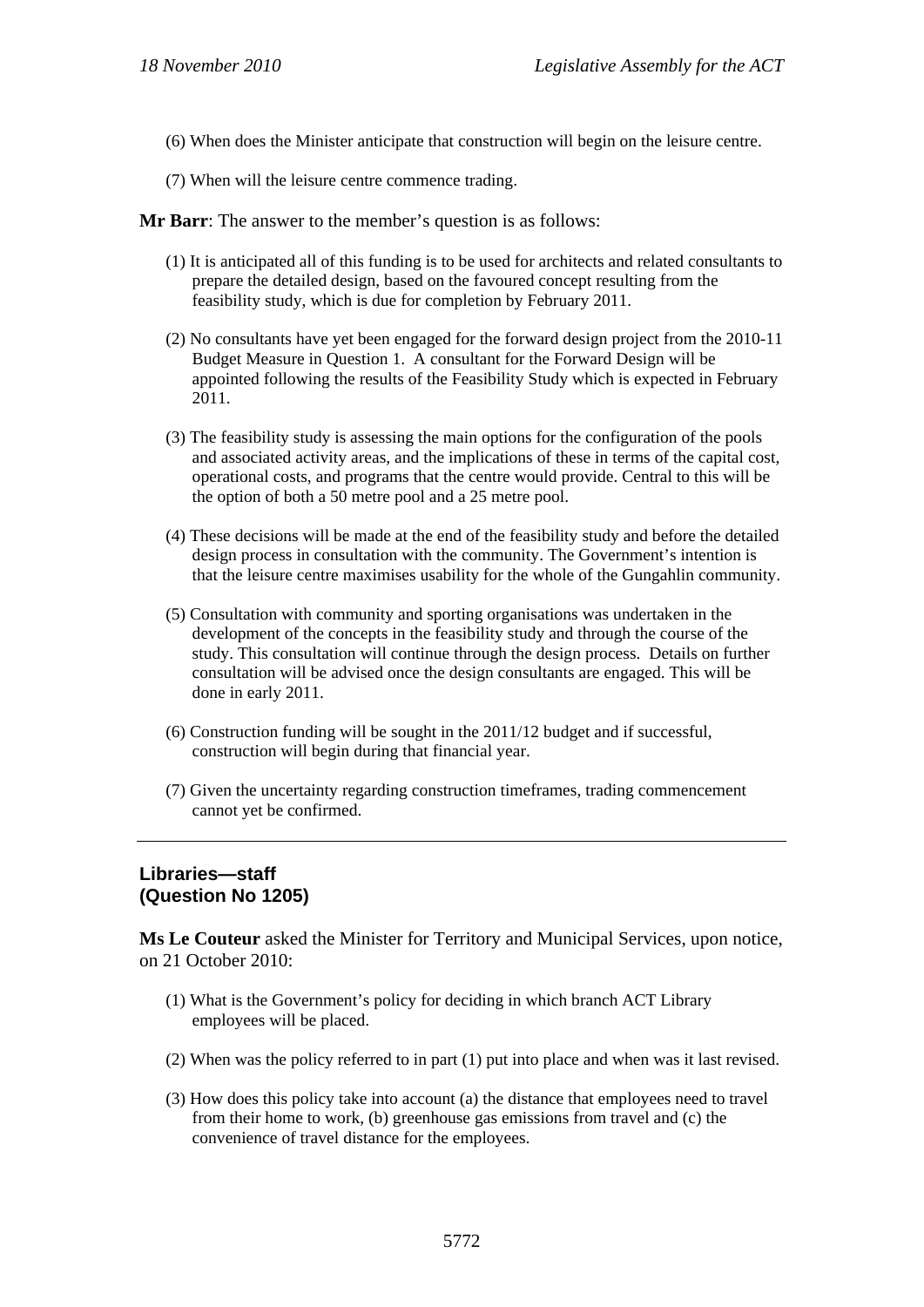- (4) Has this policy been assessed in terms of the Government's 40 per cent greenhouse gas reduction target.
- (5) Are there plans to review and revise this policy; if so, when will this occur.

**Mr Stanhope**: The answer to the member's question is as follows:

- (1) Library staff are placed in branches on the basis of the mix of skills required to deliver high quality library services. All staff accept positions within the library service on this basis.
- (2) This policy has been in place for at least ten years.
- (3) a. The distance staff travel is one consideration in the placement of staff.
	- b. Greenhouse gas emissions have not been a direct consideration.
	- c. The convenience for staff is considered although the business needs of the library service cannot always deliver maximum convenience for all staff.
- (4) No
- (5) No

#### **Libraries—story time sessions (Question No 1207)**

**Ms Hunter** asked the Minister for Territory and Municipal Services, upon notice, on 27 October 2010:

- (1) How many "Story Time" sessions are held in each ACT Public Library per week.
- (2) How does the library or the department determine how many sessions will be held at each library each week.
- (3) Are attendance numbers monitored in order to reassess the number of sessions held each week

#### **Mr Stanhope**: The answer to the member's question is as follows:

- 1. A total of 16 story times sessions are held across library branches each week:
	- Belconnen two sessions;
	- Dickson three sessions;
	- Erindale three sessions;
	- Gungahlin one session;
	- Kingston two sessions;
	- Kippax one session;
	- Tuggeranong two sessions; and
	- Woden two sessions.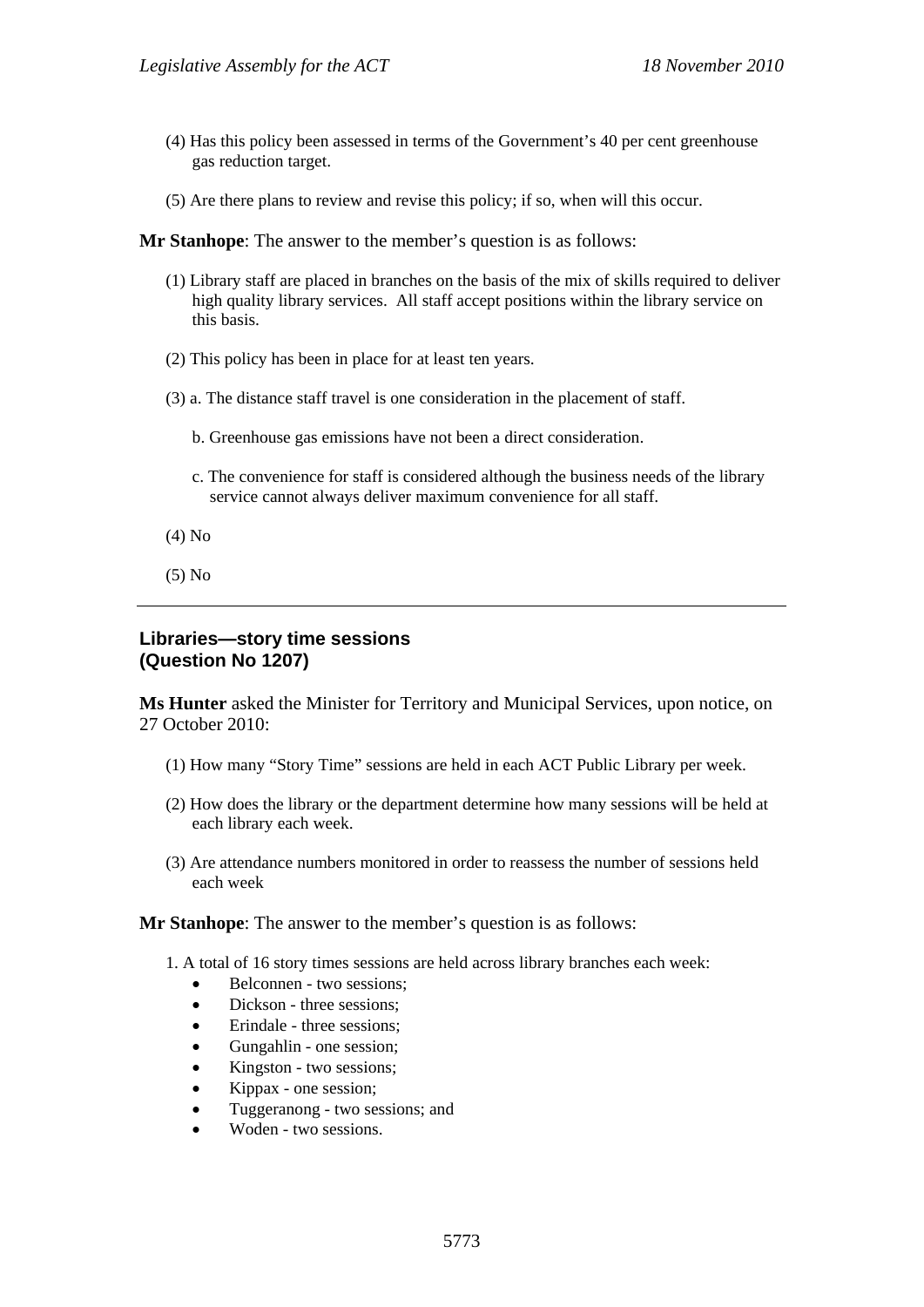2. The number of story time sessions is determined by balancing demand with available resources.

3. Yes.

#### **Planning—Cuppacumbalong (Question No 1209)**

**Ms Bresnan** asked the Minister for Planning, upon notice, on 27 October 2010:

- (1) What is the status of the front four hectares of the Cuppacumbalong property, including the gardens and driveway.
- (2) Is the land referred to in part (1), (a) owned by the ACT Government and (b) considered to be an arts precinct.
- (3) Do some leases adjacent to the Cuppacumbalong property have lease purpose clauses which mean that only approved recognised artists can take up these leases.
- (4) Do the lease conditions for the Cuppacumbalong site (a) include ensuring that the front four hectares of the property is open to the public and (b) preclude subdivision of the property.
- (5) Are there specific planning restrictions for some properties in Tharwa which reflect the sensitive nature of the Murrumbidgee River corridor; if so, (a) what are those restrictions, (b) are there any restrictions on the number of people or properties allowed in the area and (c) is there a specific rule about effluent management and allowable toilets.
- (6) Is the development of a Masterplan for Tharwa being considered; if so, will it be in conjunction with the development of a tourism plan for Tharwa.

**Mr Barr**: The answer to the member's question is as follows:

- (1) If the member is referring to Block 6 Section 10 Tharwa, this land is unleased Territory Land.
- (2) (a) As noted above, this land is unleased Territory Land.

(b) No.

- (3) No. The Lessee must be a "craftsman" not an "artist". The craftsman is not obliged to carry on his or her full time occupation, calling or trade on the land.
- (4) (a) No.
	- (b) No. However, any application would need to be considered in the context of the provisions of the *Planning and Development Act 2007* and the Territory Plan.
- (5) Yes. The National Capital Plan contains provisions relating to rivers and corridors at section 8.6 of the plan. These provisions call up Appendix F to the National Capital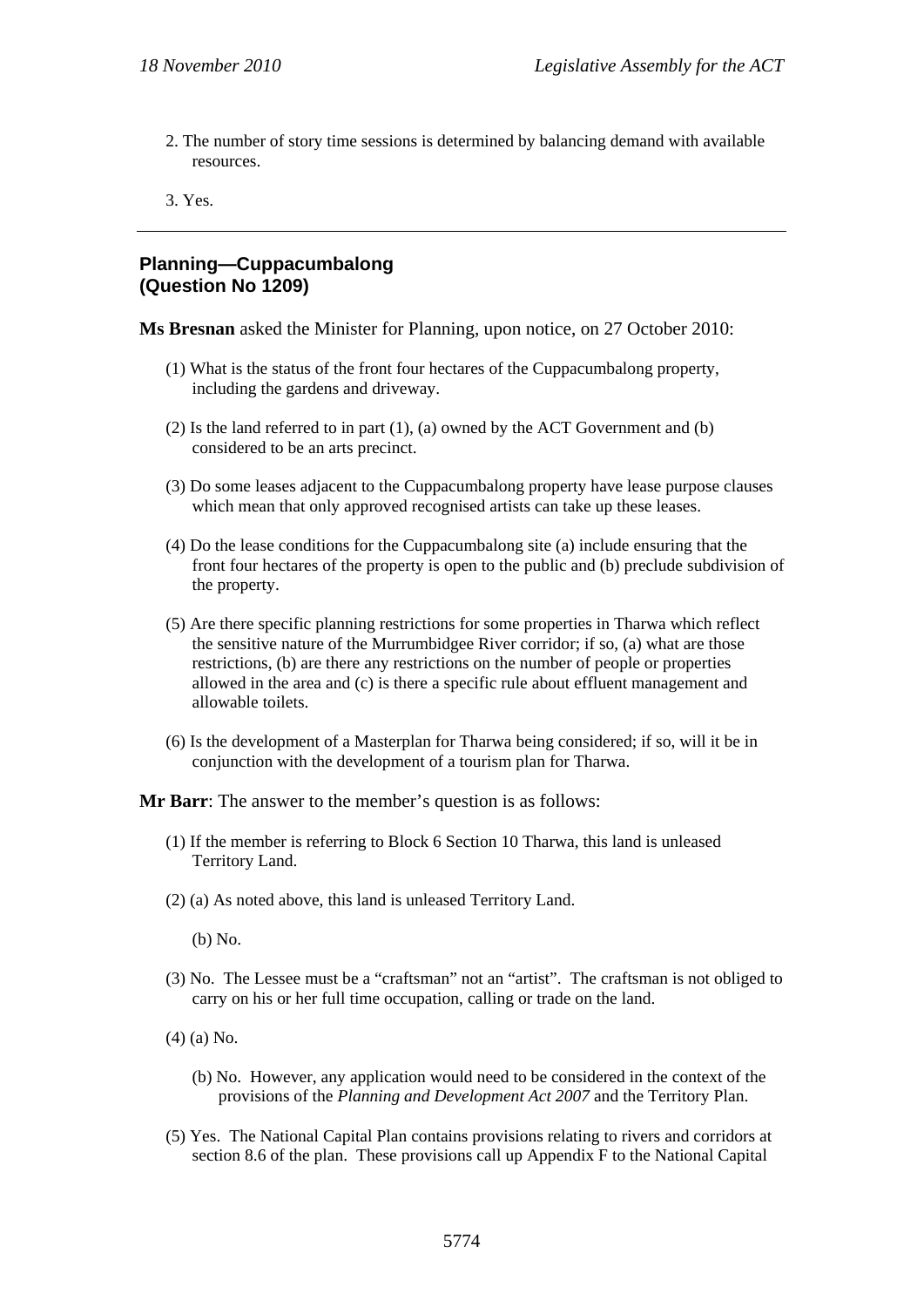Plan which contains requirements for the Murrumbidgee and Molonglo River Corridors. Appendix F contains provisions specific to the Tharwa/Cuppacumbalong area. The Territory Plan cannot be inconsistent with the National Capital Plan. Where an inconsistency is identified, the National Capital Plan applies.

The Territory Plan includes the land in the non urban NUZ4 river corridor zone. Land within this zone is subject to the non urban zones development code. This code contains a range of development controls that apply to all land within the NUZ4 river corridor zone reflecting the sensitive nature of all rivers in the ACT including the Murrumbidgee. There are also two controls within the non urban zones development code that relate specifically to the Tharwa/Cuppacumbalong area. These are:

#### *C49*

*Development is of low intensity on large blocks permitting point source retention of storm water run off and opportunities for large scale landscaping. Stormwater run off should be contained on site.* 

#### *C50*

*Development, including existing uses, incorporates measures to minimise impacts on the ecology and improve the visual character of the locality.* 

There is also a range of controls in the general codes of the Territory Plan that would apply depending on the nature of any development proposed. These controls relate to land uses, buildings and structures, sewerage treatment, water supply and stormwater management and water sensitive urban design. Also applying to the site are the Building Code of Australia, Land Management Agreements and individual lease clauses.

(6) Yes. A master plan for the village of Tharwa is programmed for the 2011-12 year. The ACT Planning and Land Authority will consider all relevant issues for triple bottom line sustainability, including tourism as it is a key destination on Tourist Drive 5.

#### **Business—gross floor allowances (Question No 1216)**

**Ms Le Couteur** asked the Minister for Land and Property Services, upon notice, on 28 October 2010 *(redirected to the Minister for Planning)*:

- (1) When gross floor allowances (GFAs) are calculated for commercial leases, (a) are shared spaces included, (b) does GFAs include (i) foyers, (ii) storerooms, (iii) parking areas, (iv) corridors, (v) shared toilets and (vi) waste enclosures, (c) what other shared spaces are included in the GFAs, (d) what shared spaces are excluded from the GFAs, (e) are GFAs, including exclusions for shared space, for office leases, retail leases, supermarket leases or industrial leases calculated in the same manner; if not, how do the calculations differ.
- (2) When GFAs are calculated for residential spaces, (a) are shared spaces included, (b) does GFA include (i) foyers, (ii) storerooms, (iii) parking areas, (iv) laundries, (v) corridors, (vi) shared toilets and (vii) waste enclosures, (c) what other shared spaces are included in the GFA and (d) what shared spaces are excluded from the GFA.

**Mr Barr**: The answer to the member's question is as follows: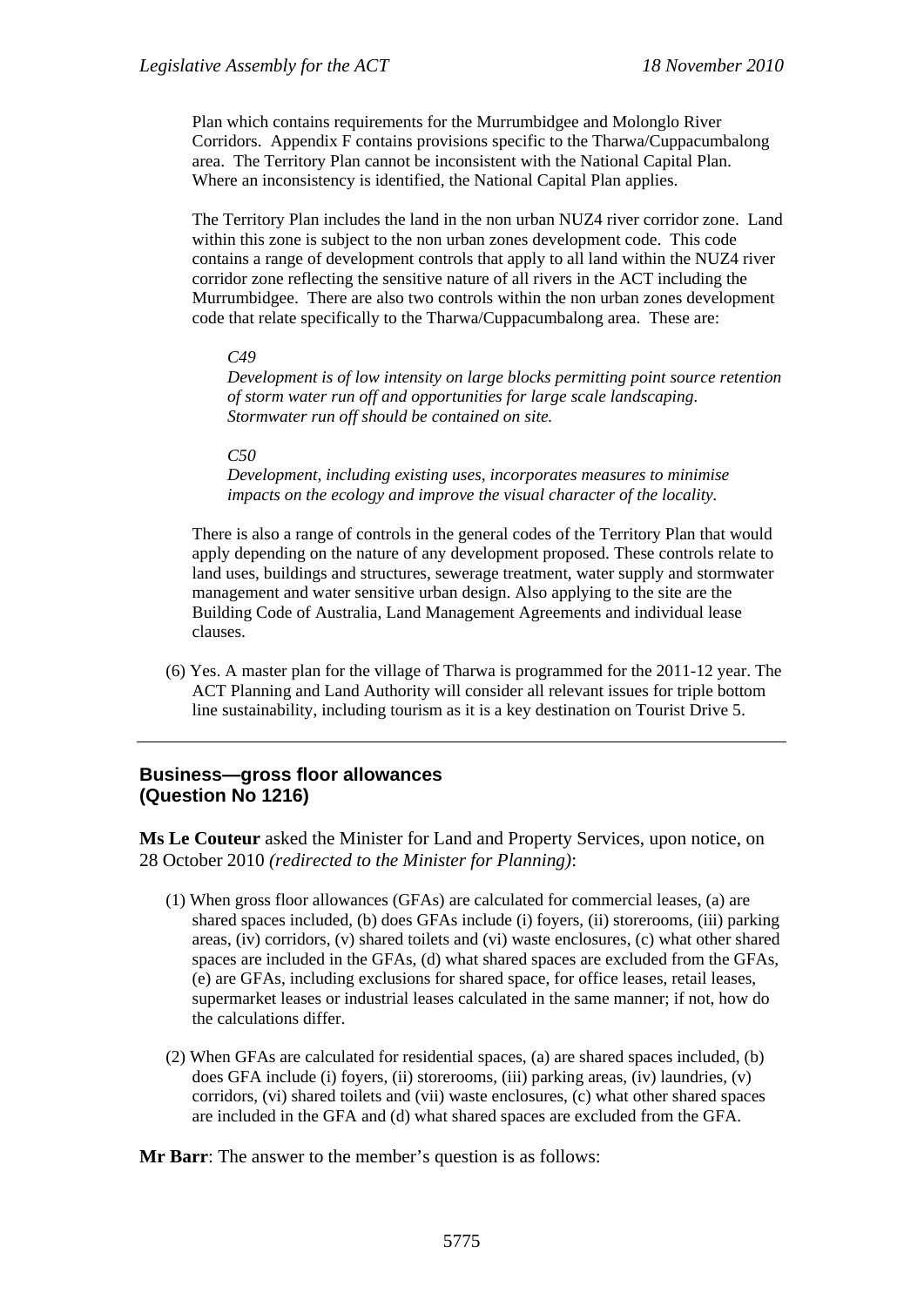- (1) Gross Floor Area (GFA) as defined in the Territory Plan "means the sum of the area of all floors of the building measured from the external faces of the exterior walls, or from the centre lines of walls separating the building from any other building, excluding any area used solely for rooftop fixed mechanical plant and/or basement car parking". All the commercial, retail and industrial spaces identified, that comply with the GFA definition whether or not the space is shared, are included in the calculation of GFA.
- (2) All the residential spaces identified, that comply with the GFA definition whether or not the space is shared, are included in the calculation of GFA.

#### **Roads—parking infringements (Question No 1220)**

**Mr Coe** asked the Minister for Territory and Municipal Services, upon notice, on 28 October 2010 *(redirected to the Attorney-General)*:

- (1) Do Parking Operations target the area around schools on the day of their fetes/fairs.
- (2) How many parking infringement notices were issued on the day of a fete/fair, in 2009 and 2010, broken down by school/suburb.
- (3) In relation to parking operations on 23 October 2010, (a) how many infringements were issued on or around Melbourne Avenue and what is the total of the fines issued, (b) how many warnings were issued on or around Melbourne Avenue, (c) what was the cost of patrolling that area and (d) how many officers were on duty in that area.
- (4) What is the average number of parking infringements and warnings issued on Saturdays, excluding the City and town centres.

**Mr Corbell**: The answer to the member's question is as follows:

- (1) Parking Operations will only attend a school fete/fair when a complaint is received relating to parking.
- (2) Parking Operations does not have records of the dates of school fetes or fairs and has no way of knowing whether the driver of a particular vehicle is attending a fete or fair.
- (3) In relation to parking operations on 23 October 2010;
	- (a) No Infringements were issued in the area of Melbourne Avenue on 23 October 2010.
	- (b) 13 Warning Notices were issued in the area of Melbourne Avenue on 23 October 2010.
	- (c) There was no specific cost associated with patrolling the area as officers were on duty in any case.
	- (d) One Team Leader and two Inspectors attended the Melbourne Avenue area as the result of a complaint. Parking Operations took an approach of encouraging those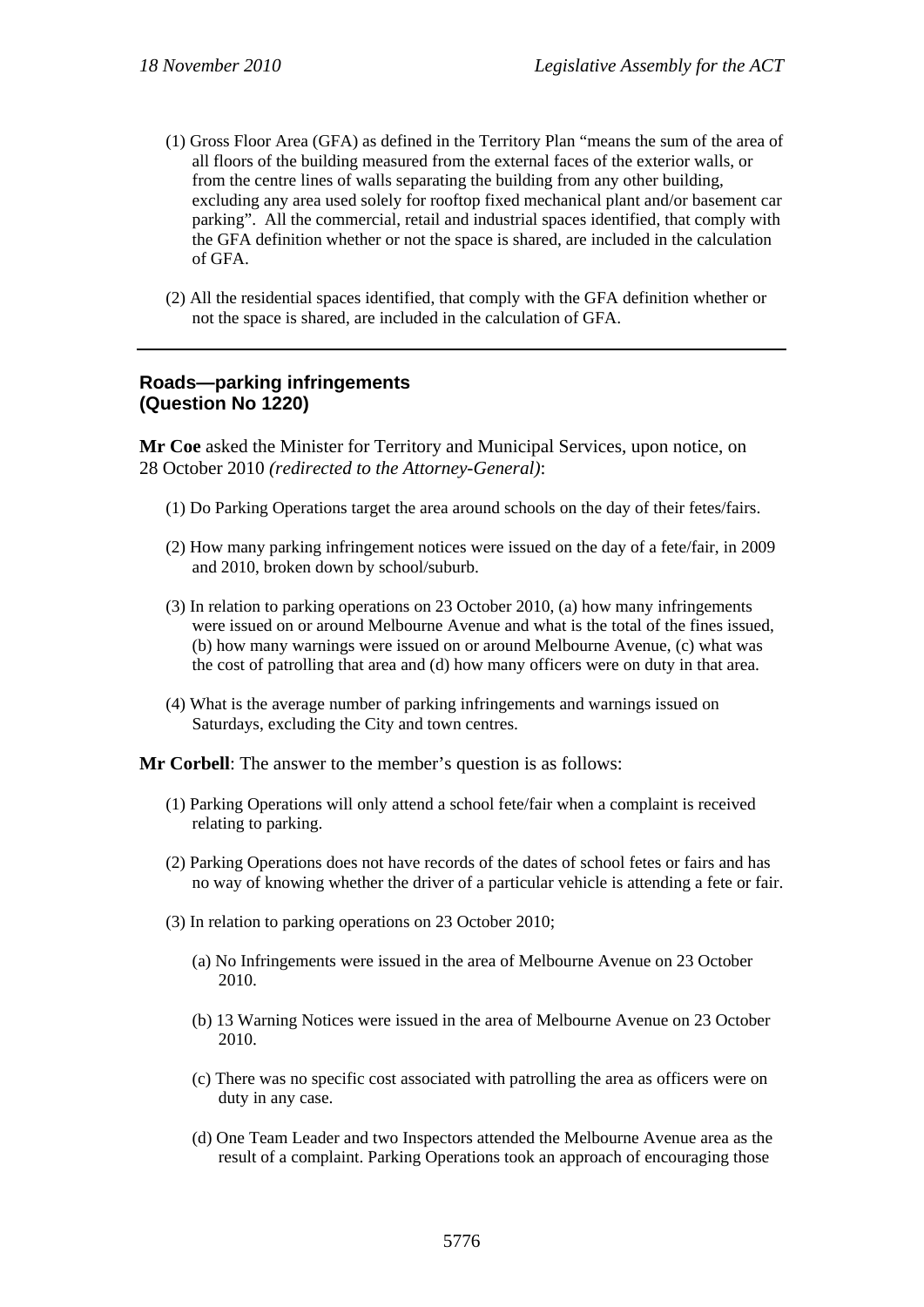attending the Canberra Girls' Grammar School Fete, to park responsibly and to minimise damage to the grassed areas in the vicinity.

(4) The average number of Parking Infringements issued on Saturdays for a two month period from 21 August  $2010 - 23$  October 2010, excluding City and Town centres was three per Saturday, an overall total of 30. These infringements consist of attendance to truck parking complaints or residents inappropriately parking and causing damage to grassed areas, such as nature strips, in the suburbs.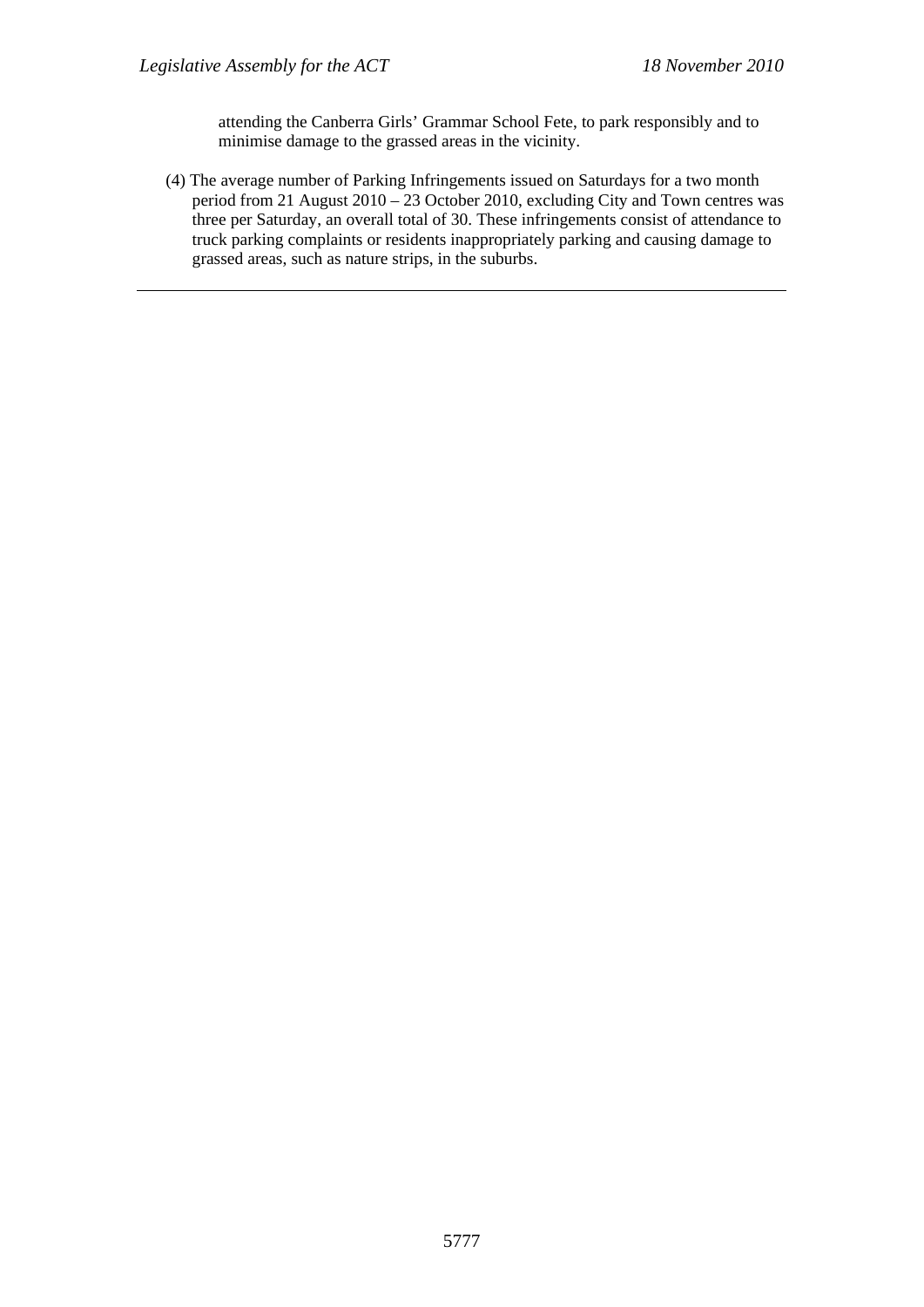# **Questions without notice taken on notice**

## **Housing—OwnPlace—Thursday, 28 October 2010**

**Ms GALLAGHER** *(in reply to a question by Ms Hunter)*: I have been advised by the Land Development Agency (LDA) that in accordance with the ACT Revenue policy, eligible purchasers must stay in the home for a minimum of six months before selling the dwelling. I have been further advised by the LDA that it does not track established home sales. The LDA is aware of four such sales to date. These have all been sold after the required six month residency period.

## **Housing—OwnPlace—Thursday, 28 October 2010**

**Ms GALLAGHER** *(in reply to a supplementary question by Ms Le Couteur)*: I have been advised by the Land Development Agency (LDA) that this information is not collated as the sales are private sales and are not part of the business operations of the LDA.

## **Housing—OwnPlace—Thursday, 28 October 2010**

**Ms GALLAGHER** *(in reply to a supplementary question by Ms Bresnan)*: I have been advised by the Land Development Agency that Community Housing Canberra has not acquired any properties under the OwnPlace scheme. Therefore it cannot have resold any such properties.

### **Public housing—contractors—Wednesday, 27 October 2010**

**Ms BURCH** *(in reply to questions by Ms Hunter and Ms Le Couteur)*: In relation to the first question by Ms Hunter regarding a constituent complaint about unlicensed contractors performing electrical work at an ACT Housing property and what investigation were conducted into whether the individuals who attended the property were properly licensed electricians? Specifically, was there any information sought from the Construction Occupations Registrar as to the licensing status of the individuals who performed the work?

I would like to advise the Assembly when Housing ACT became aware of the incident the matter was directed to its Total Facilities Manager, Spotless through the Contract Management Unit. Spotless investigated the complaint that an unlicensed electrician had completed work at a Housing residence. Spotless immediately contacted the contractor that carried out the work and advised Housing ACT that:

- (1) a licenced electrician was in attendance at the property and he was accompanied by an apprentice;
- (2) the licenced contractor confirmed that the apprentice had completed elements of the work, under the instruction and supervision of the licenced senior electrician;
- (3) in accordance with the Total Facilities Management contract all works were carried out by an appropriately licenced/qualified tradesperson.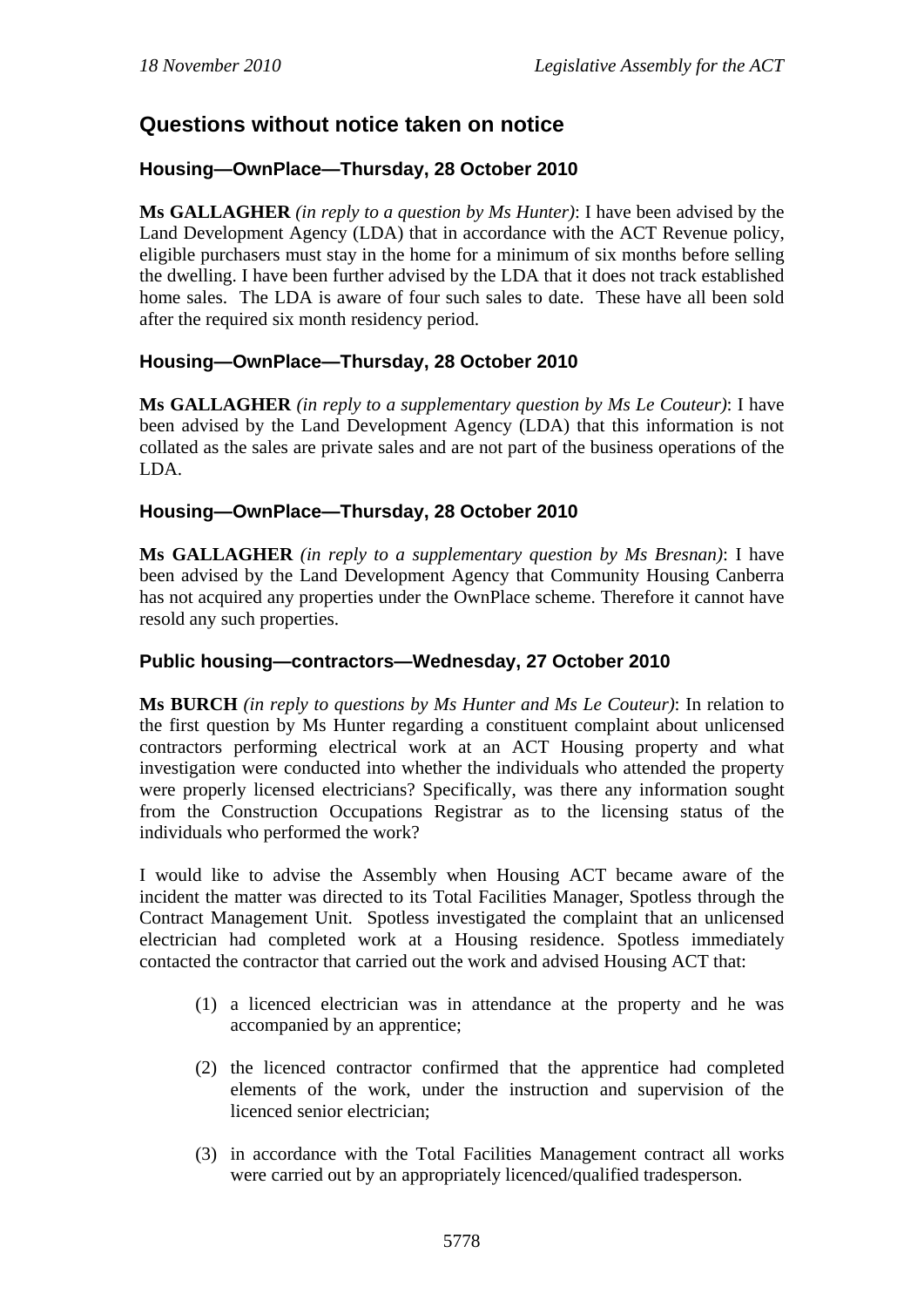It should be noted that an apprentice or trainee electrician is permitted to carry out some types of work after receiving direction from a licensed tradesperson and they may carry out electrical connections if a licensed electrician is with them while the work is in progress. The licensed tradesperson is obliged to check, commission and certify that electrical works are carried out in accordance with the Australian/New Zealand Standards for Wiring Rules (AS/NZS 3000:2007).

Housing ACT did not contract the Registrar, it followed the processes under the contract with Spotless which is that Spotless is required to confirm the necessary registration. Spotless ensures compliance with legislation through its Contracts Administration section, which ensures all its employees and contractors who provide services to Housing ACT tenants, are appropriately licensed and/or qualified to provide services. This information is sourced from the ACT Planning and Land Authority website which lists all licensed accredited and registered Industry professionals.

In relation to the first supplementary question by Ms Hunter relating to what actions, if any, have been taken to ensure that all work done by contractors on behalf of Housing ACT is performed by individuals with the appropriate licences? I would like to advise the Assembly that the process by which Spotless ensures their contractors are licensed is through an Expression of Interest submission from potential contractors. Contractors must provide evidence of licences/qualifications required to operate their trade in the ACT before being considered for work on the Housing ACT contract. This information is entered into the Spotless computer system. If a licence expires the system will not allow work orders to be raised and issued to the contractor.

In relation to the second supplementary question by Ms Le Couteur regarding

if my Office or department received any other complaints from public housing tenants about Housing ACT contractors and have any actions been taken against any contractors as a result of major or repeated complaints? I can advise the Assembly Housing ACT operates a Complaints Management Unit that investigates and addresses all complaints received, this includes complaints about work undertaken by its Total Facilities Manager. Complaints about maintenance work and contractors is referred to Spotless by Housing ACT's Contract Management Unit for their investigation, action and advice. In some cases a non-conformance notice is issued to Spotless by Housing ACT under the terms of the Total Facilities Management contract. Spotless responds to Housing ACT within 7 days of the notice and where required takes appropriate action with the contractor.

On Ms Le Courteur final supplementary question about what compensation is available to Housing ACT tenants when contractors cause further damage to a property and that inconveniences the tenants, I would like to advise the Assembly that a contractor is required to rectify (make good) any damage that they may cause during the completion of the work. Housing ACT, through its Total Facilities Manager, investigates all claims of damage and where appropriate the tenant is compensated for the damage.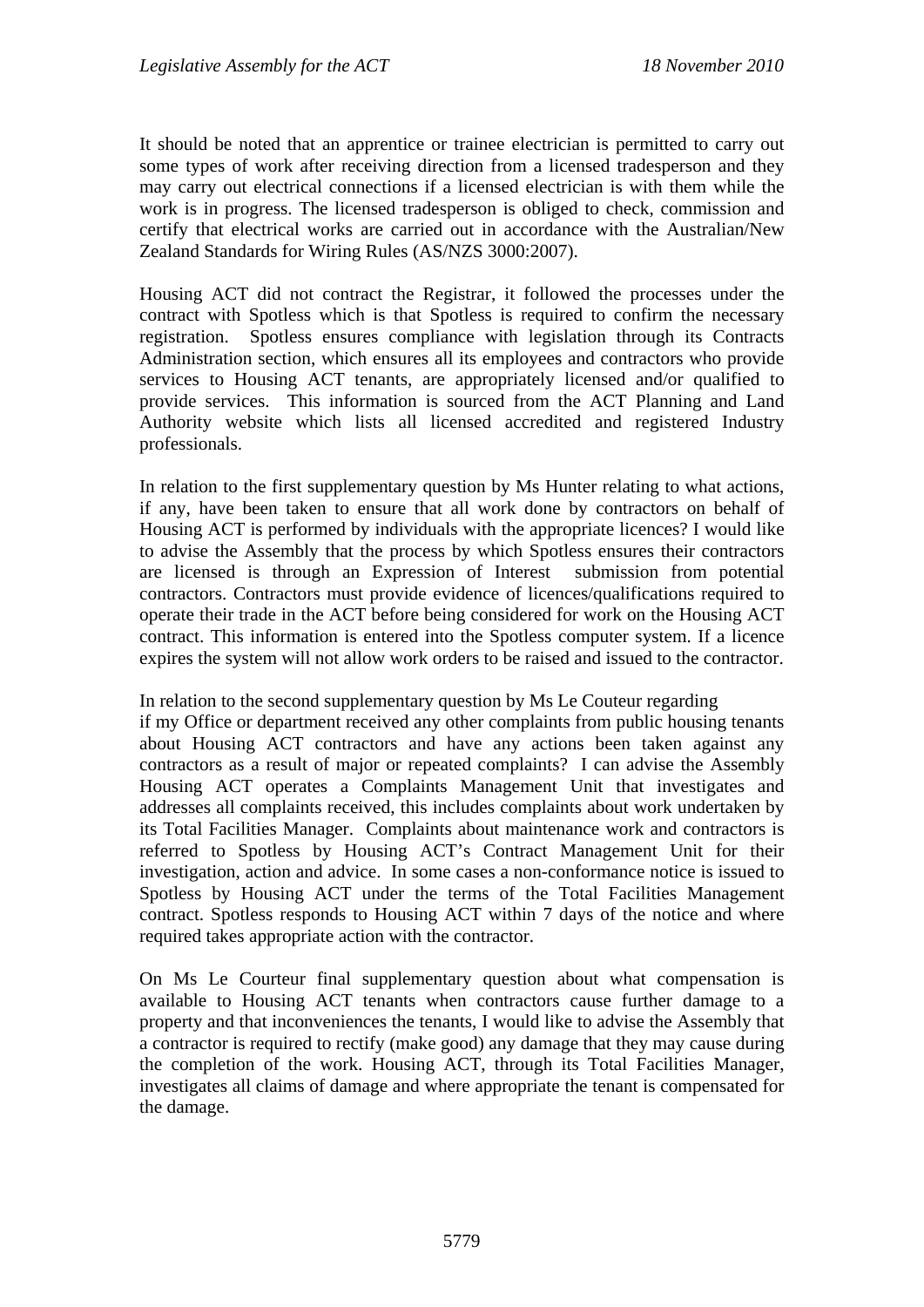## **Children and young people—education disability services—Thursday, 21 October 2010**

**Ms BURCH** *(in reply to questions by Mr Doszpot and Mrs Dunne)*: I would like to inform the Assembly that neither the Department of Education and Training nor the Department of Disability, Housing and Community Services are aware of any such services being transferred from the Department of Education and Training to the Department of Disability, Housing and Community Services. I ask that the Members please clarify which services they are referring to.

There is also an officer level group which is working on the development of the Service Partnership Agreement between Therapy ACT and the relevant sections of the Department of Education and Training as recommended in the Shaddock Review. This group held its annual planning day in October 2010 and is making progress toward ensuring that services to students with a disability and their families are coordinated and that access to professional services in schools through Therapy ACT is as effective as possible.

The trial of the Therapy Assistant model is taking place at Malkara School rather than Woden as I advised last week. This trial is currently being monitored by the principal of Malkara School and Therapy ACT Senior Professionals.

### **ACTION bus service—online trip planner—Wednesday, 22 September 2010**

**Mr STANHOPE** *(in reply to a supplementary question by Ms Hunter)*: Implementation of Google maps/Google Transit for the ACT will be contingent on the recommendations of the transport information systems review which is currently underway, and subsequent budgetary decisions.

## **ACTION bus service—management—Thursday, 23 September 2010**

**Mr STANHOPE** *(in reply to a supplementary question by Mrs Dunne)*: Mr Hargreaves was the Minister for Transport from the time the ACTION Authority was dissolved until late in 2008. I am advised that the then Minister would not have been aware of any issues relating to corporate systems, governance capability which the Auditor-General has recently reported.

### **ACTION bus service—ticketing system—Thursday, 23 September 2010**

**Mr STANHOPE** *(in reply to a question by Mr Smyth)*: Analysis of estimated revenue loss due to ticketing machine failures for the first quarter of 2010-11 is currently underway. Analysis of 2009-10 patronage and ticket trend data has indicated that revenue loss for the year associated with faulty machines was estimated to be up to \$0.910 million.

With regard to your comments about frequent delays, I would remind you that the Government funded a replacement system in 2007-08 on the advice that it would be